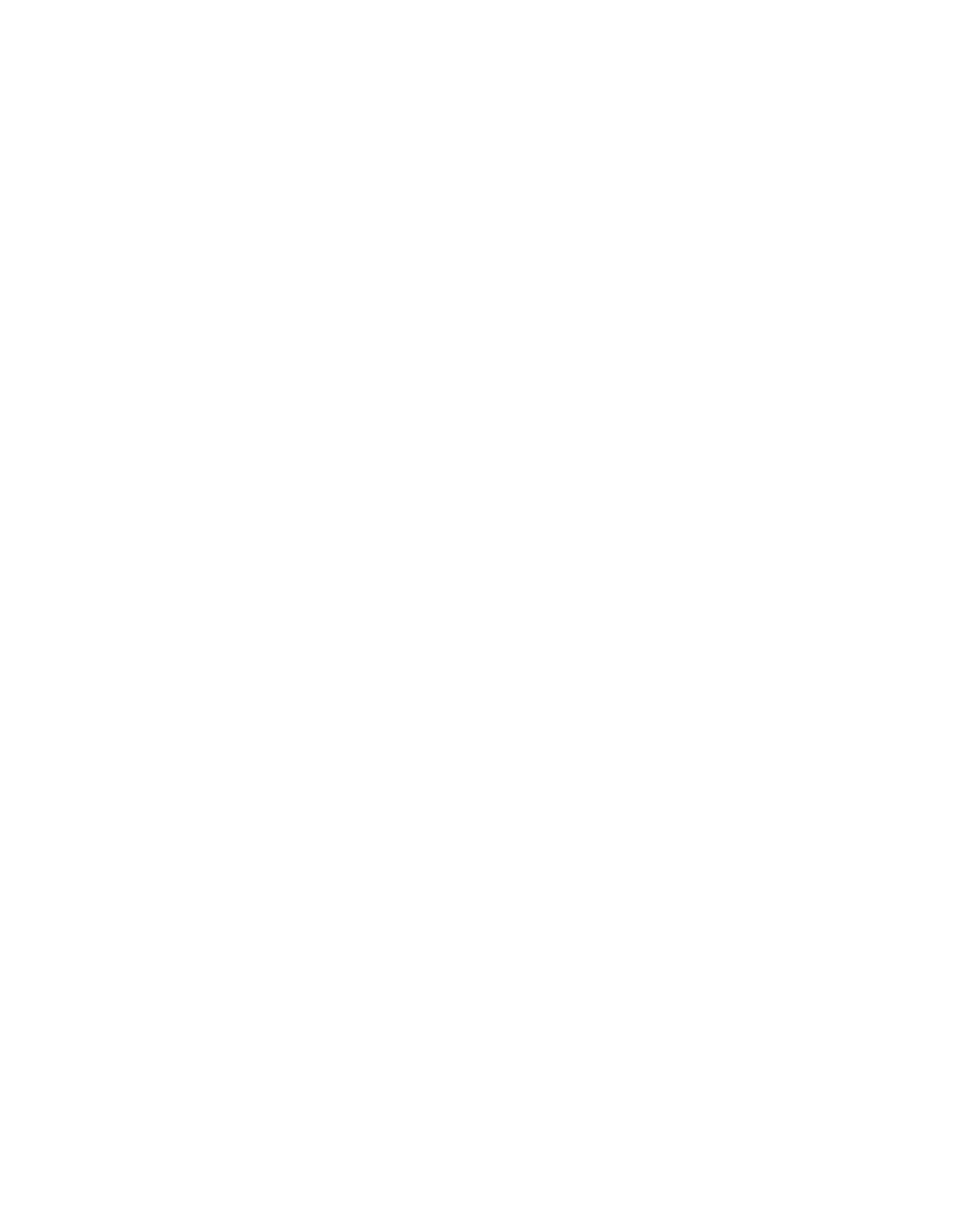**A Handbook for Development Practitioners**

# **Ten Steps to a Results-Based Monitoring and Evaluation System**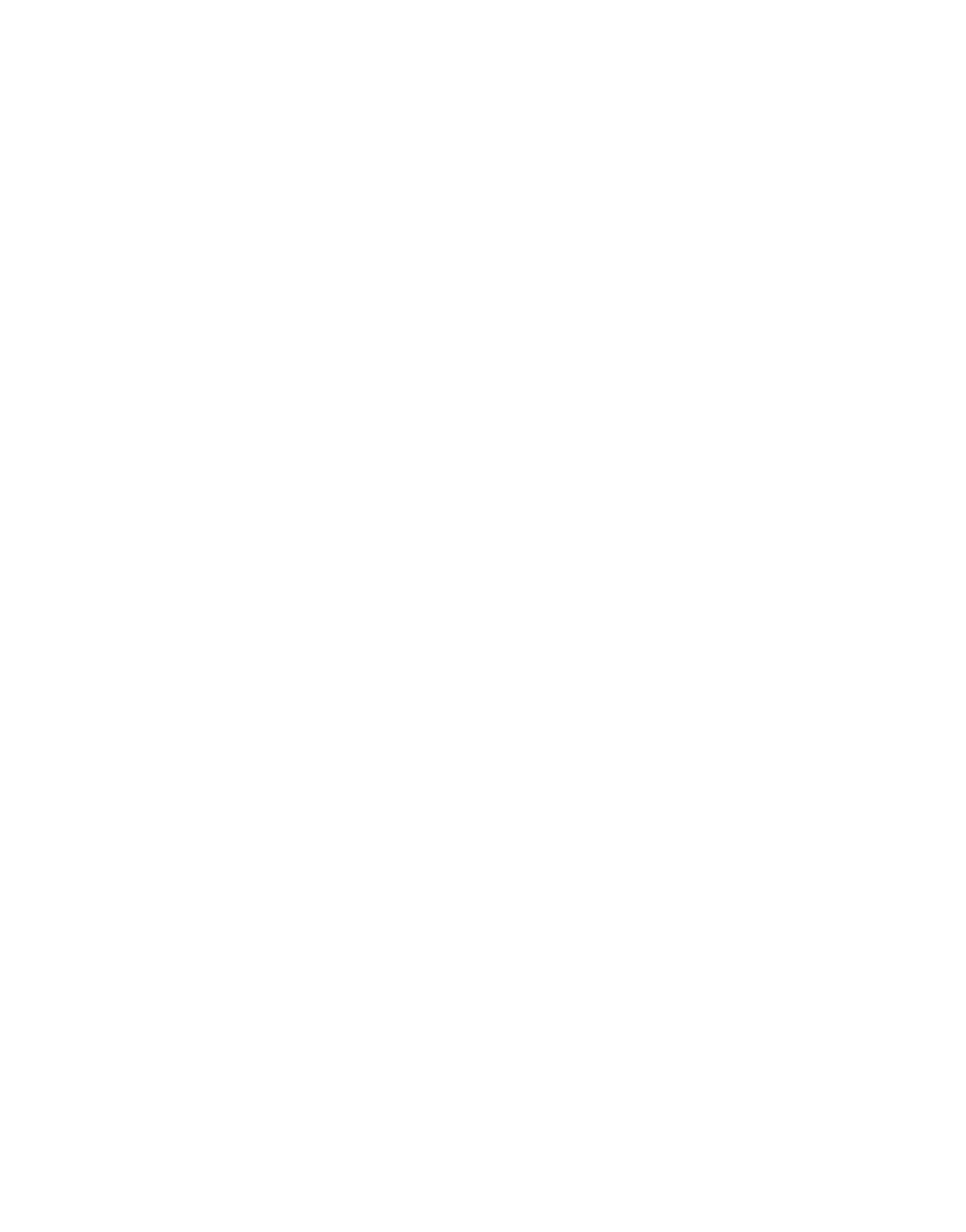

Jody Zall Kusek Ray C. Rist



**THE WORLD BANK Washington, D.C.**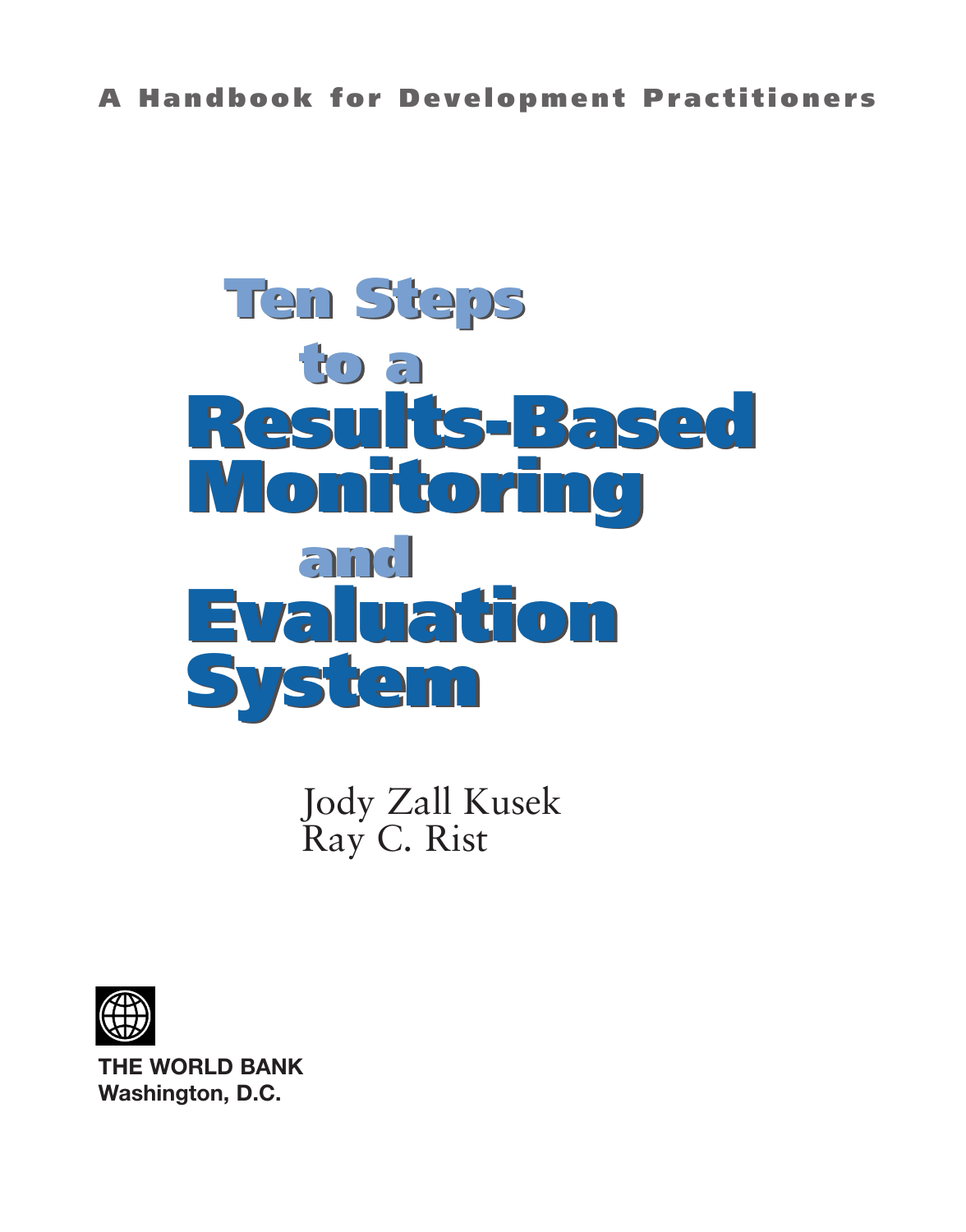© 2004 The International Bank for Reconstruction and Development / The World Bank 1818 H Street, NW Washington, DC 20433 Telephone 202-473-1000 Internet www.worldbank.org E-mail feedback@worldbank.org

All rights reserved.

1 2 3 4 07 06 05 04

The findings, interpretations, and conclusions expressed herein are those of the author(s) and do not necessarily reflect the views of the Board of Executive Directors of the World Bank or the governments they represent.

The World Bank does not guarantee the accuracy of the data included in this work. The boundaries, colors, denominations, and other information shown on any map in this work do not imply any judgment on the part of the World Bank concerning the legal status of any territory or the endorsement or acceptance of such boundaries.

### **Rights and Permissions**

The material in this work is copyrighted. Copying and/or transmitting portions or all of this work without permission may be a violation of applicable law. The World Bank encourages dissemination of its work and will normally grant permission promptly.

For permission to photocopy or reprint any part of this work, please send a request with complete information to the Copyright Clearance Center, Inc., 222 Rosewood Drive, Danvers, MA 01923, USA, telephone 978-750-8400, fax 978-750-4470, www.copyright.com.

All other queries on rights and licenses, including subsidiary rights, should be addressed to the Office of the Publisher, World Bank, 1818 H Street NW, Washington, DC 20433, USA, fax 202-522-2422, e-mail pubrights@worldbank.org.

Library of Congress Cataloging-in-Publication Data

Kusek, Jody Zall, 1952–

Ten steps to a results-based monitoring and evaluation system : a handbook for development practitioners / Jody Zall Kusek and Ray C. Rist.

p. cm.

Includes bibliographical references and index.

ISBN 0-8213-5823-5

1. Government productivity—Developing countries—Evaluation.

2. Performance standards—Developing countries—Evaluation. 3. Total quality management in government—Developing countries—Evaluation. 4. Public administration—Developing countries—Evaluation. I. Rist, Ray C. II. Title.

JF1525.P67K87 2004 352.3′5—dc22 2004045527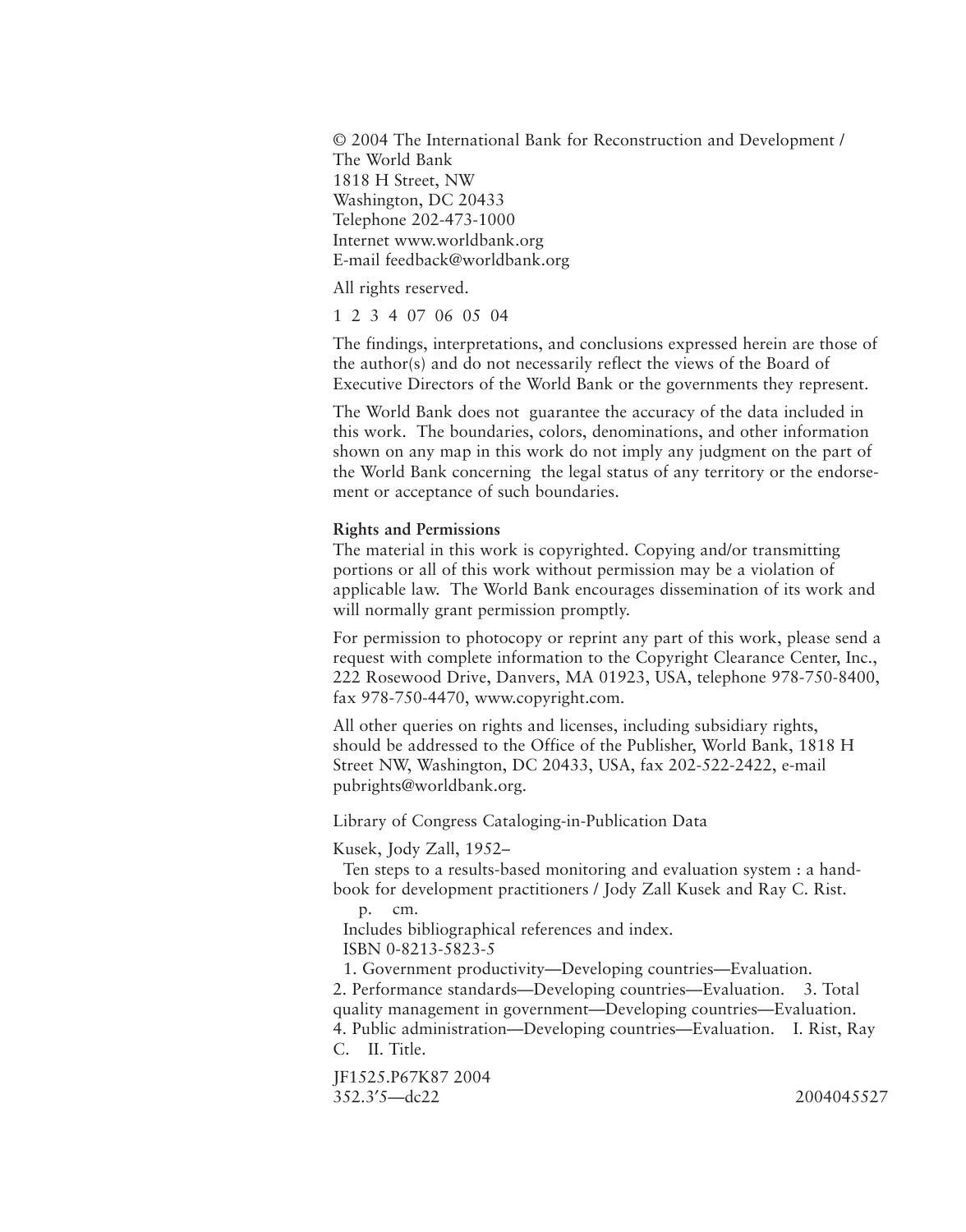### **Contents**

### **[Preface](#page-12-0)** xi **About the Authors xiv**

### **[Introduction](#page-16-0)**

[Building a Results-Based Monitoring and Evaluation System 1](#page-16-0) **[Part I](#page-17-0)** 

[New Challenges in Public Sector Management 2](#page-17-0) [International and External Initiatives and Forces for Change 3](#page-18-0) [National Poverty Reduction Strategy Approach 8](#page-23-0) [Internal Initiatives and Forces for Change 10](#page-25-0)

### **[Part 2](#page-26-0)**

### Results-Based M&E—A Powerful Public Management Tool 11

[Monitoring and Evaluation: What Is It All About? 12](#page-27-0)

[Key Features of Traditional Implementation-Focused and Results-](#page-30-0)Based M&E Systems 15

[Many Applications for Results-Based M&E 17](#page-32-0)

[Political and Technical Challenges to Building a Results-Based](#page-35-0) M&E System 20

[Introducing the 10-Step Model for Building a Results-Based](#page-38-0)  M&E System 23

[Where to Begin: Whole-of-Government, Enclave, or Mixed Approach](#page-39-0) 24

### **[Part 3](#page-42-0)**

[M&E Experience in Developed and Developing Countries 27](#page-42-0) [M&E Experience in Developed and OECD Countries 27](#page-42-0) [Special M&E Challenges Facing Developing Countries 32](#page-47-0) [M&E Experience in Developing Countries 35](#page-50-0)

### **[Chapter 1](#page-54-0)**

### [Step 1: Conducting a Readiness Assessment 39](#page-54-0)

### **[Part 1](#page-55-0)**

[Why Do a Readiness Assessment? 40](#page-55-0)

#### **[Part 2](#page-58-0)**

[The Readiness Assessment: Eight Key Questions 43](#page-58-0)

### **[Part 3](#page-63-0)**

[Readiness Assessments in Developing Countries: Bangladesh, Egypt,](#page-63-0) and Romania 48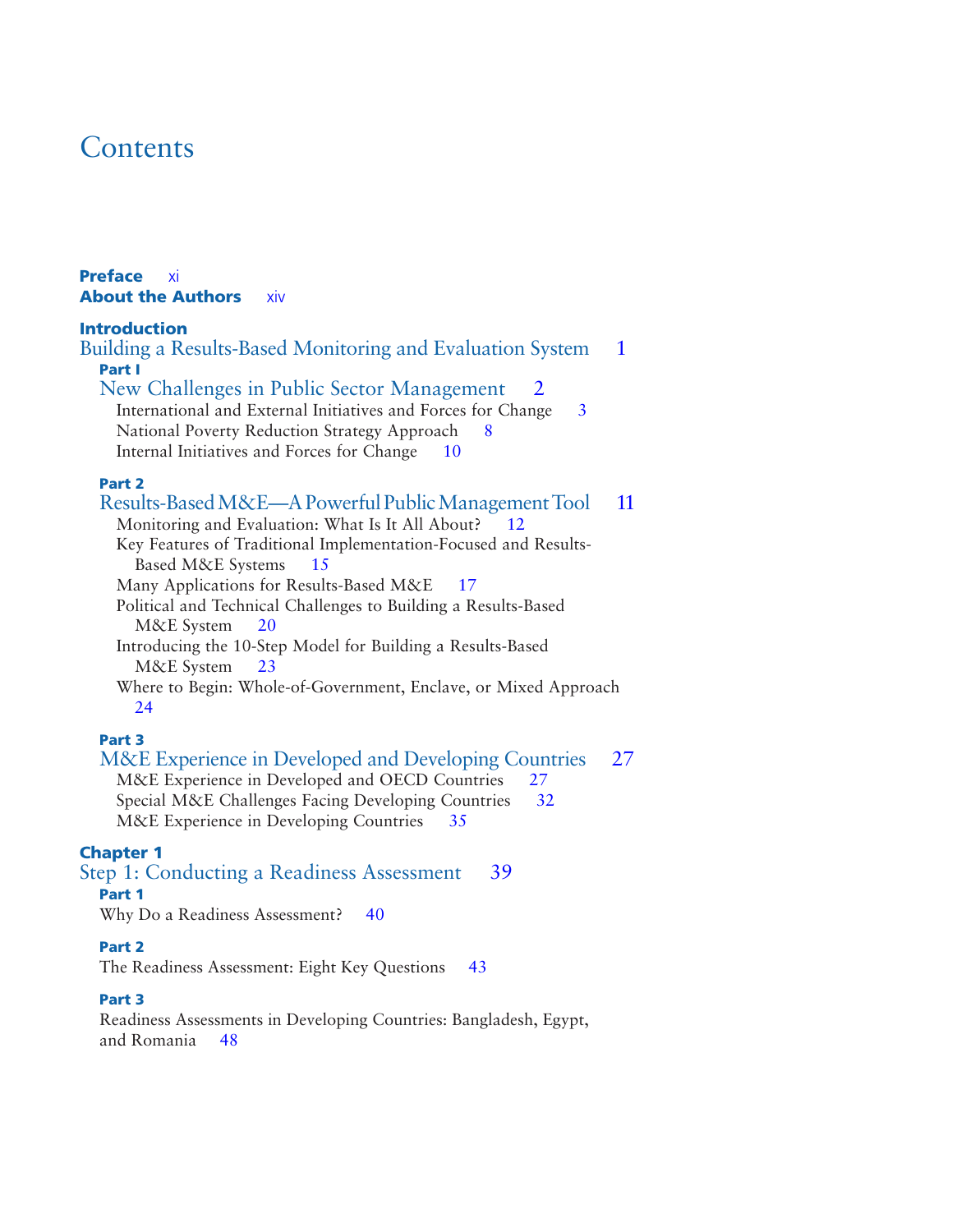**[Part 4](#page-64-0)** 

[Lessons Learned 49](#page-64-0)

### **[Chapter 2](#page-71-0)**

### Step 2: Agreeing on Outcomes to Monitor and Evaluate 56

[The Importance of Outcomes 56](#page-71-0)

[Issues to Consider in Choosing Outcomes to Monitor and Evaluate 57](#page-72-0) [The Importance of Building a Participatory and Consultative Process](#page-73-0)  involving Main Stakeholders 58

[The Overall Process of Setting and Agreeing upon Outcomes 59](#page-74-0) [Examples and Possible Approaches 61](#page-76-0)

### **[Chapter 3](#page-80-0)**

### [Step 3: Selecting Key Performance Indicators to Monitor](#page-80-0) Outcomes 65

[Indicators Are Required for All Levels of Results-Based M&E Systems 66](#page-81-0) [Translating Outcomes into Outcome Indicators 66](#page-81-0) [The "CREAM" of Good Performance Indicators 68](#page-83-0) [The Use of Proxy Indicators 70](#page-85-0) [The Pros and Cons of Using Predesigned Indicators 72](#page-87-0) [Constructing Indicators 74](#page-89-0) [Setting Indicators: Experience in Developing Countries 75](#page-90-0)

### **[Chapter 4](#page-95-0)**

Step 4: Setting Baselines and Gathering Data on Indicators 80

[Establishing Baseline Data on Indicators 81](#page-96-0) [Building Baseline Information 82](#page-97-0) [Identifying Data Sources for Indicators 83](#page-98-0) [Designing and Comparing Data Collection Methods 84](#page-99-0) [The Importance of Conducting Pilots 86](#page-101-0) [Data Collection: Two Developing Country Experiences 89](#page-104-0)

### **[Chapter 5](#page-105-0)**

[Step 5: Planning for Improvement—Selecting Results Targets 90](#page-105-0) [Definition of Targets 90](#page-105-0)

[Factors to Consider When Selecting Performance Indicator Targets 91](#page-106-0) [Examples of Targets Related to Development Issues 93](#page-108-0) [The Overall Performance-Based Framework 94](#page-109-0)

### **[Chapter 6](#page-111-0)**

### [Step 6: Monitoring for Results 96](#page-111-0)

#### **[Part 1](#page-111-0)**

[Key Types and Levels of Monitoring](#page-113-0) 98

[Links between Implementation Monitoring and Results Monitoring 101](#page-116-0) **[Part 2](#page-118-0)** 

[Key Principles in Building a Monitoring System 103](#page-118-0)

[Achieving Results through Partnership 105](#page-120-0)

[Needs of Every Results-Based Monitoring System 106](#page-121-0)

[The Data Quality Triangle: Reliability, Validity, and Timeliness 108](#page-123-0)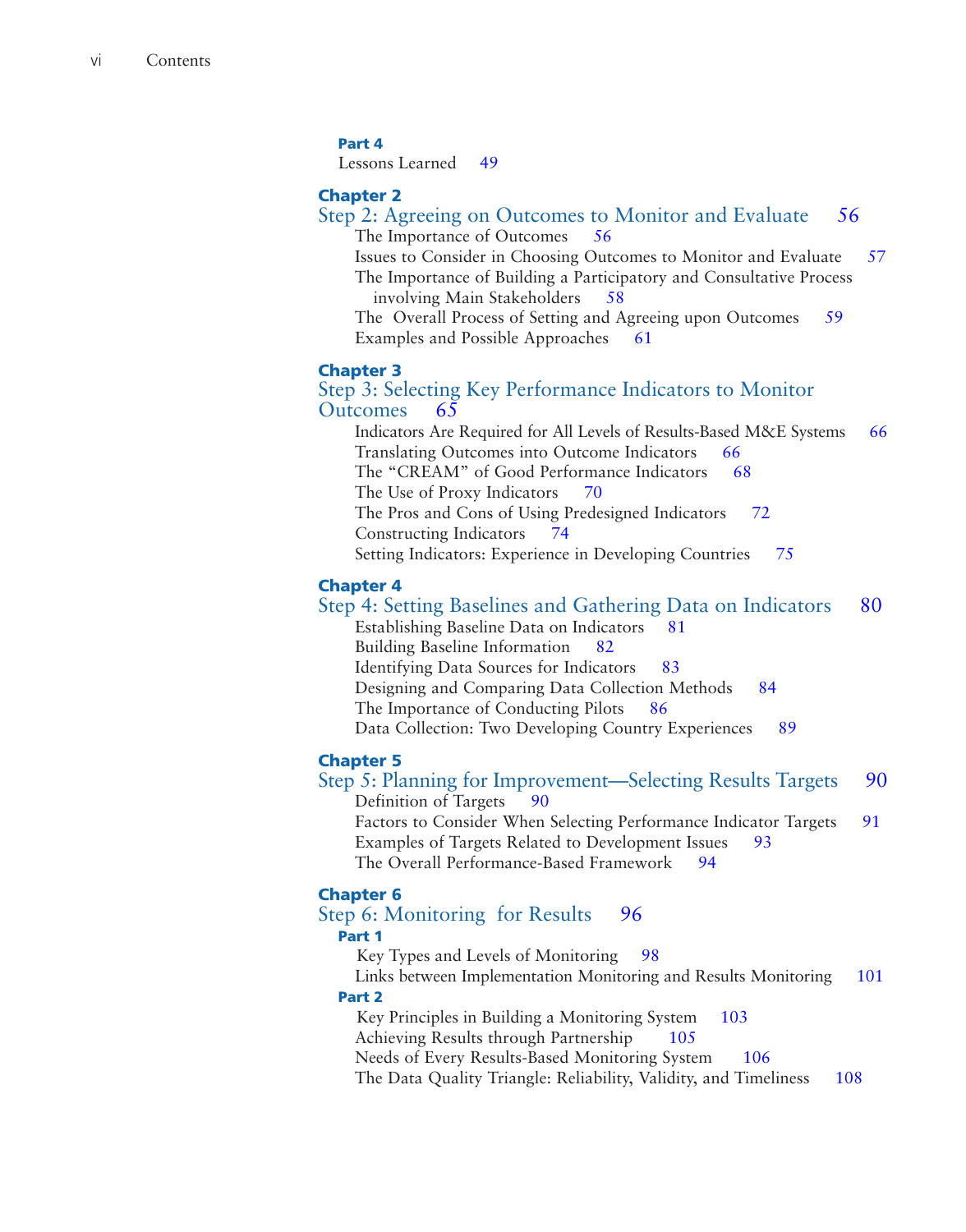[Analyzing Performance Data 111](#page-126-0) [Pretesting Data Collection Instruments and Procedures 112](#page-127-0)

### **[Chapter 7](#page-128-0)**

### [Step 7: The "E" in M&E—Using Evaluation Information to](#page-128-0) Support a Results-Based Management System 113 [Uses of Evaluation 115](#page-130-0) [The Timing of Evaluations 118](#page-133-0) [Types of Evaluations 121](#page-136-0) [Characteristics of Quality Evaluations 126](#page-141-0) [Examples of Evaluation at the Policy, Program, and Project Levels 128](#page-143-0)

### **[Chapter 8](#page-144-0)**

### Step 8: Reporting the Findings 129

[The Uses of Monitoring and Evaluation Findings 130](#page-145-0) [Know and Target the Audience 130](#page-145-0) [Presentation of Performance Data in Clear and Understandable Form](#page-147-0)  132 [What Happens If the M&E System Produces Bad Performance News?](#page-151-0)  136

#### **[Chapter 9](#page-153-0)**

### [Step 9: Using the Findings 138](#page-153-0)

[Uses of Performance Findings 138](#page-153-0) [Additional Benefits of Using Findings: Feedback, Knowledge, and](#page-155-0) Learning 140 [Strategies for Sharing Information 146](#page-161-0)

### **[Chapter 10](#page-166-0)**

### Step 10: Sustaining the M&E System within the [Organization 151](#page-166-0)

[Six Critical Components of Sustaining Results-Based M&E Systems](#page-167-0)  152 [The Importance of Incentives and Disincentives in Sustaining](#page-170-0)

M&E Systems 155 [Possible Problems in Sustaining Results-Based M&E Systems 155](#page-170-0) [Validating and Evaluating M&E Systems and Information 160](#page-175-0) [M&E: Stimulating Positive Cultural Change in Governments and](#page-175-0) Organizations 160 [Last Reminders 160](#page-175-0)

**[Chapter 11](#page-177-0)** 

[Making Results-Based M&E Work for You and Your](#page-177-0)  Organization 162

[Why Results-Based M&E? 162](#page-177-0) [How to Create Results-Based M&E Systems 165](#page-180-0) [Summing Up 170](#page-185-0)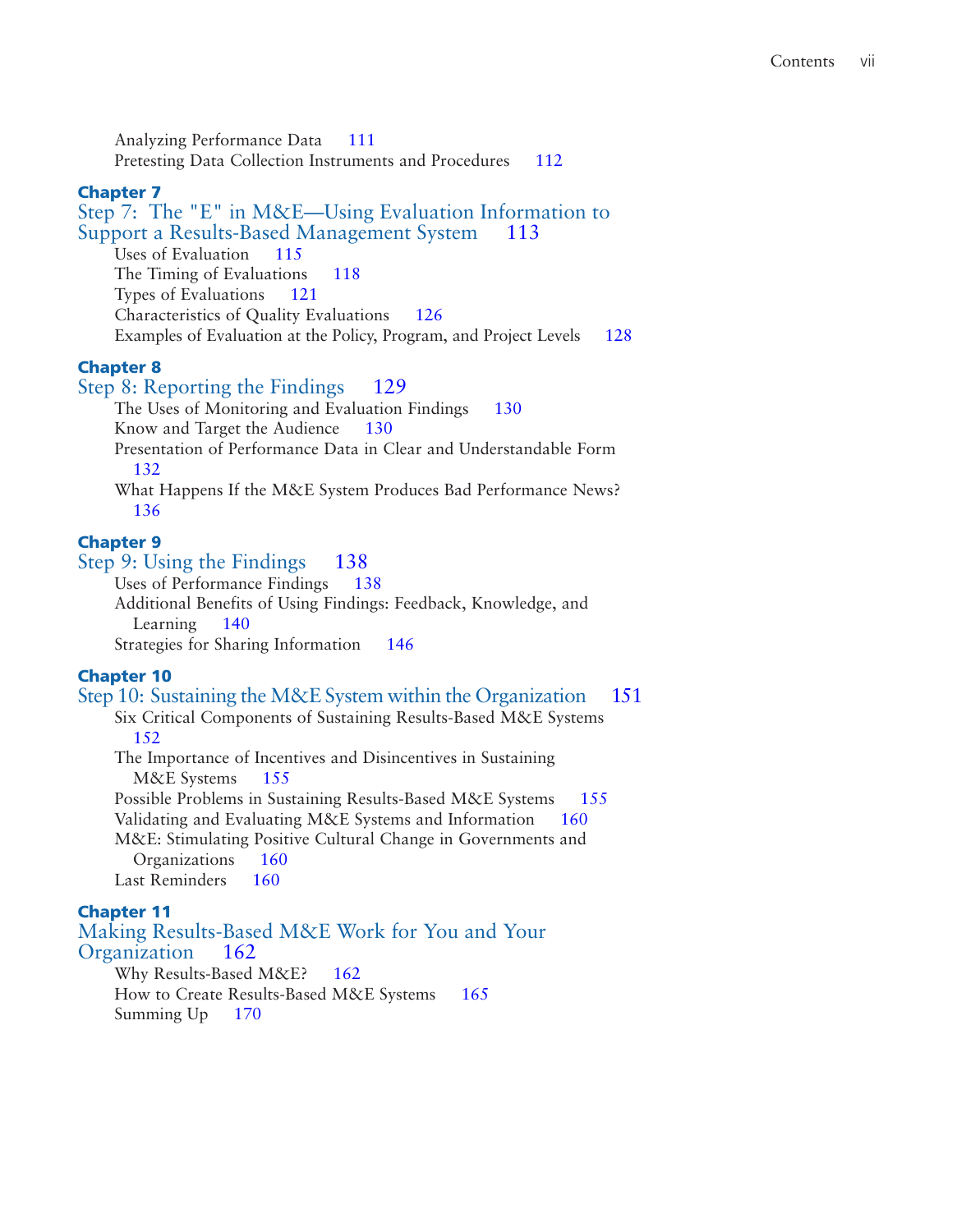| Annexes:   |                                                          |
|------------|----------------------------------------------------------|
| Annex I:   | Assessing Performance-Based Monitoring and Evaluation    |
|            | Capacity: An Assessment Survey for Countries,            |
|            | Development Institutions, and Their Partners<br>174      |
| Annex II:  | Readiness Assessment: Toward Results-Based Monitoring    |
|            | and Evaluation in Egypt<br>- 178                         |
| Annex III: | Millennium Development Goals (MDGs): List of Goals       |
|            | and Targets<br><b>200</b>                                |
| Annex IV:  | National Evaluation Policy for Sri Lanka: Sri Lanka      |
|            | Evaluation Association (SLEva) jointly with the Ministry |
|            | of Policy Development and Implementation<br>204          |
| Annex V:   | Andhra Pradesh (India) Performance Accountability Act    |
|            | 2003: (Draft Act) (APPAC Act of 2003)<br>211             |
| Annex VI:  | Glossary: OECD Glossary of Key Terms in Evaluation and   |
|            | Results-Based Management (2002)<br>223                   |

[Notes 230](#page-245-0) [References 231](#page-246-0) [Useful Web Sites 235](#page-250-0) [Additional Reading 236](#page-251-0) [Index 239](#page-254-0)

# **[Boxes](#page-19-0)**

| $\mathbf{i} \cdot \mathbf{i}$ | Millennium Development Goals<br>4                                   |  |
|-------------------------------|---------------------------------------------------------------------|--|
| $i$ . $ii$                    | Example of Millennium Development Goal, Targets, and                |  |
|                               | Indicators<br>-5                                                    |  |
| i.iii                         | Transparency International<br>6                                     |  |
| i.iv                          | The Power of Measuring Results<br>- 11                              |  |
| i.v                           | Key Features of Implementation Monitoring versus Results            |  |
|                               | Monitoring<br>17                                                    |  |
| i.vi                          | Australia's Whole-of-Government Model<br>29                         |  |
| <i>i</i> .vii                 | France: Lagging Behind but Now Speeding Ahead in                    |  |
|                               | Governmental Reform<br>30                                           |  |
| <i>i.viii</i>                 | Republic of Korea: Well on the Road to M&E<br>31                    |  |
| $i$ .ix                       | Malaysia: Outcome-Based Budgeting, Nation Building, and             |  |
|                               | Global Competitiveness<br>36                                        |  |
| i.x                           | Uganda and Poverty Reduction-Impetus toward M&E<br>37               |  |
| 1.1                           | The Case of Bangladesh—Building from the Bottom Up<br>50            |  |
| 1.2                           | The Case of Egypt-Slow, Systematic Moves toward M&E<br>- 51         |  |
| 1.3                           | The Case of Romania-Some Opportunities to Move toward               |  |
|                               | M&E<br>.52                                                          |  |
| 3.1                           | Indicator Dilemmas<br>71                                            |  |
| 3.2                           | The Africa Region's Core Welfare Indicators<br>76                   |  |
| 3.3                           | Sri Lanka's National Evaluation Policy<br>77                        |  |
| 3.4                           | Albania's Three-Year Action Plan<br>78                              |  |
| 3.5                           | Program and Project Level Results Indicators: An Example from       |  |
|                               | the Irrigation Sector<br>79                                         |  |
| 3.6                           | Outcome: Increased Participation of Farmers in Local Markets<br>79  |  |
| 4.1                           | Albania's Strategy for Strengthening Data Collection Capacity<br>88 |  |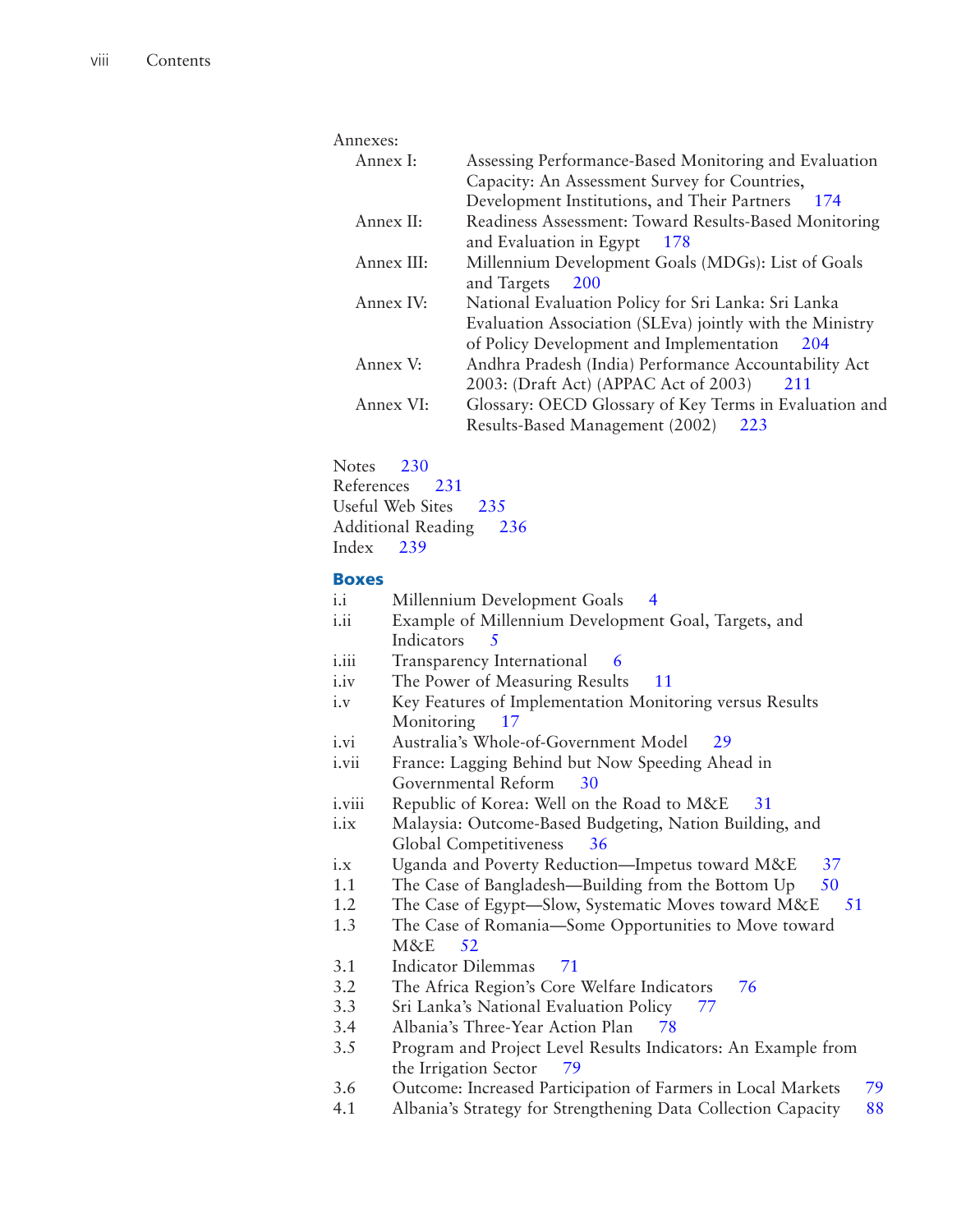- 4.2 [Lebanon: Joining the IMF Data System 89](#page-104-0)
- 5.1 [Examples of Development Targets 94](#page-109-0)
- 6.1 [Results Monitoring in Mexico 101](#page-116-0)
- 6.2 [Results Monitoring in Brazil 102](#page-117-0)<br>7.1 Evaluation Provides Information on
- Evaluation Provides Information on Strategy, Operations, and Learning 117
- 9.1 [Ten Uses of Results Findings 139](#page-154-0)
- [9.2 Using Performance Data to Track and Reduce Crime in New York](#page-156-0) City 141
- [9.3 U.S. Department of Labor—An Organization with a Mature,](#page-157-0)  Functioning Results-Based M&E System 142
- [9.4 Signs of Improving Conditions for Evaluation-Based Learning in](#page-159-0) German Aid Agencies 144
- 9.5 [Obstacles to Learning 145](#page-160-0)
- [9.6 Incentives for Learning, Knowledge Building, and Greater Use of](#page-161-0) Performance Findings 146
- 9.7 [Active and Passive Approaches to Using Results Information 147](#page-162-0)
- 9.8 [Canadian Government Performance Reports to Parliament 149](#page-164-0)
- 10.1 [Citizen's Charter in the United Kingdom 155](#page-170-0)
- 10.2 [U.S. Government Performance and Results Act of 1993 156](#page-171-0)
- [10.3 Checklist for Staff Incentives That Encourage Learning-Oriented,](#page-173-0) Participatory M&E 158
- [10.4 Checklist for Staff Disincentives That Hinder Learning-Oriented,](#page-173-0) Participatory M&E 158
- [10.5 An Evaluation Culture and Collaborative Partnerships Help Build](#page-176-0) Agency Capacity 161

### **[Tables](#page-29-0)**

- [i.i Complementary Roles of Results-Based Monitoring and](#page-29-0)  Evaluation 14
- 4.1 [Building Baseline Information 82](#page-97-0)
- 4.2 [Comparison of Major Data Collection Methods 87](#page-102-0)
- [8.1 Outcomes Reporting Format: Actual Outcomes versus Targets 133](#page-148-0)
- [8.2 Sample Table for Reporting Descriptive Data: Gender Differences in](#page-150-0) Voting 135
- [10.1 Evaluation Capacity Development and Institutionalization—Key](#page-172-0) Issues Addressed in Colombia, China, and Indonesia 157

### **[Figures](#page-33-0)**

- [i.i Illustrative Logic Model for One National Development Goal 18](#page-33-0)
- [i.ii Ten Steps to Designing, Building, and Sustaining a Results-Based](#page-40-0) Monitoring and Evaluation System 25
- 1.1 [Conducting a Readiness Assessment 39](#page-54-0)
- 2.1 [Agreeing on Outcomes to Monitor and Evaluate 56](#page-71-0)
- 2.2 [Developing Outcome Statements 60](#page-75-0)<br>2.3 Outcome Statements Derived from Iden
- [Outcome Statements Derived from Identified Problems or Issues 62](#page-77-0)<br>How NOT to Construct Outcome Statements 63
- 2.4 How NOT to Construct Outcome Statements
- 2.5 [Developing Outcomes for One Policy Area 64](#page-79-0)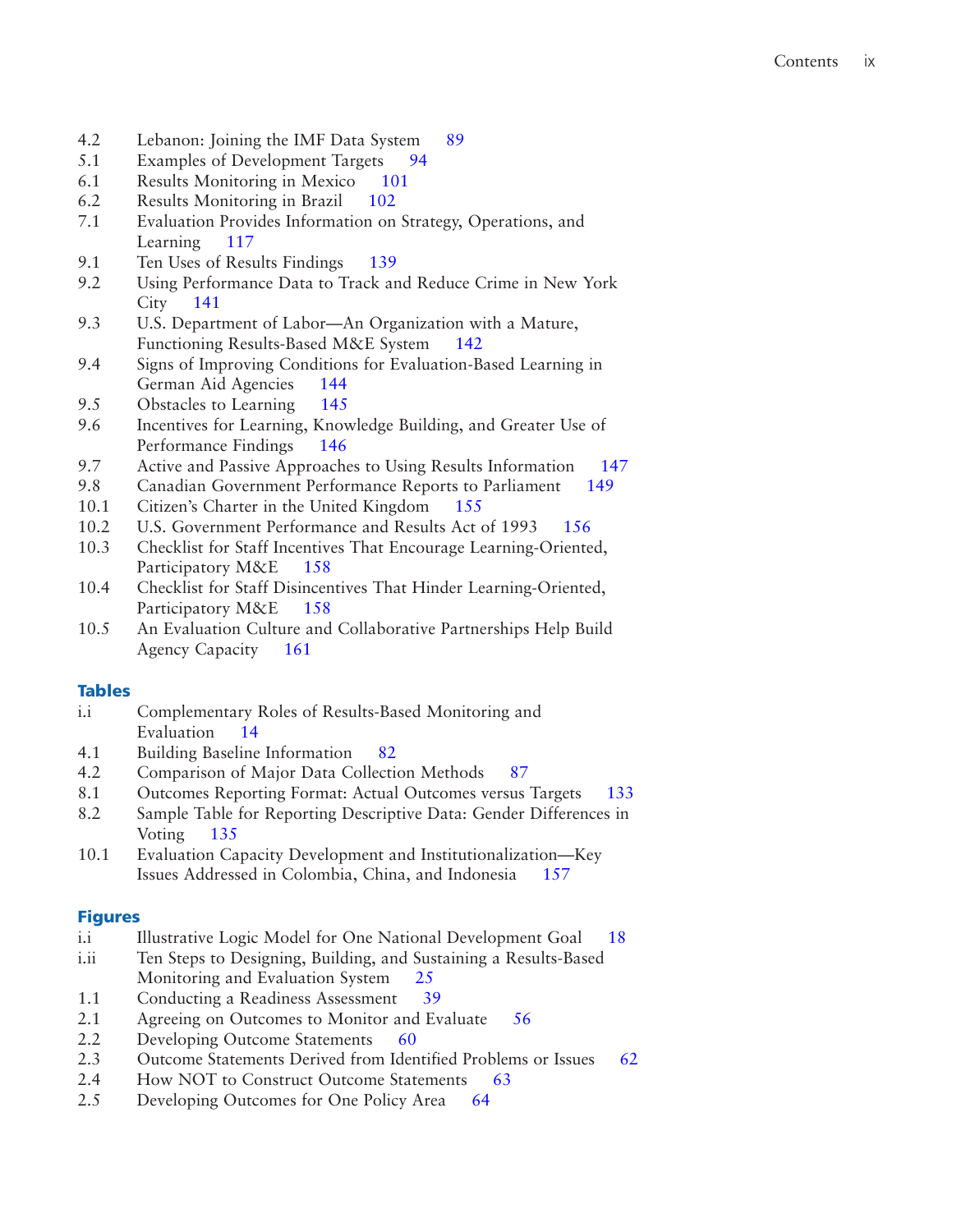- 3.1 [Selecting Key Indicators to Monitor Outcomes 65](#page-80-0)
- 3.2 [Developing a Set of Outcome Indicators for a Policy Area 68](#page-83-0)
- 3.3 [Checklist for Assessing Proposed Indicators 71](#page-86-0)
- 4.1 [Baseline Data on Indicators—Where Are We Today? 80](#page-95-0)<br>4.2 Developing Baseline Data for One Policy Area 81
- [Developing Baseline Data for One Policy Area 81](#page-96-0)
- 4.3 [Data Collection Methods 85](#page-100-0)
- 5.1 [Planning for Improvement—Selecting Results Targets 90](#page-105-0)
- 5.2 [Identifying Desired Level of Results Requires Selecting Performance](#page-106-0) Targets 91
- 5.3 [Developing Targets for One Policy Area 95](#page-110-0)<br>6.1 Monitoring for Results 96
- Monitoring for Results 96
- 6.2 [Sample Gant Chart 97](#page-112-0)
- 6.3 [Results-Based Monitoring 99](#page-114-0)
- 6.4 [Examples of Results Monitoring 100](#page-115-0)
- [6.5 Links between Implementation Monitoring and Results](#page-118-0) Monitoring 103
- 6.6 [Linking Implementation Monitoring to Results Monitoring 104](#page-119-0)
- 6.7 [Achieving Results through Partnership 106](#page-121-0)
- [6.8 Every Monitoring System Needs Ownership, Management,](#page-122-0) Maintenance, and Credibility 107
- [6.9 Key Criteria for Collecting Quality Performance Data 109](#page-124-0)
- [6.10 The Data Quality Triangle: Reliability 109](#page-124-0)
- [6.11 The Data Quality Triangle: Validity 110](#page-125-0)
- [6.12 The Data Quality Triangle: Timeliness 110](#page-125-0)<br>6.13 Analyzing Results Data 111
- 6.13 [Analyzing Results Data 111](#page-126-0)<br>7.1 The Role of Evaluations 113
- [The Role of Evaluations 113](#page-128-0)
- 7.2 [Using Evaluation to Explain Performance Divergence 118](#page-133-0)<br>7.3 Using Evaluation to Determine the Impacts of Design and
- Using Evaluation to Determine the Impacts of Design and Implementation on Outcome 119
- 7.4 [Seven Types of Evaluations 121](#page-136-0)
- 7.5 [Characteristics of Quality Evaluations 126](#page-141-0)<br>7.6 Examples of Evaluation 128
- [Examples of Evaluation 128](#page-143-0)
- 8.1 [Reporting Findings 129](#page-144-0)
- [8.2 Principles of Graphic Excellence and Sample Charts for Displaying](#page-152-0) Information 137
- [9.1 Using Findings 138](#page-153-0)
- [10.1 Sustaining the M&E System within the Organization 151](#page-166-0)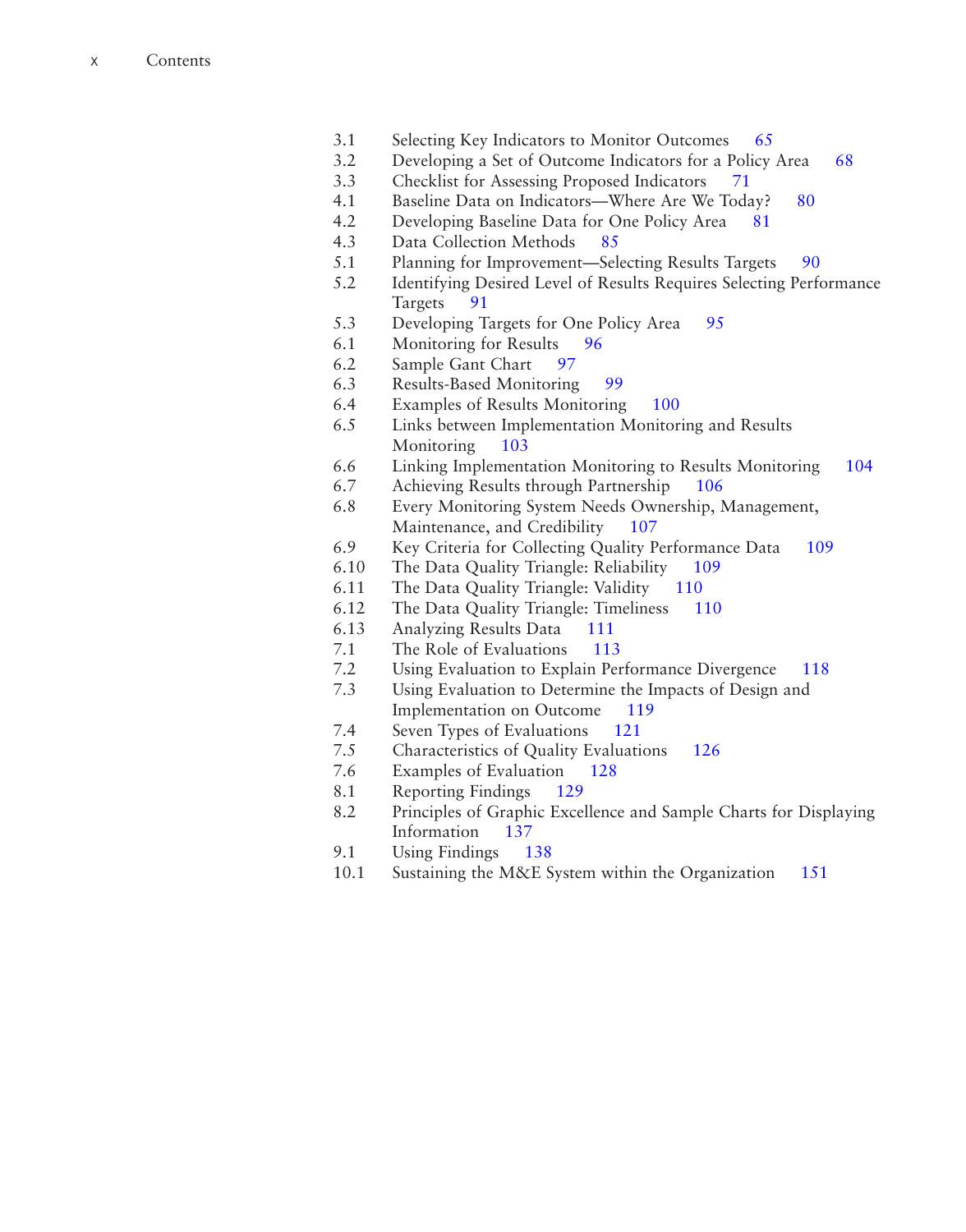## <span id="page-12-0"></span>Preface

An effective state is essential to achieving sustainable socioeconomic development. With the advent of globalization, there are growing pressures on governments and organizations around the world to be more responsive to the demands of internal and external stakeholders for good governance, accountability and transparency, greater development effectiveness, and delivery of tangible results. Governments, parliaments, citizens, the private sector, nongovernmental organizations (NGOs), civil society, international organizations, and donors are among the stakeholders interested in better performance. As demands for greater accountability and real results have increased, there is an attendant need for enhanced results-based monitoring and evaluation of policies, programs, and projects.

Monitoring and evaluation (M&E) is a powerful public management tool that can be used to improve the way governments and organizations achieve results. Just as governments need financial, human resource, and accountability systems, governments also need good performance feedback systems.

There has been an evolution in the field of monitoring and evaluation involving a movement away from traditional implementationbased approaches toward new results-based approaches. The latter help to answer the "so what" question. In other words, governments and organizations may successfully implement programs or policies, but have they produced the actual, intended *results*. Have governments and organizations truly delivered on promises made to their stakeholders? For example, it is not enough to simply implement health programs and assume that successful implementation is equivalent to actual improvements in public health. One must also examine *outcomes* and *impacts*. The introduction of a results-based M&E system takes decisionmakers one step further in assessing whether and how goals are being achieved over time. These systems help to answer the all important "so what" question, and respond to stakeholders' growing demands for results.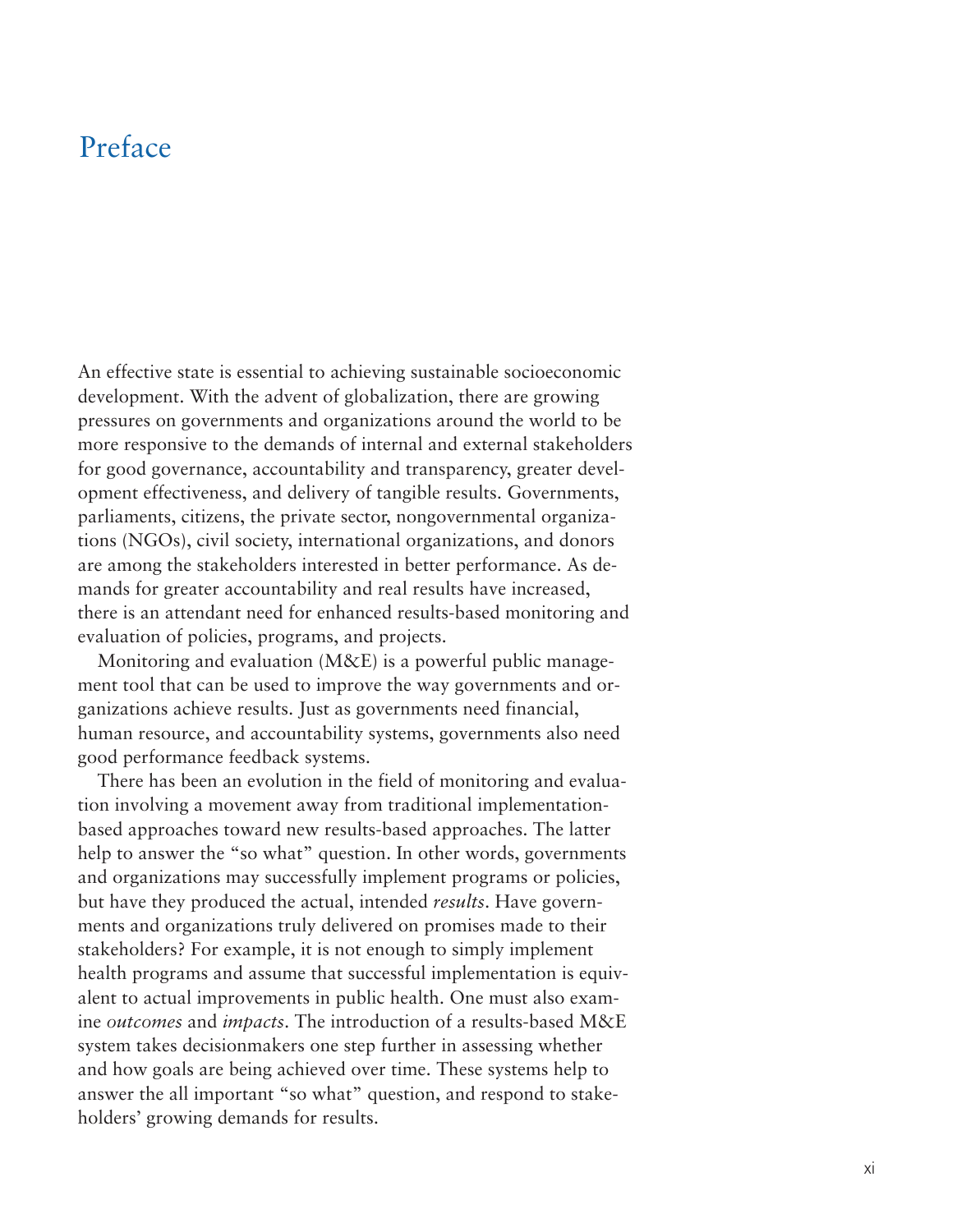This handbook is primarily targeted toward officials who are faced with the challenge of managing for results. Developing countries in particular have multiple obstacles to overcome in building M&E systems. However, as we shall see, results-based M&E systems are a continuous work in progress for both developed and developing countries. As we have learned, when implemented properly these systems provide a continuous flow of information feedback into the system, which can help guide policymakers toward achieving the desired results. Seasoned program managers in developed countries and international organizations—where results-based M&E systems are now in place—are using this approach to gain insight into the performance of their respective organizations.

This handbook can stand alone as a guide on how to design and construct a results-based M&E system in the public sector. It can also be used in conjunction with a workshop developed at the World Bank entitled "Designing and Building a Results-Based Monitoring and Evaluation System: A Tool for Public Sector Management." The goal of the handbook is to help prepare you to plan, design, and implement a results-based M&E system within your organization. In addition, the handbook will also demonstrate how an M&E system can be a valuable tool in supporting good public management.

The focus of the handbook is on a comprehensive ten-step model that will help guide you through the process of designing and building a results-based M&E system. These steps will begin with a "Readiness Assessment" and will take you through the design, management, and, importantly, the *sustainability* of your M&E system. The handbook will describe these steps in detail, the tasks needed to complete them, and the tools available to help you along the way.

Please also note the additional materials available in the annexes that can be used to enhance your understanding of the strategy described here for building your own results-based M&E system.

We owe a special note of gratitude to the Policy and Operations Review Department of the Dutch Ministry of Foreign Affairs, specifically to Rob D. van den Berg and Hans Slot. Through their financial support (via a Dutch Trust Fund at the World Bank) and their intellectual encouragement, they have been prime supporters of this initiative. That this handbook has come to fruition is profoundly due to their consistency and vision.

We also want to acknowledge with special thanks the contribution of Dr. Barbara Balaj to the preparation of this handbook. Her keen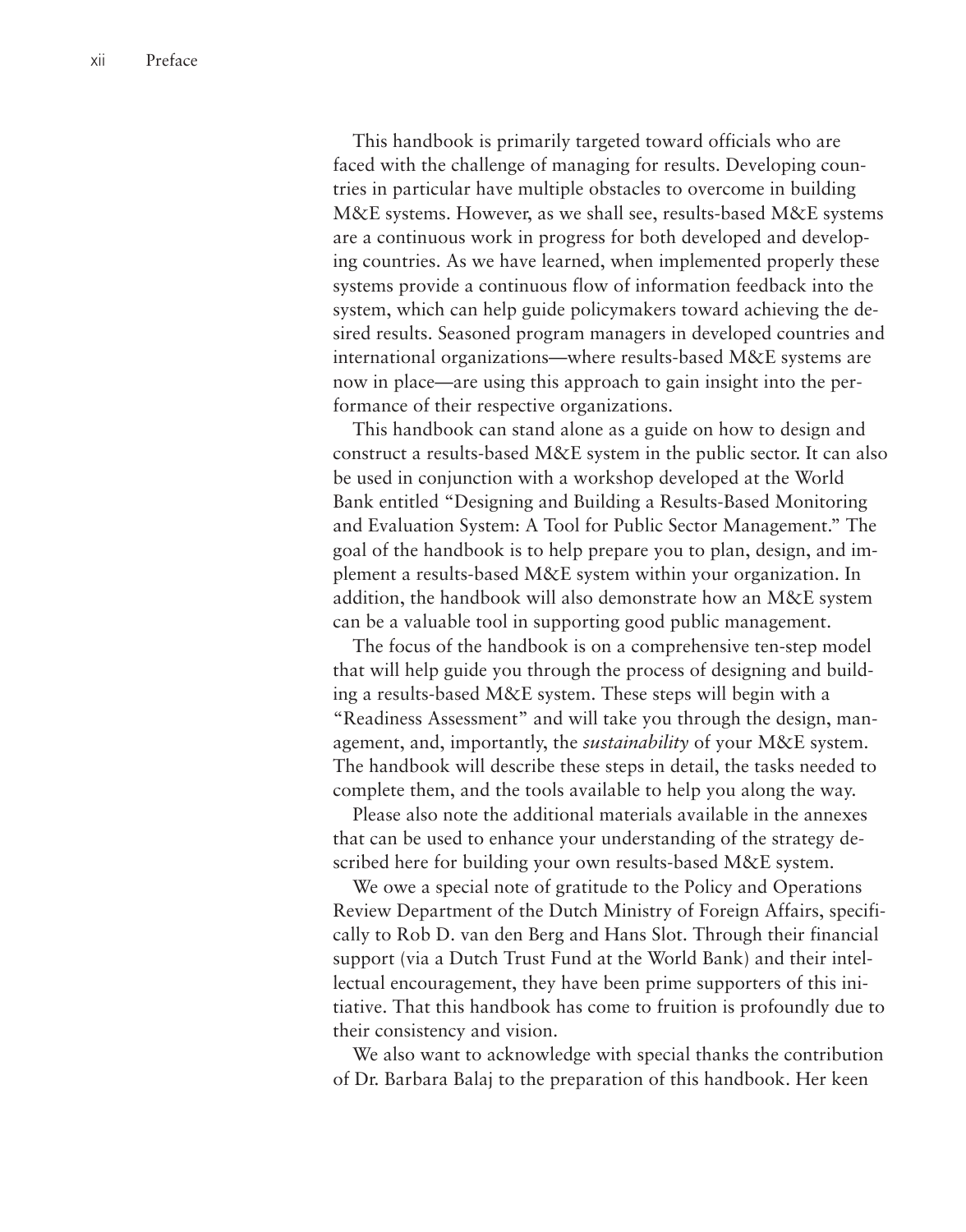analytic insights, her thoughtful critiques, and her sustained support were invaluable. Her involvement significantly strengthened this handbook.

We would also like to acknowledge the comments and critiques from the following colleagues here in the Bank, Osvaldo Feinstein and Laura Rawlings. We also want to thank Jonathan Breaul and Frans Leeuw for their constructive reviews as well. Their efforts are most appreciated.

Building a results-based M&E system takes time. There will be many twists and turns along the road, but the journey and rewards are well worth it.

Jody Zall Kusek Ray C. Rist Washington, D.C.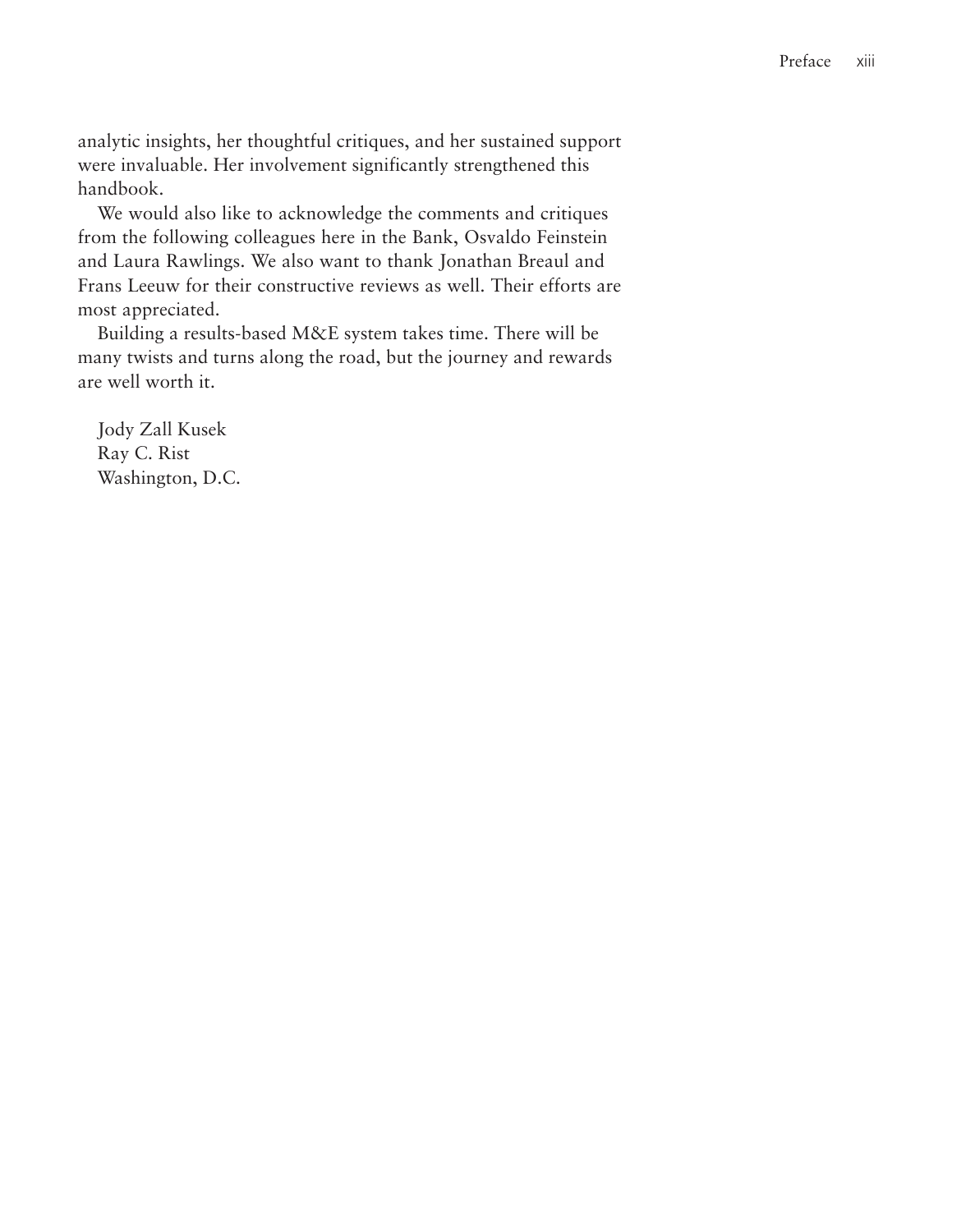### <span id="page-15-0"></span>About the Authors

**Jody Zall Kusek** is the World Bank Africa Region Results Monitoring and Evaluation Coordinator. She advises on strategies to improve the capacity of M&E in both Bank and client organizations. Previously she was a Senior Evaluation Officer at the World Bank, implementing Bankwide improvement initiatives in the area of results-based monitoring and evaluations. Before joining the World Bank, Ms. Kusek was Director of Performance Planning for the U.S. Secretary of the Interior and Principal Management Advisor to the U.S. Secretary of Energy. Previous work also includes leading the Natural Resource Management Performance Review for former U.S. President Clinton. She has worked in Albania, Egypt, the Kyrgyz Republic, Mozambique, Romania, and Zambia to support the development of national monitoring and evaluation systems. She has recently published 10 articles in the area of poverty monitoring system development and management, and serves on the editorial board of a U.S. government knowledge and learning journal.

**Ray C. Rist** is a Senior Evaluation Officer in the Operations Evaluation Department of the World Bank. His previous position in the Bank was as Evaluation Advisor and Head of the Evaluation and Scholarship Unit of the World Bank Institute. Prior to coming to the World Bank in 1996, his career included 15 years in the United States government with appointments in both the Executive and Legislative Branches. He served as a university professor with positions at Johns Hopkins University, Cornell University, and George Washington University. Dr. Rist was the Senior Fulbright Fellow at the Max Planck Institute in Berlin, Germany, in 1976 and 1977. He has authored or edited 24 books, written more than 125 articles, and lectured in more than 60 countries. Dr. Rist serves on the editorial boards of nine professional journals and also serves as chair of an international working group that collaborates on research related to evaluation and governance.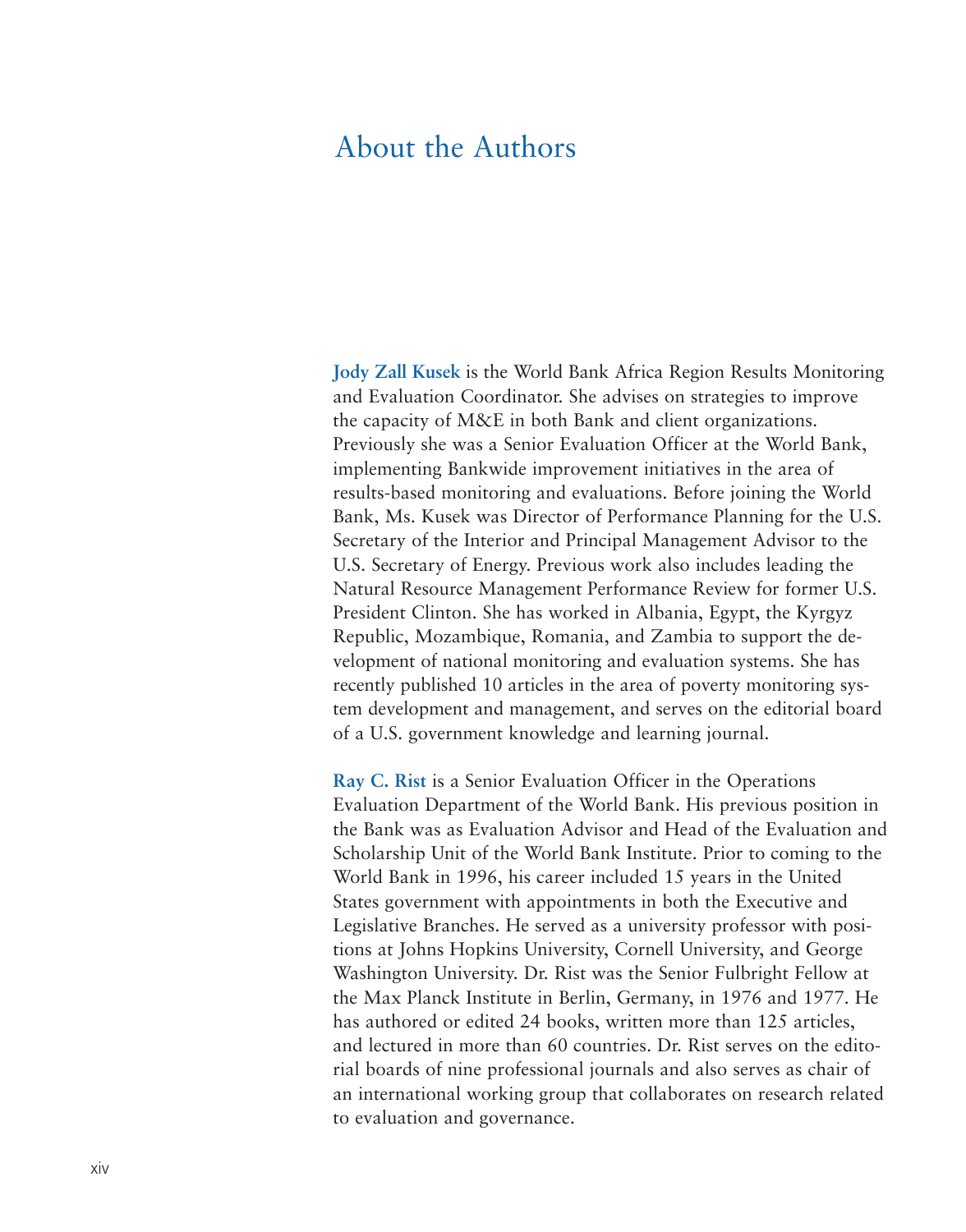### <span id="page-16-0"></span>**Introduction**

### Building a Results-Based Monitoring and Evaluation System

While the role of the state has changed and evolved during recent history, it is now readily apparent that good governance is key to achieving sustainable socioeconomic development. States are being challenged as never before by the demands of the global economy, new information and technology, and calls for greater participation and democracy.

Governments and organizations all over the world are grappling with internal and external demands and pressures for improvements and reforms in public management. These demands come from a variety of sources including multilateral development institutions, donor governments, parliaments, the private sector, NGOs, citizens' groups and civil society, the media, and so forth.

Whether it is calls for greater accountability and transparency, enhanced effectiveness of development programs in exchange for foreign aid, or real results of political promises made, governments and organizations must be increasingly responsive to internal and external stakeholders to demonstrate tangible results. "The clamor for greater government effectiveness has reached crisis proportions in many developing countries where the state has failed to deliver even such fundamental public goods as property rights, roads, and basic health and education" (World Bank 1997, p. 2). In short, government performance has now become a global phenomenon.

Results-based monitoring and evaluation (M&E) is a powerful public management tool that can be used to help policymakers and decisionmakers track progress and demonstrate the impact of a given project, program, or policy. Results-based M&E differs from traditional implementation-focused M&E in that it moves beyond an emphasis on inputs and outputs to a greater focus on outcomes and impacts.

Building and sustaining results-based M&E systems is not easy. It

*"Good government is not a luxury—it is a vital necessity for development."*

(World Bank 1997, p. 15)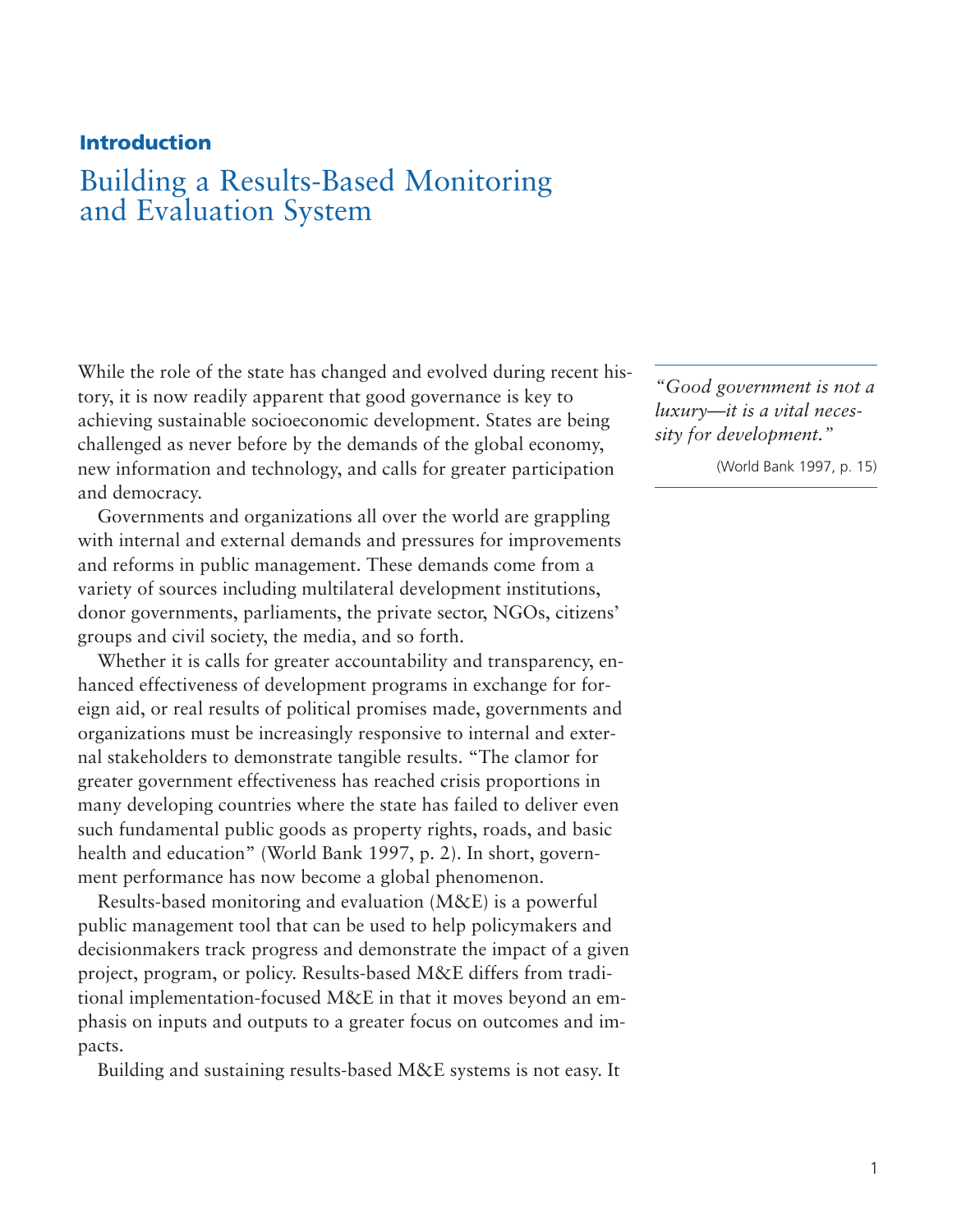<span id="page-17-0"></span>requires continuous commitment, time, effort, and resources—and champions—but it is doable. Once the system is built, the challenge is to sustain it. There are many political, organizational, and technical challenges to overcome in building these systems—both for developed and developing countries. Building and sustaining such systems is primarily a political process, and less so a technical one. There is no one correct way to build such systems, and many countries and organizations will be at different stages of development with respect to good public management practices in general, and M&E in particular. It is important to recognize that results-based M&E systems are continuous works in progress.

Developed countries, particularly those of the Organisation for European Co-operation and Development (OECD), have had as many as 20 or more years of experience in M&E, while many developing countries are just beginning to use this key public management tool. The experiences of the developed countries are instructive, and can provide important lessons for developing countries. Developed countries have chosen a variety of starting points for implementing results-based M&E systems, including whole-of-government, enclave, or mixed approaches—that may also be applicable to developing countries. For their part, developing countries face a variety of unique challenges as they try to answer the "so what" question: What are the results and impacts of government actions?

This introduction is divided into three parts. First, it focuses on the new challenges in public sector management, namely the many internal and external pressures facing governments and organizations to manage for results. Second, it examines the use of M&E as a public management tool that can be utilized to track and demonstrate results. Third, it documents the M&E experience in developed countries, as well as the special challenges facing developing countries.

### **PART 1**

### **New Challenges in Public Sector Management**

There has been a global sea change in public sector management as a variety of internal and external forces have converged to make governments and organizations more accountable to their stakeholders. Governments are increasingly being called upon to demonstrate results. Stakeholders are no longer solely interested in organizational activities and outputs; they are now more than ever interested in ac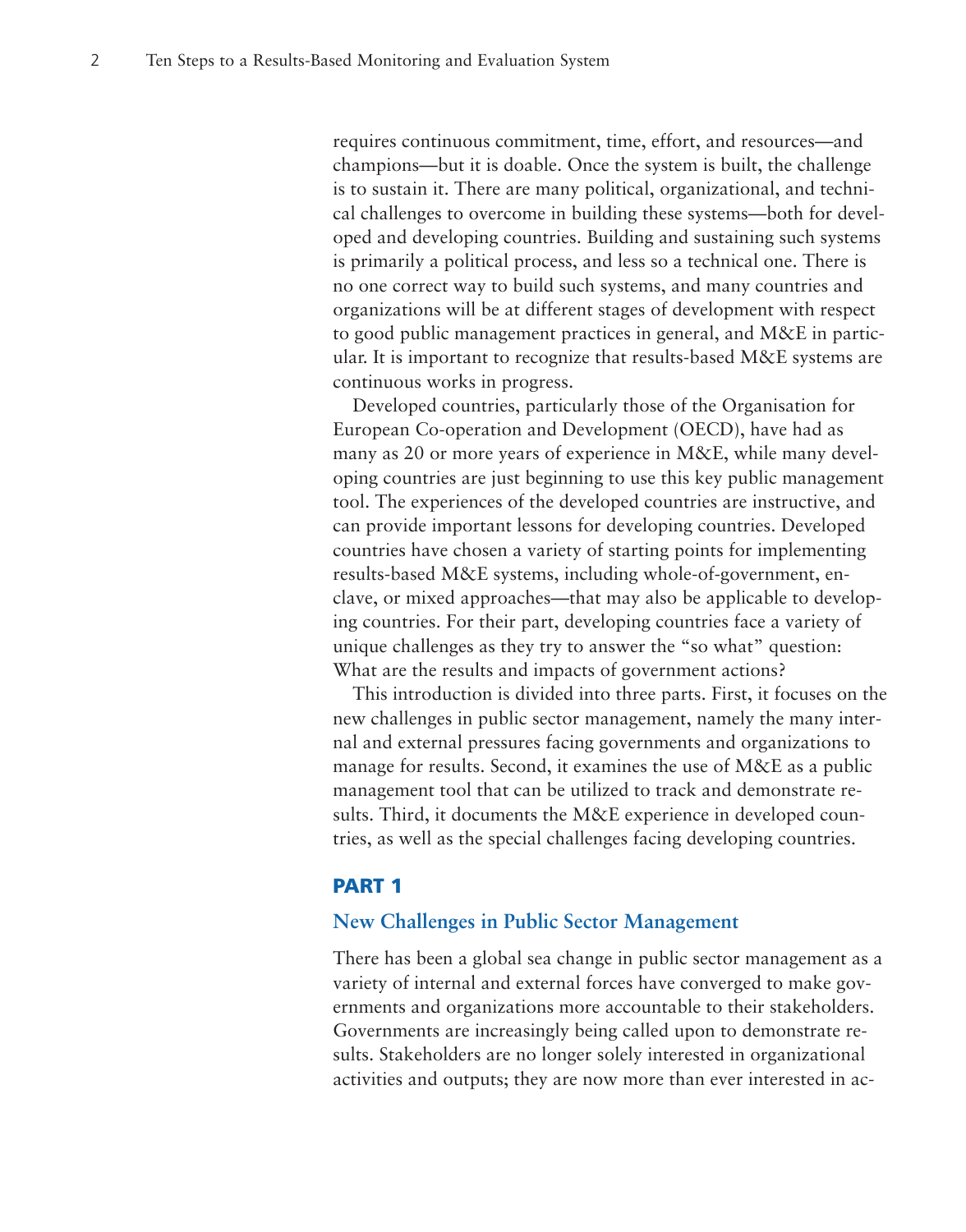<span id="page-18-0"></span>tual *outcomes*. Have policies, programs, and projects led to the desired results and outcomes? How do we know we are on the right track? How do we know if there are problems along the way? How can we correct them at any given point in time? How do we measure progress? How can we tell success from failure? These are the kinds of concerns and questions being raised by internal and external stakeholders, and governments everywhere are struggling with ways of addressing and answering them.

### *International and External Initiatives and Forces for Change*

There are an increasing number of international initiatives and forces at work pushing and prodding governments in the direction of adopting public management systems geared toward reform and, above all, results. These include:

- Millennium Development Goals (MDGs)
- Highly Indebted Poor Country (HIPC) Initiative
- International Development Association (IDA) funding
- World Trade Organization (WTO) membership
- European Union (EU) enlargement and accession
- European Union Structural Funds
- Transparency International.

The MDGs are among the most ambitious of global initiatives to adopt a results-based approach toward poverty reduction and improvement in living standards. The eight comprehensive MDGs (box i.i) were adopted by 189 U.N. member countries and numerous international organizations in 2000. They consist of a series of goals for the international community—involving both developed and developing nations—to achieve by the year 2015.1

This new development agenda emphasizes the need to measure the results of aid financing. Are development initiatives making a difference and having an impact? How will governments know whether they have made progress and achieved these goals? How will they be able to tell success from failure, or progress from setbacks? How will they identify obstacles and barriers? And at the most elementary level, do they even know their starting points and baselines in relation to how far they must go to reach their goals?

The MDGs contain some elements of a results-based M&E approach. For example, the MDG targets have been translated into a set of indicators that can measure progress. Box i.ii contains an ex*One public management lesson drawn from more than 25 years of experience in OECD and developed countries is that building greater accountability within government will improve its overall functioning. The same should also hold true for the developing world.*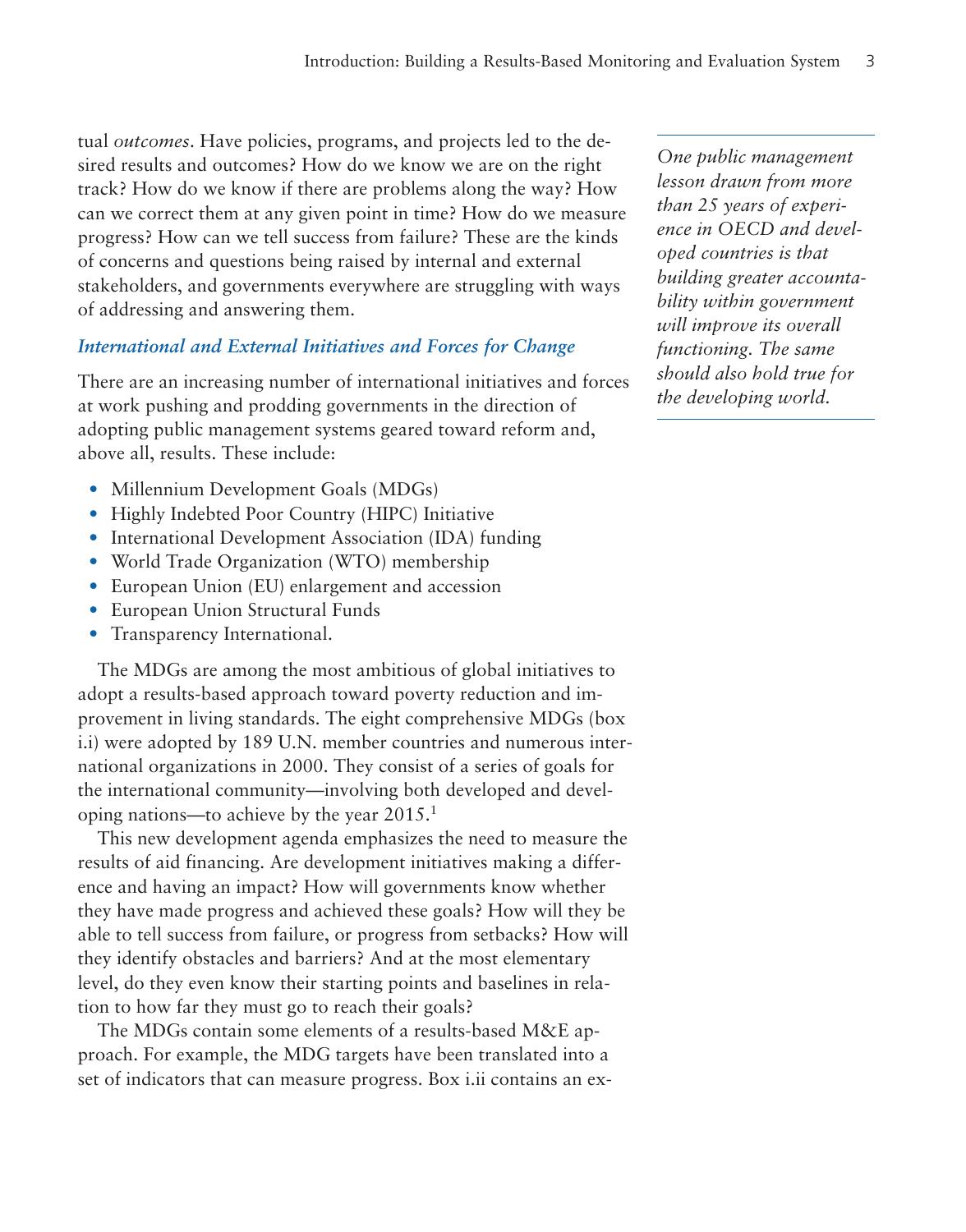### <span id="page-19-0"></span>**Box i.i**

Millennium Development Goals

- 1. Eradicate extreme poverty and hunger
- 2. Achieve universal primary education
- 3. Promote gender equality and empower women
- 4. Reduce child mortality
- 5. Improve maternal health
- 6. Combat HIV/AIDS, malaria, and other diseases
- 7. Ensure environmental sustainability
- 8. Develop a global partnership for development.

*"The MDGs symbolize a focus on results. . . . The new development paradigm emphasizes results, partnership, coordination, and accountability.... [It] combines a results-orientation; domestic ownership of improved policies; partnerships between governments, the private sector, and the civil society; and a long-term, holistic approach that recognizes the interaction between development sectors and themes."* (Picciotto 2002, p. 3)

ample of just one of the ways in which the goals have been articulated into a series of targets and indicators.

More generally, the building and sustaining of comprehensive results-based M&E systems at the country and donor levels will be key to measuring and monitoring achievement of the MDGs.

The 2002 Monterrey, Mexico, conference specifically addressed means of achieving the MDGs. A new international consensus was forged whereby developed countries would provide increased levels of aid in conjunction with better governance, reform policies, and a greater focus on development effectiveness and results on the part of developing countries.

The MDGs are also posing special challenges to the international evaluation community. It is becoming increasingly clear that a new evaluation architecture is necessary. A foundation must be laid to build results-based M&E systems beyond the country level by harmonizing and coordinating them internationally with U.N. agencies, multilateral and bilateral donors, civil society, and the like. This will be the future challenge in expanding M&E.

Many countries, particularly the developing countries, must now vie to become a part of international initiatives, organizations, and blocs in order to reap the desired socioeconomic, political, and security benefits. Part of the bargain inevitably involves adhering to a set of specific requirements, conditions, and goals—including monitoring and evaluation. If these governments are going to become a part

Source: United Nations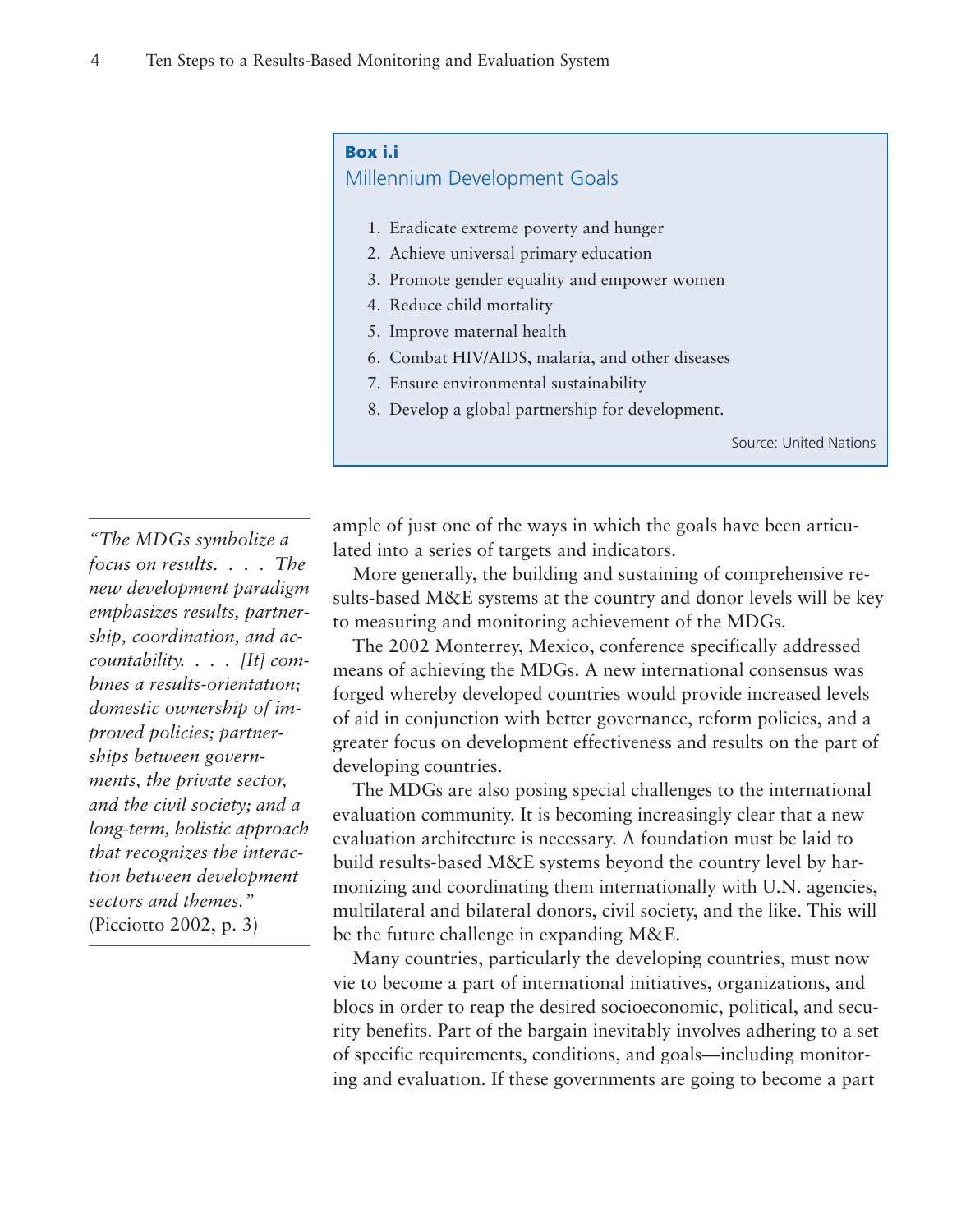### <span id="page-20-0"></span>**Box i.ii**

Example of Millennium Development Goal, Targets, and **Indicators** 

### **Goal: Eradicate extreme poverty and hunger**

| Target l.    | Halve, between 1990 and 2015, the proportion of         |
|--------------|---------------------------------------------------------|
|              | people whose income is less than US\$1 a day            |
| Indicator 1. | Proportion of population below US\$1 per day            |
| Indicator 2. | Poverty gap ratio (incidence $\times$ depth of poverty) |
| Indicator 3. | Share of poorest quintile in national consumption       |
|              |                                                         |
| Target 2.    | Halve, between 1990 and 2015, the proportion of         |
|              | people who suffer from hunger                           |
| Indicator 4. | Prevalence of underweight children (under 5 years       |
|              | of age)                                                 |
| Indicator 5. | Proportion of population below minimum level of         |
|              | dietary energy consumption                              |
|              | Source: United Nations 2003.                            |
|              |                                                         |

of the global community, they must open themselves up to increased scrutiny and be more transparent and accountable to their stakeholders. In this context, they must learn to manage for results. Box i.iii describes the impact one external organization, Transparency International (TI), is having on the move toward accountability.

The following are examples of the kinds of international initiatives and requirements set forth for joining international organizations and blocs—and for reaping the benefits of membership and inclusion. Together they have created a global force for public accountability and proven results:

• **Highly Indebted Poor Country Initiative.** In 1996, the World Bank and the International Monetary Fund (IMF) proposed the Highly Indebted Poor Country (HIPC) Initiative, the first comprehensive approach to reduce the external debt of the world's poorest and most heavily-indebted countries. HIPC also aims at supporting poverty reduction, stimulating private sector–led growth and improvement in a country's social indicators. As a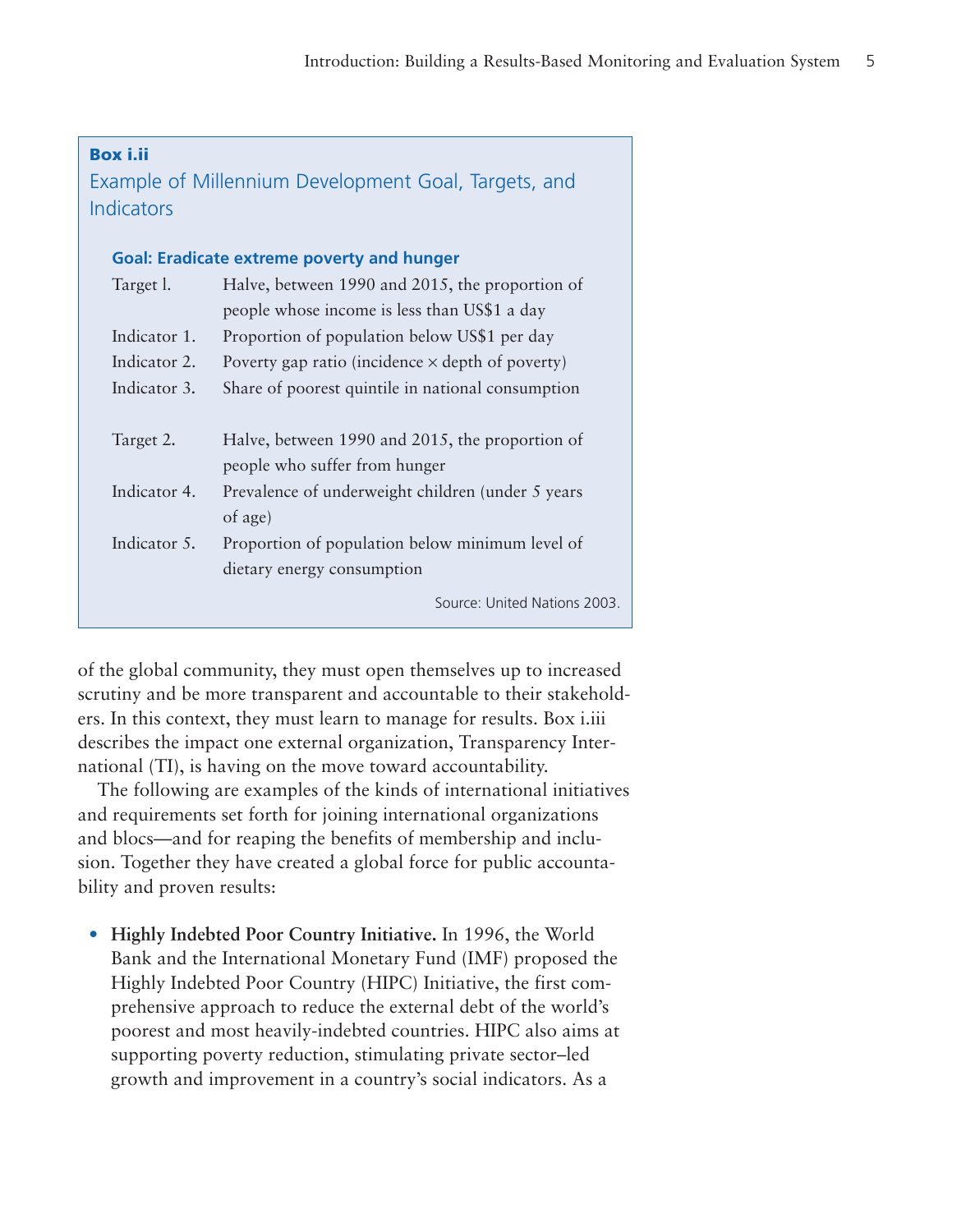### <span id="page-21-0"></span>**Box i.iii**

### Transparency International

*"Transparency International is the only international organization exclusively devoted to curbing corruption"* (TI 1997).

Transparency International's (TI's) annual Corruption Perception Index—which ranks 102 countries by perceived levels of corruption among public officials—is cited by the world's media as the leading index in the field. TI's Bribe Payers Index ranks the leading exporting countries according to their propensity to bribe.

TI is politically nonpartisan, and has chapters in 88 countries that carry out the anticorruption mission at the national level, helping to spread public awareness of corruption issues and the attendant detrimental development impact. "Corruption undermines good government, fundamentally distorts public policy, leads to the misallocation of resources, harms the private sector and private sector development and particularly hurts the poor" (TI 2002).

TI is building coalitions with regional international institutions and actors to combat corruption. At the national level, TI is also working to build coalitions among all societal groups to strengthen governmental integrity systems.

TI is also having an impact in monitoring performance at the multinational corporate level. "Transparency International's rise has coincided with many companies' discovering that they need to improve their image for being socially responsible in many countries. That has helped bolster the organization's fortunes and make it an important player in the global anti-corruption battle" (Crawford 2003, p. 1).

With its broad international reach and media access, TI is yet another important global force for pushing governments and multinational corporations to be more accountable, and to produce tangible results for their stakeholders.

Source: TI 1997, 2002.

condition for debt relief—and similar to the MDGs—recipient governments must be able to monitor, evaluate, and report on reform efforts and progress toward poverty reduction. For instance, Uganda made progress in M&E and qualified for enhanced HIPC relief. In other cases, however, lack of capacity in building and maintaining results-based M&E systems has been a particular problem for participating HIPC countries such as Albania, Madagascar, and Tanzania.

• **International Development Association (IDA) funding.** Under the IDA 13 replenishment negotiations—which resulted in the largest donor contribution ever (about US\$23 billion)—39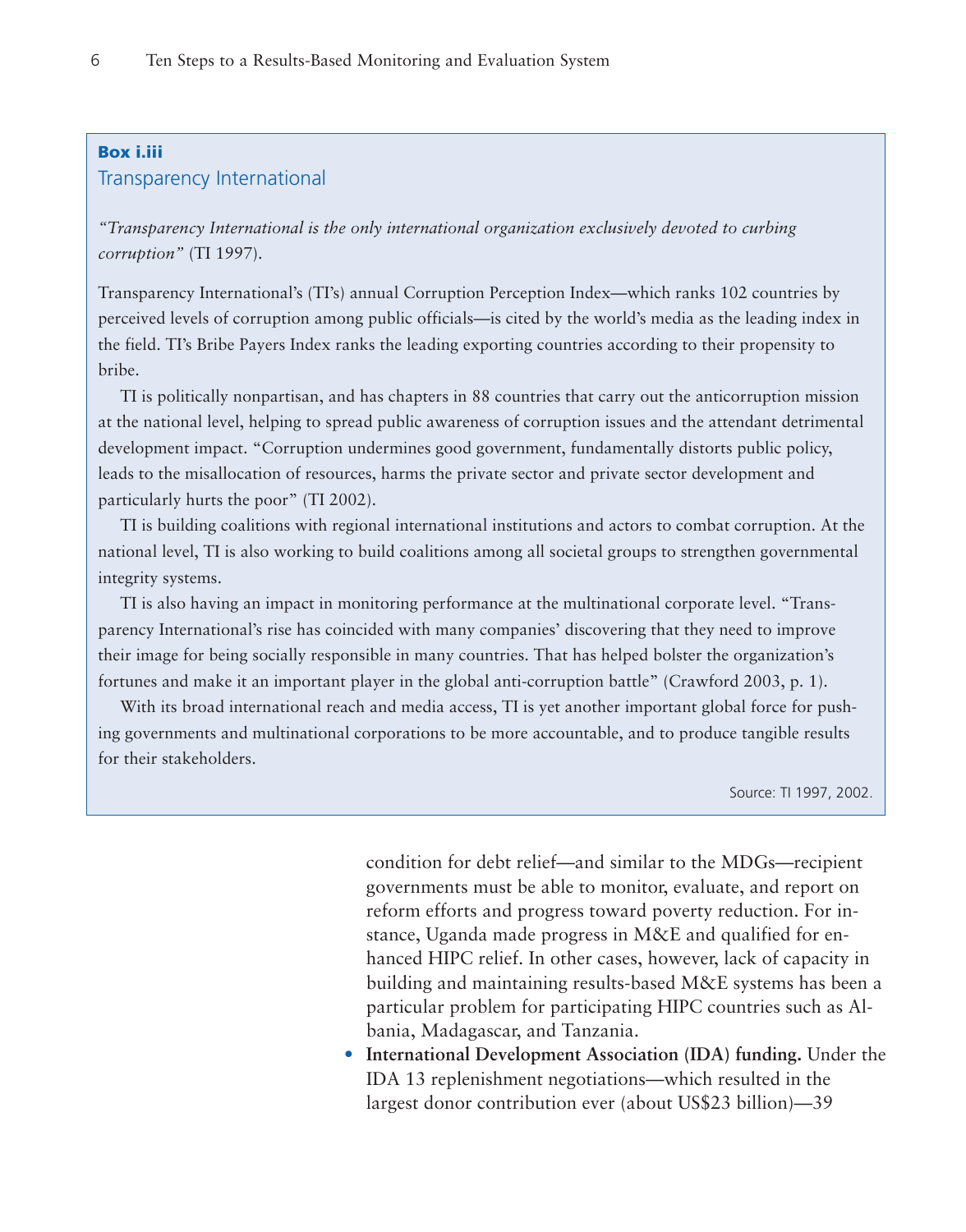donors based their support for 79 of the world's poorest countries specifically on results. Explicit outcome indicators were formulated to track results toward goals, especially in health, education, and private sector development.

IDA now has in place a Performance-Based Allocation system that has helped to better target donor resources to countries with good policies and institutions—in short, good governance. Tighter links are being achieved between performance and donor resource allocations. The assessments and resulting allocations are increasingly being integrated in the country dialogue.

With IDA 13, an initiative was also launched to put into place a comprehensive system to measure, monitor, and manage for development results. The system ties into current initiatives and is aligned with measurement systems established by IDA's borrowers under their National Poverty Reduction Strategy Papers, as well as their work toward achieving the MDGs. Efforts are also underway to ensure that this approach has wide acceptance and is coordinated with other actions being taken by the donor community (IDA 2002)*.*

• World Trade Organization membership. Other pressures come from the new rules of the game that have emerged with globalization, where demands for reduction of trade barriers have increased, and where financial capital and private sector interests demand a stable investment climate, the rule of law, and protection of property and patents before investing in a given country.

The WTO, successor to the General Agreement on Tariffs and Trade (GATT), is one such example. Created in 1995, the WTO facilitates the free flow of international trade. It has 147 members, and another 26 in the process of membership negotiations. Over three-quarters of WTO members are among the developing or least developed countries. Members must agree to comply with, and be monitored and evaluated against, a specific set of rules regarding reciprocity and equal treatment, transparency in trade and legal regimes, reduction of trade barriers, adoption of intellectual property rights legislation, and commitment to environmental protection.

• **European Union enlargement.** The European Union (EU) has experienced five separate enlargements during its history, growing from 6 to 25 member countries. The EU is and will be engaged in negotiations with additional countries on their accession applications to join the EU. Aspiring countries must meet three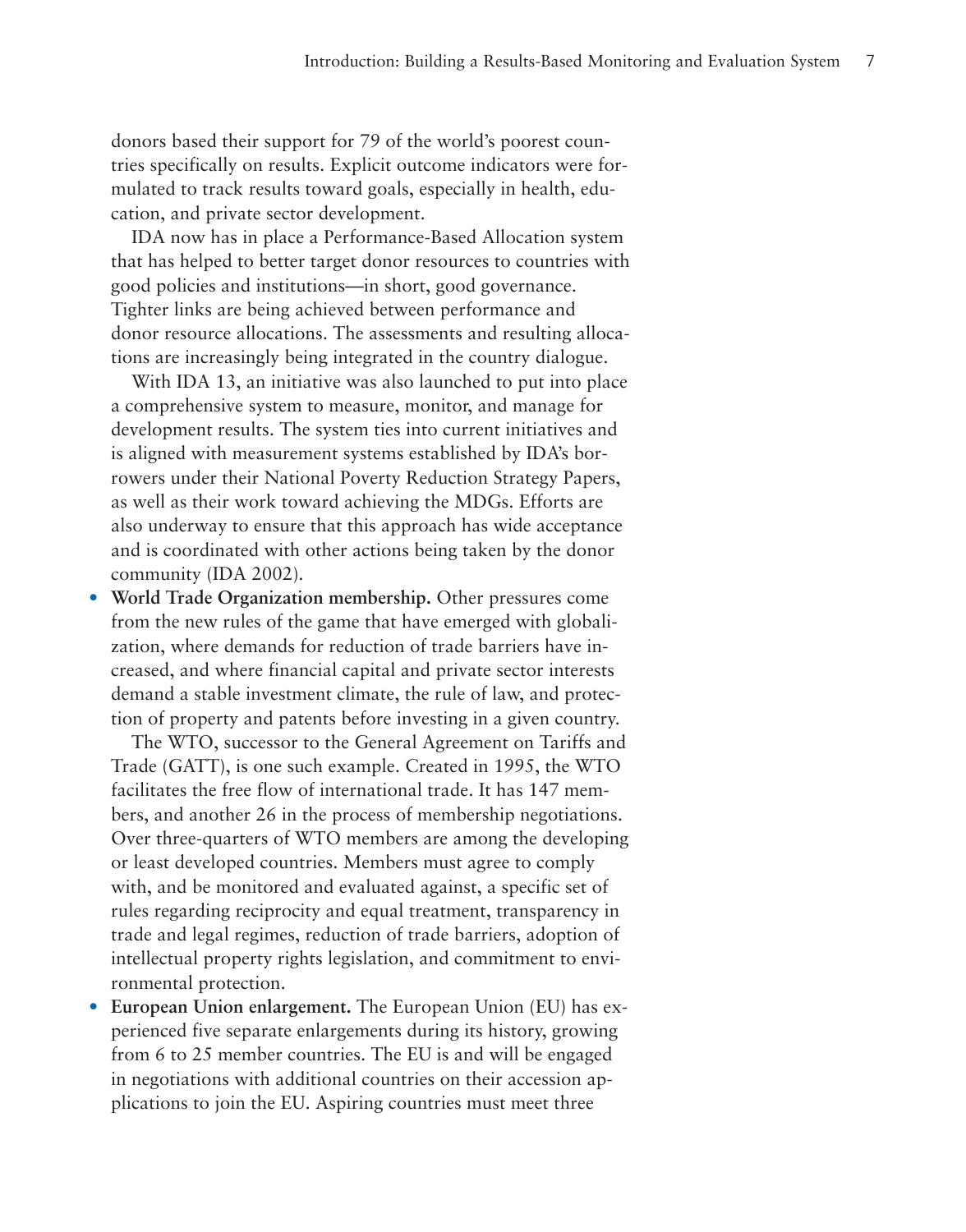<span id="page-23-0"></span>basic criteria for accession: stable, democratic institutions and respect for human rights and minority protections; a functioning market economy capable of dealing with competitive pressures within the EU; and the ability to meet membership obligations associated with the political, economic, and monetary union. In this context, the EU monitors potential members' progress with respect to adopting, implementing, and applying EU legislation. National industries must also meet EU norms and standards.

• **EU Structural Funds.** EU Structural Funds have been used to support and assist the socioeconomic development of the lessdeveloped regions of EU member states. In an attempt to achieve greater socioeconomic cohesion within the EU, Structural Funds have been used to redistribute funds to the poorer regions. Beneficiary regions have been required to establish a monitoring and evaluation process. As the EU enlarges, the Structural Funds will also be extended to include the lesserdeveloped regions of new members, thereby drawing them into the evaluation system as well.

### *National Poverty Reduction Strategy Approach*

The Multilateral Development Banks (MDBs) have established strategies and approaches for sustainable development and poverty reduction. These initiatives also involve setting goals, choosing indicators, and monitoring and evaluating for progress against these goals.

• National Poverty Reduction Strategies. The HIPC initiative is also tied to National Poverty Reduction Strategies. In 1999, the international development community agreed that National Poverty Reduction Strategies should be the basis for concessional lending and debt relief.

"Poverty Reduction Strategy Papers describe a country's macroeconomic, structural and social policies and programs to promote growth and reduce poverty, as well as associated external financing needs. PRSPs are prepared by governments through a participatory process involving civil society and development partners ..." (World Bank 2003b).

National Poverty Reduction Strategies must in turn be linked to agreed-upon development goals over a three year period with a policy matrix and attendant sets of measurable indicators, and a monitoring and evaluation system by which to measure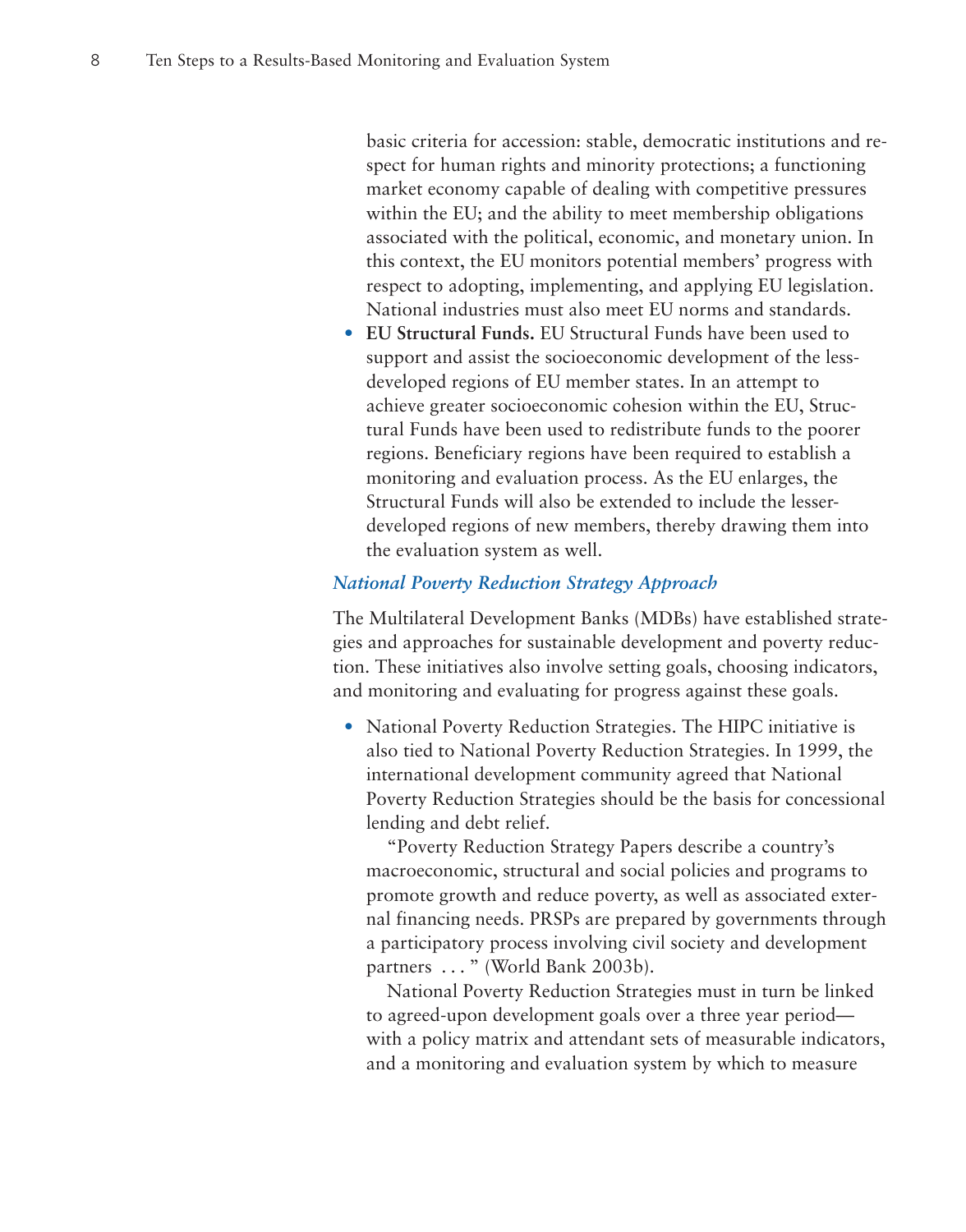progress. Specifically, "a PRSP will define medium and long-term goals for poverty reduction outcomes (monetary and nonmonetary), establish indicators of progress, and set annual and medium-term targets. The indicators and targets must be appropriate given the assessment of poverty and the institutional capacity to monitor. . . . a PRSP would [also] have an assessment of the country's monitoring and evaluation systems . . . " (World Bank 2003b).

Thus, countries vying to become part of HIPC must commit to a process that involves accountability and transparency through monitoring, evaluation, and achievement of measurable results.

• Comprehensive Development Framework. The Comprehensive Development Framework (CDF) consists of four basic principles: a long-term, holistic development framework; results orientation; country ownership; and country-led partnership. The CDF and National Poverty Reduction Strategies are mutually reinforcing; both also stress accountability for results.

The adoption and application of the CDF—a systemic, longterm (generally 10 year) approach to development involving all stakeholders—has also resulted in pressures for the monitoring and evaluation of stakeholder participation and of economic development progress. The CDF includes in a country's national development strategy a clear delineation of medium- and longterm poverty reduction goals, with indicators to measure progress, thereby ensuring that policies are well designed, effectively implemented, and duly monitored.

For example, stakeholders such as NGOs that have become involved in the process are looking for ways to monitor their own performance in terms of the National Poverty Reduction Strategy and the National Development Plan. The National Development Plan is now being implemented in a number of countries, and it is hoped that the approach will yield valuable information on setting baselines and measuring development outcomes. For example, the National Development Plan is a major force for developing results-based M&E in the Kyrgyz Republic.

A recent assessment of the CDF found that "Further research and exchange of experience among recipient countries are needed on how to build up country-owned monitoring and evaluation systems . . . " (World Bank 2003a, p. 4).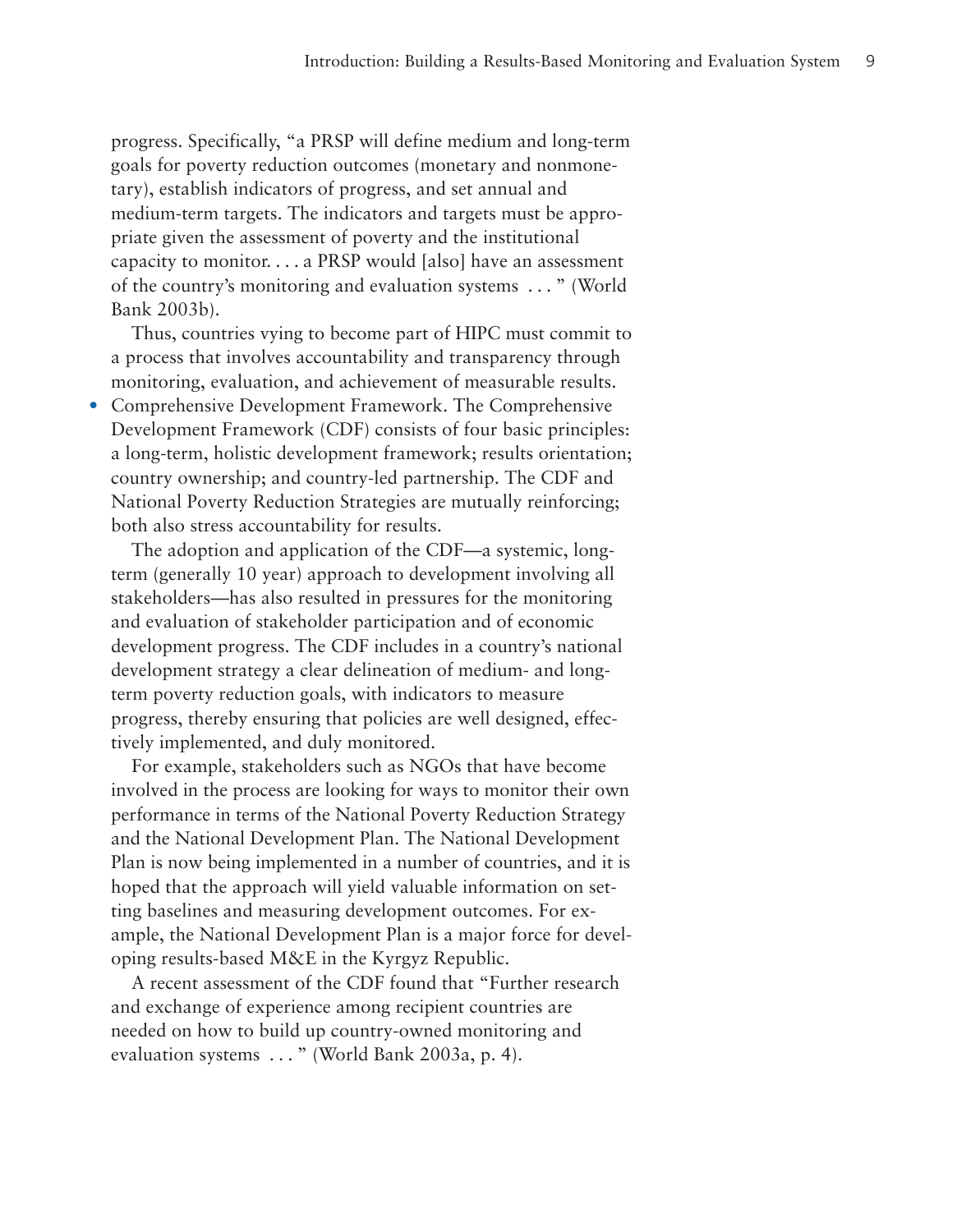### <span id="page-25-0"></span>*Internal Initiatives and Forces for Change*

Governments are also facing increasing calls for reform from internal stakeholders, for example, to demonstrate accountability and transparency, devise fair and equitable public policies, and deliver tangible goods and services in a timely and efficient manner. Pressures may come from government officials, parliament, opposition parties, program managers and staff, citizens, businesses, NGOs, civil society, and the media.

• Decentralization, deregulation, commercialization and privatization. The move toward various reforms, such as decentralization, deregulation, commercialization, or privatization, in many countries has increased the need for monitoring and evaluation at regional and local levels of government. The need for monitoring also has increased as new nongovernmental service providers (such as NGOs, the private sector, and civil society groups) have begun taking over some of the public sector functions that were normally provided by governments in the past.

As such initiatives are undertaken, there will be a continuing need to monitor and evaluate performance at different governmental and nongovernmental levels, as well as among new groups of stakeholders. For example, Colombia, Chile, and Indonesia are all undergoing fiscal decentralization, and are looking to build and extend evaluation responsibilities down to the local level.

Although some governments may be diminishing their roles in providing public goods and services, they will still have a need to monitor and evaluate the impact of their policies and programs—regardless of who implements them.

• Changes in government size and resources. There are many internal pressures on governments to downsize and reform themselves. Governments are experiencing budgetary constraints that force them to make difficult choices and tradeoffs in deciding on the best use of limited resources. The pressures to do more with less—and still demonstrate results—have grown. Governments are increasingly recognizing the need to build and sustain resultsbased M&E systems to demonstrate performance.

There is a vast array of national, multilateral, and international forces, initiatives, and stakeholders calling on governments to be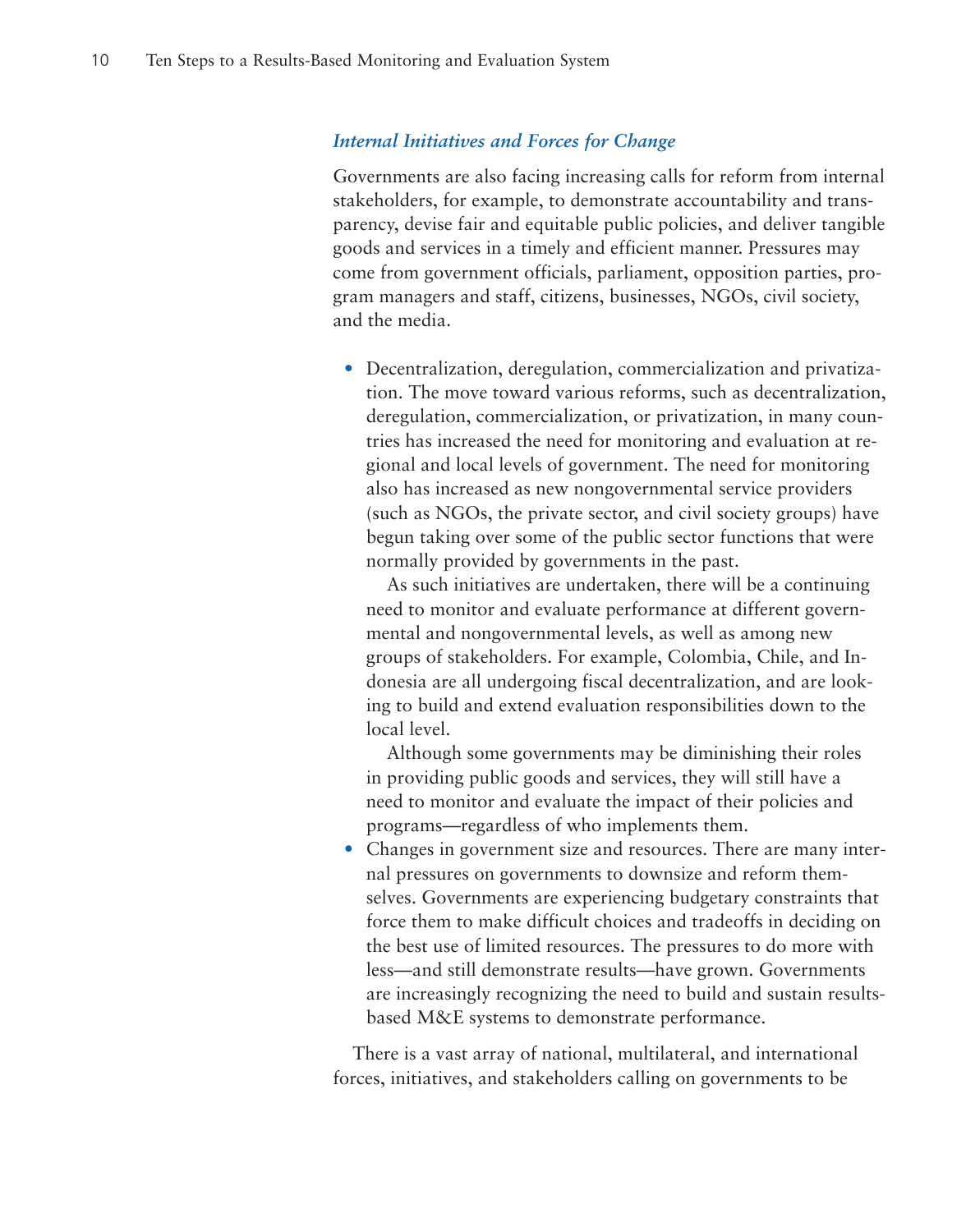<span id="page-26-0"></span>more accountable and transparent, and to demonstrate results. If developing countries in particular are to join the globalization caravan and reap the benefits, they will need to meet specific requirements, standards, and goals. Results-based M&E systems can be a powerful public management instrument in helping them measure performance and track progress in achieving desired goals.

### **PART 2**

### **Results-Based M&E—A Powerful Public Management Tool**

This section examines the power of measuring performance (box i.iv), the history and definitions of M&E, the differences between traditional implementation-based M&E and the newer results-based M&E systems, and the complementary roles of monitoring and evaluation. This section also explores the many applications of resultsbased M&E. The technical, organizational—and especially political—challenges involved in building a results-based M&E system are also addressed. Finally, the ten-step model to designing, building, and sustaining such systems, with some comments about how to approach ensuring sustainability of such systems in a given country, is introduced.

There is tremendous power in measuring performance. The ancient Egyptians regularly monitored their country's outputs in grain and livestock production more than 5,000 years ago. In this sense, monitoring and evaluation is certainly not a new phenomenon. Modern governments, too, have engaged in some form of traditional monitoring and evaluation over the past decades. They have sought to

### **Box i.iv** The Power of Measuring Results

- If you do not measure results, you cannot tell success from failure.
- If you cannot see success, you cannot reward it.
- If you cannot reward success, you are probably rewarding failure.
- If you cannot see success, you cannot learn from it.
- If you cannot recognize failure, you cannot correct it.
- If you can demonstrate results, you can win public support.

Source: Adapted from Osborne & Gaebler 1992.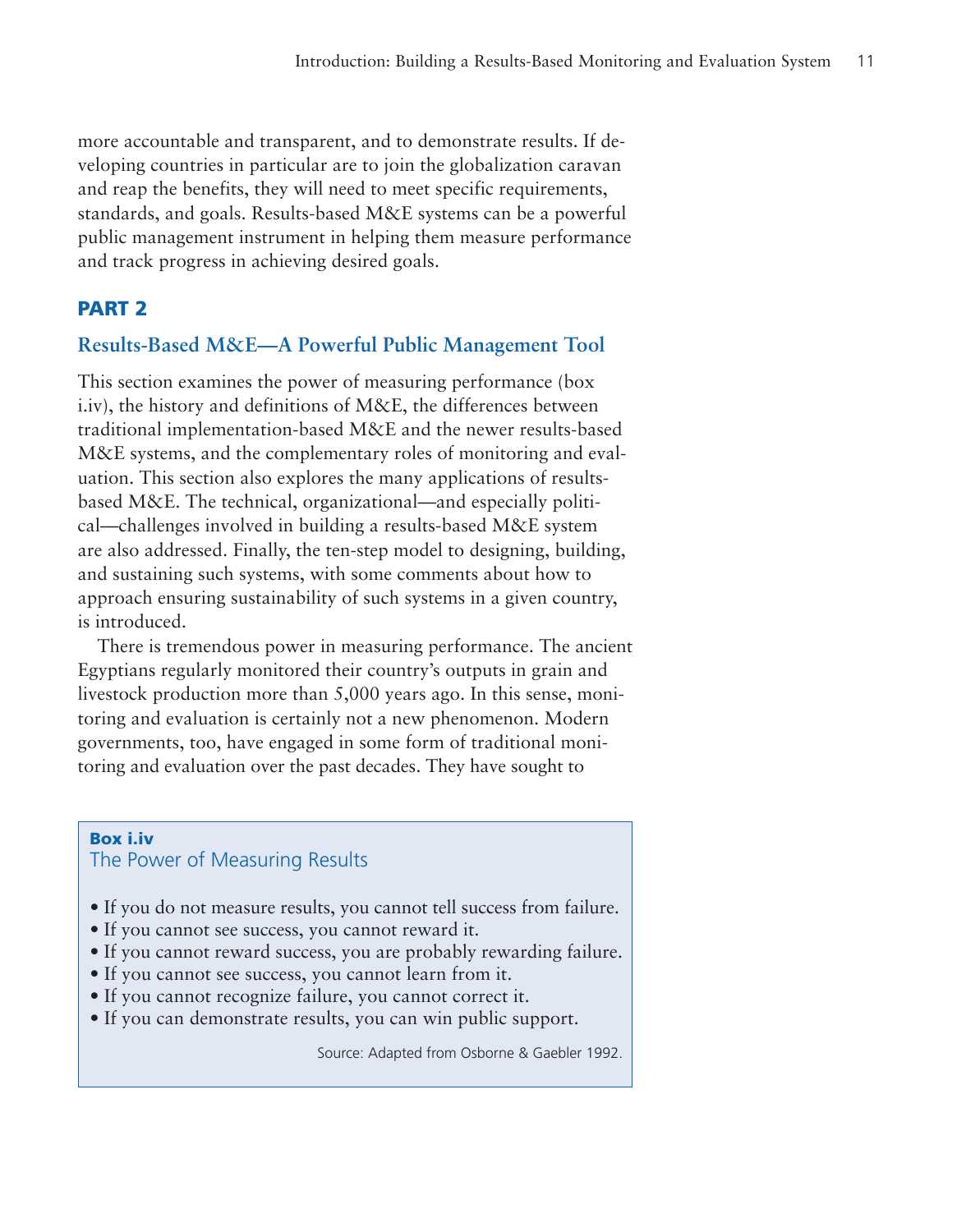<span id="page-27-0"></span>track over time their expenditures, revenues, staffing levels, resources, program and project activities, goods and services produced, and so forth.

Governments have many different kinds of tracking systems as part of their management toolkits. Every government needs the threelegged stool of good human resource systems, financial systems, and accountability systems. But they also need good feedback systems. A results-based M&E system is essentially a special public management tool governments can use to measure and evaluate outcomes, and then feed this information back into the ongoing processes of governing and decisionmaking.

### *Monitoring and Evaluation: What Is It All About?*

Credible answers to the "so what" question address the accountability concerns of stakeholders, give public sector managers information on progress toward achieving stated targets and goals, and provide substantial evidence as the basis for any necessary mid-course corrections in policies, programs, or projects.

Building an M&E system essentially adds that fourth leg to the governance chair. What typically has been missing from government systems has been the feedback component with respect to outcomes and consequences of governmental actions. This is why building an M&E system gives decisionmakers an additional public sector management tool.

The OECD (2002a) defines monitoring and evaluation as follows:

*Monitoring* is a continuous function that uses the systematic collection of data on specified indicators to provide management and the main stakeholders of an ongoing development intervention with indications of the extent of progress and achievement of objectives and progress in the use of allocated funds (p. 27).

*Evaluation* is the systematic and objective assessment of an ongoing or completed project, program, or policy, including its design, implementation, and results. The aim is to determine the relevance and fulfillment of objectives, development efficiency, effectiveness, impact, and sustainability. An evaluation should provide information that is credible and useful, enabling the incorporation of lessons learned into the decisionmaking process of both recipients and donors (p. 21).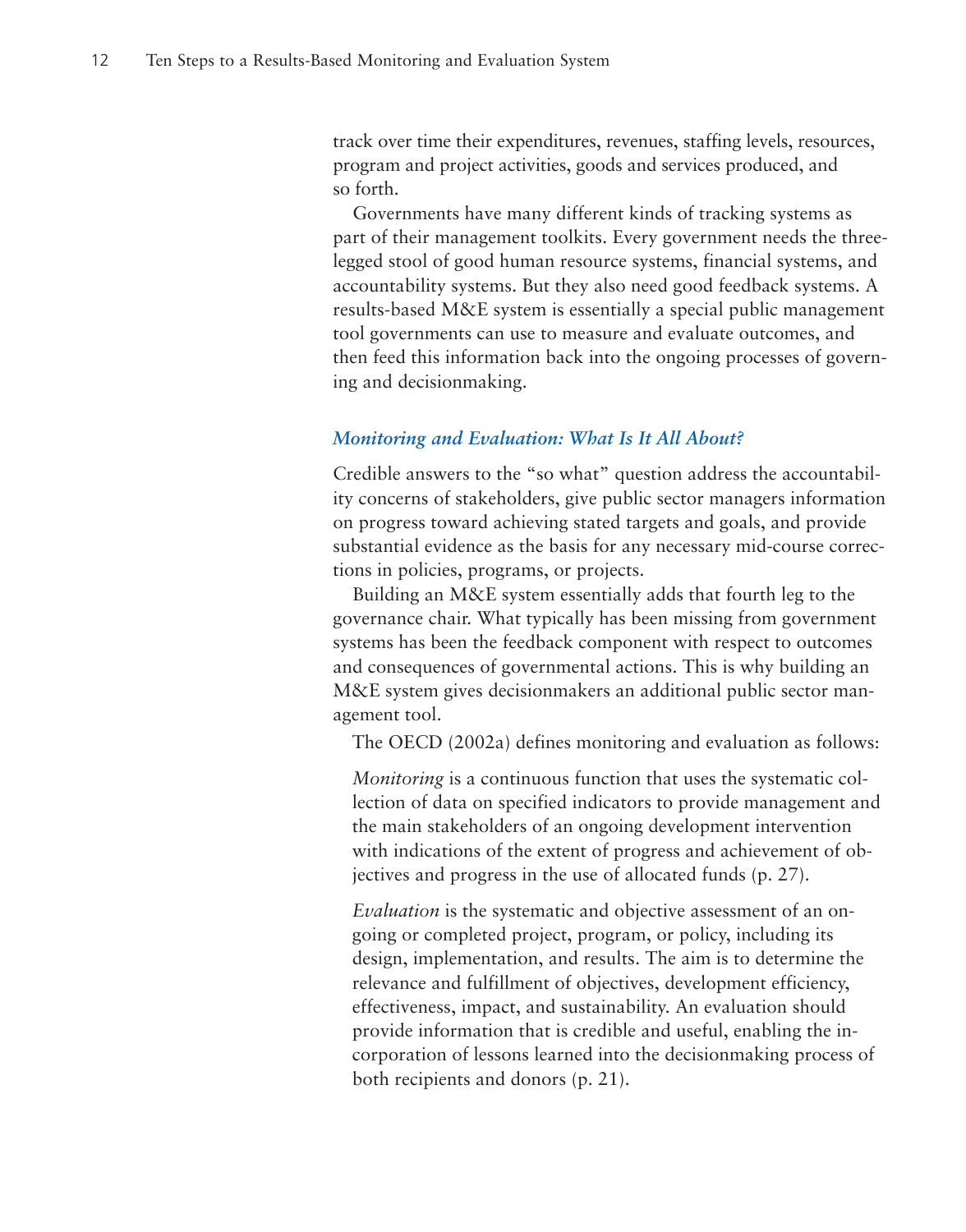(See annex 6 for a complete OECD glossary of key terms in evaluation and results-based management.)

In juxtaposing these two definitions, it is immediately evident that they are distinct yet complementary. Monitoring gives information on *where* a policy, program, or project is at any given time (and over time) relative to respective targets and outcomes. It is descriptive in intent. Evaluation gives evidence of *why* targets and outcomes are or are not being achieved. It seeks to address issues of causality. Of particular emphasis here is the expansion of the traditional M&E function to focus explicitly on outcomes and impacts.

Evaluation is a complement to monitoring in that when a monitoring system sends signals that the efforts are going off track (for example, that the target population is not making use of the services, that costs are accelerating, that there is real resistance to adopting an innovation, and so forth), then good evaluative information can help clarify the realities and trends noted with the monitoring system. For example, "If annual performance information is presented by itself (in isolation) without the context and benefit of program evaluation, there is a danger of program managers, legislators . . . and others drawing incorrect conclusions regarding the cause of improvements or declines in certain measures . . . Simply looking at trend data usually cannot tell us how effective our government program interventions were" (ChannahSorah 2003, p. 7). We stress the need for good evaluative information throughout the life cycle of an initiative—not just at the end—to try and determine causality.

Table i.i highlights the different—yet complementary—roles that monitoring and evaluation play in M&E systems.

Monitoring can be done at the project, program, or policy levels. For example, in looking at infant health, one could monitor the project level by monitoring the awareness of good prenatal care in six targeted villages. At the program level, one could monitor to ensure that information on prenatal care is being targeted to pregnant women in a whole region of the country. At the policy monitoring level, the concern could be to monitor the overall infant morbidity and mortality rates for that same region.

Evaluation, like monitoring, may be conducted at the project, program, or policy level. To take an example of privatizing water systems, a project evaluation might involve the assessment of the improvement in water fee collection rates in two provinces. At the program level, one might consider assessing the fiscal management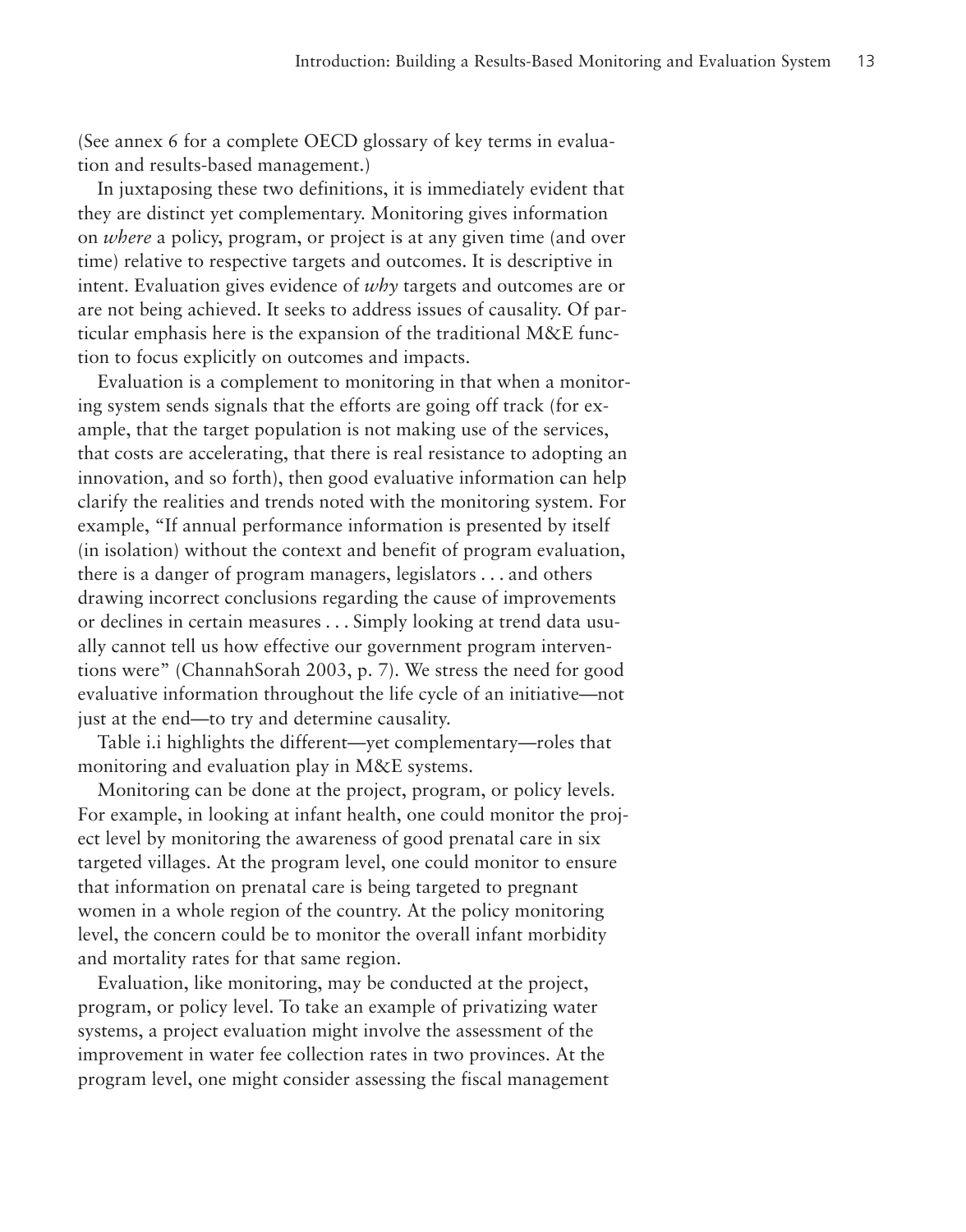### <span id="page-29-0"></span>**Table i.i**

Complementary Roles of Results-Based Monitoring and Evaluation

### **Monitoring Evaluation**

- 
- Links activities and their Assesses specific causal
- Translates objectives into Examines implementation performance indicators process and sets targets
- Routinely collects data on Explores unintended these indicators, these indicators, compares actual results with targets
- 

- Clarifies program Analyzes why intended objectives results were or were not achieved
	- resources to objectives contributions of activities to results
		-
		-
- Reports progress to Provides lessons, highmanagers and alerts lights significant accomthem to problems plishment or program potential, and offers recommendations for improvement

of the government's systems, while at the policy level, one might evaluate different model approaches to privatizing public water supplies.

When we refer to evaluation in the context of an M&E system, we are not solely referring to the classical approach of determining attribution as embodied in the after-the-fact assessment of projects, programs, or policies. Impact evaluations do (or at least try to) address attribution. But we are viewing evaluation in a much broader context as a continuously available mode of analysis that helps program managers gain a better understanding of all aspects of their work from design through implementation and on to completion and subsequent consequences. We will also discuss later in this handbook the notion that what managers increasingly need are streams of evaluation information, not additional discrete and episodic evaluation studies.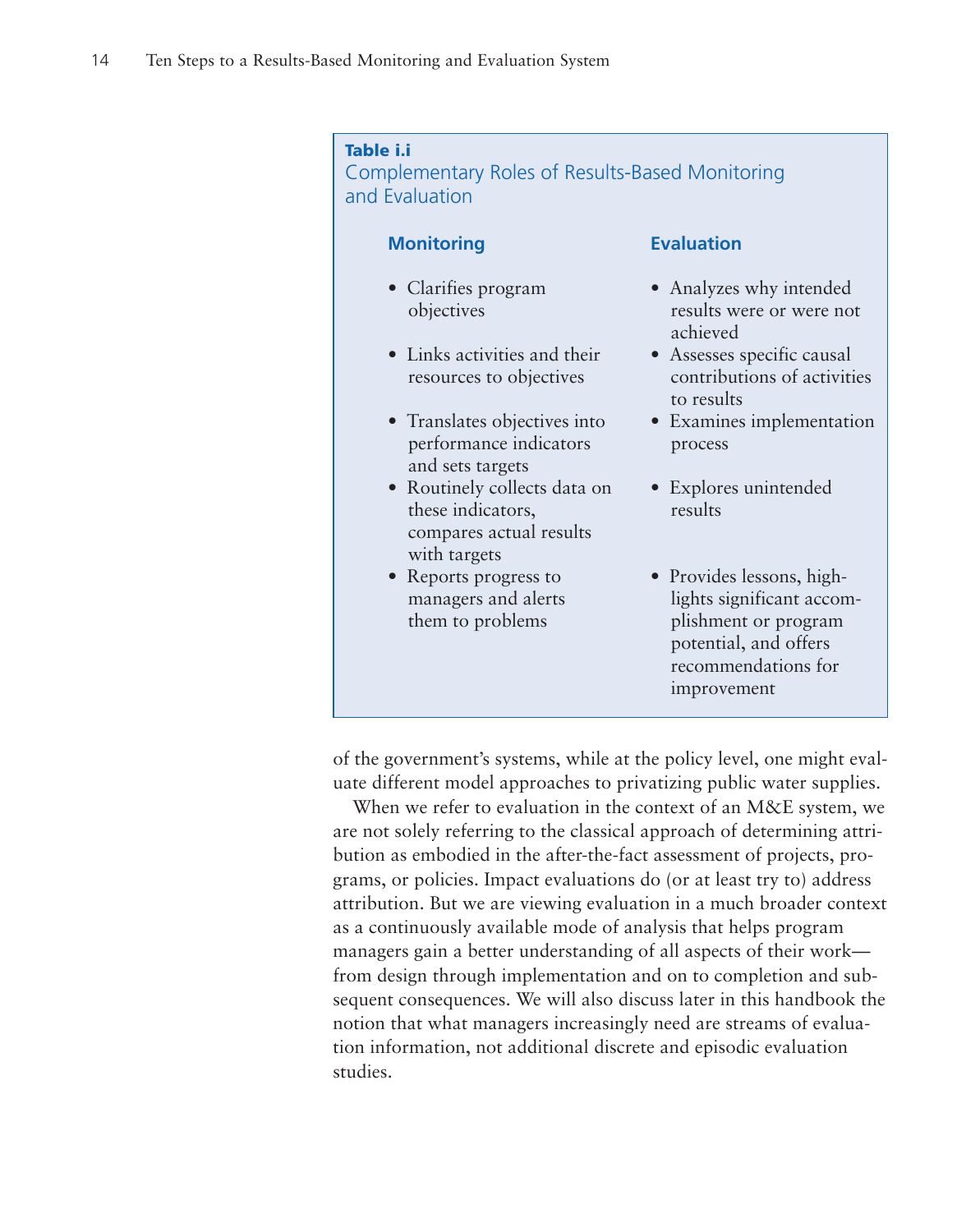<span id="page-30-0"></span>Evaluation has also been used for different purposes over the years. In the OECD countries, for example, early evaluations in the 1960s and 1970s studied ways of improving social programs. Later in the 1980s and 1990s, governments used evaluation to conduct budgetary management, for example, by examining ways to reduce expenditures and cut public programs. As noted earlier, efforts to develop M&E systems have spread to developing countries—many having been driven by the desire to meet specific donor requirements, international development goals, or, in some cases, both external and internal social and economic pressures.

Again, evaluation can be defined as an assessment, as systematic and objective as possible, of a planned, ongoing, or completed intervention. The aim is to determine the relevance of objectives, efficiency, effectiveness, impact, and sustainability so as to incorporate lessons learned into the decisionmaking process. Specifically, this kind of evaluation addresses: "why" questions, that is, what caused the changes being monitored; "how" questions, or what was the sequence or process that led to successful (or unsuccessful) outcomes; and "compliance and accountability" questions, that is, did the promised activities actually take place and as planned?

### *Key Features of Traditional Implementation-Focused and Results-Based M&E Systems*

Traditional implementation-focused M&E systems are designed to address compliance—the "did they do it" question. Did they mobilize the needed inputs? Did they undertake and complete the agreed activities? Did they deliver the intended outputs (the products or services to be produced)? The implementation approach focuses on monitoring and assessing how well a project, program, or policy is being executed, and it often links the implementation to a particular unit of responsibility. However, this approach does not provide policymakers, managers, and stakeholders with an understanding of the success or failure of that project, program, or policy.

Results-based M&E systems are designed to address the "so what" question. So what about the fact that outputs have been generated? So what that activities have taken place? So what that the outputs from these activities have been counted? A results-based system provides feedback on the actual outcomes and goals of government actions.

Results-based systems help answer the following questions: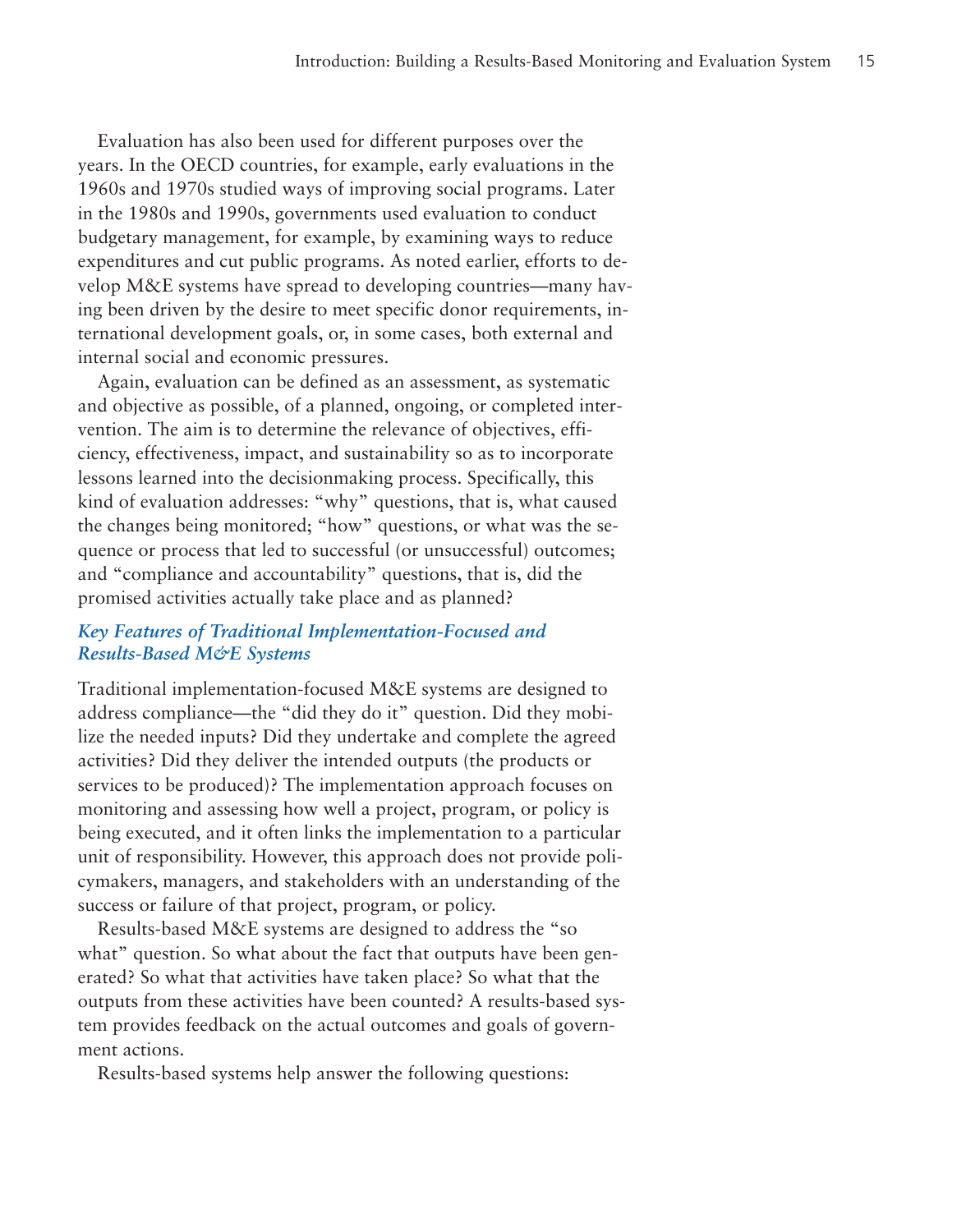- What are the goals of the organization?
- Are they being achieved?
- How can achievement be proven?

Box i.v illustrates some of the key differences between traditional implementation-based M&E systems and results-based M&E systems.

Results-based monitoring is a continuous process of collecting and analyzing information to compare how well a project, program, or policy is being implemented against expected results.

Figure i.i illustrates the manner in which the monitoring and evaluation of national development goals will have to include not only the traditional implementation focus, but also a results focus. It also shows how results-based systems build upon and add to traditional implementation-focused systems.

We would note in figure i.i that by leaving the generation of outputs as an implementation effort rather than as a result, we are at some variance from the OECD glossary, which defines results as including outputs together with outcomes and impacts. We do this to stress the focus on answering the "so what" question. Building a school, paving a road, or training rural clinic workers does not, in our view, answer the "so what" question. These are outputs—and now one goes on to say "so what." What are the results of having this school building, this paved road, or these trained clinic workers?

As can be seen in figure i.i, monitoring progress toward national goals requires that information be derived in the logic model from all results levels, at different time frames, and for different stakeholder needs. A common strategy is to measure outputs (number of health professionals trained) but not improvements in performance (improved use of oral rehydration therapy [ORT] for managing childhood diarrhea). Improved institutional performance is assumed, but seldom documented. Without measured results, there is no way to document whether the effort is actually achieving the expected outcomes (improved use of ORT), and ultimately the associated national goal (reduction in child mortality).

So what does this mean in a governmental results-based M&E context? As governments seek to align the expenditure framework with policy outcomes, measuring the organization's performance in support of achieving outcomes is important. The efficiency of service delivery, the quality of program and policy implementation, and the effective management of resources are just a few examples. In the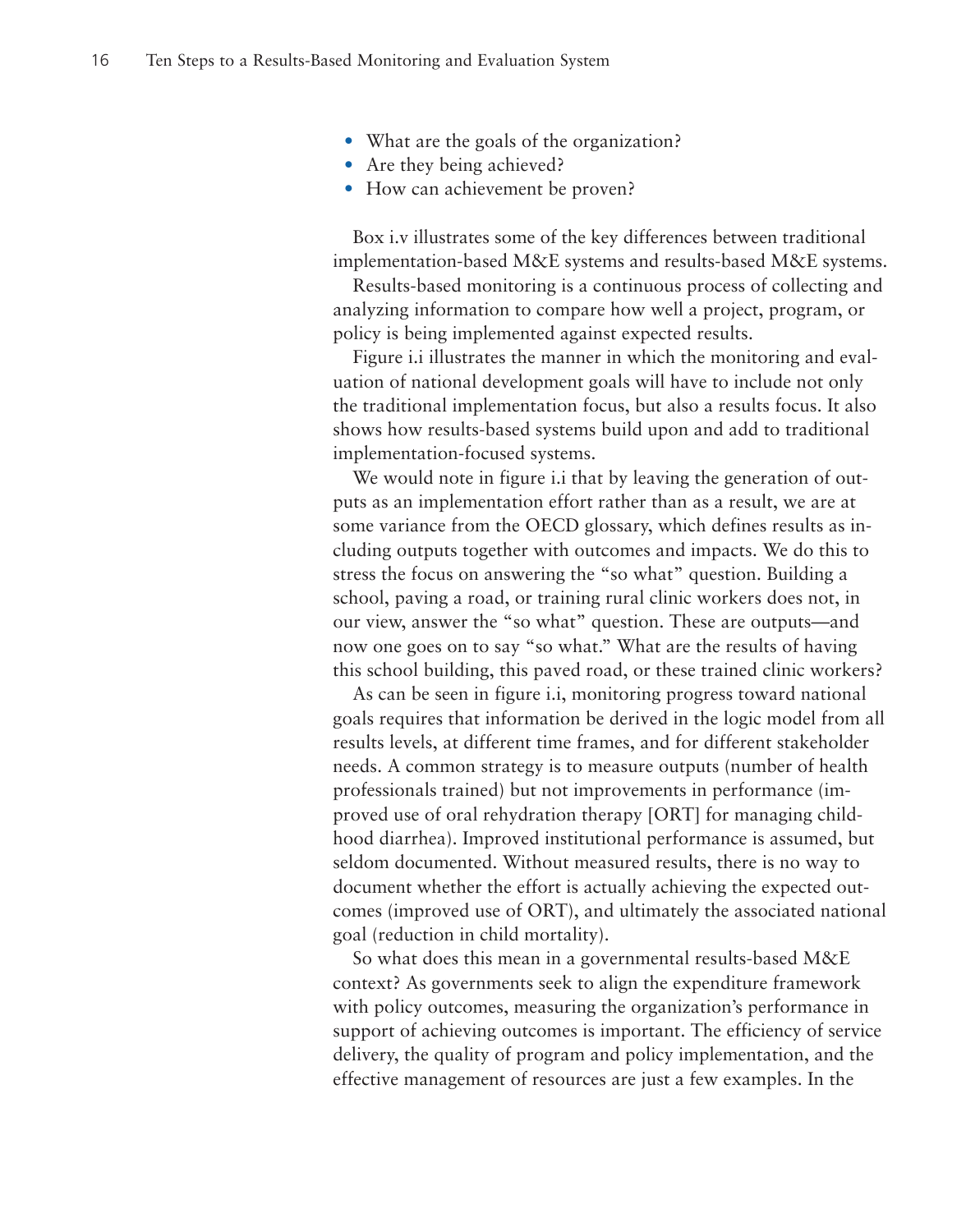### <span id="page-32-0"></span>**Box i.v**  Key Features of Implementation Monitoring versus Results Monitoring

### **Elements of Implementation Monitoring**

**(traditionally used for projects)**

- Description of the problem or situation before the intervention
- Benchmarks for activities and immediate outputs
- Data collection on inputs, activities, and immediate outputs
- Systematic reporting on provision of inputs
- Systematic reporting on production of outputs
- Directly linked to a discrete intervention (or series of interventions)
- Designed to provide information on administrative, implementation, and management issues as opposed to broader development effectiveness issues.

### **Elements of Results Monitoring**

### **(used for a range of interventions and strategies)**

- Baseline data to describe the problem or situation before the intervention
- Indicators for outcomes
- Data collection on outputs and how and whether they contribute toward achievement of outcomes
- More focus on perceptions of change among stakeholders
- Systemic reporting with more qualitative and quantitative information on the progress toward outcomes
- Done in conjunction with strategic partners
- Captures information on success or failure of partnership strategy in achieving desired outcomes.

Source: Adapted from Fukuda-Parr, Lopes, and Malik 2002, p. 11.

Philippines, for instance, the government is at the early stages of defining organizational level indicators for major outcomes against which expenditure decisions can be made (World Bank 2001e).

### *Many Applications for Results-Based M&E*

There are many and growing applications for results-based M&E. As the needs for accountability and demonstrable results have grown, so have the uses and applications for results-based M&E systems.

**Project, Program, and Policy Applications** Results-based M&E systems have been successfully designed and used to monitor and evaluate at all levels—project, program, and policy. Information and data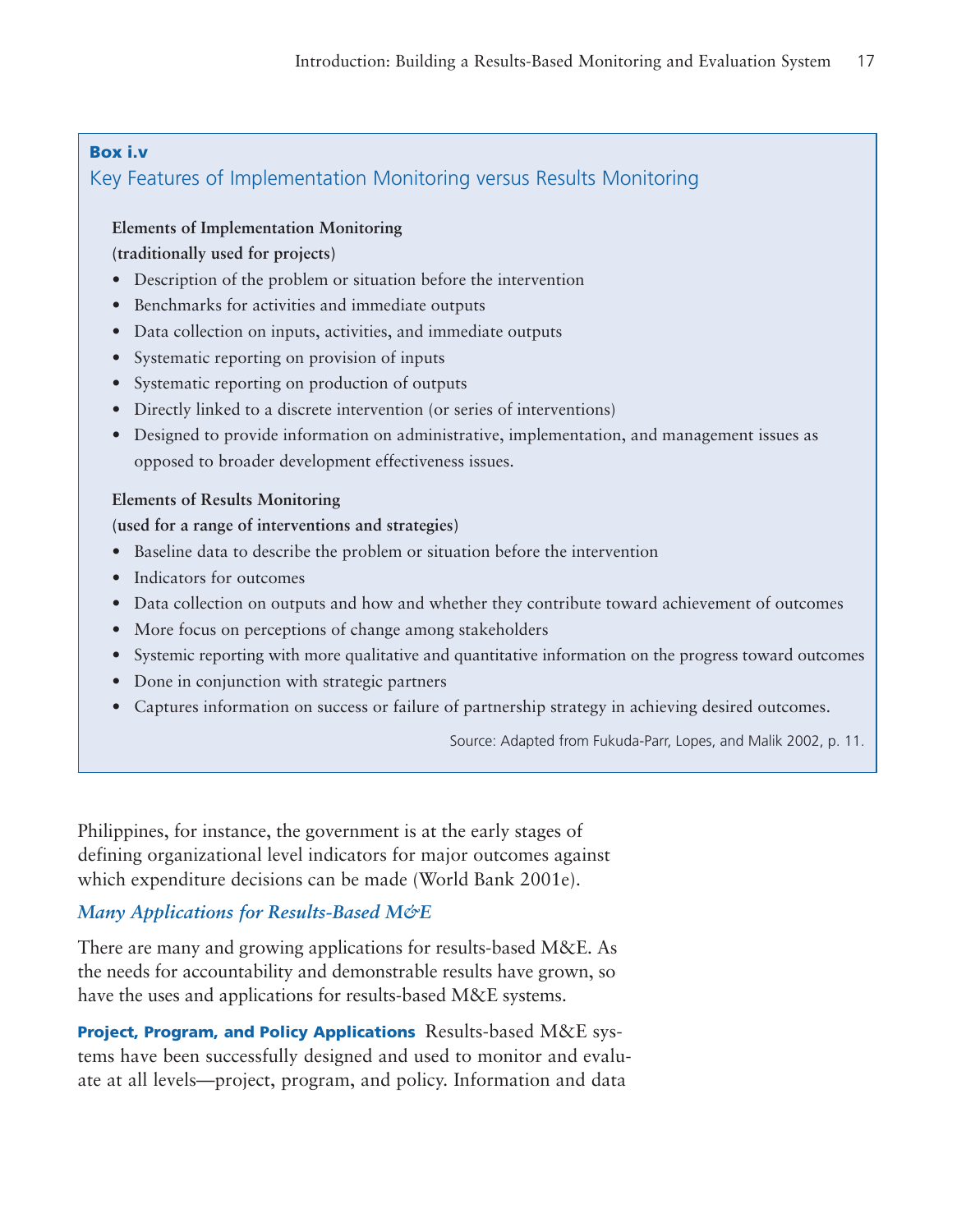<span id="page-33-0"></span>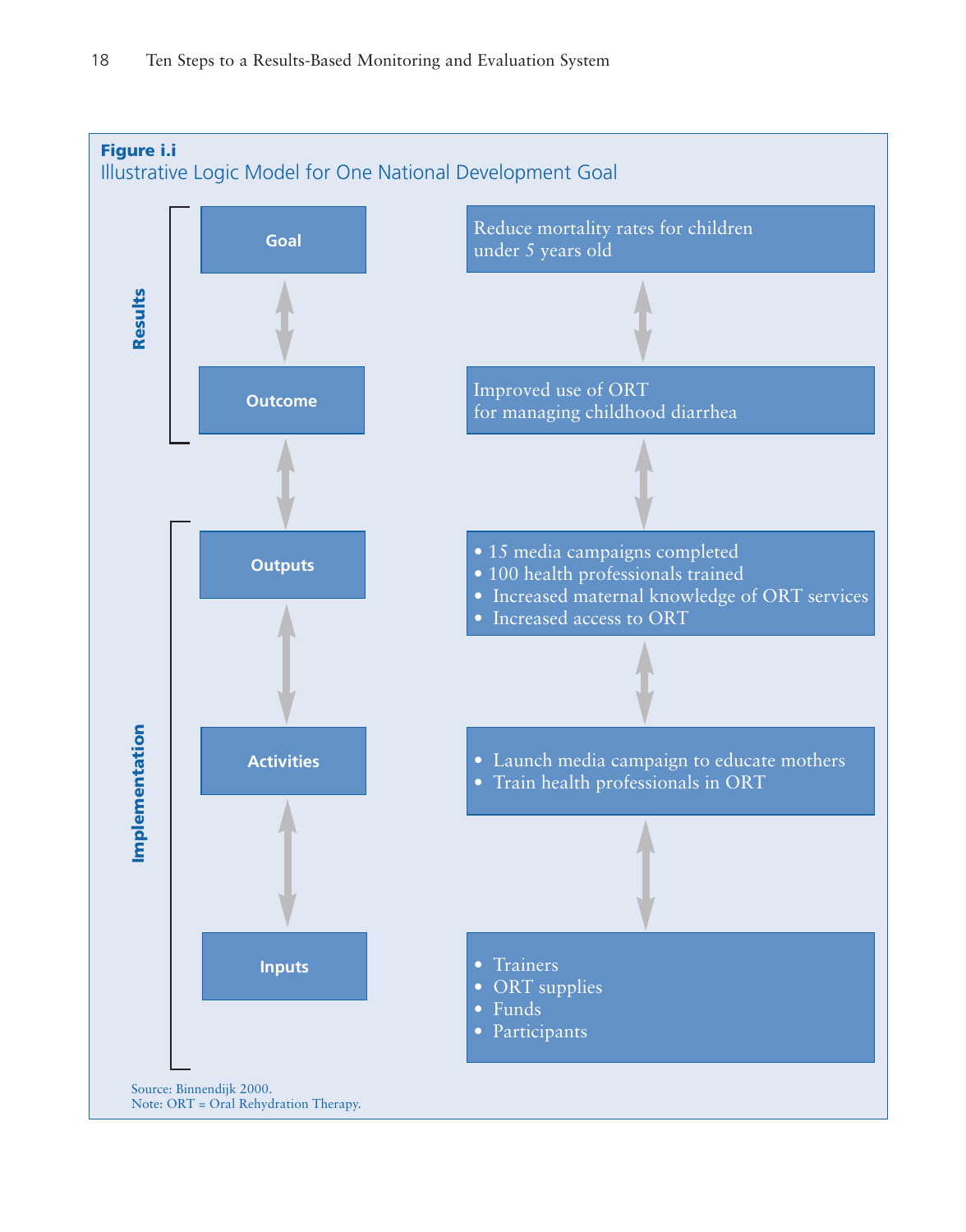can be collected and analyzed at any and all levels to provide feedback at many points in time. In this way, the information can be used to better inform key decisionmakers, the general public, and other stakeholders.

Monitoring and evaluation can and should be evident throughout the life cycle of a project, program, or policy, as well as after completion. M&E—with its continuing streams of data and feedback has added value at every stage from design through implementation and impact. "The specific information will also be different at each level, the complexity of collecting data will be different, the political sensitivity on collecting the data may change, and the uses of the information may change from one level to another" (Kusek and Rist 2001, p. 17).

**Internal and External Applications** M&E can also be conducted at local, regional, and national levels of government. So whether one thinks of M&E in relation to levels of administrative complexity (project to program to policy) or geographically, the applications are evident—though they need not be identical. Again, the specific indicators may necessarily be different, as the stakeholders' needs for information will also be different for each level of government.

It should also be noted that a functioning M&E system provides a continuous flow of information that is useful both internally and externally. The internal uses come into play as the information from the M&E system is used as a crucial management tool for the public sector manager in achieving results and meeting specific targets. Information on progress, problems, and performance are all key to a public manager striving to achieve results. Likewise, the information from an M&E system is important to those outside the public sector who are expecting results, wanting to see demonstrable impacts from government action (and tax monies), and hoping to build trust in a government that is striving to better the life of its citizens.

Fundamentally, the M&E system aids in thinking about and clarifying goals and objectives. Governments and stakeholders can also use M&E systems for formulating and justifying budgetary requests. In contrast to the earlier implementation-based approach, resultsbased M&E focuses attention on achieving outcomes important to the organization and its internal and external stakeholders.

M&E systems can help identify potentially promising programs or practices. They can also identify unintended—but perhaps useful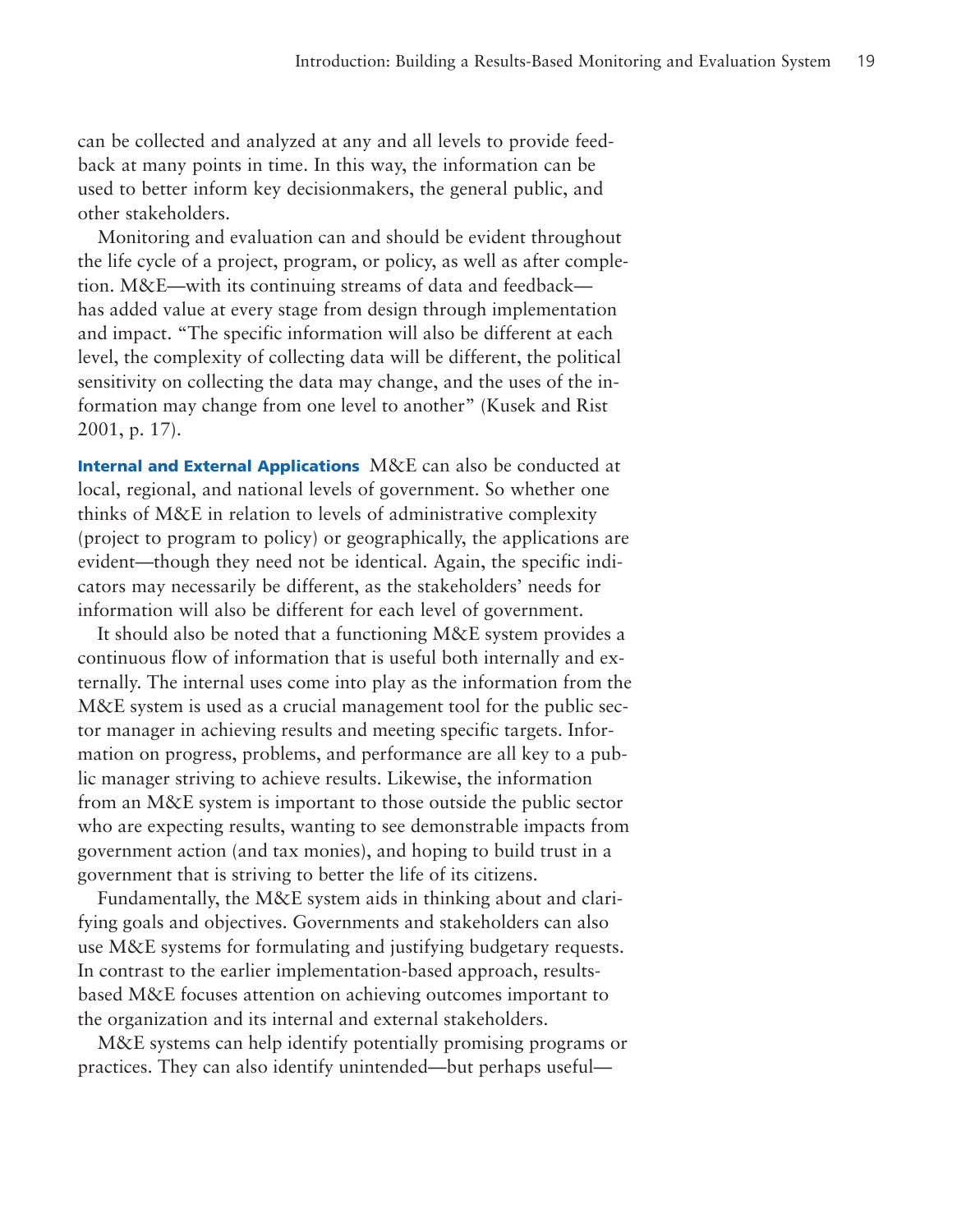<span id="page-35-0"></span>project, program, and policy results. Conversely, M&E systems can help managers identify program weaknesses and take action to correct them. An M&E strategy can be used to diminish fear within organizations and governments, and can instead devise ways of instilling an open atmosphere in which people can learn from mistakes, make improvements, and create knowledge along the way.

**Knowledge Capital** Good M&E systems are also a source of knowledge capital. They enable governments and organizations to develop a knowledge base of the types of projects, programs, and policies that are successful, and, more generally, what works, what does not, and why. M&E systems can also provide continuous feedback in the management process of monitoring and evaluating progress toward a given goal. In this context, they promote organizational learning.

Broad public access to information derived from results-based M&E systems is also important in aiding economic development both within and between countries. "Access to information is an essential component of a successful development strategy. If we are serious about reducing global poverty, we must liberate the access to information and improve its quality" (Stiglitz and Islam 2003, p. 10).

**Transparency and Accountability** M&E systems can also aid in promoting greater transparency and accountability within organizations and governments. Beneficial spillover effects may also occur from shining a light on results. External and internal stakeholders will have a clearer sense of the status of projects, programs, and policies. The ability to demonstrate positive results can also help garner greater political and popular support.

There are organizational and political costs and risks associated with implementing results-based M&E systems. However, there are also crucial costs and risks involved in *not* implementing such systems.

### *Political and Technical Challenges to Building a Results-Based M&E System*

There are a variety of political and technical challenges involved in building results-based systems. The political are often the most difficult to overcome.

**The Political Side of M&E** Implementing results-based M&E systems poses many political challenges in OECD and developing countries alike. Above all, it takes strong and consistent political leadership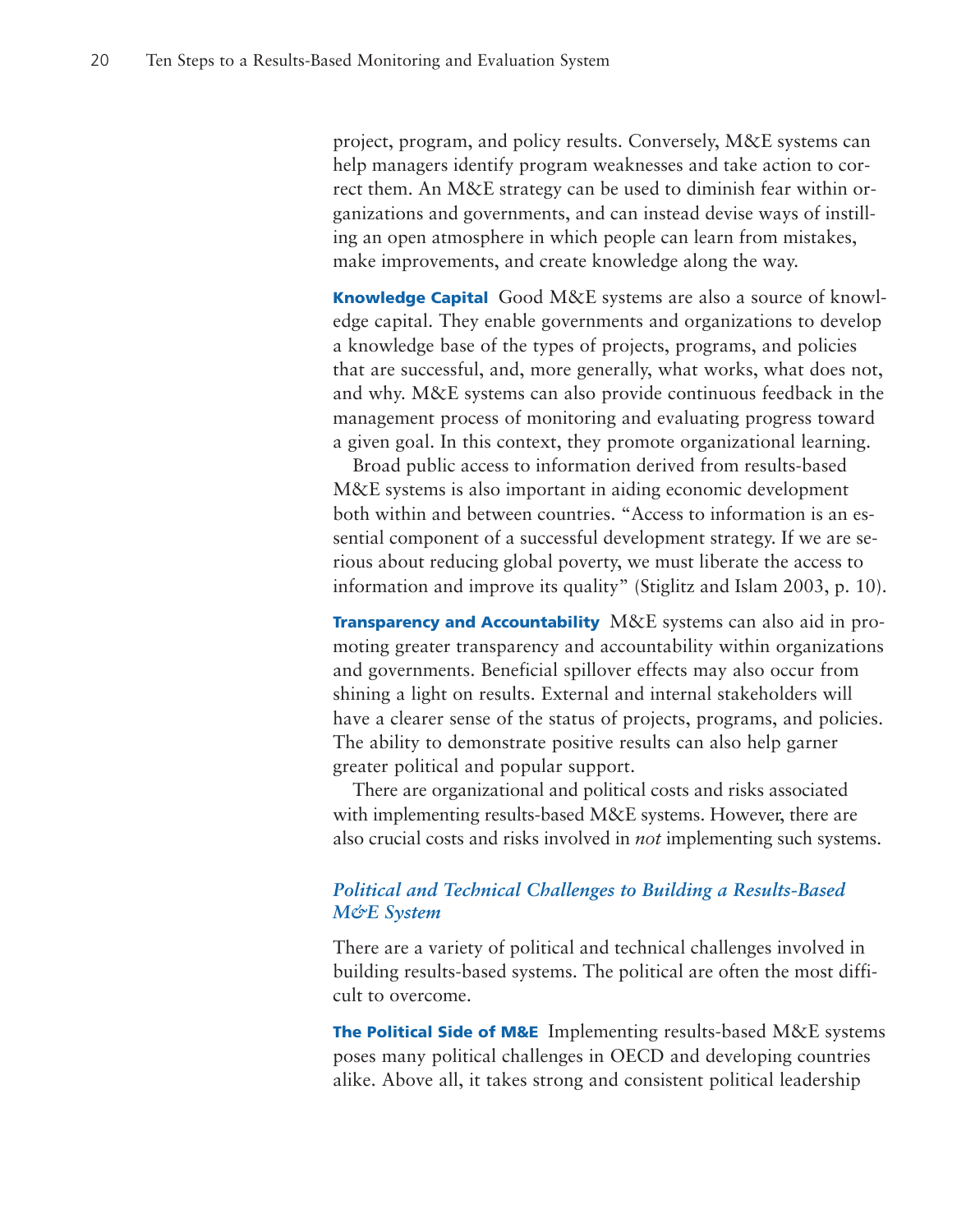and will—usually in the form of a political champion—to institute such a system. Bringing results-based information into the public arena can change the dynamics of institutional relations, budgeting and resource allocations, personal political agendas, and public perceptions of governmental effectiveness. Strong, vested interests may also perceive themselves to be under attack. There may be counterreformers within and outside the government who actively oppose such efforts. Thus, the role of a political champion is key to ensuring the institutionalization and sustainability of results-based M&E systems.

Results-based M&E systems are essential components of the governance structure—and are thus fundamentally related to the *political* and power systems of government. M&E systems provide critical information and empower policymakers to make better-informed decisions. At the same time, providing such information may lessen or otherwise constrain the number of options available to politicians—leaving them less room to maneuver in their policies.

In democracies, information on project, program, and policy results is increasingly essential and is expected in the normal course of government operations. It is assumed that such information can help and guide policymaking. However, M&E systems may pose special challenges for countries that have been previously ruled by centralized, authoritarian political regimes. Instituting M&E systems that will highlight outcomes—both successes and failures—and provide greater transparency and accountability may be especially challenging and even alien to such countries. It may require a longer time for the political class, citizenry, and culture to adapt and change.

Finally, one cannot build strong economies on weak governments. Results-based M&E systems can help strengthen governments by reinforcing the emphasis on demonstrable outcomes. Getting a better handle on the workings and outcomes of economic and governmental programs and policies can contribute to poverty reduction, higher economic growth, and the achievement of a wide range of development goals.

#### **The Technical Side of M&E—Building Institutional Capacity**

Designing and building a reporting system that can produce trustworthy, timely, and relevant information on the performance of government projects, programs, and policies requires experience, skill, and real institutional capacity. This capacity for a results-based *Many organizations would prefer to operate in the shadows. They do not want to publish data about their performance and outcomes. Instituting a resultsbased M&E system sheds light on issues of organizational performance. Not all stakeholders will be pleased to have such public exposure. This is just one of the ways in which M&E systems pose a political—more than a technical—challenge.*

*By comparison with the politics of instituting results-based M&E systems, technical issues are relatively less complex to address and solve.*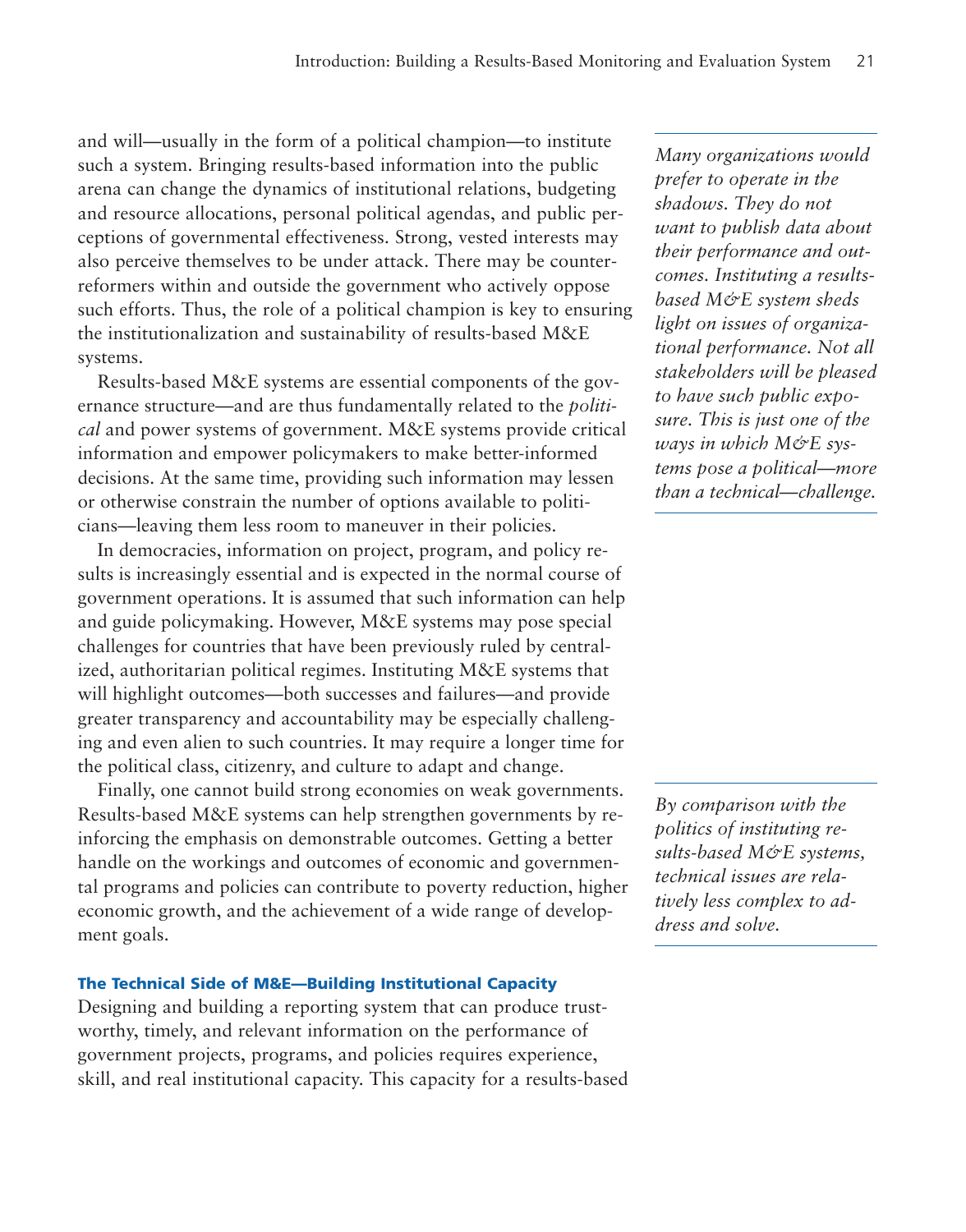reporting system has to include, at a minimum, the ability to successfully construct indicators; the means to collect, aggregate, analyze, and report on the performance data in relation to the indicators and their baselines; and managers with the skill and understanding to know what to do with the information once it arrives. Building such capacity in governments for these systems is a longterm effort.

Some developing countries currently lack the basic capacity to successfully measure inputs, activities, and outputs. But all countries will eventually need to be able to technically monitor and track at each level of the results-based M&E system—at the input, activity, output (implementation), outcome, and impact (goal) levels.

Statistical capacity is an essential component of building resultsbased M&E systems. Information and data should be valid, verifiable, transparent, and widely available to the government and interested stakeholders—including the general public. This may be difficult for some governments that would prefer not to disclose and share data for political reasons or to hide corruption.

Technically trained staff and managers, and at least basic information technology, are also a must. In some cases, donor-supported technical assistance and training will first be necessary for the country to produce a minimum of information and data, and start to build an M&E system. For example, a recent assessment found that capacity building for key national officials in results-based M&E and performance-based budgeting will be needed in the Arab Republic of Egypt (World Bank 2001c). In the case of Colombia, government officials have commissioned an external evaluation of major projects while simultaneously building internal evaluation capacity.

Sometimes a great deal of data are collected in a country, but there may not be much understanding of how to use the data. Collecting and dumping large amounts of data on managers is not helpful. Providing mounds of data and no analysis will not generate the information needed to improve programs.

How much information and data are enough? Obviously, decisionmakers seldom have all the information they need when they need it. This is a common dilemma with respect to managing in any organization. Even without perfect data, though, if the M&E system can provide some analytic feedback, it will help policymakers make more well-informed decisions.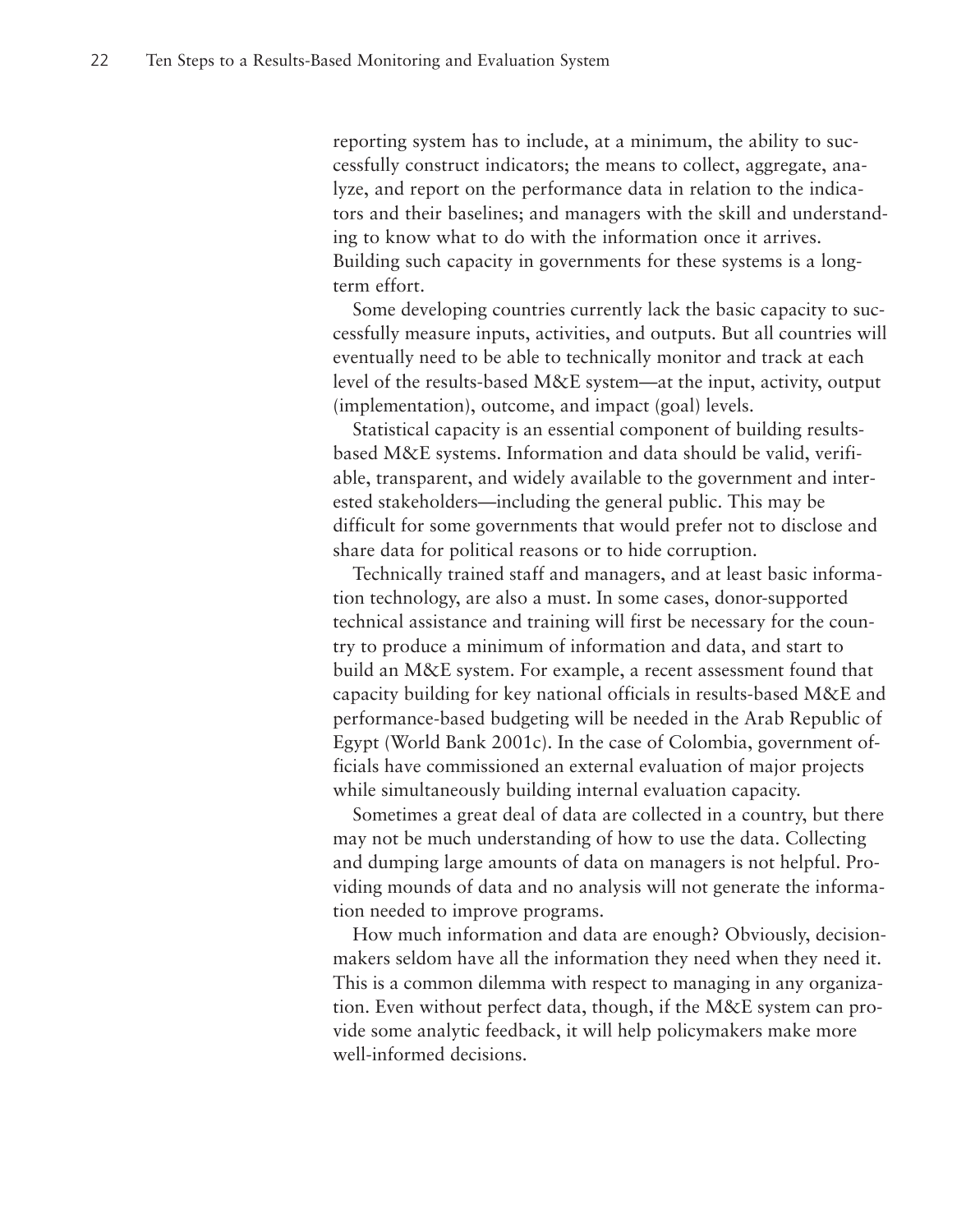## *Introducing the 10-Step Model for Building a Results-Based M&E System*

Although experts vary on the specific sequence of steps in building a results-based M&E system, all agree on the overall intent. For example, different experts propose four- or seven-step models. Regardless of the number of steps, the essential actions involved in building an M&E system are to:

- Formulate outcomes and goals
- Select outcome indicators to monitor
- Gather baseline information on the current condition
- Set specific targets to reach and dates for reaching them
- Regularly collect data to assess whether the targets are being met
- Analyze and report the results.

Given the agreement on what a good system should contain, why are these systems not part of the normal business practices of government agencies, stakeholders, lenders, and borrowers? One evident reason is that those designing M&E systems often miss the complexities and subtleties of the country, government, or sector context. Moreover, the needs of end users are often only vaguely understood by those ready to start the M&E building process. Too little emphasis is placed on organizational, political, and cultural factors.

In this context, the 10-step model presented here (Figure i.ii) differs from others because it provides extensive details on how to build, maintain—and perhaps most importantly—sustain a resultsbased M&E system. It also differs from other approaches in that it contains a unique readiness assessment. Such an assessment must be conducted *before* the actual establishment of a system. The readiness assessment is, in essence, the foundation of the M&E system. Just as a building must begin with a foundation, constructing an M&E system must begin with the foundation of a readiness assessment. Without an understanding of the foundation, moving forward may be fraught with difficulties and, ultimately, failure. It is Step 1.

Throughout, the model highlights the political, participatory, and partnership processes involved in building and sustaining M&E systems, that is, the need for key internal and external stakeholders to be consulted and engaged in setting outcomes, indicators, targets, and so forth. Step 2 of the model involves choosing outcomes to monitor and evaluate. Outcomes show the road ahead.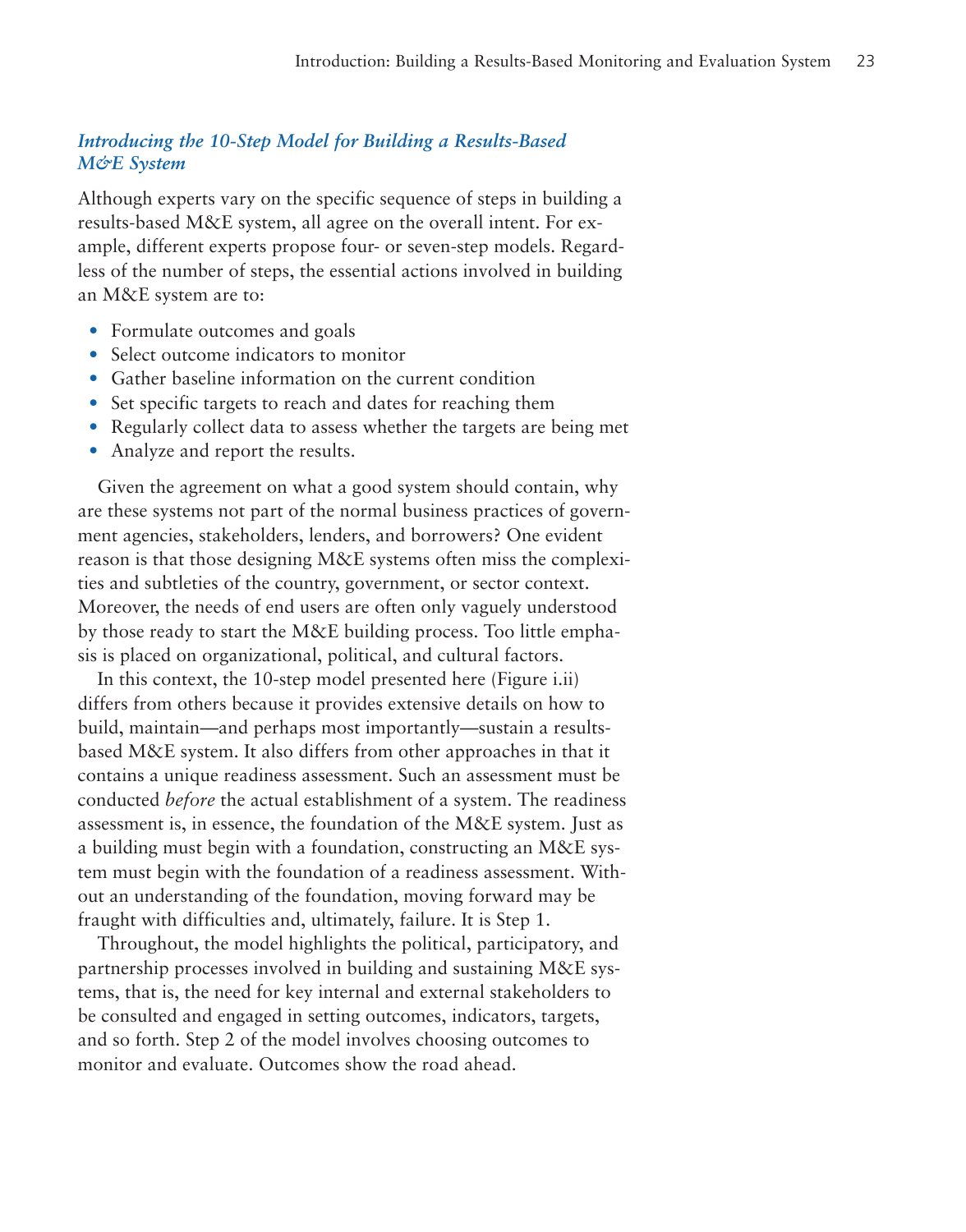Step 3 involves setting key performance indicators to monitor progress with respect to inputs, activities, outputs, outcomes, and impacts. Indicators can provide continuous feedback and a wealth of performance information. There are various guidelines for choosing indicators that can aid in the process. Ultimately, constructing good indicators will be an iterative process.

Step 4 of the model relates to establishing performance baselines qualitative or quantitative—that can be used at the beginning of the monitoring period. The performance baselines establish a starting point from which to later monitor and evaluate results. Step 5 builds on the previous steps and involves the selection of results targets, that is, interim steps on the way to a longer-term outcome. Targets can be selected by examining baseline indicator levels and desired levels of improvement.

Monitoring for results, Step 6 of the model, includes both implementation and results monitoring. Monitoring for results entails collecting quality performance data, for which guidelines are given. Step 7 deals with the uses, types, and timing of evaluation.

Reporting findings, Step 8, looks at ways of analyzing and reporting data to help decisionmakers make the necessary improvements in projects, policies, and programs. Step 9, using findings, is also important in generating and sharing knowledge and learning within governments and organizations.

Finally, Step 10 covers the challenges in sustaining results-based M&E systems including demand, clear roles and responsibilities, trustworthy and credible information, accountability, capacity, and appropriate incentives.

The 10-step system can be used for projects, programs, and policies. Though visually it appears as a linear process, in reality it is not. One will inevitably move back and forth along the steps, or work on several simultaneously.

The use of such results-based M&E systems can help bring about major cultural changes in the ways that organizations and governments operate. When built and sustained properly, such systems can lead to greater accountability and transparency, improved performance, and generation of knowledge.

## *Where to Begin: Whole-of-Government, Enclave, or Mixed Approach*

Governments around the world differ in their approaches to adopting results-based M&E systems. There are essentially three ap-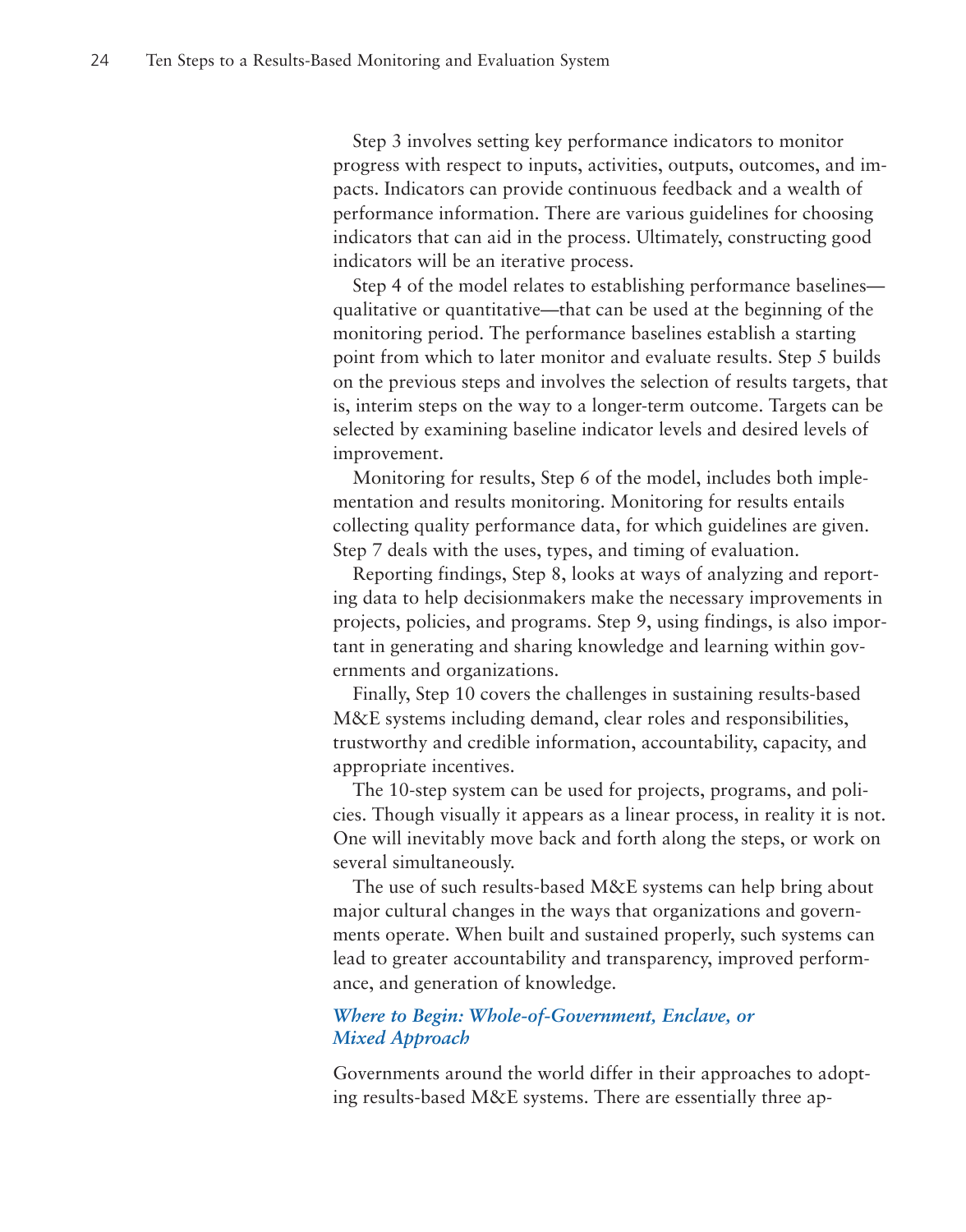

proaches. The first is the whole-of-government approach that was adopted in some of the early M&E pioneer countries. The whole-ofgovernment approach involves a broad, comprehensive establishment of M&E across the government.

With the adoption of the MDGs, many developing countries are looking to design and implement comprehensive results-based M&E systems across many sectors and policies. Also, with the growing emphasis on results in international aid lending, more donor governments and institutions will likely provide support to developing countries to build broad M&E systems. There are trends among some donor agencies and governments to perform joint evaluations involving the recipient country as an active participant.

Often, different ministries are at different stages in their ability to take on the establishment of an M&E system. The whole-of-government strategy may not be able to move all ministries in tandem; there may be a need for sequencing among ministries in developing these systems. Many times innovations at one level will filter horizontally and vertically to other levels in the government.

Thus, the second approach is a more limited or enclave-focused one. Many countries—especially developing countries—may not yet be in a position to adopt such sweeping change in a comprehensive fashion. Other, more targeted approaches are available, such as be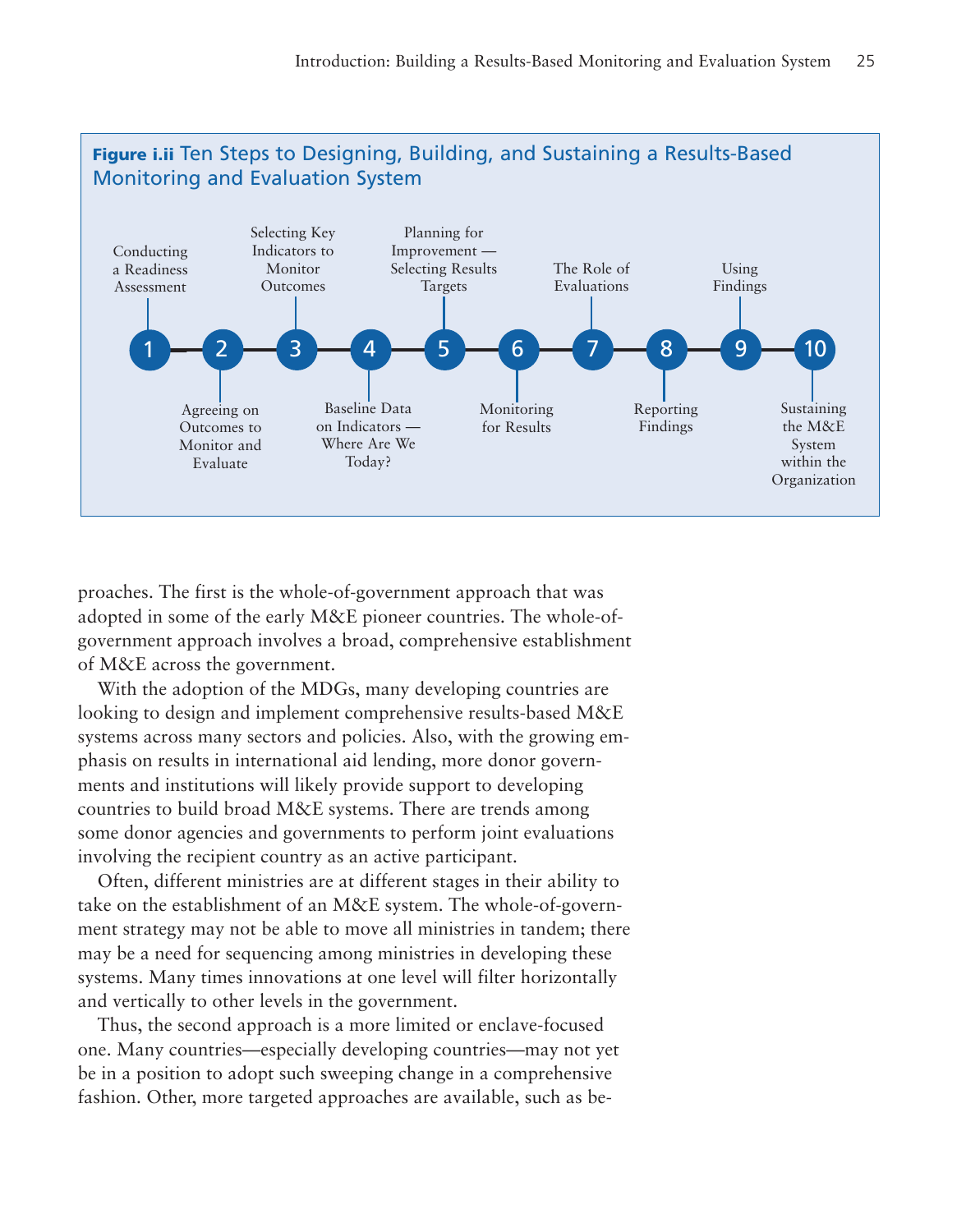ginning with the local, state, or regional governmental levels, or piloting M&E systems in a few key ministries or agencies.

Interestingly, some countries, such as Ireland, have adopted a third, blended approach to M&E. While some areas are comprehensively monitored and evaluated (projects financed by the EU Structural Funds, for example), other areas receive more sporadic attention. The government of Ireland has moved in the direction of a more comprehensive evaluation approach with respect to government expenditure programs (Lee 1999). The blended approach may also be a plausible alternative for some developing countries.

Piloting of M&E systems is often recommended, regardless of which approach is adopted. The best strategy to introduce an M&E system into a country is to first test a program in two or more pilot ministries. Albania, for example, is aligning a results-based M&E program with a newly implemented, medium-term expenditure framework, and pilot testing the effort in four key ministries. Egypt has selected six performance pilots to explore how performanceoriented budgeting could work before applying the approach to the government as a whole.

Yet a third strategy for applying a results-oriented program is a focus on a particular customer group. The government of Egypt wanted to improve its programs and services to advance women's issues. Each line ministry was expected to identify its current programs related to gender issues and assess the performance of the programs. In addition, the National Council for Women, a recently established government organization aimed at improving government support to women, was to identify a set of key performance indicators that the government could then track and monitor to achieve the established gender-related goals. It is the responsibility of the related ministries to track and monitor indicators for programs within their ministerial control, and to closely monitor and evaluate related government programs to achieve results (World Bank 2001c).

There is power in measuring performance. Results-based M&E systems are a powerful public management tool in helping governments and organizations demonstrate impacts and outcomes to their respective stakeholders, and to gain public support. Results-based systems are similar to traditional M&E systems, but move beyond them in their focus on outcomes and impacts—rather than simply ending with a focus on implementation, that is, inputs, activities, and outputs.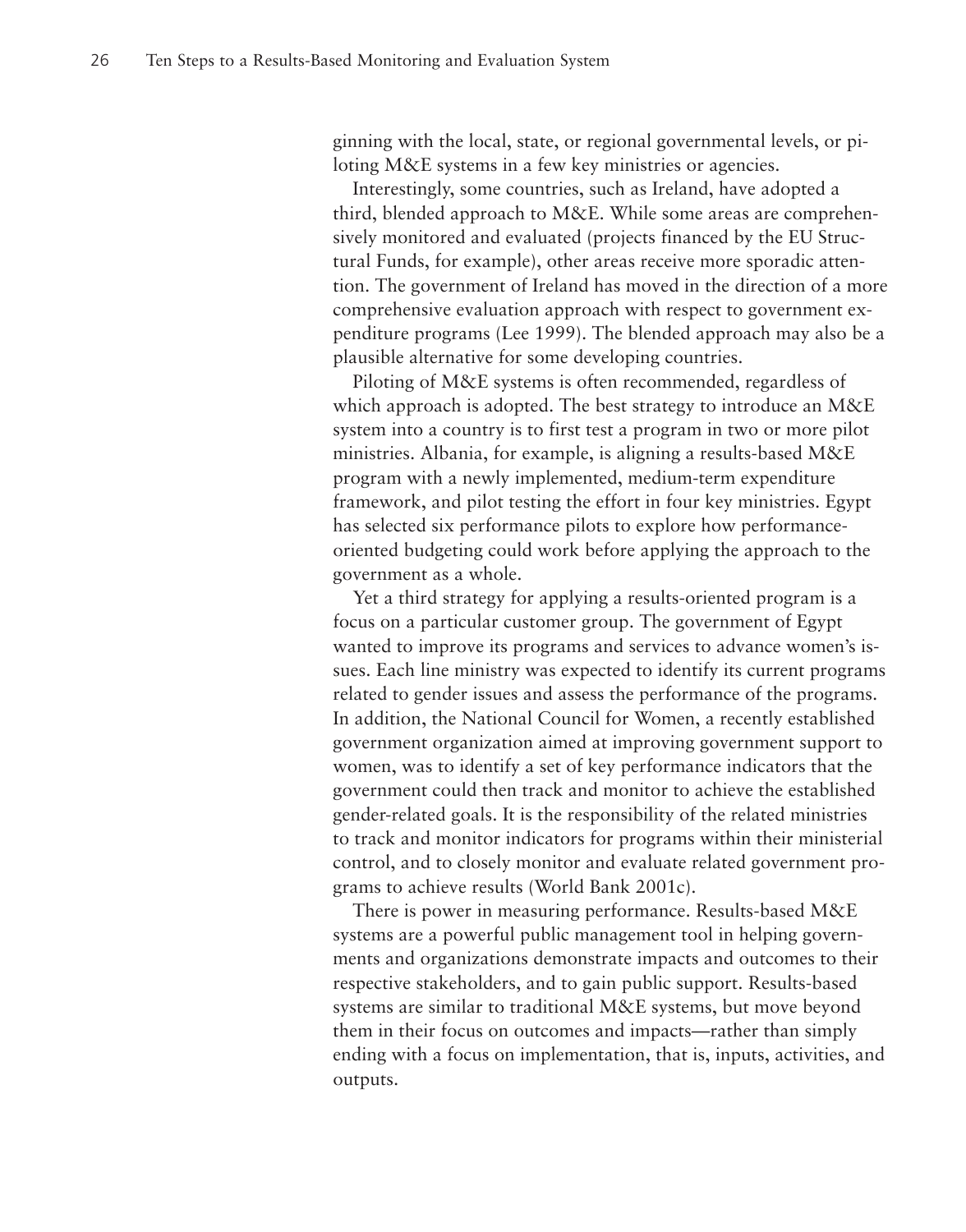In sum, these systems have many applications, and can be used at the project, program, or policy level. There are many political, institutional, and technical challenges in building results-based M&E systems. Furthermore, countries should choose whether to adopt a whole-of-government approach in instituting such systems, or to begin by implementing an enclave approach at only one level in a government, or within a single ministry or small cluster of ministries. Experiences differ between developed and developing countries in how they have chosen to approach the design and construction of results-based M&E systems.

## **PART 3**

## **M&E Experience in Developed and Developing Countries**

This section provides some background information on experiences with results-based M&E systems in developed and developing countries. There is no one correct way to go about building such systems. Different countries—developed and developing alike—will be at different stages with respect to constructing M&E systems. Within countries, different ministries or levels of government may be at different stages of development in their M&E capacity. We will look at some of the special challenges facing developing countries as they try to build, operate, and sustain results-based M&E systems.

#### *M&E Experience in Developed and OECD Countries*

A large majority of the 30 OECD countries now have results-based M&E systems. Arriving there was neither an easy nor a linear process for them. They differ—often substantially—in their paths, approach, style, and level of development. According to a recent survey, Australia, Canada, the Netherlands, Sweden, and the United States have the highest evaluation culture rankings among OECD countries (Furubo, Rist, and Sandahl 2002).

The OECD countries have developed evaluation cultures and M&E systems in response to varying degrees of internal and external pressures. For example, France, Germany, and the Netherlands developed such a culture in response to both strong internal and external (mostly EU-related) pressures, while countries such as Australia, Canada, the Republic of Korea, and the United States were motivated mostly by strong internal pressures.

Interestingly, the pioneering OECD countries were motivated to

*Building an effective M&E system is easier said than done. There are a number of systems that function well in developed countries, and fewer in developing countries. It is not that governments are not trying—many of them are. But creating such a system takes time, resources, and a stable political environment—and strong champions who do not become faint of heart.*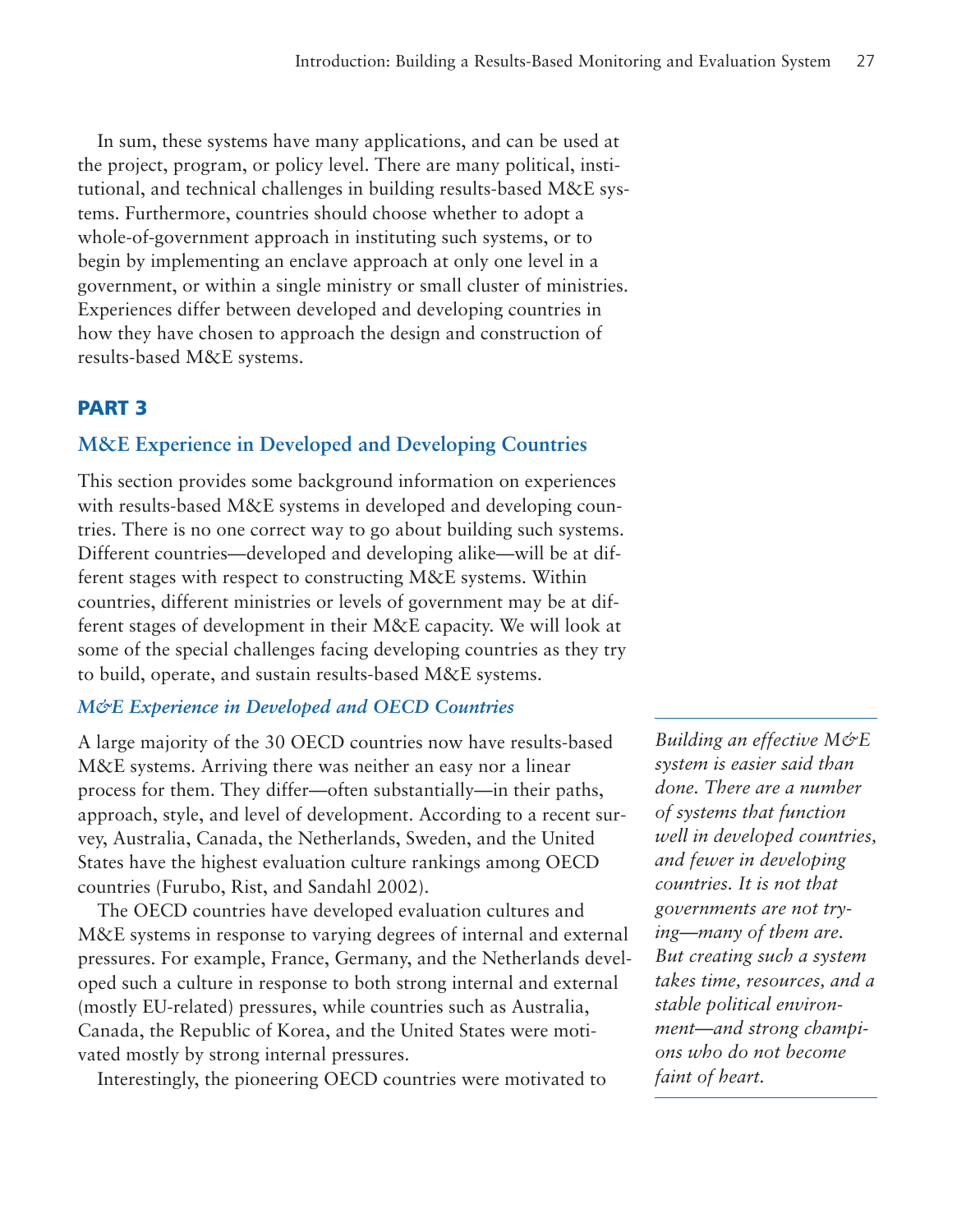adopt evaluation cultures mostly because of strong *internal* pressures. These countries were also instrumental in spreading the evaluation culture to other countries by disseminating evaluation ideas and information, and launching evaluation organizations, training institutes, networks, and consulting firms.

By contrast, many of the latecomer countries (for example, Italy, Ireland, and Spain) tended to respond to evaluation issues primarily because of strong *external* pressures. They were also heavily influenced by the evaluation culture of the pioneers, as well as the evaluation culture that has taken root in the international organizations with which their countries interact.

Boxes i.vi, i.vii, and i.viii give a brief overview of results-based M&E experiences in three OECD countries—Australia, France, and Korea. The motivations, approaches, and strategies differed in each case. Important conclusions and lessons can be drawn from these experiences.

**Indications of Progress to Date in OECD Countries** A recent OECD survey provides a useful overview of the extent to which a results-based focus has permeated and taken root in OECD country budgetary and management systems and practices. For example, "most governments today include performance information in their budget documentation and that information is subject to some form of audit in half of the countries. Though the current debate in the international public management and budgeting community on the distinction between outcomes and outputs is relatively new, the distinction between the two categories of results is used in most or all organizations in 11 out of 27 countries" (OECD 2002b, p. 12).

While substantial progress has been made in OECD countries on a number of fronts, there is still room for improvement. The OECD survey found "Only a limited number of countries link performance targets to expenditures for all government programs though around half of them have established links for some of their programs. A limited number of countries use performance targets without any linking to expenditure at all" (OECD 2002b, p. 12). Another weakness in OECD countries is that only "half of the countries reported that performance information is used for allocation purposes during the budget procedure but also that the use is confined to allocation within ministries and programs" (OECD 2002b, p. 12). Thus, while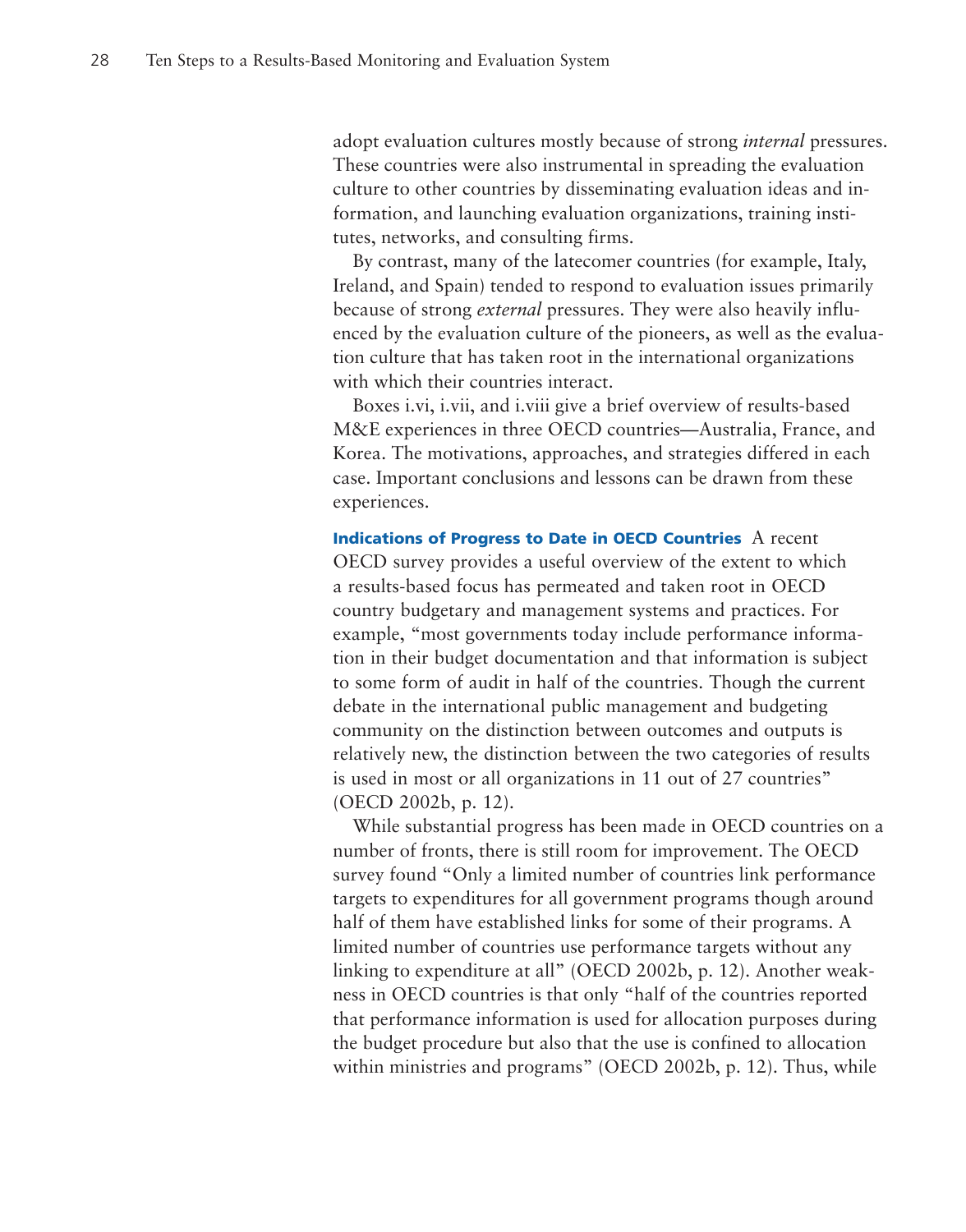# **Box i.vi** Australia's Whole-of-Government Model

Australia was one of the early pioneers in developing M&E systems, starting in 1987. The country had a number of intrinsic advantages conducive to building a sound evaluative culture and structure:

- Strong human, institutional, and management capacity in the public sector
- Public service known for integrity, honesty, and professionalism
- Well-developed financial, budgetary, and accounting systems
- A tradition of accountability and transparency
- Credible, legitimate political leaders.

A variety of factors contributed to Australia's success in building strong M&E systems. Initially, budgetary constraints prompted the government to look at ways of achieving better value for money. Australia also had two important institutional champions for evaluation—the Department of Finance and the Australian National Audit Office.

Australia chose to adopt a whole-of-government strategy. Such a strategy aims to bring all ministries on board—both the leading and the reluctant. The effort also had the support of cabinet members and key ministers who placed importance on using evaluation findings to better inform decisionmaking.

Australia's evaluation system evolved from one of tight, central controls imposed by the Department of Finance to a more voluntary and devolutionary principles-based approach. The latter approach has helped to increase evaluation commitment and ownership at the program level.

Today, monitoring and evaluation is left up to the individual departments and agencies. The formal M&E requirements have been relaxed considerably, and departments conduct M&E based on their own priorities. At the same time, departments are still required to report performance information in budget documents, and to report evaluation findings where available. Additionally, some evaluations continue to be mandated by the cabinet. The larger governmental departments are particularly active in commissioning formal evaluations and using the findings.

Source: Mackay 2002.

progress has been made in instituting results-based M&E systems and procedures in many OECD countries, much remains to be done.

**Conclusions and Lessons from OECD Countries** A number of factors contributed to the adoption of an evaluation culture in the pioneering countries in particular. Many of the earliest adopters of M&E systems were predisposed to do so because they had democratic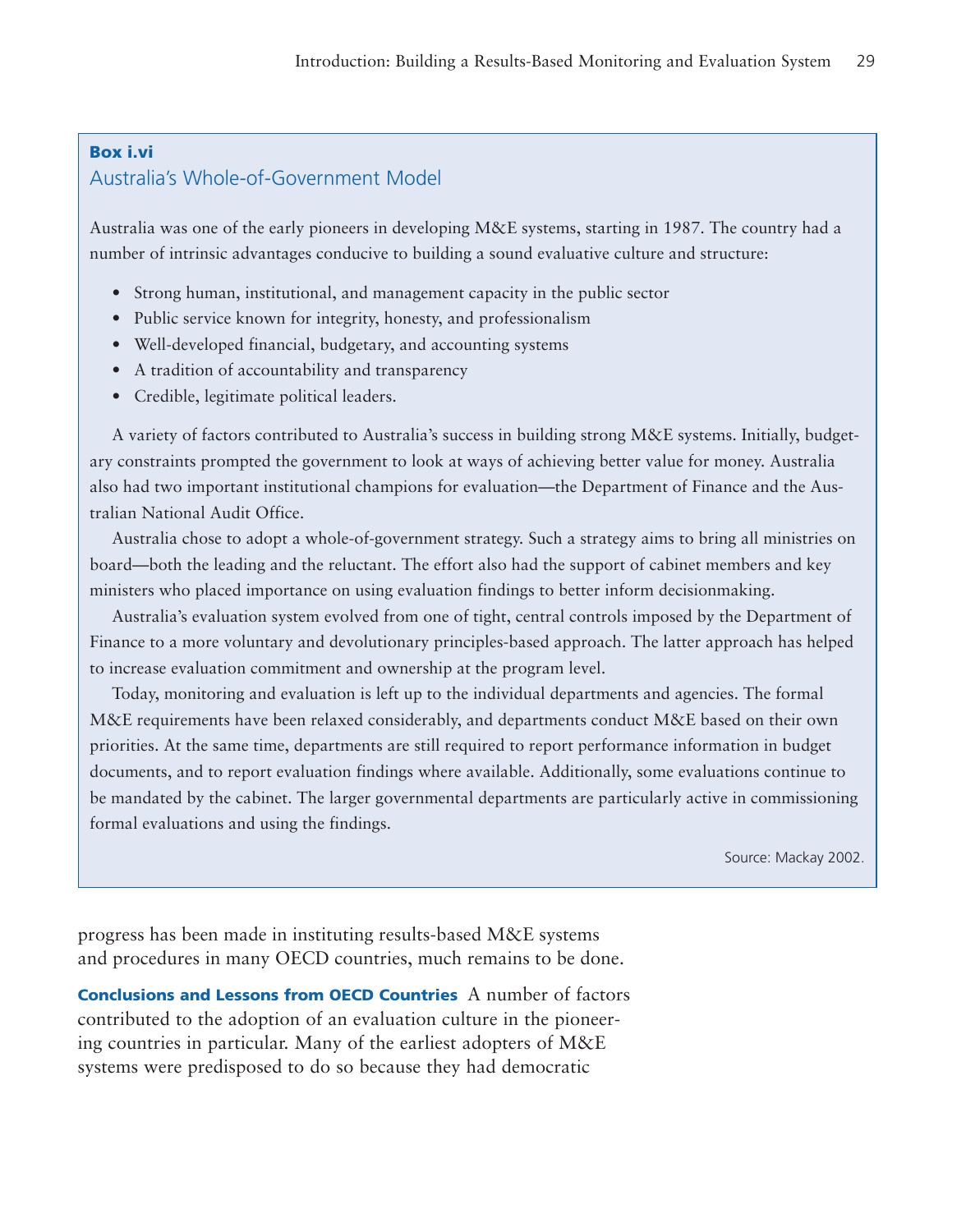#### **Box i.vii**

# France: Lagging Behind but Now Speeding Ahead in Governmental Reform

In contrast to other OECD countries, France was among the group that was slowest to move toward a results-based M&E system. Indeed, France even lagged behind many transition and developing economies. Various incremental reform efforts were attempted during the late 1980s and throughout the 1990s.

However, in 2001 the French government passed sweeping legislation—replacing the 1959 financial constitutional bylaw eliminating line-item budgeting, and instituting a new program approach. The new constitutional bylaw, which will be phased in over a five-year period (2001–2006), has two primary aims: reform the public management framework to make it results and performance-oriented; and strengthen parliamentary supervision. As former Prime Minister Lionel Jospin noted: "The budget's presentation in the form of programs grouping together expenditure by major public policy should give both members of Parliament and citizens a clear picture of the government's priorities and the cost and results of its action."

Approximately 100 to 150 programs were identified, and financial resources were budgeted against them. Every program budget that is submitted to parliament must have a statement of precise objectives and performance indicators. Public managers have greater freedom and autonomy with respect to the allocation of resources, but in return are held more accountable for results. Thus, the new budget process is completely results driven.

Future budget bills will include annual performance plans, detailing the expected versus actual results for each program. Annual performance reports are also included in budgetary reviews. Consequently, members of parliament have the ability to evaluate the performance of these governmental programs.

In line with the earlier observations about the political nature of M&E, this reform initiative altered some of the political and institutional relationships within the French government. In this context, parliament has been given increased budgetary powers. "Article 40 of the Constitution previously prohibited members of Parliament from tabling amendments that would increase spending and reduce revenue. They will now be able to change the distribution of appropriations among programs in a give mission." Parliament is able to vote on revenue estimates, appropriations for each mission, the limits on the number of state jobs created, and special accounts and specific budgets. In addition, the parliamentary finance committees have monitoring and supervisory responsibilities regarding the budget.

Source: Republique Française 2001.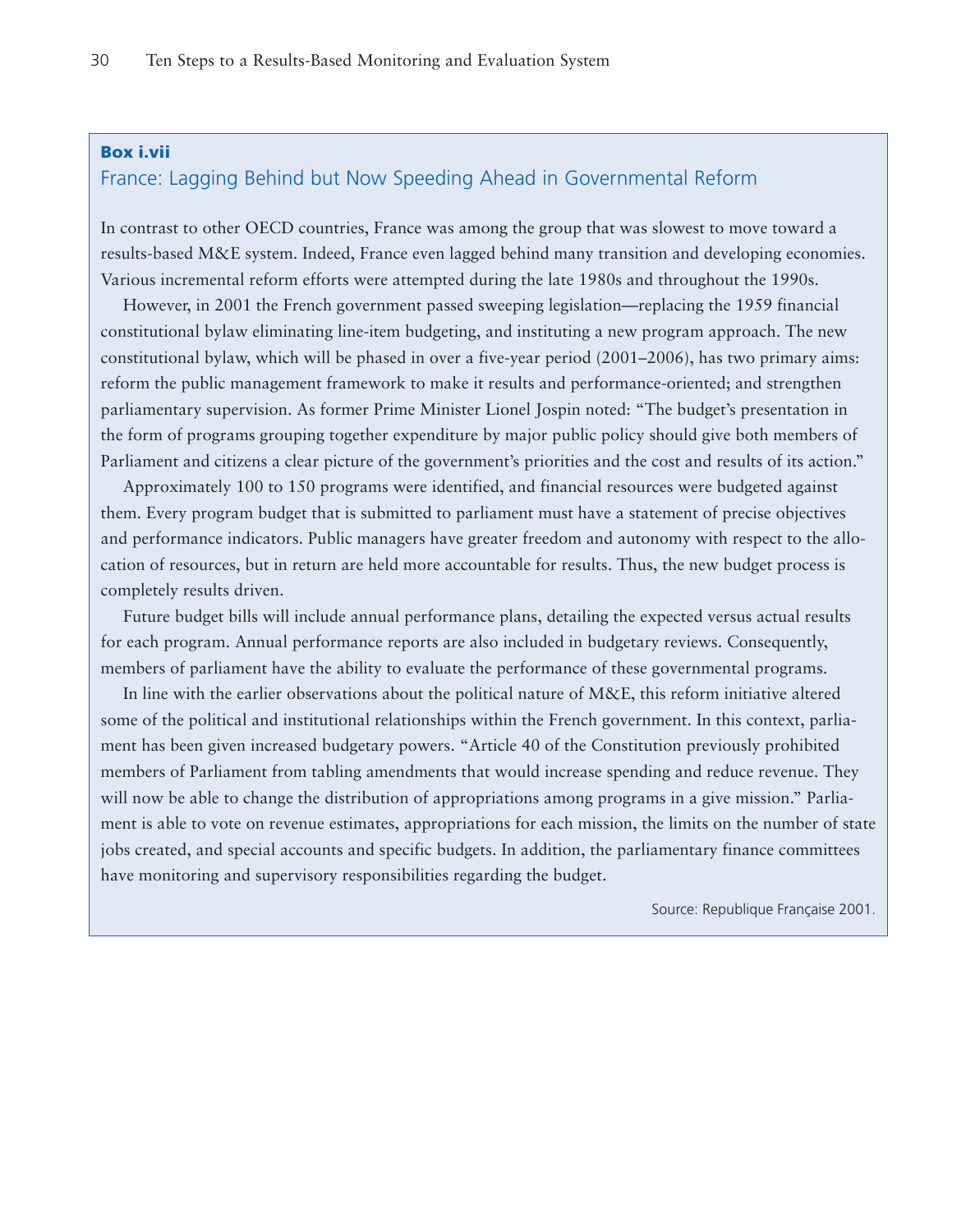#### **Box i.viii**

# Republic of Korea: Well on the Road to M&E

In terms of public policy evaluation, the Korean government uses two approaches: a performance evaluation system introduced in 1962, and an audit and inspection system established in 1948. Performance evaluation has been carried out by organizations within or under the prime minister's office. Auditing and inspection are carried out by the Board of Audit, the supreme audit institution, and encompass auditing of public accounts and inspection of government agencies. The Board of Audit has grown and become stronger in recent years, and is now focusing on improvements in efficiency and transparency of audits and inspections.

The Asian economic crisis of the late 1990s brought about new changes in evaluation practices in the executive branch. "The new government in Korea asserted that the national economic crisis, caused by foreign exchange reserves, resulted from lack of efficiency of the public sector management. This assessment became an opportunity for reinventing government in Korea, which brought forth unprecedented restructuring of government organization as well as nongovernmental organization . . . " (Lee 2002, p. 194).

With respect to public sector evaluation in Korea, there are now eight different approaches in place:

- Institution evaluation, including evaluation of major policy measures, policy implementation capacity, and public satisfaction surveys of government services
- Evaluation of major programs and projects, including a select number of key projects, chosen according to importance to the ministry, consistency with government policies, and importance to the public
- Policy implementation capability evaluation, involving self-evaluation in the ministries, as well as an evaluation of an institution's ability to reform, innovate, and improve services
- Survey of public satisfaction with major policy measures and administrative services, polling public satisfaction with major government policies, programs, and services
- Special project evaluation, including, for example, state tasks and deregulation projects
- Ministries' internal evaluation or self-evaluation, including evaluations of major target policy measures and programs, and government innovation efforts by each ministry
- Evaluation of major policy measures and programs
- Evaluation of government innovation efforts by every ministry.

While Korea has made much progress in monitoring and evaluation, challenges remain. Cooperation and coordination between M&E institutions need strengthening. There has been excessive centralization of policy analysis and evaluation as well as audit and inspection. Korea still lacks sufficient numbers of professional and skilled personnel trained in M&E. Finally, more could be done to improve the effectiveness of post-evaluation proposals, which currently are not legally binding.

Source: Lee 2002.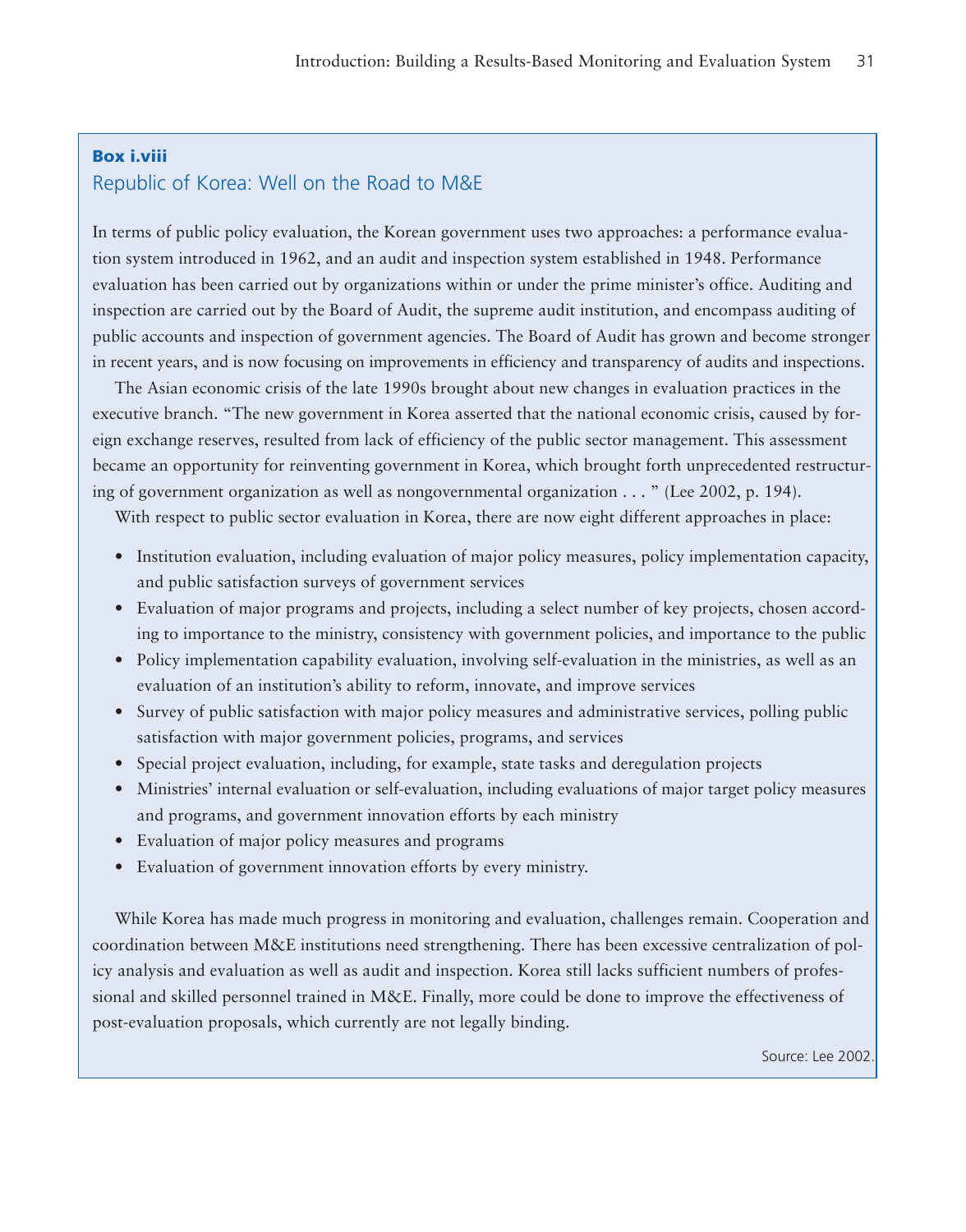political systems, strong empirical traditions, civil servants trained in the social sciences (as opposed to strict legal training), and efficient administrative systems and institutions. Indeed, building resultsbased M&E systems is primarily a political activity with some associated technical dimensions.

Countries with high levels of expenditure on education, health, and social welfare also adopted evaluation mechanisms that then spilled over into other areas of public policy. Evaluation must satisfy a need. "What is involved is a complex mixture of institutional preconditions, political culture, exposure to intellectual traditions, as well as sectoral concerns dominating the political discussion . . . " (Furubo, Rist, and Sandahl 2002, p.16).

#### *Special M&E Challenges Facing Developing Countries*

The challenge of designing and building a results-based M&E system in a developing country is difficult and not to be underestimated. The construction of such a system is a serious undertaking, and will not happen overnight. However, it is also not to be dismissed as being too complicated, too demanding, or too sophisticated for a developing country to undertake. All countries need good information systems so they can monitor their own performance—developing countries no less than others.

Developing countries building their own results-based M&E systems face challenges both similar to and different from those of developed countries. Demand for and ownership of such a system—the most basic requirement—may be more difficult to establish in developing countries. For example, a recent World Bank and African Development Bank study found that " . . . the key constraint to successful monitoring and evaluation capacity development in Sub-Saharan Africa is lack of demand. Lack of demand is rooted in the absence of a strong evaluation culture, which stems from the absence of performance orientation in the public sector" (Schacter 2000, p. 15). With respect to demand, then, a minimum of interested stakeholders and commitment is necessary for such a system to be established and take hold in any country—whether developed or developing.

In contrast to developed countries, developing countries may find it more challenging to do longer-term strategic economic, investment, and policy planning. Weak political will and institutional capacity may slow progress. Difficulties in interministerial cooperation and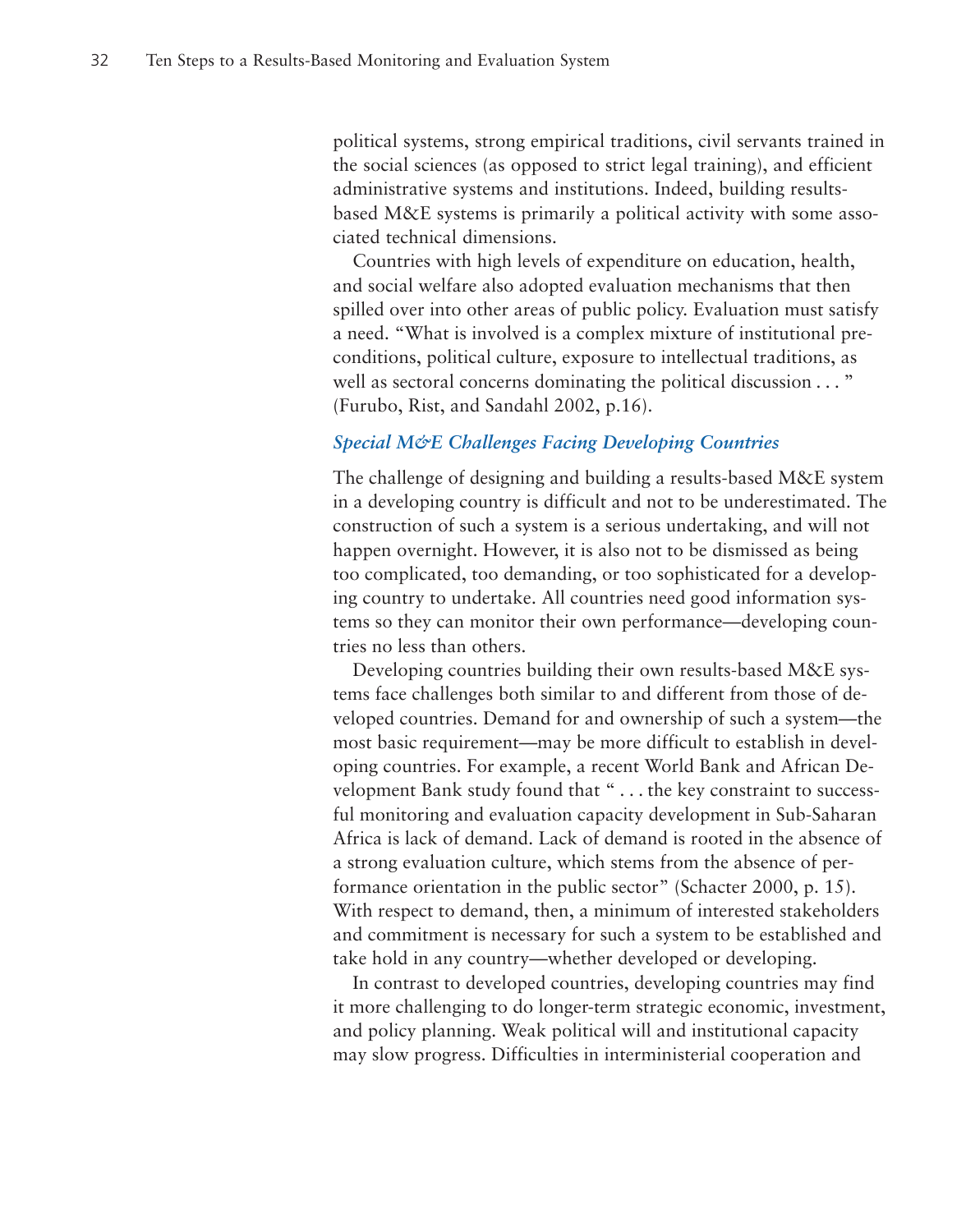coordination can impede progress toward strategic planning, too. Indeed, lack of sufficient governmental cooperation and coordination can be a factor in both developed and developing countries.

Highly placed champions who are willing to assume the political risks in advocating results-based M&E are also needed—again emphasizing the political nature of building such systems. Sometimes they are present, as in the case of Egypt (Minister of Finance), Zambia (Secretary to the Cabinet), and the Kyrgyz Republic (Minister of Health), while in other instances, such as Bangladesh, they are lacking. The presence of a national champion can go a long way toward helping a country develop and sustain M&E systems.

Many developing countries are still struggling to put together strong, effective institutions. Some may require civil service reform, or reform of legal and regulatory frameworks. They are being supported by the international development community in improving many of these basic building blocks. Trying to build institutions, undertake administrative and civil service reforms, and revamp legal and regulatory codes—while at the same time establishing M&E systems—can be quite a challenge. However, it should be remembered that instituting M&E systems can help better inform and guide the government in undertaking needed reforms in all of these areas.

Developing countries must first have, or establish, a basic foundation—a traditional implementation-focused M&E system. Some developing countries are moving in this direction. Establishing a foundation requires basic statistical systems and data, as well as key budgetary systems. Data and information must be of appropriate quality and quantity. Developing countries—like developed ones need to know their baseline conditions, that is, where they currently stand in relation to a given program or policy.

Capacity in the workforce is needed to develop, support, and sustain these systems. Officials need to be trained in modern data collection, monitoring methods, and analysis. This can be difficult for many developing countries. For example, there is a severe shortage of local capacity in Sub-Saharan African countries, compounded by the emigration of well-qualified people out of the region (Schacter 2000, p. 8).

Technical assistance and training for capacity and institutional development may be required. Donors are often willing to finance and support such activities, and share lessons of best practice.<sup>2</sup> At the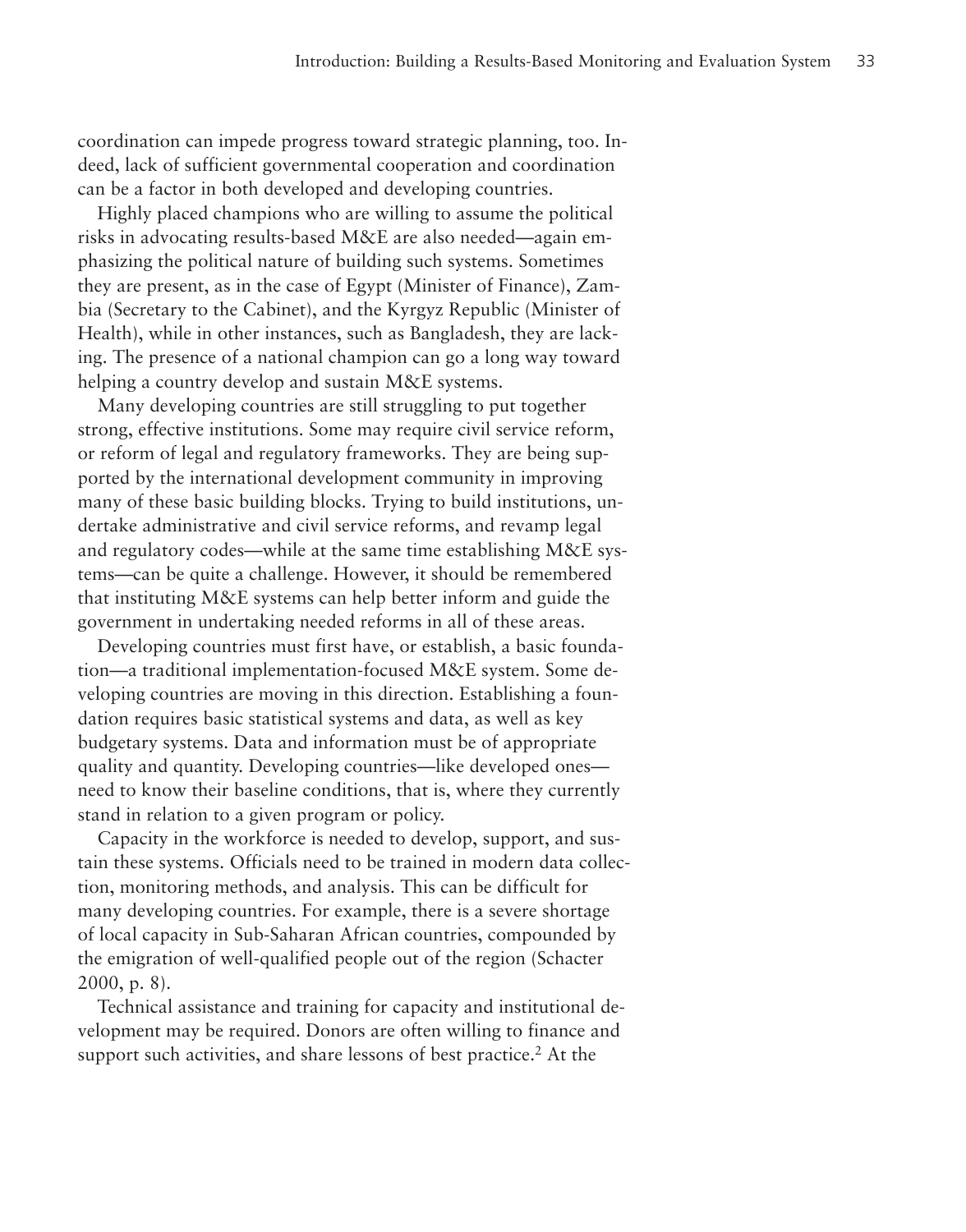same time, donors should try to harmonize their evaluation requirements relative to recipient countries.

As part of the donor effort to support local capacity in developing countries, donors are also moving to create development networks new computer on-line networks and participatory communities that share expertise and information. " . . . [I]t can still be argued that circumstances in Bangladesh, China, Costa Rica or Mali are unique and distinct, and that the experience of one country will not necessarily translate to another. But once it is accepted that there is very little generic development knowledge—that all knowledge has to be gathered and then analyzed, modified, disassembled and recombined to fit local needs—the source is immaterial. The new motto is: 'Scan globally, reinvent locally'" (Fukuda-Parr, Lopes, and Malik 2002, p. 18).

Developing countries will need to establish a political and administrative culture characterized by accountability and transparency, concern for ethics, and avoidance of conflicts of interest. Reformers need to be aware, though, that any attempts to shed light on resource allocation and actual results through the adoption of an M&E system may meet with political resistance, hostility, and opposition. In addition, given the nature of many developing country governments, building an M&E system could lead to considerable reshaping of political relationships.

Creation of a more mature M&E system requires interdependency, alignment, and coordination across multiple governmental levels. This can be a challenge because, in many developing countries, governments are loosely interconnected, and are still working toward building strong administrative cultures and transparent financial systems. As a result, some governments may have only vague information about the amount and allocation of available resources, and whether resources are, in fact, used for the purposes intended. Measuring government performance in such an environment is an approximate exercise.

Developed and developing countries alike are still working toward linking performance to a public expenditure framework or strategy. If these linkages are not made, there is no way to determine if the budgetary allocations in support of programs are ultimately supporting a success or a failure. Furthermore, there would be no means of providing feedback at interim stages to determine if fiscal adjust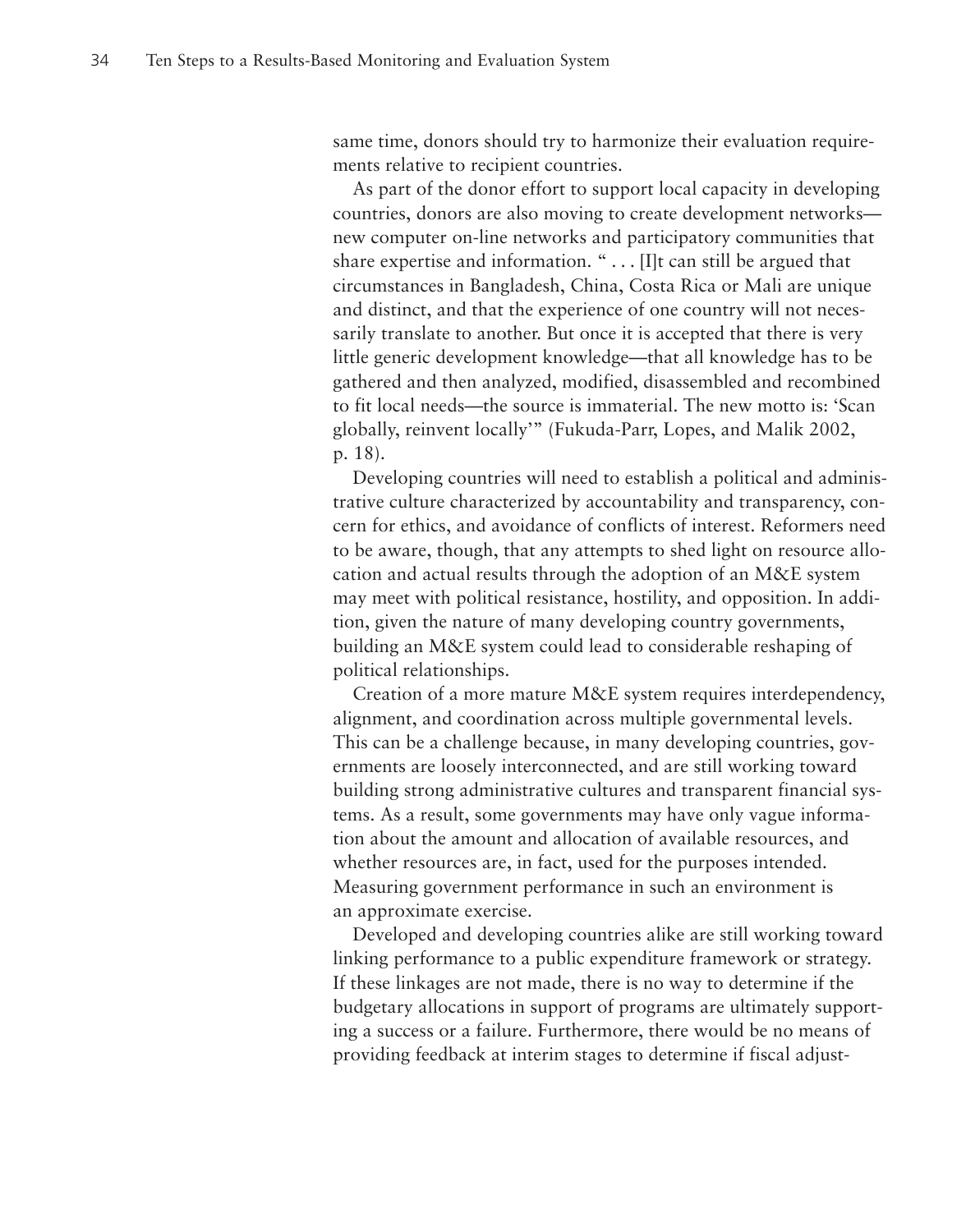ments could be made to alter projects or programs, and thereby increase the likelihood of achieving the desired results.

Some developing countries are beginning to make progress in this area. For example, in the 1990s, Indonesia started to link evaluation to the annual budgetary allocation process. "Evaluation is seen as a tool to correct policy and public expenditure programs through more direct linkages to the National Development Plan and the resource allocation process" (Guerrero 1999, p. 5).

In addition, some developing countries—Brazil, Chile, and Turkey—have made progress with respect to linking expenditures to output and outcome targets. The government of Brazil also issues separate governmental reports on outcome targets (OECD 2002b).

Many developing countries still operate with two budget systems—one for recurrent expenditures and another for capital investment expenditures. Until recently, Egypt's Ministry of Finance oversaw the recurrent budget and the Ministry of Planning oversaw the capital budget. Consolidating these budgets within one ministry made it easier for the government to consider a results-based M&E system to ensure the country's goals and objectives will be met.

Attempting to institute a whole-of-government approach toward M&E—as in Australia, Canada, and the United States—may be too ambitious for some developing countries. Given the particular difficulties of establishing M&E systems in developing countries, adopting an enclave or partial approach, in which a few ministries or departments first pilot and adopt M&E systems, may be preferable. For example, in the Kyrgyz Republic, a 2002 readiness assessment recommended that the Ministry of Health—where some evaluation capacity already exists—be supported as a potential model for eventual government-wide implementation of a results-based M&E system (Kusek and Rist 2003).

#### *M&E Experience in Developing Countries*

Many developing countries have made progress toward instituting M&E. Keeping in mind the many challenges facing developing countries, boxes i.ix and i.x consider two examples: Malaysia and Uganda. Both countries have introduced new—albeit different measures to the budgetary process to make it more transparent, accountable, and results focused.

The challenges facing developing countries are many. The coun-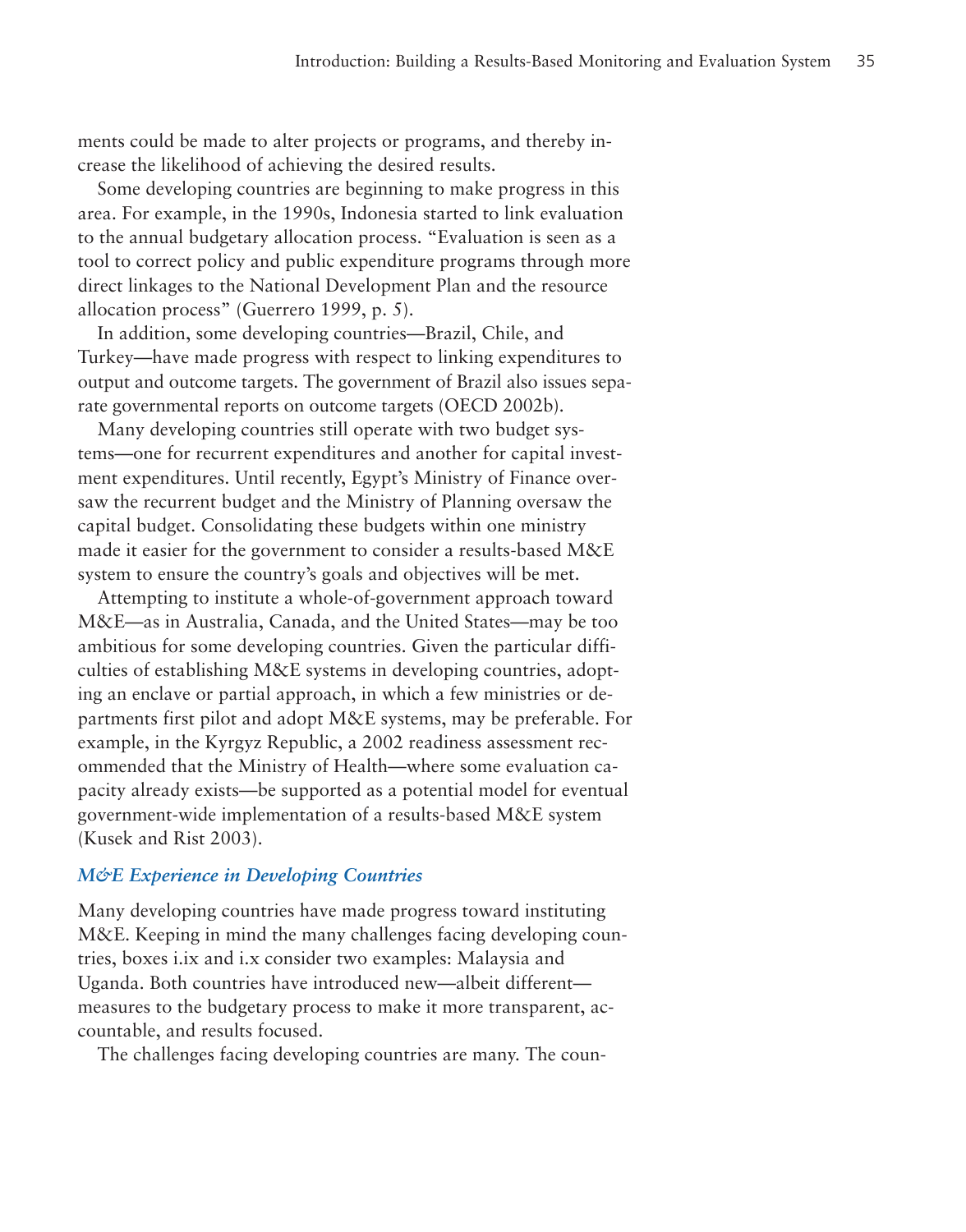tries' approaches may differ and it may require a considerable period of time to arrive at a results-based M&E approach. But experience around the world shows that the foundation for evaluation is being built in many developing countries. (See annexes 4 and 5 for more on developing country efforts with respect to M&E.)

# **Box i.ix** Malaysia: Outcome-Based Budgeting, Nation Building, and Global Competitiveness

Among developing countries, Malaysia has been at the forefront of public administration reforms, especially in the area of budget and finance. These reforms were initiated in the 1960s as part of an effort by the government to strategically develop the country. The public sector was seen as the main vehicle of development, consequently the need to strengthen the civil service through administrative reform was emphasized.

Budgetary reform focused on greater accountability and financial discipline among the various government agencies entrusted to carry out the socioeconomic development plans for the country. In addition to greater public sector accountability and improved budgetary system performance, the government undertook a number of additional reforms including improved financial compliance, quality management, productivity, efficiency in governmental operations, and management of national development efforts.

Most recently, Malaysia's budget reform efforts have been closely linked with the efforts at nation building and global competitiveness associated with Vision 2020—a program aimed at making Malaysia a fully developed country by the year 2020.

With respect to budgetary reform, Malaysia adopted the Program Performance Budgeting System (PPBS) in 1969 and continued to utilize it until the 1990s. The PPBS replaced line-item budgeting with an outcome based budgeting system. While agencies used the program-activity structure, in practice implementation still resembled the line item budgeting and an incremental approach.

In 1990, the government introduced the Modified Budgeting System (MBS) to replace the PPBS. Greater emphasis was placed on outputs and impact of programs and activities in government. Under PPBS, there were minimal links between outputs and inputs. Policies continued to be funded even when no results were being systematically measured.

The MBS approach was further modified in 2001, when the country embarked on another complementary reform by adopting a two-year budgeting system. The effect of this system will be known in several years time.

Although Malaysia has been at the forefront of public administration and budget reforms, these reform efforts have not been smooth or consistent over the years. Nonetheless, the MBS was a bold initiative on the part of the Malaysian government, demonstrating foresight, innovativeness, dynamism, and commitment to ensure value for money in the projects and policies being implemented.

Source: World Bank 2001b.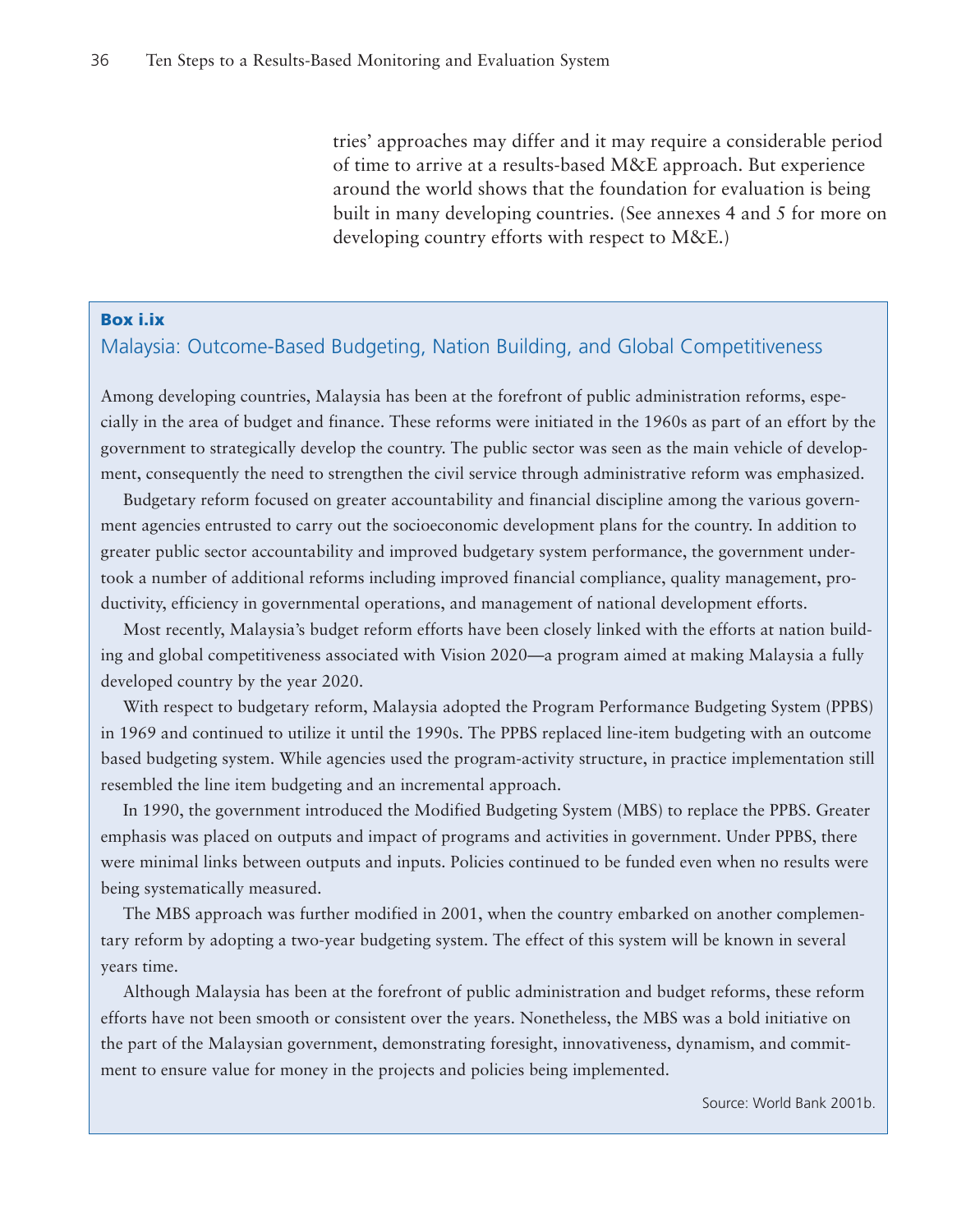With the growing global movement to demonstrate accountability and tangible results, many more developing countries can be expected to adopt results-based M&E systems in the future. The international donor community's focus on development impact

#### **Box i.x**

#### Uganda and Poverty Reduction—Impetus toward M&E

"The government of Uganda has committed itself to effective public service delivery in support of its poverty-reduction priorities. The recognition of service delivery effectiveness as an imperative of national development management is strong evidence of commitment to results, which is also evident in several of the public management priorities and activities that are currently ongoing" (Hauge 2001, p. 16).

Over the past decade, Uganda has undergone comprehensive economic reform and has achieved macroeconomic stabilization. Uganda developed a Poverty Eradication Action Plan (PEAP) in response to the Comprehensive Development Framework, and it is now incorporated into the Poverty Reduction Strategy Paper. The PEAP calls for a reduction in the absolute poverty rate from 44 percent (as of the late 1990s) to 10 percent by the year 2017.

Uganda was the first country to be declared eligible and to benefit from Highly Indebted Poor Country (HIPC) measures. Most recently, Uganda qualified for enhanced HIPC relief in recognition of the effectiveness of its poverty reduction strategy, consultative process involving civil society, and the government's continuing commitment to macroeconomic stability.

Uganda has introduced new measures to make the budget process more open and transparent to internal and external stakeholders. The government is modernizing its fiscal systems, and embarking on a decentralization program of planning, resource management, and service delivery to localities. The Ministry of Finance, Economic Planning and Development (MFPED) is also introducing output-oriented budgeting. In addition, government institutions will be strengthened and made more accountable to the public.

The country is still experiencing a number of coordination and harmonization difficulties with respect to M&E and the PEAP. "The most obvious characteristic of the PEAP M&E regime is the separation of poverty monitoring and resource monitoring, albeit both coordinated by the MFPED. The two strands of M&E have separate actors, reports and use different criteria of assessment. Financial resource monitoring is associated with inputs, activities and, increasingly, outputs, whereas poverty monitoring is based on analyzing overall poverty outcomes" (Hauge 2001, p. 6). Other M&E coordination issues revolve around the creation of a new National Planning Authority, and among the sector working groups.

Regarding future challenges and M&E, Uganda faces the task of keeping track of and learning from its progress toward poverty reduction via the PEAP/National Poverty Reduction Strategy. M&E cannot be isolated from the decisionmaking practices and incentives that underpin national development systems and processes.

Sources: Hauge 2001; World Bank 2002b.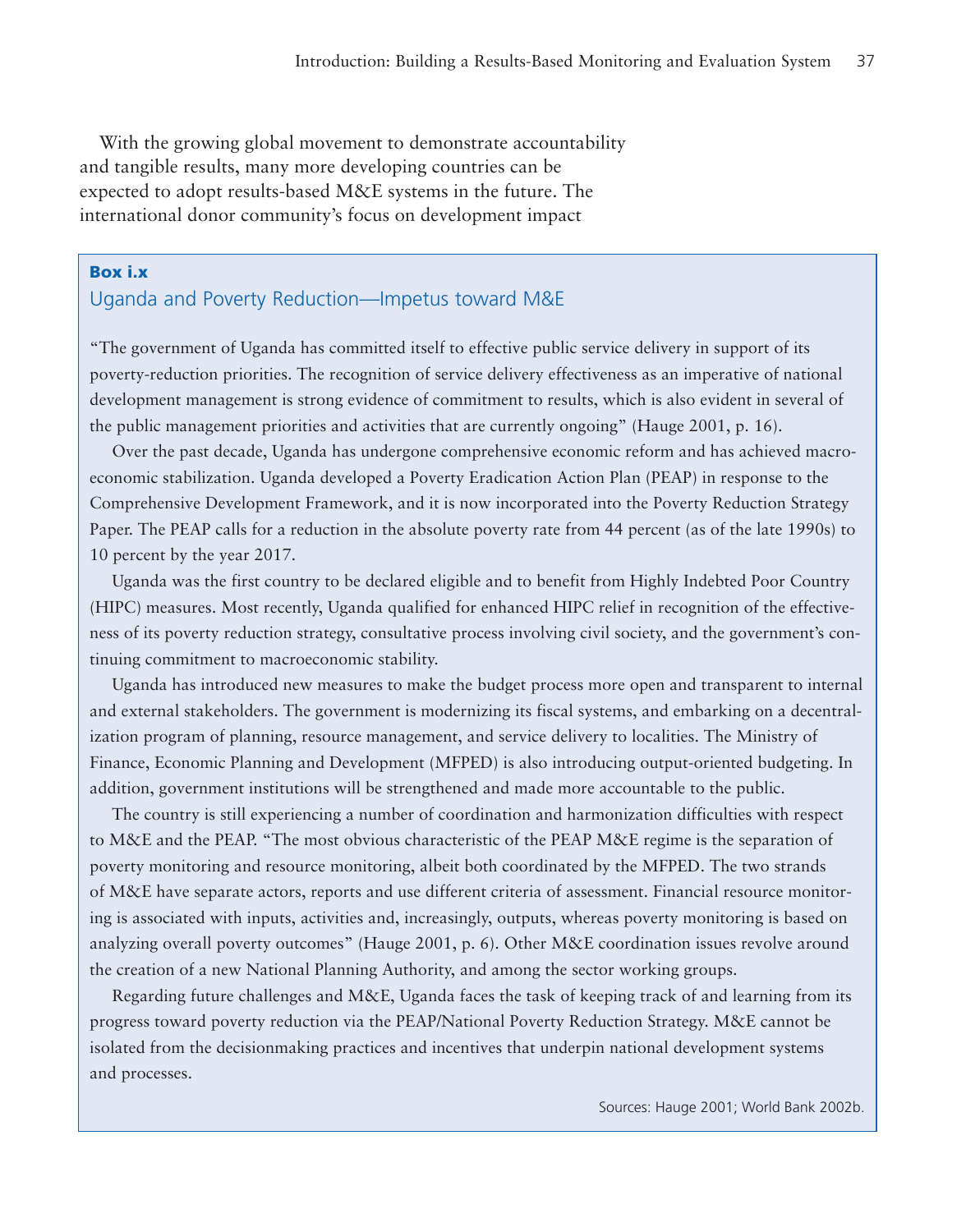*Developing countries deserve good governance no less than other countries.*

means that more donors will need to step in to ensure the necessary assistance for developing countries to implement such systems.

Instituting results-based M&E systems has been challenging for developed as well as developing countries—though developing countries face special difficulties. There is no one correct path or approach. Getting there takes commitment, effort, time, and resources. At the same time, one should continue to bear in mind that there are also costs to *not* instituting such systems and not responding to internal and external stakeholder calls for accountability, transparency, and results.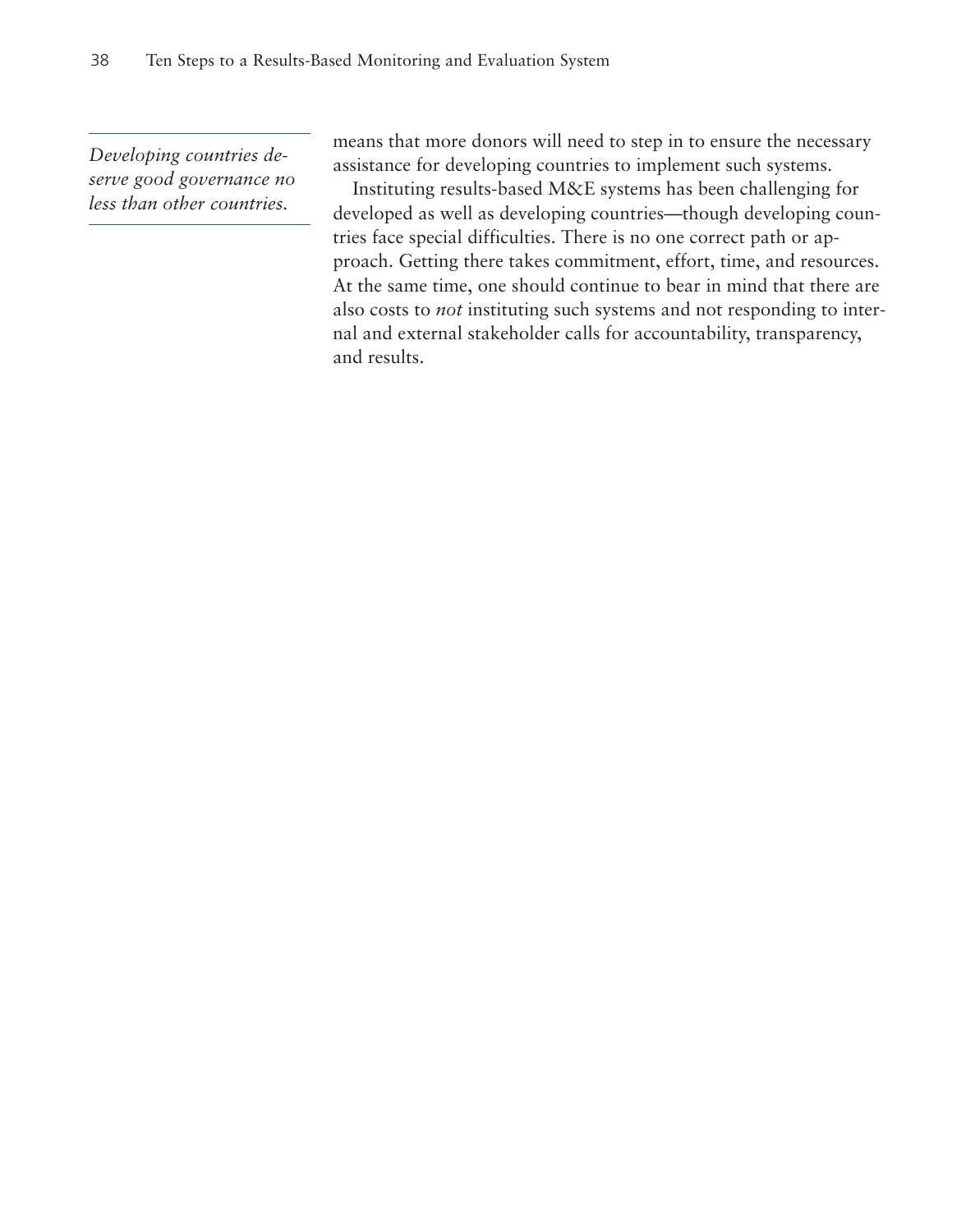# **Chapter 1** Step 1: Conducting a Readiness Assessment

#### **Figure 1.1**



In the introduction we examined new challenges in public sector management—calls for increased public accountability, better governance, and demonstrable results. We introduced a new public management tool, the results-based monitoring and evaluation system, that can help policymakers respond to the increasing demands by NGOs; civil society; and national, multilateral, and international stakeholders for better performance. Finally, we reviewed the monitoring and evaluation experience in developed and developing countries, as well as the special challenges facing the developing world in building results-based M&E systems.

In this chapter, we turn to Step 1 of our 10-step model (figure 1.1)—the readiness assessment. This step is a unique addition to the many M&E models that currently exist because it provides an analytical framework to assess a given country's organizational capacity and political willingness to monitor and evaluate its goals, and de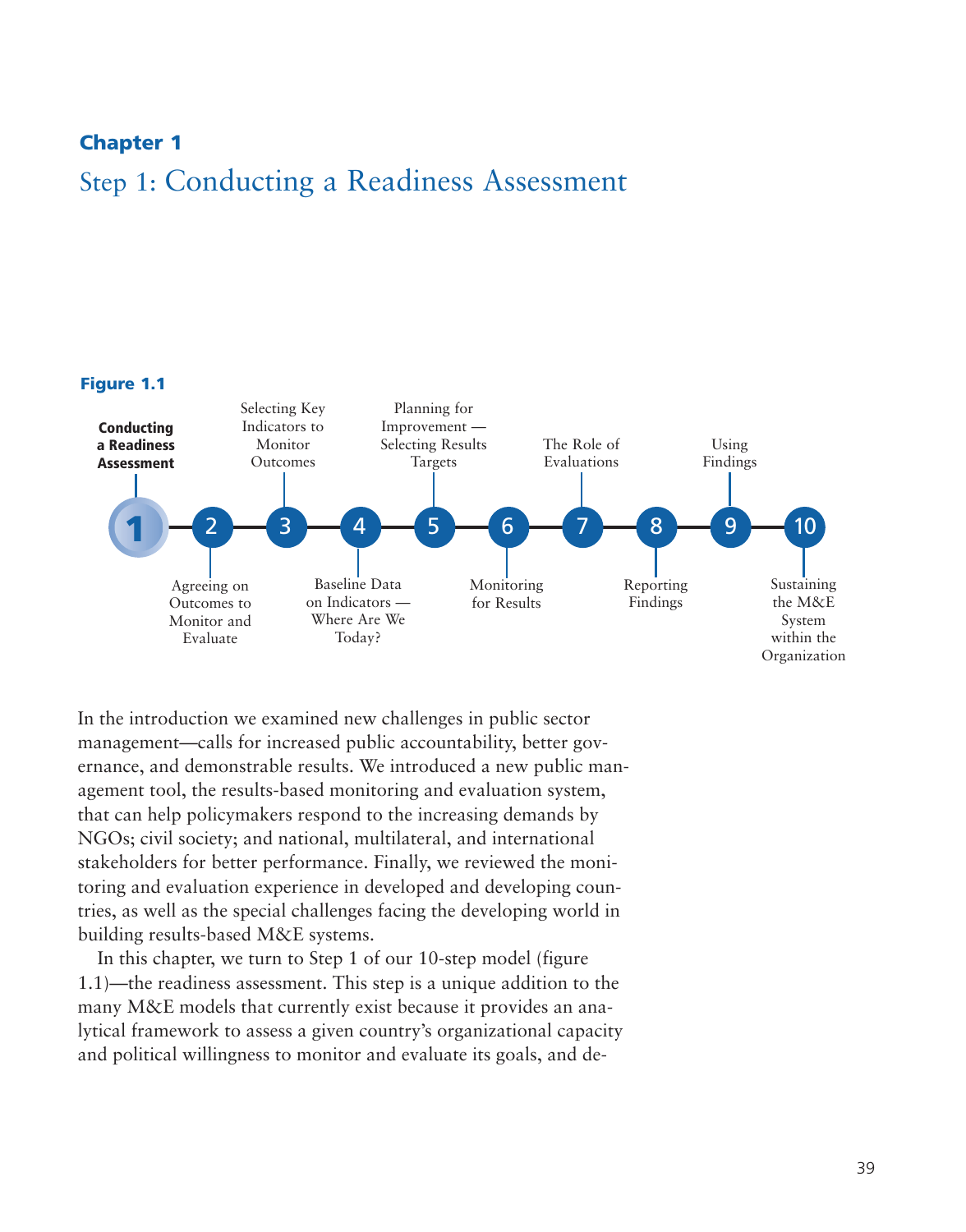velop a performance-based framework. This is a key step—unfortunately often missed or omitted—in helping developing countries, in particular, build their own results-based M&E systems.

Specifically, this chapter addresses: (a) the importance of conducting a readiness assessment; (b) the three main parts of the readiness assessment; (c) the eight key diagnostic areas that must be considered in any readiness assessment; (d) some examples of recent readiness assessments done in developing countries; and (e) lessons learned from these experiences. Annex I details a version of the readiness assessment step: "Assessing Results-Based Monitoring and Evaluation Capacity: An Assessment Survey for Countries, Development Institutions, and Their Partners" that countries can use for their own selfassessments.

# **PART 1**

## **Why Do a Readiness Assessment?**

Experts have devised a number of different models for building M&E systems, but often miss the complexities and nuances of the wider country context. The needs of the recipient country are often only vaguely understood by those experts trying to provide technical assistance. For all the good intentions to advance the design, creation, and use of results-based M&E systems, too little emphasis is placed on existing political, organizational, and cultural factors and contexts.

Most of the existing models start by jumping straight into building a results-based M&E system—without even knowing where a given country stands in relation to a number of critical factors, including organizational roles, responsibilities, and capabilities; incentives and demands for such a system; ability of an organization to sustain systems; and so forth. There are a few models that pose key readiness questions. (See Mackay 1999 and World Bank 2003a.)

Most experts look at the "what" questions—what are the goals? what are the indicators?—and not the "why" questions: Why do we want to measure something? Why is there a need in a particular country to think about these issues? Why do we want to embark on building sustainable results-based M&E systems?

To answer these "why" questions, there is a considerable amount of preparatory work to do before the actual construction of a resultsbased M&E system. That preparatory work takes the form of the

*It will be a constant theme of this handbook that building a results-based M&E system is first and foremost a political activity with technical dimensions rather than vice versa.*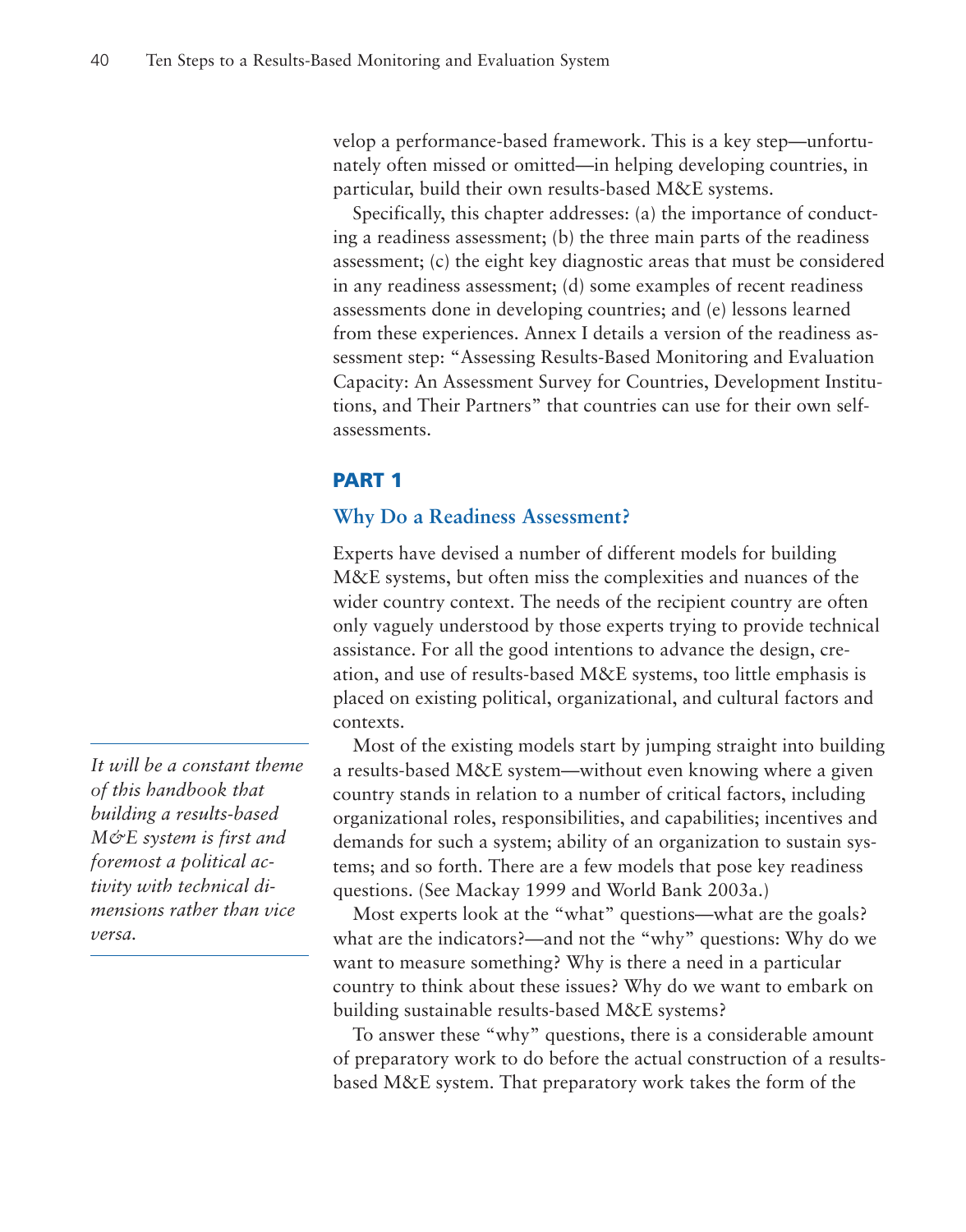readiness assessment presented here. We will walk through, step-bystep, some of the important issues, concerns, and questions that should be addressed before embarking on building an M&E system.

Some might also pose the question: How does a readiness assessment differ from a needs assessment? Are they not the same thing? In fact, they are not. A needs assessment assumes that there is some fundamental, underlying question as to whether governments need such systems. A readiness assessment assumes that governments need to have these systems, and addresses whether governments are actually ready and able to move forward in building, using, and sustaining the systems. For example, what is the government's capability with respect to M&E in general? Does it simply measure outputs, or is the government in a position to move beyond measuring outputs to measuring outcomes? (It should also be remembered that studying organizational capacity is not enough. These are just a few of the key questions and concerns that only a readiness assessment can address and answer.) A readiness assessment provides the analytical framework for rating a country's ability to monitor and evaluate its progress in achieving designated development goals. It does this by assessing a country's current understanding, capacity, and use of existing monitoring and evaluation systems.

#### *Three Main Parts of the Readiness Assessment*

The readiness assessment is a diagnostic aid that will help determine where a given country<sup>3</sup> stands in relation to the requirements for establishing a results-based M&E system. It is composed of three main parts.

**Incentives and Demands for Designing and Building a Results-Based M&E System** It is important to determine whether incentives

exist—political, institutional, or personal—before beginning to design and build a results-based M&E system. There are five key questions related to incentives:

- What is driving the need for building an M&E system—legislative or legal requirements, citizen demand, donor requirements (National Development Plan, National Poverty Reduction Strategy, or others), or political or public sector reform?
- Who are the champions for building and using an M&E system—government, parliament, civil society, donors, others?
- What is motivating those who champion building an M&E sys-

*A readiness assessment is like constructing the foundation for a building. A good foundation provides support for all that is above it. It is below ground, not seen, but critical.*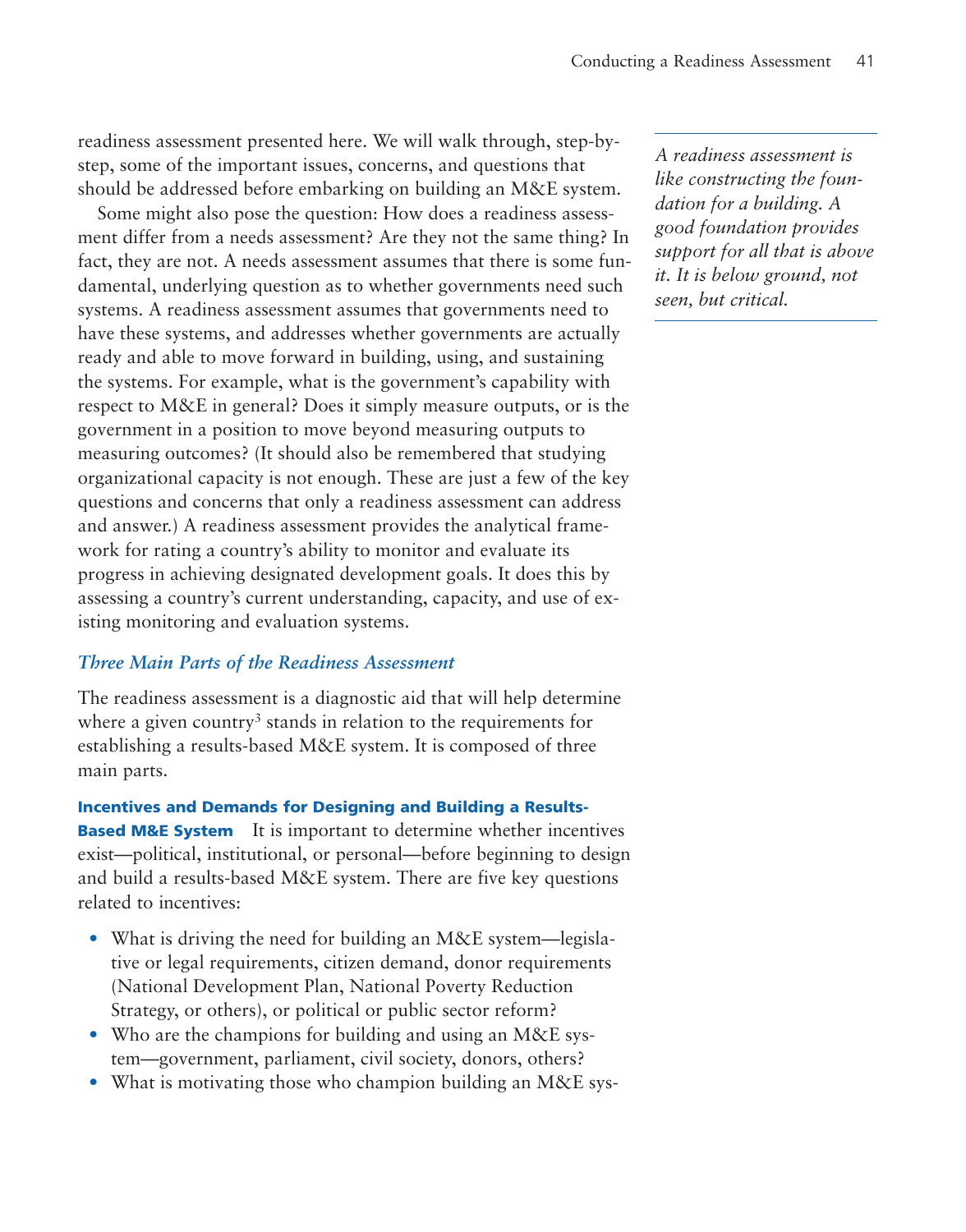tem—a political reform agenda, pressures from donors, a personal political agenda, or political directive?

- Who will benefit from the system—politicians, administrators, civil society, donors, citizens?
- Who will *not* benefit from building an M&E system—politicians, administrators, civil society, donors, citizens? Are there counterreformers inside or outside the political system?

**Roles and Responsibilities and Existing Structures for Assessing Performance of the Government** A readiness assessment will enable one to gauge the roles and responsibilities and existing structures available to monitor and evaluate development goals.

- What are the roles of central and line ministries in assessing performance?
- What is the role of parliament?
- What is the role of the supreme audit agency?
- Do ministries and agencies share information with one another?
- Is there a political agenda behind the data produced?
- What is the role of civil society?
- Who in the country produces data?
	- At the national government level, including central ministries, line ministries, specialized units or offices, including the national audit office
	- At the subnational or regional government level, including provincial central and line ministries, local government, NGOs, donors, and others
- Where in the government are data used?
	- Budget preparation
	- Resource allocation
	- Program policymaking
	- Legislation and accountability to parliament
	- Planning
	- Fiscal management
	- Evaluation and oversight.

## **Capacity Building Requirements for a Results-Based M&E System**

The readiness assessment also includes a review of a country's current capacity to monitor and evaluate along the following dimensions: technical skills; managerial skills; existence and quality of data systems; available technology; available fiscal resources; and institu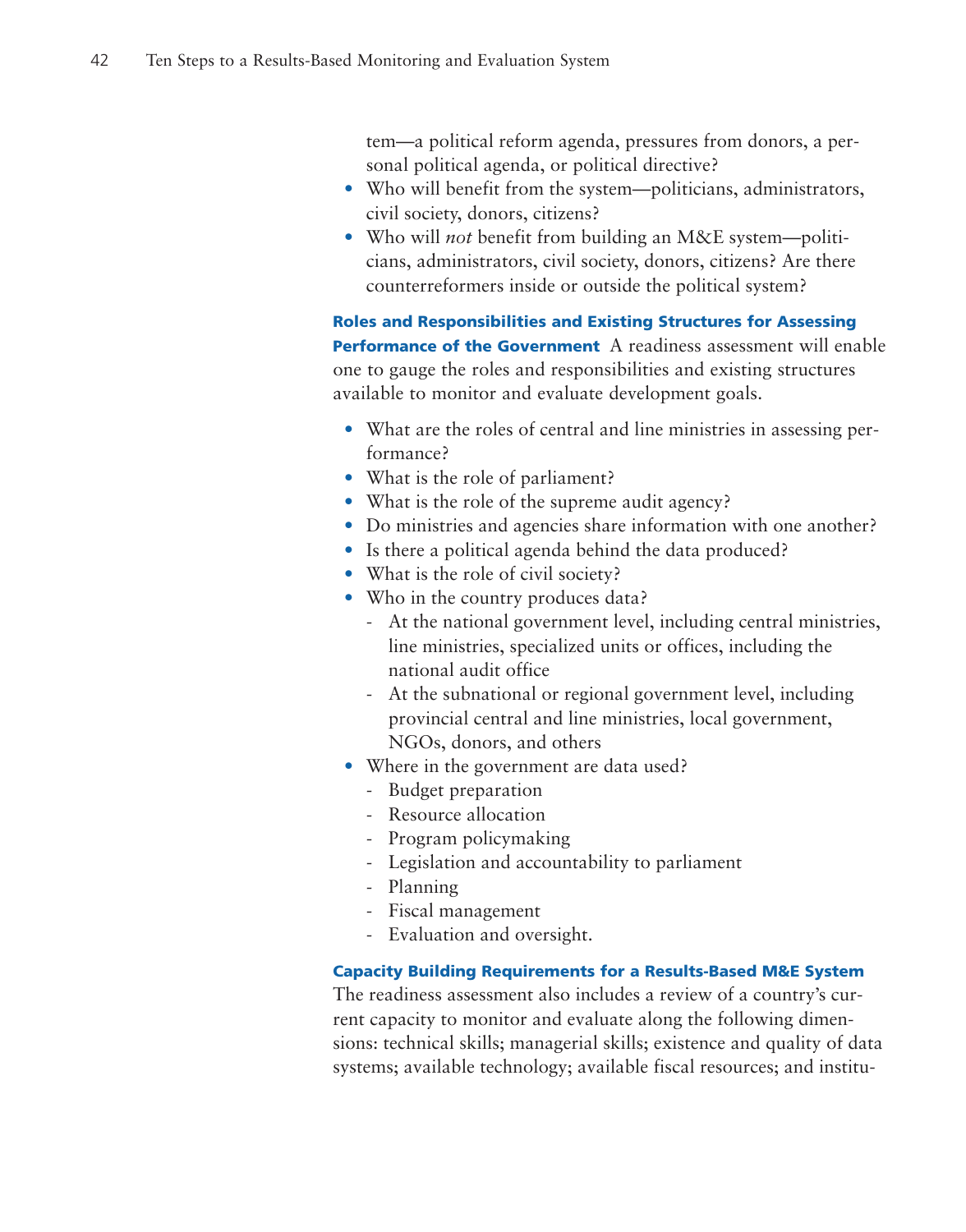tional experience. This is an important part of the assessment in developing countries, because it can help identify any gaps in capacity needed to build and sustain results-based M&E systems.

Such an assessment also directs one to examine existing or possible barriers to building an M&E system, including a lack of fiscal resources, political will, political champion, expertise, strategy, or prior experience.

A number of key questions need to be considered:

- What are the skills of civil servants in the national government in each of the following five areas:
	- Project and program management
	- Data analysis
	- Project and program goal establishment
	- Budget management
	- Performance auditing?
- Is there any technical assistance, capacity building, or training in M&E now underway or that was done in the past two years for any level of government (national, regional, or local)? Who provided this help and under what framework or reform process?
- Are there any institutes, research centers, private organizations, or universities in the country that have some capacity to provide technical assistance and training for civil servants and others in performance-based M&E?

Now we will build on this material and explore the eight key areas covered by a readiness assessment in more detail.

# **PART 2**

## **The Readiness Assessment: Eight Key Questions**

The readiness assessment is a diagnostic tool that can be used to determine whether the prerequisites are in place for building a resultsbased M&E system. It is intended to assist and benefit individual governments, the donor community, and their many development partners involved in public sector reform.4

The readiness assessment provides a guide through the eight areas that must be considered and explored in determining a given country's or organization's ability and willingness to adopt and move forward with a results-based M&E system.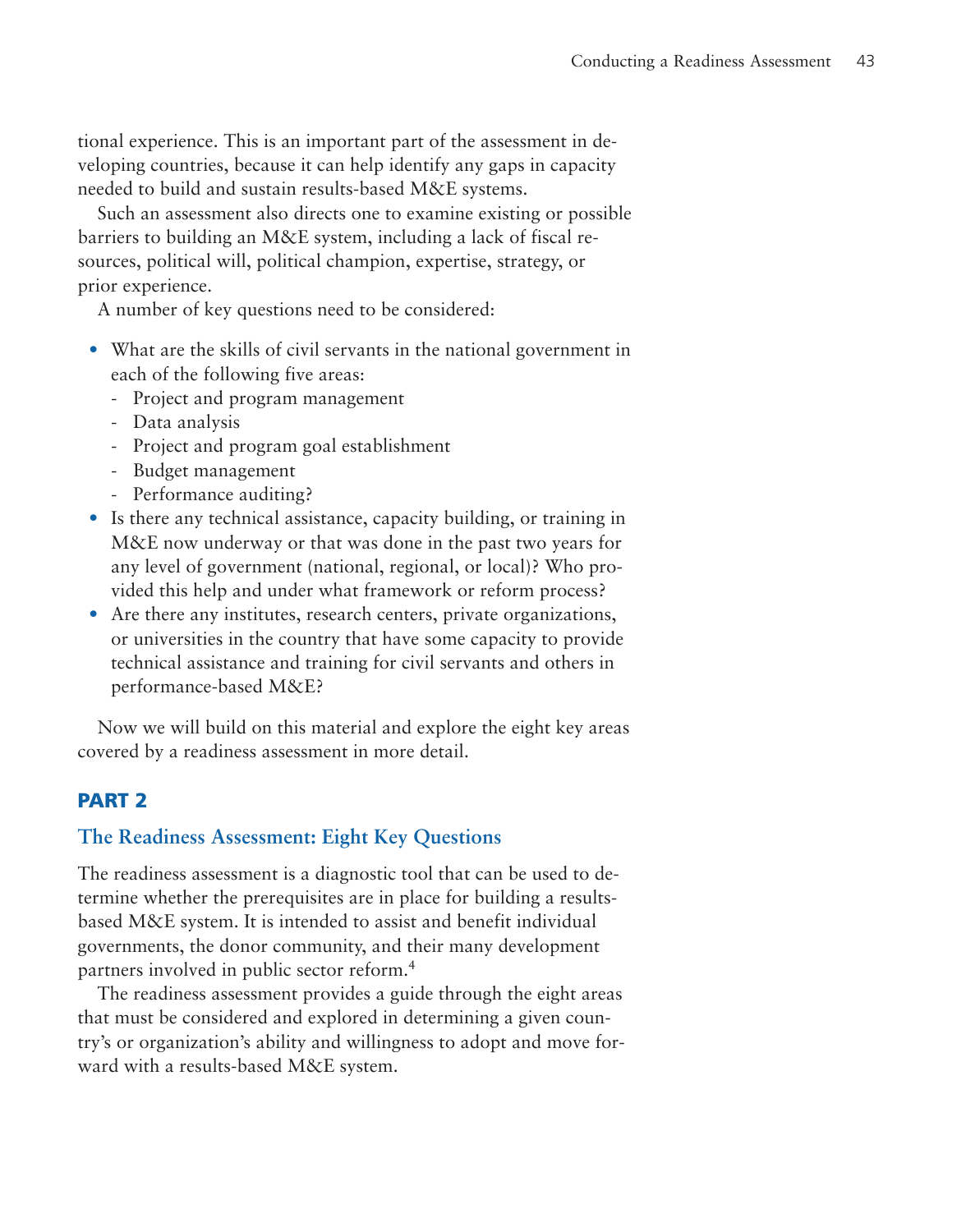#### *What Potential Pressures Are Encouraging the Need for the M&E System within the Public Sector and Why?*

It is important to know where the demand for creating an M&E system is emanating from and why. Are the demands and pressures coming from internal, multilateral, or international stakeholders, or some combination of these? These requests will need to be acknowledged and addressed if the response is to be appropriate to the demand.

As noted in the introduction, internal demands may arise from calls for reforms in public sector governance and for better accountability and transparency. Anti-corruption campaigns may be a motivating force. Or political opponents may not trust the government's intentions or actions.

Externally, pressures may arise from the donor community for tangible development results for their investments. International organizations, such as the European Union, expect a feedback system on public sector performance via M&E for each of the accession countries. The competitive pressures of globalization may come into play, and the rule of law, a strong governance system, and clearly articulated rules of the game are now necessary to attract foreign investment. Financial capital and the private sector are looking for a stable, transparent investment climate, and protection of their property and patents, before committing to invest in a country. There are a multitude of pressures that governments may need to respond to, and these will drive the incentives for building a results-based M&E system.

#### *Who Is the Advocate for an M&E System?*

Champions in government are critical to the sustainability and success of a results-based M&E system. A highly placed government champion can be a strong advocate for more well-informed decisionmaking, and can help diffuse and isolate attacks from counterreformers who will have vested interests in averting the construction of such a system.

Within a given organization, there are individuals or groups who will likely welcome and champion such an initiative, while others may oppose or even actively counter the initiative. It is important to know who the champions are and where they are located in a government. Their support and advocacy will be crucial to the potential success and sustainability of the M&E system.

However, if the emerging champion is located away from the center of policymaking and has little influence with key decisionmakers,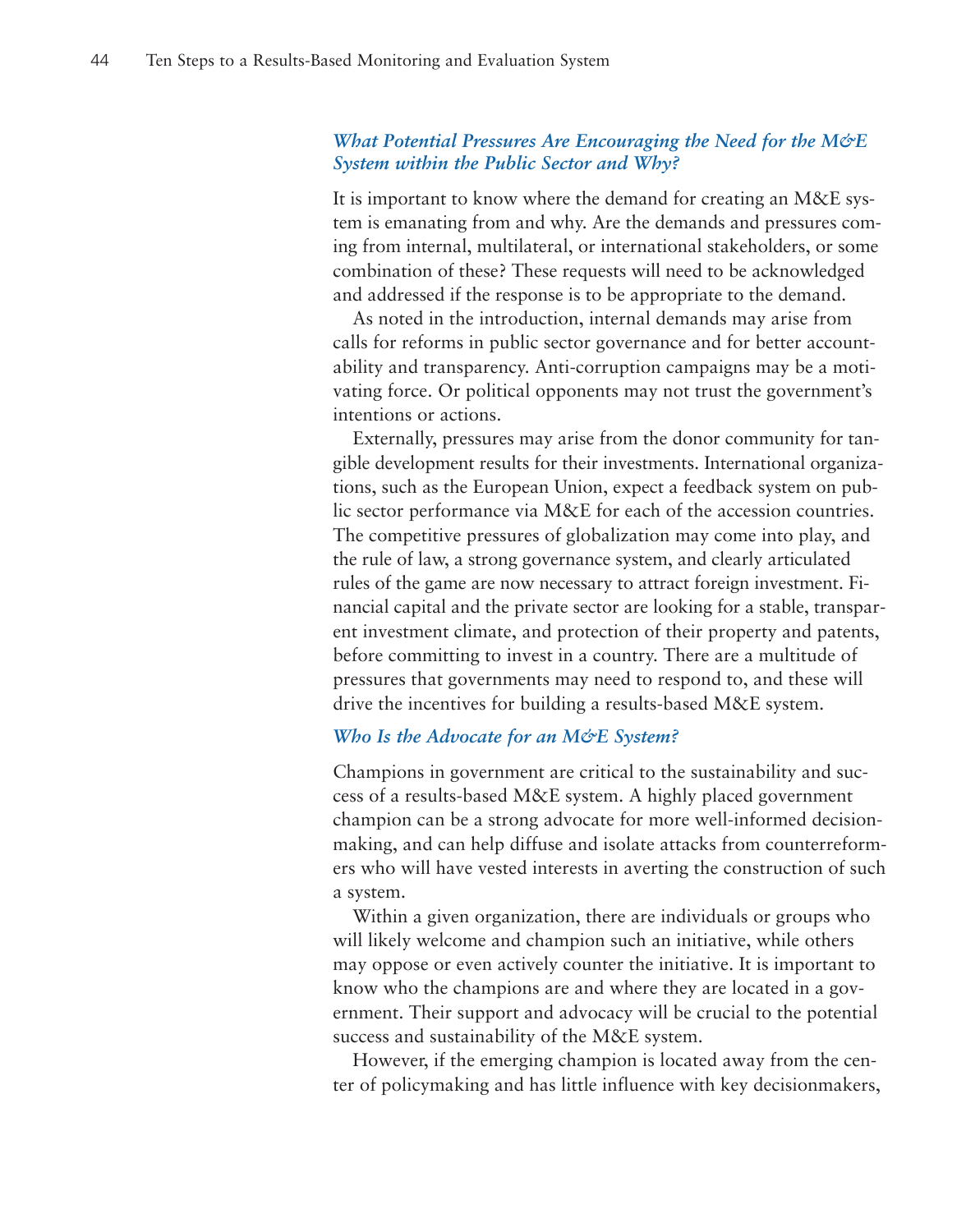it will be difficult, although not impossible, to envision an M&E system being used and trusted. It will be hard to ensure the viability of the system under these circumstances. Viability is dependent upon the information being viewed as relevant, trustworthy, useable, and timely. M&E systems with marginally placed champions who are peripheral to the decisionmaking process will have a more difficult time meeting these viability requirements.

#### *What Is Motivating the Champion to Support Such an Effort?*

Constructing a results-based M&E system is an inherently political act entailing both political risks and benefits. On the risk side, producing information on government performance and strengthening accountability are not politically neutral activities. On the benefit side, champions may find rewards and recognition at the institutional and individual levels. Champions may be motivated by a sense of public responsibility. Champions may also find favor with parliaments, public and private stakeholders, civil society, and the international donor community by delivering on promises, being perceived as a reformer (a source of political capital), and demonstrating accountability and results.

## *Who Will Own the System? Who Will Benefit from the System? How Much Information Do They Really Want?*

Politics is not the only factor often overlooked in building M&E systems. Frequently, a careful institutional assessment is not made—in particular, one that would reflect the real capacity of the users to actually create, utilize, and sustain the system.

A carefully done readiness assessment helps provide a good understanding of how to design the system to be responsive to the information needs of its users, determine the resources available to build and sustain the system, and assess the capacities of those who will both produce and use the information. Understanding these issues helps to tailor the system to the right level of complexity and completeness.

For a results-based M&E system to be effectively used, it should provide accessible, understandable, relevant, and timely information and data. These criteria drive the need for a careful readiness assessment prior to designing the system, particularly with reference to such factors as ownership of the system, and benefits and utility to key stakeholders. From a technical perspective, issues to be addressed include the capacity of the government or organization to collect and

*Understanding political motivation is critical to understanding how an M&E system will be perceived by stakeholders, how and why certain persons or organizations will take the political risk while others will not, and what those championing such a system will need to defend the initiative and succeed.*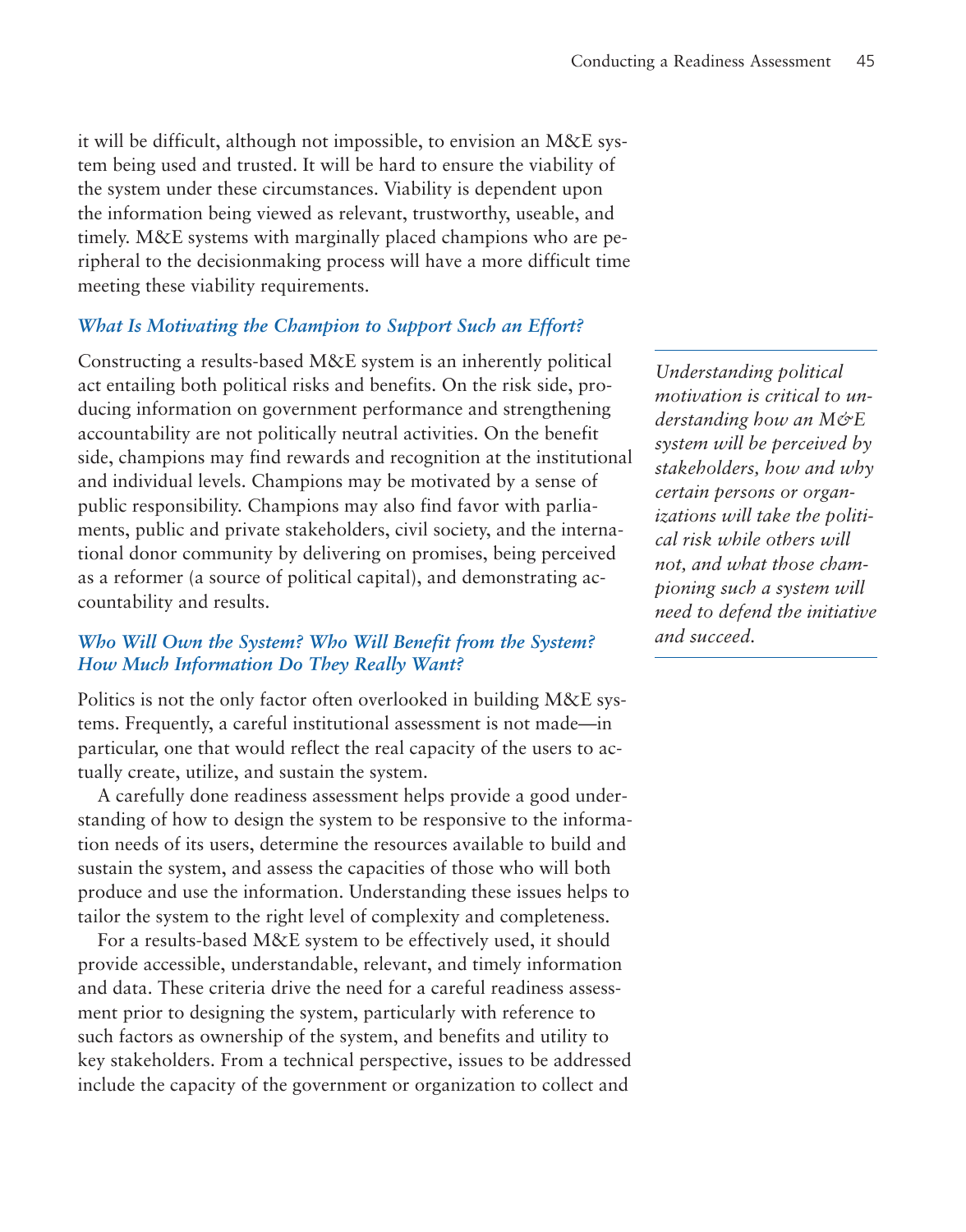analyze data, produce reports, manage and maintain the M&E system, and use the information produced.

Thus, the readiness assessment will provide important information and baseline data against which capacity-building activities—if necessary—can be designed and implemented.

Furthermore, there is an absolute requirement to collect no more information than is required. Time and again, M&E systems are designed and are immediately overtaxed by too much data collected too often—without sufficient thought and foresight into how and whether such data will actually be used. Complexity and overdesign are constant concerns. There will also be a continuous erosion in the system that will need to be addressed. And stakeholders may try to pull the system in too many different directions at once. In short, little in the political arena remains the same. Keeping the M&E system up and running will demand vigilance and care (yet another reason why champions are necessary).

#### *How Will the System Directly Support Better Resource Allocation and the Achievement of Program Goals?*

Monitoring and evaluation is not an end unto itself. It is a tool to be used to promote good governance, modern management practices, innovation and reforms, and better accountability. When used properly, these systems can produce information that is trustworthy, transparent, and relevant. M&E systems can help policymakers track and improve the outcomes and impacts of resource allocations. Most of all, they help governments and organizations make more well-informed decisions and policies by providing continuous feedback on results.

Experience shows that the creation of a results-based M&E system often works best when linked with other public sector reform programs and initiatives, such as creating a medium-term public expenditure framework, restructuring public administration, or constructing a National Poverty Reduction Strategy. Linking the creation of M&E systems to such initiatives creates interdependencies and reinforcements that are crucial to the overall sustainability of the systems. The readiness assessment can provide a road map for determining whether such links are structurally and politically possible.

## *How Will the Organization, the Champions, and the Staff React to Negative Information Generated by the M&E System?*

It is difficult to have a functioning M&E system in an organizational or political climate characterized by fear. M&E systems will in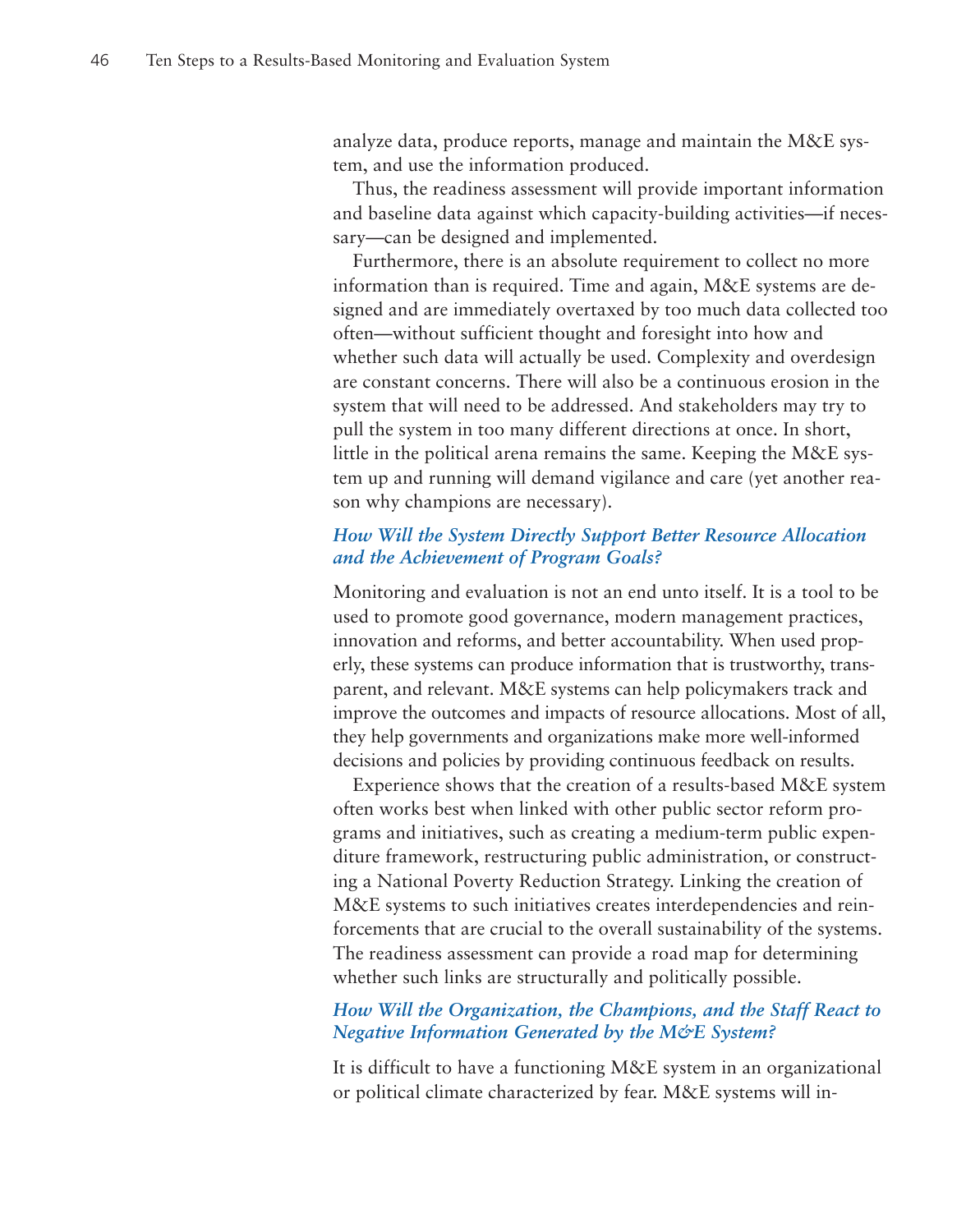evitably (even if infrequently) produce data that may be embarrassing, politically sensitive, or detrimental to those in power. In a similar way, the information can also be detrimental to units and individuals in an organization. ("Punishing the messenger" is not an unknown occurrence in organizations.)

If it is clear from the readiness assessment that only politically popular or "correct" information will be allowed to emanate from the M&E system, the system is vulnerable and compromised from the beginning. It will not be seen as credible by those outside the organization. It will come to be seen as a hollow exercise. In such a political setting, it is important to build the system carefully and slowly. Finding units that will risk potentially detrimental information—including unfavorable information about their own performance—is perhaps the best that can be achieved. If such units are not present, there is little rationale or justification for proceeding further to design such a system. An emphasis on traditional implementation monitoring will have to suffice.

Governments willing to use performance information to make policy generally have achieved some level of democracy and openness. But even in these countries, there is often a reluctance to measure and monitor because of fears that the process will bring bad news to leadership and stakeholders alike. There are real political limitations to be recognized in building such systems.

Not all barriers can be addressed simultaneously in the design of the system. However, not recognizing the presence of these barriers and addressing them as soon as possible creates the risk of a level of resistance greater and longer than may have been necessary. It is a strategic decision as to how much time and energy should be spent on removing barriers as opposed to using that same finite time and energy to strengthen champions and support emerging opportunities. We strongly lean toward the latter.

#### *Where Does Capacity Exist to Support a Results-Based M&E System?*

Performance data and information can be found in many places. The readiness assessment provides a useful guide to determining where such information and data can be found. For instance, are there any organizational units within the government that already have monitoring and evaluation capacity and that can undertake evaluations? What data systems can be found within, or are available to, the central and sector or line ministries of the government responsible for

*A readiness assessment will help identify the barriers and obstacles—structural, cultural, political, or individual—in a given organization.*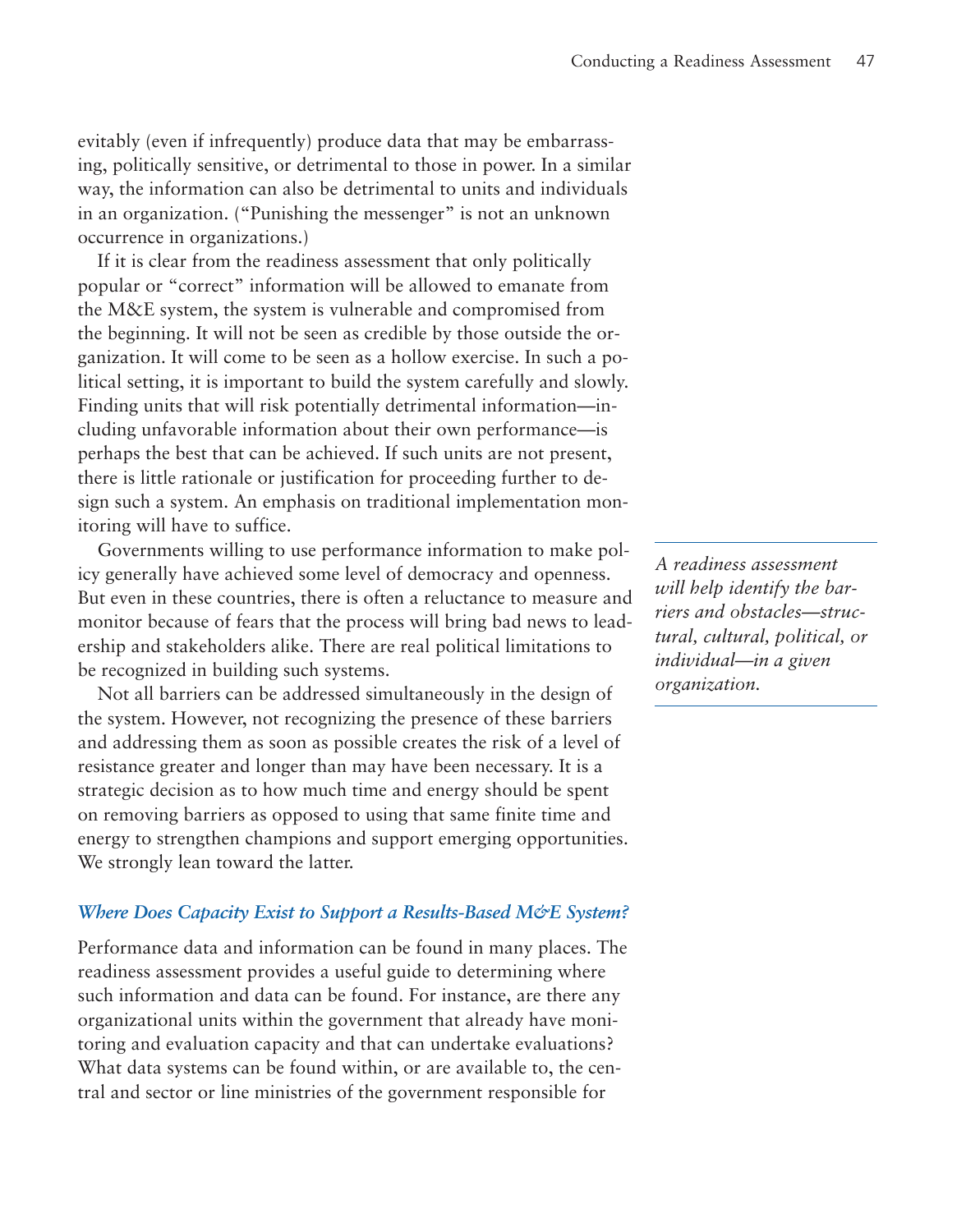planning? This can include budget data, output data, outcome or impact data, performance audits, financial audits, project and program completion reports, and donor data information. Outside the government, NGOs, universities, research institutes, and training centers may also provide part of the necessary technical capacity to support a results-based M&E system.

## *How Will the M&E System Link Project, Program, Sector, and National Goals?*

One of the main functions of the readiness assessment is to determine the opportunities for and risks of linking information across the government in an aligned fashion. In an ideal situation, project level performance data would be fed into and linked to program assessments that, in turn, would be linked to sectoral, regional, and national goals and targets. In other words, staff at each level would have a clear "line of sight" into, or understanding about, each of the other levels and how they relate to one another.

Results-based M&E at the project level that is not clearly aligned with program goals is not useful beyond the restricted information for a given project. Information must flow freely between levels to be truly useful. Each level must help inform the next level to achieve the desired results. It is important, as well, to ensure that within a level, there is a commitment to horizontally use and share information from the collection and analysis of data. The goal is to create an M&E system that is transparent and aligned from one level to the next. Information should flow up and down in a governmental system, rather than being collected, stored, and used at one level—but never shared across levels. A free flow of information can help ensure that policies, programs, and projects are linked and coordinated. Ultimately, the real question is whether the system can address the need at every level to be both producers and consumers of results-based information.

# **PART 3**

# **Readiness Assessments in Developing Countries: Bangladesh, Egypt, and Romania**

The readiness assessment can help governments, donors, and their partners address the challenges of the training, organizational capacity building, and sequencing of efforts that will be needed to design and construct results-based M&E systems. It provides the basis for an action plan to move forward in the country.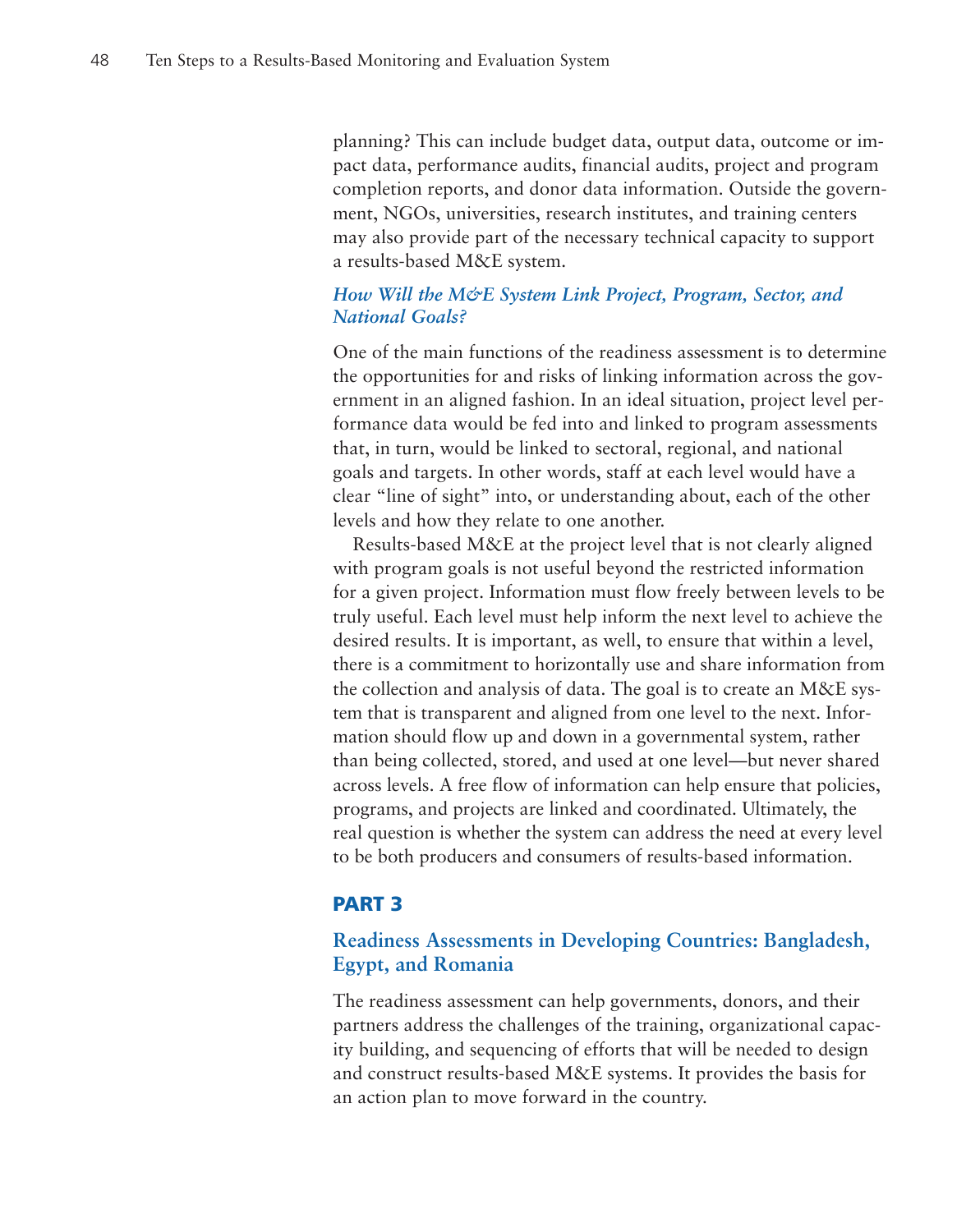A readiness assessment should begin with a look at the data that are currently reported by traditional implementation-focused M&E systems, and whether public expenditure, financial, data, or procurement reviews have been done. Is the country moving toward economic, legal, and political reform; greater democracy and openness; more accountability and transparency? (Occasionally, one finds that several different diagnostic surveys are being undertaken simultaneously. In the Kyrgyz Republic in early 2002, for example, there was a Country Performance Portfolio Review, a Public Expenditure Review, and a Monitoring and Evaluation Review going on at the same time.) After reviewing where the country stands with regard to public management reforms, a country or field mission should then be undertaken.

While in the country, information is gathered in the field from key informants, including government officials, members of civil society, and NGOs. It is important to talk with ministers and a broad range of sector-level officials. One never knows where one will find a champion who is interested in having a performance-based data system that will enhance policymaking. Ideally, the readiness assessment should be undertaken by someone familiar with M&E capacity building.

#### *Readiness Assessments: Three Developing Country Cases*

Let us look now at three actual examples from the developing world—Bangladesh, Egypt, and Romania—to see how the readiness assessment can inform and shape efforts to build results-based M&E systems (boxes 1.1 through 1.3). We will also draw lessons from these experiences that may be applicable to other developing countries.

## **PART 4**

## **Lessons Learned**

What are the lessons that can be drawn from these three readiness assessment examples from the developing world?

## *Incentives and Demands for Designing and Building a Results-Based M&E System*

It is most important to understand the situation in a given country in the eight areas outlined in the readiness assessment. Had the assessment not been conducted in Bangladesh, for example, efforts to design and build a results-based M&E system might have moved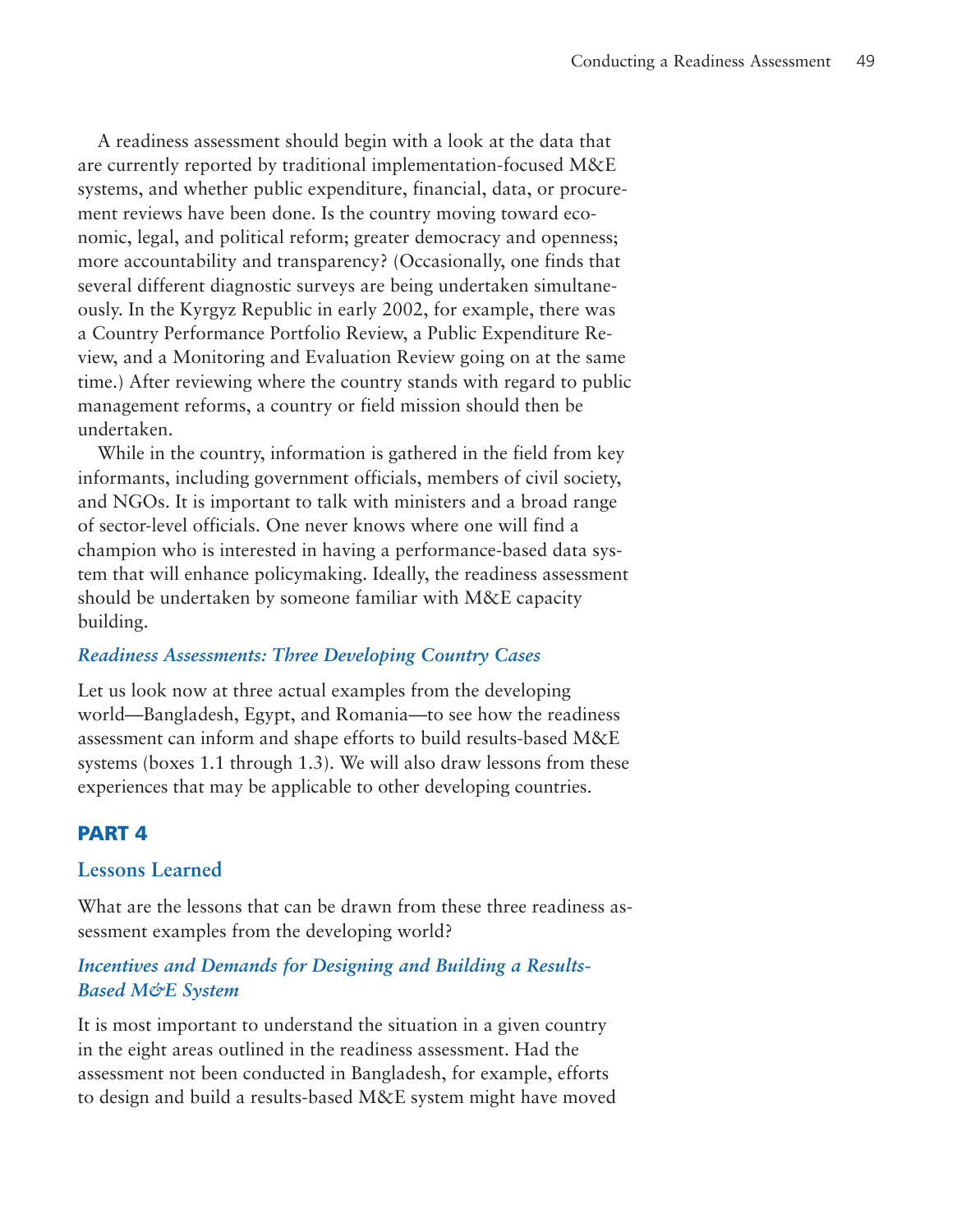# **Box 1.1** The Case of Bangladesh—Building from the Bottom Up

In the course of implementing the readiness assessment, Bangladesh posed a considerable challenge with respect to its readiness to design and build a results-based M&E system. In 2001, Bangladesh was ranked the most corrupt country of the 91 countries monitored by Transparency International, with the most corrupt public sector listed as the law enforcement agencies, followed by education, local government, and health. In 2002, Bangladesh was again listed as the most corrupt of the 102 countries monitored. Corrupt systems keep information out of the public domain—and this is a major obstacle to M&E.

The readiness assessment found no champion for M&E anywhere in the national government, including central and sector ministries. No reform initiatives could be identified that could create incentives for linking these reforms to the creation of an M&E system. Furthermore, there were no legal or regulatory requirements for the use of M&E that could be identified.

There were some monitoring systems in rural parts of the country for education, electrification, and food subsidies. There was also some evidence that NGOs and the donor community were actively monitoring for results of development projects, but this had not influenced the government to do the same. The Bangladesh Bureau of Statistics was found to be a strong state agency. If and when the government moves toward developing a results-based M&E system, the bureau could play a central role in the collection and analysis of data.

In terms of technical capability, the readiness assessment found weak capacity for M&E, and minimal technical training capacity in universities and research centers. The assessment also indicated minimal organizational experience in the national government with respect to managing credible information systems.

As a result of the readiness assessment, we found that it was not realistic and feasible to introduce a results-based M&E system into the national government at that time. Strong political support and sustained institution capacity building will be needed before such an initiative can be undertaken.

There is hope on the horizon for Bangladesh. Subsequent to the readiness assessment, the government developed a National Poverty Reduction Strategy that will include M&E components. The readiness assessment recommended five strategies to donors and NGOs working in Bangladesh to strengthen some of their capacity and work in small, targeted ways.

Source: World Bank 2002c.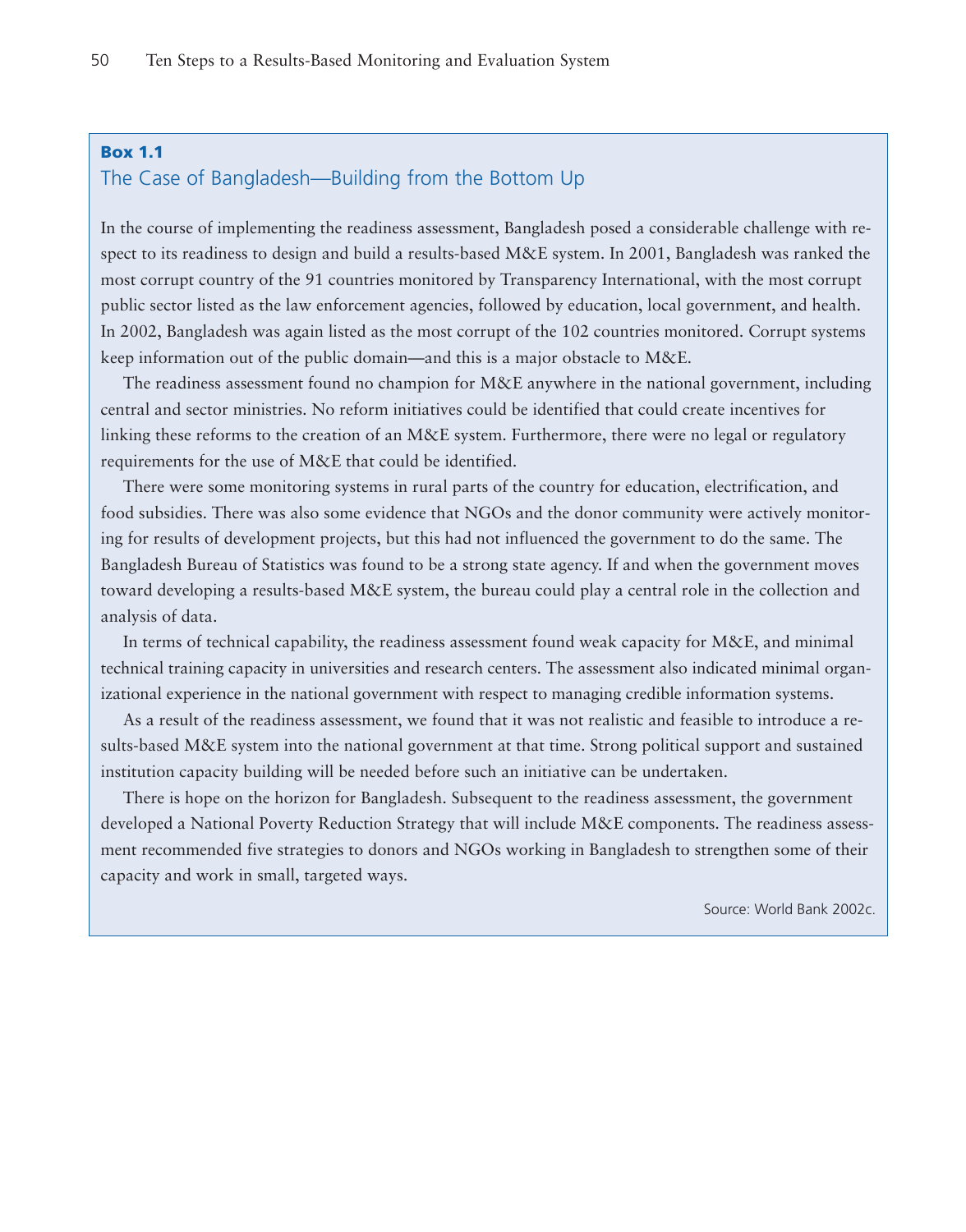# **Box 1.2** The Case of Egypt—Slow, Systematic Moves toward M&E

One of the most important components of assessing a country's readiness to introduce results-based M&E is whether a champion can be found who is willing to take on ownership of the system. Conducting the readiness assessment uncovered significant interest in Egypt on the part of many senior government officials for moving toward a climate of assessing performance. The president himself has called for better information to support economic decisionmaking.

The Minister of Finance was found to be a key champion for the government of Egypt's move to a results focus. This minister was well versed in the international experience of other countries, such as Malaysia and OECD member countries. The minister underscored the importance of giving increased attention to improving the management of public expenditures by moving forward with a set of pilots to demonstrate how results-based M&E could be used to better manage budgetary allocations. The Minister of Finance will play a key leadership role in any effort to introduce results-based M&E in Egypt.

A number of other senior officials were identified who could play important roles. The First Lady of Egypt, who chairs the National Council for Women, is developing a system to monitor and evaluate efforts across many ministries to enhance the status and condition of women. However, for an M&E effort to be successful and sustainable, there must be a "buy-in" (or a sense of ownership) from line ministers who are responsible for resource expenditures and overseeing the implementation of specific programs. The team found interest in monitoring and evaluation for results on the part of several line ministers, including the Minister of Electricity and Energy, and the Minister of Health.

The readiness assessment also revealed a high level of capacity in Egypt to support the move toward a results-based strategy. A number of individuals with evaluation training were identified at the University of Cairo, the American University of Cairo, and private research organizations. In addition, the Central Agency for Public Mobilization and Statistics, and the Cabinet Information Decision Support Center have key roles in collecting, analyzing, and disseminating data to be used by both government and nongovernment researchers and policymakers.

A key criterion for a successful shift toward results is the development of a well-communicated and executable strategy. The diagnostic identified a fragmented strategy for moving the effort forward. A set of pilots had tentatively been identified, yet there were few, if any, criteria for establishing these as performance pilots. Nor was there a management structure set up within the government to effectively manage the overall effort. The Minister of Finance, however, had begun to define an approach that, if implemented, would provide the necessary leadership to move the effort forward. The minister was definite in his desire to move slowly and to nurture the pilots, learning along the way.

The results of this readiness assessment suggest that the government of Egypt is prepared to take ownership of the effort and to systematically and slowly begin to introduce the concepts of results management. Visible capacity exists that can be drawn upon to sustain the effort. Significantly, there is obvious political support to provide the necessary leadership. (The complete Egypt Readiness Assessment can be found in annex II.)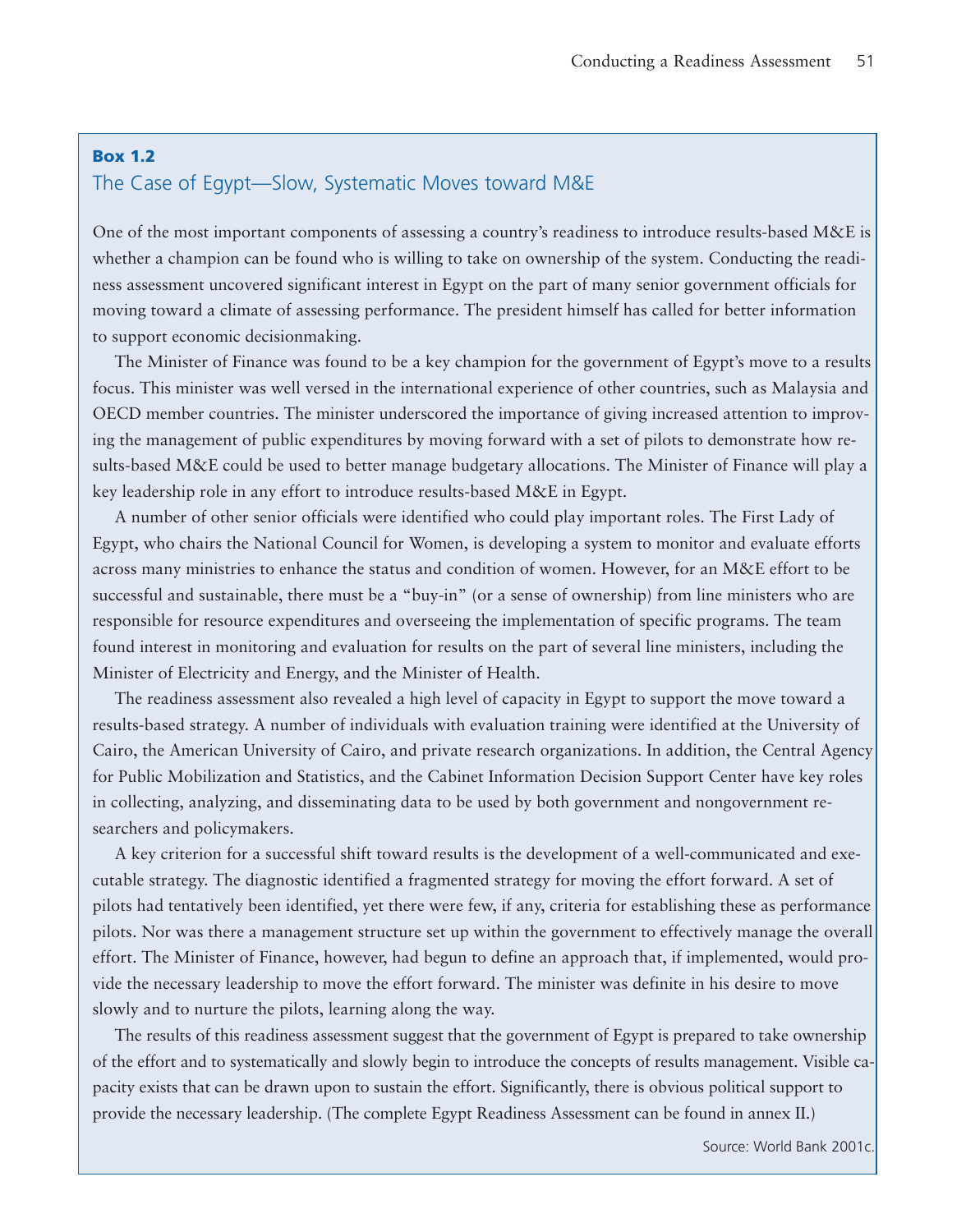#### **Box 1.3**

## The Case of Romania—Some Opportunities to Move toward M&E

Romania is in negotiations with the European Union to gain accession, and hopes to become a member by 2007. The government has a clear political commitment to reform, and has developed a medium-term economic strategy. Romania also has a work force skilled in data collection and use. In this sense, it is ahead of many other developing and transition economies.

At the same time, though, Romania continues to suffer from the communist legacy in a number of ways, such as a continued central planning mentality in some parts of the government, weak governmental institutions, few government officials trained in modern public management principles and practices, and an inexperienced civil society with no tradition of actively participating in the business of government.

The readiness assessment revealed other barriers to moving toward M&E. These included a lack of understanding within Romania's public sector as to what is entailed in the development of a performanceoriented management culture, and conflicts with other overall government priorities.

Romania is conducting a set of budget performance pilots in which 5 agencies have been asked to submit a set of performance measures as an annex to the annual budget. The pilot program began with 5 governmental agencies, moving to 8 in the following year, 13 in the year thereafter, and finally to all agencies. At the time of the readiness assessment, the government was still in the pilot phase with a new budget that included 13 pilots.

The pilots that focused on allocating funds to agencies based on performance indicators were largely ignored by government managers and not taken seriously by the parliament. However, the pilots did represent a focal point for learning how to develop appropriate performance indicators to monitor the effectiveness of the annual budget. The Minister of Finance appears to be a strong champion of the effort, and could provide the necessary political leadership to initiate and sustain a larger results-based management effort.

Two additional potential champions were identified, including the Minister of Justice and a counselor to the prime minister. Both are leading efforts to improve management in the Romanian government, and they recognize the importance of reporting on the success of strategies.

The government's commitment to move toward M&E is supported by a framework of new laws, the move toward EU accession, and rising expectations on the part of civil society. For example, one change in the legal framework includes a set of laws assisting a drive toward e-administration. This initiative could be a potential vehicle for improving government transparency and providing civil society with results of the government's reform program. Developing e-administration can be a potent instrument for government accountability.

Finally, the readiness assessment suggests a number of opportunities to support the introduction of results-based M&E. The ongoing performance budgeting effort and other government reforms could provide a significant focus on, and catalyst for, results. There is also sufficient high level political leadership to jump-start M&E within at least three pilot areas: budget, anticorruption, and poverty reform.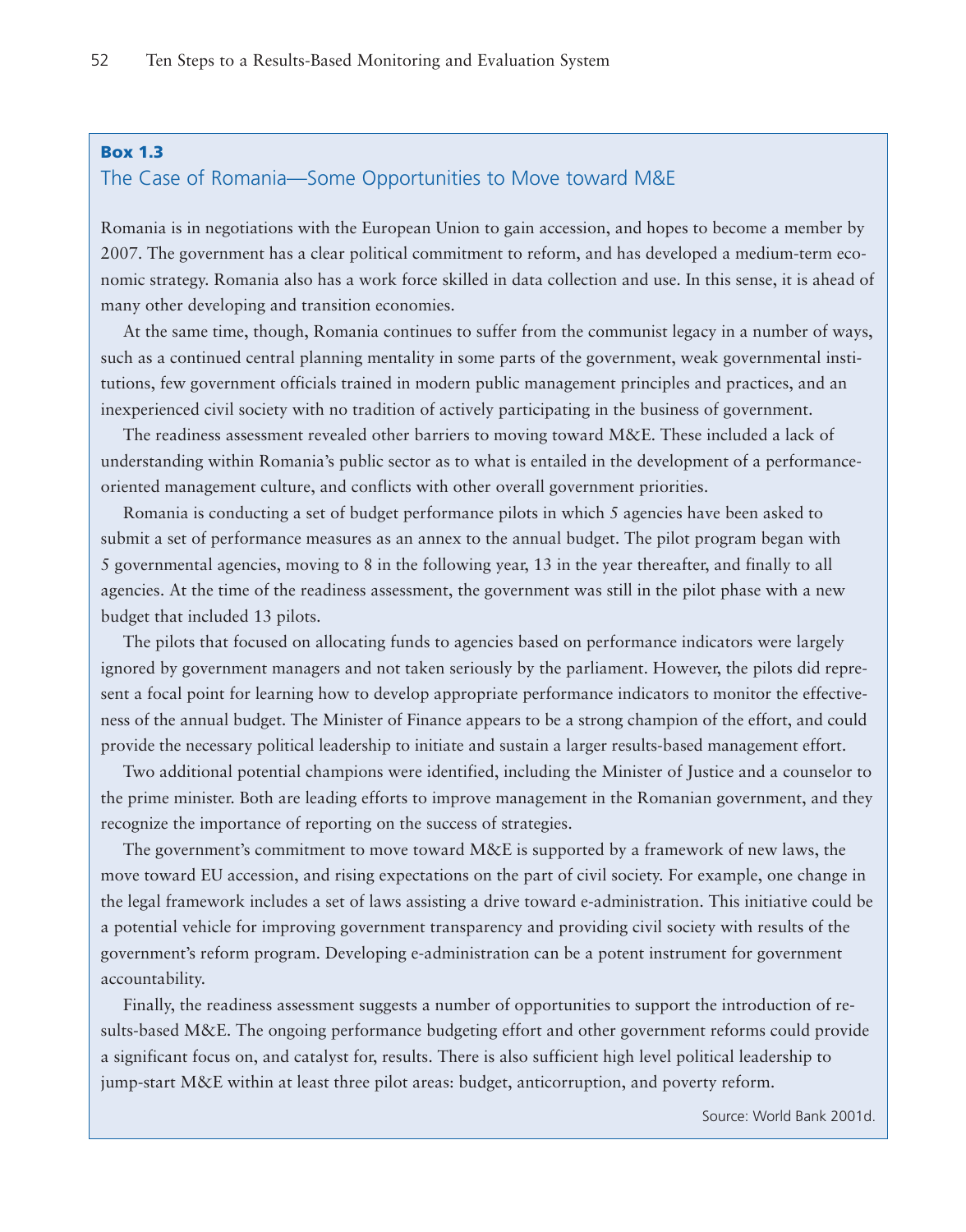forward in an environment that had few of the necessary preconditions for M&E. Similarly, in both Egypt and Romania, the readiness assessment provided vital information regarding likely entry points for designing and building a results-based M&E system that had the benefit of strong champions and a larger reform environment.

There must be an acknowledged and publicized mandate for moving toward a results-oriented climate prior to introducing programs. As noted earlier, this can come about as a result of internal or external initiatives and forces. For example, the mandate might include a budget management reform law, EU accession, pressure from a concerned citizenry, the need to reduce burdensome civil service payrolls, or a desire to make good on political promises.

A sustained source of demand for performance information should be encouraged and supported, putting the government on notice that it will need to demonstrate results—that is, governments will need to demonstrate that the policies and programs being implemented are meeting expectations. Governments need prodding to ensure that reporting results becomes a regular and routine activity.

A successful results-based M&E system must have sustained leadership. While it is important to have good program managers overseeing the implementation of government programs and projects, there must also be strong political support at the very highest levels of government. The country, through its government, must be in the driver's seat in developing these systems to ensure ownership. Without a strong, well placed champion who is willing to take on the ownership of a results-based M&E system, the system will not be built or used.

## *Roles and Responsibilities and Existing Structures for Assessing Government Performance*

High turnover among government officials represents a challenge to building M&E systems. Frequent personnel changes in ministries make it difficult to identify and keep working with champions. This might be another reason to look for additional champions in civil society, NGOs, or in parliament.

In many developing countries, different ministries and parts of government are going to be at different stages in their ability to monitor and evaluate. One should not necessarily assume that the whole government will be moving in tandem. There inevitably will be some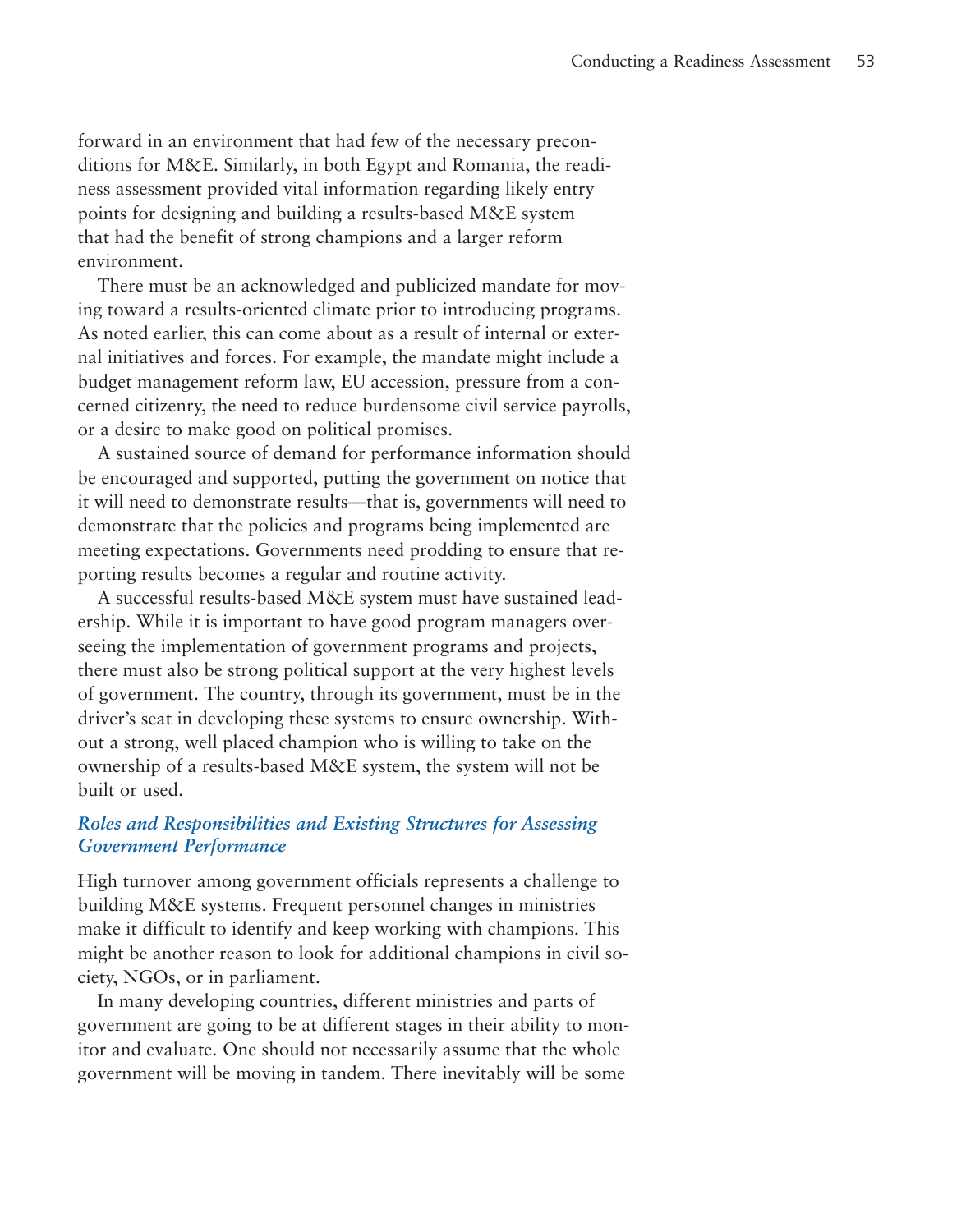sequencing and staggering with respect to building M&E systems. The readiness assessment can serve as a guide through the political system, and help identify the ability level of government ministries and agencies to monitor and evaluate. One should focus on nurturing those parts of the government that are in a position to move faster toward developing an M&E culture.

Clear links between the budget and other resource allocation decisions are also necessary in making the shift to a results-based culture.

In most governments, there is more than one agency working on a particular program. The readiness assessment can help identify overlaps among agencies so that overall program performance can be more effectively and efficiently measured and achieved. In effect, the readiness assessment can be a guide toward brokering differences between agencies doing the same or similar tasks.

Government policymakers need to be in communication and work in partnership with those responsible for information gathering and dissemination—particularly in areas such as the MDGs. Separate universes of political action, support, and capacity building will not work. The M&E system needs to be integrated into the policy arena of the MDGs so that it will be clear to all stakeholders why it is important to collect data, how the information will be used to inform the efforts of the government and civil society to achieve the MDGs, and what information needs to be collected.

## *Capacity Building Requirements for a Results-Based M&E System*

Policy and management decisions should be based on reliable information. Bangladesh, Egypt, and Romania—like so many developing countries—lack sufficient capacity and many of the necessary resources for building M&E systems. This is not an insurmountable obstacle. Expertise, strategy, and experience can be acquired with time and money. However, lack of political will and champions will impede any move toward an M&E culture.

The country must eventually have its own capacity to design, implement, and use a results-based M&E system. It is not enough to acquire skills such as social research, public management, statistics, or data management via consulting contracts from the international community. These skills must, in some way, come to reside within the country—and be available for contributing to a program of regularly assessing the performance of government. If these skills are not pres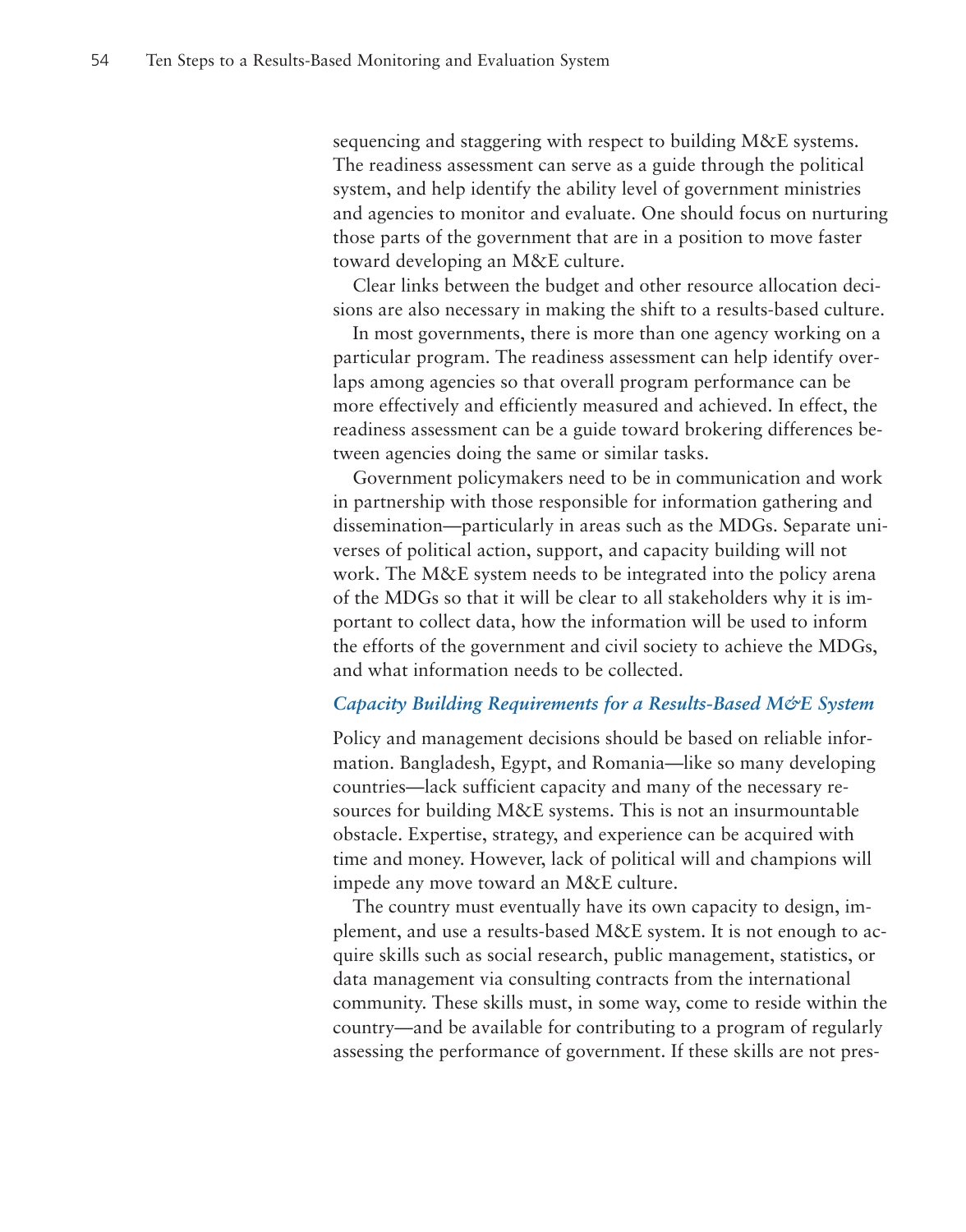ent in sufficient quantities, a concerted capacity-building program is necessary.

Countries will need to build the capacity to implement pockets of innovation that can serve as beginning practices or pilot programs. The ability to test and pilot will become particularly important when we examine the selection of key performance indicators in chapter 3.

One of the challenges in designing and building M&E systems is that there are so many different donors often asking the government to report on the same development goal. The readiness assessment can be used as a tool for donor coordination of M&E systems, and attendant capacity- and institution-building activities. Such coordination can help the country make the best use of donor resources, in particular by avoiding the pitfalls of duplication, underfunding, or mismatch of priorities.

The challenges of designing and building a results-based M&E system in a developing country are not to be underestimated. The construction of such a system is a serious undertaking and will not happen overnight. However, it is also not to be dismissed as too complicated, demanding, or sophisticated for a developing country to initiate. All countries need good information systems so they can monitor their own performance—developing countries no less than others. Consequently, assisting developing countries in achieving this capacity merits the time and attention of country officials and their development partners.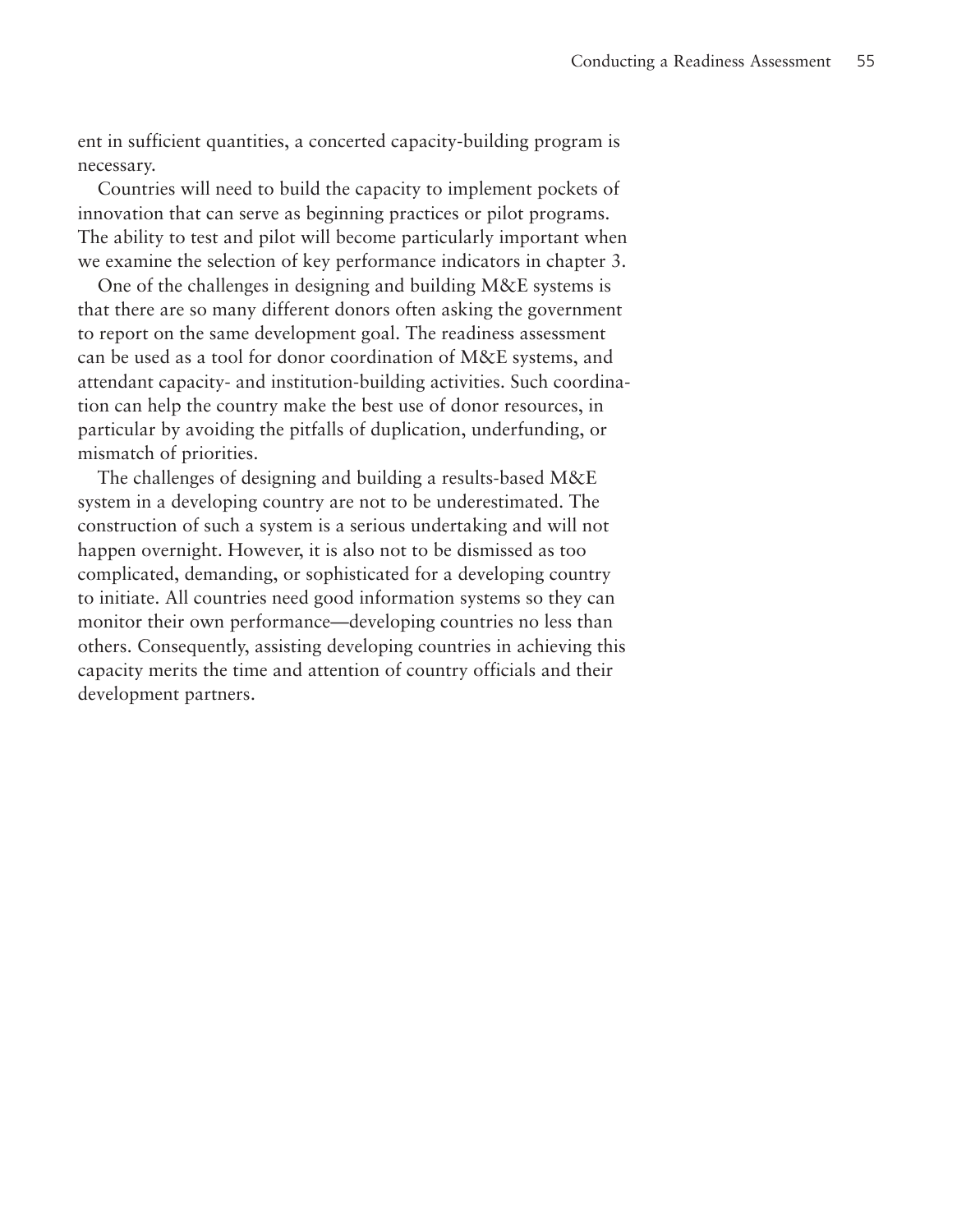# **Chapter 2**

# Step 2: Agreeing on Outcomes to Monitor and Evaluate

#### **Figure 2.1**



*"If you do not know where you are going, any road will take you there."*

(*Alice's Adventures in Wonderland,* Lewis Carroll, 1865) Setting goals is part of the governmental decisionmaking process at every level. All governments have goals—although not all have M&E capacity. Assuming that a country or organization is in fact in a position to move forward in building a results-based M&E system, the next step is to choose and agree on the outcomes (derived from the goals) to monitor and evaluate (figure 2.1). Knowing where you are going before you get moving is key.

Specifically, this chapter addresses (a) the importance of outcomes; (b) issues to consider in choosing outcomes to monitor and evaluate; (c) the importance of building a participatory and consultative process involving main stakeholders; and (d) the overall process of setting and agreeing on outcomes. Examples for consideration and discussion are also included.

#### **The Importance of Outcomes**

At the outset, it is important to distinguish between goals and outcomes. Goals are generally long term, such as the MDGs that were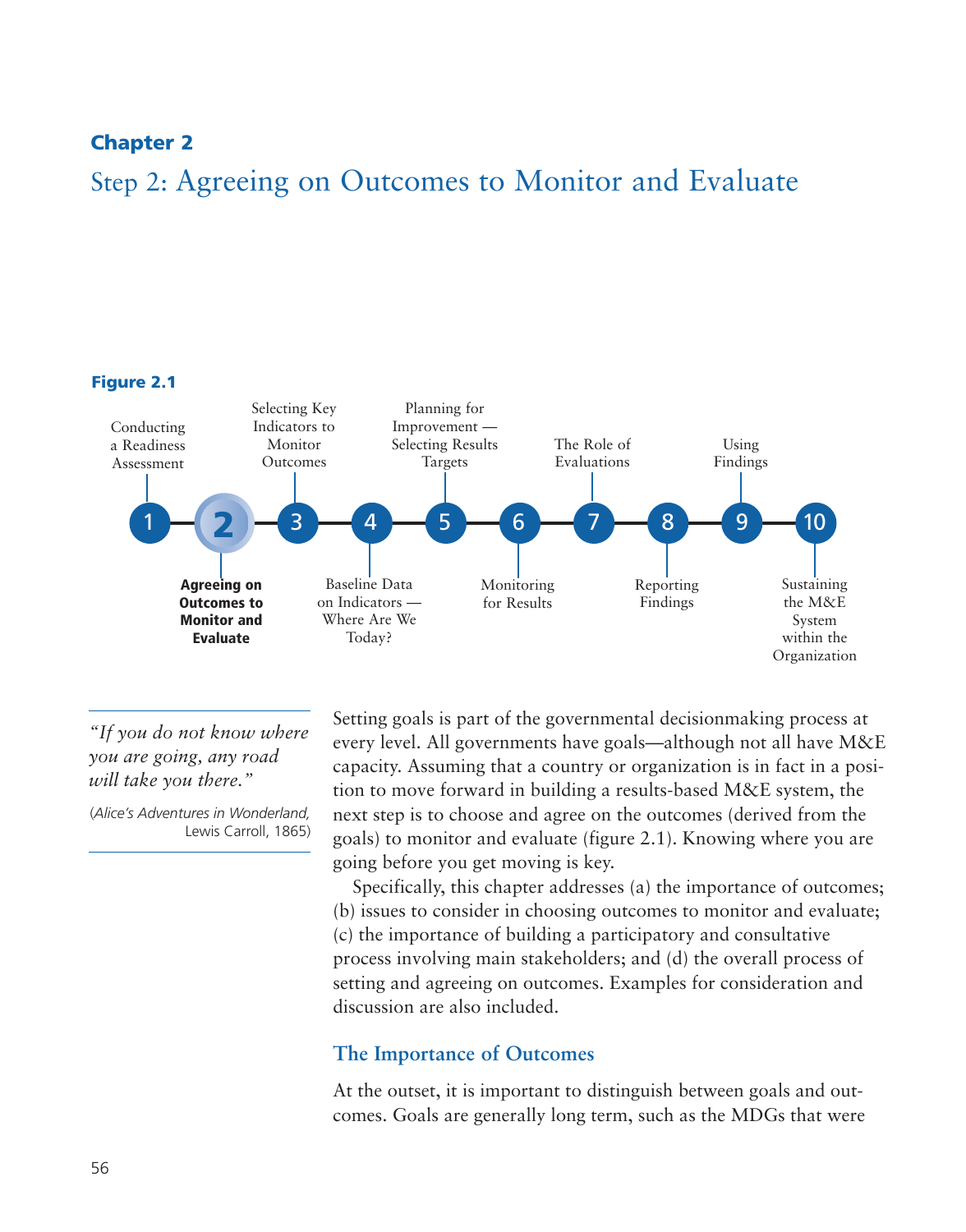reviewed earlier. From goals we move to outcomes, which, in the MDG example, are of intermediate time frame (five to ten years). From outcomes we derive targets that are generally short-range—in the MDG context, about one to three years.

Why is it important to emphasize outcomes at this stage? Why not move directly to setting indicators? Because establishing outcomes will illustrate what success looks like. By contrast, indicators are only relevant when they measure against an objective. Thus, measuring indicators will show the progress made toward reaching the intended objectives.

Decisionmakers and stakeholders are positioned to make the intended outcomes of governmental action as explicit as possible. One cannot set indicators before determining outcomes because it is the *outcomes*—not the indicators—that will ultimately produce the benefits. Outcomes will demonstrate whether success has been achieved. In short, outcomes will show which road to take.

Setting outcomes is essential in building a results-based M&E system. Building the system is basically a deductive process in which inputs, activities, and outputs are all derived and flow from the setting of outcomes. Indicators, baselines, and targets (covered in subsequent chapters), all crucial elements of the performance framework, are derived from and based on the setting of outcomes.

## **Issues to Consider in Choosing Outcomes to Monitor and Evaluate**

What are the strategic priorities? What are the desired outcomes? These are the questions that every organization, every level of government, and the interested parties in civil society can be asking—of themselves and others. We focus in the following primarily on how this relates to the national government.

Every country has finite budgetary resources and must set priorities. Consequently, it is important to keep the following distinction in mind: One budgets to outputs and manages to outcomes.

There are many issues to consider in choosing outcomes to monitor and evaluate. For example, outcomes could be linked to international economic development and lending issues, including a National Poverty Reduction Strategy, a National Development Plan, the HIPC Initiative, or the MDGs.

If there is an EU accession plan for the country, decisionmakers need to examine a host of socioeconomic and political benchmarks,

*Outcomes are usually not directly measured, only reported on.*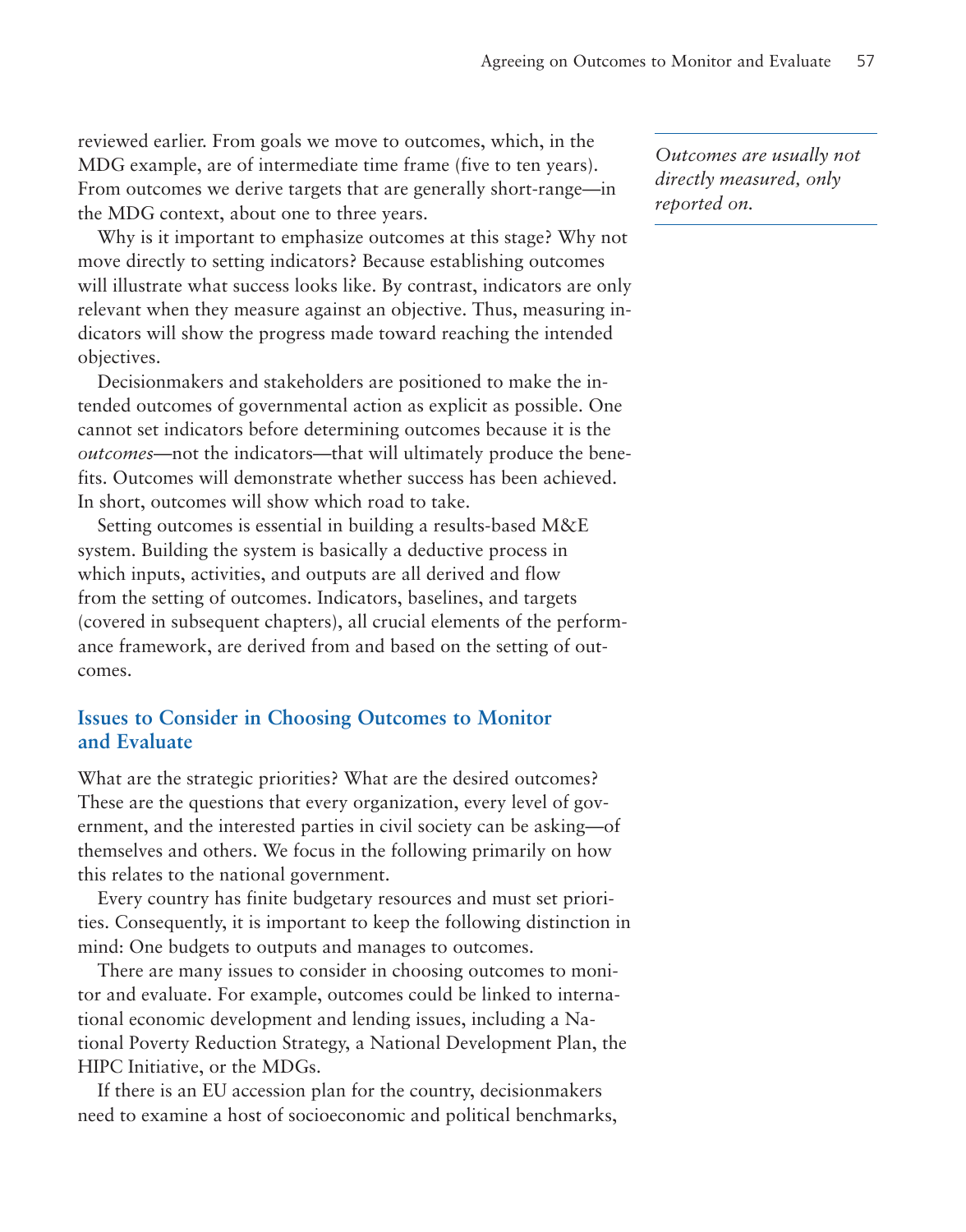and articulate specific desired outcomes to meet them, to formally join this important regional bloc.

At the country level, there could already be some stated national, regional, or sectoral goals. Also, political and electoral promises may have already been made that specify improved governmental performance in a given area. In addition, there may be citizen polling data indicating particular societal concerns. Parliamentary actions and authorizing legislation are other areas that should be examined in determining desired national goals. There may also be a set of simple goals for a given project or program, or for a particular region of a country. From these goals, specific desired outcomes can be determined.

It should be noted that developing countries may face special challenges in formulating national outcomes. Developing countries may find it difficult to set governmental priorities for some of the reasons referred to earlier, including lack of political will, lack of planning and analytical capacity, or a weak central agency. At the same time, though, every government needs to have goals, and there are ways of building a national consensus and developing the necessary capacity to set priorities and determine desired outcomes. This entails launching a participatory process involving key stakeholders. Donor assistance with institution and capacity building can also help jump-start the technical and analytical process of formulating desired national outcomes.

## **The Importance of Building a Participatory and Consultative Process Involving Main Stakeholders**

Setting goals in isolation leads to a lack of ownership on the part of the main internal and external stakeholders. Likewise, when choosing outcomes, it is crucial to build a participatory and consultative process involving the stakeholders. The participatory process should start with the development of goals and continue with setting outcomes and building an indicator system. (Indicators cannot be simply turned over to technicians, because the political apparatus has to be consulted and has to agree on both goals and indicators. We will elaborate on this in Step 3, setting indicators).

The new realities of governance, globalization, aid lending, and citizen expectations require an approach that is consultative, cooperative, and committed to consensus building. The voices and views of stakeholders should be actively solicited. Engaging key stakeholders in a participatory manner helps to build consensus and gain a commitment to reaching the desired outcomes.

*When choosing outcomes, do not travel the road alone.*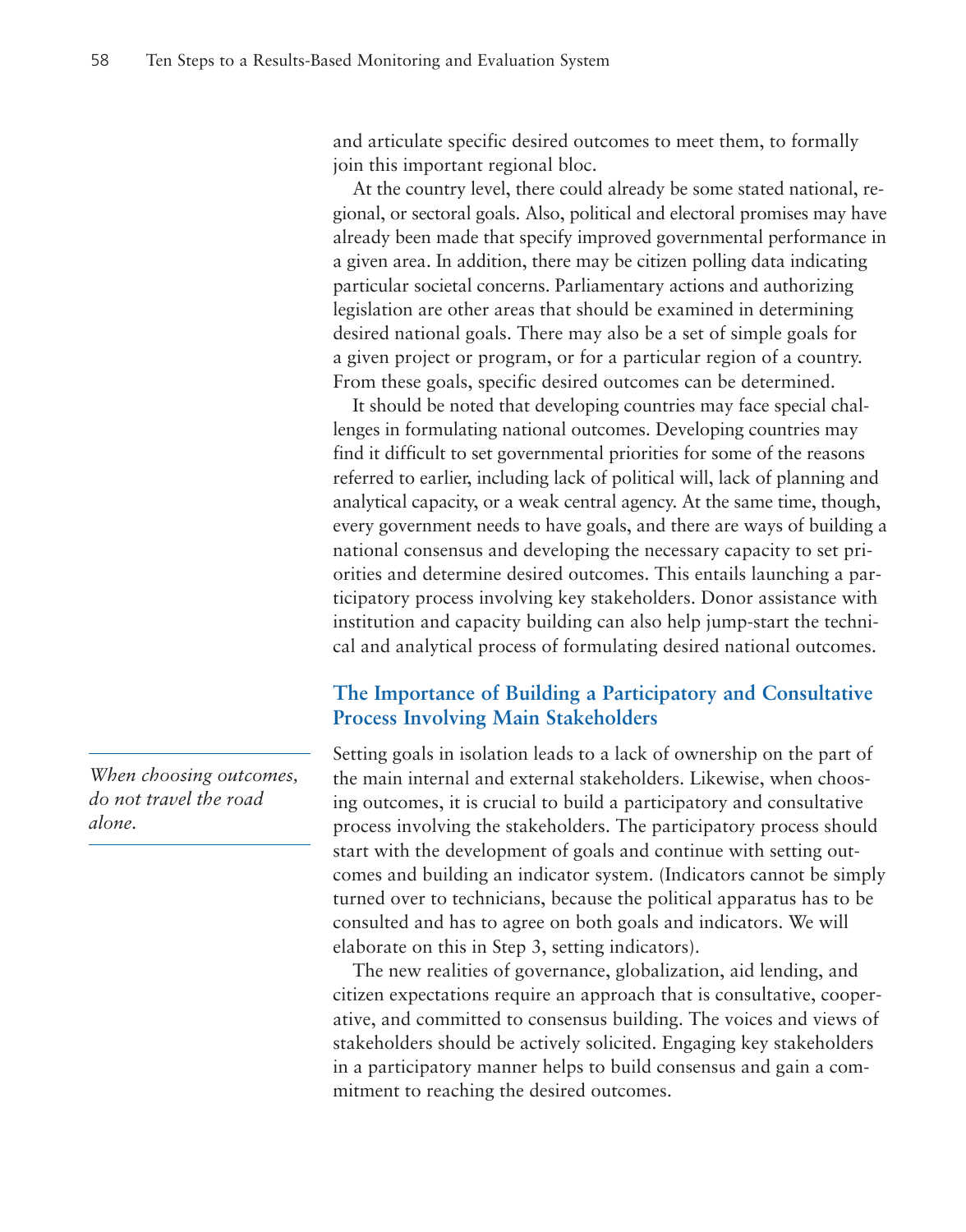## **The Overall Process of Setting and Agreeing upon Outcomes**

You need to know where you are going, why you are going there, and how you will know when you get there. There is a political process involved in setting and agreeing upon desired outcomes. Each part is critical to the success of achieving stakeholder consensus with respect to outcomes.

## *Identify Specific Stakeholder Representatives*

Who are the key parties involved around an issue area (health, education, and so forth)? How are they categorized, for example, NGO, government, donor? Whose interests and views are to be given priority?

## *Identify Major Concerns of Stakeholder Groups*

Use information gathering techniques such as brainstorming, focus groups, surveys, and interviews to discover the interests of the involved groups. Numerous voices must be heard—not just the loudest, richest, or most well-connected. People must be brought into the process to enhance and support a democratic public sector.

## *Translate Problems into Statements of Possible Outcome Improvements*

It should be noted that formulating problems as positive outcomes is quite different from a simple reiteration of the problem. An outcomeoriented statement enables one to identify the road and destination ahead. We encourage outcomes to be framed positively rather than negatively (figure 2.2). Stakeholders will respond and rally better to positive statements, for example, "We want improved health for infants and children," rather than "We want fewer infants and children to become ill." Positive statements to which stakeholders can aspire seem to carry more legitimacy. It is easier to gather a political consensus by speaking positively to the desired outcomes of stakeholders.

## *Disaggregate to Capture Key Desired Outcome*

Outcomes should be disaggregated sufficiently to capture only one improvement area in each outcome statement. A sample outcome might be to "increase the percentage of employed people." To know whether this outcome has been achieved, the goal needs to be disaggregated to answer the following: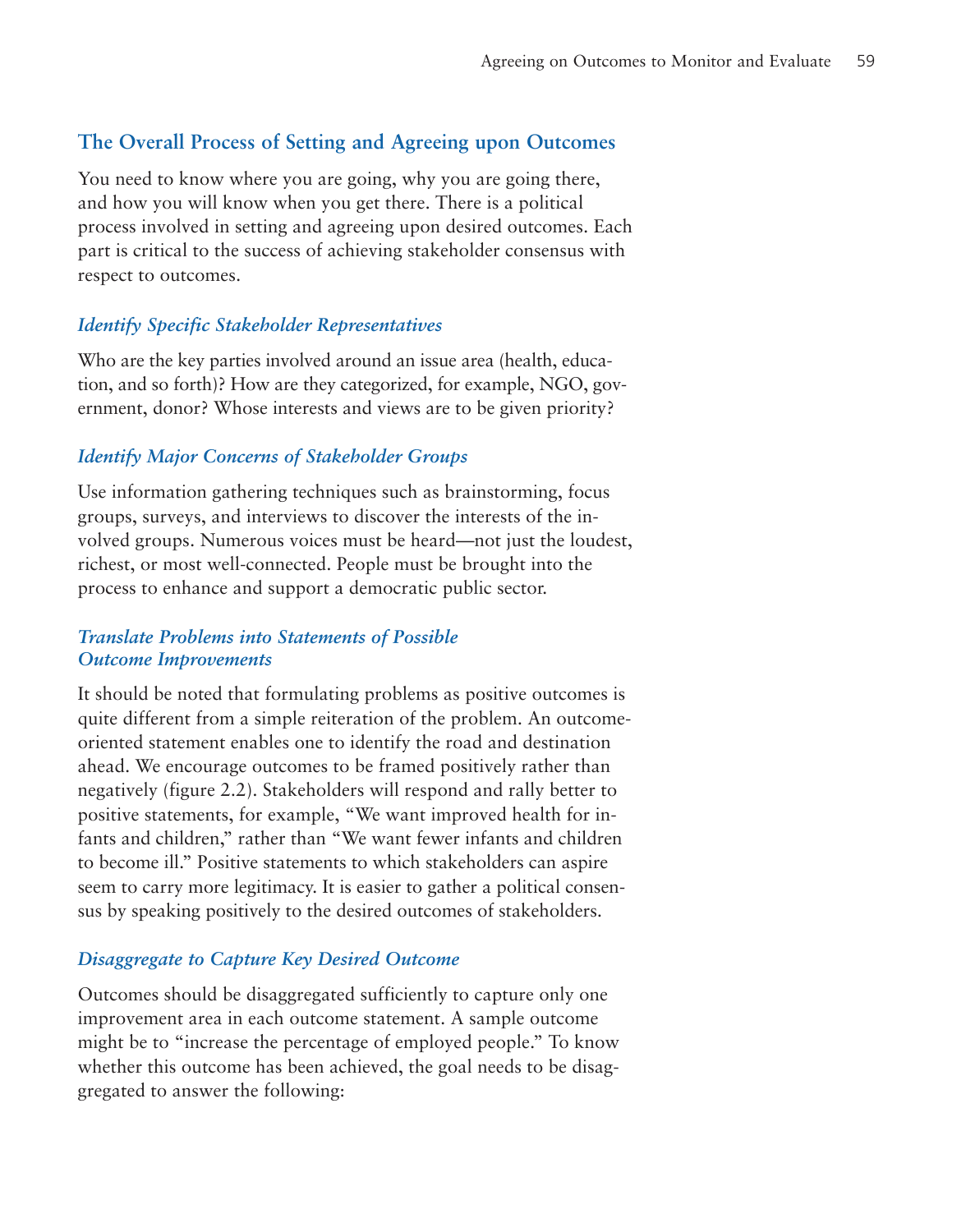

- For whom?
- Where?
- How much?
- By when?

We need to disaggregate this outcome by examining increased employment in terms of a target group, sector, percentage change, and timeframe. For instance, the disaggregated outcome may be to "increase employment among youth in the rural sector by 20 percent over the next four years." Only by disaggregating the outcome and articulating the details will we know if we have successfully achieved it.

Simplifying and distilling outcomes at this point also eliminates complications later when we start to build a system of indicators, baselines, and targets by which to monitor and evaluate. By disaggregating outcomes into subcomponents, we can set indicators to measure results.

## *Develop a Plan to Assess How a Government or Organization Will Achieve These Outcomes*

When one monitors using the traditional implementation-based tools of inputs, activities, and outputs, the need to be clear about outcomes is much less apparent. Managers would gather inputs, assign activities,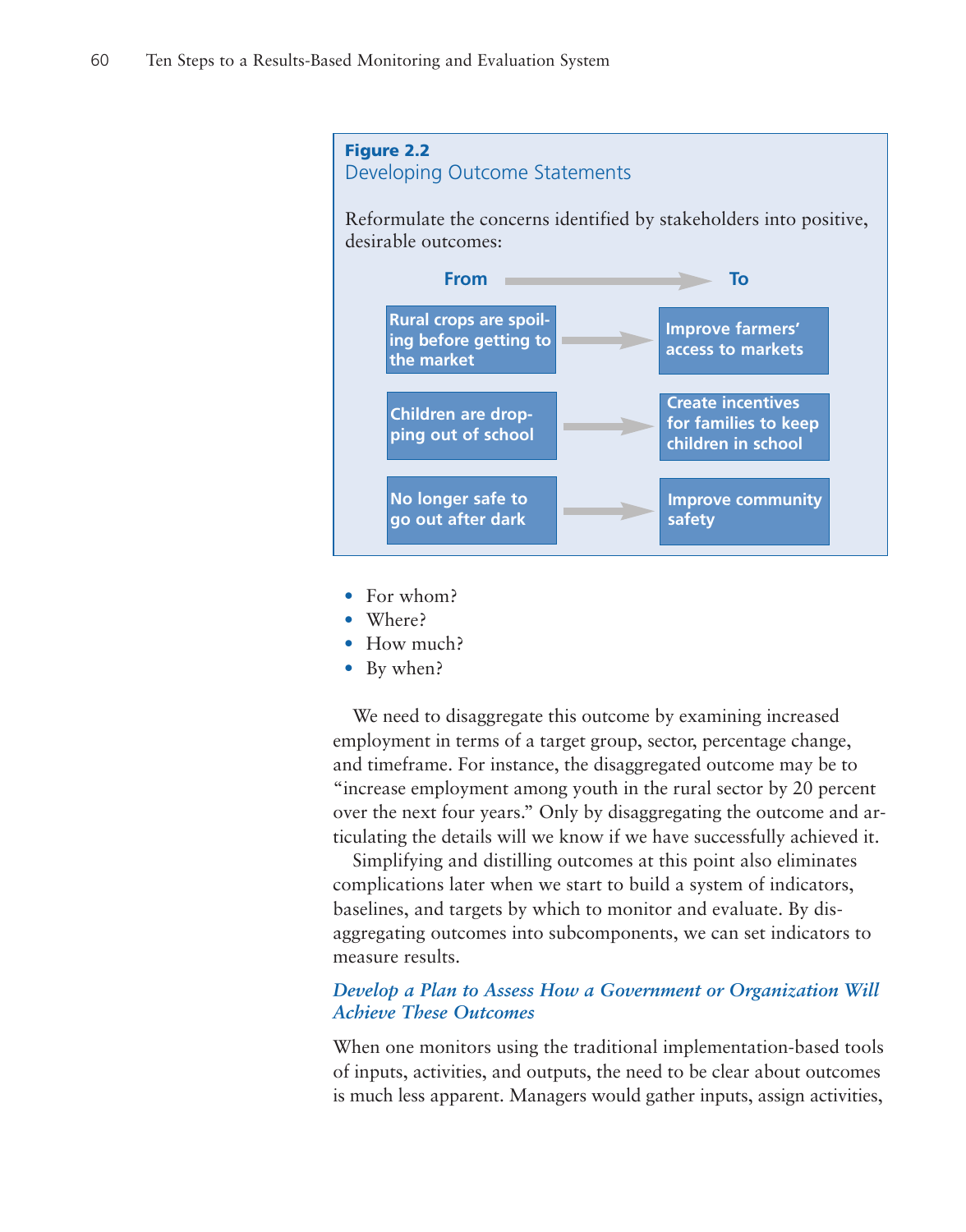and wait for outputs. But the shortcoming of this approach is that completing all of the activities and outputs is not the same thing as achieving the desired outcomes. The sum of all activities may or may not mean that desired outcomes have resulted. A list of tasks and activities does not measure results. Even if all activities were completed within a given timeframe, the desired outcome has not necessarily been achieved.

This is not to say that activities are unimportant. The actions needed to manage and implement programs, use resources, and deliver government services are crucial to the process. They are necessary—just not sufficient.

## **Examples and Possible Approaches**

What is involved in the actual process of choosing outcomes? The example below illustrates one scenario that may be helpful.

| <b>Situation</b>              | After broadly based consultations with<br>key stakeholders, a president has set some<br>important national and sector goals for<br>inclusion in a five-year economic develop-<br>ment plan. The prime minister has in turn<br>been asked by the president to translate<br>these goals into a set of outcomes that<br>can be achieved—and demonstrate |
|-------------------------------|------------------------------------------------------------------------------------------------------------------------------------------------------------------------------------------------------------------------------------------------------------------------------------------------------------------------------------------------------|
| Actions                       | progress toward the strategic vision.<br>The prime minister asks the Minister of<br>Finance to lead a 10-week effort to iden-<br>tify desired outcomes.<br>The Minister of Finance forms a task<br>group that includes representatives of the<br>country's stakeholder groups.                                                                       |
| Stakeholders included         | Government, civil society, donors.                                                                                                                                                                                                                                                                                                                   |
| Reason included               | To build consensus for the process.                                                                                                                                                                                                                                                                                                                  |
| Three key<br>responsibilities | The finance minister gives the new task<br>group three key responsibilities: (a) to<br>identify specific stakeholder representa-<br>tives; (b) to identify major concerns of<br>each stakeholder group; and (c) to trans-<br>late the list of concerns into a list of posi-<br>tive and desirable outcomes to achieve.                               |

*It is best to first reach an agreement on strategic priorities and outcomes, and then use them to drive resource allocations and activities.*

*Being busy is not the same thing as attaining results.*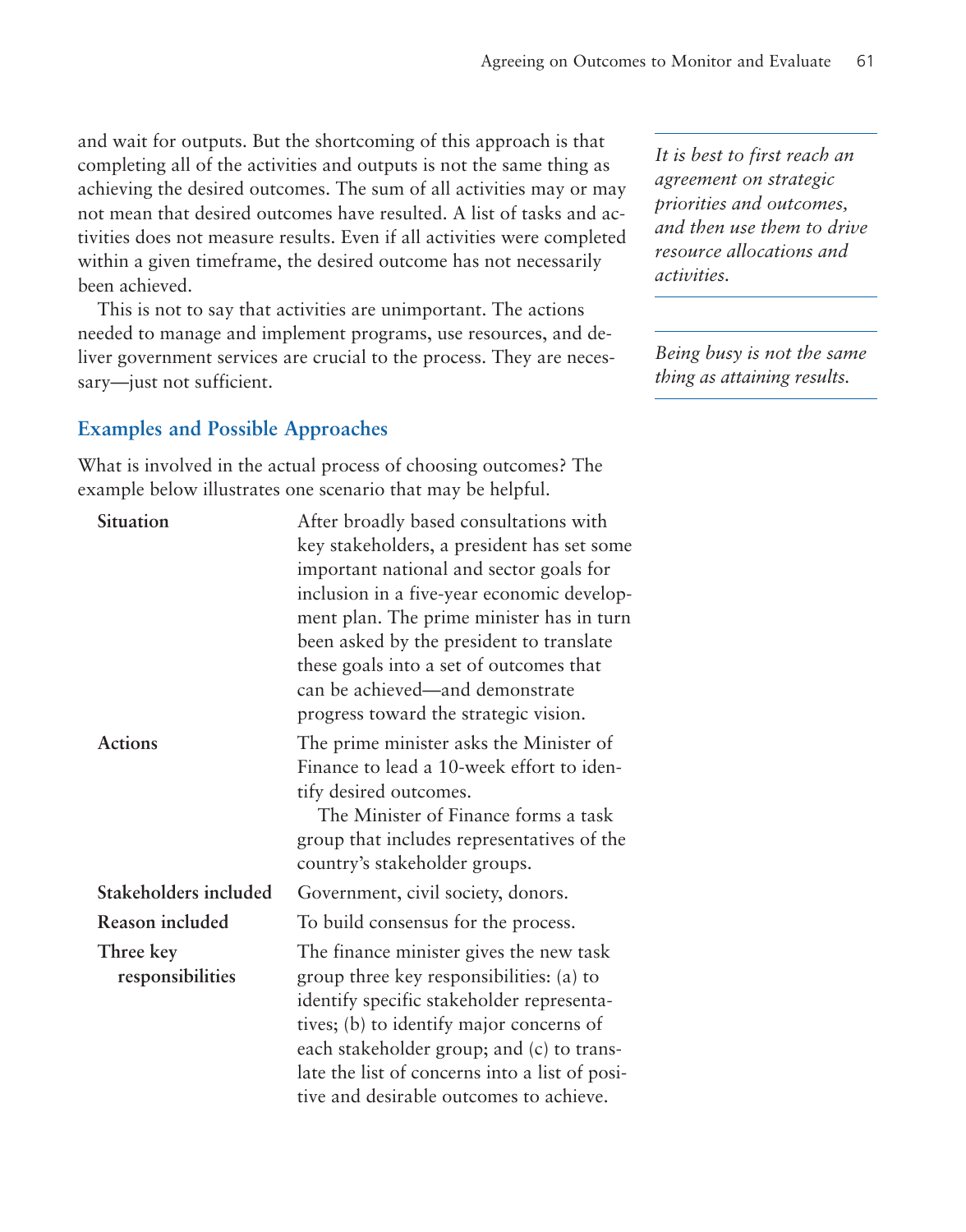

Translating problems into positive outcome statements is critical to the process. One must begin with the problems in a given country, then reformulate these concerns into a set of desirable outcomes. In other words, issues and problems need to be recast into a set of solutions. Figures 2.3 and 2.4 provide practical examples to illustrate the process, both correctly (figure 2.3) and incorrectly (figure 2.4).

Now consider the importance of capturing only a single outcome in each outcome statement. (This will become critical when we turn to indicators later in Step 3.) Figure 2.4 contains four examples of how NOT to construct outcome statements. The statements list mul-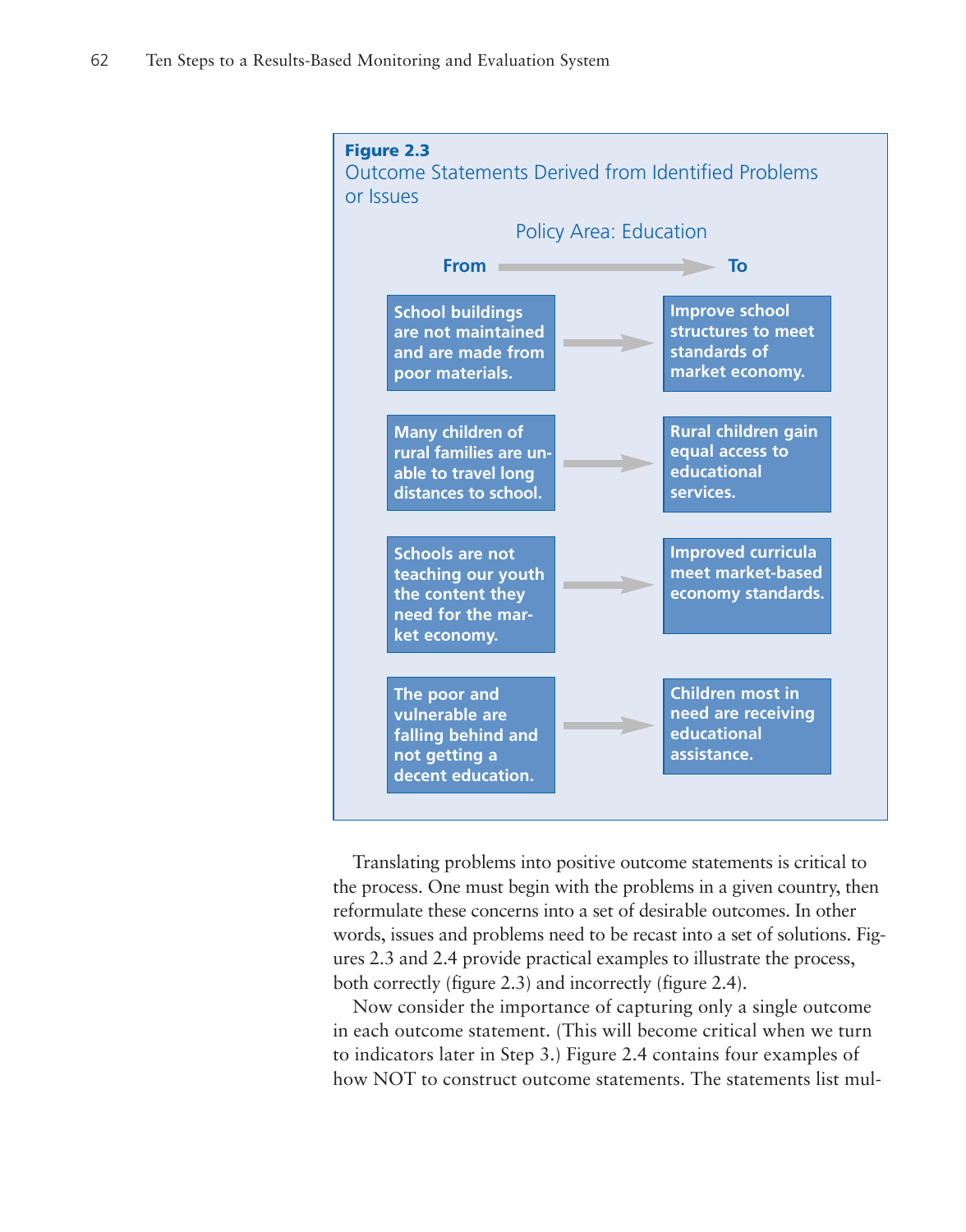

tiple areas for improvement, complicating the later process of setting indicators.

In the examples in figure 2.4 there should be two separate outcome statements while presently they are combined. The first, for example, should read "improve school structures to meet requirements of market economy," and the second: "improve academic standards to meet requirements of market economy." Likewise, the second statement also contains two outcomes, and should read instead as "rural children gain equal access to educational services," and "rural children gain access to medical services." The third state-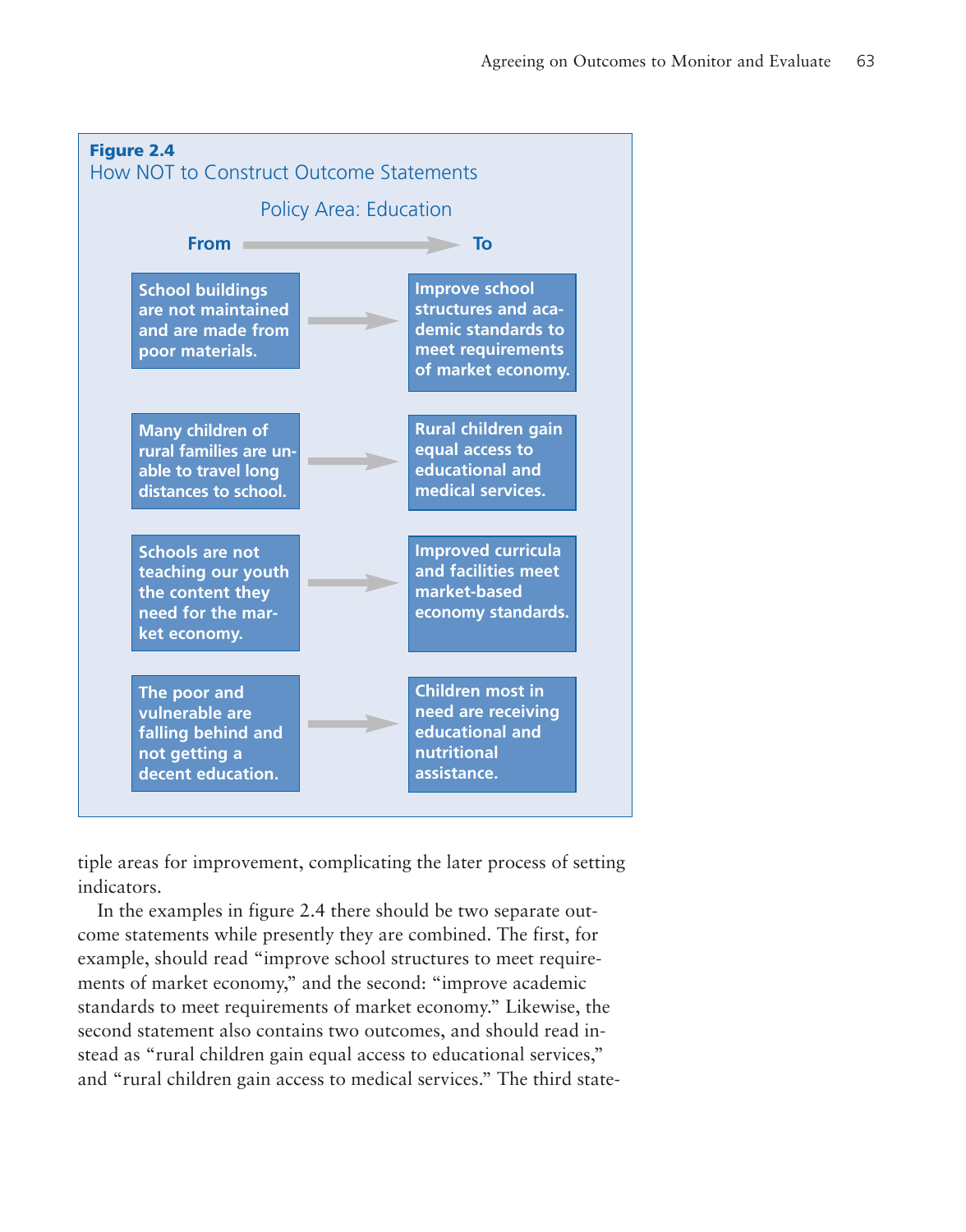| <b>Figure 2.5</b><br>Developing Outcomes for One Policy Area<br><b>Example: Education</b> |                   |                  |                |  |  |  |
|-------------------------------------------------------------------------------------------|-------------------|------------------|----------------|--|--|--|
| <b>Outcomes</b>                                                                           | <b>Indicators</b> | <b>Baselines</b> | <b>Targets</b> |  |  |  |
| 1. Nation's children<br>have better access<br>to preschool<br>programs                    |                   |                  |                |  |  |  |
| 2. Primary school<br>learning outcomes<br>for children are<br>improved                    |                   |                  |                |  |  |  |

ment should contain two outcomes: "improve curricula to meet market-based standards," and: "improve facilities to meet market-based standards." Finally, the fourth statement can also be translated into two outcomes: "children most in need are receiving educational assistance," and: "children most in need are receiving nutritional assistance."

Choosing outcomes is the first step in building the performance matrix. Figure 2.5 provides examples of possible educational development outcomes. Indicators, baselines, and targets will all flow from this initial step of establishing outcomes. As we move through the steps of the model in subsequent chapters, we will look at how to set indicators, baselines, and targets.

We have examined the critical importance of setting outcomes, the issues involved in choosing outcomes to monitor and evaluate, and the importance of building a participatory and consultative political process that includes the main stakeholders. We have identified the sequence of steps for setting outcomes, along with some guidelines for developing outcome statements that can be measured through a set of indicators. We turn next to Step 3, selecting key performance indicators to monitor outcomes.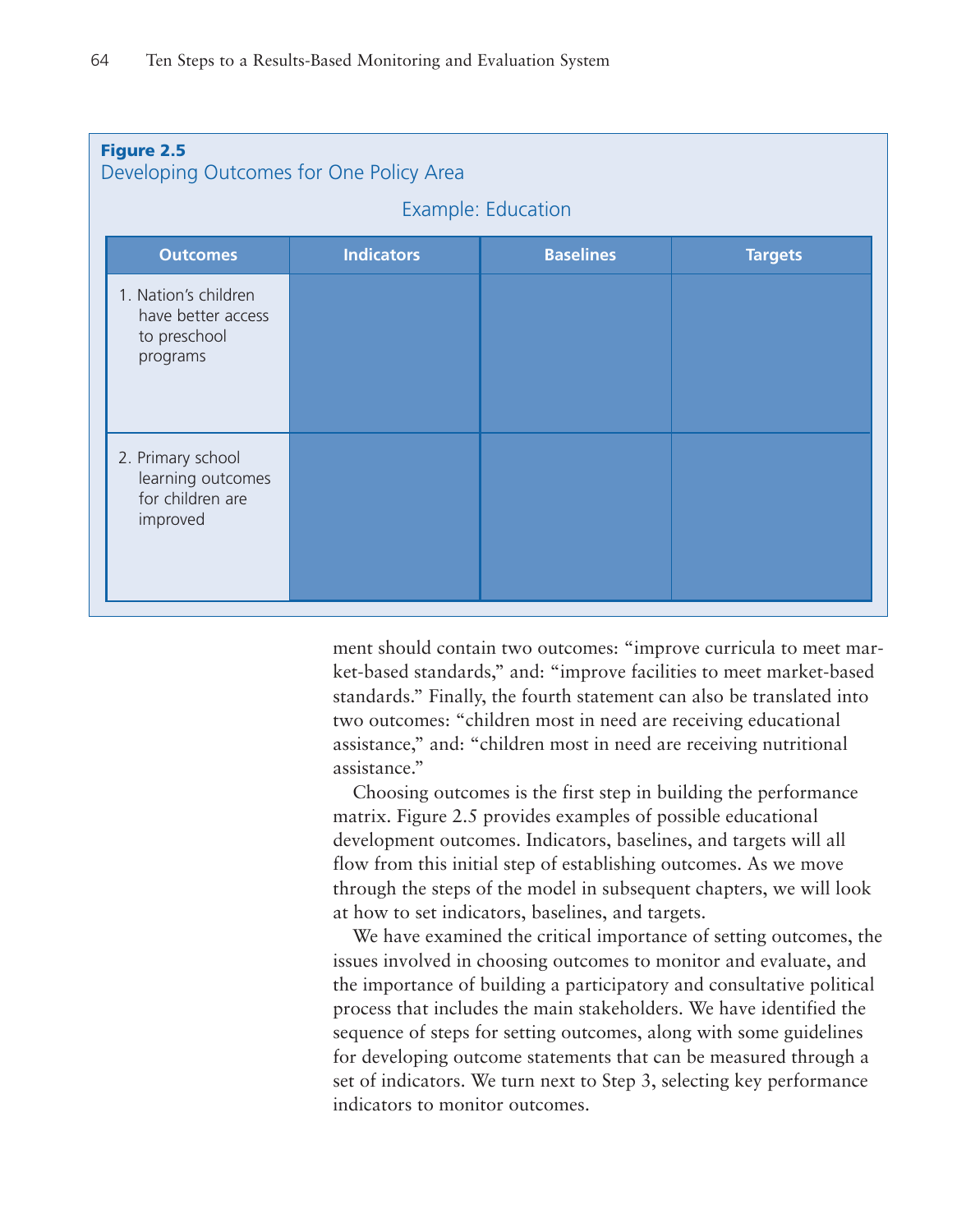## **Chapter 3**

# Step 3: Selecting Key Performance Indicators to Monitor Outcomes

**Figure 3.1**



How will we know when we have achieved our desired outcomes? After examining the importance of setting achievable and well-defined outcomes, and the issues and process involved in agreeing upon those outcomes, we turn next to the selection of key indicators (figure 3.1). Outcome indicators are not the same as outcomes. Indicators are the quantitative or qualitative variables that provide a simple and reliable means to measure achievement, to reflect the changes connected to an intervention, or to help assess the performance of an organization against the stated outcome. Indicators should be developed for all levels of the results-based M&E system, meaning that indicators are needed to monitor progress with respect to inputs, activities, outputs, outcomes, and goals. Progress needs to be monitored at all levels of the system to provide feedback on areas of success and areas in which improvement may be required.

Outcome indicators help to answer two fundamental questions: "How will we know success or achievement when we see it? Are we moving toward achieving our desired outcomes?" These are the ques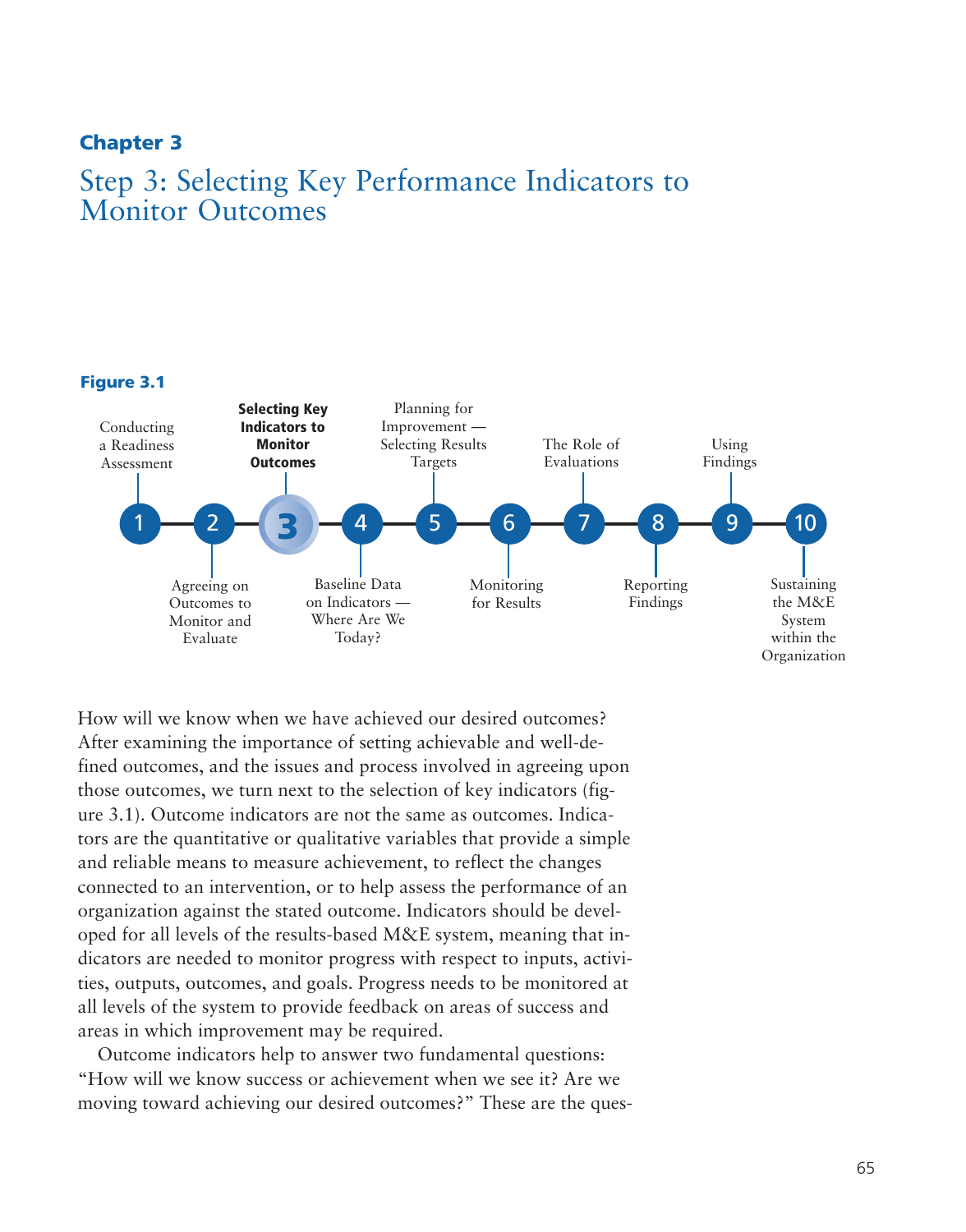tions that are increasingly being asked of governments and organizations across the globe. Consequently, setting appropriate indicators to answer these questions becomes a critical part of our 10-step model.

Developing key indicators to monitor outcomes enables managers to assess the degree to which intended or promised outcomes are being achieved. Indicator development is a core activity in building a results-based M&E system. It drives all subsequent data collection, analysis, and reporting. There are also important political and methodological considerations involved in creating good, effective indicators.

This chapter specifically considers: (a) indicators required for all levels of the results-based M&E system; (b) translating outcomes into outcome indicators; (c) the "CREAM" of good performance indicators; (d) the use of proxy indicators; (e) the pros and cons of using predesigned indicators; (f) constructing indicators and tracking performance information; and (g) setting indicators using experience from developing countries.

# **Indicators Are Required for All Levels of Results-Based M&E Systems**

Setting indicators to measure progress in inputs, activities, outputs, outcomes, and goals is important in providing necessary feedback to the management system. It will help managers identify those parts of an organization or government that may, or may not, be achieving results as planned. By measuring performance indicators on a regular, determined basis, managers and decisionmakers can find out whether projects, programs, and policies are on track, off track, or even doing better than expected against the targets set for performance. This provides an opportunity to make adjustments, correct course, and gain valuable institutional and project, program, or policy experience and knowledge. Ultimately, of course, it increases the likelihood of achieving the desired outcomes.

## **Translating Outcomes into Outcome Indicators**

When we consider measuring "results," we mean measuring outcomes, rather than only inputs and outputs. However, we must translate these outcomes into a set of measurable performance indicators. It is through the regular measurement of key performance indicators that we can determine if outcomes are being achieved.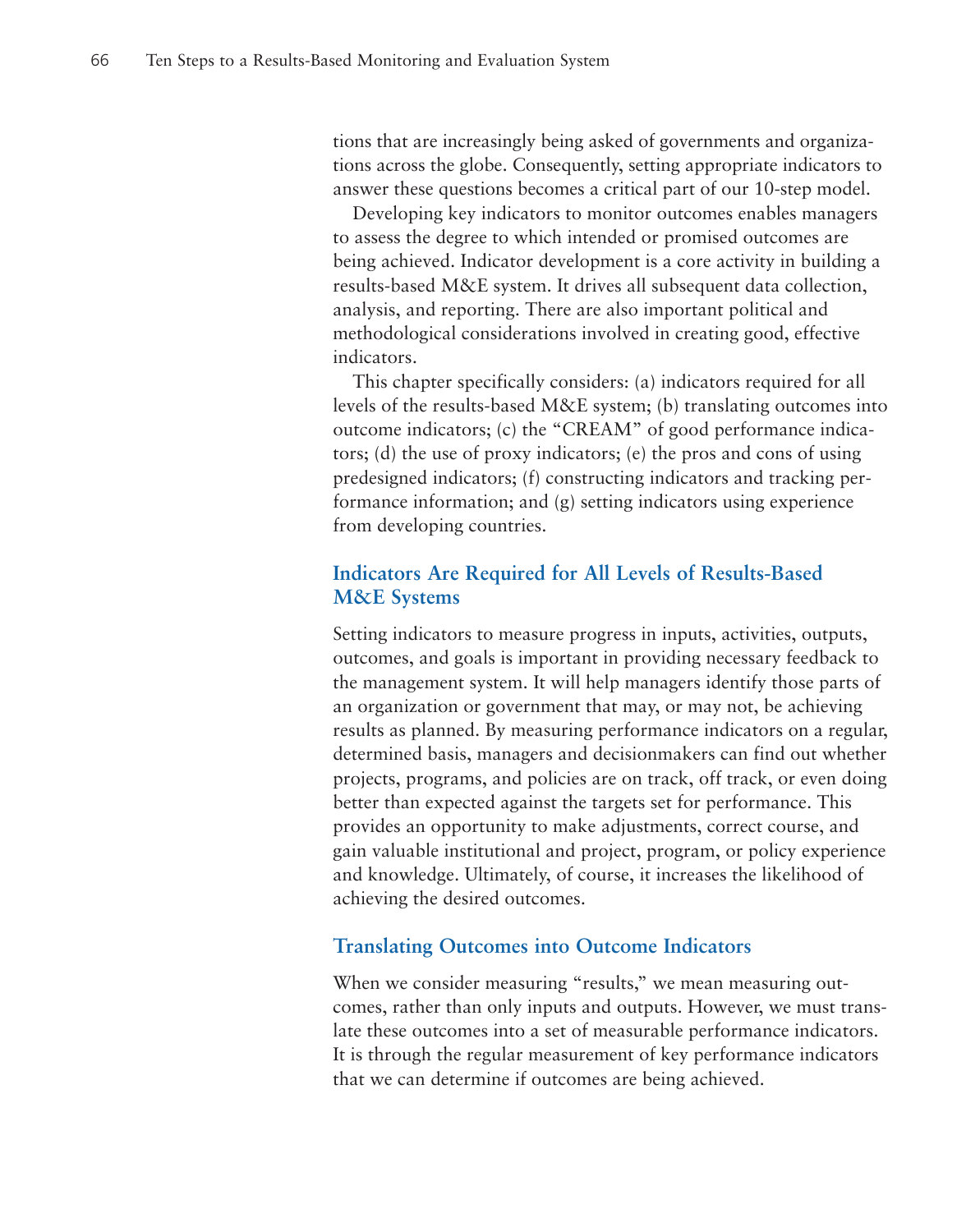For example, in the case of the outcome "to improve student learning," an outcome indicator regarding students might be the change in student scores on school achievement tests. If students are continually improving scores on achievement tests, it is assumed that their overall learning outcomes have also improved. Another example is the outcome "reduce at-risk behavior of those at high risk of contracting HIV/AIDS." Several direct indicators might be the measurement of different risky behaviors for those individuals most at risk.

As with agreeing on outcomes, the interests of multiple stakeholders should also be taken into account when selecting indicators. We previously pointed out that outcomes need to be translated into a set of measurable performance indicators. Yet how do we know which indicators to select? The selection process should be guided by the knowledge that the concerns of interested stakeholders must be considered and included. It is up to managers to distill stakeholder interests into good, usable performance indicators. Thus, outcomes should be disaggregated to make sure that indicators are relevant across the concerns of multiple stakeholder groups—and not just a single stakeholder group. Just as important, the indicators have to be relevant to the managers, because the focus of such a system is on performance and its improvement.

If the outcome is to improve student learning, then one direct stakeholder group is, of course, students. However, in setting up a results system to measure learning, education officials and governments might also be interested in measuring indicators relevant to the concerns of teachers and parents, as well as student access to schools and learning materials. Thus, additional indicators might be the number of qualified teachers, awareness by parents of the importance of enrolling girls in school, or access to appropriate curriculum materials.

This is not to suggest that there must be an indicator for every stakeholder group. Indicator selection is a complicated process in which the interests of several relevant stakeholders need to be considered and reconciled. At a minimum, there should be indicators that directly measure the outcome desired. In the case of improving student learning, there must be an indicator for students. Scores on achievement tests could be that particular indicator.

With the addition of outcome indicators (figure 3.2), we can expand on the performance framework for educational development outcomes introduced in the previous chapter.

*What is the ideal number of indicators for any one outcome? The minimum number that answers the question: "Has the outcome been achieved?"*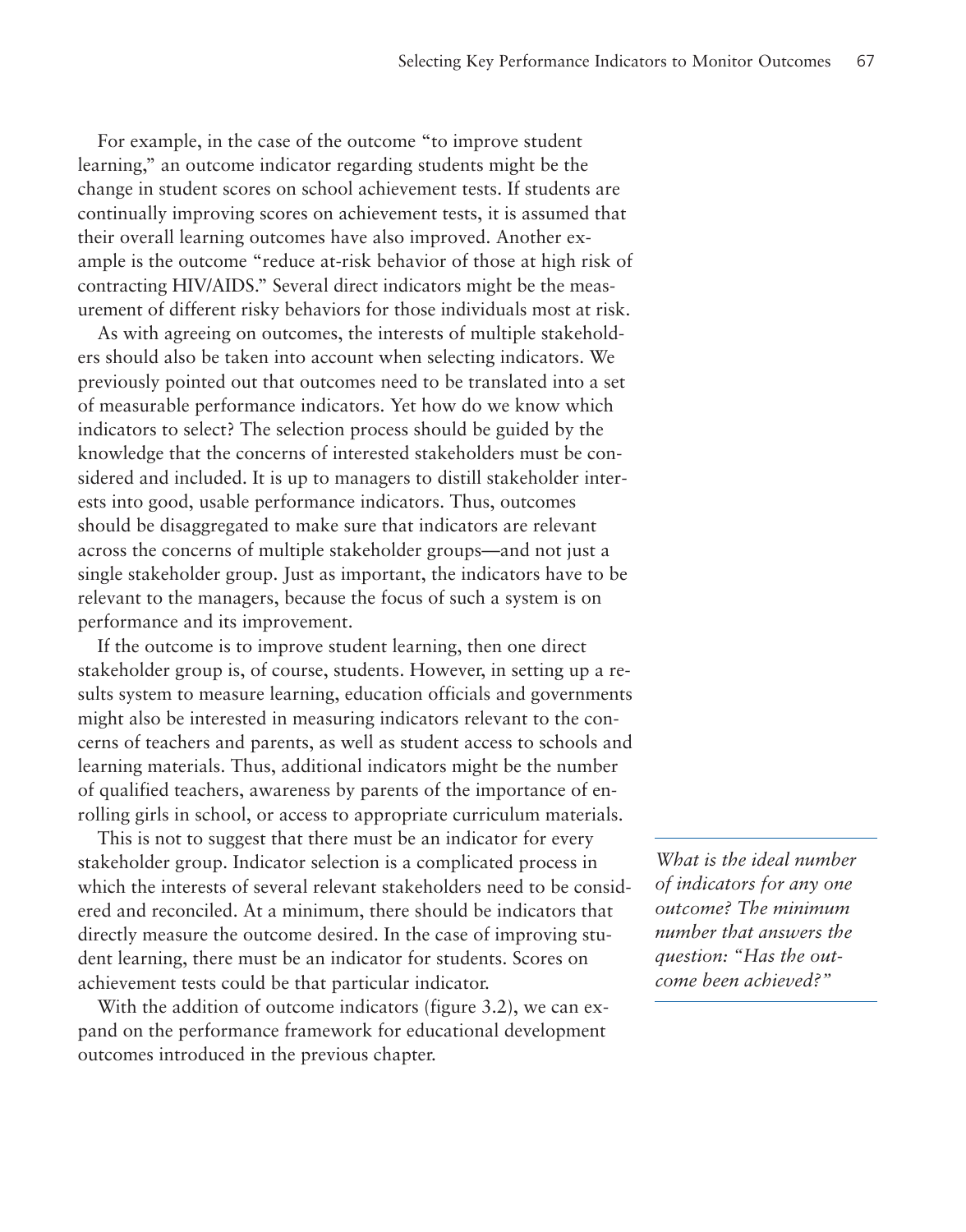| <b>Figure 3.2</b><br>Developing a Set of Outcome Indicators for a Policy Area<br><b>Example: Education</b> |                                                                                                                                                                 |                  |                |  |  |
|------------------------------------------------------------------------------------------------------------|-----------------------------------------------------------------------------------------------------------------------------------------------------------------|------------------|----------------|--|--|
| <b>Outcomes</b>                                                                                            | <b>Indicators</b>                                                                                                                                               | <b>Baselines</b> | <b>Targets</b> |  |  |
| 1. Nation's children<br>have better access<br>to preschool<br>programs                                     | 1. Percent of eligible<br>urban children en-<br>rolled in preschool<br>education<br>2. Percent of eligible rural<br>children enrolled in<br>preschool education |                  |                |  |  |
| 2. Primary school<br>learning outcomes<br>for children are<br>improved                                     | 1. Percent of Grade 6<br>students scoring 70%<br>or better on<br>standardized math<br>and science tests                                                         |                  |                |  |  |

# **The "CREAM" of Good Performance Indicators**

The "CREAM" of selecting good performance indicators is essentially a set of criteria to aid in developing indicators for a specific project, program, or policy (Schiavo-Campo 1999, p. 85). Performance indicators should be clear, relevant, economic, adequate, and monitorable. CREAM amounts to an insurance policy, because the more precise and coherent the indicators, the better focused the measurement strategies will be.

| Clear       | Precise and unambiguous                          |
|-------------|--------------------------------------------------|
| Relevant    | Appropriate to the subject at hand               |
| Economic    | Available at a reasonable cost                   |
| Adequate    | Provide a sufficient basis to assess performance |
| Monitorable | Amenable to independent validation               |

If any one of these five criteria are not met, formal performance indicators will suffer and be less useful5.

Performance indicators should be as clear, direct, and unambigu-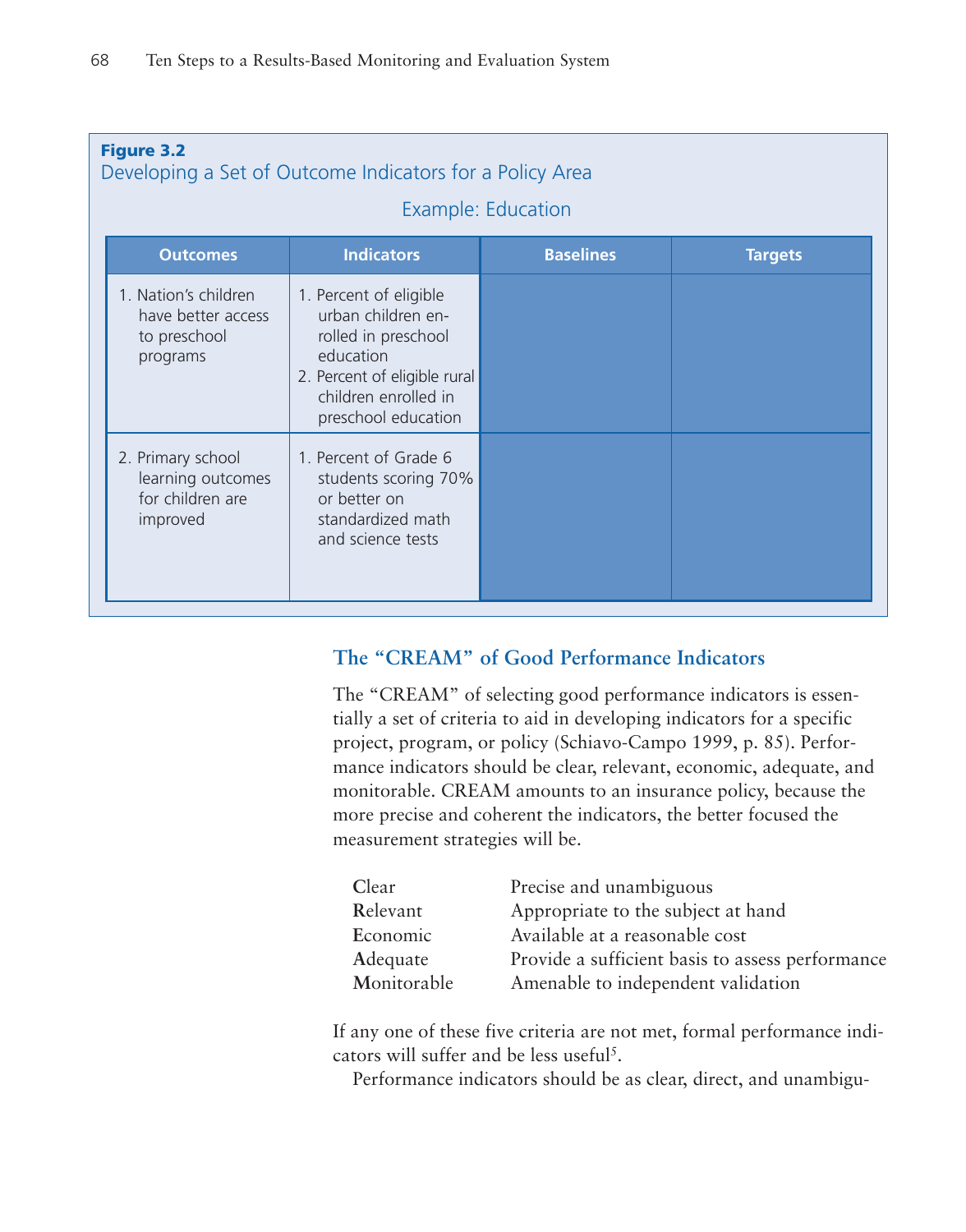ous as possible. Indicators may be qualitative or quantitative. In establishing results-based M&E systems, however, we advocate beginning with a simple and quantitatively measurable system rather than inserting qualitatively measured indicators upfront.

Quantitative indicators should be reported in terms of a specific number (number, mean, or median) or percentage. "Percents can also be expressed in a variety of ways, e.g., percent that fell into a particular outcome category . . . percent that fell above or below some targeted value . . . and percent that fell into particular outcome intervals . . . " (Hatry 1999, p. 63). "Outcome indicators are often expressed as the number or percent (proportion or rate) of something. Programs should consider including *both* forms. The number of successes (or failures) in itself does not indicate the rate of success (or failure)—what was not achieved. The percent by itself does not indicate the size of the success. Assessing the significance of an outcome typically requires data on both number and percent" (Hatry 1999, p. 60).

"Qualitative indicators/targets imply qualitative assessments . . . [that is], compliance with, quality of, extent of and level of ....Qualitative indicators . . . provide insights into changes in institutional processes, attitudes, beliefs, motives and behaviors of individuals" (U.N. Population Fund 2000, p. 7). A qualitative indicator might measure perception, such as the level of empowerment that local government officials feel to adequately do their jobs. Qualitative indicators might also include a description of a behavior, such as the level of mastery of a newly learned skill. Although there is a role for qualitative data, it is more time consuming to collect, measure, and distill, especially in the early stages. Furthermore, qualitative indicators are harder to verify because they often involve subjective judgments about circumstances at a given time.

Qualitative indicators should be used with caution. Public sector management is not just about documenting *perceptions* of progress. It is about obtaining objective information on *actual* progress that will aid managers in making more well-informed strategic decisions, aligning budgets, and managing resources. Actual progress matters because, ultimately, M&E systems will help to provide information back to politicians, ministers, and organizations on what they can realistically expect to promise and accomplish. Stakeholders, for their part, will be most interested in actual outcomes, and will press to hold managers accountable for progress toward achieving the outcomes.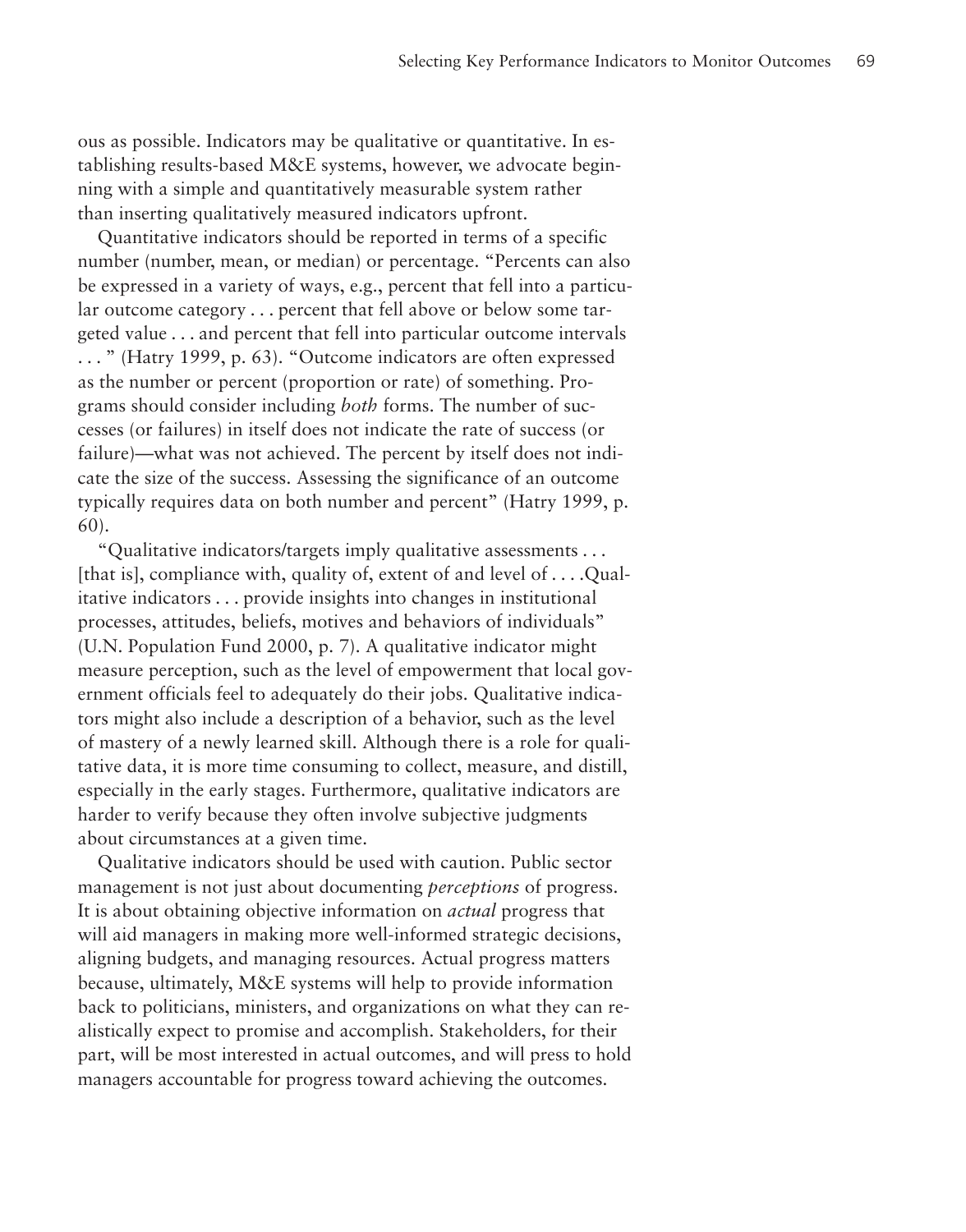*Every indicator has cost and work implications. In essence, when we explore building M&E systems, we are considering a new M&E system for every single indicator. Therefore, indicators should be chosen carefully and judiciously.*

Performance indicators should be relevant to the desired outcome, and not affected by other issues tangential to the outcome.

The economic cost of setting indicators should be considered. This means that indicators should be set with an understanding of the likely expense of collecting and analyzing the data.

For example, in the National Poverty Reduction Strategy Paper (PRSP) for the Kyrgyz Republic, there are about 100 national and subnational indicators spanning more than a dozen policy reform areas. Because every indicator involves data collection, reporting, and analysis, the Kyrgyz government will need to design and build 100 individual M&E systems just to assess progress toward its poverty reduction strategy. For a poor country with limited resources, this will take some doing. Likewise, in Bolivia the PRSP initially contained 157 national-level indicators. It soon became apparent that building an M&E system to track so many indicators could not be sustained. The present PRSP draft for Bolivia now has 17 nationallevel indicators.

Indicators ought to be adequate. They should not be too indirect, too much of a proxy, or so abstract that assessing performance becomes complicated and problematic.

Indicators should be monitorable, meaning that they can be independently validated or verified, which is another argument in favor of starting with quantitative indicators as opposed to qualitative ones. Indicators should be reliable and valid to ensure that what is being measured at one time is what is also measured at a later time and that what is measured is actually what is intended.

Caution should also be exercised in setting indicators according to the ease with which data can be collected. "Too often, agencies base their selection of indicators on how readily available the data are, not how important the outcome indicator is in measuring the extent to which the outcomes sought are being achieved" (Hatry 1999, p. 55).

Figure 3.3 is an additional checklist for assessing proposed indicators.

## **The Use of Proxy Indicators**

*"Better to be approximately correct than precisely wrong."*

You may not always be precise with indicators, but you can strive to be approximately right. Sometimes it is difficult to measure the outcome indicator directly, so proxy indicators are needed. Indirect, or proxy, indicators should be used only when data for direct indicators are not available, when data collection will be too costly, or if it is

(Anon.)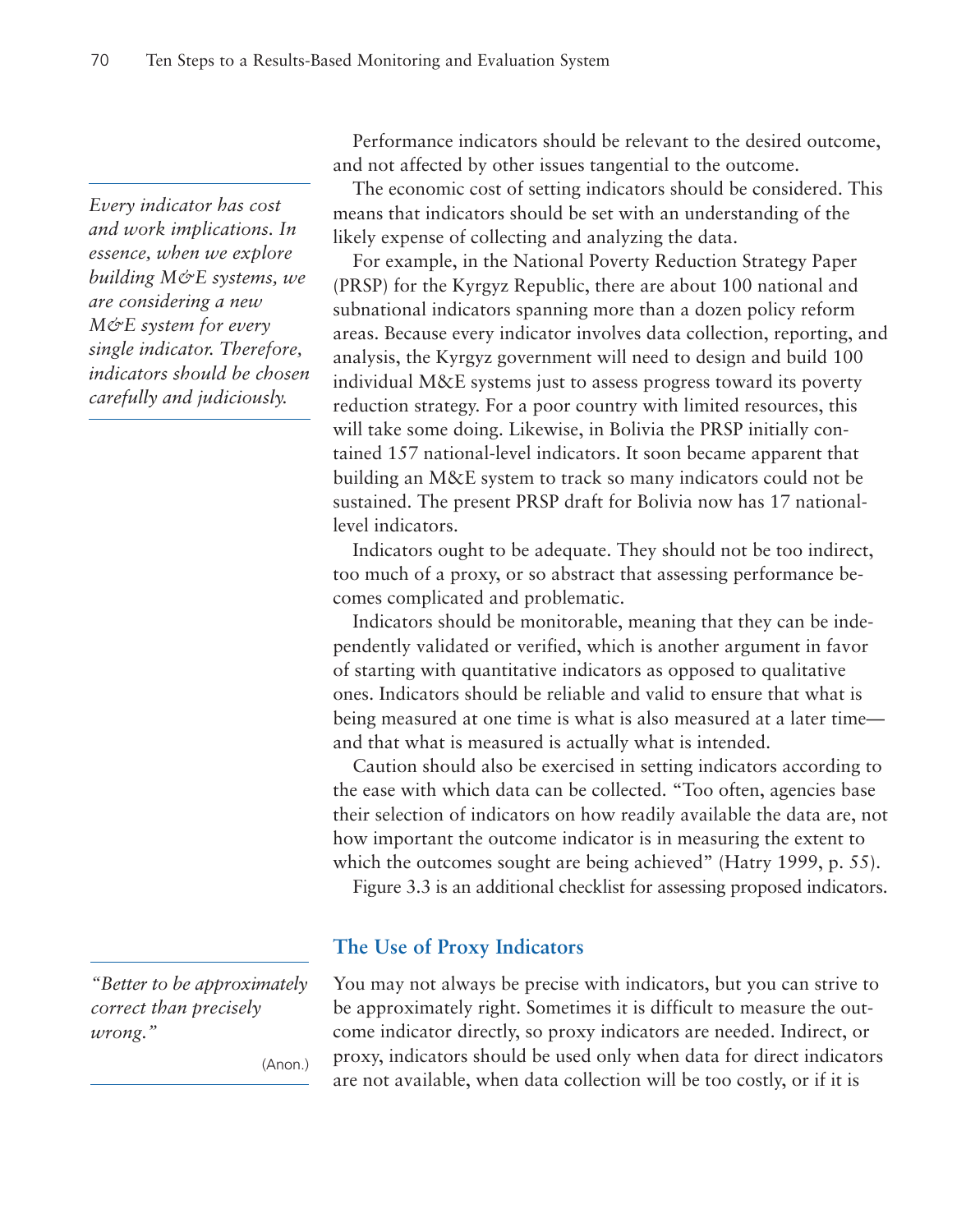

not feasible to collect data at regular intervals. However, caution should be exercised in using proxy indicators, because there has to be a presumption that the proxy indicator is giving at least approximate evidence on performance (box 3.1).

For example, if it is difficult to conduct periodic household surveys in dangerous housing areas, one could use the number of tin roofs or television antennas as a proxy measure of increased household in-

#### **Box 3.1** Indicator Dilemmas

The Chicago Museum of Science and Industry—a large, cavernous museum with many monumental-size exhibits, including an entire submarine and a coal mine—wanted to conduct a study to determine which exhibitions were of greatest interest to its visitors. They found that it was impossible to count how many visitors viewed every exhibit, so they decided to use a proxy indicator. They did this by determining where they needed to replace floor tiles most often. And where did they find the floor tiles most in need of replacement? In front of the exhibit of hatching baby chicks.

Source: Webb et al., 1966.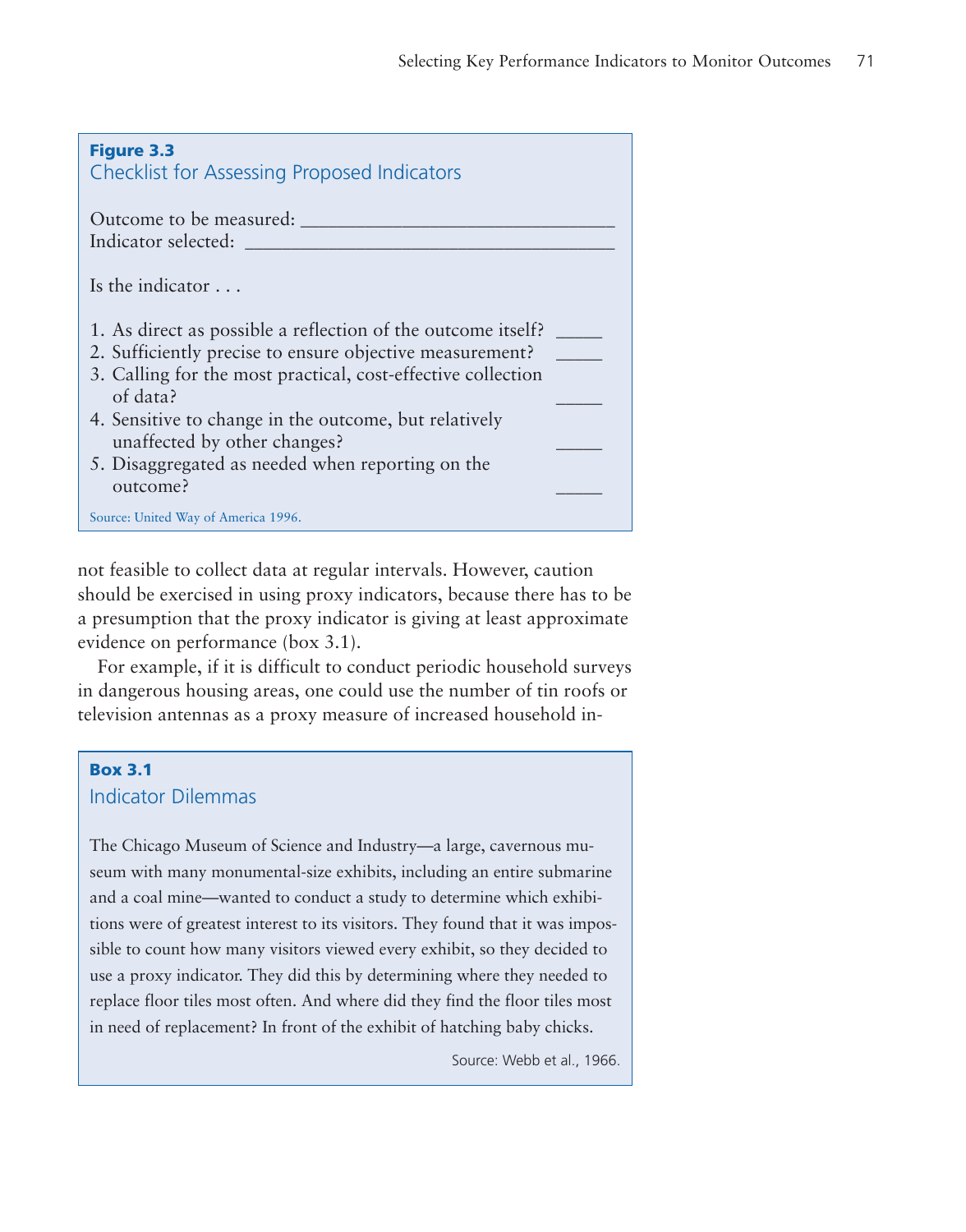come. These proxy indicators might be correctly tracking the desired outcome, but there could be other contributing factors as well; for example, the increase in income could be attributable to drug money, or income generated from the hidden market, or recent electrification that now allows the purchase of televisions. These factors would make attribution to the policy or program of economic development more difficult to assert.

## **The Pros and Cons of Using Predesigned Indicators**

Predesigned indicators are those indicators established independently of an individual country, organization, program, or sector context. For example, a number of development institutions have created indicators to track development goals, including the following:

- MDGs
- The United Nations Development Programme's (UNDP's) Sustainable Human Development goals
- The World Bank's Rural Development Handbook
- The International Monetary Fund's (IMF's) Financial Soundness Indicators.

The MDGs contain eight goals, with attendant targets and indicators assigned to each. For example, Goal 4 is to reduce child mortality, while the target is to reduce by two-thirds the under-five mortality rate between the years 1990 and 2015. Indicators include (a) under-five mortality rate; (b) infant mortality rate; and (c) proportion of one-year-old children immunized against measles. (For a complete list of MDG indicators, see annex 3.)

The UNDP created the Human Development Index (HDI) in 1990 as a way of measuring human progress and the quality of life in all countries of the world. "The HDI constitutes the first comprehensive attempt to measure achievements in development from a human perspective, expressed in terms of numerical indicators that permit intercountry and inter-temporal comparisons . . . The index also provides an initial working tool that could be further developed and refined, and that could guide country efforts to establish relevant databases" (UNDP 2001).

More specifically, "[t]he UNDP's Human Development Index measures a country's achievements in three aspects of human devel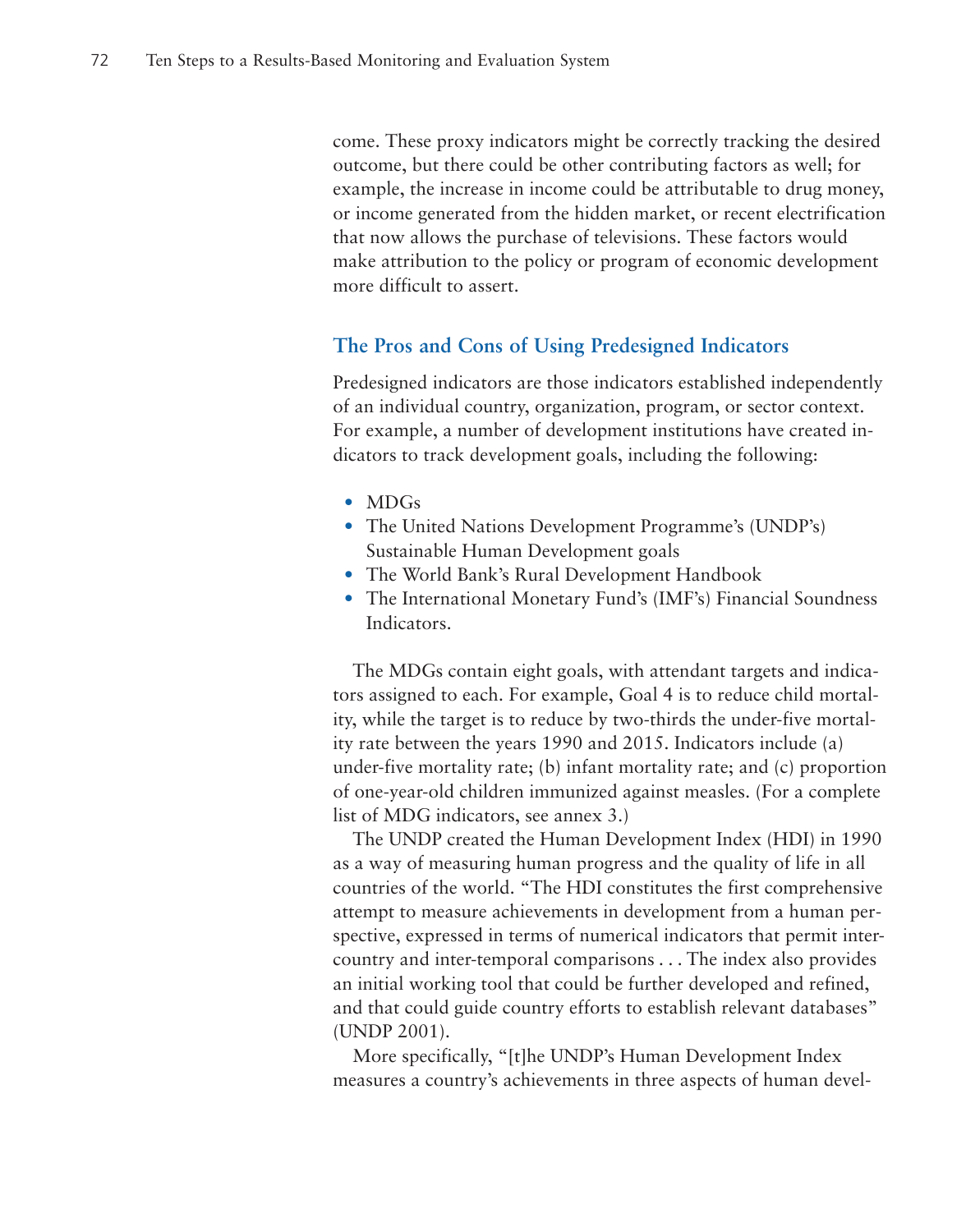opment: longevity, knowledge, and a decent standard of living. Longevity is measured by life expectancy at birth; knowledge is measured by a combination of the adult literacy rate and the combined gross primary, secondary, and tertiary enrollment ratio; and standard of living, as measured by GDP per capita" (UNDP 2001).

The World Bank's Rural Development Indicators Handbook, based on the World Development Indicators, defines and disseminates international statistics on a broad set of rural indicators for rural well-being, improvement in the rural economy, development of rural markets, improvement of accessibility and communication, sustainable management of the resource base, and policy and institutional framework. Specific indicators include, for example, rural population below the poverty line, agricultural gross domestic product, agricultural exports, paved roads, potential arable land, and local tax revenue.

Thus, the Rural Development Indicators Handbook helps to develop a common approach to monitoring and evaluating progress both within and across countries using a common, clearly defined set of indicators. The Handbook also contains a Rural Score Card—a composite indicator that can be used, for example, to assess a country's overall progress (or lack thereof) toward achievement of rural poverty reduction (World Bank 2000).

In light of regional financial crises in various parts of the world, the IMF is in the process of devising a set of Financial Soundness Indicators. These are indicators of the current financial health and soundness of a given country's financial institutions, corporations, and households. They include indicators of capital adequacy, asset quality, earnings and profitability, liquidity, and sensitivity to market risk (IMF 2003).

On a more general level, the IMF also monitors and publishes a series of macroeconomic indicators that may be useful to governments and organizations. These include output indicators, fiscal and monetary indicators, balance of payments, external debt indicators, and the like.

There are a number of pros and cons associated with using predesigned indicators:

#### Pros:

• They can be aggregated across similar projects, programs, and policies.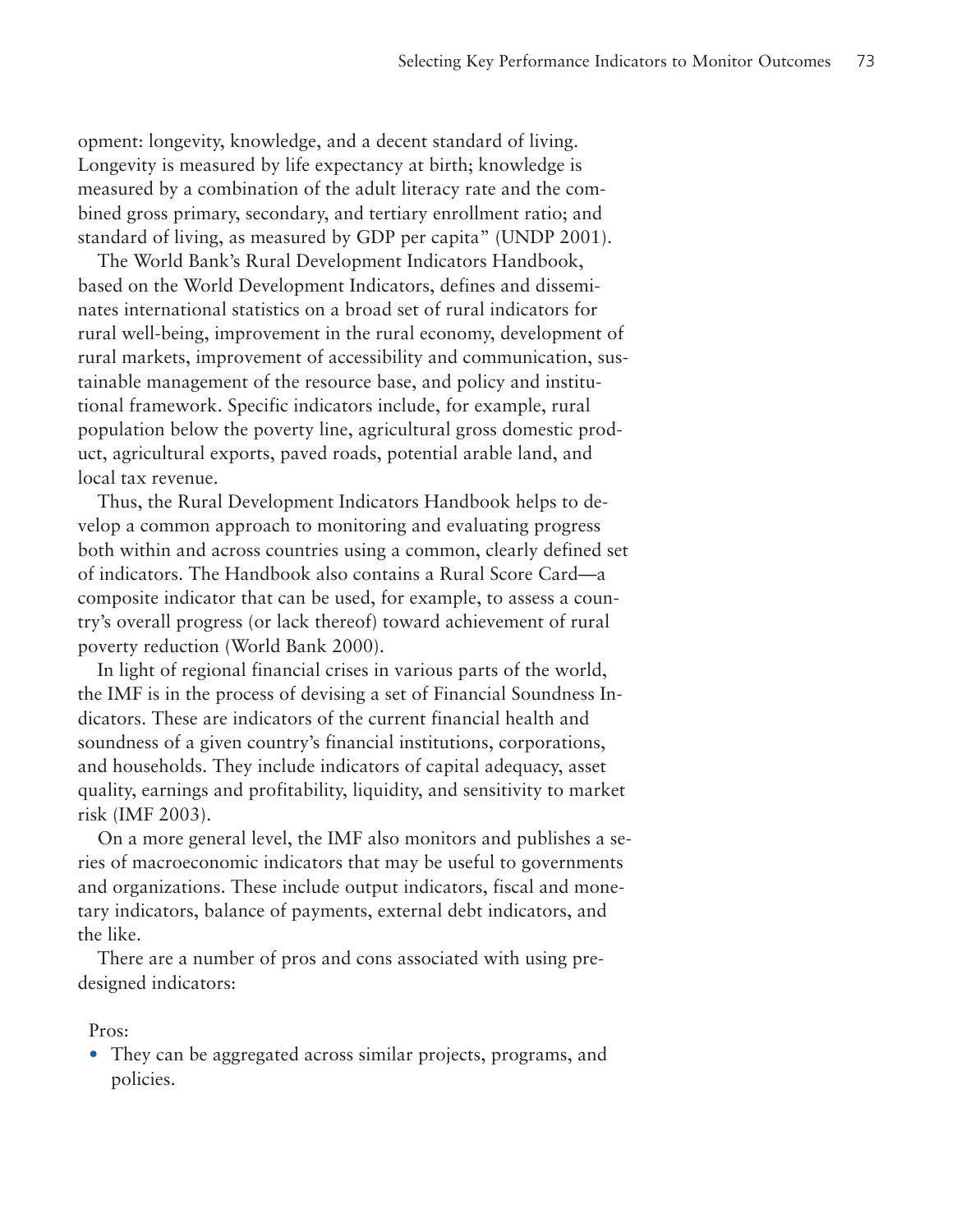- They reduce costs of building multiple unique measurement systems.
- They make possible greater harmonization of donor requirements.

#### Cons:

- They often do not address country specific goals.
- They are often viewed as imposed, as coming from the top down.
- They do not promote key stakeholder participation and ownership.
- They can lead to the adoption of multiple competing indicators.

There are difficulties in deciding on what criteria to employ when one chooses one set of predesigned indicators over another.

Predesigned indicators may not be relevant to a given country or organizational context. There may be pressure from external stakeholders to adopt predesigned indicators, but it is our view that indicators should be internally driven and tailored to the needs of the organization and to the information requirements of the managers, to the extent possible. For example, many countries will have to use some predesigned indicators to address the MDGs, but each country should then disaggregate those goals to be appropriate to their own particular strategic objectives and the information needs of the relevant sectors.

Ideally, it is best to develop indicators to meet specific needs while involving stakeholders in a participatory process. Using predesigned indicators can easily work against this important participatory element.

## **Constructing Indicators**

Constructing indicators takes work. It is especially important that competent technical, substantive, and policy experts participate in the process of indicator construction. All perspectives need to be taken into account—substantive, technical, and policy—when considering indicators. Are the indicators substantively feasible, technically doable, and policy relevant? Going back to the example of an outcome that aims to improve student learning, it is very important to make sure that education professionals, technical people who can construct learning indicators, and policy experts who can vouch for the policy relevance of the indicators, are all included in the discussion about which indicators should be selected.

Indicators should be constructed to meet specific needs. They also need to be a direct reflection of the outcome itself. And over time,

*It will take more than one try to develop good indicators. Arriving at a final set of appropriate indicators will take time.*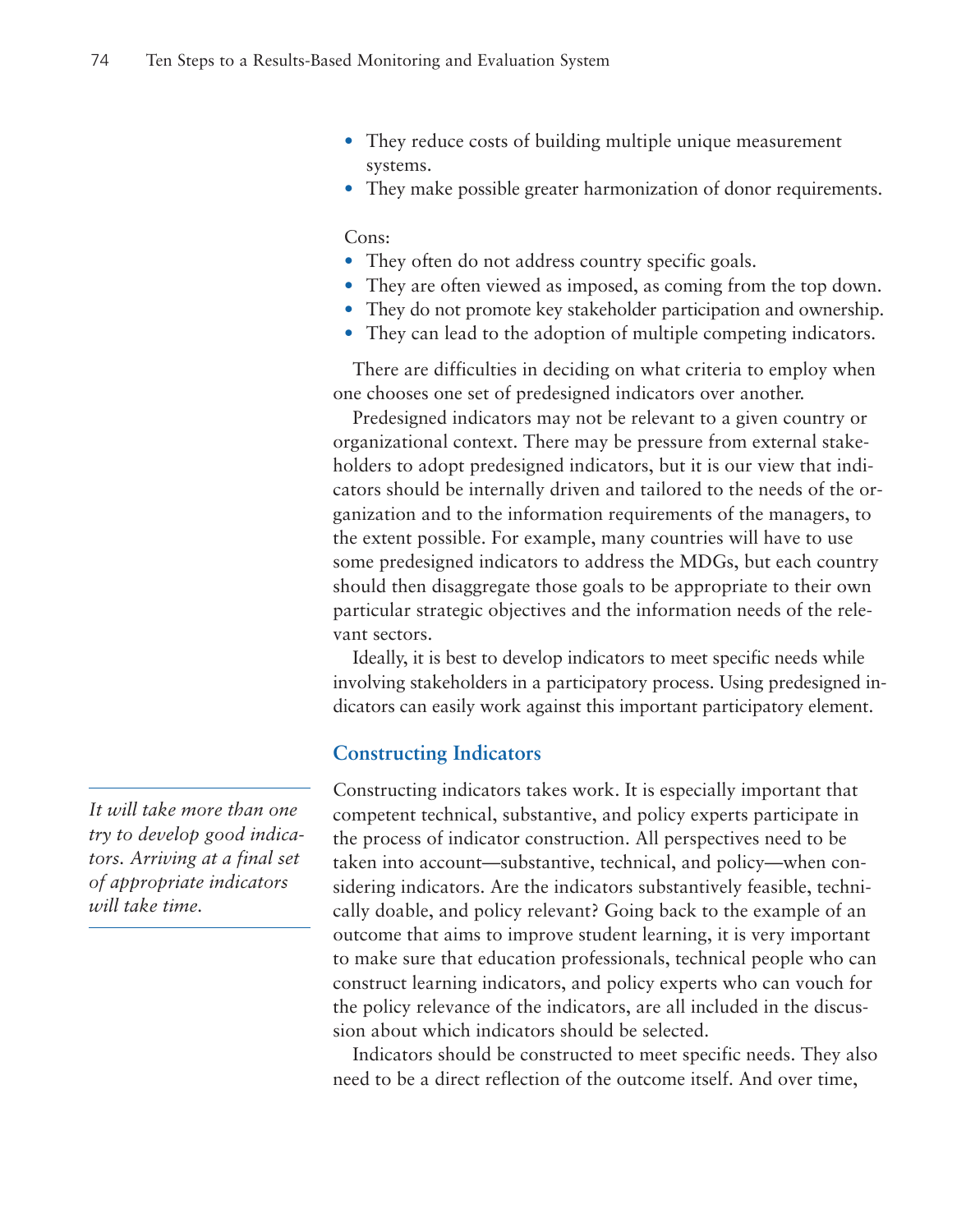new indicators will probably be adopted and others dropped. This is to be expected. However, caution should be used in dropping or modifying indicators until at least three measurement have been taken.

Taking at least three measurements helps establish a baseline and a trend over time. Two important questions should be answered before changing or dropping an indicator: Have we tested this indicator thoroughly enough to know whether it is providing information to effectively measure against the desired outcome? Is this indicator providing information that makes it useful as a management tool?

It should also be noted that in changing indicators, baselines against which to measure progress are also changing. Each new indicator needs to have its own baseline established the first time data are collected for it. (The topic of setting baselines is covered in further detail in chapter 4.)

In summary, indicators should be well thought through. They should not be changed or switched often (and never on a whim), as this can lead to chaos in the overall data collection system. There should be clarity and agreement in the M&E system on the logic and rationale for each indicator from top level decisionmakers on to those responsible for collecting data in the field.

Performance indicators can and should be used to monitor outcomes and provide *continuous feedback and streams of data* throughout the project, program, or policy cycle. In addition to using indicators to monitor inputs, activities, outputs, and outcomes, indicators can yield a wealth of performance information about the process of and progress toward achieving these outcomes. Information from indicators can help to alert managers to performance discrepancies, shortfalls in reaching targets, and other variabilities or deviations from the desired outcome.

Thus, indicators provide organizations and governments with the opportunity to make midcourse corrections, as appropriate, to manage toward the desired outcomes. Using indicators to track process and progress is yet another demonstration of the ways that a resultsbased M&E system can be a powerful public management tool.

## **Setting Indicators: Experience in Developing Countries**

More and more developing countries—and even regions—are beginning to set indicators to track progress toward their development goals. Boxes 3.2 through 3.4 review experiences in the Africa region, Sri Lanka, and Albania.

*"The central function of any performance measurement process is to provide regular, valid data on indicators of performance outcomes."* 

(Hatry 1999, p. 17)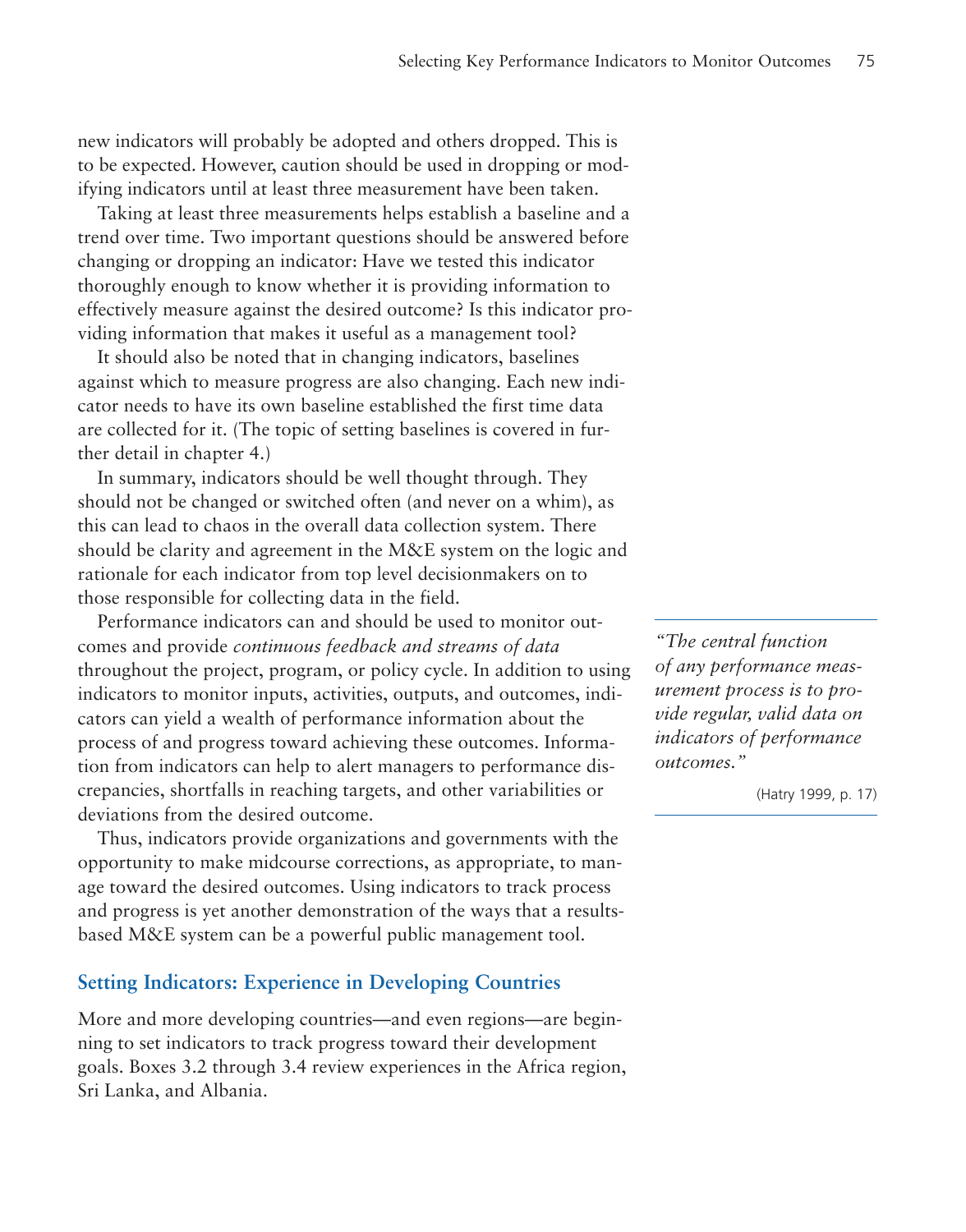#### **Box 3.2**

# The Africa Region's Core Welfare Indicators

Efforts are underway throughout the Africa region to create the basic statistical and technical building blocks of M&E systems. Among these building blocks are the core indicators surveys that have been conducted in a number of African countries, including Ghana, Malawi, Mozambique, Nigeria, and Lesotho. The Core Welfare Indicators Questionnaire (CWIQ) was created jointly by the World Bank, the UNDP, and UNICEF to monitor development objectives through the use of leading indicators in general, and social indicators in particular. "Leading indicators are indicators which give advance warning of a future impact, whose emergence may be delayed or difficult to measure" (http://www4.worldbank.org/afr/stats/pdf/cwiq.pdf).

Specifically, the CWIQ helps governments collect indicators related to household well-being, and indicators of access to, usage of, and satisfaction with basic services on an annual basis.

CWIQ features include the following:

- A fixed set of core questions with flexible modules
- Quick data entry and validation
- Simple reporting
- Large sample
- Short questionnaire
- Easy data collection.

"The CWIQ is not a complicated survey. It incorporates a package of features, which, when taken together, ensure wide coverage and a rapid turnaround time" (www.worldbank.org/afr/stats/pdf/ghcoreinds.pdf).

The CWIQ also " . . . provides key social indicators for different population subgroups—within and across countries; [acts as] . . . an instrument for monitoring changes in key social indicators over time; and provides countries with a simple tool that produces rapid results" (World Bank p. 1).

At the same time, using the CWIQ does not prohibit in any way participant countries from also developing their own specific socioeconomic indicators.

For an example of a completed CWIQ, go to http://www.worldbank.org/afr/stats/pdf/ghcoreinds.pdf, which contains the Core Welfare Indicators for Ghana (http://www4.worldbank.org/afr/stats/ pdf/cwiqloop.pdf).

Source: World Bank.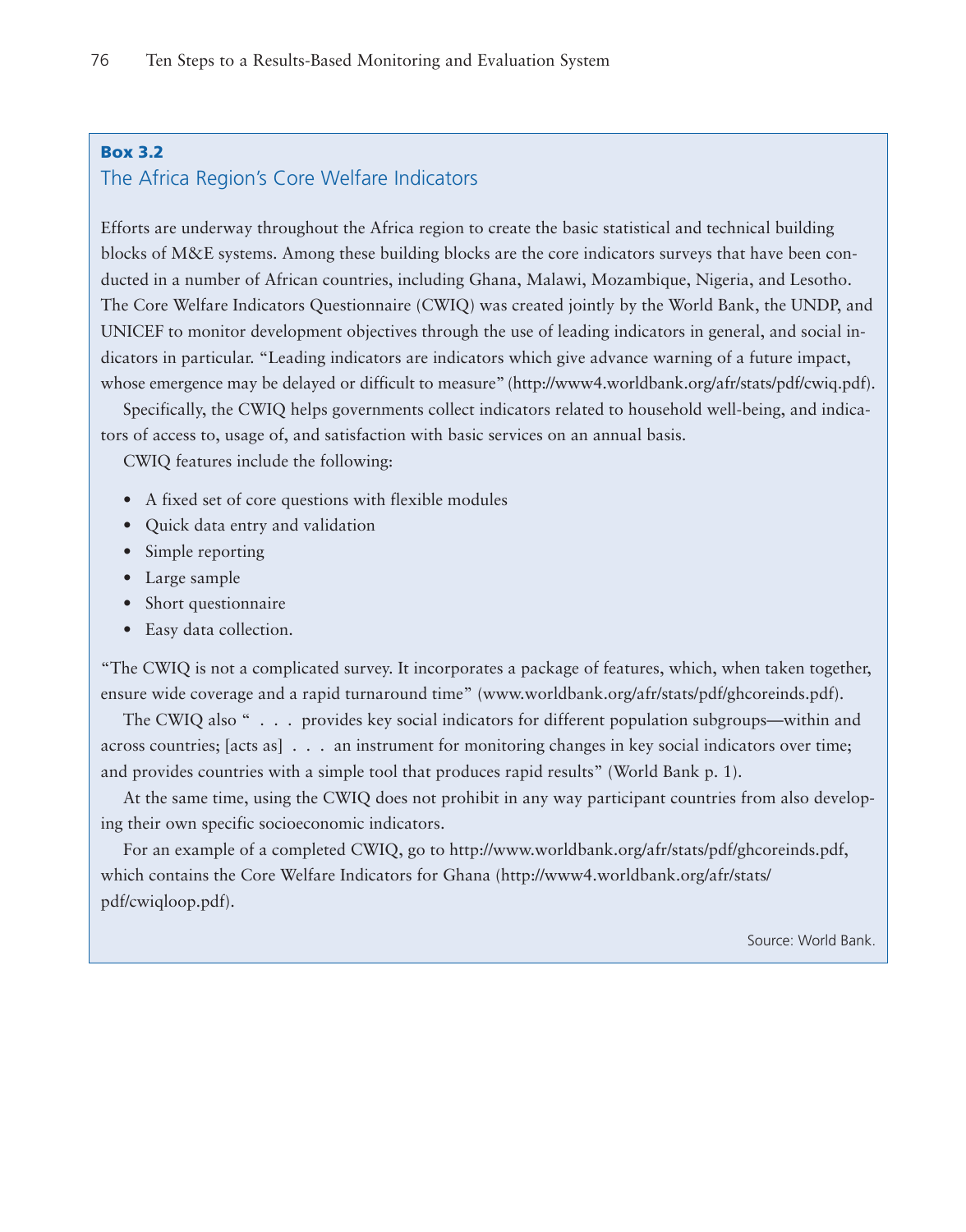## **Box 3.3** Sri Lanka's National Evaluation Policy

The government of Sri Lanka's National Evaluation Policy seeks to: (a) create an evaluation culture and to use evaluations to manage for results; (b) promote evaluation through capacity building with respect to staff, institutions, tools, and methodologies; (c) enable learning of lessons from past experiences; (d) improve the design of development policies and programs through integration of evaluating findings; and (e) establish accountability, transparency, and good governance.

As part of the evaluation policy, the government is mandating the use of performance indicators for all policy, program, and project preparation initiatives. For this purpose, the government is encouraging partnerships with civil society organizations (for example, the Sri Lanka Evaluation Association) and NGOs to introduce participatory evaluations in the public sector. The government is also encouraging universities and public sector training institutions to include evaluation modules to share knowledge on evaluation techniques and methodologies.

Also see annex 4: The Sri Lanka National Development Plan for Monitoring and Evaluation.

Source: Sri Lanka Evaluation Association and Ministry of Public Development and Implementation 2003.

To the extent possible, indicators should be developed based on the particular needs of a given country or organization. " $\dots$  [T]he appropriate choice of performance indicators differ for different countries, times, and sectors. The only valid general rule is, therefore, when performance measurement is appropriate and cost-effective, performance should be assessed according to that combination of output, outcome and process indicators that are realistic and suitable for the specific activity, sector, country, and time" (Schiavo-Campo 1999, pp. 80–81).

Again, developing good indicators inevitably takes more than one try, and arriving at the final set of indicators will take time.

What we are ultimately building is a performance framework to provide countries and organizations with the means to develop strategies, set outcomes, build indicators, establish baselines, and set targets. This process will help guide the best use of budgets, resources, and personnel to achieve the desired outcomes.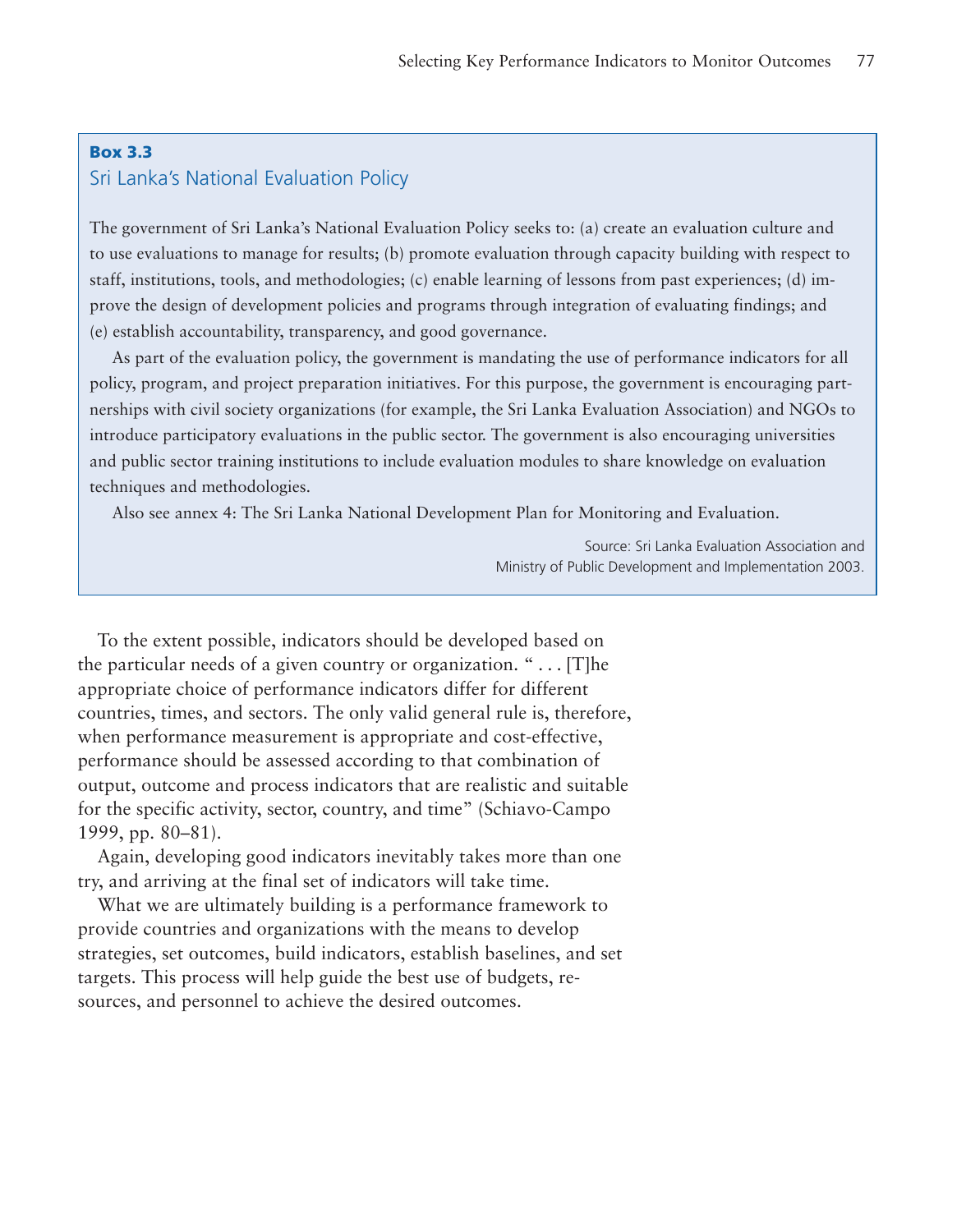# **Box 3.4** Albania's Three-Year Action Plan

Monitoring and evaluation systems—both implementation and performance-based—will be developed and used by the government of Albania to provide feedback on major programs constituting the Three-Year Action Plan (including all major strategic initiatives currently underway in Albania's public sector: the National Strategy for Social and Economic Development [NSSED]; the Medium-Term Expenditure Framework; the Stabilization and Association Agreement; the Anti-Corruption Action Plan; and the Strategy for Decentralization and Local Autonomy). The government has assigned the Coordination Department within the Council of Ministers to oversee and coordinate implementation monitoring of the Three-Year Action Plan. Similar responsibilities for NSSED performance monitoring will be assigned to the NSSED Department within the Ministry of Finance.

The Ministry of Finance is expected to oversee the overall performance and implementation management by the 12 line ministries covered by the NSSED. Responsibilities include: (a) procedures for setting indicators that will be tracked and reported on; (b) instructions to the line ministries on how to select indicators; (c) processes for selecting indicators to ensure they measure results that key stakeholders care about; and (d) procedures clarifying how information is to be collected against the indicators to ensure verification and reporting consistency.

Progress is also being made in the Education Ministry, which recently developed a draft NSSED progress monitoring matrix. A new M&E unit has also been established within the Education Ministry, including six representatives of different departments. A variety of education indicators will be developed in connection with the government's Growth and Poverty Reduction Strategy, Poverty Reduction Support Credit, Education Project, and Education for All, initiatives. Education indicators include, among others, school attendance by educational level, teacher salaries, share of GDP spent on education, pupil-teacher ratio, percentage of the teaching force that meets ministry standards for qualified teachers, average class size, education completion rates overall, and education rates disaggregated for rural and poor families.

More generally, the Albanian government has basic statistical capacity (although there is room for improvement), and recently established a policy analysis unit. The government also has the indicators in place with respect to the MDGs.

Source: World Bank 2002a.

The following are examples of indicators at various levels:

Box 3.5 provides some useful examples of program and project level indicators.

Box 3.6 provides an example of an outcome and some possible indicators.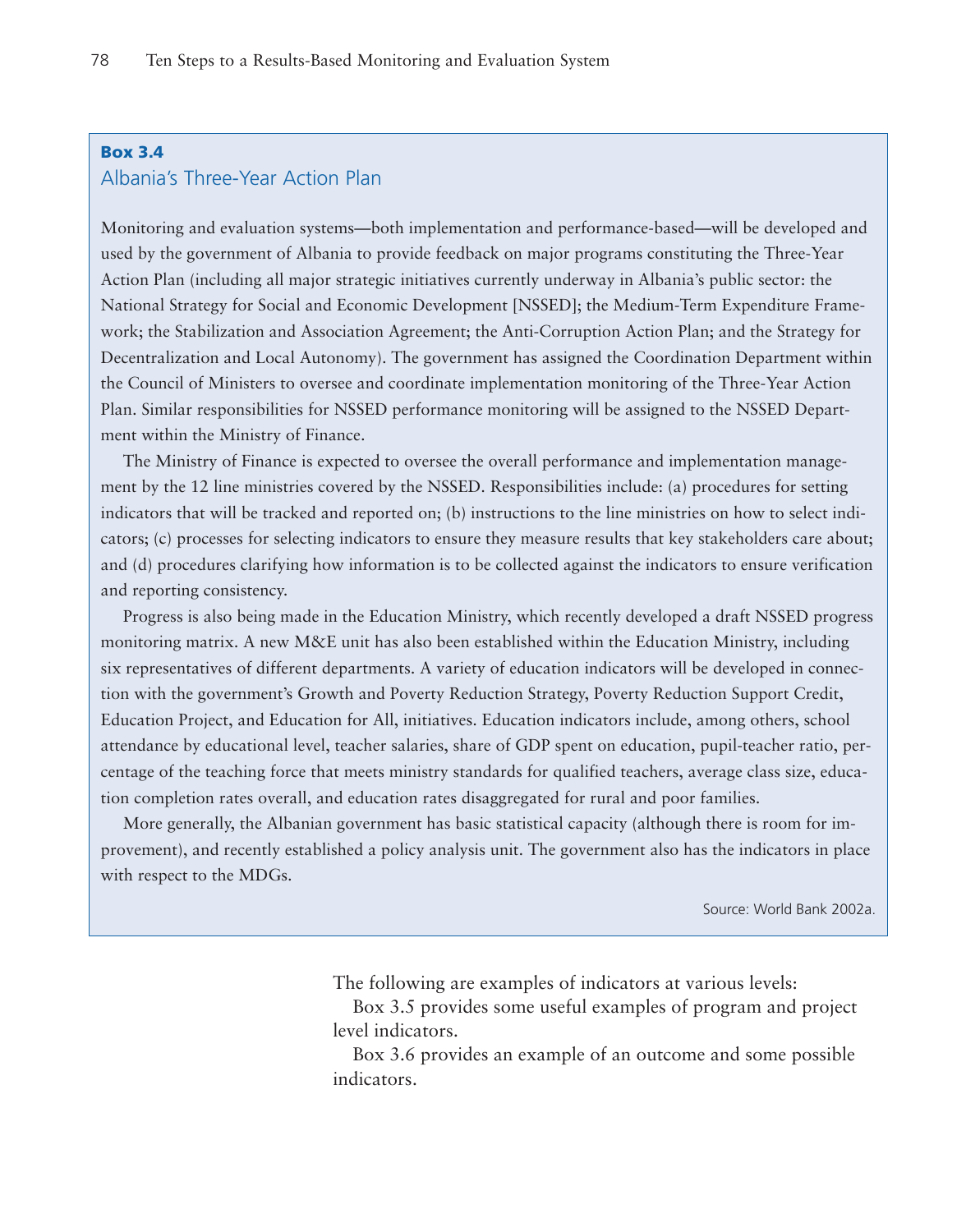## **Box 3.5**

Program and Project Level Results Indicators: An Example from the Irrigation Sector

|                   | Strengthening irrigation in a specific        |
|-------------------|-----------------------------------------------|
|                   | country area                                  |
|                   | Improve agricultural productivity             |
|                   | Raise farm income.                            |
|                   |                                               |
|                   | Outcome indicators New area under irrigation  |
|                   | Higher yield                                  |
|                   | Increased production                          |
|                   | Increased farm income.                        |
| Output indicators | Construction of 10 new irrigation schemes     |
|                   | Reconstruction of five old irrigation schemes |
|                   | Twenty-five farmer training sessions.         |
|                   | Source: Adapted from IFAD 2002, p.19.         |
|                   | Project name<br>Project goals<br>Indicators   |

## **Box 3.6** Outcome: Increased Participation of Farmers in Local Markets

Possible outcome indicators

- Percent change in annual revenue
- Percent change in amount of spoiled crops
- Percent change in crop pricing due to competition
- Percent change in agricultural employment.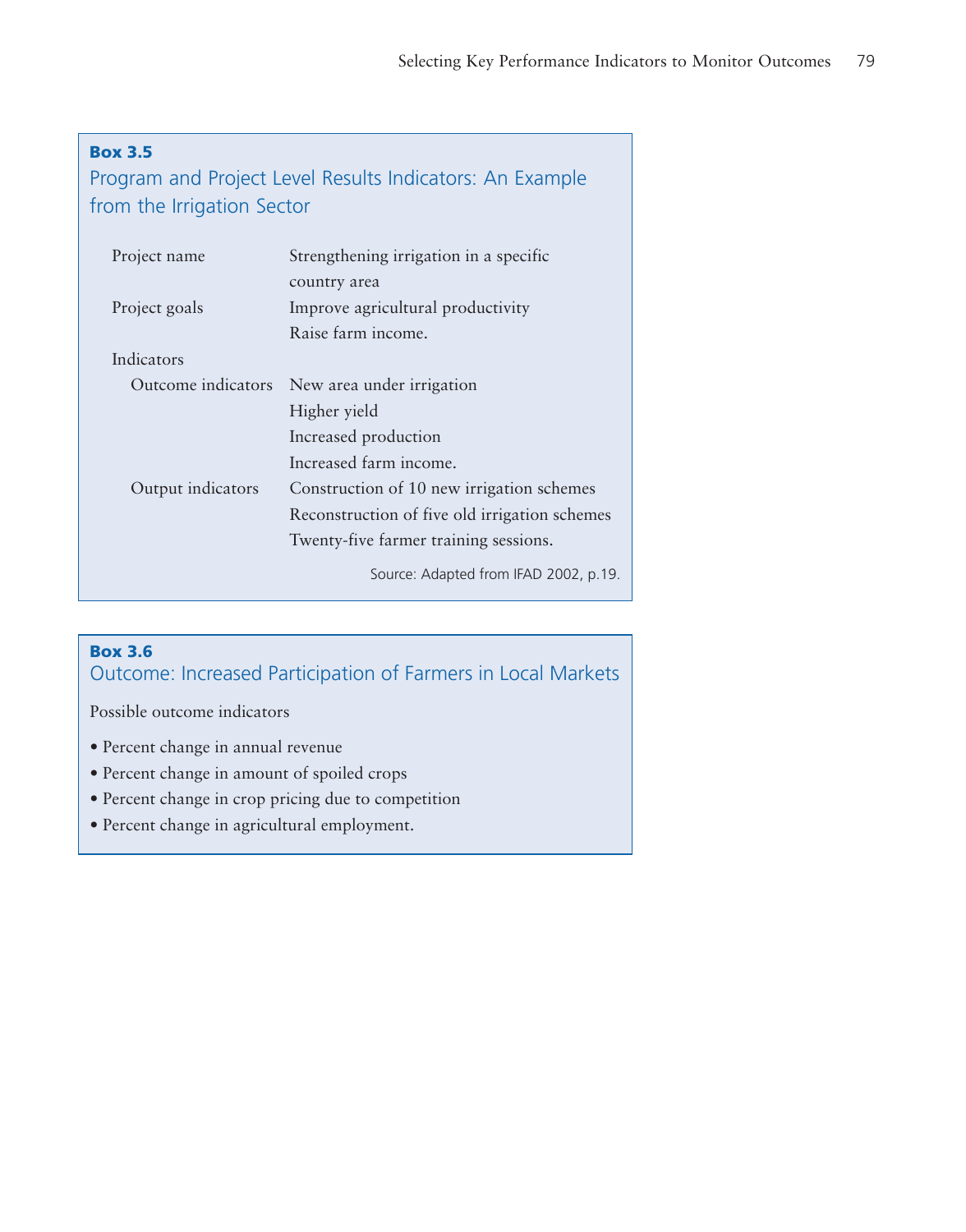## **Chapter 4**

# Step 4: Setting Baselines and Gathering Data on Indicators



After working through the process of selecting key performance indicators to monitor outcomes, we turn next to Step 4 and the establishment of baseline data, that is, establishing where we are at present relative to the outcome we are trying to achieve (figure 4.1). One cannot project performance into the future (set targets) without first establishing a baseline. The baseline is the first measurement of an indicator. It sets the current condition against which future change can be tracked. For instance, it helps to inform decisionmakers about current circumstances before embarking on projecting targets for a given program, policy, or project. In this way, the baseline is used to learn about current or recent levels and patterns of performance. Importantly, baselines provide the evidence by which decisionmakers are able to measure subsequent policy, program, or project performance.

This chapter specifically covers: (a) establishing baseline data on indicators; (b) building baseline information; (c) identifying data sources for indicators; (d) designing and comparing data collection methods; (e) the importance of conducting pilots; and (f) data collection, using some developing country experiences.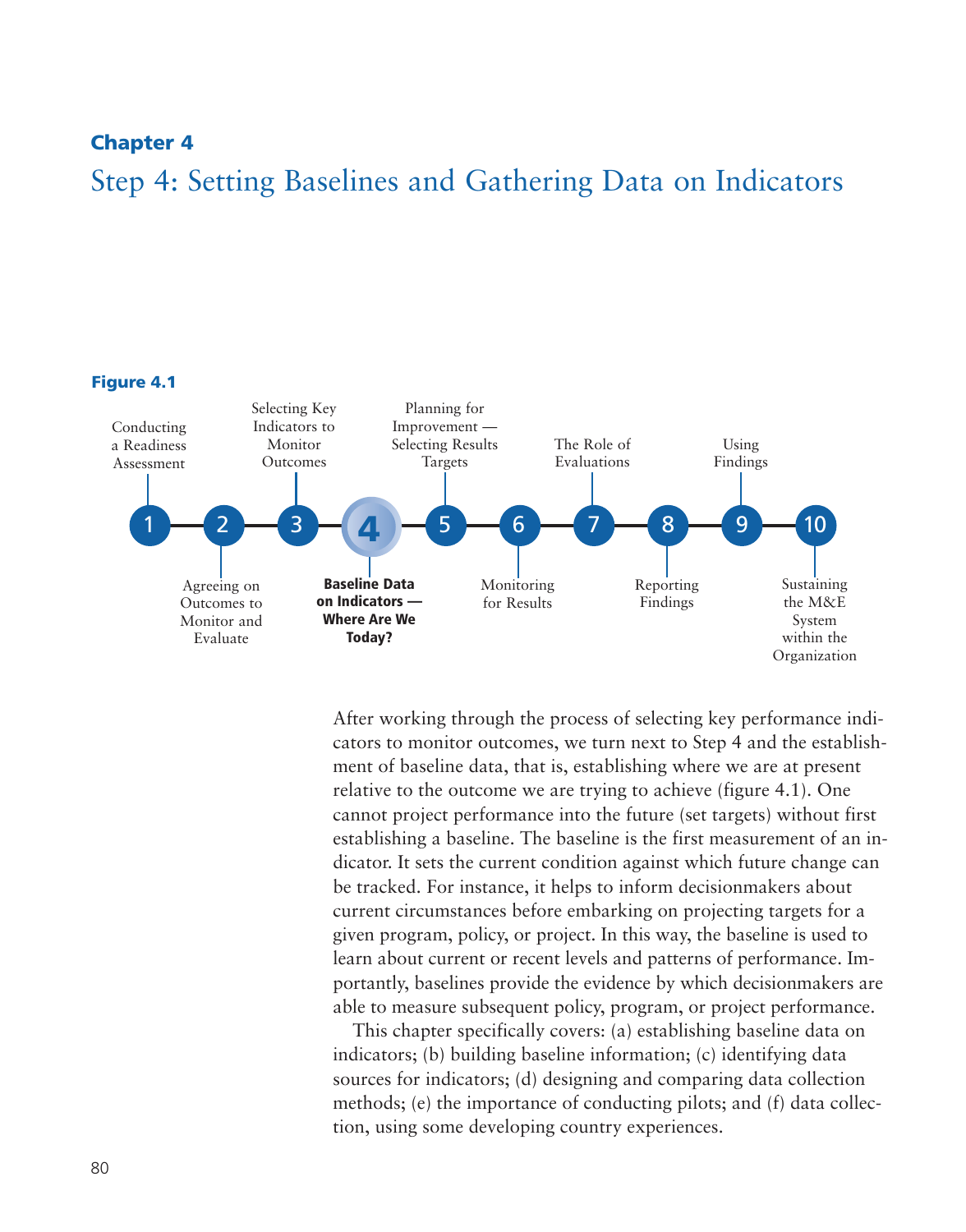## **Establishing Baseline Data on Indicators**

Establishing baselines is the third part of the performance framework. Baselines are derived from outcomes and indicators.

We would note in beginning this examination of baselines that establishing baselines is not an exotic idea. We gauge our personal performance against our own baseline data in our own lives. For example, we check our blood pressure against what we have had at one time in the past, track our capacity to exercise against our performance when we first began to exercise, and keep an eye on our weight against an earlier weight.

A performance baseline is information—qualitative or quantitative—that provides data at the beginning of, or just prior to, the monitoring period. The baseline is used as a starting point, or guide, by which to monitor future performance. Baselines are the first critical measurement of the indicators.

Figure 4.2 contains an example of baseline data for a particular policy area. It builds on the performance framework introduced in

| <b>Figure 4.2</b> |  |
|-------------------|--|
|                   |  |

Developing Baseline Data for One Policy Area

| <b>Outcomes</b>                                                        | <b>Indicators</b>                                                                                                                                               | <b>Baselines</b>                                                                                                                 | <b>Targets</b> |
|------------------------------------------------------------------------|-----------------------------------------------------------------------------------------------------------------------------------------------------------------|----------------------------------------------------------------------------------------------------------------------------------|----------------|
| 1. Nation's children<br>have better access<br>to preschool<br>programs | 1. Percent of eligible<br>urban children en-<br>rolled in preschool<br>education<br>2. Percent of eligible rural<br>children enrolled in<br>preschool education | 1. In 1999, 75 percent<br>of children ages 3-5<br>2. In 2000, 40 percent<br>of children ages 3-5                                 |                |
| 2. Primary school<br>learning outcomes<br>for children are<br>improved | 1. Percent of Grade 6<br>students scoring 70%<br>or better on<br>standardized math<br>and science tests                                                         | 1. In 2002, 75 percent<br>scored 70 percent or<br>better in math, and<br>61 percent scored<br>70 percent or better<br>in science |                |

## Example: Education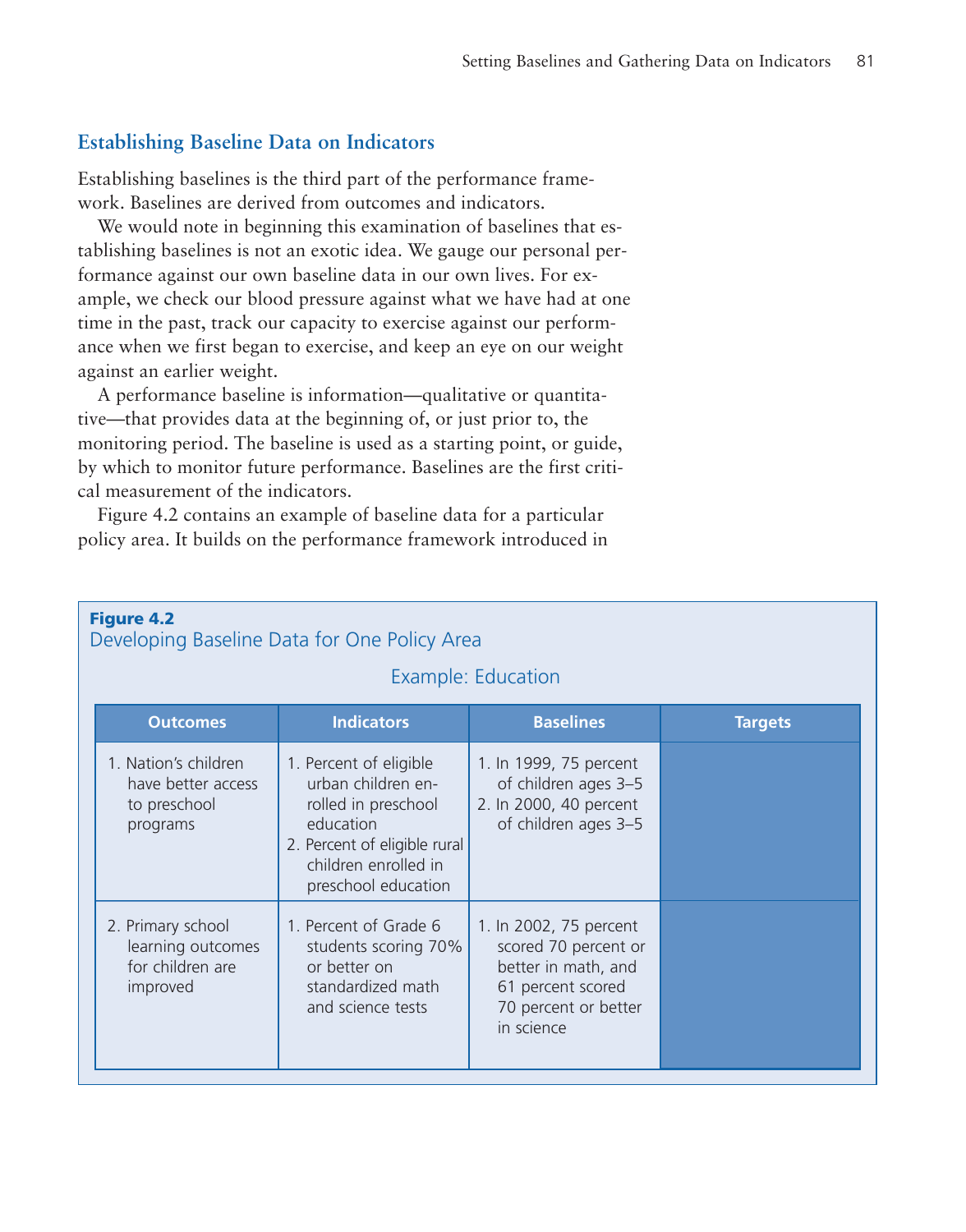chapter 1. (We will complete the framework when we discuss Step 5, Setting Targets.)

The challenge is to obtain adequate baseline information on each of the performance indicators for each outcome. This can quickly become a complex process. It is important to be judicious in the number of indicators chosen, because each indicator will need data collection, analysis, and reporting systems behind it.

# **Building Baseline Information**

There are eight key questions that should be asked in building baseline information for every indicator. (These questions continue to apply in subsequent efforts to measure the indicator.)

- 1. What are the sources of data?
- 2. What are the data collection methods?
- 3. Who will collect the data?
- 4. How often will the data be collected?
- 5. What is the cost and difficulty to collect the data?
- 6. Who will analyze the data?
- 7. Who will report the data?
- 8. Who will use the data?

So, for each indicator, we will need to complete table 4.1.

The statistical systems in developed countries frequently can deliver precise information for all three stages of traditional implementation monitoring—inputs, activities, and outputs. However, develop-

| Table 4.1        | <b>Building Baseline Information</b> |                       |             |                                                  |                                                |                                 |                                |                                    |
|------------------|--------------------------------------|-----------------------|-------------|--------------------------------------------------|------------------------------------------------|---------------------------------|--------------------------------|------------------------------------|
| <b>Indicator</b> | <b>Data</b><br>source                | <b>Data</b><br>method | Who<br>will | collection collect Frequency<br>data? to collect | <b>Cost and</b><br>difficulty<br>to<br>collect | Who<br>will<br>analyze<br>data? | Who<br>will<br>report<br>data? | Who<br>will<br><b>use</b><br>data? |
| 1                |                                      |                       |             |                                                  |                                                |                                 |                                |                                    |
| $\overline{2}$   |                                      |                       |             |                                                  |                                                |                                 |                                |                                    |
| 3                |                                      |                       |             |                                                  |                                                |                                 |                                |                                    |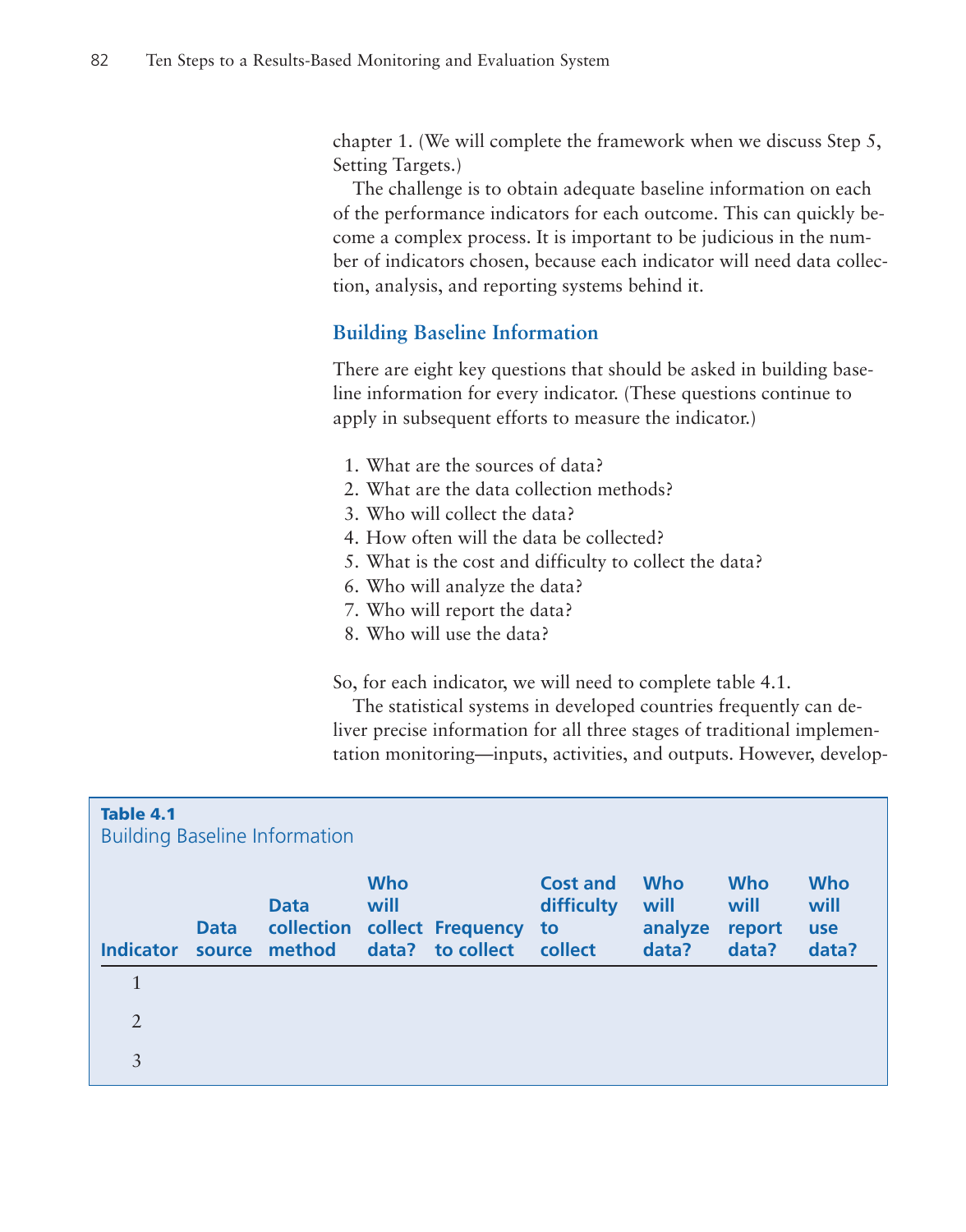ing countries generally have less sophisticated systems. The data systems may not be available and may vary with respect to precision. Some countries will know with reasonable precision how many rural children are in school, while others will have only rough estimates. Other developing countries may know the utilization rates of hospital beds, and some may not.

The selected performance indicators, and the data collection strategies used to track those indicators, need to be grounded in the realities of what data systems are in place, what data can presently be produced, and what capacity exists to expand the breadth and depth of data collection and analysis.

#### **Identifying Data Sources for Indicators**

Every indicator constitutes its own miniature M&E system, so the first consideration in starting to build the information system for that indicator is what sources of information potentially can supply the relevant data.

A number of issues need to be considered when identifying data sources. Can the data source be accessed in a practical fashion? Can the data source provide quality data? Can the data source be accessed on a regular and timely basis? Is primary data collection from the information source feasible and cost effective?

It is important to collect only the data that is intended to be used. After all, performance information should be a management tool and there is no need to collect information that managers are not going to use. "As a rule of thumb, only collect baseline information that relates directly to the performance questions and indicators that you have identified. Do not spend time collecting other information" (IFAD 2002, Section 5, p. 32).

Data sources for indicators can be primary or secondary. Primary data are collected directly by the organization concerned, and may include administrative, budget, or personnel data; surveys; interviews; and direct observation. Secondary data have been collected by other outside organizations, and are gathered for purposes other than those of the organization concerned. Examples of secondary data include survey data collected by another agency (UNDP or UNESCO [United Nations Educational, Scientific and Cultural Organization], for example), financial market data, or demographic health survey data.

There are pros and cons associated with the use of secondary data

*Sources are who or what provide data—not the method of collecting data.*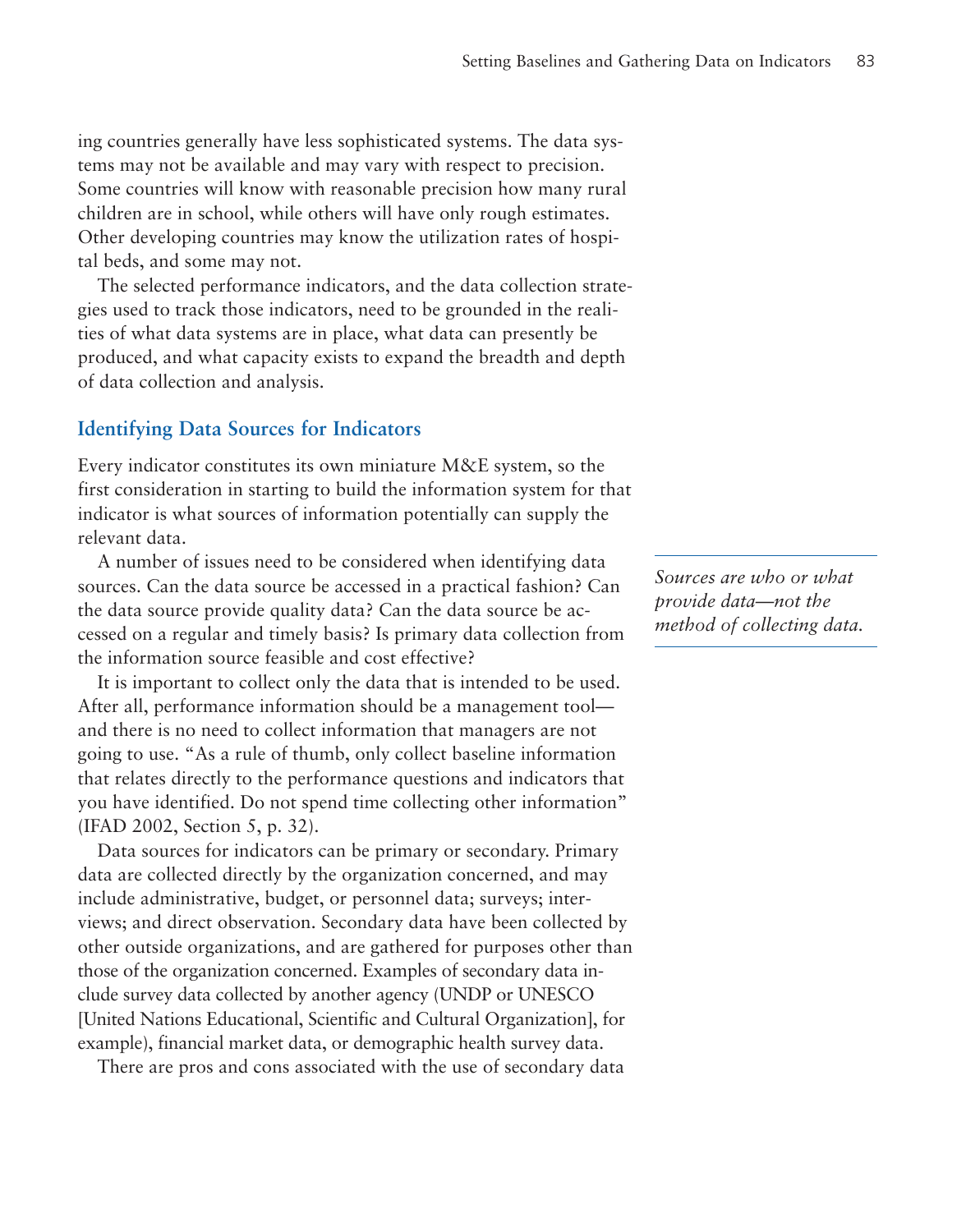to establish performance trends on indicators. On the positive side, secondary data can be more cost efficient. Secondary data may also be used in instances when it is not practical or possible to collect primary data frequently, as in the case of large scale and expensive household surveys.

However, for a variety of reasons, secondary data must be used with caution. Secondary data will have been gathered with other organization goals or agendas in mind. Other questions arise in using secondary data as well: Are the data valid? Are they reliable? How often are the data collection instruments validated? Furthermore, using secondary data means using someone else's data to report progress and success in moving toward *your* own desired outcomes. Are you as a manager comfortable with this arrangement, given all the advantages and disadvantages of doing so?

Examples of sources of actual data may include administrative records (written or computerized) from government and nongovernment organizations; interviews and surveys with client target groups, program officials, and service providers; reports from trained observers; and mechanical measurements and tests.

An increasing understanding of the need for streams of information, not discrete studies that are episodic and spaced out over time, is emerging in public sector organizations throughout the world. Managers are looking for information—whether on policy strategies, utilization of health clinics, farming methods, or migration patterns—that they can trust and use in real time. Waiting for months or even a year or more for studies to be completed is not helpful. The new approach to building results-based M&E systems is increasingly toward building those systems that provide more or less continuous information streams.

## **Designing and Comparing Data Collection Methods**

If the sources of data are known, what will be the strategies and instruments for data collection? Decisions will need to be made regarding how to obtain the necessary data from each source, how to prepare the data collection instruments to record the information appropriately, what procedures to use (surveys versus interviews, for example), how often to access the data sources, and so forth.

The government might also contract externally to use existing capacity at universities and research centers for data collection efforts. Data collection can also be purchased from private sector providers.

*Over time, internal organizational capacity for data collection and analysis can and should be built, as it is a key component in establishing a sustainable M&E system.*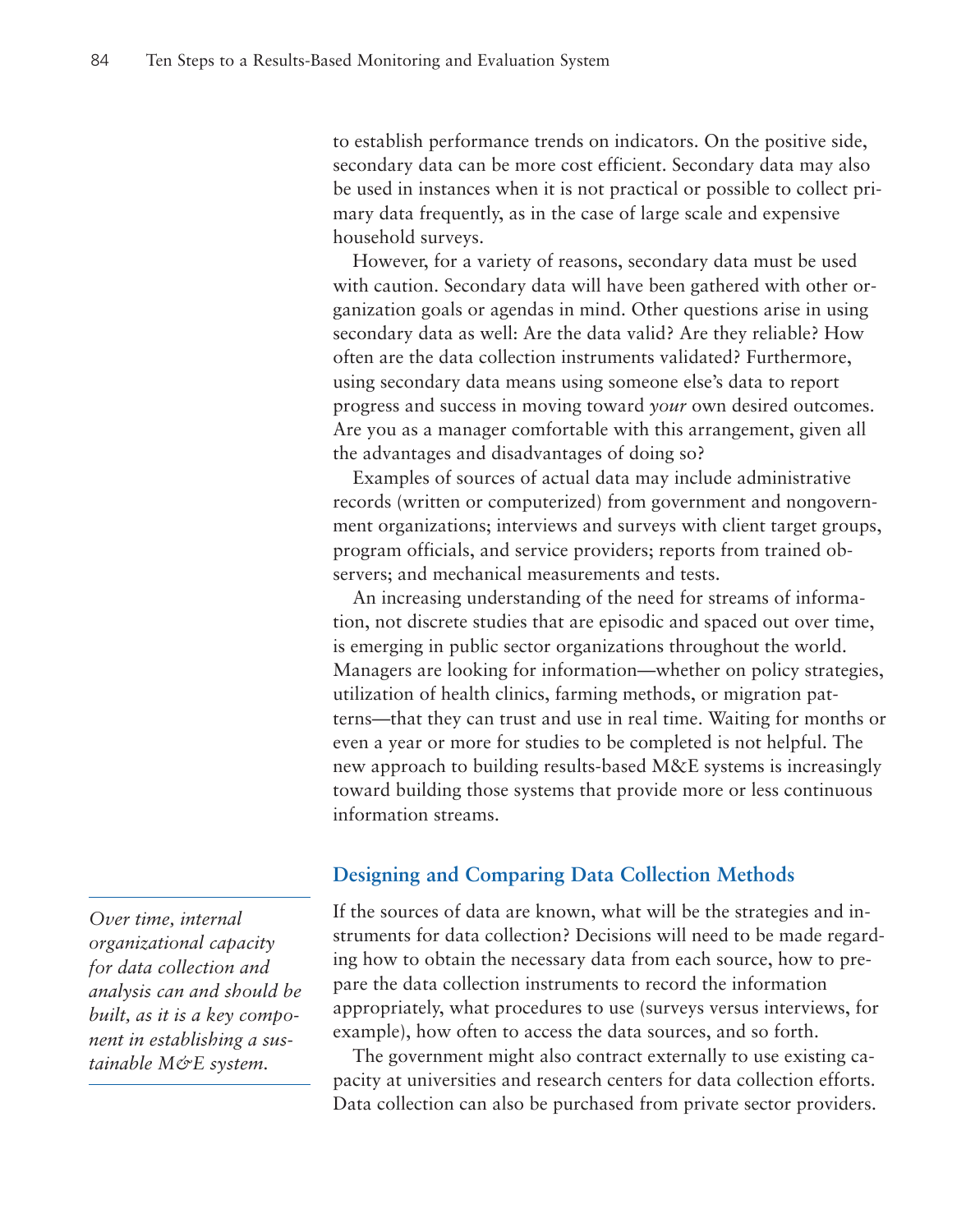

However, any strategy that involves the long-term purchase of data collection from nongovernment vendors has certain vulnerabilities and is likely to be more expensive.

Figure 4.3 illustrates some of the possible methods of collecting data. There is no correct answer as to which method is best. It will depend on a given organization's resource availability, access, needs, time constraints, and so forth. It will also depend on the needs of the user of the information. For example, there may be questions about how much precision is actually needed by a given user in light of tradeoffs of cost and time.

A combination of data collection strategies might work best in building the information system to support tracking each indicator. For example, an organization could choose to have only a few indicators and draw on data collection strategies from different places along the continuum. There is no one right approach to the selection of data collection strategies. A number of contingencies help to frame what is possible and what can be afforded.

It is worth some time to understand the implications of choosing one collection strategy in comparison to other options. To just decide in an ad hoc, off-hand way to use surveys, or to conduct multiple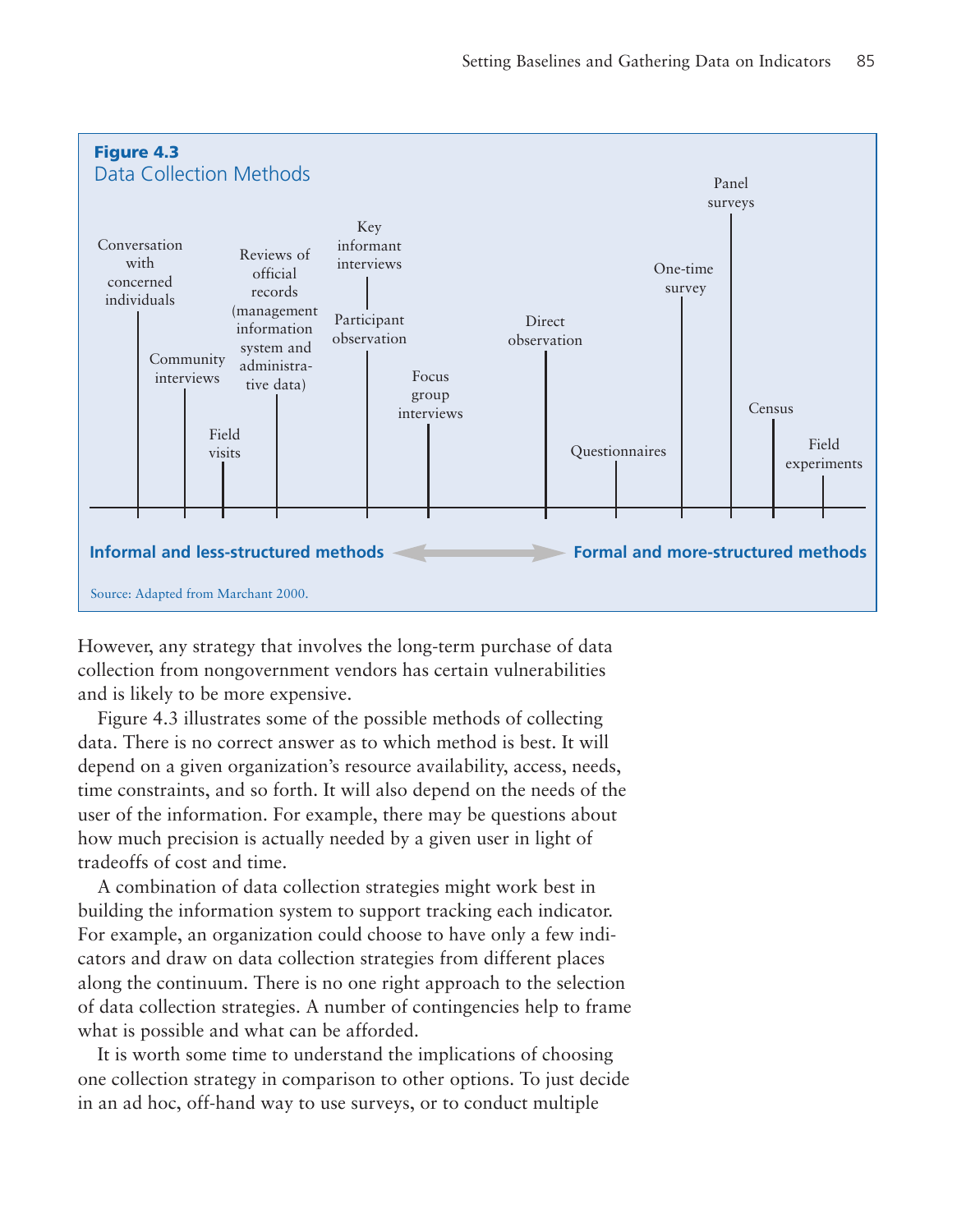focus groups, or to undertake a household survey, is to create possibly critical problems later on.

Table 4.2 is an illustrative comparison of four major data collection methods along four dimensions. It highlights some of the tradeoffs among different strategies. Before any decisions are made on the strategies to deploy, it is important to check with the users. Try and determine their level of comfort with the tradeoffs and with the sorts of performance information they will be receiving.

Data collection strategies necessarily involve some tradeoffs with respect to cost, precision, credibility, and timeliness. For example, the more structured and formal methods for collecting data generally tend to be more precise, costly, and time consuming. If data are needed frequently and on a routine basis to inform management decisionmaking, it may be preferable to adopt less precise, more unstructured, and inexpensive data collection strategies.

From the beginning, we have noted that the 10-step model in this handbook is not strictly linear and sequential. As they build performance systems, organizations will need to go back and forth among the steps. The development and fine tuning of the system will continue, and the information needs of users will change—requiring new indicators, new baseline data, and so forth. The result is that there needs to be a certain degree of adaptability and flexibility in the system to identify new data sources, new collection techniques, and new ways of reporting.

## **The Importance of Conducting Pilots**

Piloting of indicators and the information requirements behind them should be done—period. It is extremely risky to move to full implementation of an indicator system at any level in a government, or even an individual organization, before thorough testing of the data sources, collection and analysis strategies, and means of reporting.

The pilot is a means of learning what works and what does not. It is a way of making small mistakes early rather than big mistakes later. A pilot alerts managers that there are some indicators for which data do not exist, or for which data are too costly, time consuming, or complex to obtain. This is crucial information to have as the baseline is established. The pilot might demonstrate that it would be easier to set an indicator on the basis of existing secondary data that are already being collected across an organization or government as opposed to creating a new indicator that needs its own M&E system.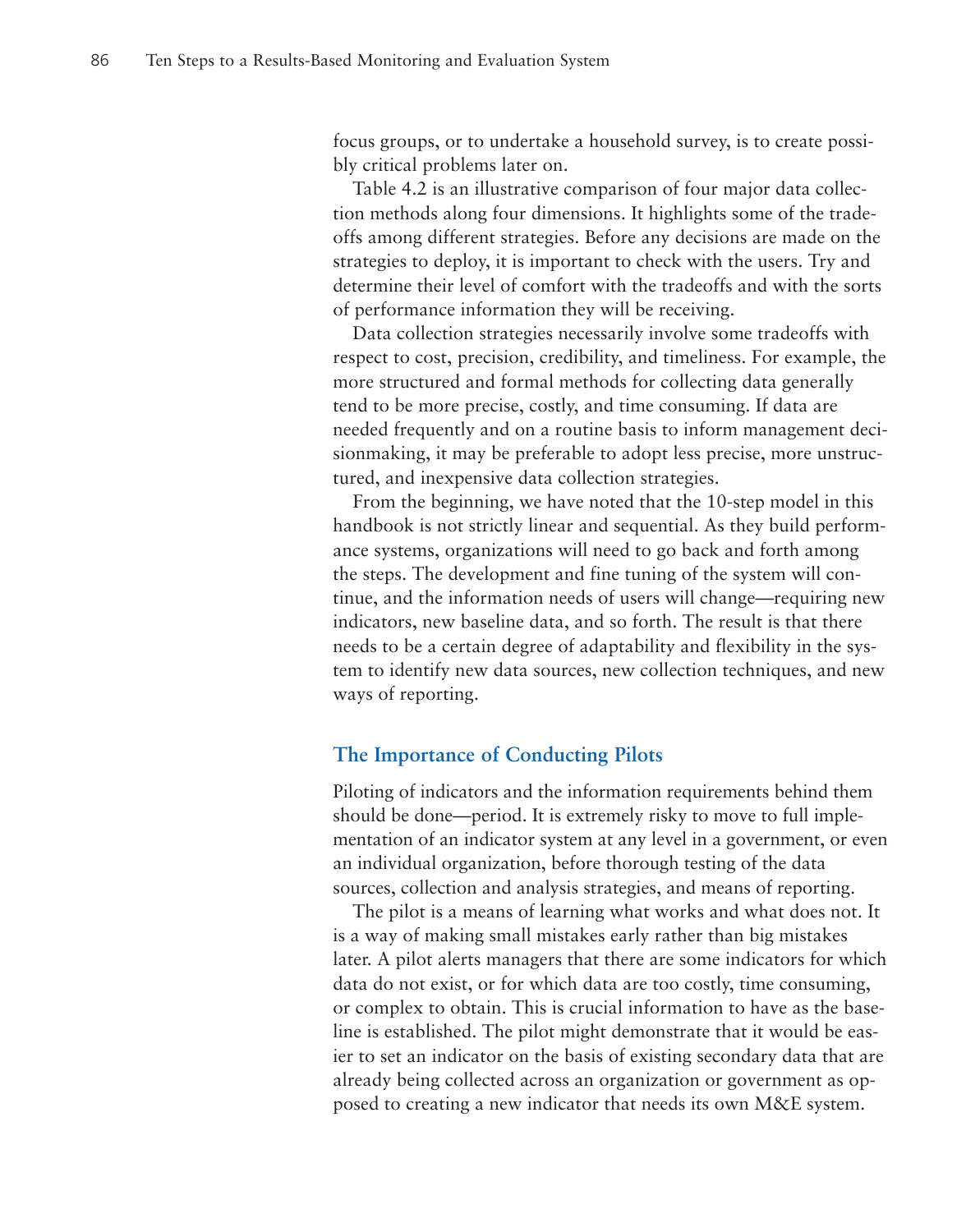## **Table 4.2**

Comparison of Major Data Collection Methods

|                                                          | <b>Data collection method</b>              |                                        |                                  |                                                        |  |  |  |
|----------------------------------------------------------|--------------------------------------------|----------------------------------------|----------------------------------|--------------------------------------------------------|--|--|--|
| <b>Characteristic</b>                                    | <b>Review of</b><br>program<br>records     | Self-<br>administered<br>questionnaire | <b>Interview</b>                 | <b>Rating by</b><br>trained<br>observer                |  |  |  |
| Cost                                                     | Low                                        | Moderate                               | Moderate<br>to high              | Depends on<br>availability<br>of low-cost<br>observers |  |  |  |
| Amount of<br>training required<br>for data<br>collectors | Some                                       | None to some                           | Moderate<br>to high              | Moderate<br>to high                                    |  |  |  |
| Completion<br>time                                       | Depends on<br>amount of<br>data needed     | Moderate                               | Moderate                         | Short to<br>moderate                                   |  |  |  |
| Response<br>rate                                         | High, if records<br>contain needed<br>data | Depends on<br>how distributed          | Generally<br>moderate to<br>good | High                                                   |  |  |  |

The use of existing data systems can be quite helpful in the early stages of building a results-based M&E system. It is important to "[r]ecognize that an existing data collection system may offer a partial route, at a minimum, for collecting some of the needed data, possibly at a reduced cost. [There may be] an opportunity  $\dots$  for using parts of an existing data set by selecting, adding, or modifying data elements . . . Design a sample—based on an existing data collection system, new collection procedures, or a combination of the two—and extrapolate to the universe" (Wye 2002, p. 31).

The pilot is the correct time to step back and look at any proposed indicators as they relate to data collection strategies. If every indicator will require costly data collection methods, some rethinking of the indicators is necessary. One should choose indicators that will yield the best information at the lowest cost. This is an opportunity to start to rationalize and prioritize the set of indicators. There will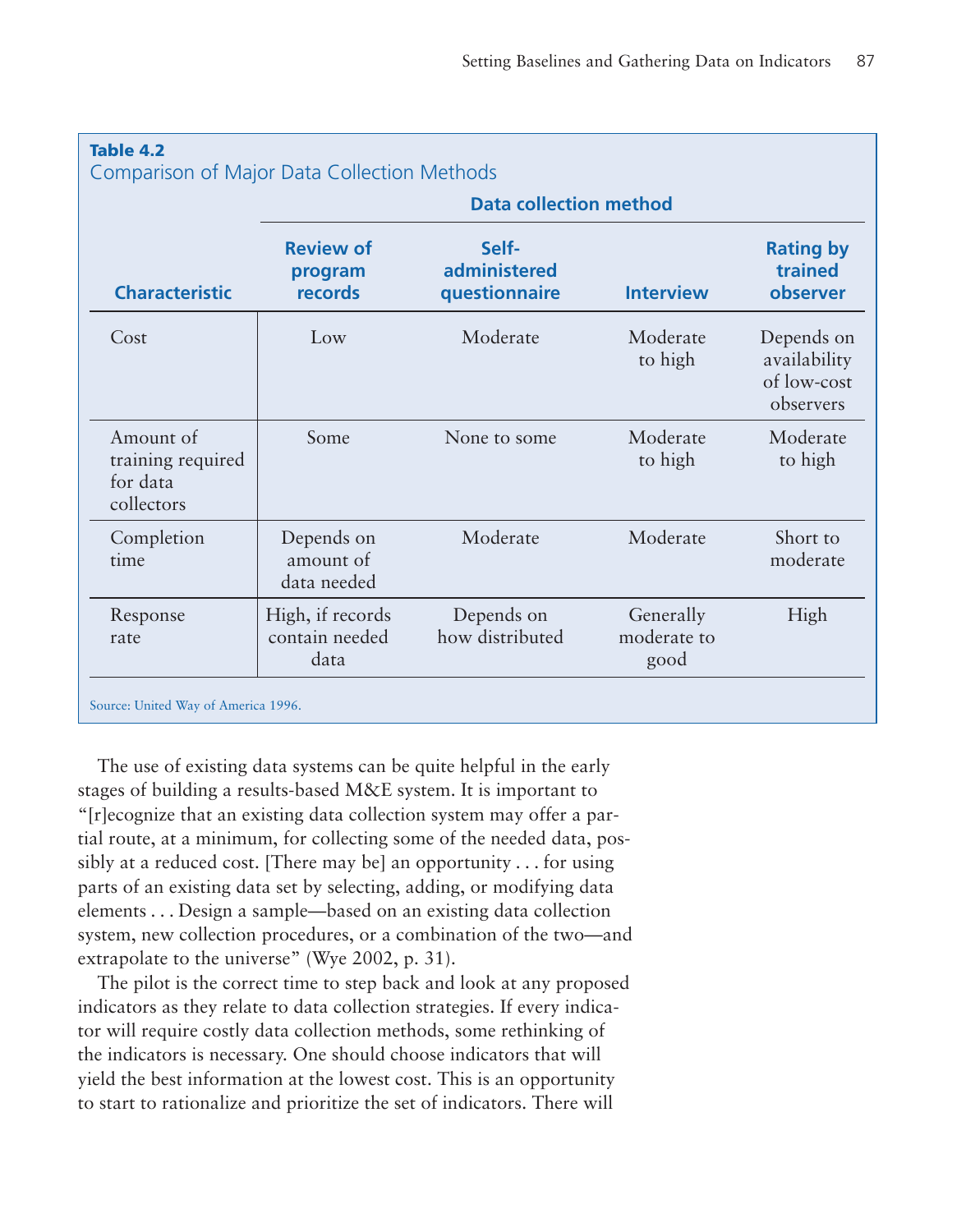be continuing pressure from stakeholders to include more indicators, but it is better to have fewer indicators than a multitude of them.

For example, the Comprehensive Development Framework in the Kyrgyz Republic mentioned earlier initially included a list of nearly 100 national indicators—each entailing explicit data collection

# **Box 4.1** Albania's Strategy for Strengthening Data Collection Capacity

The government of Albania is embarking on a number of policy initiatives, such as the Growth and Poverty Reduction Strategy, that will require good information for policymakers as they move forward in the design, implementation, and evaluation of socioeconomic programs. The government, with the help and support of some international donors, is seeking to improve the country's data practices to produce reliable statistical information on a regular basis to measure and monitor poverty, inequality, and other social indicators. Specifically, the project will assist the government in four areas: (a) data collection; (b) data processing and analysis; (c) data dissemination and usage; and (d) survey organization and administration.

With respect to data collection, the project will provide technical assistance and hands-on training to enhance capacity at the Albanian Institute of Statistics (INSTAT). The goal is to help INSTAT to regularly produce a number of surveys, such as the Living Standards Measurement Survey, a Population and Household Census, Household Budget Surveys, and annual Labor Force Surveys. Additional work is being planned with several line ministries to do poverty mapping.

Regarding data processing and analysis, the project will support improvements in the efficiency and use of information, as well as support for institutional capacity to process household-level information. Technical assistance and hands-on training in the areas of data entry, cleaning, and editing will also be provided to help ensure the quality and timeliness of the information generated. The areas of data analysis include use of statistical and Geographic Information Systems software, poverty analysis methodology, collection and analysis of panel data, household survey techniques, and questionnaire development, sampling, and poverty mapping.

Data dissemination and usage will be supported with the aim of fostering a participatory process for generation of statistical information. Capacity building will be directed at both producers and users of statistical household information. A data users group will be formed and will be chaired by INSTAT. The users group will contain representatives from line ministries, donors, and NGOs. A comprehensive strategy will be developed to publish and disseminate results.

Finally, survey organization and administration will be supported by the project in the form of a review of INSTAT organization, with a particular focus on those INSTAT units directly engaged in household survey work. The review will assess options for strengthening INSTAT's organizational capacity to manage and administer regular household surveys, and will develop a related staffing plan. The review will also assess the internal organizational procedures for administering the survey, including lines of managerial and financial subordination, and will develop a package of related internal administrative procedures.

Source: World Bank 2002d.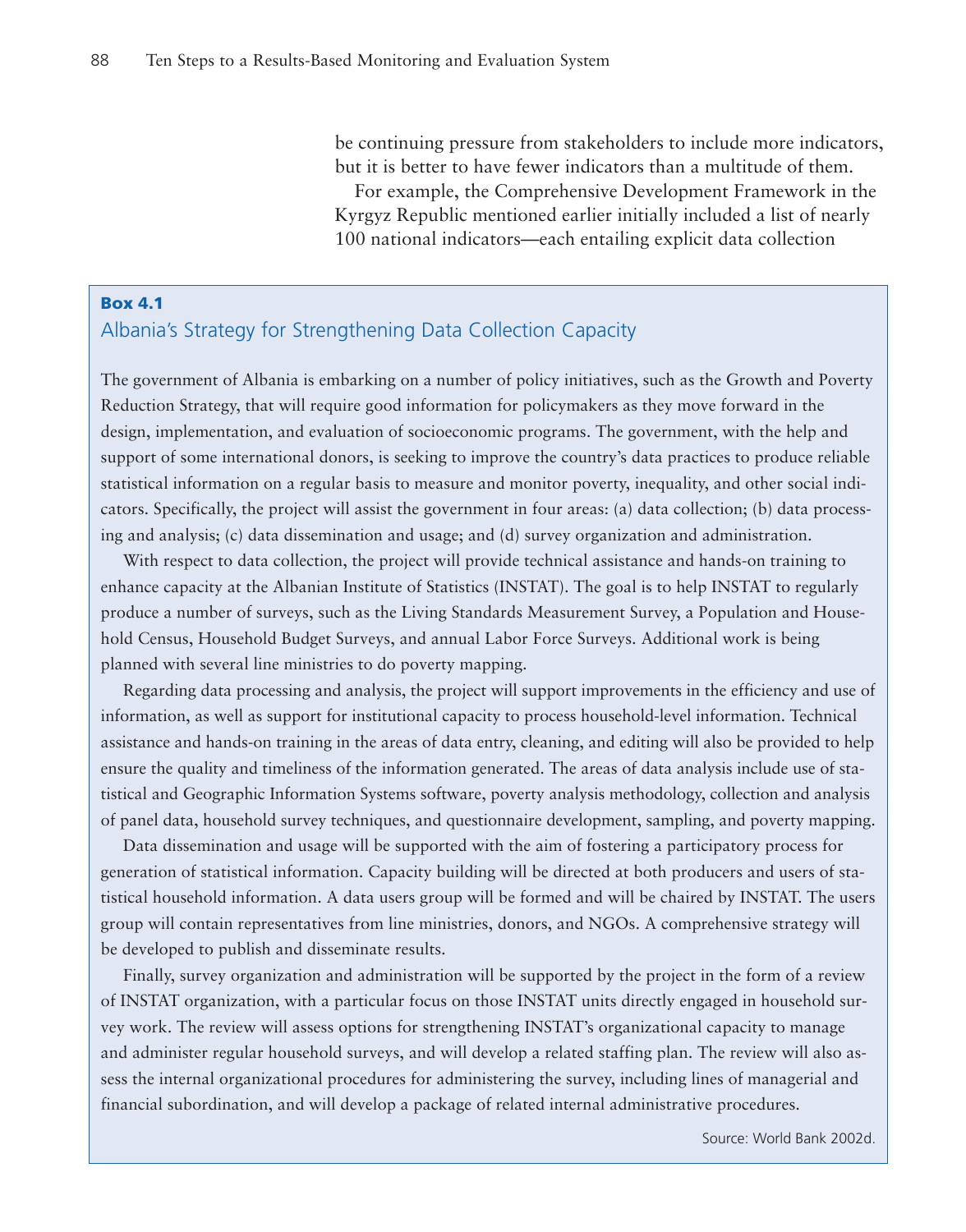strategies for measuring them. For each of these indicators, one must consider the seven key questions on data collection and management. Obviously, so many indicators can be difficult to track, and will be a drain on the resources of a developing country. Reducing the number of indicators is surely preferable in such a case.

#### **Data Collection: Two Developing Country Experiences**

Boxes 4.1 and 4.2 provide examples of data collection in two developing countries. The government of Albania is working to build capacity and to reform data practices. The government of Lebanon is joining the IMF data system to align its data collection and statistical system with IMF and international standards.

Establishing baseline data on indicators is crucial in determining current conditions and in measuring future performance against the starting point. Subsequent and continuous measurements from the baseline will provide important directional or trend data, and can help decisionmakers determine whether they are on track in achieving the desired outcomes over time. But making the decisions on the performance information data to collect, how to collect and analyze it, and how to report it are all important. Pilots can help frame the decisions.

*Use existing information and data systems whenever possible—so long as they are trustworthy, fit the information needs, and are accessible over time.*

#### **Box 4.2**

#### Lebanon: Joining the IMF Data System

The government of Lebanon is making an effort to bring its statistical data collection up to international standards. It recently joined the General Data Dissemination System (GDDS) of the IMF. "The purposes of the GDDS are to: encourage member countries to improve data quality; provide a framework for evaluating needs for data improvement and setting priorities . . . ; and guide member countries in the dissemination to the public of comprehensive, timely, accessible, and reliable economic, financial and socio-demographic statistics . . . [It] is built around four dimensions—data characteristics, quality, access and integrity and is intended to provide guidance for the overall development of macroeconomic, financial, and sociodemographic data" (IMF 2002).

"'Lebanon's membership in the International Monetary Fund's data system is expected to help boost good governance in the country. . . . By selecting the GDDS as a framework to develop the country's national statistical systems, the authorities have underscored their commitment to improving the production of economic and socio-demographic data . . . this will help increase international recognition of Lebanon's commitment to better statistics,' the director of statistics for the IMF said . . . " (The Daily Star 2003). The statistics will be posted and available to the public in three languages on the Lebanese Central Bank Web site, and will be updated regularly by the Central Bank and the line ministries.

Sources: *The Daily Star* 2003; IMF 2002.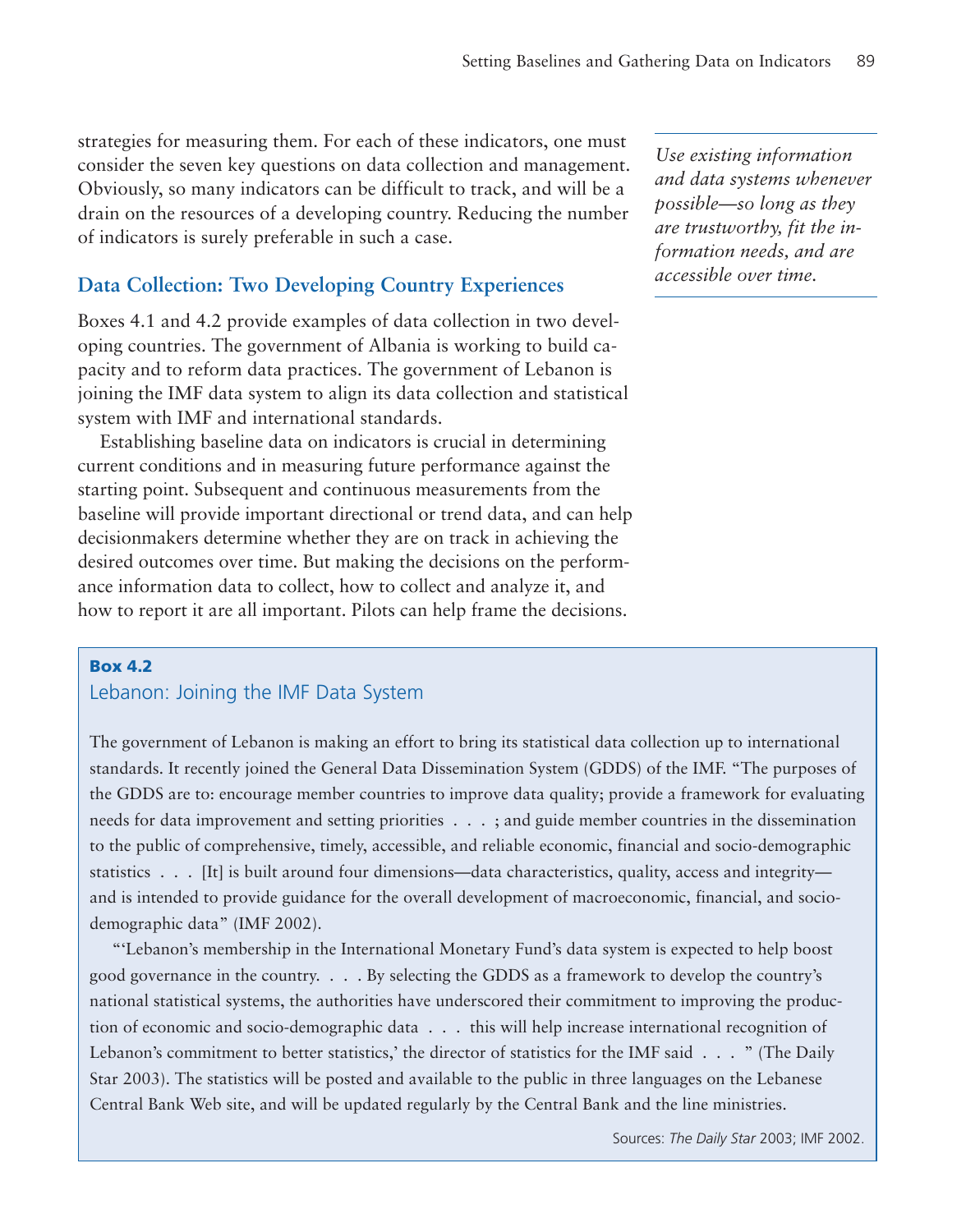## **Chapter 5**

Step 5: Planning for Improvement—Selecting Results Targets

#### **Figure 5.1**



After gathering baseline data on indicators, the next step is to establish results targets—what can be achieved in a specific time toward reaching the outcome (figure 5.1). Identifying the expected and desired level of project, program, or policy results requires the selection of specific performance targets.

Target setting is the final step in building the performance framework. It, in turn, is based on outcomes, indicators, and baselines. The reasoning process is a deductive one, flowing back from the desired outcomes.

This chapter will address (a) a definition of targets; (b) factors to consider when selecting indicator targets; (c) examples of targets related to development issues; and (d) the overall performance-based framework.

## **Definition of Targets**

A target is " . . . a specified objective that indicates the number, timing and location of that which is to be realized"6 (IFAD 2002,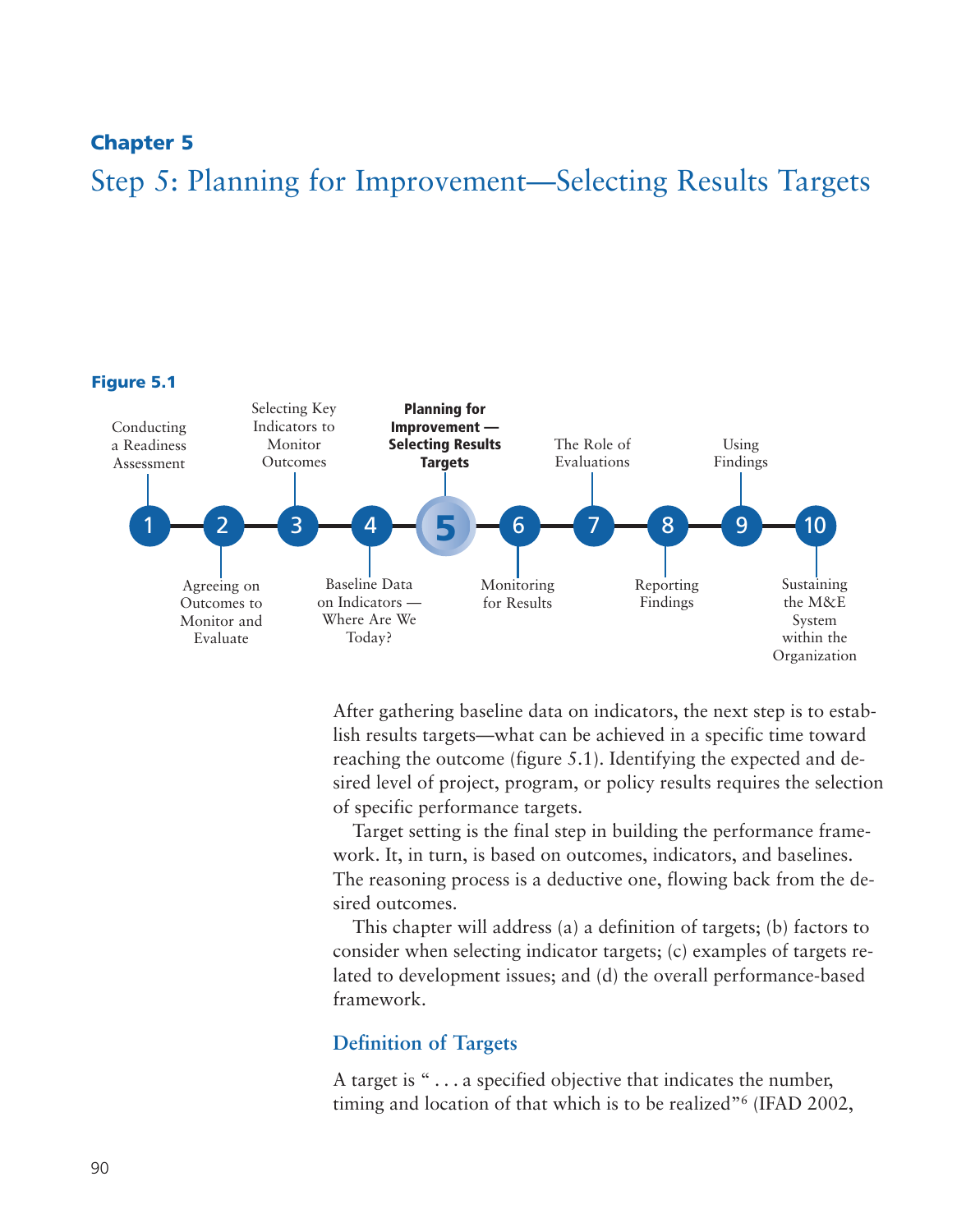

p. A-11). In essence, targets are the quantifiable levels of the indicators that a country, society, or organization wants to achieve by a given time. For example, one target might be "all families should be able to eat two meals a day, every day, by 2005."

One method to establish targets is to start with the baseline indicator level, and include the desired level of improvement (taking into consideration available resources over a specific time period, for example, 24–36 months), to arrive at the performance target. In so doing, the starting point will be known, as will the available resources to make progress toward that target over a particular period of time. This will give the target performance.

The formula in figure 5.2 shows the process for devising performance targets.

## **Factors to Consider When Selecting Performance Indicator Targets**

There are a number of important factors to consider when selecting performance indicator targets. One factor is the importance of taking baselines seriously. There must be a clear understanding of the baseline starting point; for example, an average of the last three years' performance, last year's performance, average trend, data over the past six months, and so forth. In other words, previous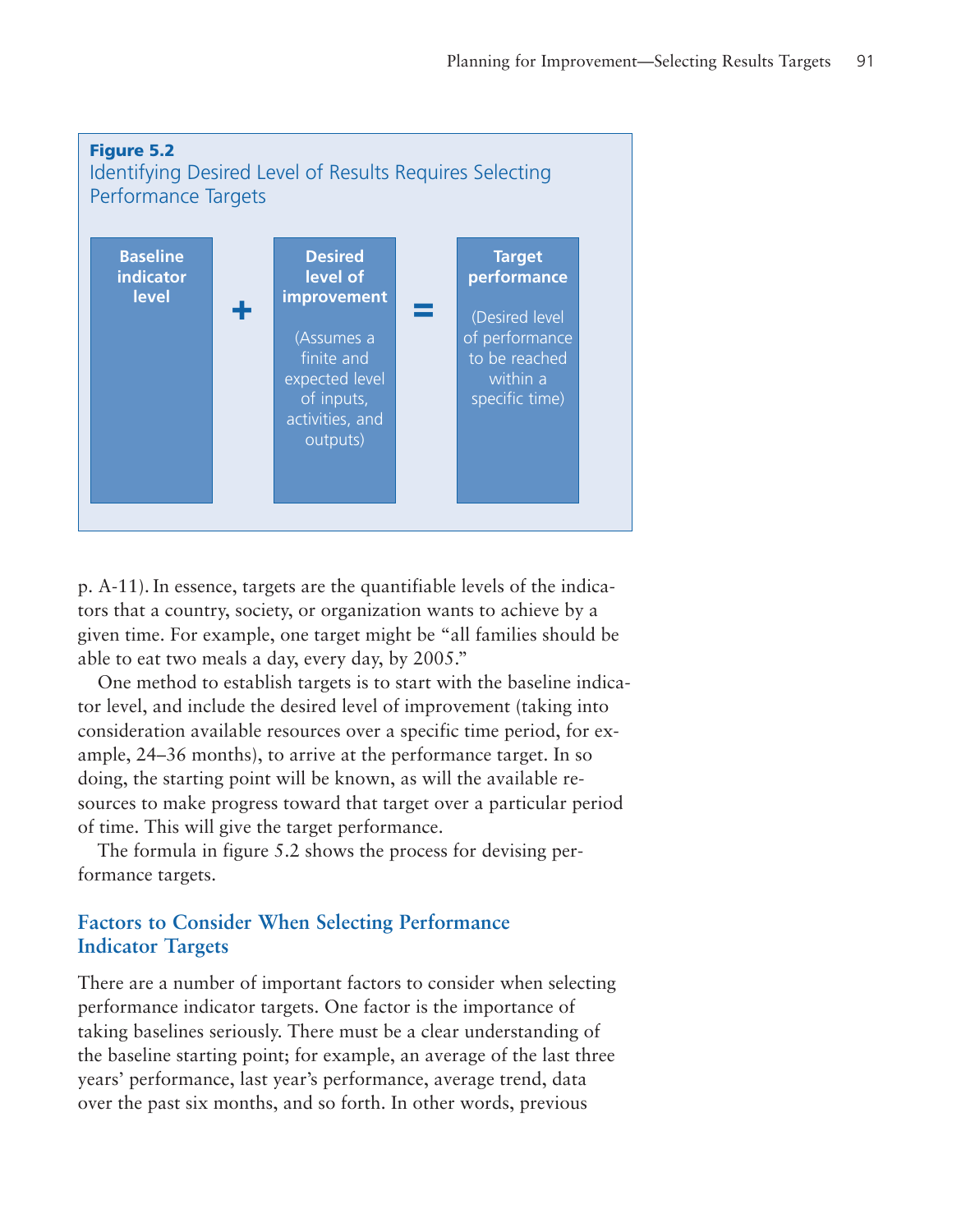*"The baseline is the situation before a program or activity begins; it is the starting point for results monitoring. The target is what the situation is expected to be at the end of a program or activity . . . A thorough analysis of the key factors influencing a development problem complements the development of baseline data and target setting."*

(UNDP 2002, pp. 66–67)

*Targets are based on known resources (financial and organizational) plus a reasonable projection of the available resource base over a fixed period of time.*

*Targets are interim steps on the way to an outcome and eventually to a longerterm goal.*

performance should be considered in projecting new performance targets. One might observe how an organization or policy has performed over the previous few years before projecting future performance targets.

Another consideration in setting targets is the expected funding and resource levels—existing capacity, budgets, personnel, funding resources, facilities, and the like—throughout the target period. This can include internal funding sources as well as external funding from bilateral and multilateral donors. Targets should be feasible given all of the resource considerations as well as organizational capacity to deliver activities and outputs.

Most targets are set annually, but some could be set quarterly. Others could be set for longer periods. However, setting targets more than three to four years forward is not advisable. There are too many unknowns and risks with respect to resources and inputs to try to project target performance beyond three to four years. In short, be realistic when setting targets.

The political nature of the process also comes into play. Political concerns are important. What has the government or administration promised to deliver? Citizens have voted for a particular government based on articulated priorities and policies that need to be recognized and legitimized in the political process. Setting targets is part of this political process, and there will be political ramifications for either meeting or not meeting targets.

Setting realistic targets involves the recognition that most desired outcomes are longer term, complex, and not quickly achieved. Thus, there is a need to establish targets as short-term objectives on the path to achieving an outcome.

So how does an organization or country set longer-term, strategic goals to be met perhaps 10 to 15 years in the future, when the amount of resources and inputs cannot be known? Most governments and organizations cannot reliably predict what their resource base and inputs will be 10 to 15 years ahead. The answer is to set interim targets over shorter periods of time when inputs can be better known or estimated. "Between the baseline and the . . . [outcome] there may be several milestones [interim targets] that correspond to expected performance at periodic intervals" (UNDP 2002, p. 66).

For example, the MDGs have a 15-year time span. While these long-term goals are certainly relevant, the way to reach them is to set targets for what can reasonably be accomplished over a set of three-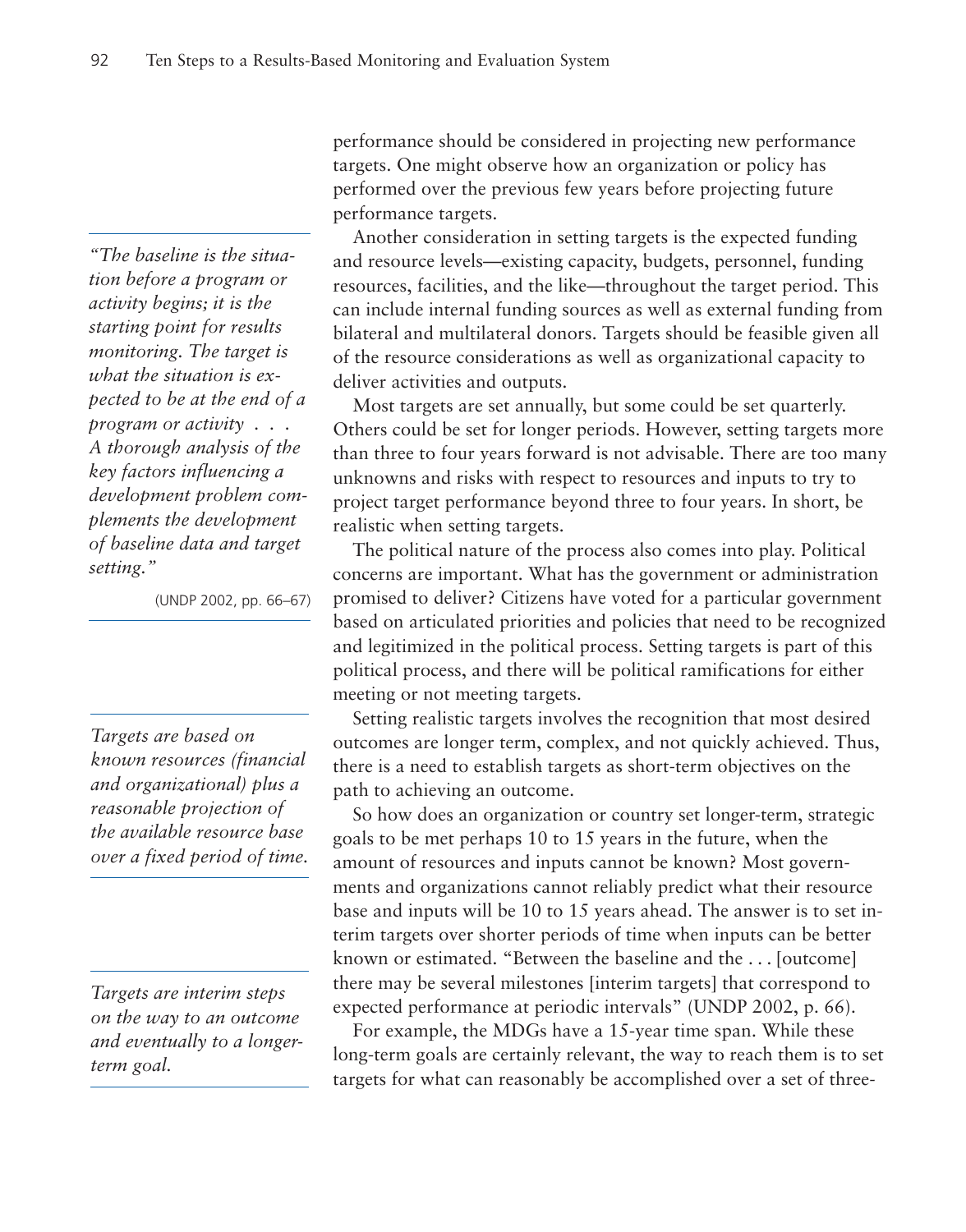to four-year periods. The aim is to align strategies, means, and inputs to track progress toward the MDGs over shorter periods of time with a set of sequential targets. Targets could be sequenced: target one could be for years one to three; target two could be for years four to seven, and so on.

Flexibility is important in setting targets because internal or external resources may be cut or otherwise diminished during budgetary cycles. Reorientation of the program, retraining of staff, and reprioritization of the work may be required. This is an essential aspect of public management.

If the indicator is new, be careful about setting firm targets. It might be preferable to use a range instead. A target does not have to be a single numerical value. In some cases it can be a range. For example, in 2003, one might set an education target that states "by 2007, 80 to 85 percent of all students who graduate from secondary school will be computer literate."

It takes time to observe the effects of improvements, so be realistic when setting targets*.* Many development and sector policies and programs will take time to come to fruition. For example, environmental reforestation is not something that can be accomplished in one to two years.

Finally, it is also important to be aware of the political games that are sometimes played when setting targets. For example, an organization may set targets so modest or easily achieved that they will surely be met. Another game that is often played in bureaucracies is to move the target as needed to fit the performance goal. Moving targets causes problems because indicator trends can no longer be discerned and measured. In other cases, targets may be chosen because they are *not* politically sensitive.

### **Examples of Targets Related to Development Issues**

Box 5.1 presents two examples of targets related to development issues. One should work toward setting a specific target by identifying the concerned groups, the objective, and the timeframe by which the target is to be achieved. In each case the target will be just the first of several sequential sets of targets needed to reach the outcome. Furthermore, each sequential target is set from the baseline data established in the previous step.

Targets should specify what is being tracked, the expected amount

*Each indicator is expected to have only one target over a specified time frame.*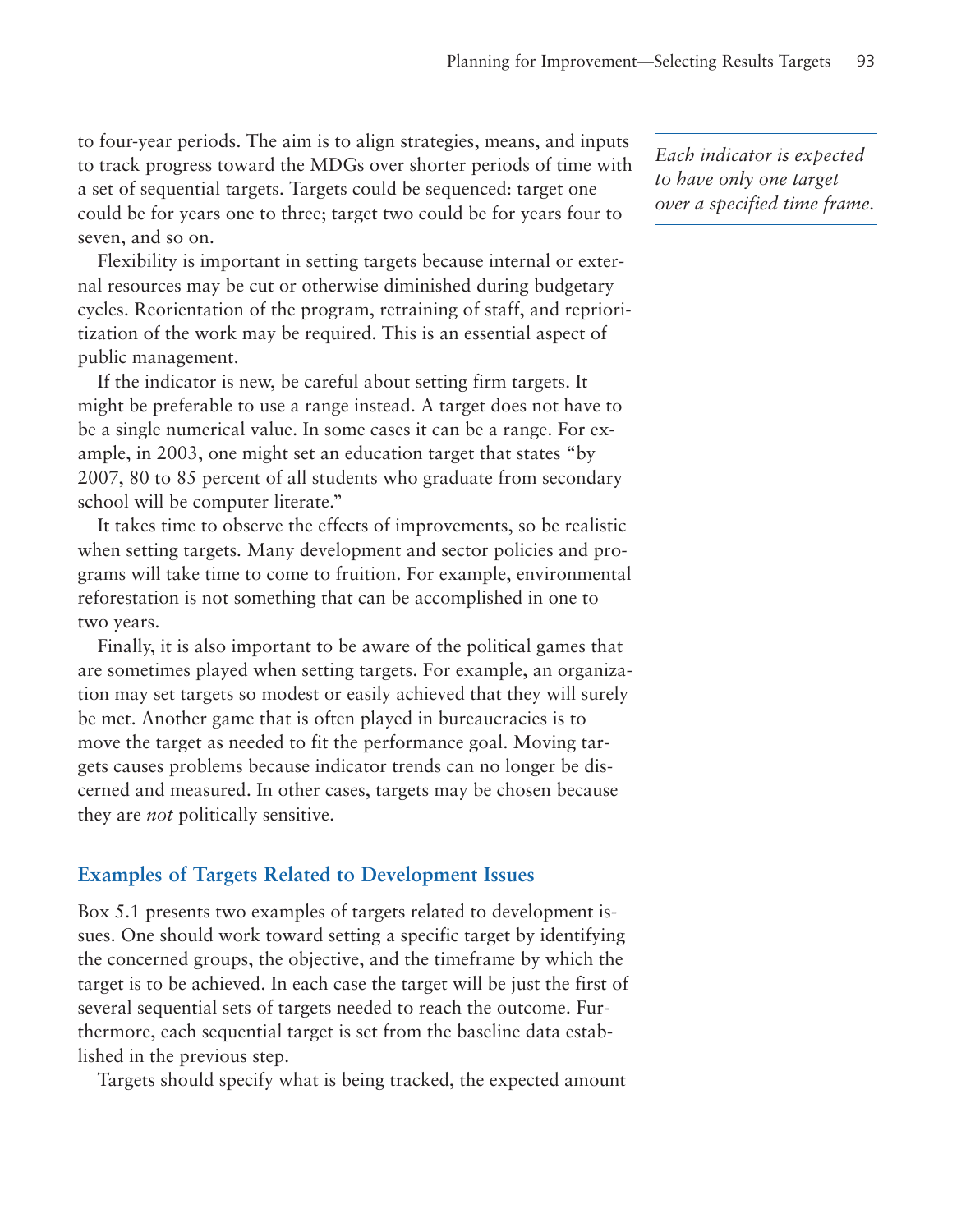**Box 5.1** Examples of Development Targets **1. Goal: Economic Well-Being** Outcome target: By 2008, reduce the proportion of people living in extreme poverty by 20 percent against the baseline. **2. Goal: Social Development** Outcome target: By 2008, increase the primary education enrollment rate in the Kyrgyz Republic by 30 percent against the baseline.

of change or improvement, and a timeframe by which the target will be achieved.

### **The Overall Performance-Based Framework**

The completed matrix of outcomes, indicators, baselines, and targets becomes the performance framework. It defines outcomes and plans for the design of a results-based M&E system that will, in turn, begin to provide information on whether interim targets are being achieved on the way to the longer-term outcome.

Figure 5.3 illustrates the completed performance framework for a national education development policy area. The traditional implementation dimensions of inputs, activities, and outputs also need targets, as they always have; we are emphasizing here that now outcomes need targets as well.

The performance framework becomes the basis for planning with attendant implications for budgeting, resource allocation, staffing, and so forth. The framework can and should be a relevant guide to managers. It should be frequently consulted and considered during the process of managing toward the desired outcomes.

These performance frameworks have broad applicability, and can be usefully employed as a format for national poverty reduction strategies, as well as framing project, program, and policy outcomes.

Performance targeting is critical to the process of reaching outcomes. The formula for arriving at the target performance is a simple one involving baseline indicator levels and desired levels of improvement over a specified period of time. A participatory, collaborative process with relevant stakeholders and partners is also key.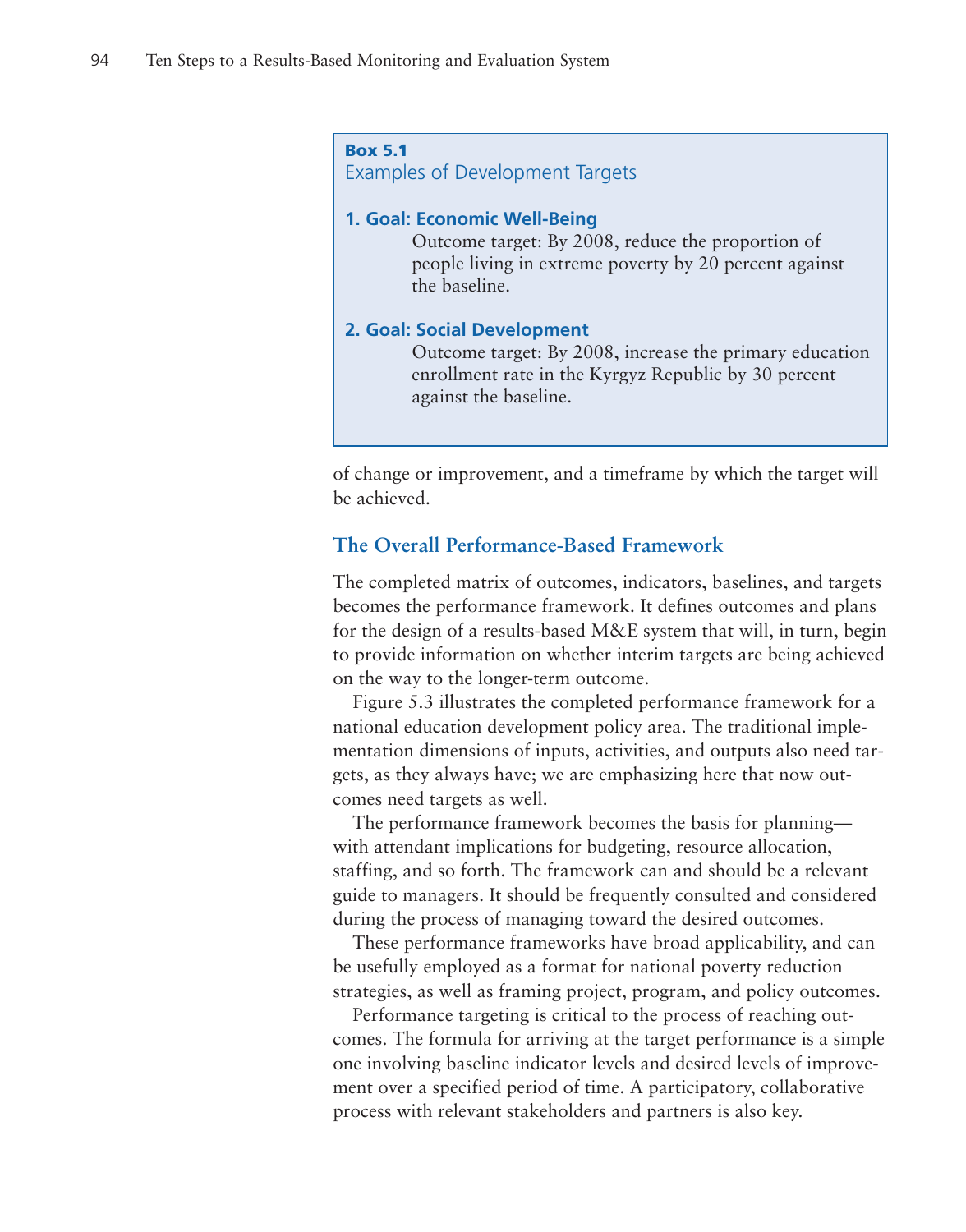## **Figure 5.3**

## Developing Targets for One Policy Area

## Example: Education

| <b>Outcomes</b>                                                        | <b>Indicators</b>                                                                                       | <b>Baselines</b>                                                                                                                 | <b>Targets</b>                                                                                                                    |
|------------------------------------------------------------------------|---------------------------------------------------------------------------------------------------------|----------------------------------------------------------------------------------------------------------------------------------|-----------------------------------------------------------------------------------------------------------------------------------|
| 1. Nation's children<br>have better access<br>to preschool<br>programs | 1. Percent of eligible<br>urban children en-<br>rolled in preschool<br>education                        | 1. In 1999, 75 percent<br>of children ages 3-5                                                                                   | 1. By 2006, 85 percent<br>of children ages 3-5                                                                                    |
|                                                                        | 2. Percent of eligible rural<br>children enrolled in<br>preschool education                             | 2. In 2000, 40 percent<br>of children ages 3-5                                                                                   | 2. By 2006, 60 percent of<br>children ages 3-5                                                                                    |
| 2. Primary school<br>learning outcomes<br>for children are<br>improved | 1. Percent of Grade 6<br>students scoring 70%<br>or better on<br>standardized math<br>and science tests | 1. In 2002, 75 percent<br>scored 70 percent or<br>better in math, and<br>61 percent scored<br>70 percent or better<br>in science | 1. By 2006, 80 percent<br>scoring 70 percent or<br>better in math and 67<br>percent scoring 70<br>percent or better in<br>science |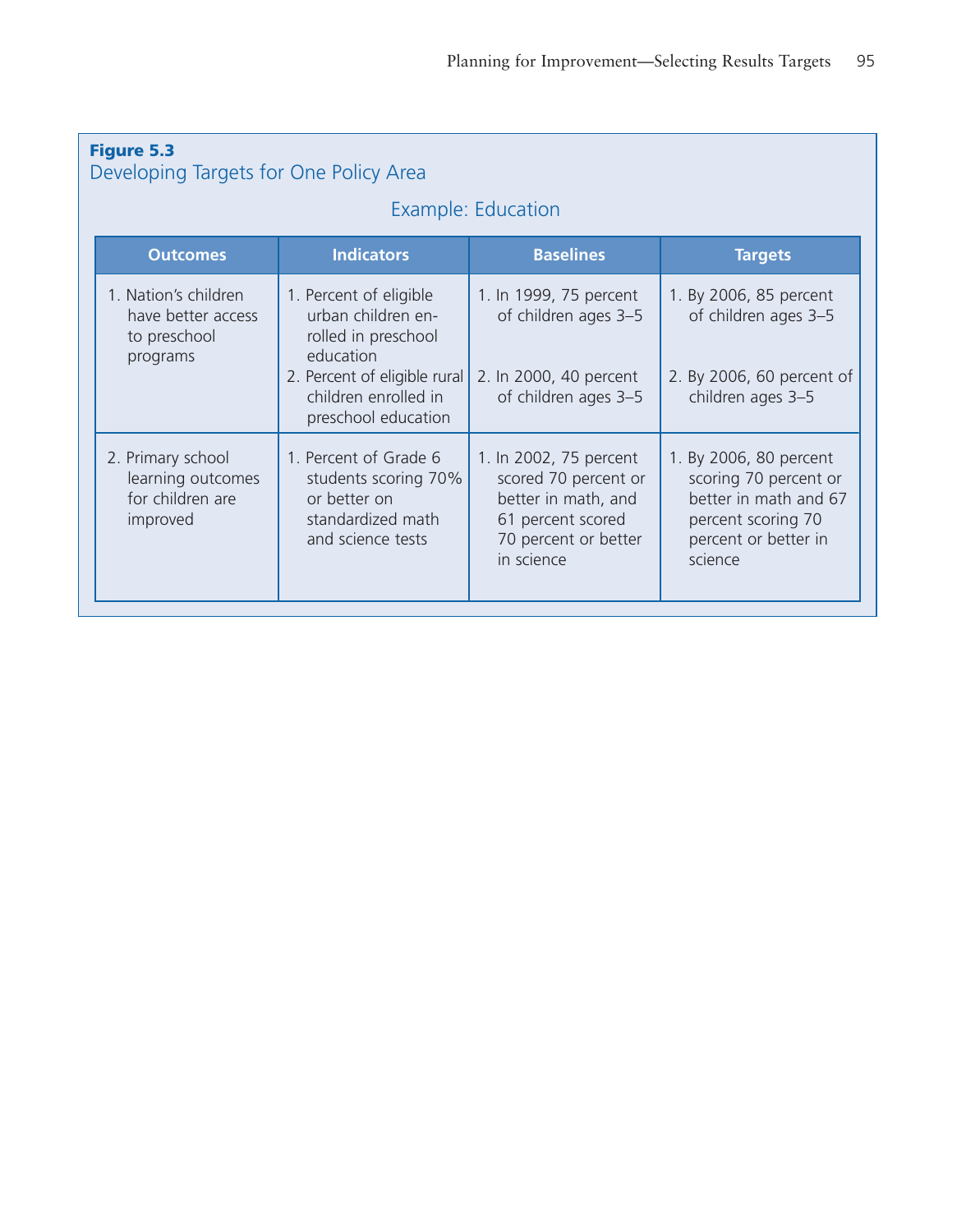# **Chapter 6** Step 6: Monitoring for Results

#### Conducting a Readiness Assessment Selecting Key Indicators to Monitor Outcomes

**Figure 6.1**



Planning for

## **PART 1**

After selecting targets and completing the performance-based framework, we are now ready to use the information to monitor for results (figure 6.1). This chapter describes putting together a system to get the necessary data to better inform the decisionmaking process. The resulting data will provide evidence on performance and flag any changes that may be needed for a given project, program, or policy.

This chapter focuses on how a results-based M&E system is, most importantly, a system to help government (or any organization) better manage resources. It now becomes relevant to review the need to manage inputs as well as outputs and outcomes. Managers use a variety of organizational tools to manage inputs, including budgets, staffing plans, and activity plans. A results-based M&E system needs to align with annual plans and other work plans of the organization to become a true results-oriented system.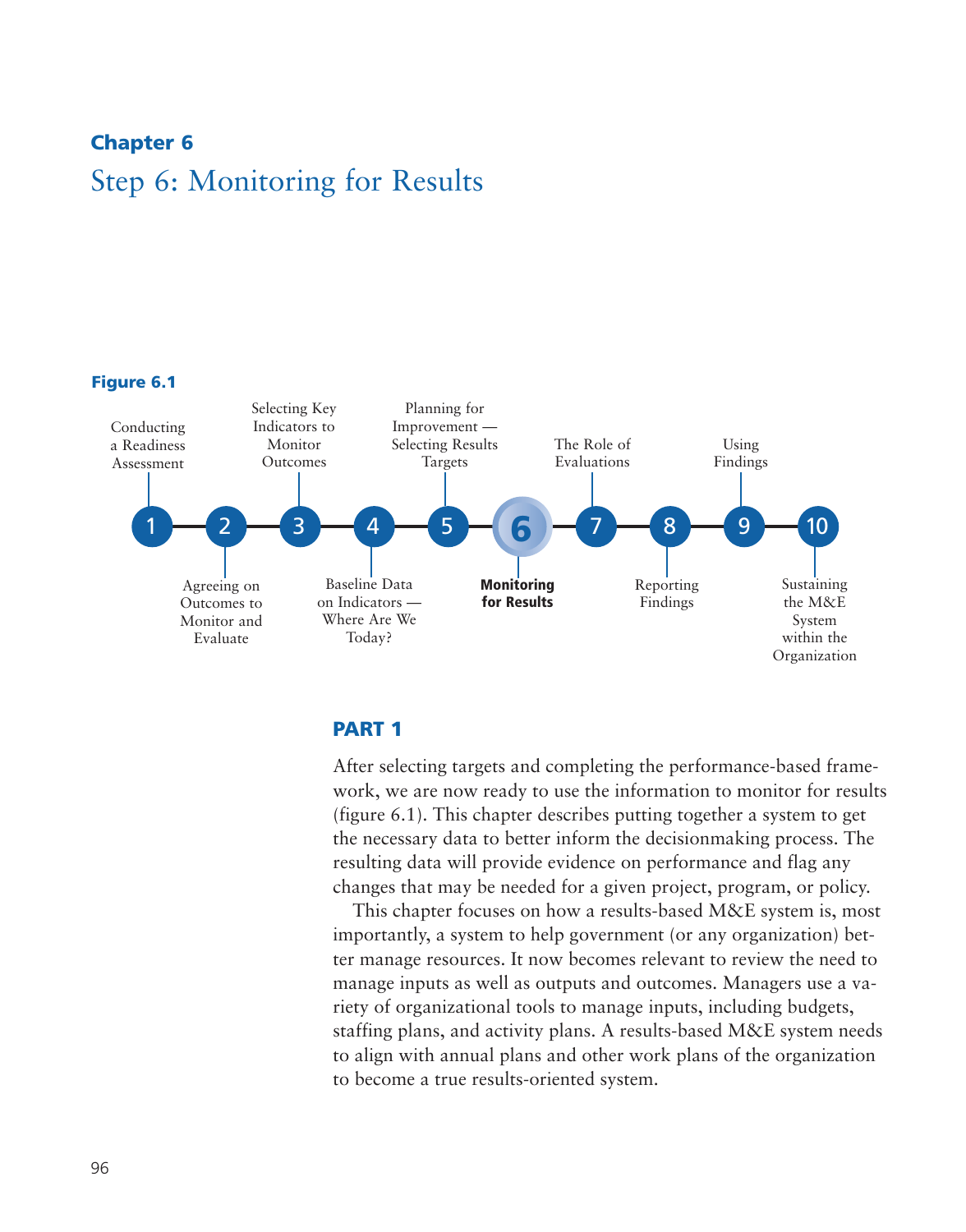| <b>Figure 6.2</b><br>Sample Gant Chart                                  |                      |                               |                     |                     |
|-------------------------------------------------------------------------|----------------------|-------------------------------|---------------------|---------------------|
| Task — Phase I                                                          |                      | <b>Duration</b>               | <b>Start</b>        | <b>Finish</b>       |
| 1. Recruit personnel<br>2. Assign project roles and<br>responsibilities |                      | 14 days<br>3 days             | 6/1<br>6/15         | 6/14<br>6/17        |
| 3. Visit sites<br>4. Analyze data<br>5. Draft report                    |                      | 14 days<br>10 days<br>10 days | 6/18<br>7/3<br>7/13 | 7/2<br>7/12<br>7/22 |
| June                                                                    |                      | July                          |                     |                     |
| 6/1                                                                     | $6/14$ $6/17$ $6/18$ | 7/2                           | 7/12                | 7/22                |
| Source: Authors' data 2004.                                             |                      |                               |                     |                     |

But a results-based system is not the same as monitoring against a set of annual work plans. Monitoring work plans, however, is very much the way a manager traditionally would assess how well a project, program, or policy is being implemented. In this traditional approach, a manager's first step might be to identify activities and assign responsibilities. Often, a manager might employ the use of an activity chart or Gant chart which is, in essence, a to-do list of activities plotted against a specific time line, showing start and due dates for each item, and who will be responsible for which activities. A typical Gant chart is shown in figure 6.2.

A Gant chart is a management tool used to track activities and outputs. However, this management tool does not show whether desired results are actually being achieved. Completing all activities mapped in such a chart does not mean that the organization is achieving its desired goals or outcomes.

Moreover, focusing on activities and outputs does not mean that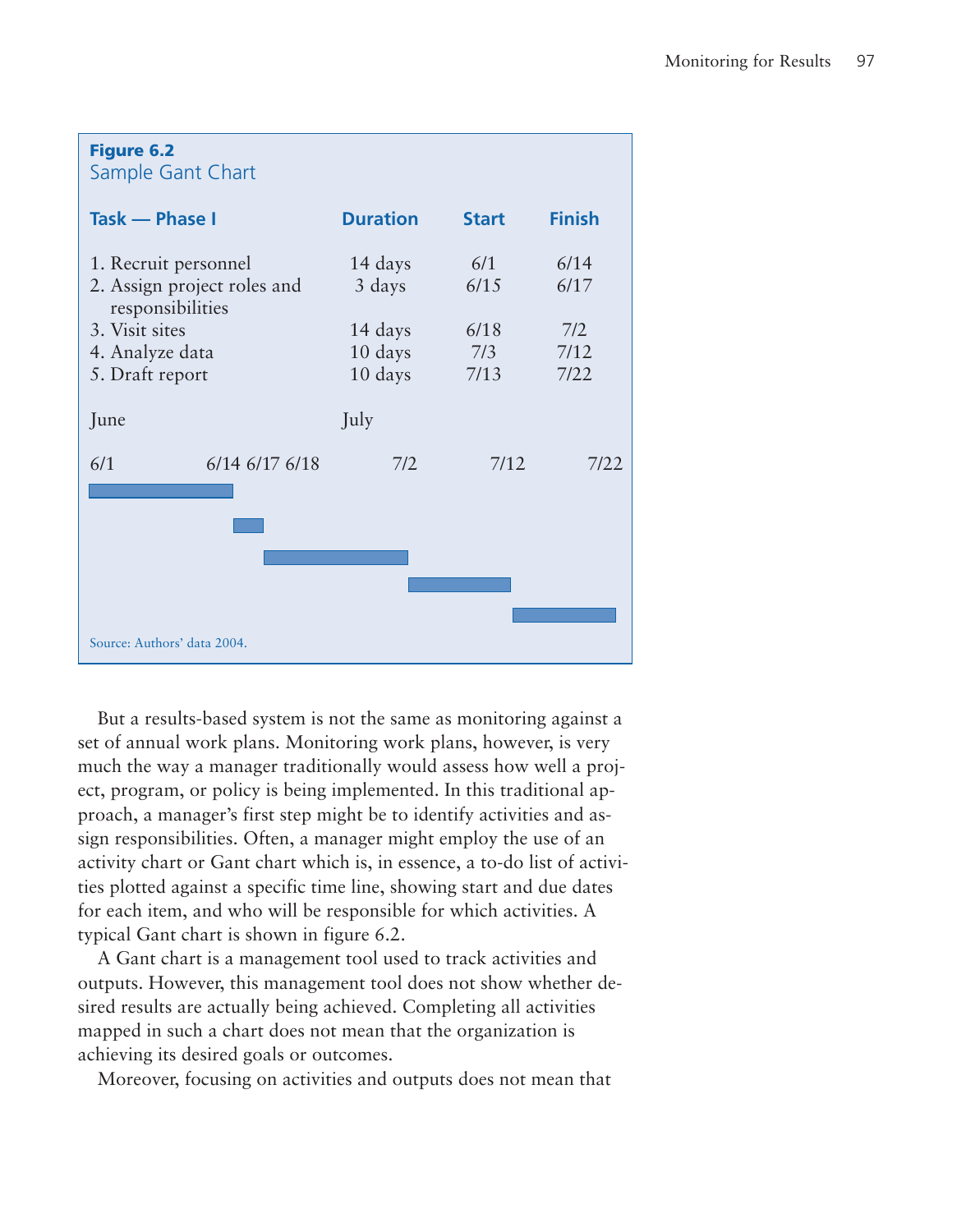individuals within the organization are not working hard. In many cases, individuals are busy and keeping focused day in and day out. But focused on what? A results-based M&E system focuses the organization on achieving outcomes, and manages to each indicator, as we have established in earlier chapters. An activity-based management system focuses the organization on working against a set of identified activities, without aligning these activities to outcomes, making it difficult to understand how the implementation of these activities results in improved performance. Be careful not to fall into the trap of equating being busy with being effective.

Activities are crucial. They are the actions taken to manage and implement programs, use resources, and deliver the services of government. But the sum of these activities may or may not mean the outcomes have been achieved.

Another difference between a results-based system and an activities-based system is that, with an activities-based work plan, one looks at whether the activities were completed in a timely and appropriate manner. Monitoring systems, however, demonstrate whether results have been achieved. It is the effective use of resources that counts, not just their efficient use.

This chapter considers (a) key types and levels of monitoring; (b) links between implementation monitoring and results monitoring; (c) key principles in building a monitoring system; (d) the needs of every monitoring system; (e) the data quality triangle; (f) analyzing performance data; (g) achieving results through partnership; and (h) pretesting data collection instruments and procedures.

### **Key Types and Levels of Monitoring**

As figure 6.3 indicates, there are two key types of monitoring—implementation monitoring and results monitoring. Both are important in tracking results.

Figure 6.4 provides examples of results monitoring at the policy, program, and project levels.

Implementation monitoring tracks the means and strategies (that is, those inputs, activities, and outputs found in annual or multiyear work plans) used to achieve a given outcome. These means and strategies are supported by the use of management tools, including budgetary resources, staffing, and activity planning.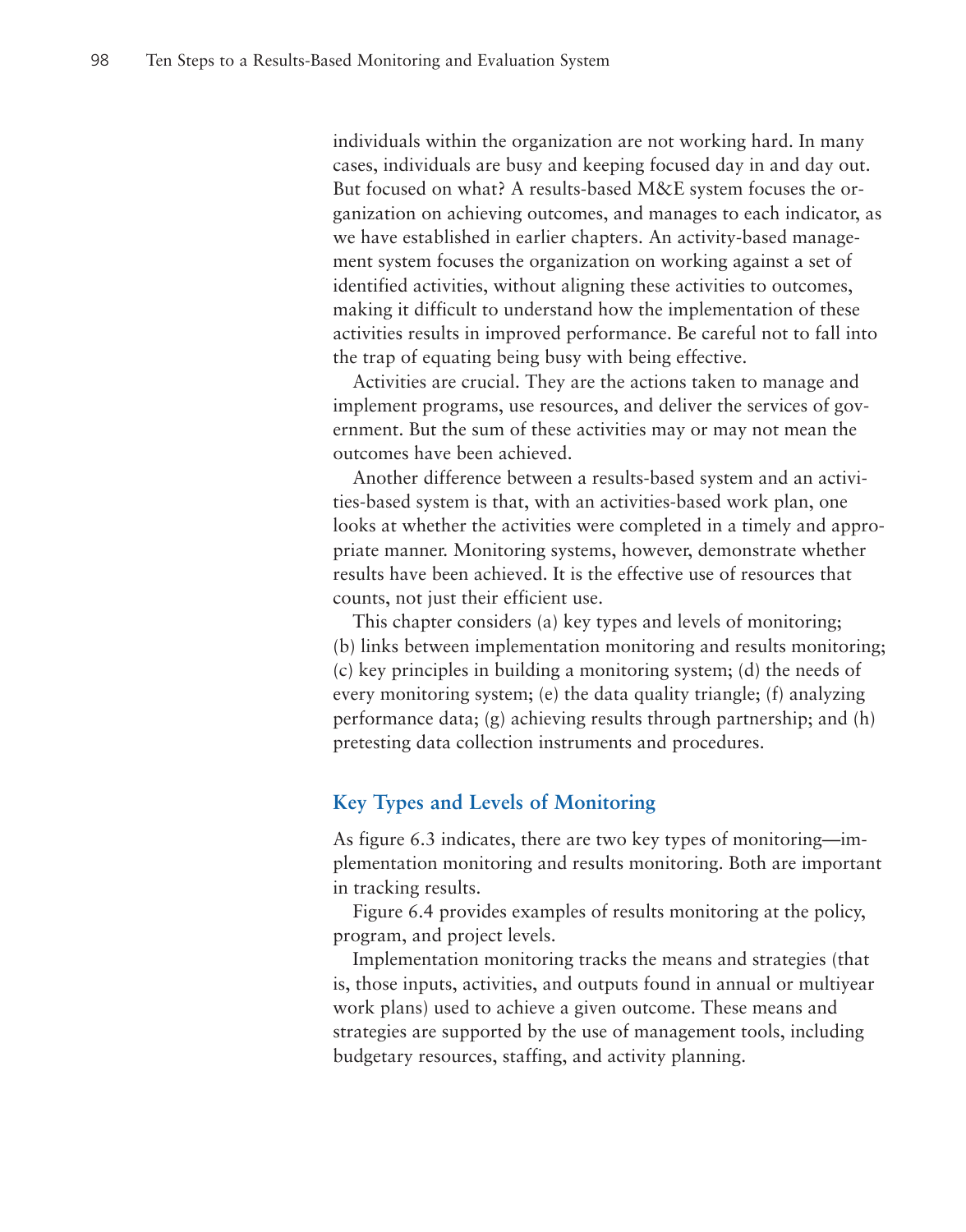

It should also be noted that there is an interaction between means and strategies (inputs, activities, and outputs) and outcome targets. Targets are set according to what the means and strategies potentially can yield.

We have spent much of this handbook examining results-based monitoring and evaluation. But implementation—how well outputs are achieved using available inputs and activities—also needs to be measured. Next, the alignment of the outputs with the results the organization hopes to achieve over time needs to be examined. This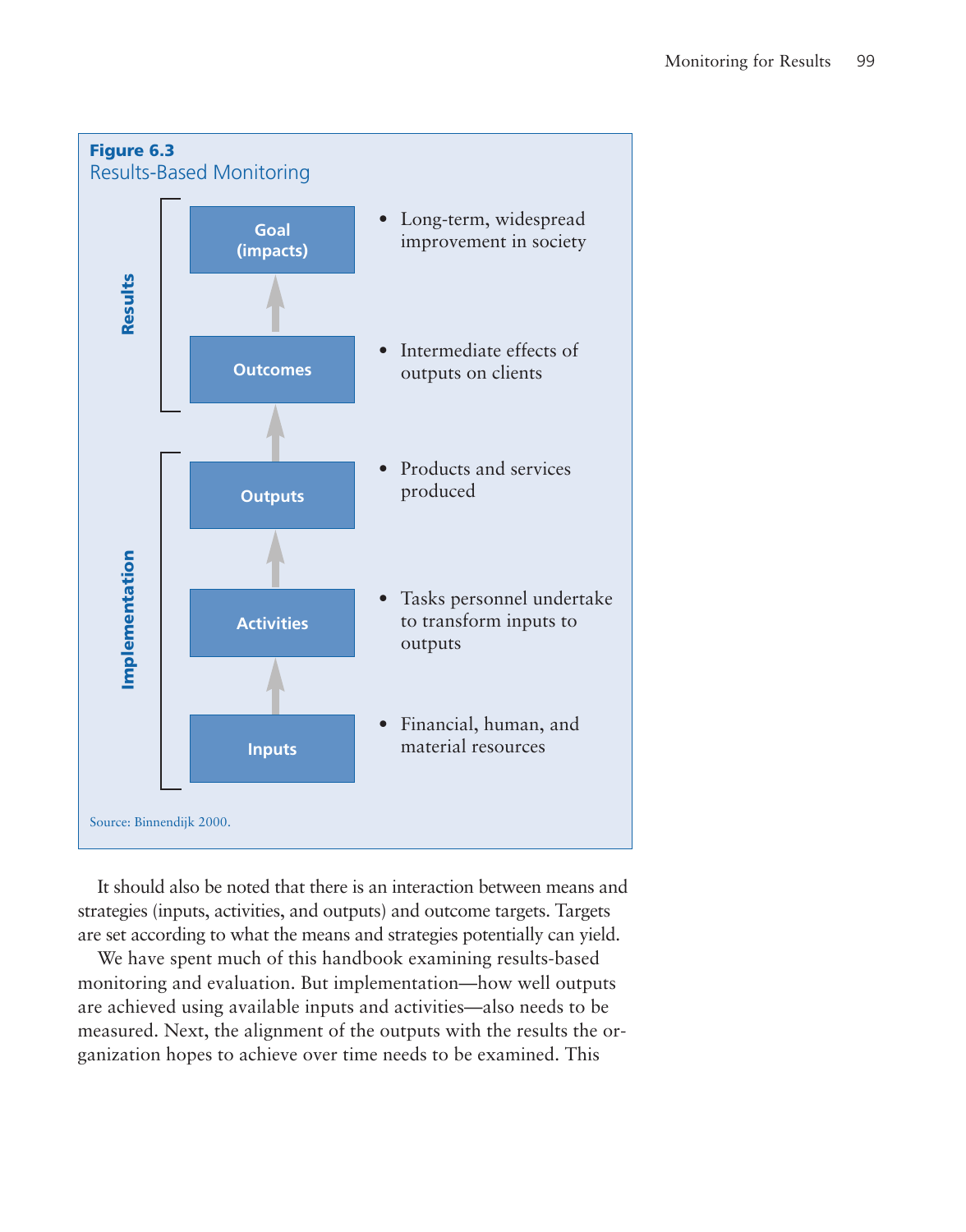| <b>Figure 6.4</b><br><b>Examples of Results Monitoring</b> |                                                                           |                                                                                       |  |  |
|------------------------------------------------------------|---------------------------------------------------------------------------|---------------------------------------------------------------------------------------|--|--|
|                                                            | <b>Infant Health</b>                                                      | <b>Girls Education</b>                                                                |  |  |
| <b>Policy</b><br>monitoring                                | Decreasing infant<br>mortality rates                                      | Increasing girls<br>educational attainment                                            |  |  |
| <b>Program</b><br>monitoring                               | Clinic-based prenatal<br>care is being used<br>by pregnant women          | Number of girls in<br>secondary schools<br>completing math and<br>and science courses |  |  |
| <b>Project</b><br>monitoring                               | Information on good<br>prenatal care provided<br>in six targeted villages | Number of girls<br>in four urban<br>neighborhoods<br>completing primary<br>education  |  |  |

brings us closer to the concept of performance budget frameworks.

A performance budget framework is an expenditure planning system that assumes good macroeconomic and fiscal management, sector priority setting, and program performance management. Budgets are developed according to funds available for a given budget year, with managers stating outputs they will achieve over that budget year. A medium-term budget incorporates the idea that three oneyear budgets should be used to achieve desired targets or outcomes. Thus, performance-based budgets budget to outputs, but also help officials manage to outcomes.

Boxes 6.1 and 6.2 review results-monitoring efforts in Mexico and Brazil.

The lessons we can draw from these various experiences include the following:

- If a strong link is to be forged between performance monitoring and resource allocation, a single unit must be responsible for both.
- If performance is intended to influence management, a single unit must be responsible for carrying out activities and monitoring performance.
- The units responsible for performance monitoring, management, and resource allocation must coincide for accountability to be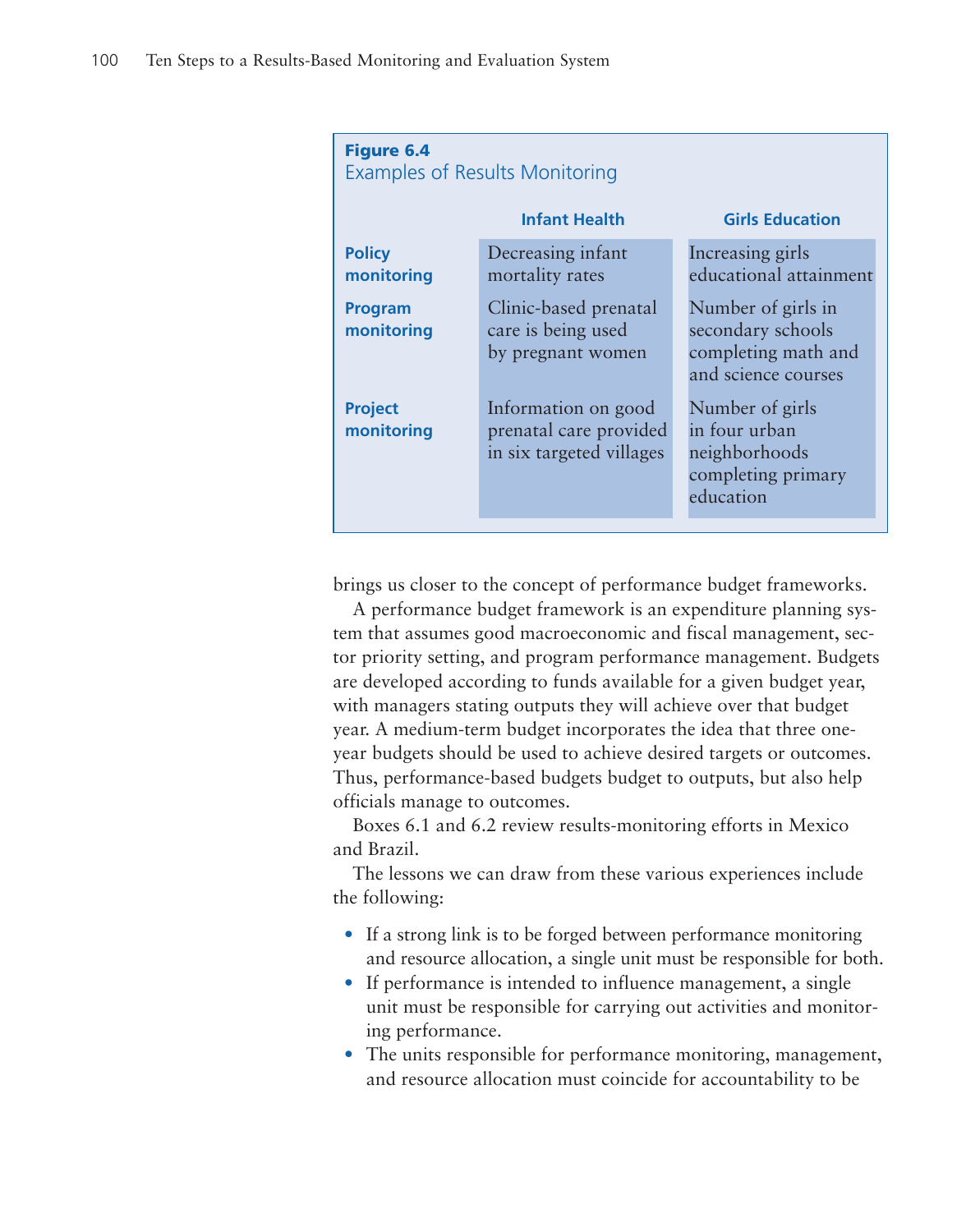## **Box 6.1** Results Monitoring in Mexico

Mexico has separate planning and budget processes. A National Development Plan is prepared every six years, roughly coterminous with the president's term of office. Objectives, policies, and performance targets are set through this process. Programs (the mode for achieving the objectives) derive from the plan. The annual budget process takes the objectives and programs as given. After determining annual resource constraints, funds are allocated to programs and projects. Performance information is incorporated into the annual budget documents—some 10,000 indicators primarily measuring performance relative to plan targets. But these performance measures are not used in agency management decisions, nor are they used in resource allocation decisions. The Office of the President does monitor these indicators, but follow-up is unclear, and there are no formal reviews. Performance is not built into pay either. Moreover, the program structure has changed annually over the past few years, suggesting it does not tie into an organizational structure or a program manager; therefore the accountability framework is weak.

Source: Dorotinsky 2003b.

possible, and to enable improvements in efficiency and effectiveness (or even to enable monitoring of efficiency or effectiveness).

## **Links between Implementation Monitoring and Results Monitoring**

Figure 6.5 depicts how outcomes and targets link to annual work plans, as well as the continuous flow of information up and down the system. Annual work plans are the means and strategies that are used by the organization to use inputs effectively to achieve outputs and, ultimately, outcomes and impacts. We learned in chapter 5 that every target is an interim effort on the way to achieving an outcome. Thus, a means and strategy should be implemented to help achieve every target.

The example of children's morbidity in figure 6.6 illustrates the links between means and strategies, target, outcome, and impact, that is, the specific links between implementation monitoring and results monitoring. In this example, one target—reducing the incidence of gastrointestinal disease by 20 percent over three years—has been identified to help reach the outcome of improving children's health. A manager would next identify an annual strategy aimed at reducing the incidence of gastrointestinal disease by the targeted amount. In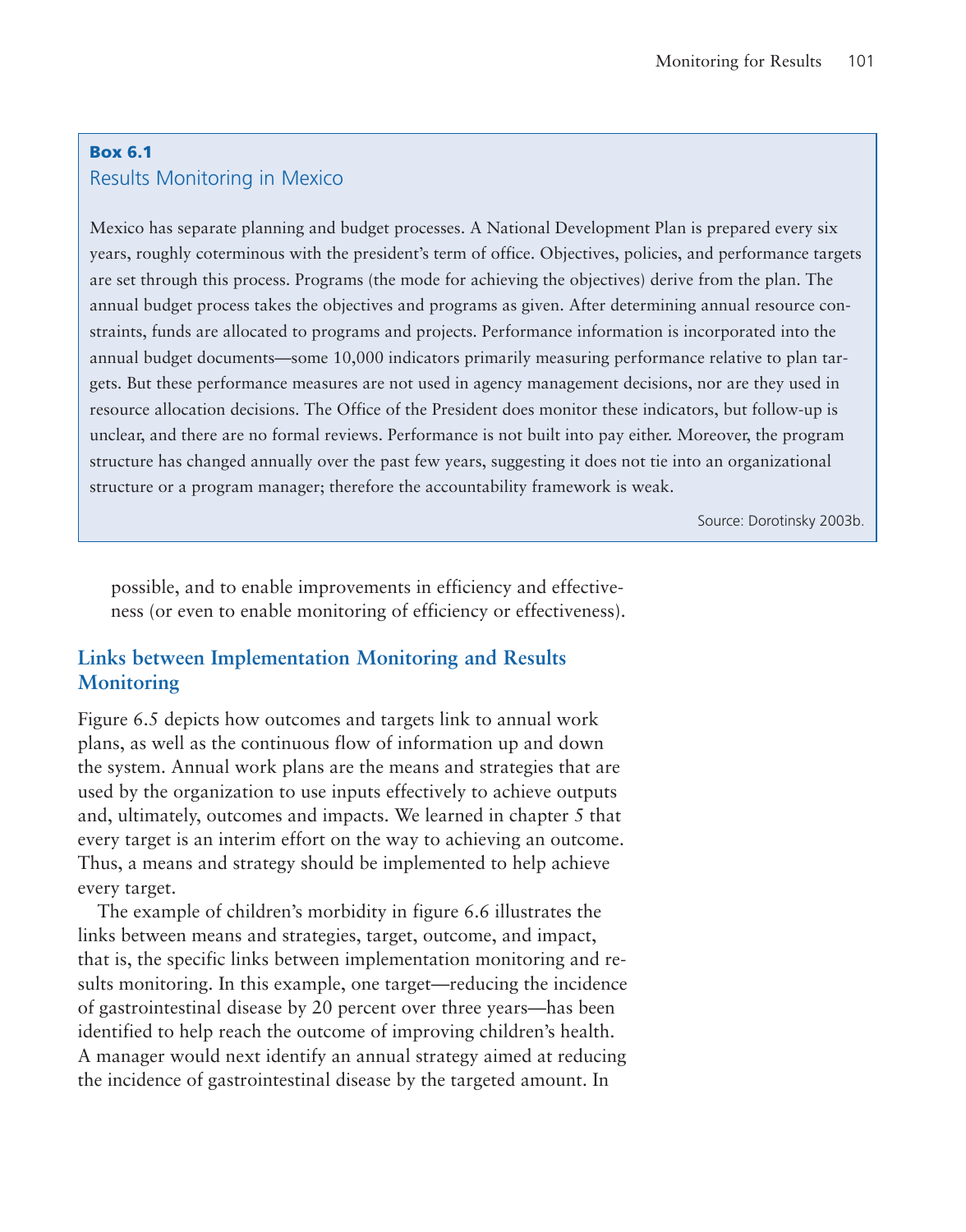## **Box 6.2** Results Monitoring in Brazil

Countries struggle to integrate performance information and management oversight—to have performance information actually used in decisionmaking. Some attempt to monitor actual performance relative to prior baseline performance or benchmarks, while others seek to monitor performance relative to predetermined targets or plans. The approach chosen, and vehicles for implementation, are influenced by the degree to which national planning and budgeting processes are integrated.

Brazil has a national plan separate from the budget process. The Ministry of Planning, Budget, and Management is responsible for developing the five-year plan (roughly coterminous with the presidential term of office). The planning process is used to set priorities, objectives, and performance targets. (Unlike in Mexico, the program structure is fixed, and covers all government activities. Also unlike Mexico, the national plan includes resource allocations for programs, by year, over the planning period.) But, given the fixed, multiyear nature of the plan, target resource allocations beyond the first year are highly uncertain. New administrations imprint their policies according to which programs they select as priority programs, with targets and resource allocations designated for the programs. For example, the Cordoso administration designated 80 priority programs.

A management information system was developed to tie program funding to performance information, focusing on performance relative to plan targets. Programs were defined supra-organizationally—cutting across ministries and implementing agencies—and program managers were appointed to manage the programs. However, the program managers had no formal authority, controlled no resources, and could not actually influence the activities in ministries that participated in their programs (except in a few cases where the head of a ministry activity was also designated the program manager). Under this structure, the activity manager cannot use program performance information to manage work, and program managers have no influence over actual management. There is a mismatch between authority and responsibility that prevents accountability.

In Brazil, performance information is not included in the formal budget documents, but the on-line database does allow partial matching of objectives, performance, and resources—marginal resources. In developing the program concept, Brazil created separate "programs" to encompass personnel expenses, so all other programs only contain the marginal cost of the activity.

Despite the structural flaws in the system, Brazil did try to stimulate management use of performance information. The planning office of the Ministry of Planning, Budget, and Management used the information system for quarterly performance updates. The planning office used this information to evaluate each priority program with respect to national plan targets and financial performance relative to a given year's budget. Programs performing poorly, or not likely to fully use that year's resources, would lose resources that would then be transferred to other priority programs deemed to be performing better. This was an attempt to use performance information for management and resource decisions, and give added imperative to performance improvement.

Source: Dorotinsky 2003b.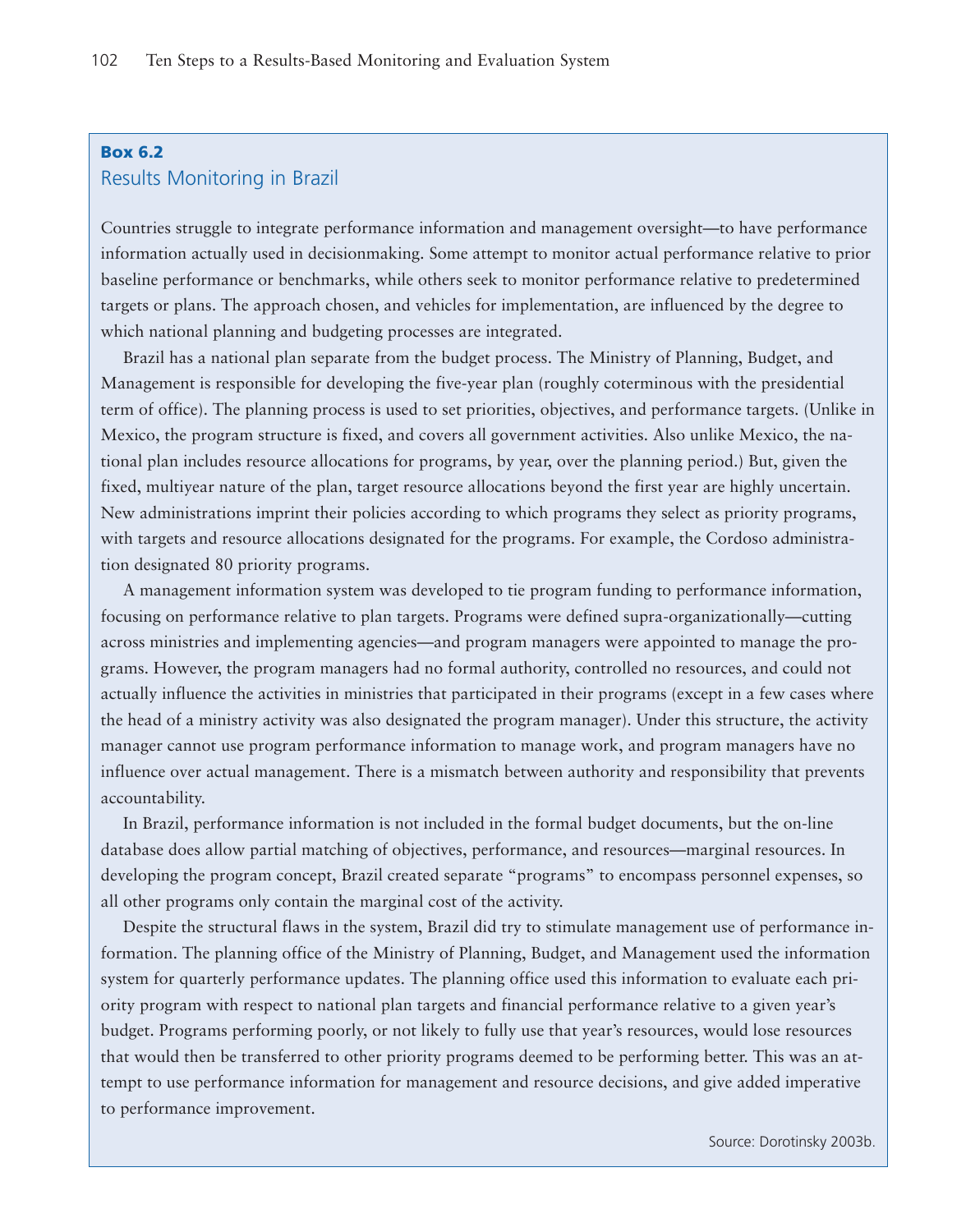

doing so, the manager would need to take into account the inputs available over three budget years, and decide how to plan the organization's work to achieve the stated target.

## **PART 2**

## **Key Principles in Building a Monitoring System**

There are a number of key principles involved in building a resultsbased monitoring system:

- There are results information needs at the project, program, and policy levels.
- Results information must move both horizontally and vertically in the organization (sometimes presenting a political challenge).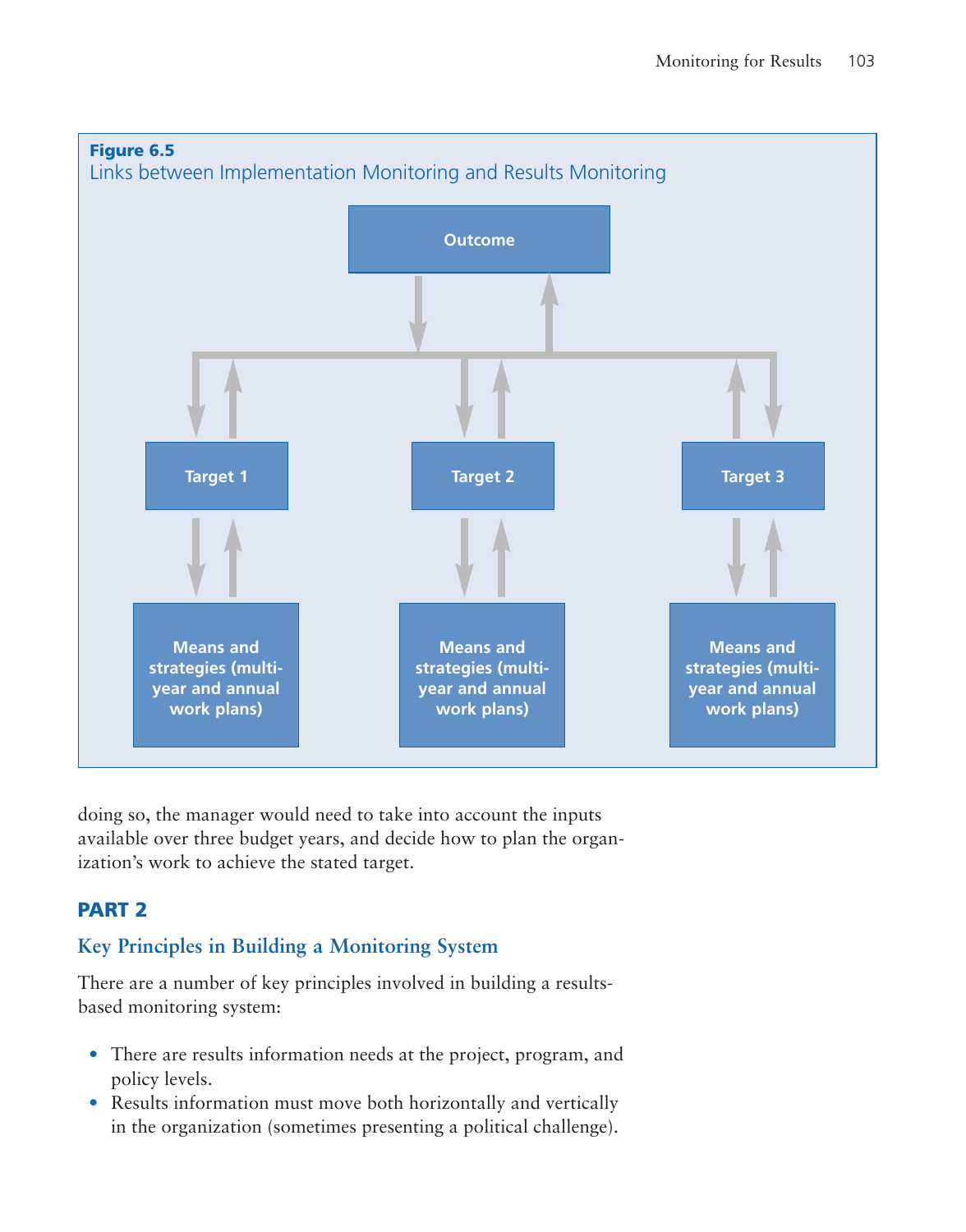

- Demand for results information at each level needs to be identified.
- Responsibility at each level needs to be clear for
	- 1. What data are collected ( source)
	- 2 When data are collected (frequency)
	- 3. How data are collected (methodology)
	- 4. Who collects data
	- 5. Who reports data
	- 6. For whom data are collected.

Performance information needs to move both horizontally and vertically within and between organizations. Horizontal sharing of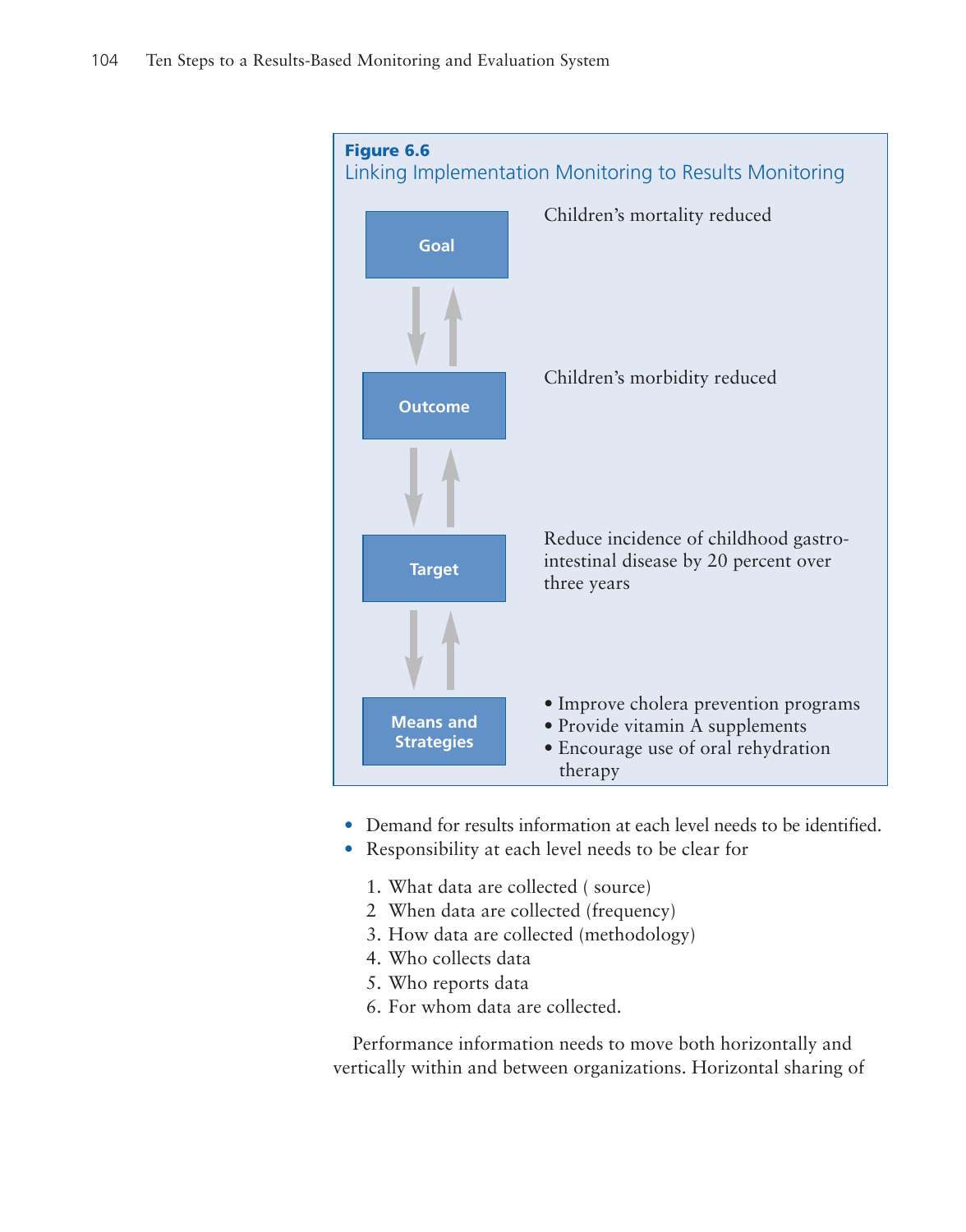information is crucial. People need to know and understand what information is being collected by their own organization and by other organizations. For instance, there might be one organization that is collecting data that would be suitable for another. In addition, if each organization starts its own information system, there may not be sufficient capacity to sustain all of the systems.

Many organizations find it difficult to share information horizontally. Information may move easily in a vertical manner within a system, but often there are strong political and organizational walls between one part of the system and another. Bureaucratic and political turf battles are often the cause. Also, bureaucratic incentives are almost always vertical; seldom are there incentives to share information horizontally.

Ideally, all concerned organizations and agencies need to coordinate and collaborate in sharing performance information, especially in those instances where there are intra-institutional partnerships developed to achieve specific targets.

It is important to be as clear and precise as possible in the answers to the six questions about responsibility for the system. If these six questions cannot be answered, there will likely be gaps and the system may falter. This is yet another reason to begin by piloting the initiation of a performance-based M&E system.

## **Achieving Results through Partnership**

More and more partnerships are being formed to achieve development goals. Partnerships may be formed at the international and multilateral, regional, country, and governmental levels. Whatever the case, the same results-based monitoring system can be applied to partnership efforts, as illustrated in figure 6.7.

Given scarce resources and ambitious development objectives, development partners need to leverage resources to achieve the desired goal. Therefore, the means and strategies will be set by multiple partners. One must look beyond one's own organizational unit when considering available inputs. Partnerships may be created elsewhere in one's own organization or even with other organizations inside or outside the government.

When resources are cut or diminished, governments and organizations may need—or be forced to enter into—partnerships with others to reach goals that may be similar. Collaborations can include the for-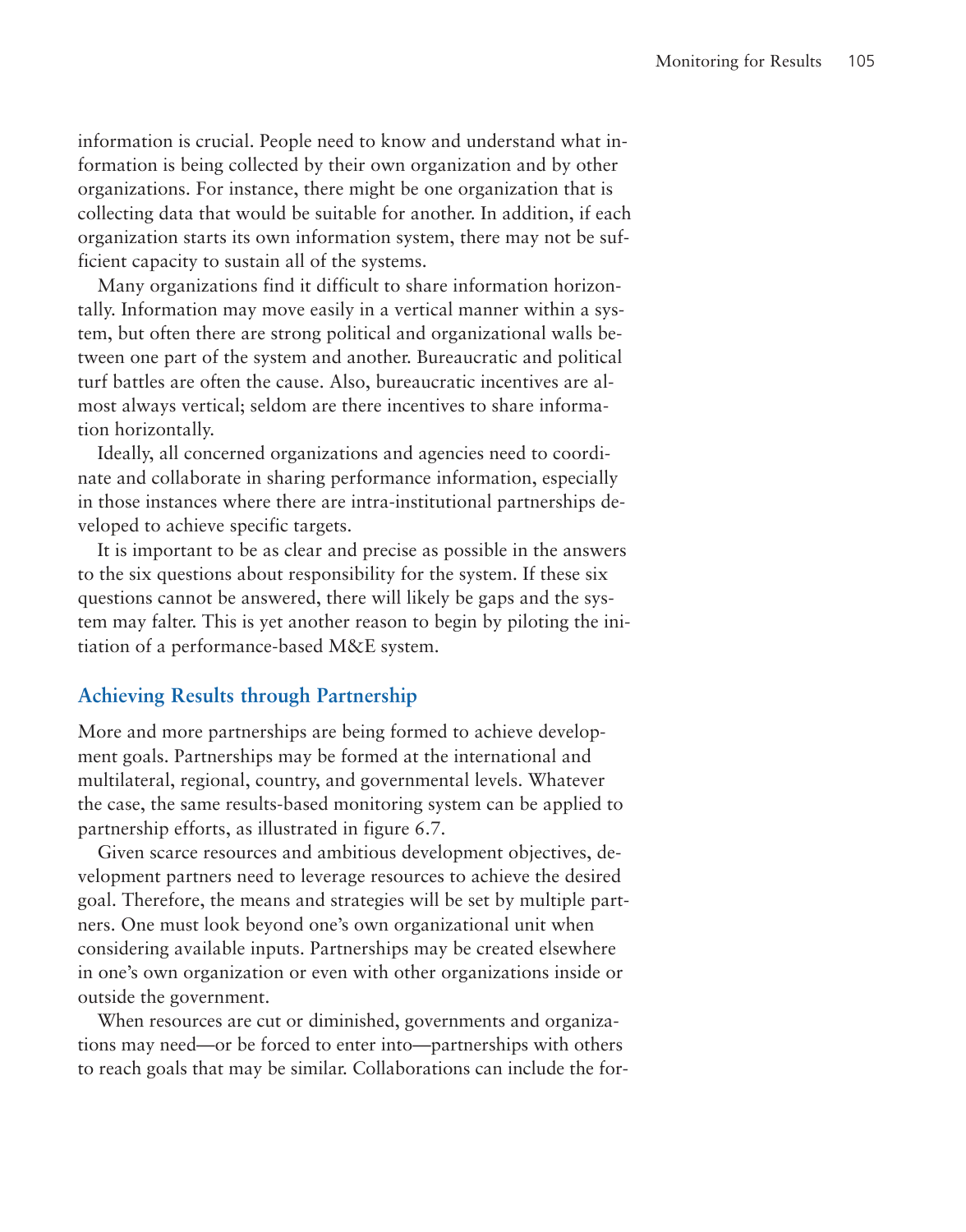

mation of partnerships with the private sector, NGOs, and the international donor community. By combining resources, outcomes are more achievable—even during times of input constraints.

## **Needs of Every Results-Based Monitoring System**

Every monitoring system needs four basic elements: ownership, management, maintenance, and credibility (figure 6.8).

## *Ownership*

Ownership can be thought of as the demand part of the equation. Ownership has to come from those at every level who use the system, and demand for performance information at each level needs to be identified. Stakeholder ownership of data at every level—national, regional, and local—is critical. If there are levels where people do not see the need for, or have a use for, the data collected, there will be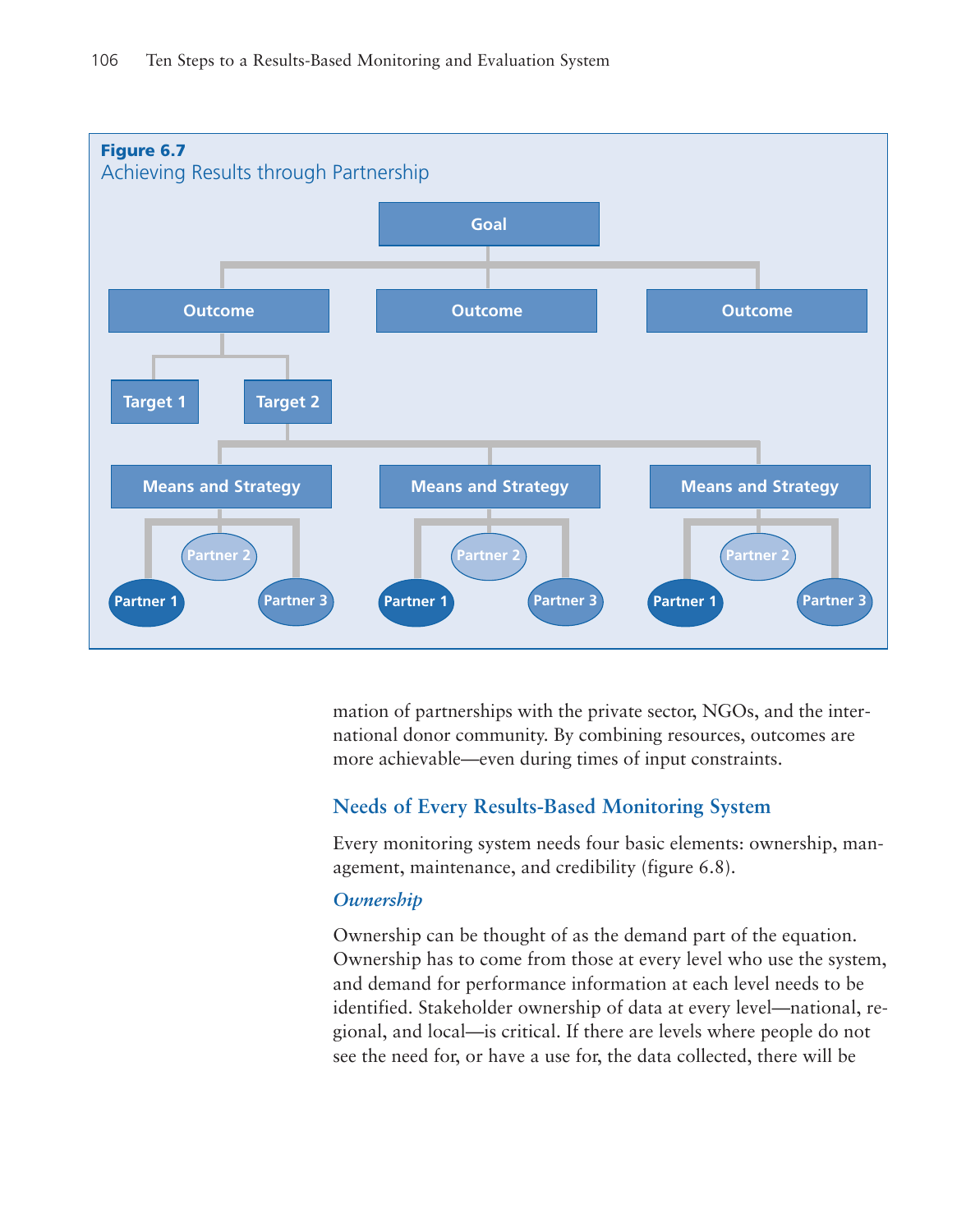| <b>Figure 6.8</b><br><b>Every Monitoring System Needs</b> |                    |  |
|-----------------------------------------------------------|--------------------|--|
|                                                           | <b>Ownership</b>   |  |
|                                                           | <b>Management</b>  |  |
|                                                           | <b>Maintenance</b> |  |
|                                                           | <b>Credibility</b> |  |
|                                                           |                    |  |

problems with quality control and ownership. The feedback loop will be disrupted. Without ownership, stakeholders will not be willing to invest time and resources in the system. The system will ultimately degenerate, and the quality of data will decline.

A strong political champion can help to ensure ownership of the system. A champion is needed to stress that good performance data must be generated, shared, and properly reported.

## *Management*

Who, how, and where the system will be managed is critical to its sustainability. Data collection can also be hampered by overlap of data coming from different agencies; duplication of data in ministries and the national statistical agency; time lags in receiving data, that is, data that are received too late to have an impact on the decisionmaking process; and people not knowing what data are available.

## *Maintenance*

Maintenance of monitoring systems is essential, to prevent the systems from decaying and collapsing. It is important to know who will collect what kind of information and when, and to ensure that information is flowing horizontally and vertically in the system. Monitoring systems, like other government information systems (such as auditing or budgeting) must be continually managed.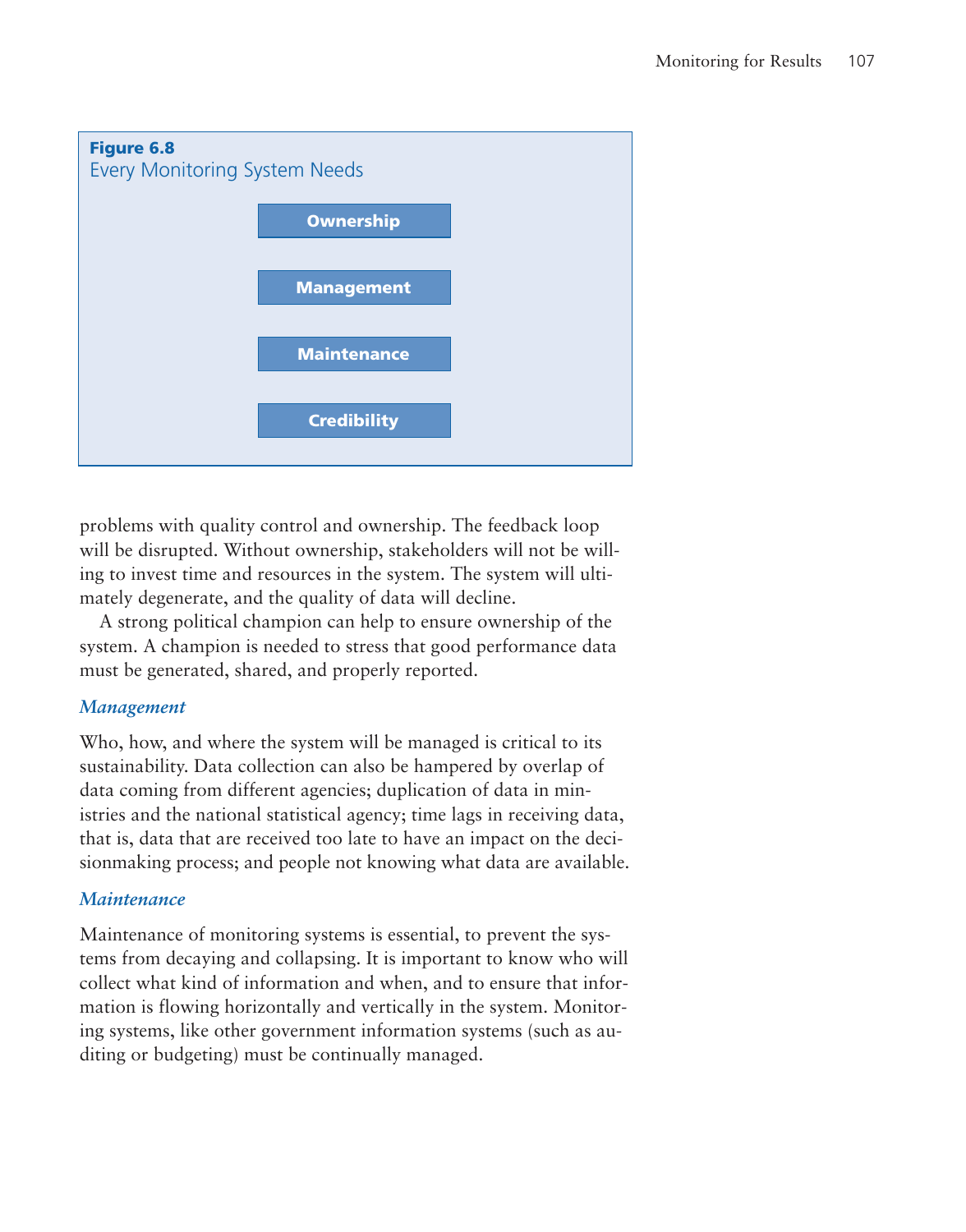Management and maintenance of M&E systems require creating the right incentives and providing sufficient financial, human, and technical resources for organizations, managers, and staff to carry out monitoring tasks. Individual and organizational responsibilities should be delineated, and a clear "line of sight" established—meaning that staff and organizations should understand their connections to common goals. Clear relationships need to be established between actions and results. Individuals and organizations need to understand how their specific tasks contribute to the big picture.

Good maintenance of monitoring systems should also take into account new advances in management and technology. Systems, procedures, or technologies may need upgrading and modernizing. Staff and managers should also be provided periodic training to keep their skills current.

Unless systems are well managed, they will deteriorate. Monitoring systems—like any other systems—require constant rebuilding, renewal, and strengthening through good management.

## *Credibility*

Credibility is also essential to any monitoring system. Valid and reliable data help ensure the credibility of the system. To be credible, monitoring systems need to be able to report all data—both good and bad. If bad news, or information demonstrating failure to meet desired outcomes and targets, is deliberately not reported, the system will not be credible.

In some instances, political pressure may be brought to bear on national statistical offices to minimize bad news or not report certain data, for instance, HIV incidence, or infant mortality. If political constraints are such that no negative news or data can be reported, or the messenger is punished, the monitoring system will be compromised. In short, if people think information is politically motivated or tainted, they will not trust it and will not use it.

## **The Data Quality Triangle: Reliability, Validity, and Timeliness**

A data collection system for all indicators (implementation and results) should possess three key criteria: reliability, validity, and timeliness (figure 6.9). To the extent that any of these criteria are absent, the credibility of the system will diminish. (See also Hatry 1999, p. 223.)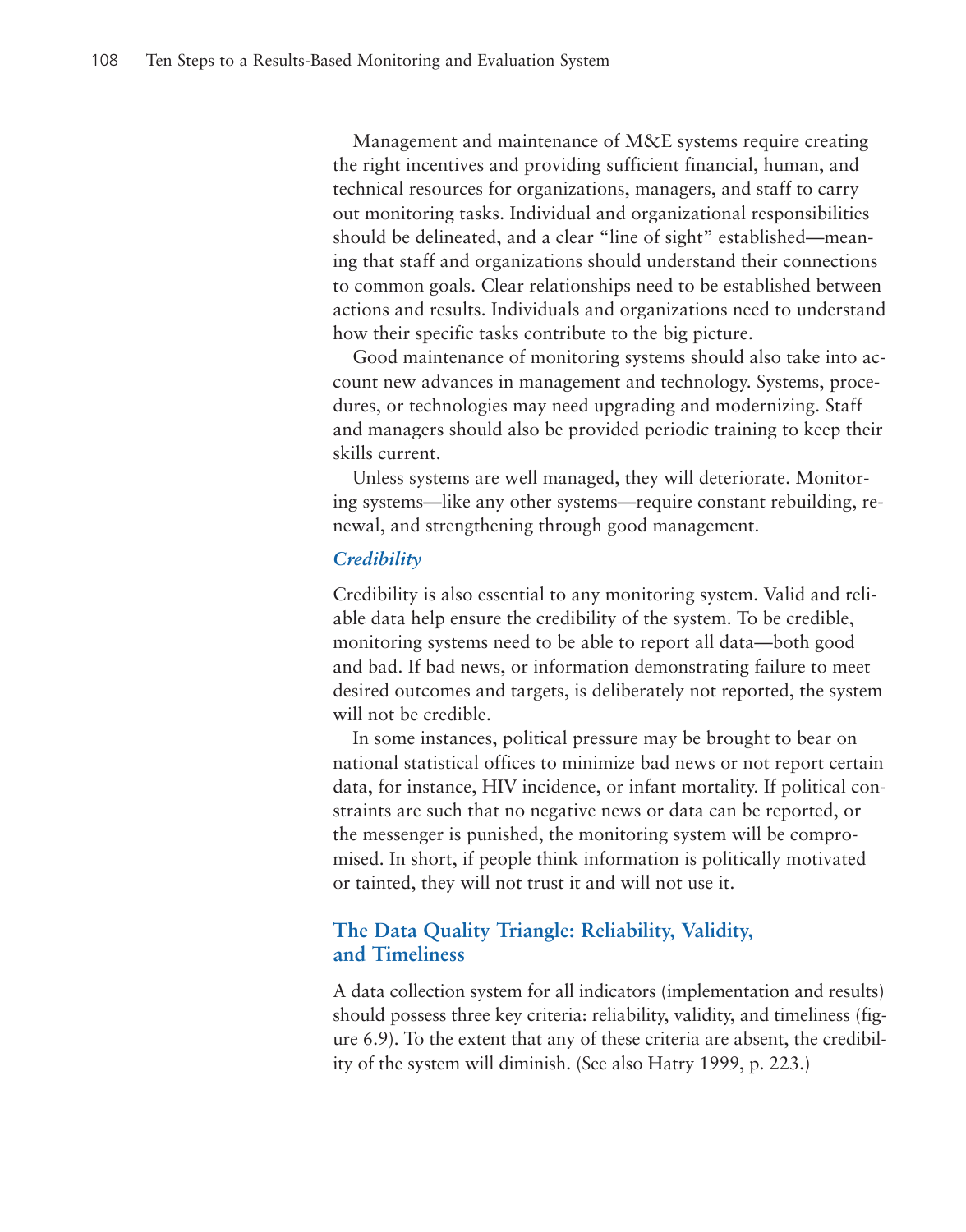

Reliability is the extent to which the data collection system is stable and consistent across time and space. In other words, measurement of the indicators is conducted the same way every time (figure 6.10).



Validity is important: indicators should measure, as directly and succinctly as possible, actual and intended performance levels (figure 6.11).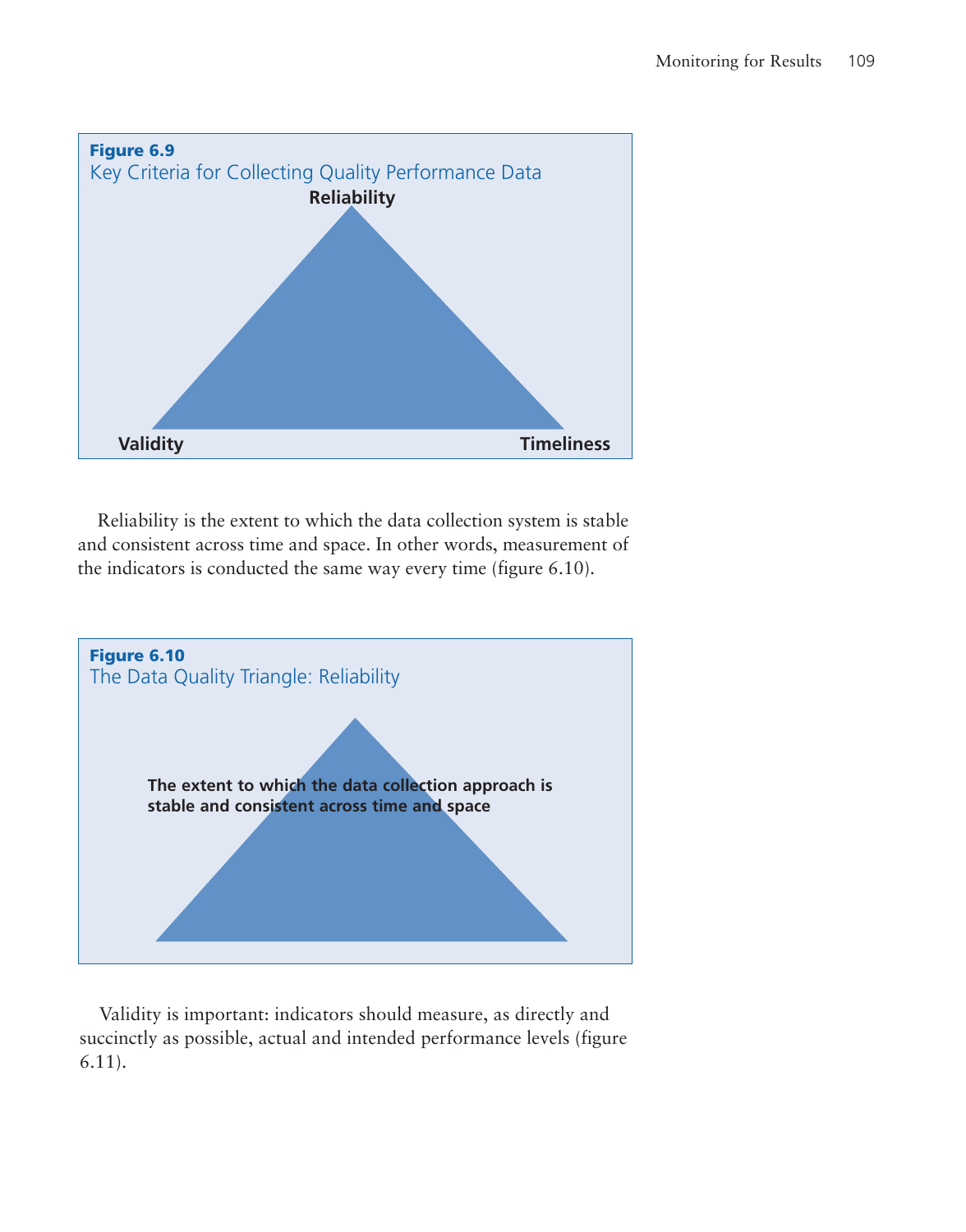

Timeliness consists of three elements: frequency (how often data are collected); currency (how recently data have been collected); and accessibility (data availability to support management decisions) (figure 6.12). If the data are not available to decisionmakers when they need it, the information becomes historical data. Modern public management requires good and timely information. Real-time, continuous data that decisionmakers can use to lead and manage in their work environment is now essential. It makes little sense to manage in the public sector using essentially historical data that may be three, four, or even five years old.

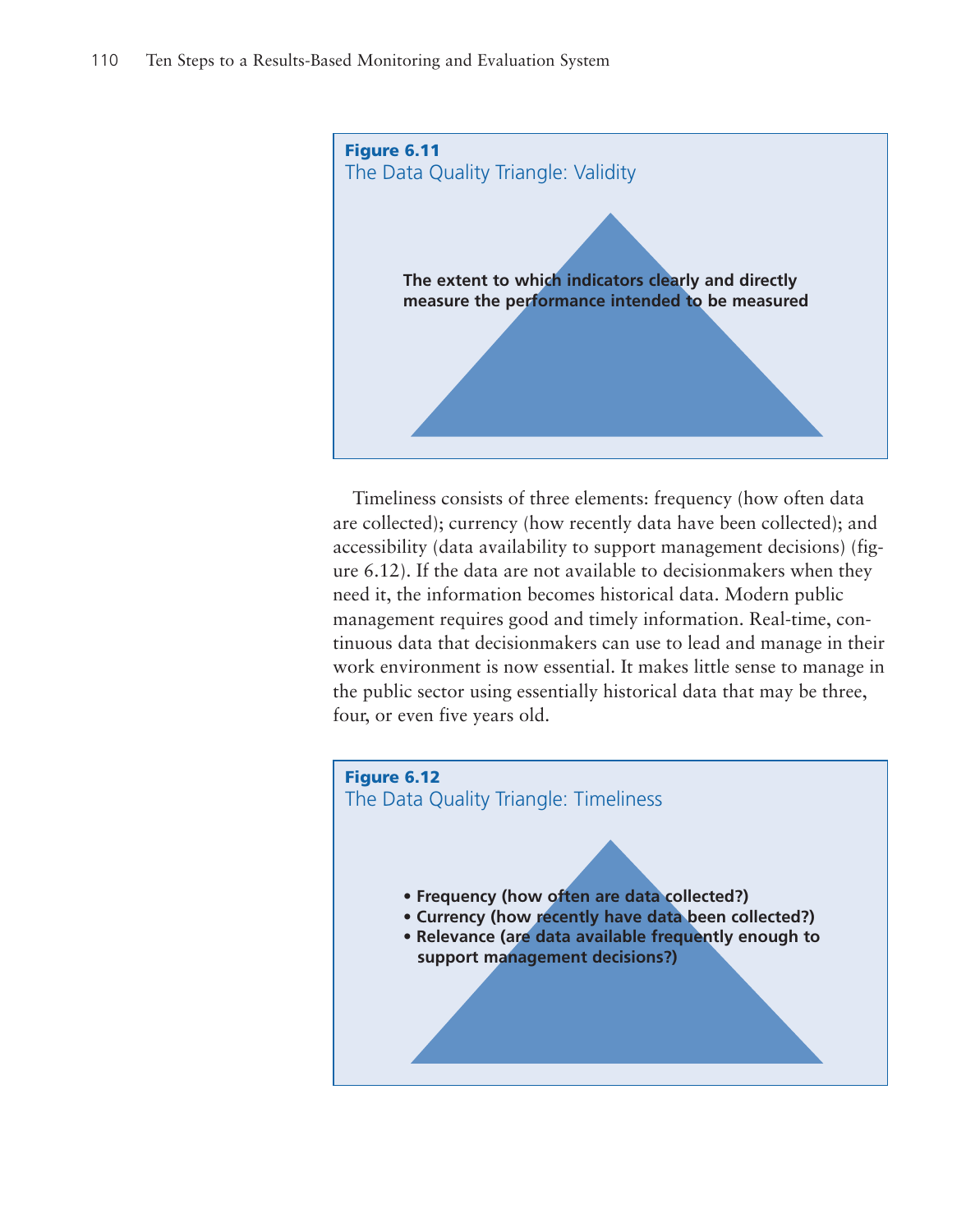## **Analyzing Performance Data**

Performance findings should be used to help improve projects, programs, and policies. Analyzing and reporting data yields important, continuous information about the status of projects, programs, and policies. It can also provide clues to problems that arise during the course of implementation, and create opportunities to consider improvements in implementation strategies. The continuous stream of data can also provide significant information regarding trends and directions over time.

The more often measurements are taken, the less guesswork there will be regarding what happened between specific measurement intervals (figure 6.13). More data points enable managers to track trends



and understand project, program, and policy dynamics. The more time that passes between measurements, the greater the chance that events and changes in the system might happen that may be missed. For example, if there is a year between measurements, many things can happen and it may be more difficult to attribute causality. Did the indicator get better? Worse? Was there a straight-line progression or a wave?

Consequently, the monitoring system strategy should include a clear data collection and analysis plan detailing the following:

*In analyzing and reporting data, the more frequent the data measurements over time, the more certain one can be of trends, directions, and results.*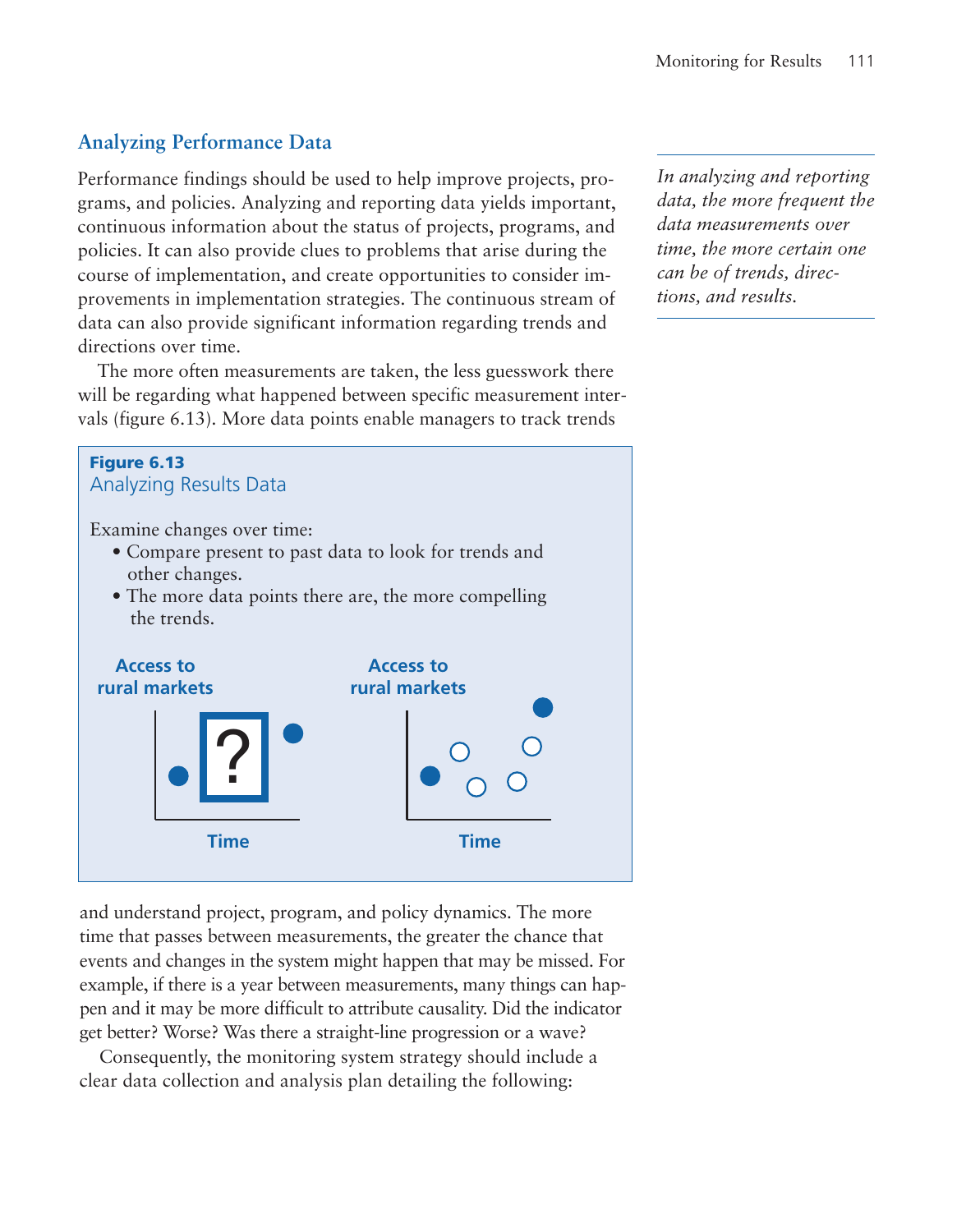*There is often an explicit tradeoff between measurement frequency and measurement precision. Cost and capacity also come into play in making decisions about how often and how precisely to measure indicators.*

*In short, do not move too quickly. Start on a small scale and pilot whenever possible.*

*If the monitoring system is to be a useful management tool, it needs to be manageable. Do not overload the system with too many indicators. Otherwise, too much time will be spent managing the system that produces the data, and not enough time will be spent using the data to manage.*

- Units of analysis (for example, school district, community hospital, village, region)
- Sampling procedures
- Data collection instruments to be used
- Frequency of data collection
- Expected methods of data analysis and interpretation
- Those responsible for collecting the data
- Data collection partners, if any
- Those responsible for analyzing, interpreting, and reporting data
- For whom the information is needed
- Dissemination procedures
- Follow-up on findings.

## **Pretesting Data Collection Instruments and Procedures**

Pretesting or piloting data collection instruments and procedures is vital to building an effective monitoring system. Key points about pretesting include the following:

- A data collection approach needs be be tested to find out how good it is.
- Pretesting provides a way to improve instruments or procedures—before data collection is fully under way.
- Avoiding pretesting *probably will* result in mistakes. The mistake could cost the organization a lot of time and money, and maybe its valued reputation with the public.
- If there is some ambiguity as to how data will be collected and what the data will look like, it is best to pilot several strategies, if possible.

For example, the first set of measurements will be the baseline and it may not be exactly what should be measured. If the baseline is erroneous because the wrong (or incomplete) data are being collected—and targets have been set against this baseline—the monitoring system will be based on a faulty foundation.

In sum, monitoring for results entails both implementation monitoring and results monitoring. It involves the formation of partnerships to attain common outcomes. Every monitoring system needs ownership, management, maintenance, and credibility. Monitoring for results also calls for data collection and analysis of performance data. The key criteria for collecting quality performance data are reliability, validity, and timeliness. Finally, pretesting of data collection instruments and procedures is important in every monitoring system.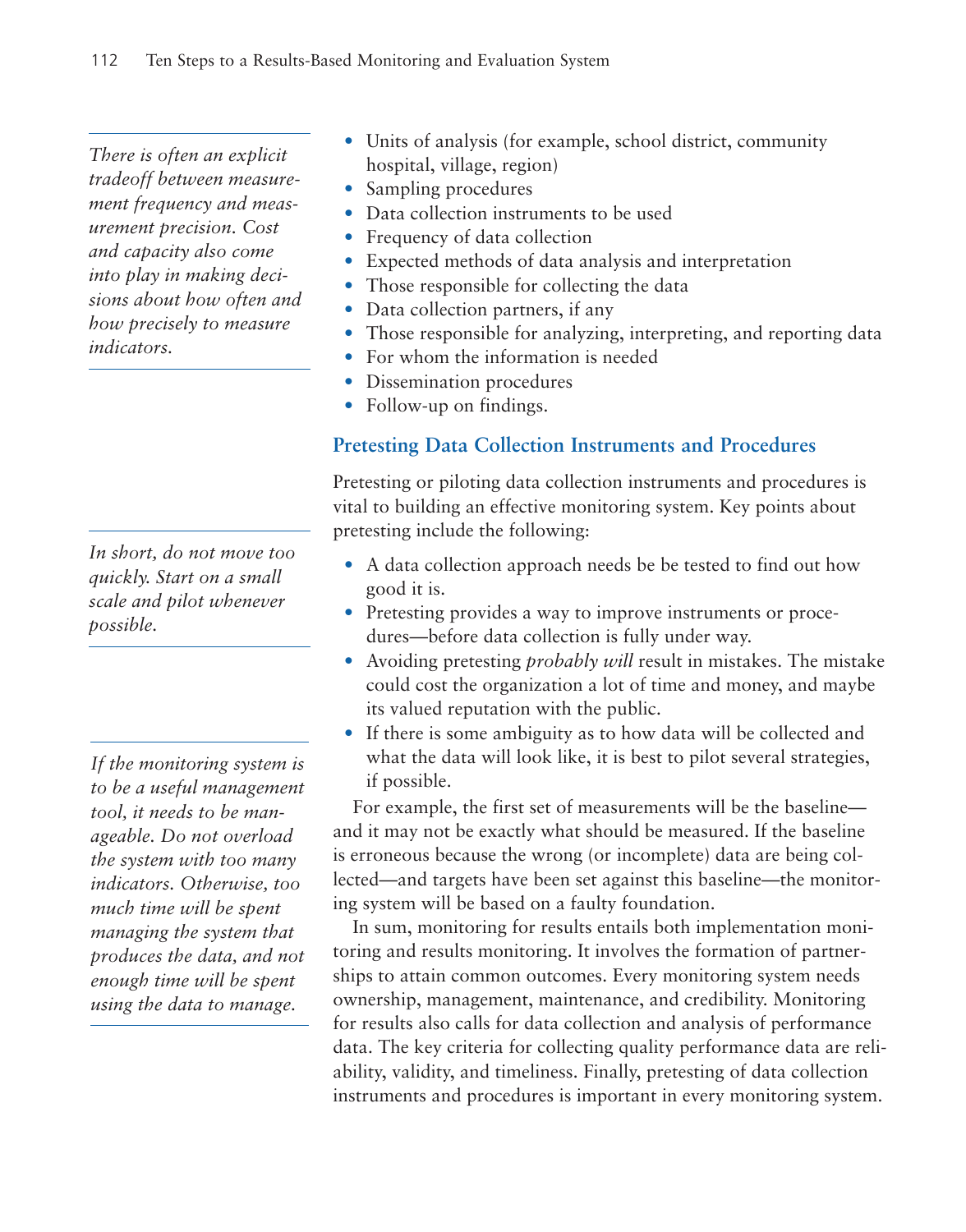### **Chapter 7**

## Step 7: The "E" in M&E—Using Evaluation Information to Support a Results-Based Management System

#### **Figure 7.1**



The previous chapters of this handbook placed a strong emphasis on the monitoring function—the "M" in M&E. Building a monitoring system to continuously track performance is absolutely essential for managers. The monitoring system gives ongoing information (via select indicators) on the direction of change, the pace of change, and the magnitude of change. It can also identify unanticipated changes. All are critical to knowing whether policies, programs, and projects are moving in the intended direction.

We have also stressed that monitoring data do not give the basis for attribution and causality for change. These monitoring data also do not provide evidence of how changes are coming about—only that they are or are not occurring. Likewise, monitoring data, in and of themselves, cannot address the strengths and weaknesses in the design of the project, program, or policy. Consequently, to address these and other important questions regarding the generation of appropriate results, evaluation information is necessary—the "E" in M&E (figure 7.1).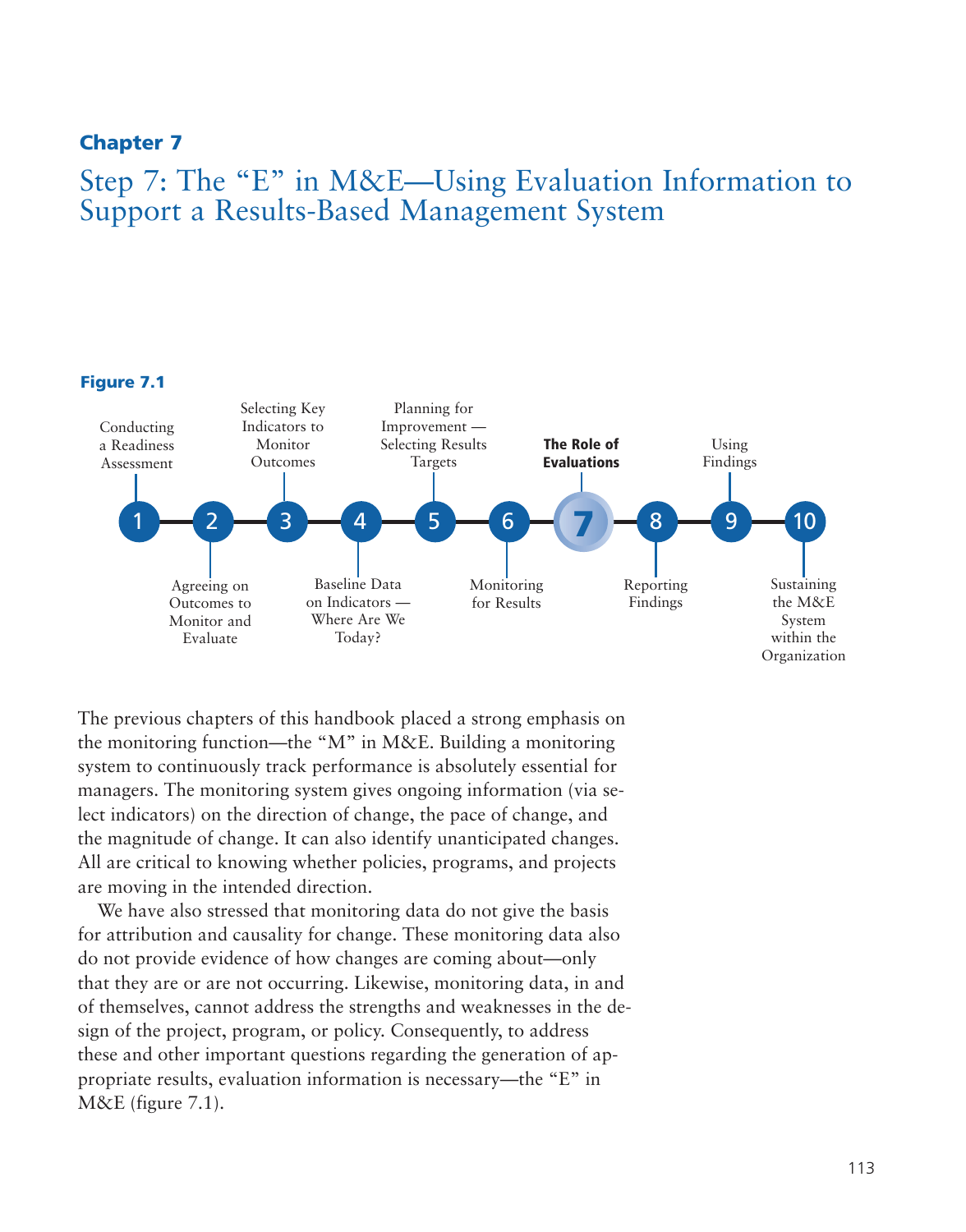We have defined evaluation as an assessment of a planned, ongoing, or completed intervention to determine its relevance, efficiency, effectiveness, impact, and sustainability. The intent is to incorporate lessons learned into the decisionmaking process.

It is appropriate that we now come to an examination of the evaluation function in M&E systems. We want to stress the complementarity of evaluation to monitoring. Each supports the other—even as each asks different questions and will likely make different uses of information and analyses. The immediate implication is that moving to a results-based M&E system requires building an information and analysis system with two components—monitoring and evaluation. Either alone, in the end, is not sufficient.

There are several complementarities of monitoring and evaluation. First is sequential complementarity, in which monitoring information can generate questions to be subsequently answered by evaluation or the reverse, with evaluation information giving rise to new areas or domains of monitoring to be initiated. Second is information complementarity, in which both monitoring and evaluation can use the same data, but pose different questions and frame different analyses. Third is interactional complementarity, in which managers are using monitoring and evaluation in tandem to help direct their initiatives.

It is important to emphasize here that the evaluation function in the M&E system significantly expands and moves beyond what is understood as the traditional after-the-fact approach to evaluation. Evaluation is not restricted to assessing causes and changes after an intervention or initiative is over. The after-the-fact approach is restrictive because this type of evaluation information does not feed back into the ongoing management of the government organizations and units aimed at achieving public sector results. The emphasis on after-the-fact evaluations as the means to strive for the definitive answers on attribution and causality necessarily precludes real-time uses of evaluation by public sector managers.

What follows is not a "how to" on designing and conducting evaluations. There are many textbooks and handbooks that can take a reader through the step-by-step process of an evaluation from design, methods selection, data collection and analysis, to reporting and dissemination. One electronic source for this material and guidance comes in 12 modules from the International Program in Development Evaluation Training (IPDET) and can be found at http://www.worldbank.org/oed/ipdet/ (World Bank 2001a).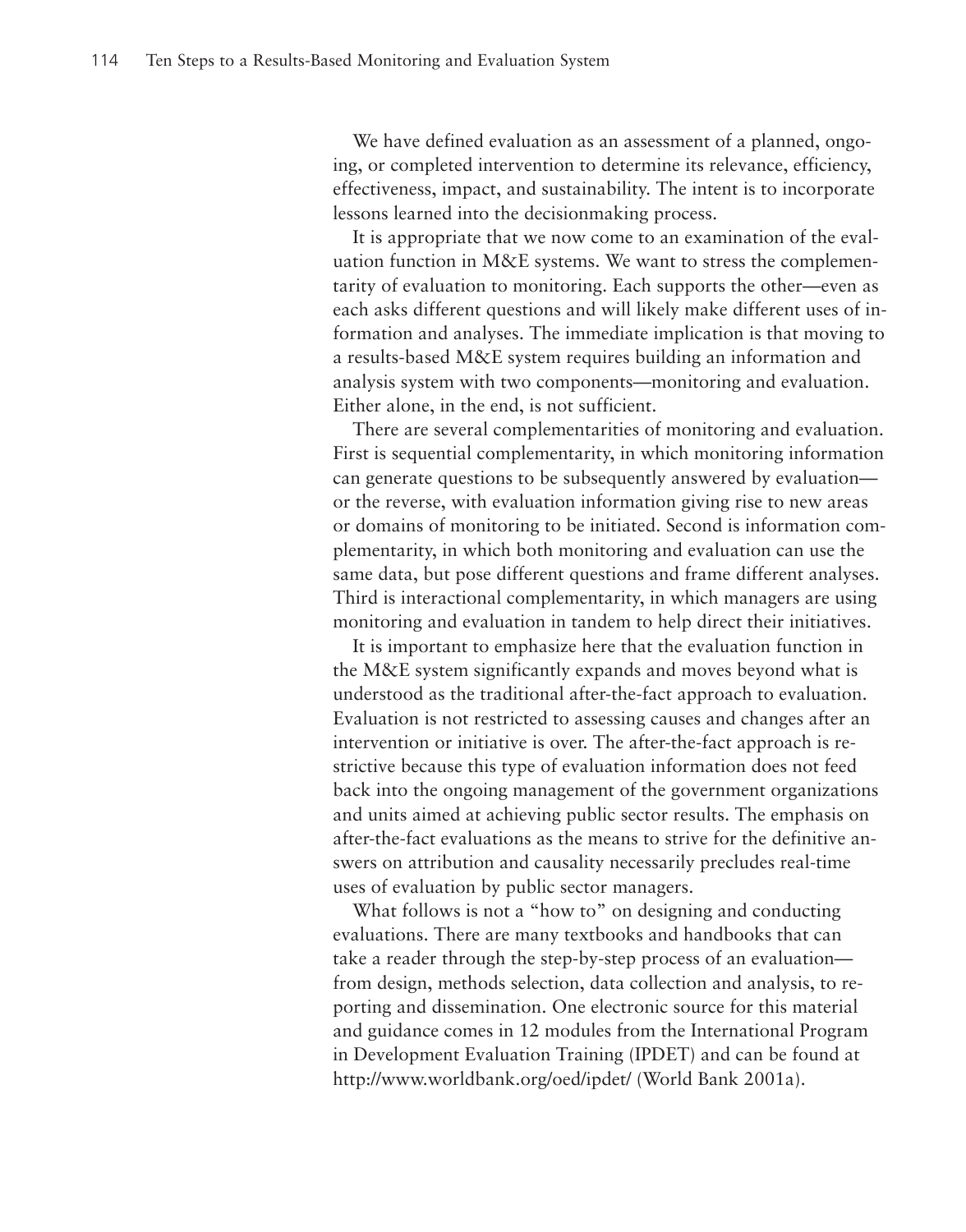The emphasis is on how the development of an evaluation capacity in government supports a results-based management approach and the uses managers can make of evaluation information. Good evaluative information can provide answers to a broad range of questions relevant to performance and the achievement of outcomes. We will identify a number of these questions as well as the evaluation strategies available to answer them.

## **Uses of Evaluation**

The emphasis on building sources of ongoing evaluation information versus sporadic and individual evaluation studies spaced out over generally lengthy periods is deliberate. M&E systems need to provide government officials with useful and timely information to manage and guide government resources and interventions. The value of an evaluation comes from its use.

### *Pragmatic Uses of Evaluation*

While the evaluation literature is replete with long and technical discussions of different types and categories of use, this material will be bypassed. Instead, we will go to a pragmatic list of six uses that government managers can make of evaluation information.

**Help Make Resource Allocation Decisions** Evaluation information can inform managers on what policies or programs have been more or less successful in terms of their outcomes and thus what level of resources they might merit. Likewise, evaluation information can help guide decisions on whether the results of pilot efforts suggest expanding, redesigning, or even dropping the initiative altogether.

**Help Rethink the Causes of a Problem** Frequently, policy and program interventions appear not to be having any notable consequences on an existing problem. While the absence of change may be attributable to either poor design or poor implementation, it may also be that the intervention is of no consequence because the problem is different than originally presumed. Evaluation information can raise the need for a re-examination of the presumed cause of a problem—and what alternative countermeasures might be needed.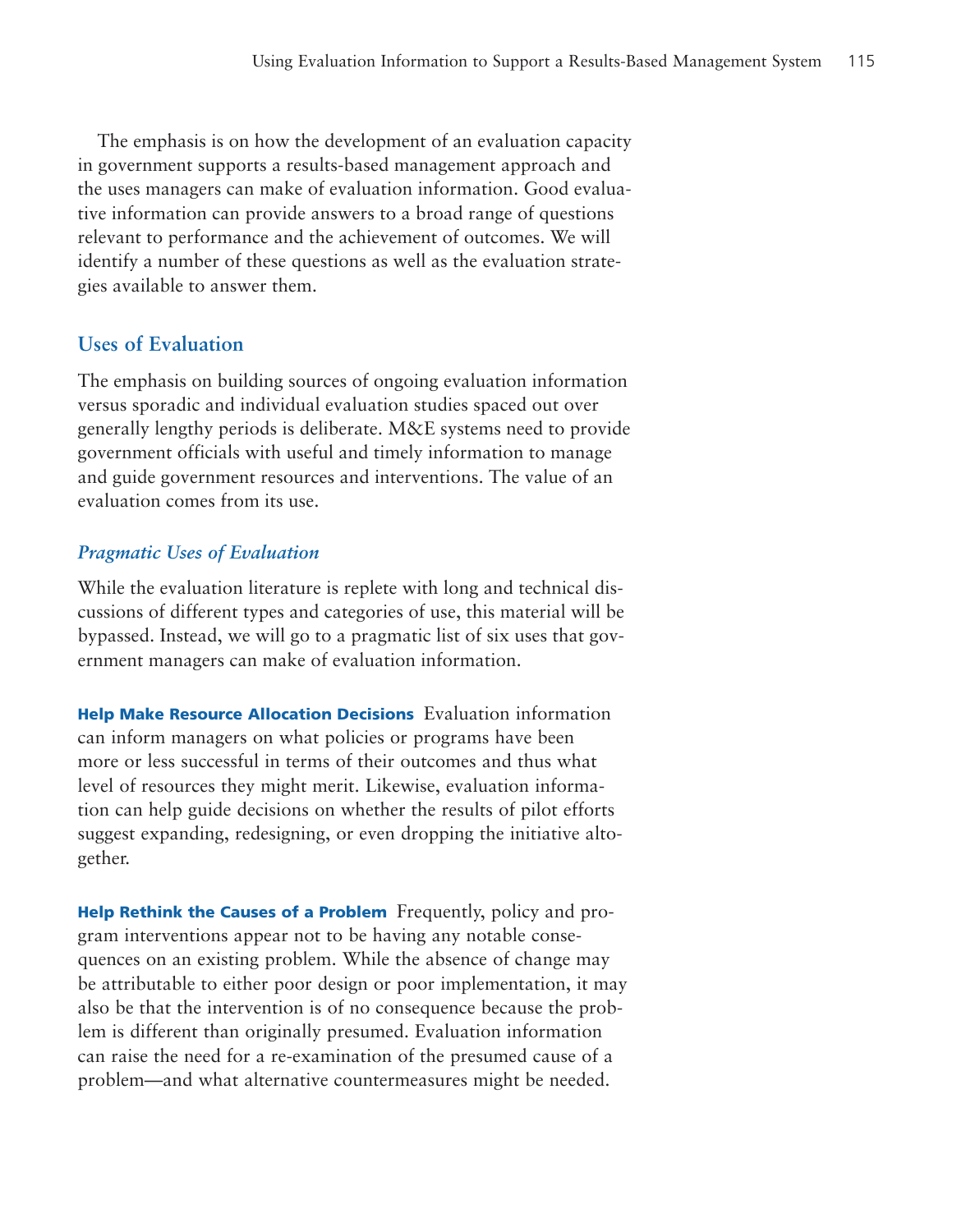**Identify Emerging Problems** Evaluation information can highlight issues that are not yet widespread, but may clearly require the attention of government officials, such as rising drop out rates in select groups of youth, the number of orphans whose parents have died from AIDS, or drug use among subteens.

**Support Decisionmaking on Competing or Best Alternatives** Often governments will approach a problem situation by piloting more than one strategy. For example, a government may try to address youth unemployment through in-school programs, special apprentice programs in the private sector, vouchers for employers who hire youth, and so forth. After each pilot has been in operation for some time, it will be easier to determine which has the more compelling evidence of success, and which merits more or less support.

**Support Public Sector Reform and Innovation** Evaluation information can provide evidence to citizens that reform efforts are working. For example, evidence that school improvements are being made, that corruption is being diminished, or that more of the rural poor are receiving health care can give credibility to government efforts. Reform efforts often lose momentum if there is no evidence of positive change.

**Build Consensus on the Causes of a Problem and How to Respond**

Evaluation information can contribute to the discussions among government officials and important stakeholders about the causes of the conditions and how to create an appropriate response. The definition of a problem should precede any deployment of countermeasures to try and solve, or at least diminish, the problem. Evaluation information can provide evidence of causality, and evidence of the relevance and impact of previous responses.

To summarize this brief examination of the uses of evaluation information in an M&E system, government officials and their partners can use this information to focus on the broad political strategy and design issues ("are we doing the right things?"), on operational and implementation issues ("are we doing things right?"), and whether there are better ways of approaching the problem ("what") are we learning?"). See box 7.1.

### *Using Evaluation to Answer Management Questions*

Evaluations can also help answer eight different types of questions that managers frequently pose: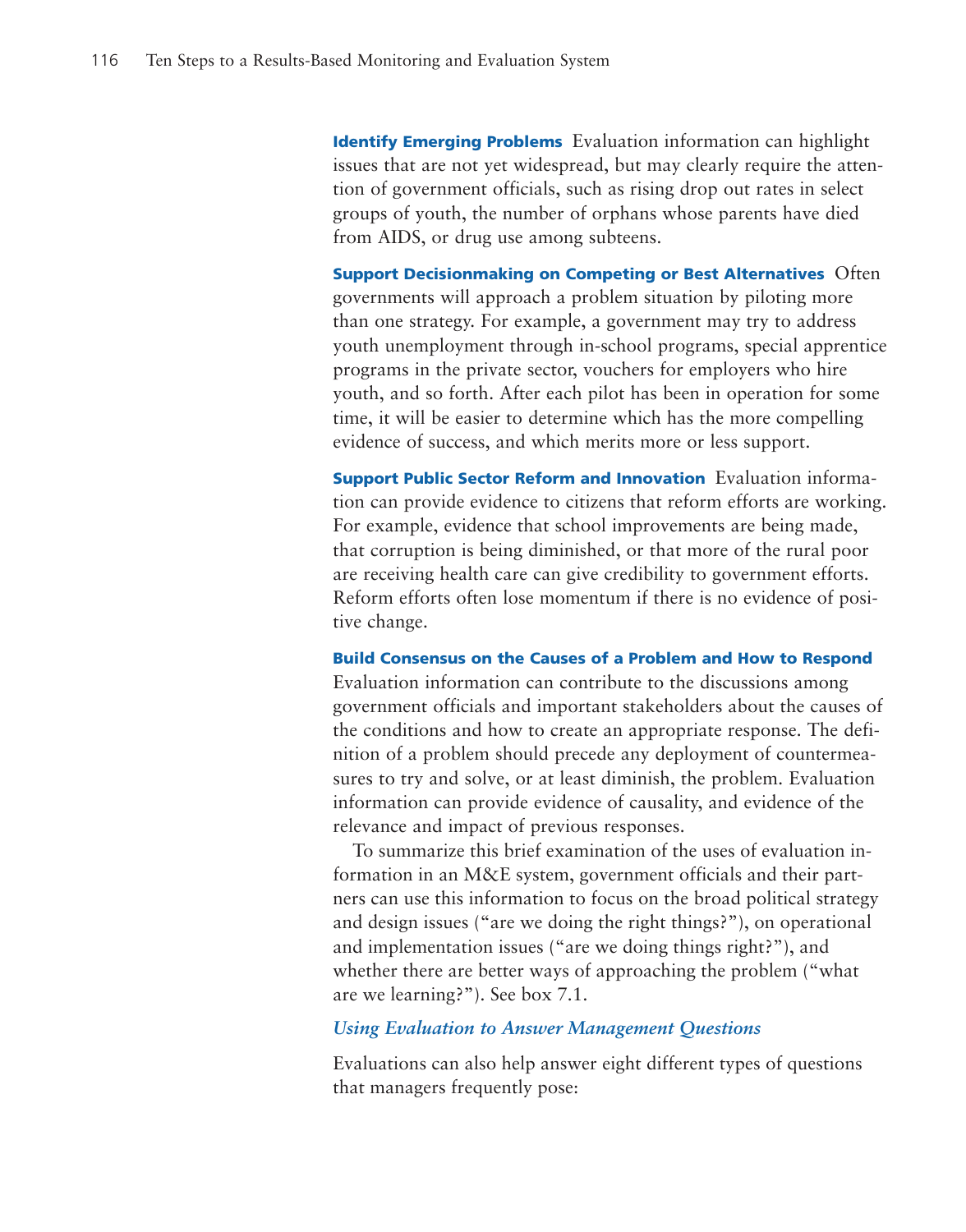## **Box 7.1**

Evaluation Provides Information on:

- Strategy: are the right things being done?
	- Rationale or justification
	- Clear theory of change
- Operations: are things being done right?
	- Effectiveness in achieving expected outcomes
	- Efficiency in optimizing resources
	- Client satisfaction
- Learning: are there better ways?
	- Alternatives
	- Best practices
	- Lessons learned
- Descriptive: Describe the content of the information campaign in country X for HIV/AIDS prevention. (Focuses on careful description of a situation, process, or event. Often used as the basis for a case study approach.)
- Normative or compliance: How many days during the year were national drinking water standards met? (Determines whether a project, program, or policy met stated criteria.)
- Correlational: What is the relation between the literacy rate and number of trained teachers in a locality? (Shows the link between two situations, or conditions, but does not specify causality.)
- Impact or cause and effect: Has the introduction of a new hybrid seed caused increased crop yield? (Establishes a causal relation between two situations or conditions.)
- Program logic: Is the sequence of planned activities likely to increase the number of years girls stay in school? (Assesses whether the design has correct causal sequence.)
- Implementation or process: Was a project, program, or policy to improve the quality of water supplies in an urban area implemented as intended? (Addresses whether implementation occurred as planned.)
- Performance: Are the planned outcomes and impacts from a policy being achieved? (Establishes links between inputs, activities, outputs, outcomes, and impacts.)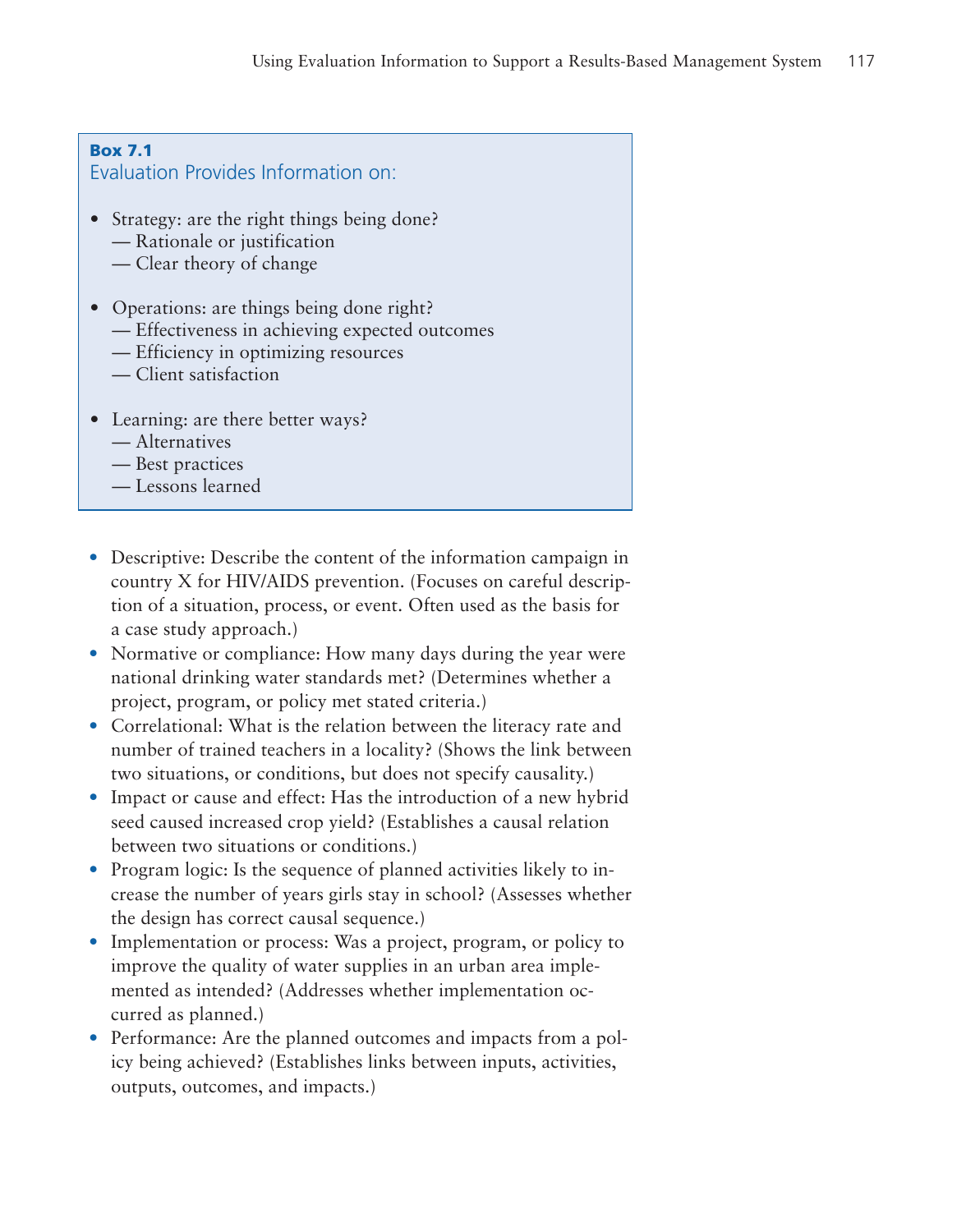• Appropriate use of policy tools: Has the government made use of the right policy tool in providing subsidies to indigenous farmers to deploy a new agricultural technology? (Establishes whether the appropriate instruments were selected to achieve aims.)

## **The Timing of Evaluations**

Evaluation information is relevant and helpful to government managers at all phases of management of policies, programs, and projects. The question of timing is easily answered: Any time there are concerns for which evaluation information can be useful is the time to gather evaluative information.

But it is necessary to go deeper in addressing when to deploy resources to gather evaluation information. Four instances follow that warrant evaluation information to support management decisionmaking. (We recognize there are others beyond these four, but these are illustrative of when we think evaluation information is essential.)

### *Divergence between Planned and Actual Performance*

When regular measurements of key indicators suggest a sharp divergence between planned performance and actual performance, evaluation information can be crucial. Consider the graphs in figure 7.2.

In the graphs in figure 7.2 it is apparent that planned and actual performances are diverging. The manager needs to know why. "What is going on that either we are falling behind our planned performance so badly (left chart) or that we are doing so well that we are ahead of our own planning frame (right chart)?" Managers will recognize from their own experience that planned and actual performances are most often not identical, and some variation is to be

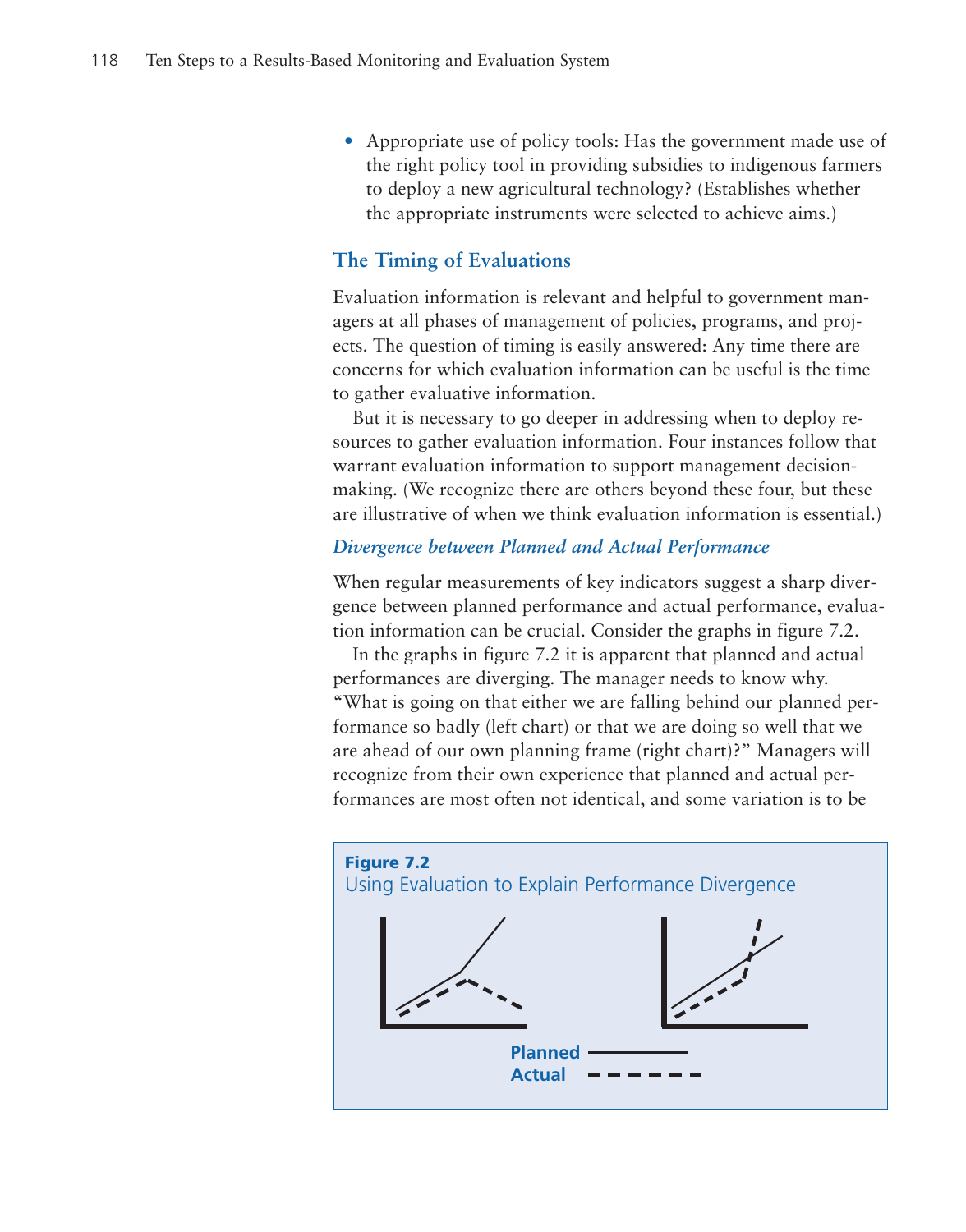expected. But when that divergence is dramatic, sustained, and has real consequences for the policy, program, or project, it is time to step back, evaluate the reasons for the divergence, and assess whether new strategies are needed (in the case of poor performance), or learn how to take the accelerated good performance and expand its applications.

### *The Contributions of Design and Implementation to Outcomes*

Evaluation information can help differentiate between the contributions of design and implementation to outcomes.

In figure 7.3, Square 1 is the best place to be—the design (a causal model of how to bring about desired change in an existing problem) is strong and the implementation of actions to address the problem is also strong. All managers, planners, and implementers would like to spend their time and efforts like this—making good things happen for which there is demonstrable evidence of positive change.

Square 2 generates considerable ambiguity in terms of performance on outcome indicators. In this situation there is a weak design that is strongly implemented—but with little to no evident results. The evidence suggests successful implementation, but few results. The eval-

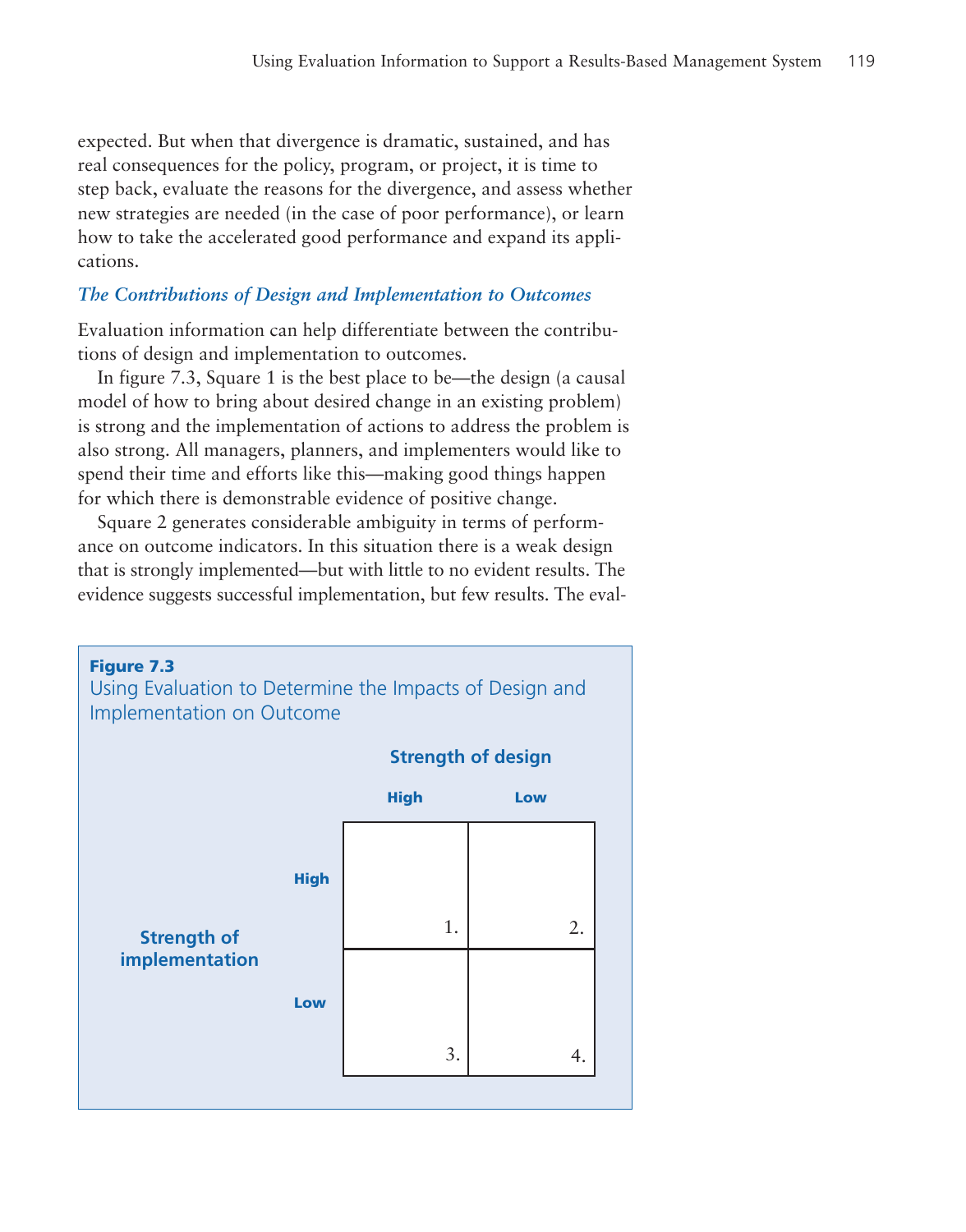uative questions would turn to the strength and logic of the design. For example, was the causal model appropriate? Was it sufficiently robust that, if implemented well, it would bring about the desired change? Was the problem well understood and clearly defined? Did the proposed change strategy directly target the causes of the problem?

Square 3 also generates considerable ambiguity in terms of performance with respect to outcome indicators. In this situation there is a well-crafted design that is poorly implemented—again, with little to no evident results. This is the reverse situation of Square 2, but with the same essential outcome—no clear results. The evaluative questions focus on the implementation processes and procedures: Did what was suppose to take place actually take place? When, and in what sequence? With what level of support? With what expertise among the staff? The emphasis is on trying to learn what happened during implementation that brought down and rendered ineffective a potentially successful policy, program, or project.

Square 4 is not a good place to be. A weak design that is badly implemented leaves only the debris of good intentions. There will be no evidence of outcomes. The evaluation information can document both the weak design and the poor implementation. The challenge for the manager is to figure out how to close down this effort quickly so as to not prolong its ineffectiveness and negative consequences for all involved.

### *Resource Allocations*

When resource allocations are being made across policies, programs, or projects, evaluation information can help managers analyze what is or is not working efficiently and effectively. The tradeoffs in budget and personnel allocations are many. Political conflicts among competing demands are real. Evaluation information can assist in the process, especially when the government is working to install a performance-based budget system. But it is also important and realistic to acknowledge that evaluation information cannot override and negate political, institutional, or personal agendas that inevitably come into play.

### *Conflicting Evidence of Outcomes*

Evaluation information can help when similar projects, programs, or policies are reporting different outcomes. Comparable initiatives with clearly divergent outcomes raise the question of what is going on and where. Among the questions that evaluation information can address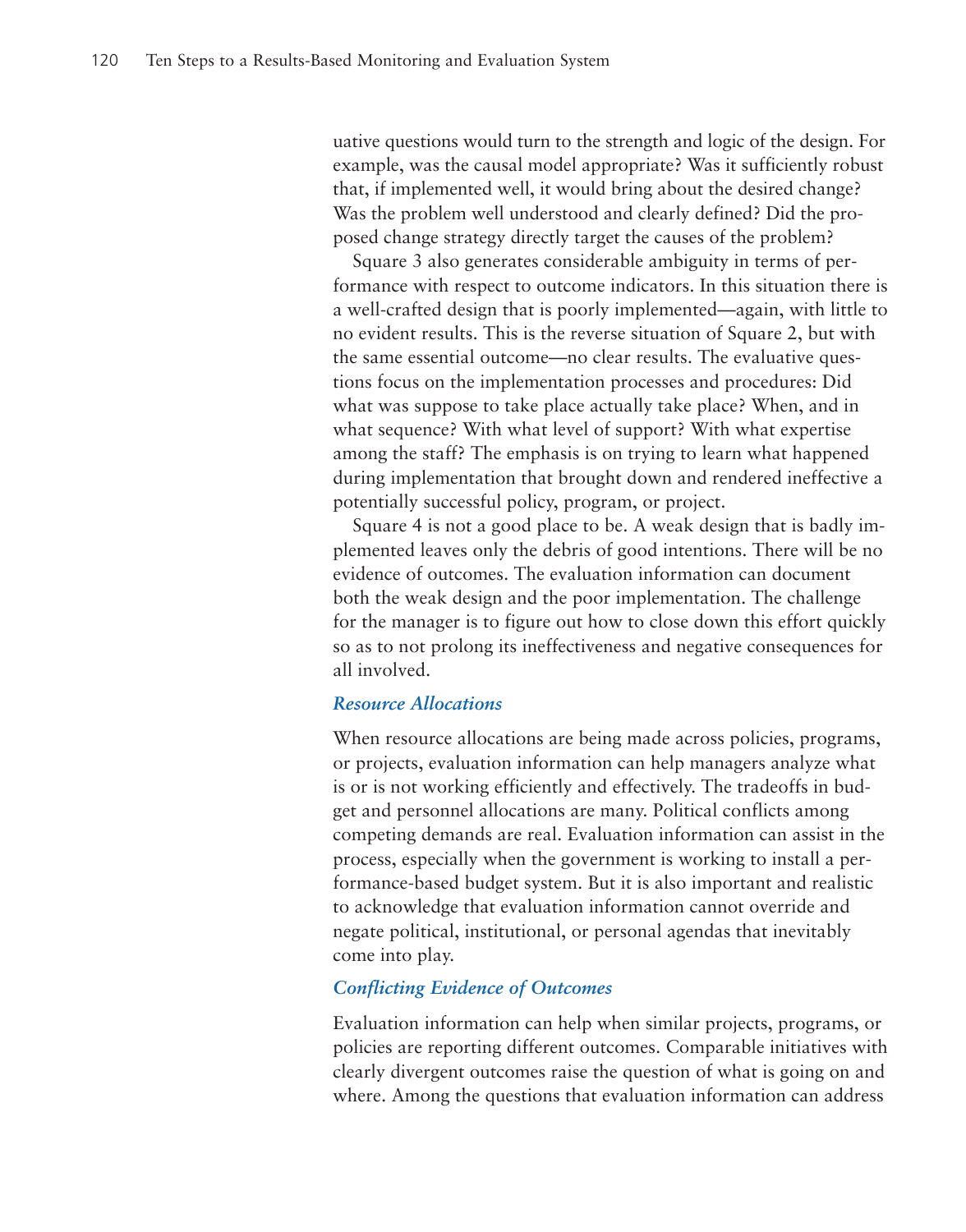are the following: Are there strong variations in implementation that are leading to the divergence? Or do key individuals not understand the intentions and rationale of the effort, so are providing different guidance leading to essentially different approaches? Or, as a third possibility, are the reporting measures so different that the comparisons are invalid?

## **Types of Evaluations**

Different types of evaluations are appropriate for answering different kinds of questions. There is no "one size fits all" evaluation template to put against the variety of questions. It is important for managers to have an understanding of what they want to know from evaluations. Likewise, it is important for those producing the evaluative information to understand what is needed by the manager. It is not beneficial for anyone involved to find themselves with a mismatch between the question asked and the information provided.

Figure 7.4 depicts seven broad evaluation strategies that can be used to generate evaluation information. Each is appropriate to specific kinds of evaluation questions, and each will be briefly reviewed. (Note that only one of these seven is the classic after-the-fact evaluation—the impact evaluation.)

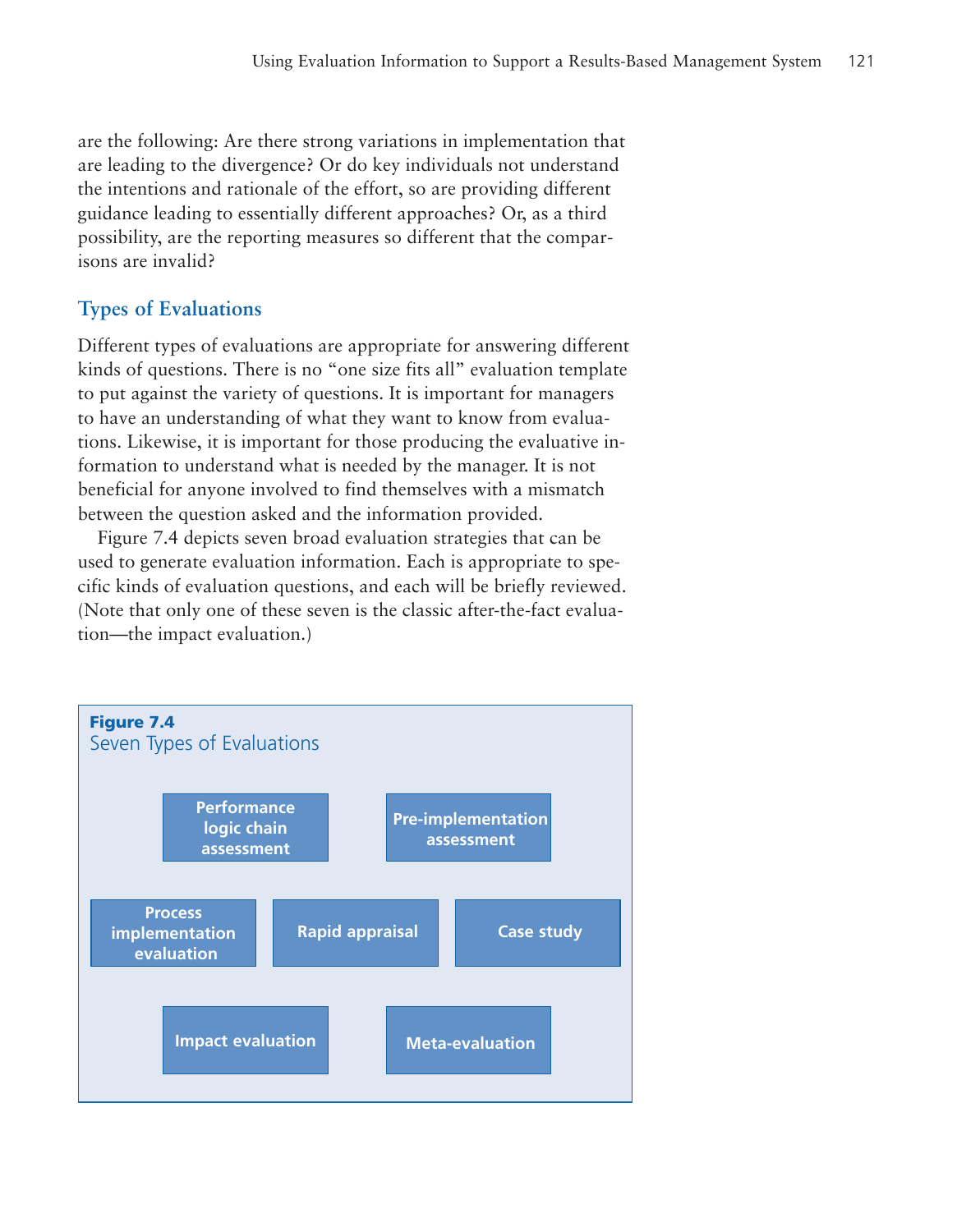### *Performance Logic Chain Assessment*

The performance logic chain assessment evaluation strategy is used to determine the strength and logic of the causal model behind the policy, program, or project. The causal model addresses the deployment and sequencing of the activities, resources, or policy initiatives that can be used to bring about a desired change in an existing condition. The evaluation would address the plausibility of achieving that desired change, based on similar prior efforts and on the research literature. The intention is to avoid failure from a weak design that would have little or no chance of success in achieving the intended outcomes.

In attempting to assess the present effort in comparison to past efforts, the evaluator could focus on the level of resources, timing, capacity of the individuals and organizations involved, level of expected outcomes, and so forth, to determine if the present strategy can be supported from prior experience. Likewise, in examining the research literature, the evaluator can find out if the underlying premises of the proposed initiative can be supported; for example, that increased awareness by citizens of government corruption through a public information campaign will lead to increased pressure from civil society for the government to combat and control the corruption.

### *Pre-Implementation Assessment*

The pre-implementation assessment evaluation strategy addresses three standards that should be clearly articulated before managers move to the implementation phase. The standards are encompassed in the following questions: Are the objectives well defined so that outcomes can be stated in measurable terms? Is there a coherent and credible implementation plan that provides clear evidence of how implementation is to proceed and how successful implementation can be distinguished from poor implementation? Is the rationale for the deployment of resources clear and commensurate with the requirements for achieving the stated outcomes? The intention of such an evaluation approach is to ensure that failure is not programmed in from the beginning of implementation.

### *Process Implementation Evaluation*

The focus of process implementation evaluation is on implementation details. What did or did not get implemented that was planned? What congruence was there between what was intended to be imple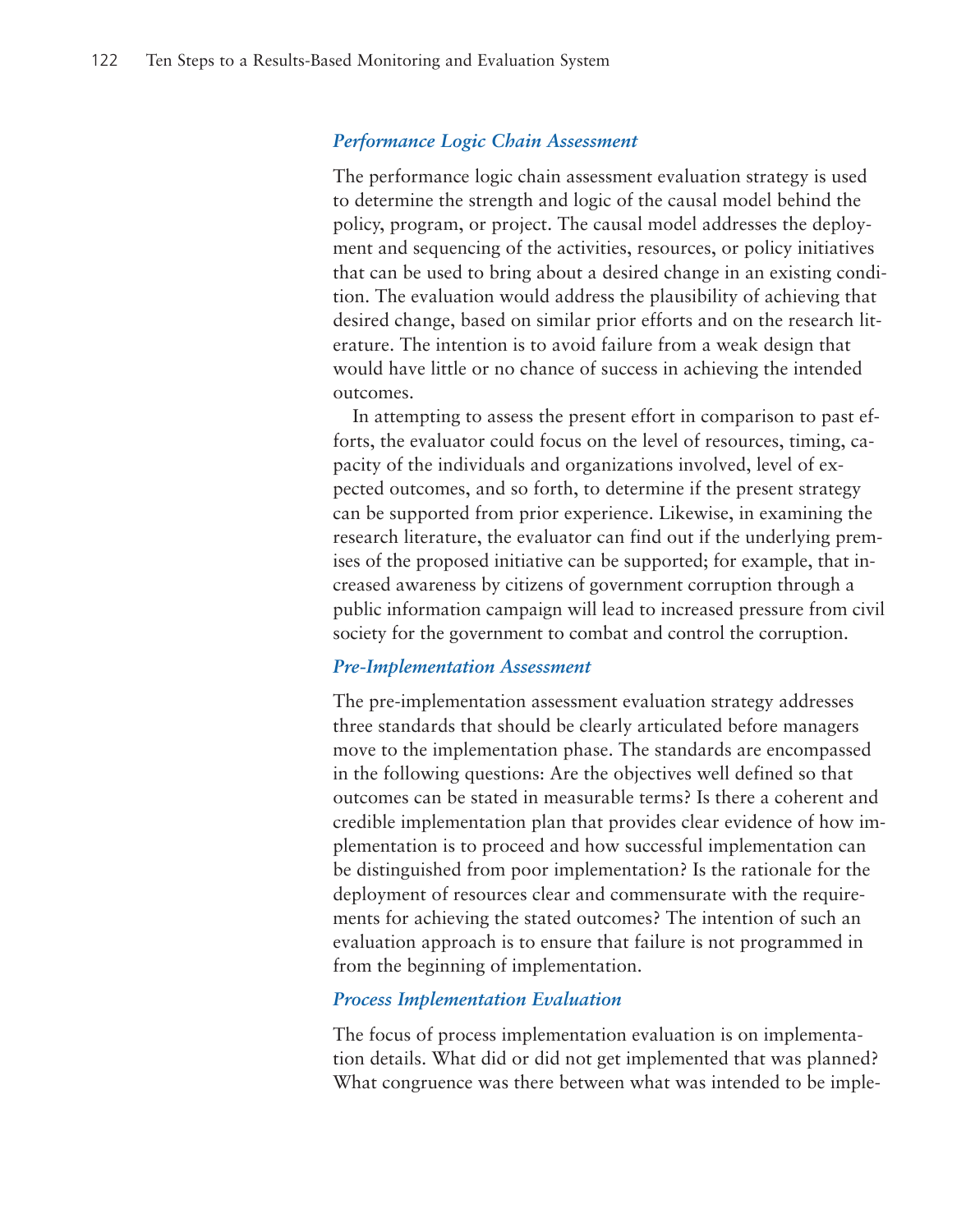mented and what actually happened? How appropriate and close to plan were the costs; the time requirements; the staff capacity and capability; the availability of required financial resources, facilities, and staff; and political support? What unanticipated (and thus unintended) outputs or outcomes emerged from the implementation phase? The implementation phase can be short or long. The emphasis throughout would be to study the implementation process. Managers can use this information to determine whether they will need to make any mid-course corrections to drive toward their stated outcomes.

This evaluation strategy is similar to monitoring. The added value is that the implementation is not just documented (monitored). In evaluating the implementation, unanticipated outcomes can be studied. Additionally, some of the more intangible aspects of implementation, such as political support, institutional readiness for change, and the trust in management to successfully lead a change effort, can be addressed. Finally, having some understanding of why the implementation effort is or is not on track gives a firm basis for initiating countermeasures, if needed.

### *Rapid Appraisal*

Because we view M&E as a *continuous* management tool, rapid appraisals deserve special consideration here. Rapid appraisals can be invaluable to development practitioners in a results-based M&E system. They allow for quick, real-time assessment and reporting, providing decisionmakers with immediate feedback on the progress of a given project, program, or policy.

Rapid appraisal can be characterized as a multimethod evaluation approach that uses a number of data collection methods. These methods tend to cluster in the middle of the continuum presented in figure 4.3. "Rapid appraisal methodology . . . [can be thought of] in the context of the goal of applied research; that is, to provide timely, relevant information to decision-makers on pressing issues they face in the project and program setting. The aim of applied research is . . . to facilitate a more rational decision-making process in real-life circumstances" (Kumar 1993, p. 9).

There are five major rapid appraisal data collection methods: (a) key informant interviews; (b) focus group interviews; (c) community interviews; (d) structured direct observation; and (e) surveys. These methods are particularly useful in dealing with the following situations: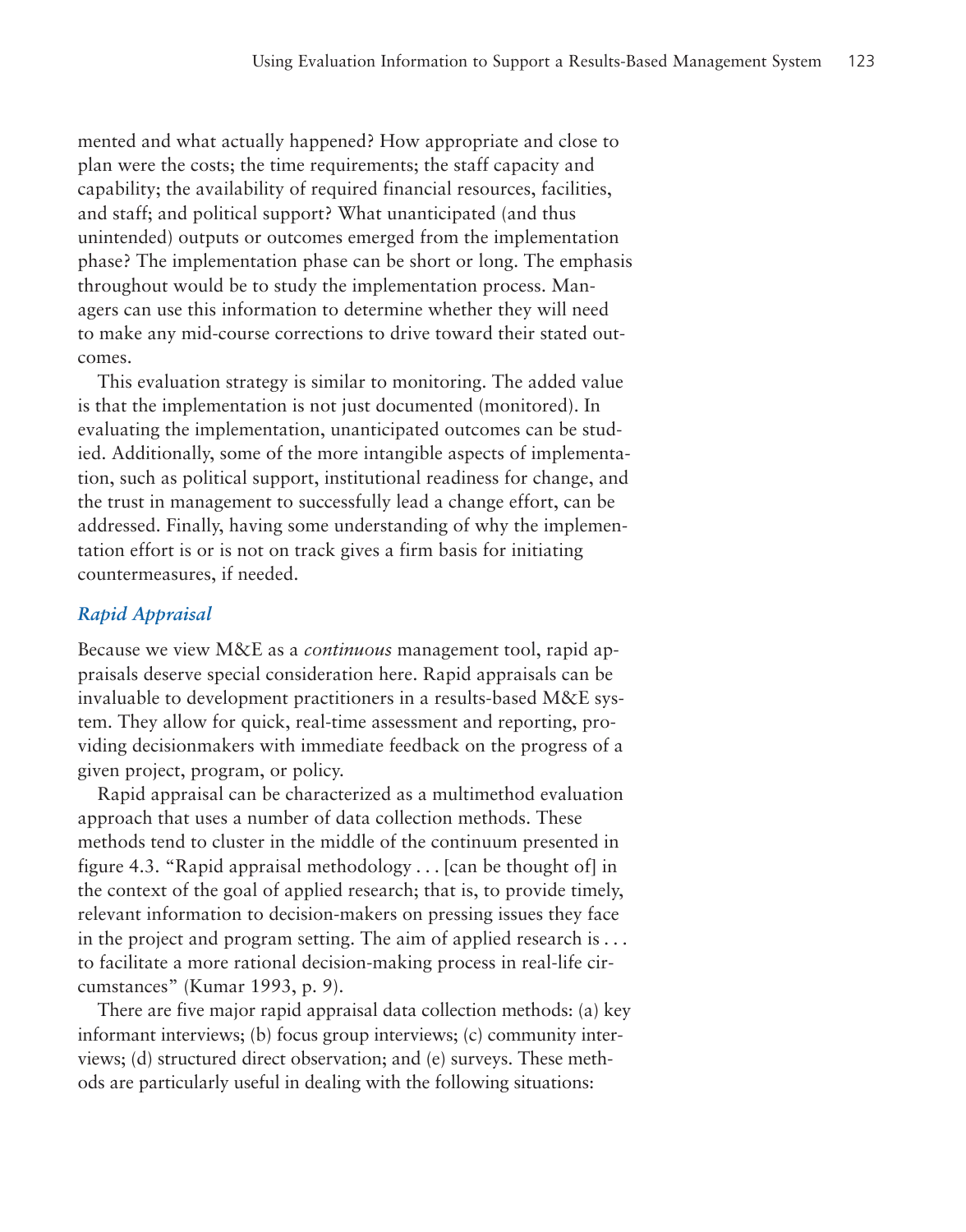- When descriptive information is sufficient for decisionmaking
- When an understanding is required of the motivations and attitudes that may affect people's behavior, in particular the behavior of target populations or stakeholders in an intervention
- When available quantitative data must be interpreted
- When the primary purpose of the study is to generate suggestions and recommendations
- When the need is to develop questions, hypotheses, and propositions for more elaborate, comprehensive formal studies (Kumar 1993, pp. 21–22).

Rapid appraisals are highly relevant to the timely production of management-focused evaluation information.

As with any evaluation method, there are some strengths and weaknesses of rapid appraisals that should be taken into account. Rapid appraisals produce needed information on a quick and timely basis and are relatively low cost, especially in comparison with more formal, structured evaluation methods. Such appraisals can provide a quick turnaround to see whether projects, programs, and policies are basically on track. However, the reliability, credibility, and validity of rapid appraisals may be more open to question because of such factors as individual bias and preconceptions, and lack of quantitative data that can be easily replicated and verified. Likewise, it is difficult to aggregate the findings from multiple rapid appraisals, as each is relatively unique and the mix of methods varies from one application to another. On balance, though, rapid appraisals can make rapid reporting possible and help flag the need for continuous corrections.

### *Case Study*

The case study is the appropriate evaluation strategy to use when a manager needs in-depth information to understand more clearly what happened with a policy, program, or project. Case studies imply a tradeoff between breadth and depth in favor of the latter. There are six broad ways that managers can draw on case study information to inform themselves: (a) case studies can illustrate a more general condition; (b) they can be exploratory when little is known about an area or problem; (c) they can focus on critical instances (high success or terrible failure of a program); (d) they can examine select instances of implementation in depth; (e) they can look at program effects that emerge from an initiative; and, finally, (f) they can provide for broader understanding of a condition when, over time,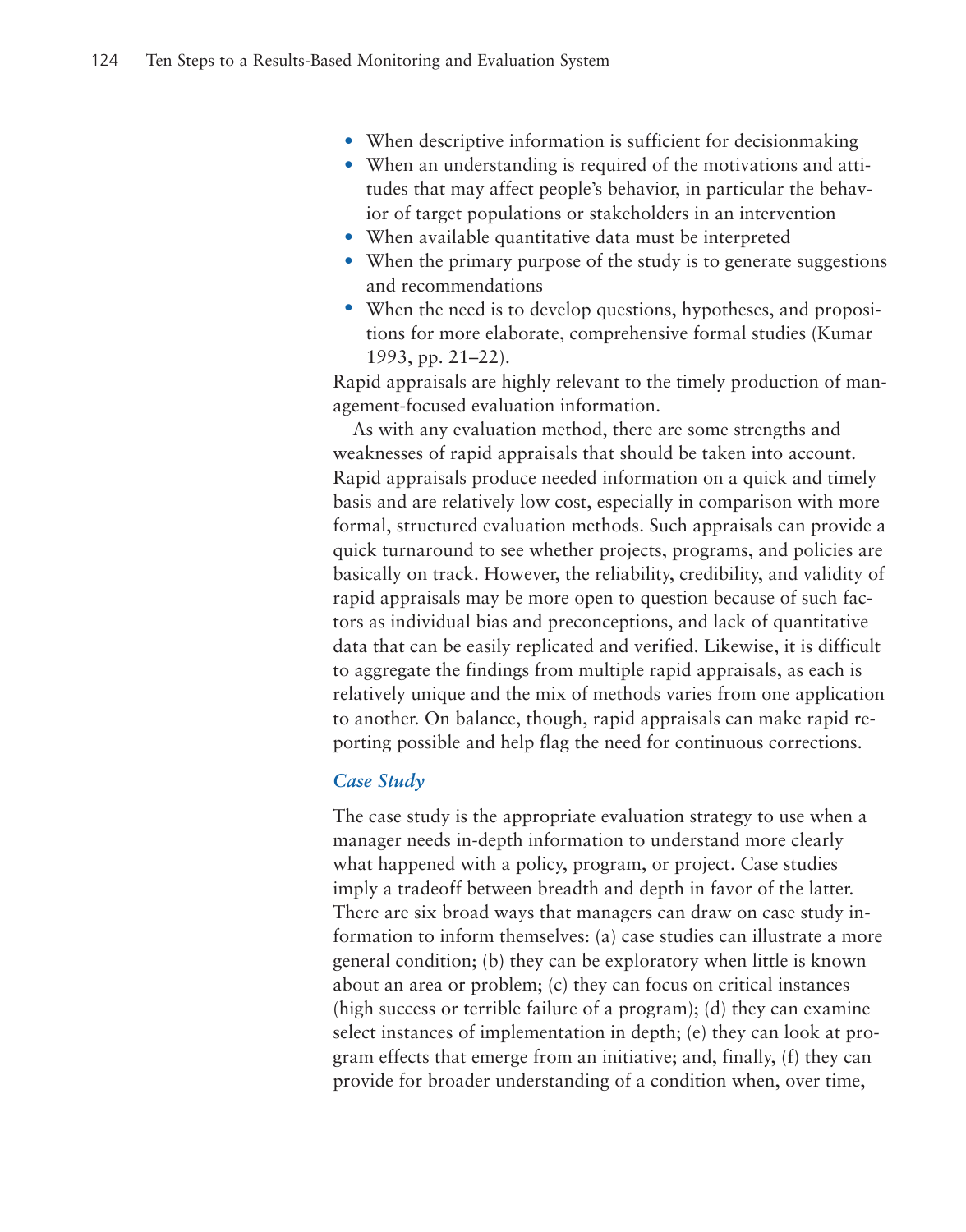the results of multiple case studies are summarized and a cumulative understanding emerges.

### *Impact Evaluation*

An impact evaluation is the classic evaluation (though not only after the fact) that attempts to find out the changes that occurred, and to what they can be attributed. The evaluation tries to determine what portion of the documented impacts the intervention caused, and what might have come from other events or conditions. The aim is attribution of documented change. This type of evaluation is difficult, especially as it comes after the end of the intervention (so that if outcomes are to be evident, they will have had time to emerge). Obviously, the longer the time between the intervention and the attempt to attribute change, the more likely it is that other factors will interfere in either positive or negative ways to change the intended outcome, that the timeframe in which one was seeking to measure change is incorrect (too soon or too late), and that the outcome will become enveloped in other emerging conditions and be lost.

Another way of addressing the issue of attribution is to ask the counterfactual question, that is, what would have happened if the intervention had not taken place? Answering this question is difficult. But there are strategies for doing so, using both experimental and quasi-experimental designs. Use of random assignment and control or comparison groups are the basic means of addressing this question.

When possible, it is best to plan for impact evaluations before the intervention even begins. Determining which units will receive the intervention and which will not, and establishing baseline information on all units, are just two of the reasons for planning the impact evaluation prospectively.

#### *Meta-Evaluation*

If a number of evaluations have been conducted on one or similar initiatives, a meta-evaluation establishes the criteria and procedures for systematically looking across those existing evaluations to summarize trends and to generate confidence (or caution) in the crossstudy findings. Meta-evaluation can be a reasonably quick way of learning "what do we know at present on this issue and what is the level of confidence with which we know it?" Leeuw and Cooksy (2003) used a meta-evaluation approach to summarize findings from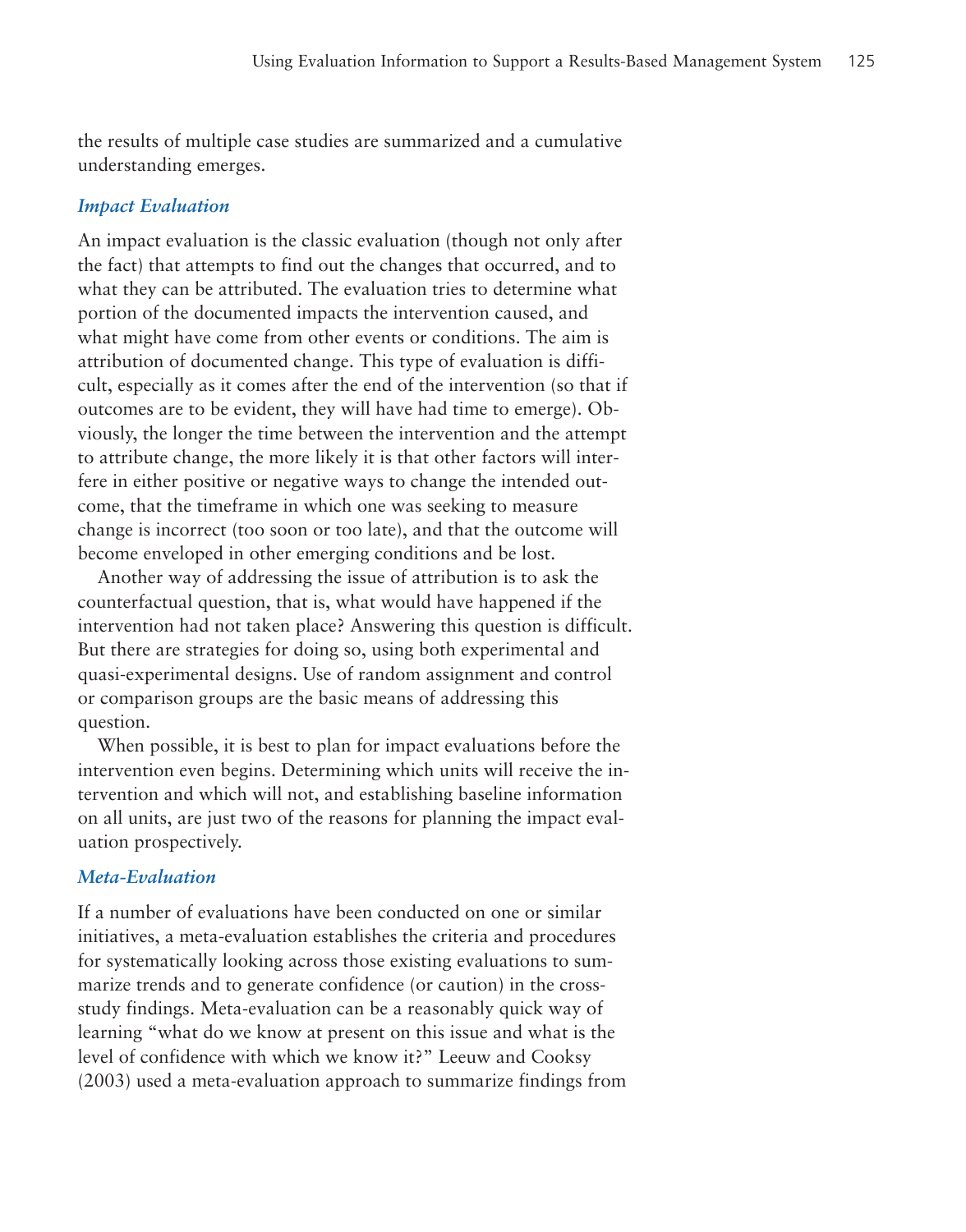three evaluations from three development agencies—the Department for International Development (DIFD), the UNDP, and the World Bank.

## **Characteristics of Quality Evaluations**

If managers are going to rely on information from an M&E system, they are right to question the quality and trustworthiness of the information they are getting. Poor, inaccurate, and biased information is of no use to anyone.

How is a manager to know if the information is worth considering? Without going into a detailed discussion of the many facets of data validity and reliability, and without expecting the manager to have mastered advanced statistics, there are six characteristics that can be considered (figure 7.5). An assessment across these six characteristics will not guarantee that the information is impeccable or that it is error free, but it will provide a checklist for a manager to use in forming an opinion on whether to use the information.

• Impartiality: The evaluation information should be free of political or other bias and deliberate distortions. The information should be presented with a description of its strengths and weaknesses. All relevant information should be presented, not just

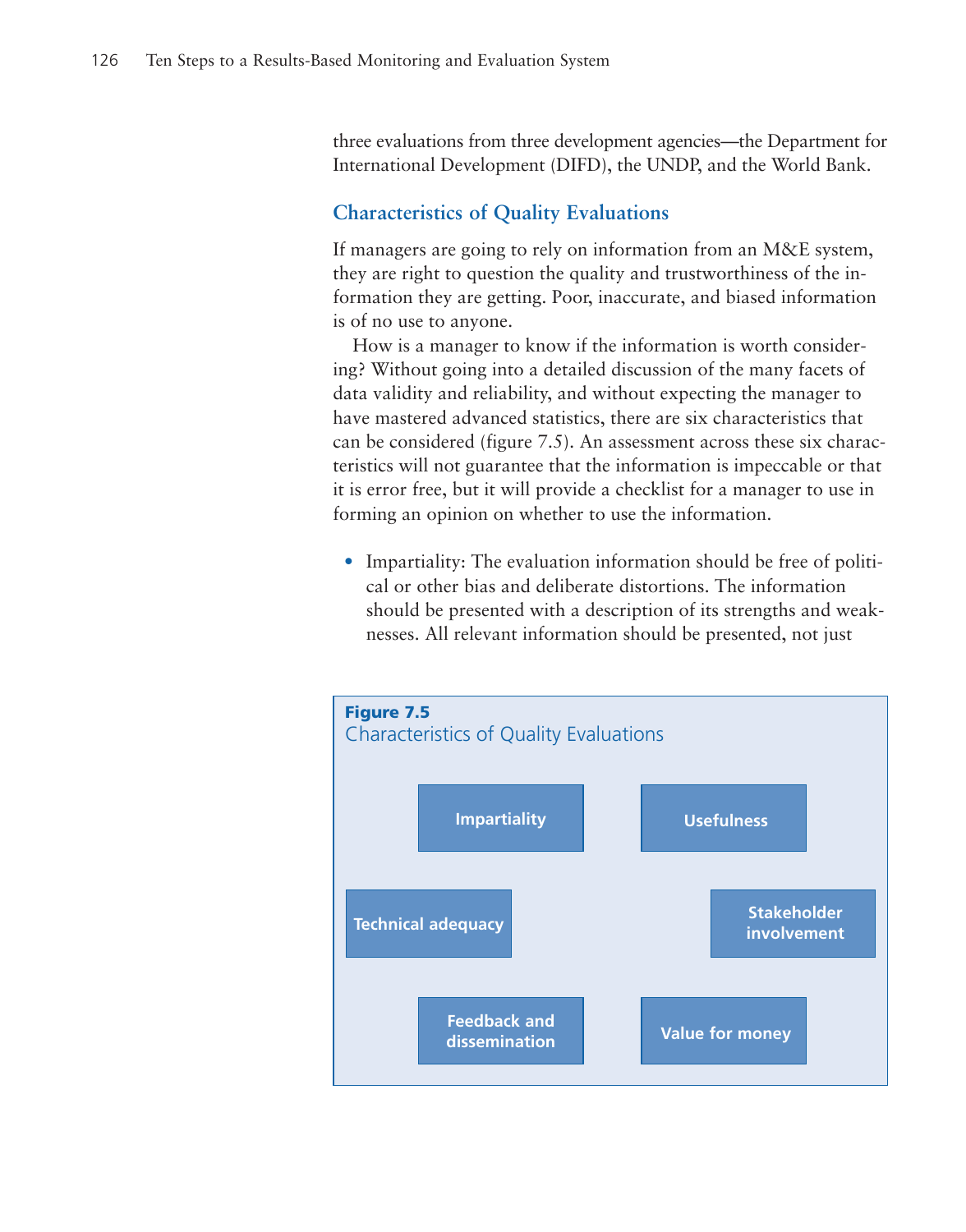that which reinforces the views of the manager.

- Usefulness: Evaluation information needs to be relevant, timely, and written in an understandable form. It also needs to address the questions asked, and be presented in a form desired and best understood by the manager.
- Technical adequacy: The information needs to meet relevant technical standards—appropriate design, correct sampling procedures, accurate wording of questionnaires and interview guides, appropriate statistical or content analysis, and adequate support for conclusions and recommendations, to name but a few.
- Stakeholder involvement: There should be adequate assurances that the relevant stakeholders have been consulted and involved in the evaluation effort. If the stakeholders are to trust the information, take ownership of the findings, and agree to incorporate what has been learned into ongoing and new policies, programs, and projects, they have to be included in the political process as active partners. Creating a façade of involvement, or denying involvement to stakeholders, are sure ways of generating hostility and resentment toward the evaluation—and even toward the manager who asked for the evaluation in the first place.
- Feedback and dissemination: Sharing information in an appropriate, targeted, and timely fashion is a frequent distinguishing characteristic of evaluation utilization. There will be communication breakdowns, a loss of trust, and either indifference or suspicion about the findings themselves if: (a) evaluation information is not appropriately shared and provided to those for whom it is relevant; (b) the evaluator does not plan to systematically disseminate the information and instead presumes that the work is done when the report or information is provided; and (c) no effort is made to target the information appropriately to the audiences for whom it is intended.
- Value for money: Spend what is needed to gain the information desired, but no more. Gathering expensive data that will not be used is not appropriate—nor is using expensive strategies for data collection when less expensive means are available. The cost of the evaluation needs to be proportional to the overall cost of the initiative.

The emphasis in this chapter has been on the role that evaluation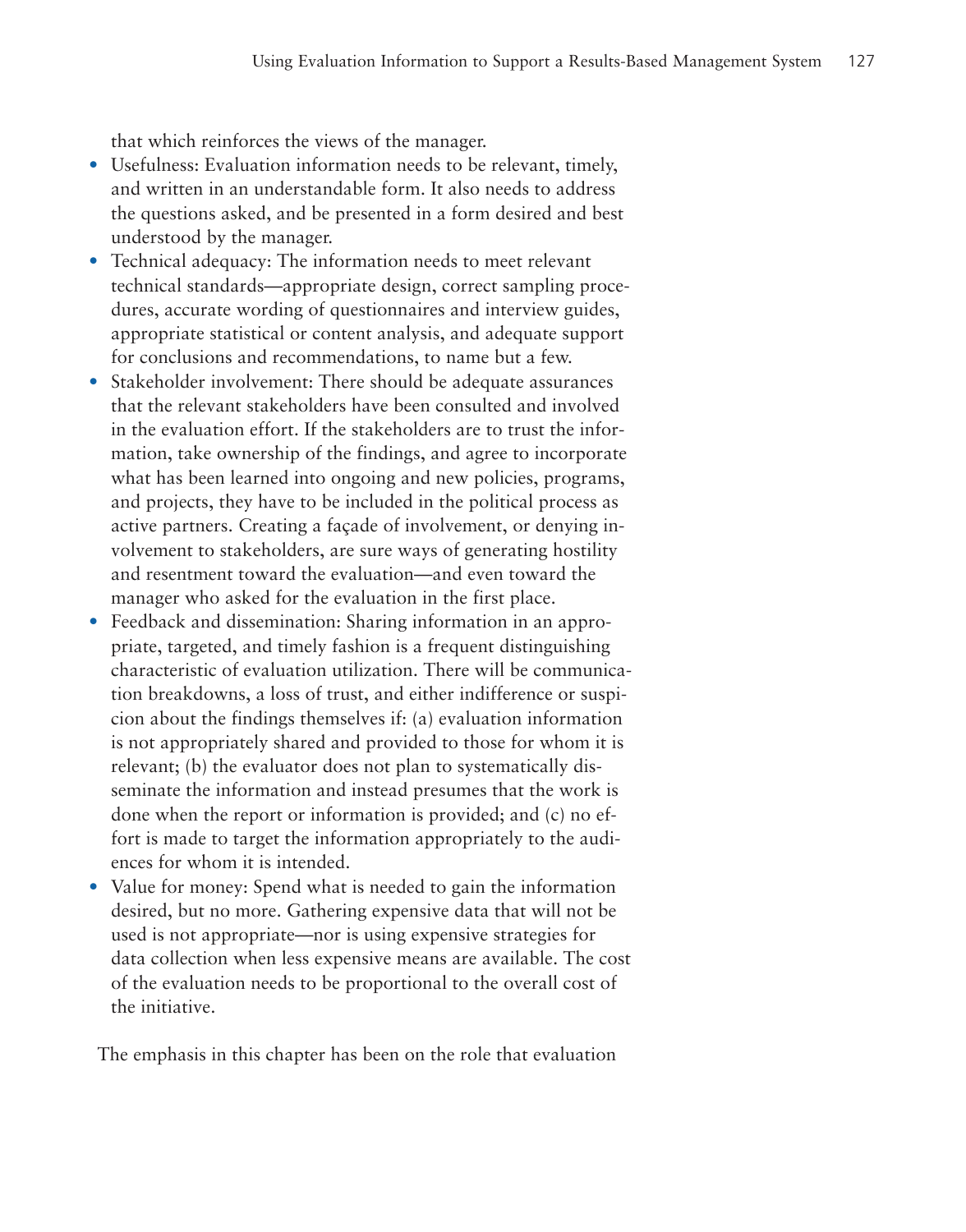can and should play in the development of a results-based M&E system. Evaluation information can be relevant at all phases of a policy, program, or project cycle. Evaluation information can be useful to the needs of the public sector manager if it comes in a timely fashion, is appropriately presented, is technically adequate, addresses questions directly, and is trustworthy. Evaluation and monitoring are complementary and both are needed in a results-based management system.

| <b>Figure 7.6</b><br><b>Examples of Evaluation</b> |                                                                                   |                                                                                               |  |
|----------------------------------------------------|-----------------------------------------------------------------------------------|-----------------------------------------------------------------------------------------------|--|
|                                                    | <b>Privatizing</b><br>water systems                                               | <b>Resettlement</b>                                                                           |  |
| <b>Policy</b><br><b>evaluations</b>                | Comparing model<br>approaches to<br>privatizing public<br>water supplies          | Comparing strategies<br>used for resettlement<br>of rural villagers to<br>new areas           |  |
| <b>Program</b><br>evaluations                      | Assessing fiscal<br>management of<br>government systems                           | Assessing the degree to<br>which resettled village<br>farmers maintain<br>previous livelihood |  |
| <b>Project</b><br>evaluations                      | Assessing the<br>improvement in water<br>fee collection rates in<br>two provinces | Assessing the farming<br>practices of resettled<br>farmers in one province                    |  |

## **Examples of Evaluation at the Policy, Program, and Project Levels**

Evaluation information can inform policymakers and program and project managers if their interventions are leading to desired results, and provide important clues as to why implementation strategies are or are not on track. Figure 7.6 presents the kind of information evaluation can provide for projects, programs or polices in two examples: water privatization systems and resettlement strategies.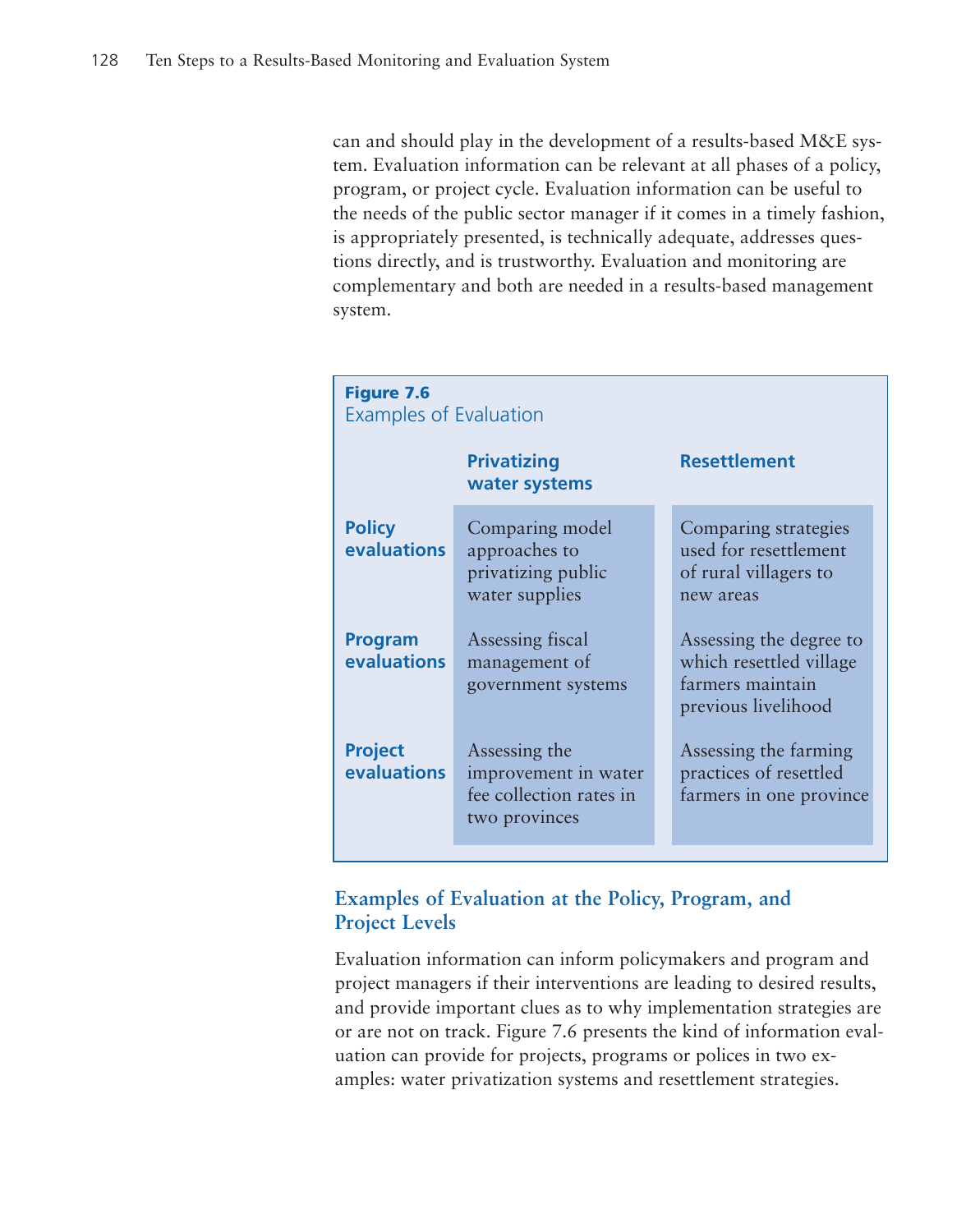# **Chapter 8** Step 8: Reporting the Findings

#### **Figure 8.1**



Performance information is to be used as a management tool. Thus, performance information is derived from both monitoring and evaluation. Both can provide critical, continuous, and real-time feedback on the progress of a given project, program, or policy.

Analyzing and reporting performance findings is a critical step because it determines what is reported, when it is reported, and to whom it is reported. This step also has to address the current technical capacity of the organization because it focuses on the methodological dimensions of accumulating, assessing, and preparing analyses and reports.

This chapter focuses specifically on reporting findings and addressing the following issues: (a) uses of monitoring and evaluation findings; (b) knowing the audiences and targeting the appropriate information to those audiences; (c) presentation of performance data in clear and understandable form; and (d) what happens if performance news is bad.

*". . . [R]eporting is too often the step to which evaluators give the least thought."*

> (Worthen, Sanders, and Fitzpatrick 1997, p. 407)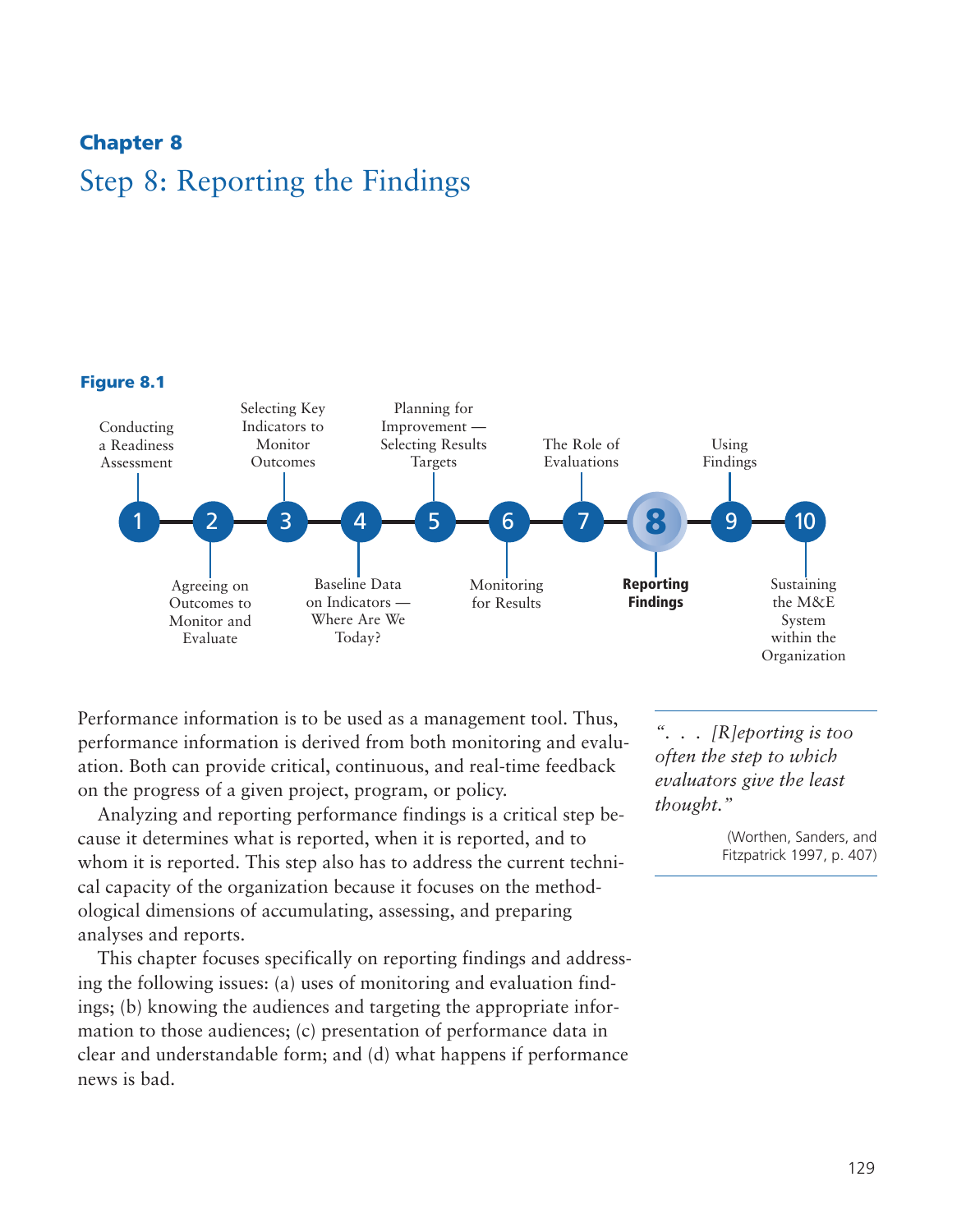# **The Uses of Monitoring and Evaluation Findings**

Monitoring and evaluation reports can play many different roles, and the information produced can be put to very different uses:

- To demonstrate accountability—delivering on political promises made to citizenry and other stakeholders
- To convince—using evidence from findings
- To educate—reporting findings to help organizational learning
- To explore and investigate—seeing what works, what does not, and why
- To document—recording and creating an institutional memory
- To involve—engaging stakeholders through a participatory process
- To gain support—demonstrating results to help gain support among stakeholders
- To promote understanding—reporting results to enhance understanding of projects, programs, and policies.

Evaluation reports serve many purposes. The central purpose, however, is to "deliver the message"—inform the appropriate audiences about the findings and conclusions resulting from the collection, analysis, and interpretation of evaluation information. (Adapted from Worthen, Sanders, and Fitzpatrick 1997.)

# **Know and Target the Audience**

Know your audiences and how they want to see the information expressed. The interests, expectations, and preferred communications medium of the audience should be taken into account. A communications strategy should be developed that will address the following questions:

- Who will receive what information?
- In what format?
- When?
- Who will prepare the information?
- Who will deliver the information?

During the ongoing process of determining monitoring and evaluation findings, it is important to ensure that everyone is informed of progress, and that there are no surprises. If the information system is to provide continuous performance feedback as a management tool, continuous communication is also important to the process. Monitoring and evaluation results should be continuously disseminated to provide feedback to decisionmakers. Informal (phone, e-mail, fax, conver-

*"Some call this 'speaking truth to power,' but what good is speaking truth if power isn't listening? Unless we find more effective ways to help our audiences listen, all our good works are likely to go for naught. How we report our results is often the difference between creating a tiny ripple or making a proper splash."* 

> (Wholey, Hatry, and Newcomer 1994, p. 549)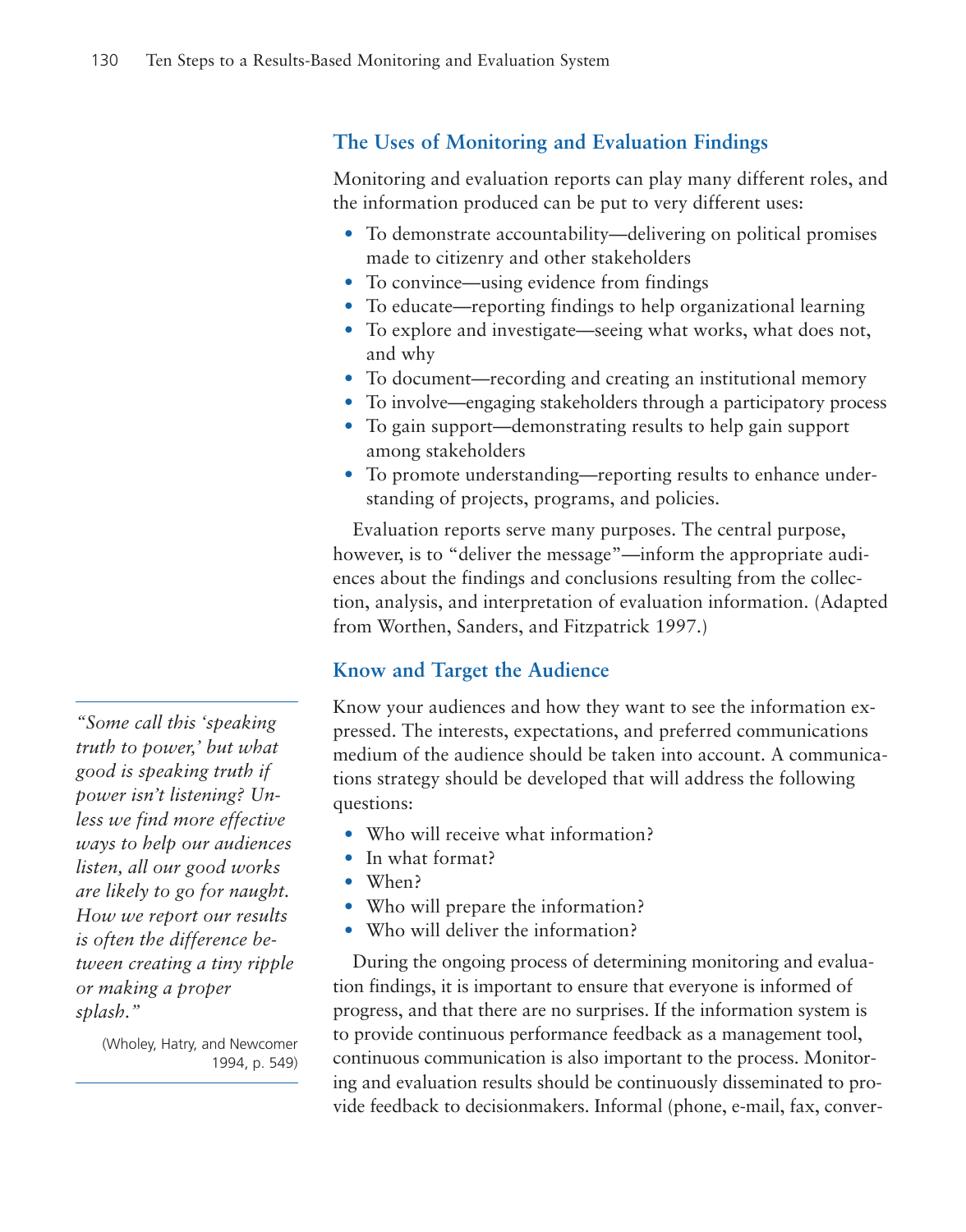sations) and formal (briefings, presentations, written reports) communications should be a part of the overall communications strategy.

Data should be presented in a short and crisp manner and be relevant to the target audience. Only the most important data should be presented. "A . . . report [on findings] obviously cannot be well targeted without clear definition of its audience(s) and the types of questions that audience is likely to raise about findings" (Worthen, Sanders, and Fitzpatrick 1997, p. 409).

If there are multiple audiences—those involved at the project, program, and policy levels—the data may have to be packaged and formatted differently according to the main interests and preferences of each audience. The communications strategy should take into account the challenges in communicating results to different stakeholders. Furthermore, "[c]lear the report with all key parties before it is formally presented. This will help to eliminate errors and will also ensure that many points are clarified informally without the embarrassment of confrontations [later on] . . . " (Valadez and Bamberger 1994, p. 437).

One can anticipate that there may be multiple uses of the performance findings. Think of this as concentric circles, that is, the target audience forms the inner circle, but there may be uses for the findings beyond the inner circle including those less directly concerned or affected. "Evaluators often limit the use of evaluation data to the questions . . . under investigation. The information collected may, and usually does, have meaning and use to others in the organization for purposes well beyond the intent of the original evaluation study" (Wholey, Hatry, and Newcomer 1994, p. 578). Consequently, one should also anticipate further dissemination of performance findings to a broader audience.

Typically, the higher up the chain of command, the less need there is for extensive detail and explanation; aggregated, succinct data relevant to the specific issue will be more appropriate. For this reason, personal briefings—especially to high-level officials—can be another effective means of communicating performance findings. Further down the managerial chain, it is more likely that more operational data will be desired.

Large "data dumps" of information are counterproductive. Know what the decisionmakers want and provide them with the necessary information in the format with which they are most comfortable. This may require tailoring information into the preferred format for each of the decisionmakers and end users.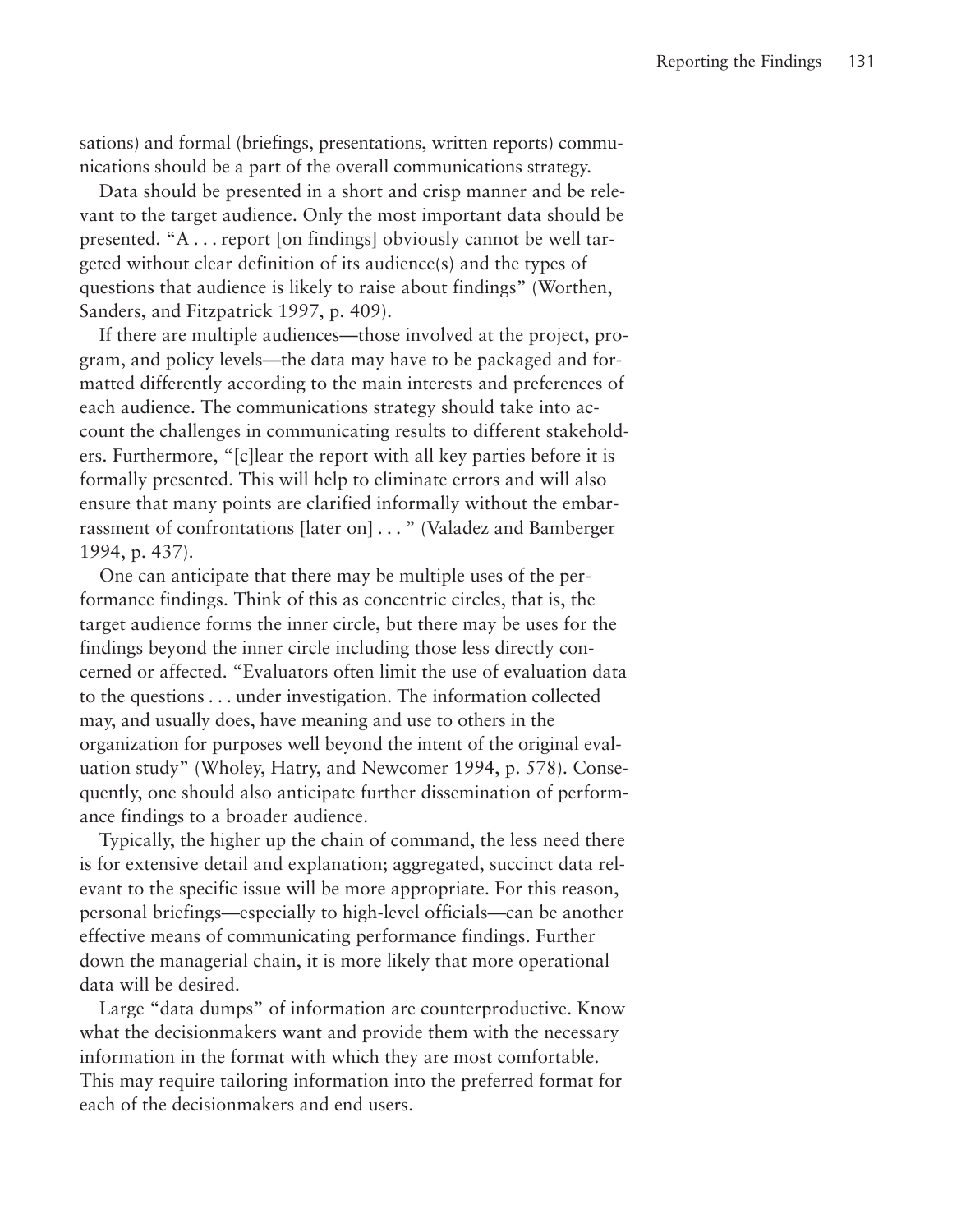Decisionmakers may be looking for some indications of action required in response to data findings. They will also be interested in available options (including costs, pros and cons, and the like) with respect to acting on performance findings throughout the monitoring and evaluation process.

Furthermore, it is important to highlight the implications of recommended actions throughout the monitoring and evaluation process. "Simply recommending that certain actions be taken is rarely sufficient. Officials will usually want a fuller understanding of the implications of their action. Wise evaluators anticipate this need and provide, whenever possible, best estimates (or perhaps a range of estimates) of both the costs and consequences of the recommendations" (Wholey, Hatry, and Newcomer 1994, p. 563). Continuous reporting on findings can and should also extend to guiding decisionmakers through implementation of recommendations.

In terms of follow-up and feedback, one could set up a political process to bring stakeholders and evaluators together to discuss findings, insights, alternative actions, and next steps. It would also be useful to " . . . obtain feedback periodically from major constituencies, such as elected officials, funders, and the public . . . regarding the usefulness and readability of performance reports. Use the feedback to help tailor future performance reports to the particular audience" (Hatry 1999, p. 154).

Comparisons of performance data over time are critical. Providing data for a specific quarter or year by itself is not useful. To distinguish trends, one needs to begin with baselines. Always report against the baseline and intermediate measurements to determine whether progress has been sustained, whether there was only a short spurt of improvement, or whether early improvements have all disappeared.

Comparing actual outcomes to targets is central to reporting results. Table 8.1 illustrates indicator baselines, current and target measurements, as well as percentage differences relative to expected outcomes.

# **Presentation of Performance Data in Clear and Understandable Form**

It is important to report results data in comparison to earlier data and to the baseline. Comparisons over time are critical.

The following data can be reported:

• Expenditure or income—cost of, or return on, project, program or policy

*Report performance data in comparison to earlier data and to the baseline.*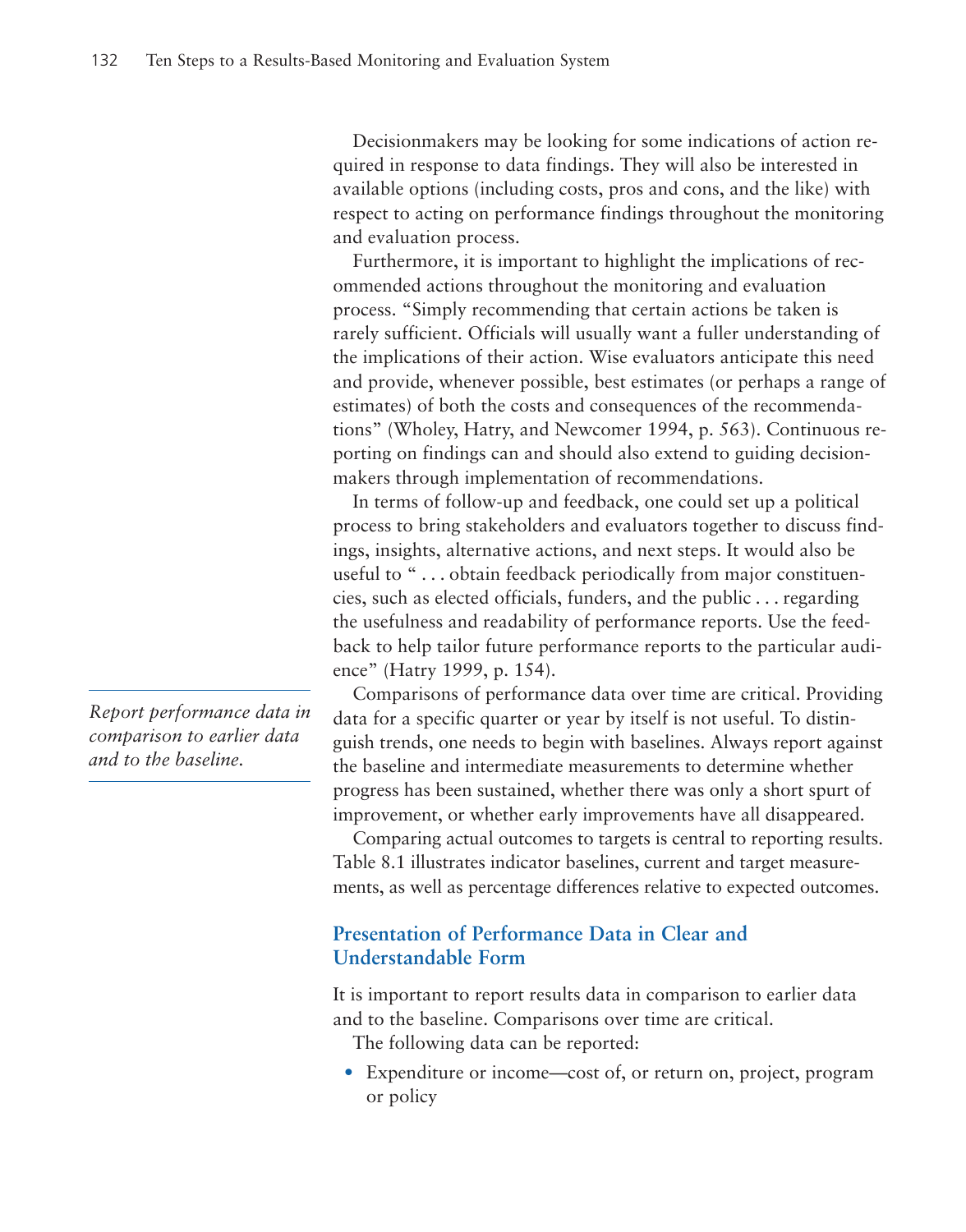## **Table 8.1**

| <b>Outcome indicator</b>                                                                               | <b>Baseline</b><br>(percent) | <b>Current</b><br>(percent) | <b>Target</b><br>(percent) | <b>Difference</b><br>(percentage<br>points) |
|--------------------------------------------------------------------------------------------------------|------------------------------|-----------------------------|----------------------------|---------------------------------------------|
| Rates of hepatitis ( $N = 6,000$ )                                                                     | 30                           | 25                          | 20                         | $-5$                                        |
| Percentage of children with improved overall<br>overall health status ( $N = 9,000$ )                  | 20                           | 20                          | 24                         |                                             |
| Percentage of children who show four out of<br>five positive scores on physical exams<br>$(N = 3,500)$ | 50                           | 65                          | 65                         | $\Omega$                                    |
| Percentage of children with improved<br>nutritional status ( $N = 14,000$ )                            | 80                           | 85                          | 83                         | $+2$                                        |

- Raw numbers—early indications, rough projections, estimates, and so forth
- Percentages (for example, percentage of citizens served by a project)
- Statistical tests
- Organizational units
- Geographical locations
- Demographics
- Client satisfaction scales—high, medium, low.

Data should be presented in a simple, clear, and easily understandable format. Only the most important data should be presented. Acronyms and jargon should be avoided. A minimum of background information should be provided to establish the context. Major points should be stated up front. Findings and recommendations should be organized around key outcomes and their indicators. A separate appendix or report can be used to convey detailed data.

There are four dimensions of reporting: written summaries, executive summaries, oral presentations, and visual presentations.

# *Written Summaries*

To be a useful management tool, the written summary should contain an introduction (including purpose of report, evaluation questions, program background, and program goals and objectives). The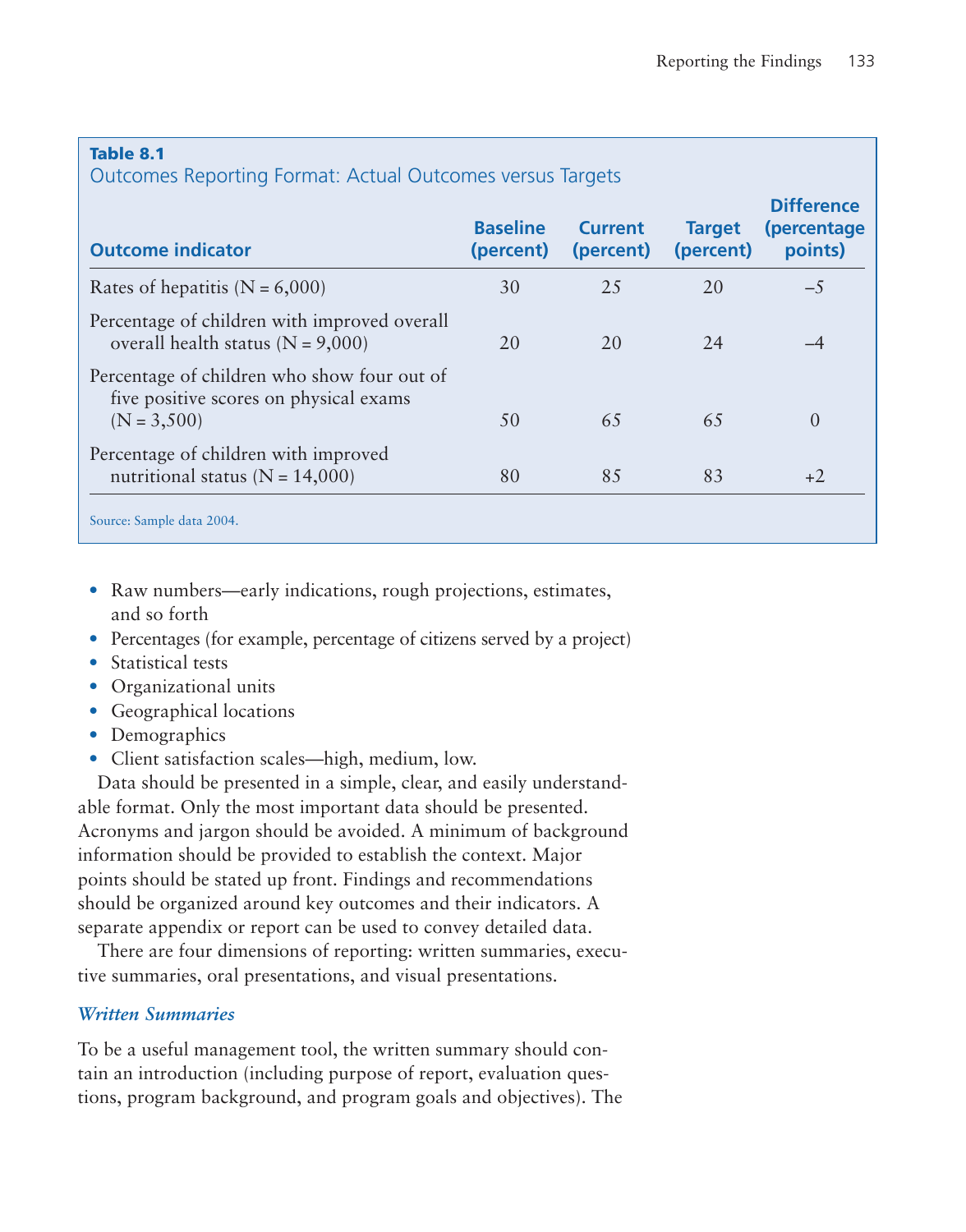summary should contain a description of the evaluation (including evaluation focus, methodology, limitations of methodology, who performed the evaluation, and when the evaluation was performed). The report should present data on findings selectively and in an understandable manner; organize data around study questions, major themes or program components; and use charts and tables.

Conclusions should be clearly connected to evidence on performance. Evidence should be presented to support recommendations.

When planning the time needed to prepare the analysis and reporting format, leave plenty of time to revise. Having a knowledgeable outside reader review the findings and draft report can also be helpful.

## *Executive Summaries*

Executive summaries should be short (one to four pages). Major findings and recommendations should be presented in bullet format. The summary can refer readers to the report or appendices for more details. The executive summary should contain a brief overview, including the background and purpose of the study. It should also include a brief description of major questions, issues, and research methods.

### *Oral Presentations*

Oral presentations also can be used, either alone or in conjunction with a written report. In addition to rehearsing and getting feedback, one needs to consider the following in preparing for an oral presentation:

- Who is the audience?
- What should they remember from the presentation?
- How much time is there for the presentation?
- What are the available delivery resources?
- What handouts should be provided, if any?

Oral presentations—like written ones—should be simple, clear, and tailored to the audience. Complex language and detailed data should be avoided. Organization is also important: "Tell them what you will tell them; tell them; tell them what you told them." If possible, use an interactive format with the audience, and be prepared for questions.

## *Visual Presentations*

Visual presentations—charts, graphs, and maps—are also helpful in highlighting key points and performance findings. They can illustrate directions and trends at a glance. There are a variety of charts (pie,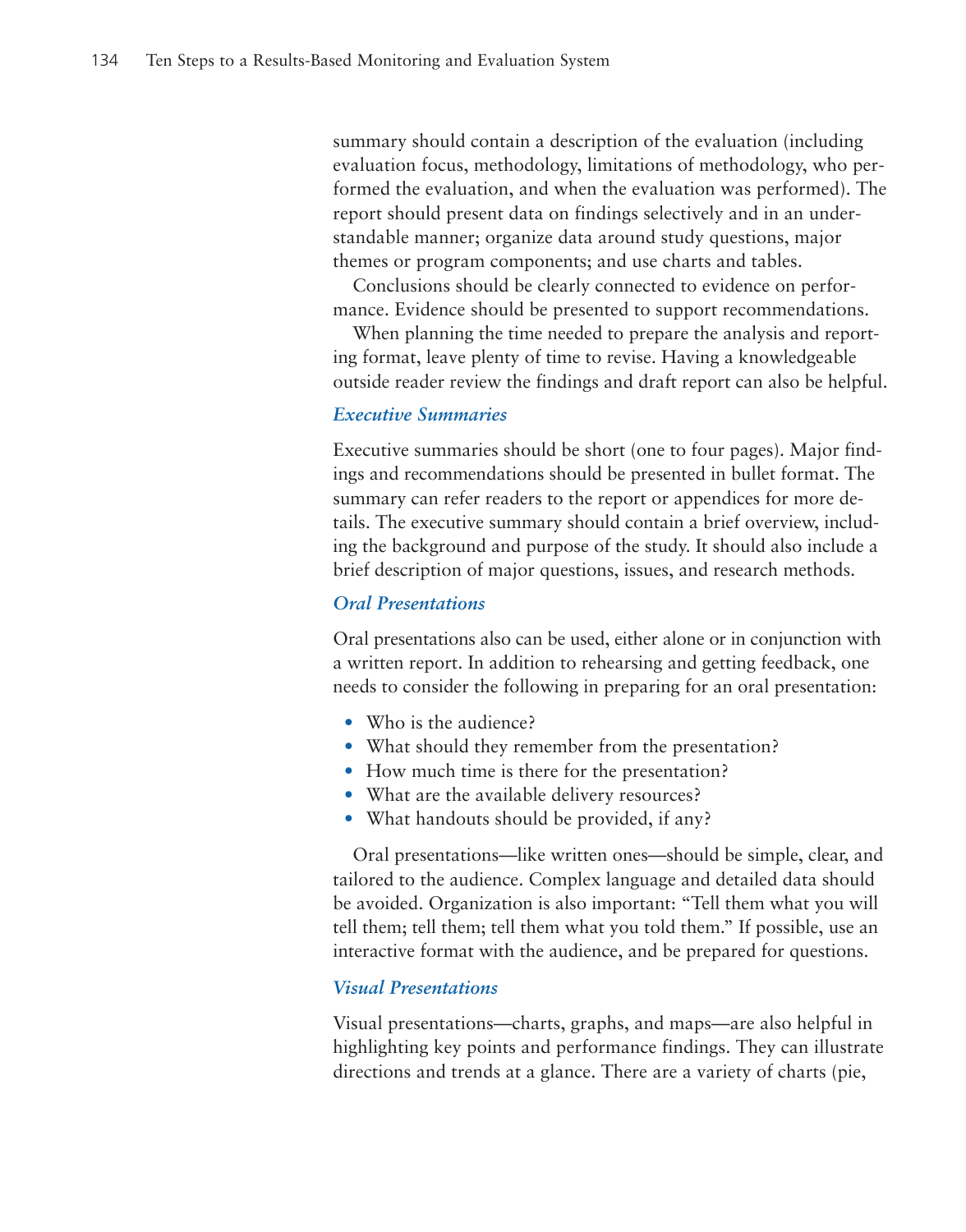flow, column, time series, scatter plot, bar, range, and so forth) and graphs (line, scatter, bar, pie, surface, pictograph, contour, histogram, area, circle, column) that should be considered in presenting data to the target audience.

The purpose of charts and tables is to describe, explore, tabulate, and compare. Charts and tables can provide impact and visual interest, encourage audience acceptance and memory retention, and show the big picture. Charts and tables should present data simply and accurately, and make the data coherent. They should engage the audience.

Tables are best used for presenting data, and highlighting changes, comparisons, and relationships. Charts are better for presenting the message. They are useful in depicting organizational structures, demonstrating flows, presenting data as symbols, conveying concepts and ideas, and presenting numerical data in visual form.

Effectively designed tables will have the following characteristics:

- Simplicity and accuracy
- Clearly labeled rows and columns with no abbreviations
- Percentages rounded to the nearest whole number
- Total numbers
- Source of the data.

Table 8.2 is an example of an effective table that could be used to demonstrate and report descriptive data.

Characteristics of effectively designed charts include the following:

• Easily read and appropriate for the delivery, using both upper and lower case (not all caps) and only a few type faces

• No busy patterns

#### **Table 8.2**

Sample Table for Reporting Descriptive Data

## **Gender Differences in Voting**

| <b>Voted in last election</b>          | Yes           | No             |  |  |  |
|----------------------------------------|---------------|----------------|--|--|--|
| Men $(N = 1,000)$<br>Women $(N = 700)$ | 75%<br>$55\%$ | $2.5\%$<br>45% |  |  |  |
| Source: Sample data 2004.              |               |                |  |  |  |

*"Visual presentations of evidence should be governed by principles of reasoning about quantitative evidence. For information displays, design reasoning must correspond to scientific reasoning. Clear and precise seeing becomes as one with clear and precise thinking."*

(Tufte 2002, p. 53)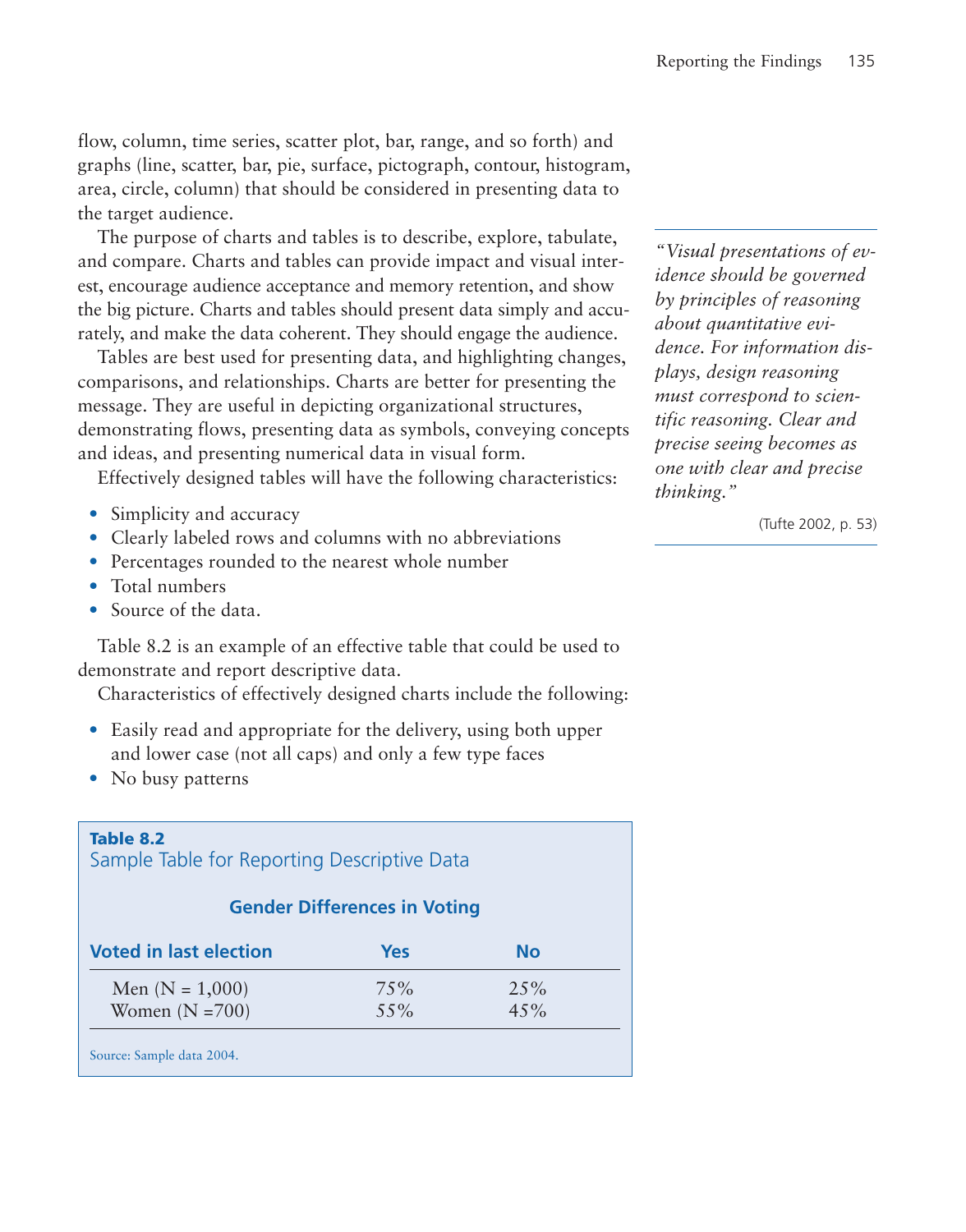- Effective use of white space
- Simple
- Honest scales
- Message conveyed in title
- Sufficient data provided with chart so that message is clear
- Source of the data
- Supporting data in an appendix.

Effective charts enable policymakers and decisionmakers to quickly see the current status of a given project, program, or policy including trends, directions, delays, problems, successes, and prospects. Charts should be used to provide informative and useful visual aids for continuous reporting of findings.

Whether in chart or table form, portraying information graphically is an important part of reporting. Figure 8.2 provides some guidance for the use of graphics.

Figure 8.2 contains examples of chart options for the continuous process of reporting findings.

There are many different reporting formats including written reports and displays. It is important to check with users and stakeholders for any preferences for data presentation. Be cautious not to use inappropriate graphs just because they may be popular.

# **What Happens If the M&E System Produces Bad Performance News?**

One cannot manage by receiving only good news. A good performance measurement system is intended to surface problems—not just bring good news. This is another of the political aspects of resultsbased M&E systems. Reporting on bad news is a critical aspect of how one distinguishes success from failure. If the difference cannot be determined, it is likely that both failure and success are being rewarded by managers. A good performance system can serve as a kind of early warning system.

Performance reports should include explanations (if possible) about poor outcomes and identify steps taken or planned to correct problems (Hatry 1999). Messengers should not be punished for delivering bad news. Instilling fear of bringing forth bad news will not encourage reporting and use of findings.

*"The value of information [often] decreases rapidly over time, so essential findings should be communicated as quickly as possible."*

(Valadez and Bamberger 1994, p. 437)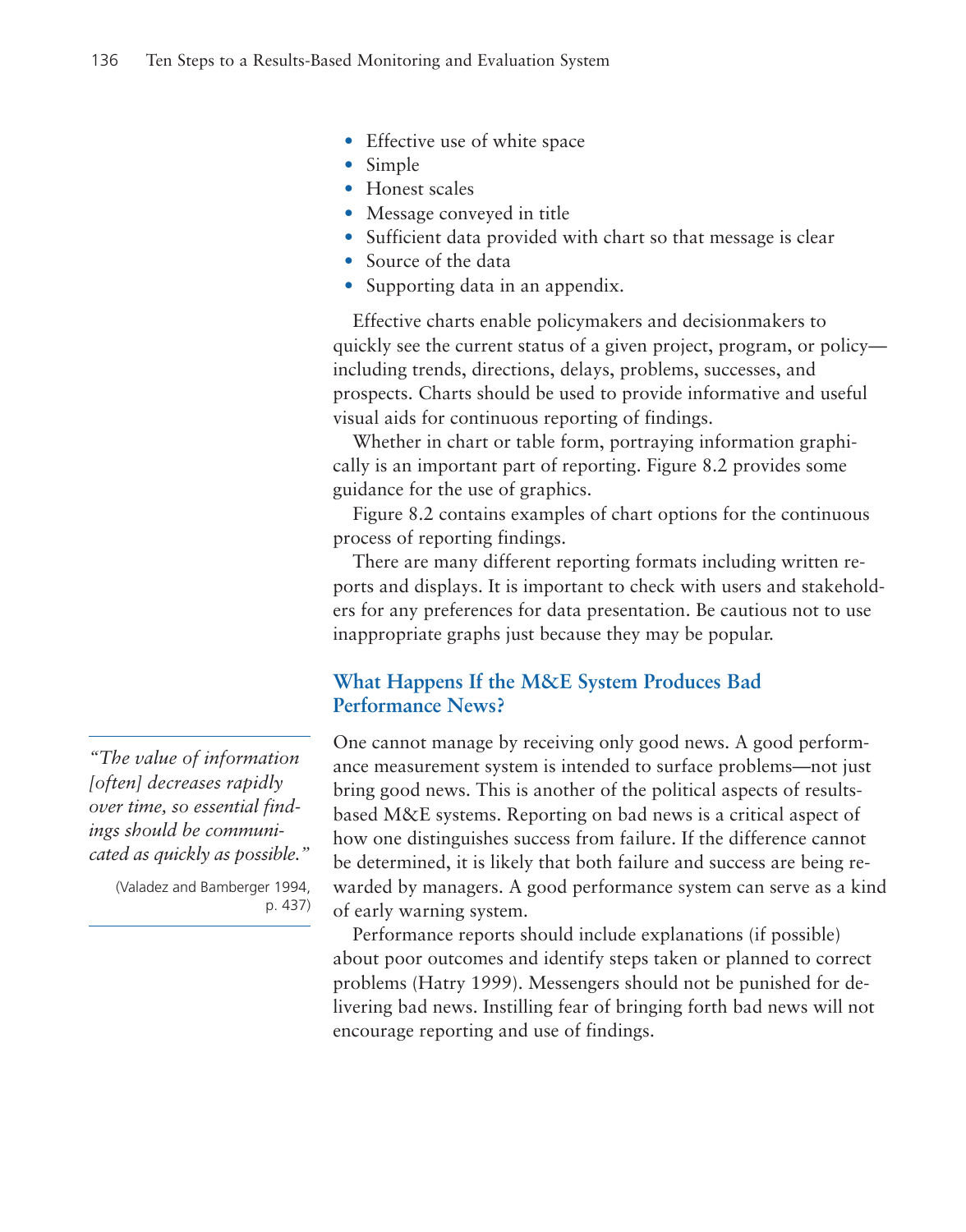# **Figure 8.2** Principles of Graphical Excellence

Edward Tufte teaches courses in statistical evidence and information design at Yale University. He is considered one of the major authorities on presenting information in a clear and accurate manner. Here are a few guidelines from his writing.

"Graphical excellence is the well-designed presentation of interesting data—a matter of *substance,* of *statistics,* and of *design.*"

"Graphical excellence consists of complex ideas communicated with clarity, precision, and efficiency."

"Graphical excellence is that which gives to the viewer the greatest number of ideas in the shortest time with the least ink in the smallest space."

"Graphical excellence is nearly always multivariate."

"And graphical excellence requires telling the truth about the data."

Source: Tufte 2001, p. 51.

## **Sample Charts for Displaying Information**



Line graph: trends over time



Pie chart: parts of a whole



Bar chart: percent distribution



Cluster bar chart: comparing several items



Combination chart



Beware of too much of a good thing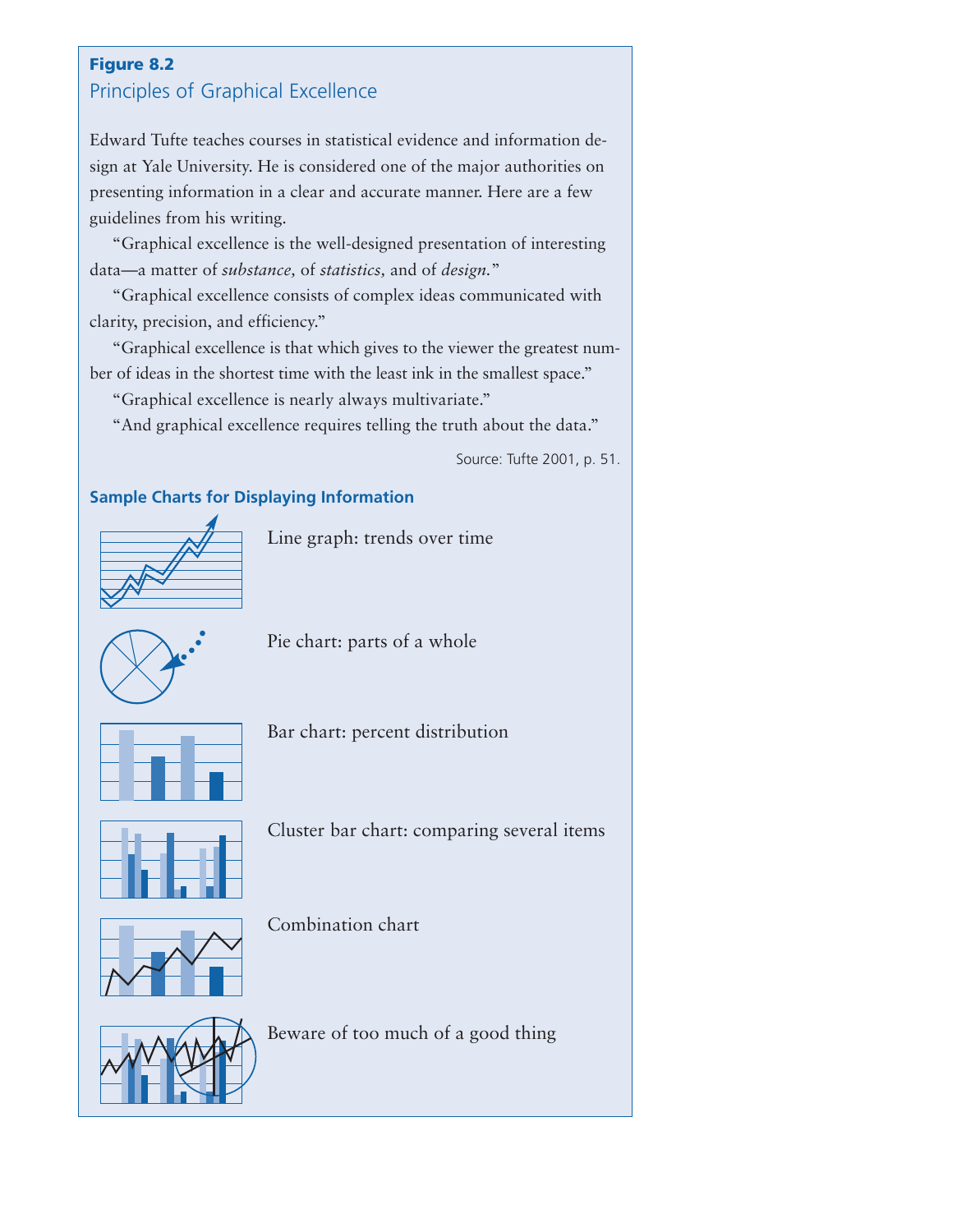# **Chapter 9** Step 9: Using the Findings

#### **Figure 9.1**



*Using results-based findings will help inform the decisionmaking process.*

After examining effective ways of reporting in the previous chapter, we turn now to the use of findings emanating from the results-based monitoring and evaluation system (figure 9.1). We will consider (a) the uses of performance findings; (b) additional benefits of using the findings—feedback, knowledge, and learning; and (c) strategies for sharing information.

## **Uses of Performance Findings**

Using findings to improve performance is the main purpose of building a results-based M&E system. The main point of the M&E system is not simply to generate continuous results-based information, but to get that information to the appropriate users in a timely fashion so that the performance feedback can be used to better manage organizations and governments.

Findings can be used in a variety of concrete ways, as shown in box 9.1.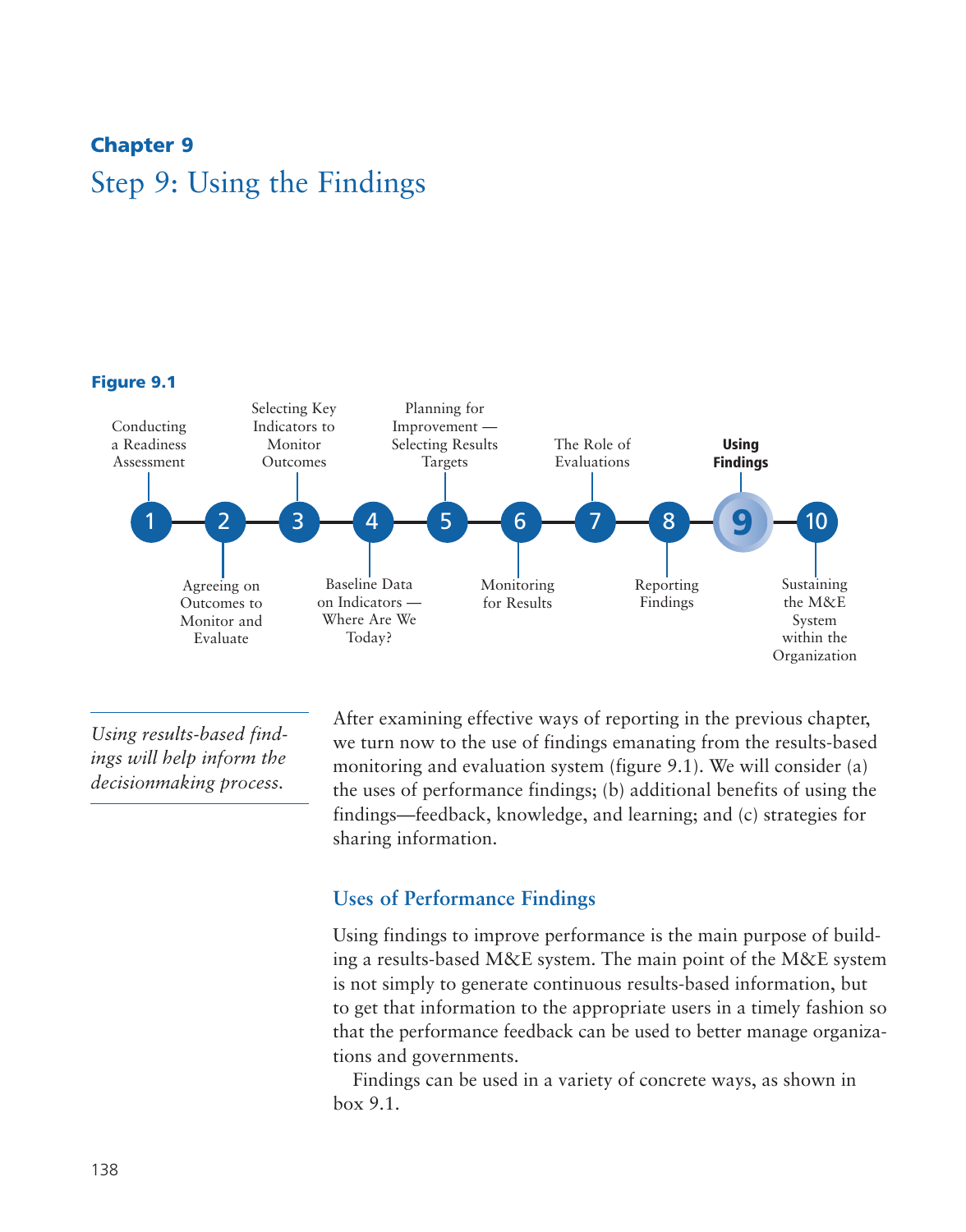## **Box 9.1**

## Ten Uses of Results Findings

- 1. Respond to elected officials' and the public's demands for accountability
- 2. Help formulate and justify budget requests
- 3. Help make operational resource allocation decisions
- 4. Trigger in-depth examinations of what performance problems exist and what corrections are needed
- 5. Help motivate personnel to continue making program improvements
- 6. Formulate and monitor the performance of contractors and grantees
- 7. Provide data for special, in-depth program evaluations
- 8. Help provide services more efficiently
- 9. Support strategic and other long-term planning efforts (by providing baseline information and later tracking progress)
- 10. Communicate better with the public to build public trust.

Source: Hatry 1999.

With respect to helping formulate and justify budget requests, performance information can inform decisions that can lead to budgetary increases—or reductions. Projects, programs, and policies may be enhanced or expanded based on performance feedback; likewise, they may be cut or eliminated altogether. Managers also have the option of offering incentives (monetary and nonmonetary) to personnel for good performance or sanctions (such as poor employee or manager performance reviews) for performance that fails to meet expectations or falls short of intended outcomes.

In terms of motivating personnel, when civil servants are brought in as partners to the business of government, we see better implementation. Employees throughout the system begin to understand and become more enthusiastic about their contributions toward achievement of the desired goal when they have a "line of sight" between their own actions and the goal. In some OECD countries (Australia and France, for example), managers are given greater operational flexibility in exchange for enhanced accountability.

Australia provides an example regarding the performance of contractors and grantees. In Australia, there are actual performance contracts with agencies that specify that no annual budget funds will be allocated until contracts have been evaluated and results monitored.

*Bringing stakeholders into cooperation with government generates trust.*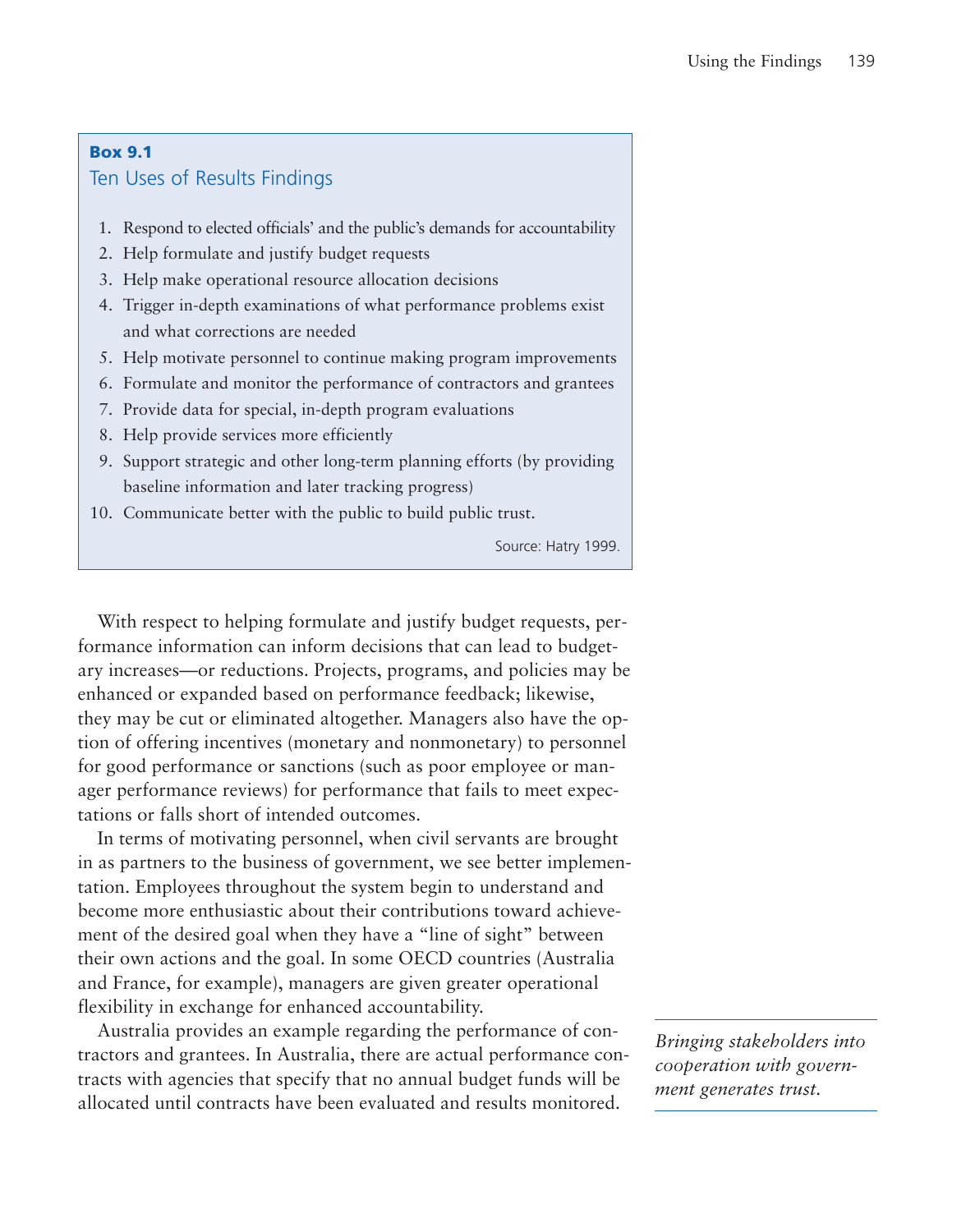In other cases, "If the agency contracts or provides grants to other organizations for services to customers, it can include outcome-based performance targets in the agreements and then compare outcomes against those targets" (Hatry 1999, p. 170). Rewards and penalties based on performance can also be delineated in such contracts.

If there are no data on which to base decisions, those decisions can be arbitrary. At the same time, decisionmakers always have the discretion to make their own decisions. However, better decisionmaking will result from taking the time to monitor, measure, and evaluate, and incorporate the findings into the decisionmaking process. An interesting corollary to this is that if one starts to ask for performance information, improved performance will result.

Other uses of results findings include identifying best practices, supporting economies of scale, avoiding overlap and duplication, and coordinating similar programs across agencies (Wye 2002, p. 49).

There are many examples of using findings. Boxes 9.2 and 9.3 illustrate some of the different uses of performance findings.

# **Additional Benefits of Using Findings: Feedback, Knowledge, and Learning**

M&E systems provide important feedback about the progress, as well as the success or failure, of projects, programs, and policies throughout their respective cycles. These systems constitute a powerful, continuous public management tool that decisionmakers can use to improve performance, and demonstrate accountability and transparency with respect to results. One way to consider M&E feedback within the development context is as follows: "Evaluation feedback has been broadly defined as a dynamic process which involves the presentation and dissemination of evaluation information in order to ensure its application into new or existing development activities . . . feedback, as distinct from dissemination of evaluation findings, is the process of ensuring that lessons learned are incorporated into new operations" (OECD 2001, p. 60).

The use of M&E findings can promote knowledge and learning in governments and organizations. The new emphasis in the international aid community is more and more on local knowledge acquisition, not knowledge transfer from donor to recipient. What exactly do we mean by "learning" in a results-based monitoring and evaluation context? "Learning has been described as a continuous dynamic process of investigation where the key elements are experience,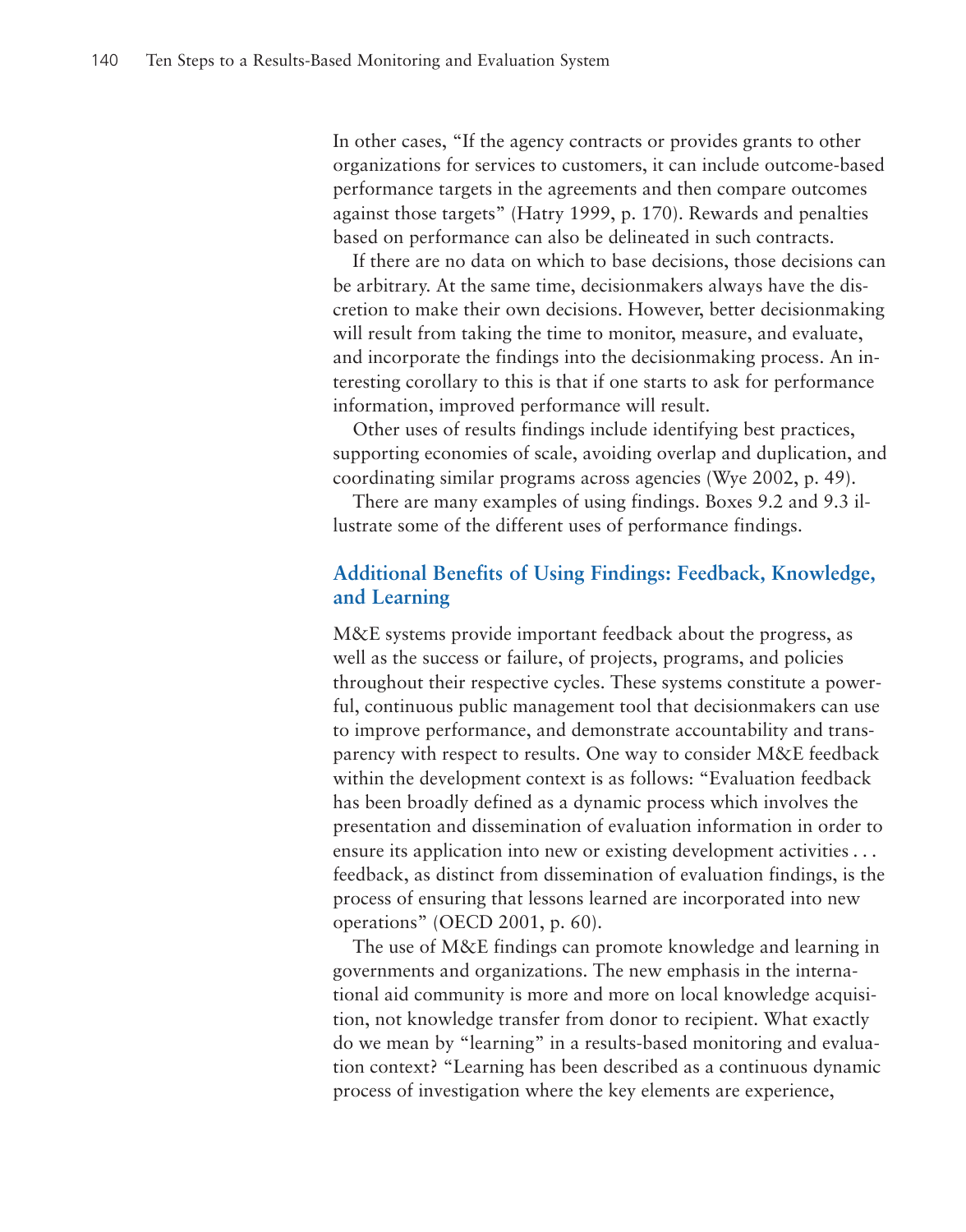#### **Box 9.2**

# Using Performance Data to Track and Reduce Crime in New York City

Over the past decade, the New York City Police Department has used a special results-based M&E system to map the daily incidence of violent crime. "CompStat is a sophisticated performance measurement system that reorders an organization's day-to-day operations, as well as its overall orientation toward its core mission and goals. CompStat is based upon the compilation, distribution, and utilization of 'real time' data in order to allow field managers to make better-informed and more effective decisions" (O'Connell 2001, p. 6).

As former New York mayor Rudolph Giuliani noted, "We have 77 police precincts. Every single night they record all of the index crimes that have occurred in that precinct and a lot of other data. We record the number of civilian complaints. We record the number of arrests that are made for serious crimes and less serious crimes. It is all part of CompStat, a computer-driven program that helps ensure executive accountability. And the purpose of it is to see if crime is up or down, not just citywide, but neighborhood by neighborhood. And if crime is going up, it lets you do something about it now—not a year and a half from now when the FBI puts out crime statistics . . . Now we know about it today. And we can make strategic decisions accordingly" (O'Connell 2001, p. 9).

As a result, during a five year period, "New York City experienced a precipitous drop in the burglary rate (53 percent), a 54 percent drop in reported robberies, and an incredible 67 percent drop in the murder rate . . . These extraordinary achievements were realized in large part due to the department's innovative model of police management, known as CompStat" (O'Connell 2001, p. 8).

The overall result of using this real-time results-based system has been that "New York City now holds the undisputed title as the safest big city in the nation  $\ldots$  " (NYC.gov 2003).

Sources: O'Connell 2001, NYC.gov 2003.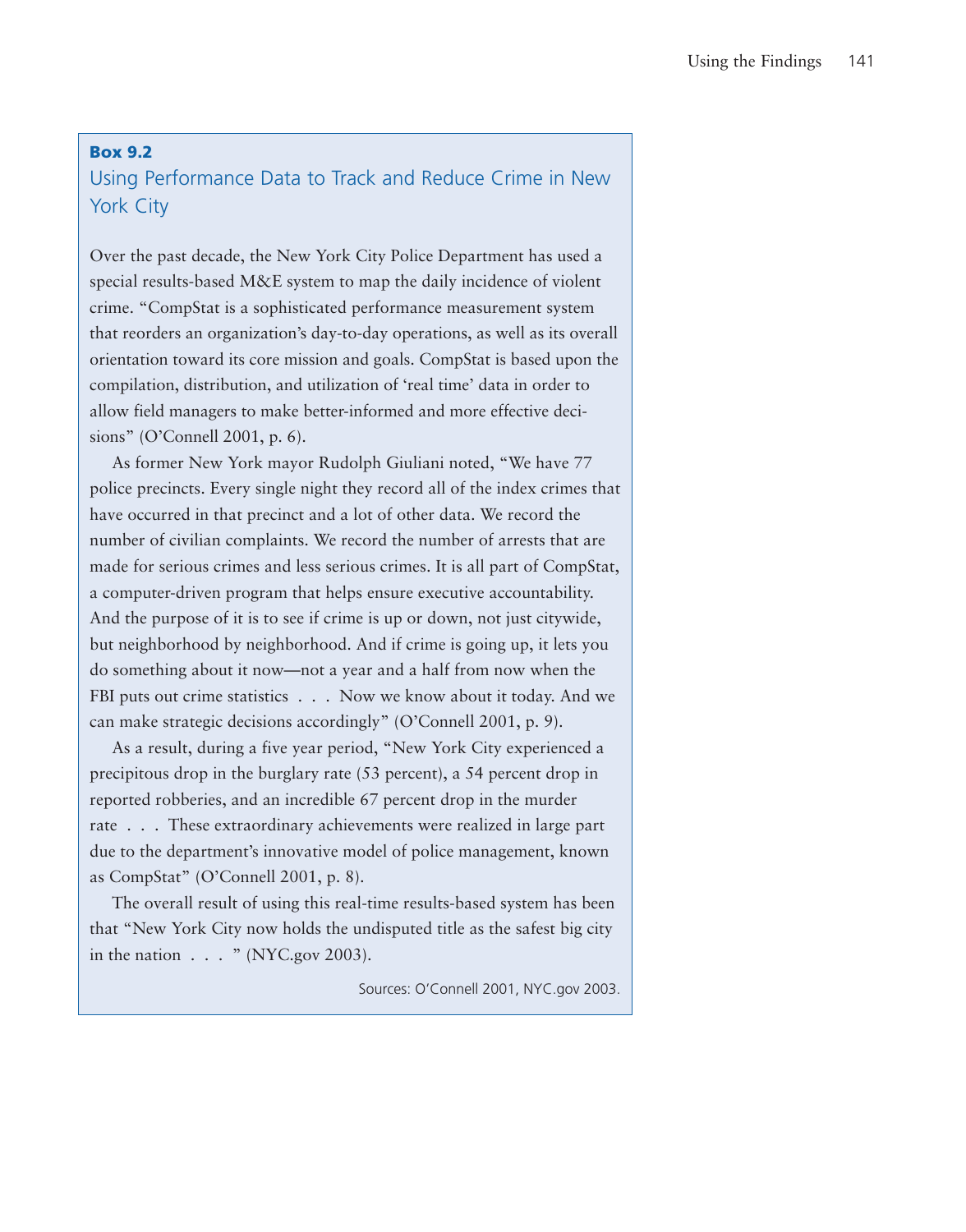#### **Box 9.3**

U.S. Department of Labor—An Organization with a Mature, Functioning Results-Based M&E System

The U.S. Department of Labor (DOL) is an example of an organization that has a mature, functioning results-based M&E system. Its efforts were jump-started by the U.S. Government Performance Results Act of 1993 (see box 10.2).

The DOL established a mission, vision, strategic plan, and three main strategic goals: a prepared workforce; a secure workforce; and quality workplaces. Working from these three goals, the DOL then established three attendant outcomes for each of these larger strategic goals.

| l. A prepared workforce                                                         |  |  |
|---------------------------------------------------------------------------------|--|--|
| a. increase employment, earnings, and assistance                                |  |  |
| b. increase the number of youth making a successful transition to work          |  |  |
| c. improve the effectiveness and information and analysis on the U.S. economy   |  |  |
| 2. A secure workforce                                                           |  |  |
| a. increase compliance with worker protection laws                              |  |  |
| b. protect worker benefits                                                      |  |  |
| c. increase employment and earnings for retrained workers                       |  |  |
| 3. Quality workplaces                                                           |  |  |
| a. reduce workplace injuries, illnesses, and fatalities                         |  |  |
| b. foster equal opportunity workplaces                                          |  |  |
| c. reduce exploitation of child labor, protect the basic rights of workers, and |  |  |
| strengthen labor markets                                                        |  |  |
|                                                                                 |  |  |

Annual budgets are assigned for each of these strategic goals, and are later measured against actual budgetary outlays.

The DOL then holds biannual reviews on each of these goals and includes the following information:

| Results:     | The most recent results available for the performance outcome                                                                                             |  |  |
|--------------|-----------------------------------------------------------------------------------------------------------------------------------------------------------|--|--|
| Indicator:   | The measures that will be used to assess progress toward performance goal accomplishment                                                                  |  |  |
| Data Source: | The measurement systems that will be used to collect performance indicator data                                                                           |  |  |
| Baseline:    | The baseline year and baseline level against which progress will be evaluated                                                                             |  |  |
| Comment:     | Issues related to goal accomplishment, measurement systems, and strategies that provide a<br>context or description of the performance goal or indicator. |  |  |
|              |                                                                                                                                                           |  |  |
|              | Source: U.S. Department of Labor 2002.                                                                                                                    |  |  |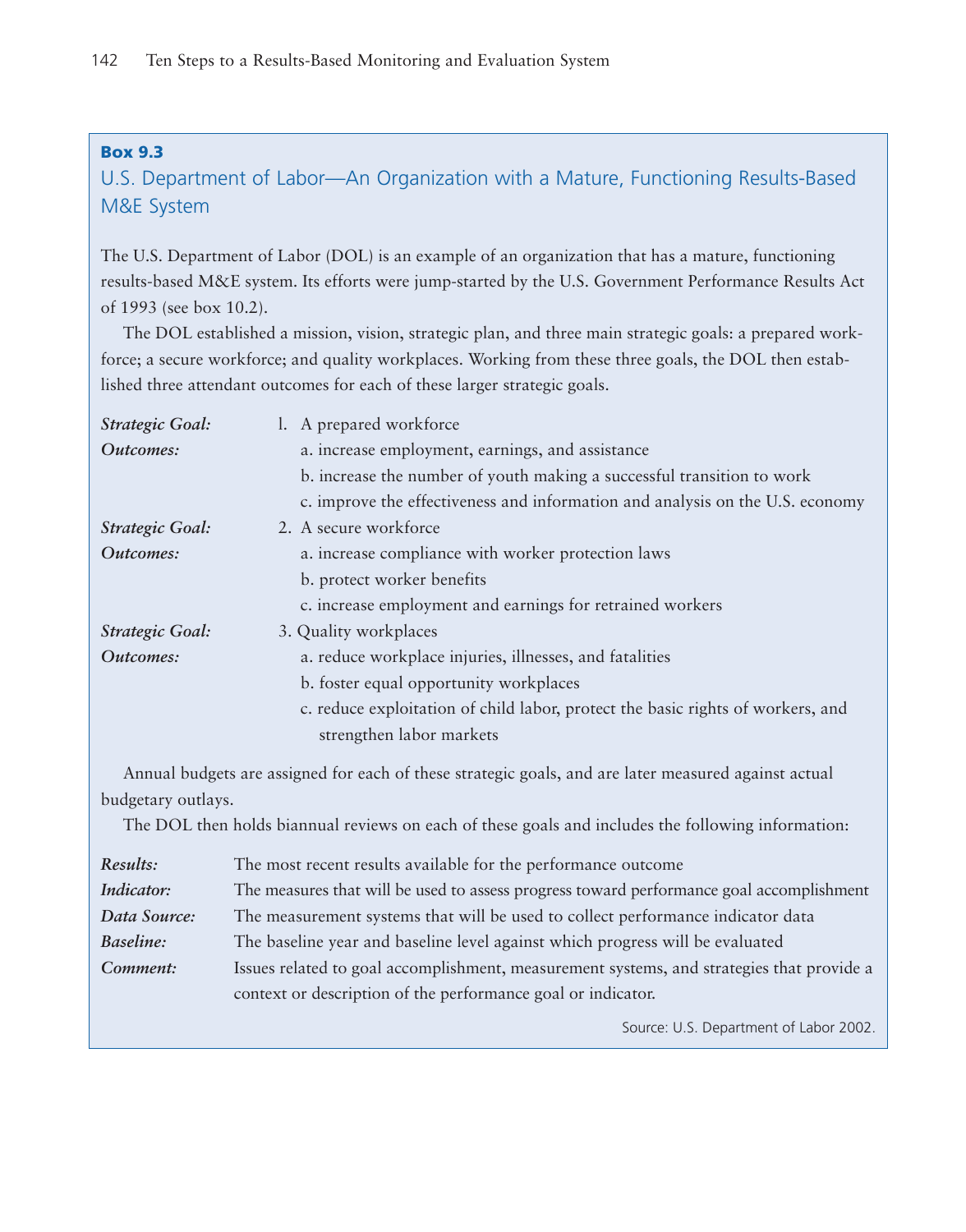knowledge, access and relevance. It requires a culture of inquiry and investigation, rather than one of response and reporting" (UNDP 2002, p. 77).

Knowledge and knowledge management are additional key components of using performance findings. New knowledge can be generated through the use of findings on a continuous basis. Knowledge management means capturing findings, institutionalizing learning, and organizing the wealth of information produced continually by the M&E system.

Results-based monitoring and evaluation systems and units have a special capacity to add to the learning and knowledge process. When used effectively, M&E systems can be an institutionalized form of learning and knowledge. "Learning must therefore be incorporated into the overall programming cycle through an effective feedback system. Information must be disseminated and available to potential users in order to become applied knowledge . . . Learning is also a key tool for management and, as such, the strategy for the application of evaluative knowledge is an important means of advancing toward outcomes . . . Outcomes present more variables around which learning can and must take place" (UNDP 2002, pp. 75–76).

Institutionalizing learning is important in governments and organizations. Policy and program evaluation should play a systematic instead of an ad hoc role in the process of organizational learning. A political environment needs to be created that encourages continuous reporting, as well as the use of results. This implies that a certain level of institutionalization has to occur before findings can be used in the management of government institutions. Emphasizing organizational learning as a means of enhancing organizational performance is a fruitful and promising area of engagement with the public sector.

Box 9.4 provides an example of how German aid agencies are moving increasingly in the direction of evaluation-based learning.

Many governments and organizations may yet be resistant to learning, internalizing, and sharing performance findings within and between ministries, organizations, agencies, and departments. There are a number of organizational, behavioral, and political challenges to be recognized. In box 9.5 we look at some of the obstacles to learning.

Good M&E systems can help to overcome these obstacles to learning. By producing a continual flow of feedback and data, M&E systems help decisionmakers manage more effectively. Organizational

*"A monitoring and evaluation framework that generates knowledge, promotes learning and guides action is, in its own right, an important means of capacity development and sustainability of national results."*

(UNDP 2002, p. 76)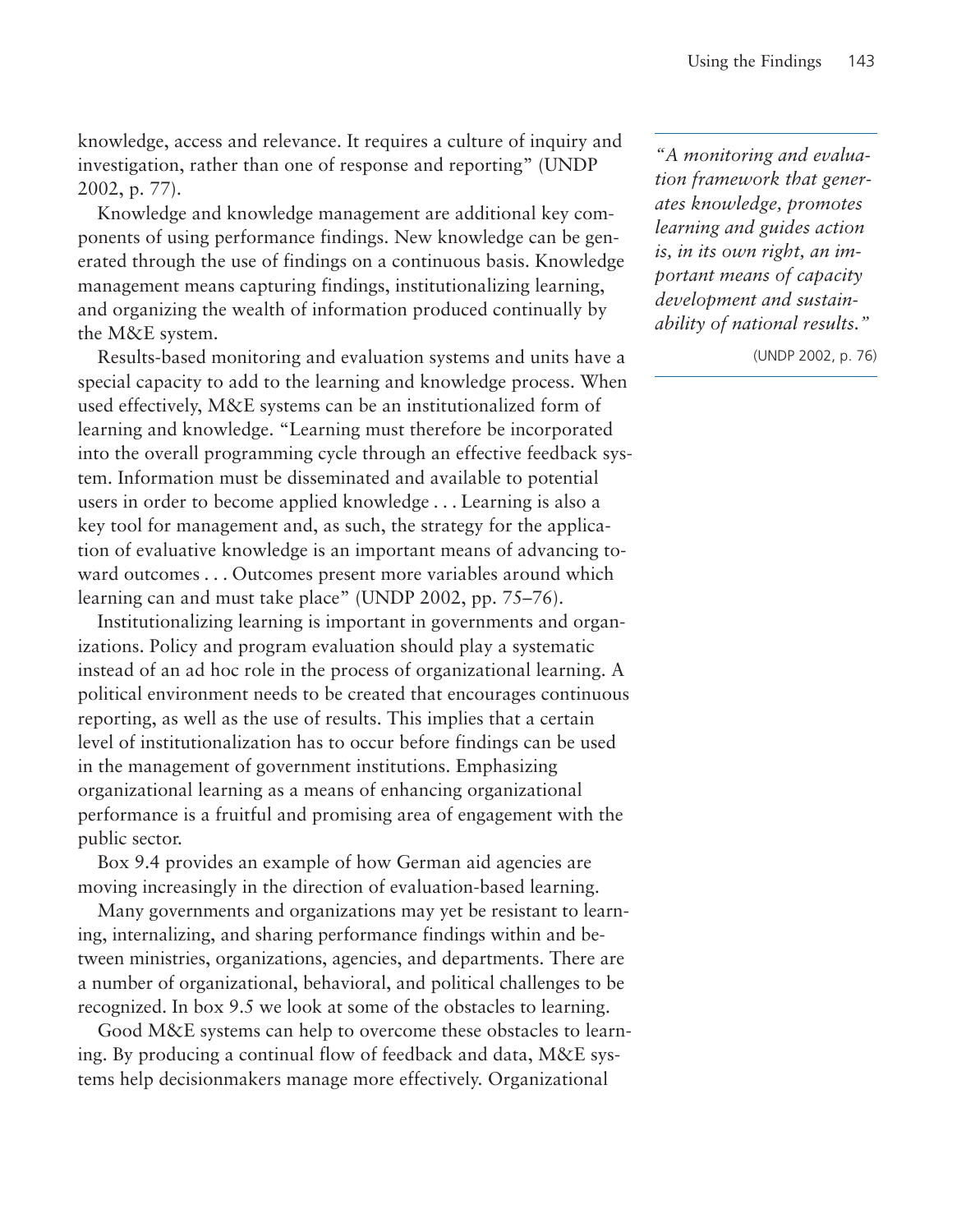#### **Box 9.4**

# Signs of Improving Conditions for Evaluation-Based Learning in German Aid Agencies

- Germany's diversified development co-operation structure is now gradually moving towards greater *concentration* on particular issues, priority areas and countries. There is also a parallel trend towards greater decentralisation.
- German official aid agencies see themselves more than ever as *learning organisations,* and are beginning to restructure their management systems accordingly. *Evaluation systems* are intended to play a key part in this, and are being given greater priority and greater institutional independence.
- The *quality of evaluation* is improving. More sophisticated methods, more impact orientation and a greater number of broader-based evaluations (not confined to a single project) all offer the prospect that in future more of the knowledge will be generated that is needed for both quality improvement and conceptual advancement of development cooperation work, and for greater external accountability.
- Aid agencies themselves believe it is important to increase the extent to which they systematize and institutionalize their *feedback system* for evaluation-based learning and accountability."
- Aid agencies see a strong need to do more to promote the *internalization* of evaluation lessons, taking a more systematic and innovative approach. Some are currently appraising the inclusion of this in an overall system of knowledge management.
- . . . a substantial boost [has been given] to *horizontal learning* among German aid agencies in recent years.

Source: OECD 2001, p. 19.

cultures can be transformed through the use of M&E systems. There may be decreased pressures to spend as governments receive data that help them manage resource flows. M&E systems also provide built-in incentives to learn, pointing out directions, trends, successes, and problems.

Tunnel vision can be overcome as data on results shed light on areas previously unknown or not fully understood. The loss of institutional memory due to staff changes can also be minimized because M&E systems, when well maintained, produce a record of data over time. Finally, change can be managed more easily with continuous feedback.

Obstacles can also be overcome by understanding how governments and organizations learn and by identifying and overcoming the impediments. There are ways to encourage greater use of performance findings through learning and knowledge building among governments and organizations (box 9.6).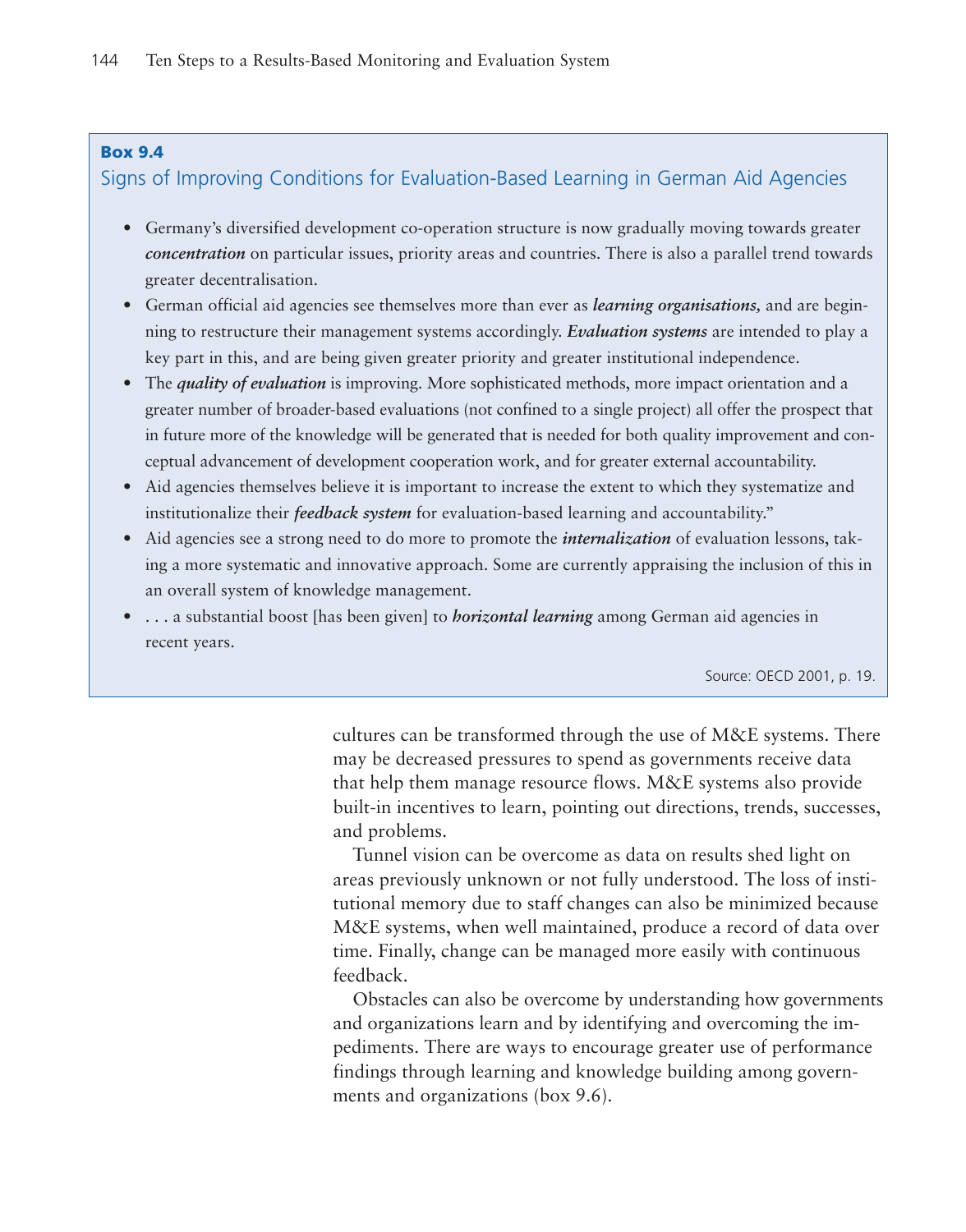# **Box 9.5** Obstacles to Learning

The OECD has identified several obstacles that can prevent learning:

*Organisational culture*—some organisations have a culture where accountability tends to be associated with blame. This has the effect of discouraging openness and learning. In other [organizations], it is more acceptable to own up to mistakes and see these as opportunities for learning, recognizing that there is often as much to learn from poorly performing projects as there is from success stories.

*Pressure to spend*—learning takes time, and pressure to meet disbursement targets can lead to shortcuts being taken during project planning and approval stages, with lessons from previous experience being ignored or only selectively applied in the haste to get decisions through.

*Lack of incentives to learn*—unless there is proper accountability . . . built into the project cycle there may be little incentive to learn. This is particularly the case when staff or consultants shift from task to task, and have generally moved on long before the consequences of failure to learn are felt.

*Tunnel vision*—the tendency of some staff or operational units to get stuck in a rut, carrying on with what they know, even when the shortcomings of the old familiar approaches are widely accepted.

*Loss of institutional memory*—caused by frequent staff rotation or heavy reliance on short-term consultants, or by the weakening or disbanding of specialist departments.

*Insecurity and the pace of change*—if staff are insecure or unclear about what their objectives are, or if the departmental priorities are frequently shifting, this can have an adverse effect on learning.

*The unequal nature of the aid relationship*—which tends to put donors in the driving seat, thereby inhibiting real partnerships and twoway knowledge sharing.

Source: OECD 2001, pp. 20–21.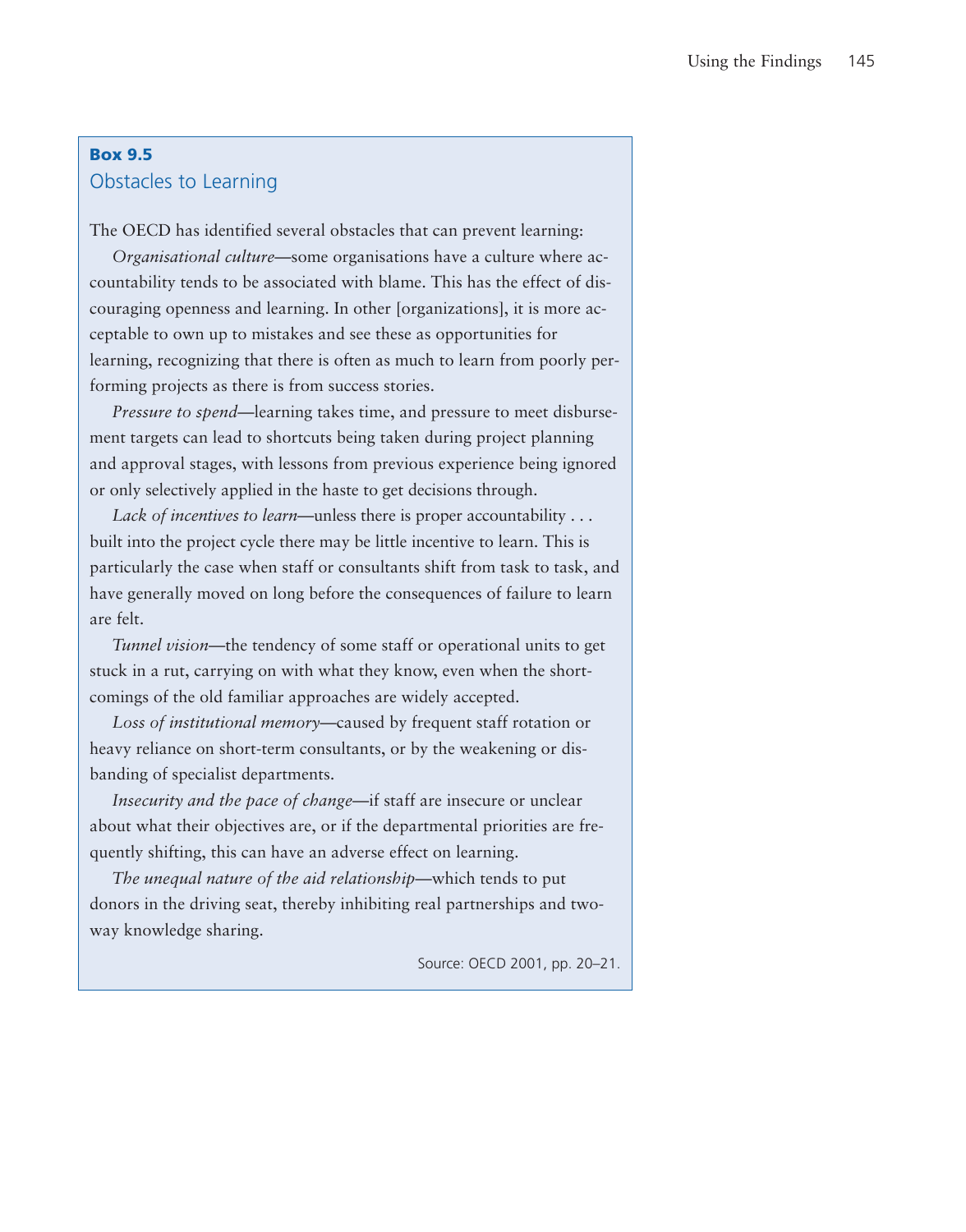#### **Box 9.6**

# Incentives for Learning, Knowledge Building, and Greater Use of Performance Findings

Governments and organizations can pro-actively encourage staff to learn, build knowledge, and use performance findings. Here are just a few examples:

- Develop guidance materials on the use of outcome information.
- Provide training in uses of outcome information for managers and other staff who can use outcome information.
- Hold regular 'How are we doing?' sessions with staff soon after each outcome report becomes available.
- Identify and reward offices, grantees, and facilities with good outcomes.
- Develop grant allocation guidelines that reward improved performance.
- Use the outcome data to identify successful ('best') practices within the agency  $\dots$
- Use outcome data to identify common problems, and if possible, solutions.
- Use outcome information to identify needs for training for staff or technical assistance . . .
- Use outcome information to help prioritize use of resources.

Source: Hatry, Morley, Rossman, and Wholey 2003, pp. 16–17.

## **Strategies for Sharing Information**

"Plan for communication as part of your M&E system from the outset" (IFAD 2002 pp. 6–7). A good communication strategy is essential for disseminating information and sharing it with key stakeholders. Results-based information should be shared with all internal and external stakeholders and interested parties. "*Active follow-up* [emphasis added] is necessary to implement recommendations . . . and to incorporate lessons learned in future decision-making processes . . . The more stakeholders are involved in planning the next steps, the more likely they are to follow through on implementing evaluation recommendations" (UNPF 2002). Information sharing strategies designed for and targeted to specific stakeholder groups can also be helpful. In this context, it helps to "[t]ry to adapt existing reporting requirements and resources to new uses and formats" (Wye 2002, p. 55).

Using results information can take passive and active forms (box 9.7).

Understanding the target audience is key. Communication strategies need to be tailored to suit a particular target audience—parliament, ministers, the media, the private sector, NGOs and civil society organizations, and the general public. "Disclosure of negative or controversial evaluation findings can obviously create difficulties for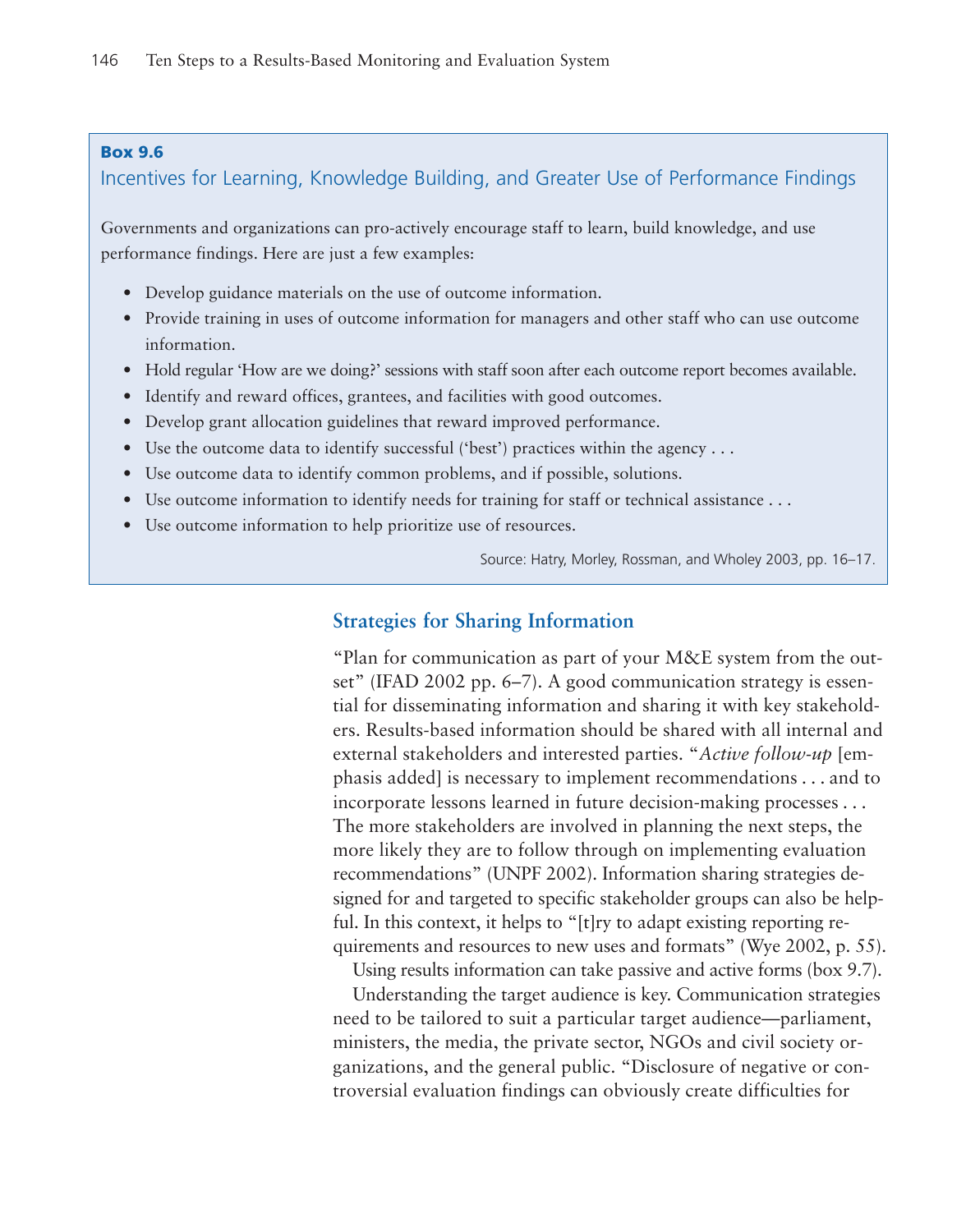## **Box 9.7**

# Active and Passive Approaches to Using Results Information

It is imperative that results information be used. Simply providing information to potential users within the government—managers and oversight agencies—is not enough. Even improved transparency through publication of performance information is not enough.

Countries have used different approaches to providing such an imperative, and generally fall into either active or passive groupings. More active measures include formal reviews (regularly scheduled meetings at which performance is assessed), senior management attention (either as the chair of the formal review or direct engagement in monitoring and following up on performance exceptions), nonmonetary rewards (generally public recognition with an award or honor). Many of these are blended for greater impact. Former U.S. Vice President Al Gore's "High-Impact Agency Initiative," and the U.K. Prime Minister's Office's six month performance reviews, are examples of active approaches.

Passive approaches include performance contracts (formal agreements between managers and staff on targets, implying a formal review at the end of the contract period), peer pressure (a scorecard of performance for each unit, made widely available so the units can be easily compared), public embarrassment or approval, or monetary incentives (hope of monetary benefit if performance improves or targets are achieved, either on an individual basis by tying senior management pay or bonuses to organizational performance, or on an overall basis by tying organization-wide pay or bonuses to organizational performance, or by trying to link the organization's budget to its performance). These are "passive" insofar as they set up a structure, but do not ensure the performance measures are used to affect decisions.

Source: Dorotinsky 2003a.

agencies . . . But . . . the benefits of disclosure in the long run make it worthwhile . . . Greater disclosure can also increase the pressure for more systematic follow-up of recommendations, while motivating those involved in evaluations to produce a better product, since they know their report will be made public, rather than being buried on a shelf somewhere" (OECD 2001, p. 26).

Governments and organizations can use a wide array of strategies for sharing information with internal and external stakeholders. These strategies also involve a number of different media that can be used to share the performance information.

### *Empower the Media*

The media can be an important partner in disseminating the findings generated by results-based M&E systems. For example, the media

*"Performance information can make a dramatic contribution to improving government performance if it is effectively communicated to stakeholders, including citizens."*

(Wye 2002, p. 53)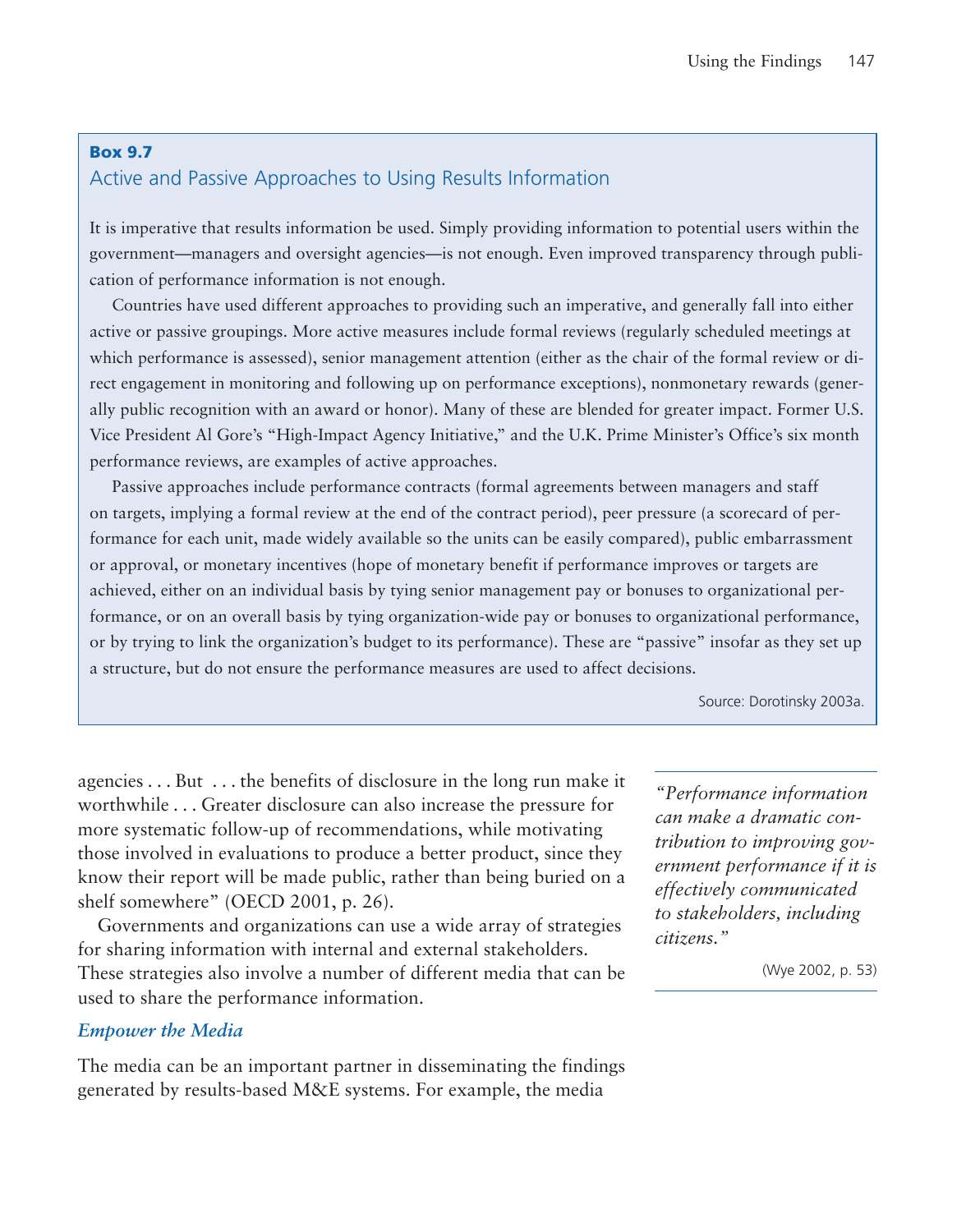often report on whether governments or organizations have actually delivered on promised projects, programs, policies, and services. The media have also been instrumental in exposing corruption and calling for good or better governance in many countries.

## *Enact "Freedom of Information" Legislation*

Freedom of information is another powerful tool that can be used to share information with concerned stakeholders. For example, the government of Romania enacted freedom of information legislation recently with the stipulation that, except for information that could impair the country's ability to protect and defend itself, anyone who asks for information about how well the government is performing will receive it (World Bank 2001d).

## *Institute E-Government*

E-government is increasingly being used as a tool by governments around the world, and has become a particular priority among OECD countries. E-government involves the use of information technology to provide better accessibility, outreach, information, and services. It represents a new electronic environment in which stakeholders can interact directly with the government, obtain information from the government, and even transact business online. Developing countries are moving in this direction, too. The government of Jordan, for example, is beginning its e-government initiative with the introduction of electronic procurement and accounting.

#### *Put Information on Internal and External Internet Sites*

The use of internal (agency or government) and external Web sites that include published performance findings is yet another effective way of sharing information. Many agencies are also developing searchable databases for M&E findings.

## *Publish Annual Budget Reports*

There is no more important way to communicate how taxpayer money is being spent than to publish the budget. Citizens will have the opportunity to "compare" the quality and level of services being provided by the government, and the priority of that service or program in the expenditure plan.

## *Engage Civil Society and Citizen Groups*

Engaging civil society and citizens groups also involves the inclusion of " . . . accountability, advocacy and action-oriented audiences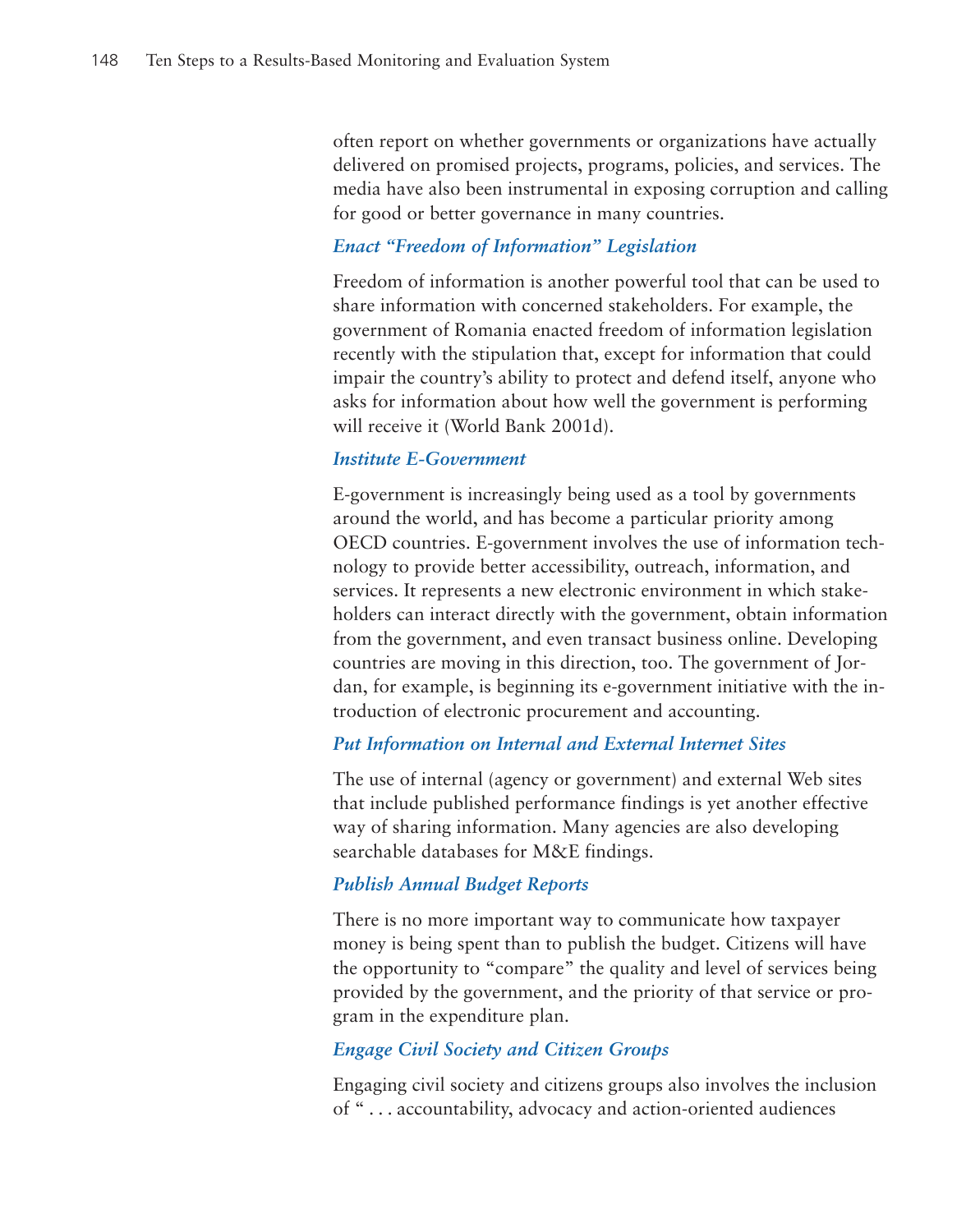and . . . agree[ment] on the information (content and form) they need" (IFAD 2002, p. 6-6).

# *Strengthen Parliamentary Oversight*

Strengthening parliamentary oversight is another important way to share and disseminate information. Many parliaments have active budget or public accounts committees in lower or upper chambers. There are also other agencies that provide parliaments with oversight, for example, the U.S. General Accounting Office (GAO), the audit and evaluation office of the Congress, or the National Audit Office for the Parliament in the U.K. The GAO and similar government organizations and agencies also perform an investigative function for the parliaments they serve. Parliaments in various countries—both developed and developing—are starting to ask for performance information as part of their oversight function (see box 9.8). They are looking to see that budgets are used effectively; thus, more governments are considering moving toward programmatic budgeting.

## *Strengthen the Office of the Auditor General*

Many countries are also finding the Office of the Auditor General to be a key partner in determining whether governments are functioning effectively. Interestingly, as audit agencies demand more information about how well the public sector is performing and how projects, programs, and policies are actually being implemented, we are starting to see better implementation.

In Canada, the Treasury Board produced a "Guide for the Development of Results-Based Management and Accountability Frame-

#### **Box 9.8**

# Canadian Government Performance Reports to Parliament

"Each year since 1997 the government has tabled two sets of departmental reports in Parliament. In the spring, departments and agencies produce their Reports on Plans and Priorities for the coming fiscal year. In the fall they provide parliamentarians with their Departmental Performance reports indicating achievements attained over the previous fiscal year." An annual report, "Canada's Performance," is produced for the Parliament. It contains 19 societal indicators grouped into four main themes: economic opportunities and innovation in Canada; the health of Canadians; the Canadian environment; and the strength and safety of Canadian communities. Parliamentarians have emphasized the need for such indicators of results findings to be relevant, temporal, available, comparable, and understandable.

Source: President of the Treasury Board of Canada 2002, pp. 2–3.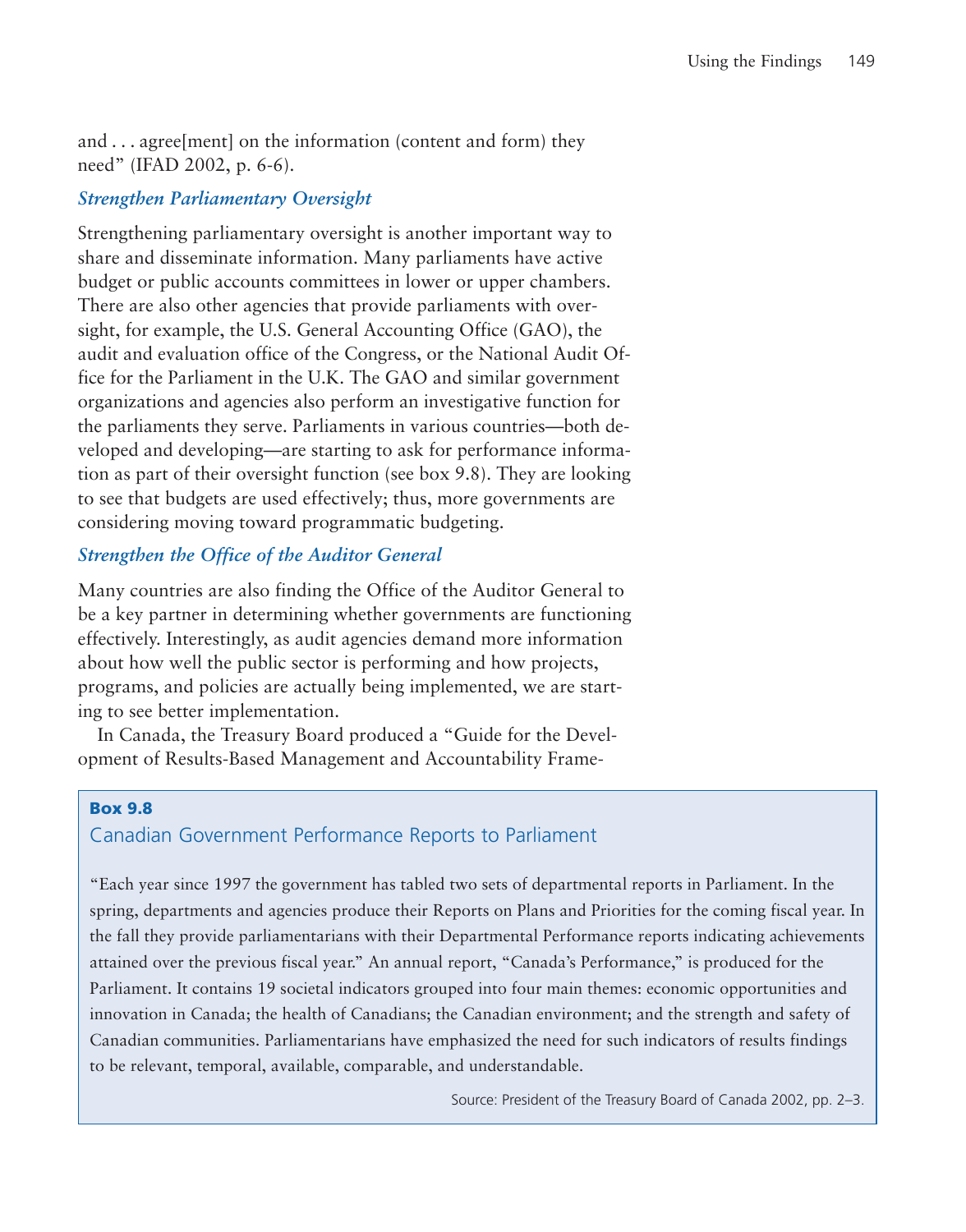works." It is "... intended to serve as a blueprint for managers to help them focus on measuring and reporting on outcomes throughout the life cycle of a policy, program or initiative" (Treasury Board Secretariat of Canada 2001, p. 1).

#### *Share and Compare Results Findings with Development Partners*

Sharing and comparing results findings with development partners is also beneficial on a number of levels. " . . . [L]earning from evaluative knowledge becomes wider than simply organizational learning and also encompasses development learning. It helps to test systematically the validity, relevance and progress of the development hypotheses" (UNDP 2002, p. 76). Since the introduction of National Poverty Reduction Strategies and similar broadly based strategies and policies, the need for information sharing among development partners—especially bilateral and multilateral aid agencies—has increased. "These and other joint initiatives are premised on the assumption that coordinated agency action will be more effective than individual efforts. Yet mechanisms for exchanging evaluation lessons between [aid] agencies are still weak, and practical hurdles continue to get in the way of more frequent joint evaluations—which, when they do occur, are generally seen as a very good way of sharing lessons and methodologies" (OECD 2001, p. 31). More could also be done with respect to sharing performance findings with donor recipient countries. All key stakeholders—particularly recipient countries—need to be part of the M&E process from start to finish.

There are many uses for performance findings. We looked at two successful examples involving crime information and a government organization with a mature, functioning M&E system. We also examined the many benefits of using findings, including continuous feedback, and organizational and institutional learning and knowledge. We acknowledged and examined the obstacles and incentives many of them political—to using findings, and looked at some potential strategies for sharing information among internal and external stakeholders.

We turn now in the next chapter to the final step of our model on sustaining the results-based M&E system within your organization.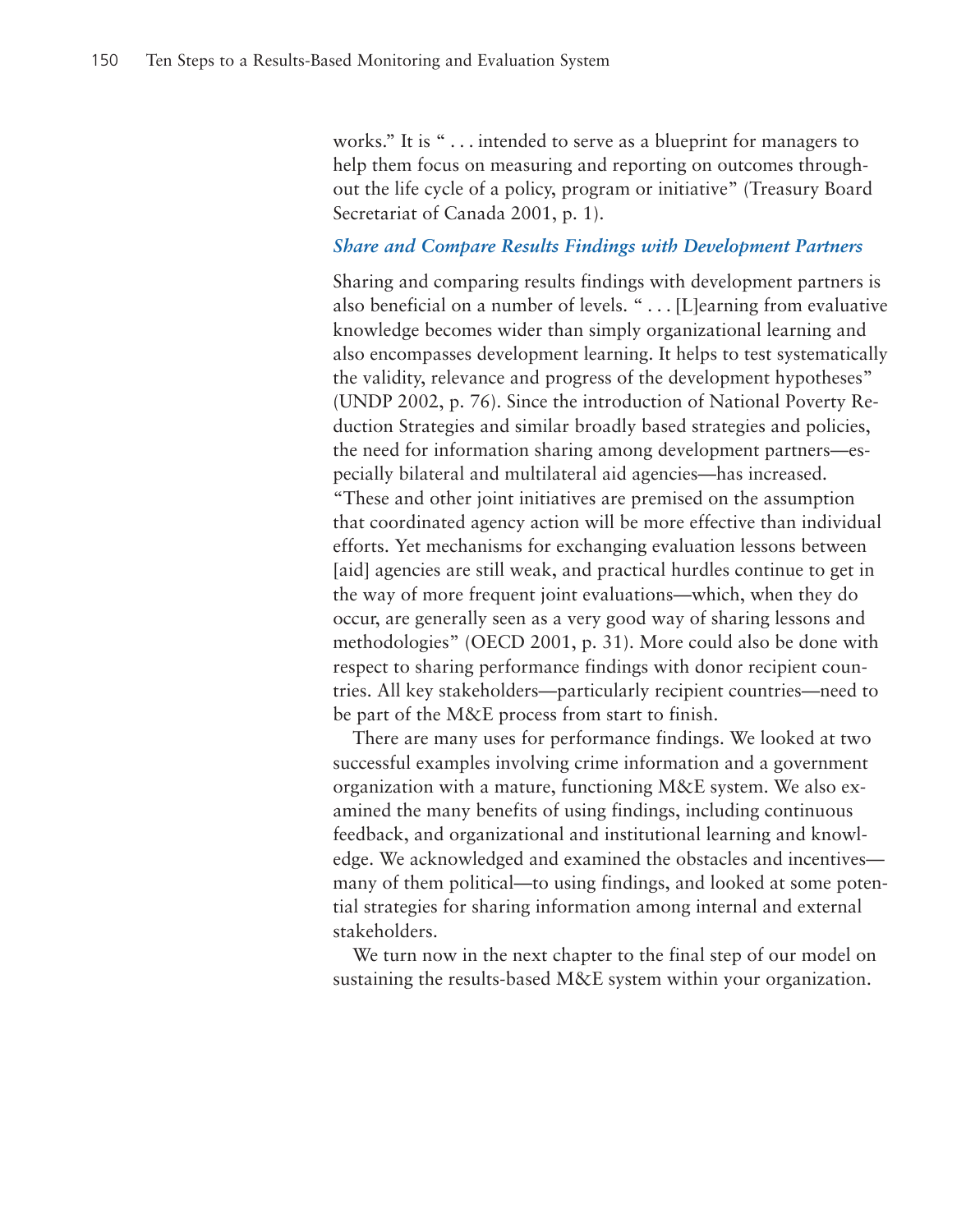# **Chapter 10**

# Step 10: Sustaining the M&E System within the Organization

#### **Figure 10.1**



In the final step of our model, we turn to sustaining results-based M&E systems. An M&E system should be regarded as a long-term effort, as opposed to an episodic effort for a short period or for the duration of a specific project, program, or policy. Sustaining such systems within governments or organizations recognizes the longterm process involved in ensuring utility (for without utility, there is no logic for having such a system). Specifically, we will examine: (a) six critical components of sustaining results-based M&E systems; (b) the importance of incentives and disincentives in sustaining M&E systems; (c) possible hurdles in sustaining a results-based M&E system; (d) validating and evaluating M&E systems and information; and (e) M&E stimulating positive cultural change in governments and organizations.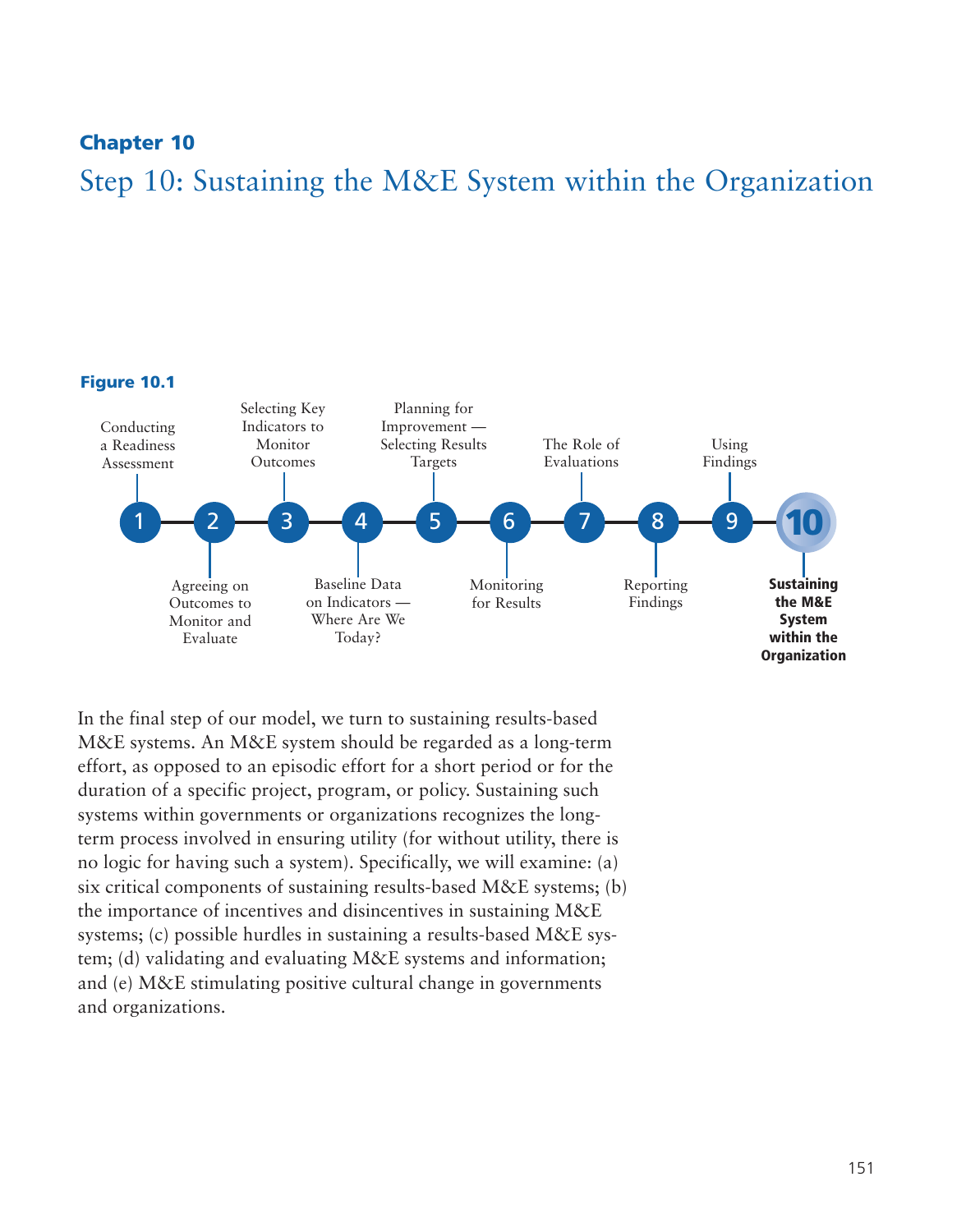# **Six Critical Components of Sustaining Results-Based M&E Systems**

We will examine six critical components involved in building the sustainability of M&E systems. Each of these dimensions needs continuous attention and care.

## *Demand*

If demand is episodic or haphazard, results-based M&E systems are not going to be used and sustained. Structured requirements for reporting results, including legislation, regulations, and international development requirements (HIPC and EU accession, for example), can help lead to sustained, consistent demand for such systems. Governments, civil society, and donors are increasingly requiring the results that M&E systems can best track, monitor, and measure.

In many cases, demand can also be stimulated when the strategic goals of the government are translated into results-based M&E systems, such as through National Poverty Reduction Strategies and other initiatives. These are not simply activity-driven initiatives; rather, they try to answer the "so what" question. What are the consequences of policy and program efforts to reduce poverty and address the most vulnerable groups?

## *Clear Roles and Responsibilities*

Clear roles and responsibilities and formal organizational and political lines of authority must be established. The organization and people who will be in charge of collecting, analyzing, and reporting performance information must be clearly defined. Guidance is necessary. For example, a Ministry of Finance may be responsible for administering National Poverty Reduction Strategies or initiatives, and will need to issue directions to the sector or line ministries to collect and report on data relevant to tracking the various outcomes specified in the strategy.

Internal political coordination is key. A system should be built that links the central planning and finance ministries to the line and sector ministries. These bridges linking ministries are important, as is the need for horizontal communication to keep all concerned parties informed. If there are organizational problems, these should be dealt with sooner rather than later.

It is also important to build a continuous system of data collection and analysis that goes beyond the national government to other lev-

*Sustainability and use of M&E systems are interdependent. Systems that are not used will not be sustainable. The issue of use has to be addressed first. It is the prerequisite to system sustainability.*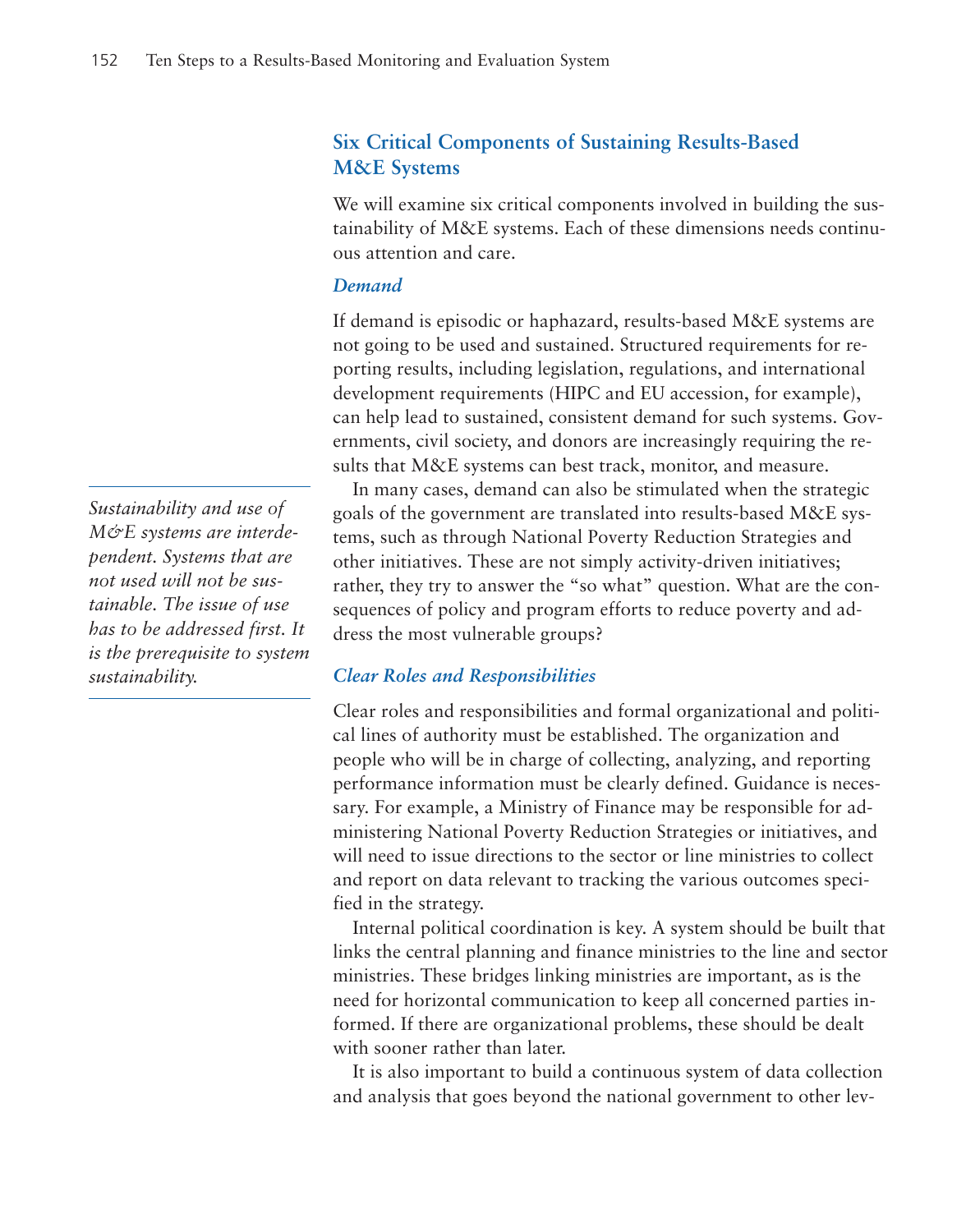els of government. Data collection, analysis, and reporting should be aligned throughout the various levels of government. For example, in the health or education sectors, focusing at the local and regional levels will be important because some of the requirements to meet national goals are going to take place there. Data analysis and reporting at these levels will then feed into the larger national data base in determining progress toward the desired outcomes.

Finally, M&E systems should be built in such a way that there is a demand for results information at every level that data are collected and analyzed. There is no level of the system that is a mere "pass through" of information. Pass-through parts of the system create tremendous vulnerability, and can lead to breakdowns in M&E systems. If people are not involved, if there is no ownership, then people in the "pass-through" levels will begin to lose interest and the result will be poor data collection and reporting.

## *Trustworthy and Credible Information*

The M&E system must be able to produce results information that brings both good and bad news. Performance information should be transparent and made available to all key stakeholders. If debate of issues is not backed up by trustworthy and credible information, only personal opinions and presumptions are left.

It should also be noted that the producers of results information need protection from political reprisals. If bad news brings career problems to the messengers, fear will permeate the system and the reliability of the information produced will be compromised. A quick way to undermine an M&E system is to punish those who deliver bad news.

Information produced by the M&E system should be transparent and subject to independent verification. If data on government performance are held too close, or there are gatekeepers who prevent the release of such information, the system will again be faulty. As a further check on the system, it would be advisable to have a periodic independent review by the national audit office, parliament, or a group of academics to ensure that the data being generated by the system are accurate and reliable, and to build confidence among managers who could use the data.

## *Accountability*

No part of the government should be exempt from accountability to stakeholders. Civil society organizations and NGOs (such as Transparency International) can play a key role in encouraging trans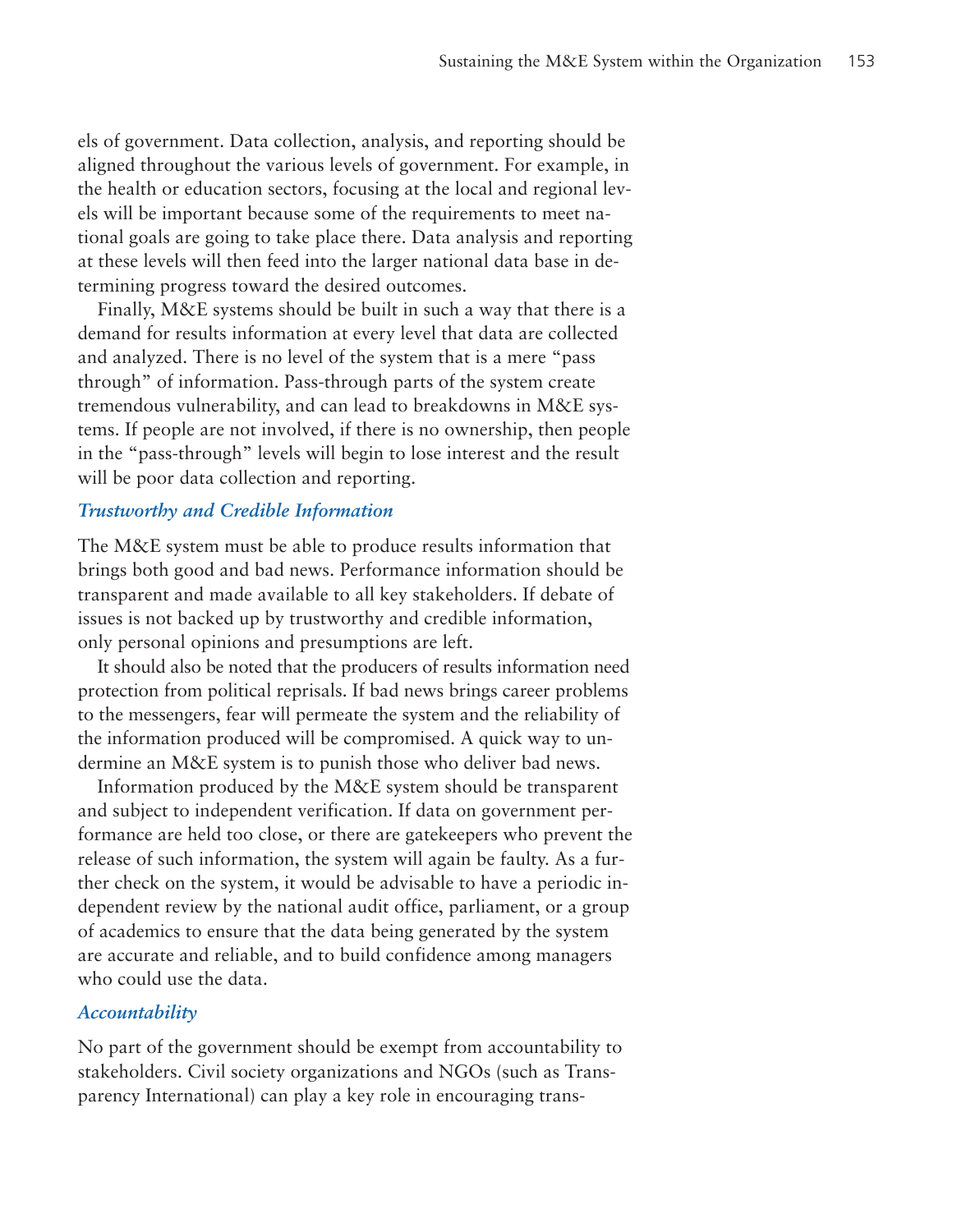parency and accountability, and can even help with collecting data. For example, NGOs in Bangladesh help to collect local educational data because the capacity to collect and report on such data is very weak within the government. The media, private sector, and parliament also have roles to ensure that the information produced is timely, accurate, available, and addresses government performance. It is also important not to reward failure. Accountability means that problems should be acknowledged and addressed.

#### *Capacity*

Sound technical skills in data collection and analysis are necessary for the system's sustainability. Managerial skills in strategic goal setting and organizational development are also needed. Data collection and retrieval systems must be up and running—and modernized. Governments will need to commit continuing financial resources to the upkeep and management of results-based M&E systems. Institutional experience and memory are also helpful in the long-term sustainability of these systems.

#### *Incentives*

Incentives need to be introduced to encourage use of performance information. This means that success needs to be acknowledged and rewarded, problems need to be addressed, messengers must not be punished, organizational learning is valued, and budget savings are shared. Corrupt or ineffective systems cannot be counted on to produce quality information and analysis.

Examples of the ways that governments have sought to incorporate and sustain results-based environments are provided in boxes 10.1 and 10.2, the U.K. Citizen's Charters and the U.S. Government Performance Results Act (GPRA), respectively, incorporate the critical sustainability components. The Citizen's Charter is relevant to the sustainability of M&E in that it establishes an ongoing government– citizen contract outlining responsibilities and performance expectations. The U.S. GPRA also legally institutionalizes M&E within government agencies, making such systems sustainable in the longer term.

Developing countries are also working toward creation of evaluation capacity, institutionalization of evaluation, and use of results findings within government—in short, sustainable M&E systems. Table 10.1 provides a comparative illustration of such efforts in Colombia, China, and Indonesia.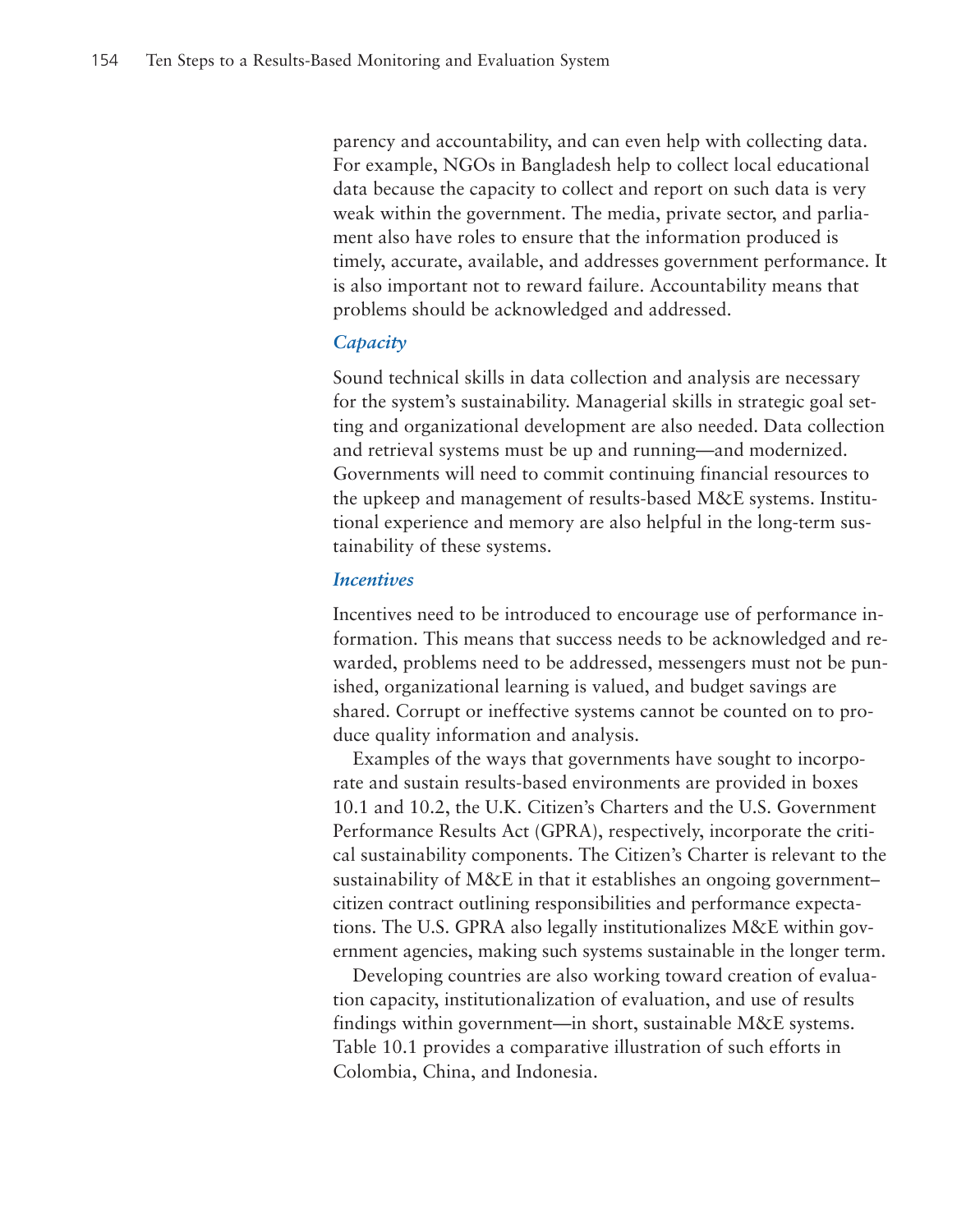#### **Box 10.1**

## Citizen's Charters in the United Kingdom

In the U.K., there are contracts signed between the government and citizen groups, called "Citizen's Charters," that specify that the government will be accountable to the public for a certain level of performance.

The Citizen's Charter, launched in 1991, aims to improve public services and make the sevices more responsive to users. There are now 40 main charters that cover key public services and set out the standards of service people can expect to receive. There are also over 10,000 local charters covering local service providers, such as schools, police forces, and fire services.

In addition, Charter Quality Networks were relaunched as a network of managers from public services to exchange ideas on the charter program, customer service, and quality issues and to share best practice. There are now 22 Quality Networks around the U.K., involving over 1,500 people.

As part of the Better Government initiative, the Charter Unit has set up a People's Panel of around 5,000 people across the U.K. The panel is being used to consult members of the public on their attitudes toward public services and generate ideas about how services can be improved. In addition to the Cabinet Office, other departments, agencies, and public bodies use the panel for research and consultation.

Source: U.K. Cabinet Office.

# **The Importance of Incentives and Disincentives in Sustaining M&E Systems**

Sustaining M&E systems also involves using appropriate incentives to keep managers and stakeholders on track and motivated. "Putting in place incentives for M&E means offering stimuli that encourage . . . M&E officers and primary stakeholders to perceive the usefulness of M&E, not as a bureaucratic task, but as an opportunity to discuss problems openly, reflect critically and criticize constructively in order to learn what changes are needed to enhance impact" (IFAD 2002, Section 7 p. 4). There are a variety of organizational, financial, resource, political, technical assistance, and training incentives that can be used to sustain M&E systems. Likewise, managers need to remove disincentives to sustaining M&E systems. Boxes 10.3 and 10.4 contain checklists of the kinds of incentives and disincentives that should be considered.

## **Possible Problems in Sustaining Results-Based M&E Systems**

There are a number of hurdles that may arise in sustaining M&E systems. Hatry (1999) brings to light a number of likely problems in implementing and sustaining M&E systems, as follow: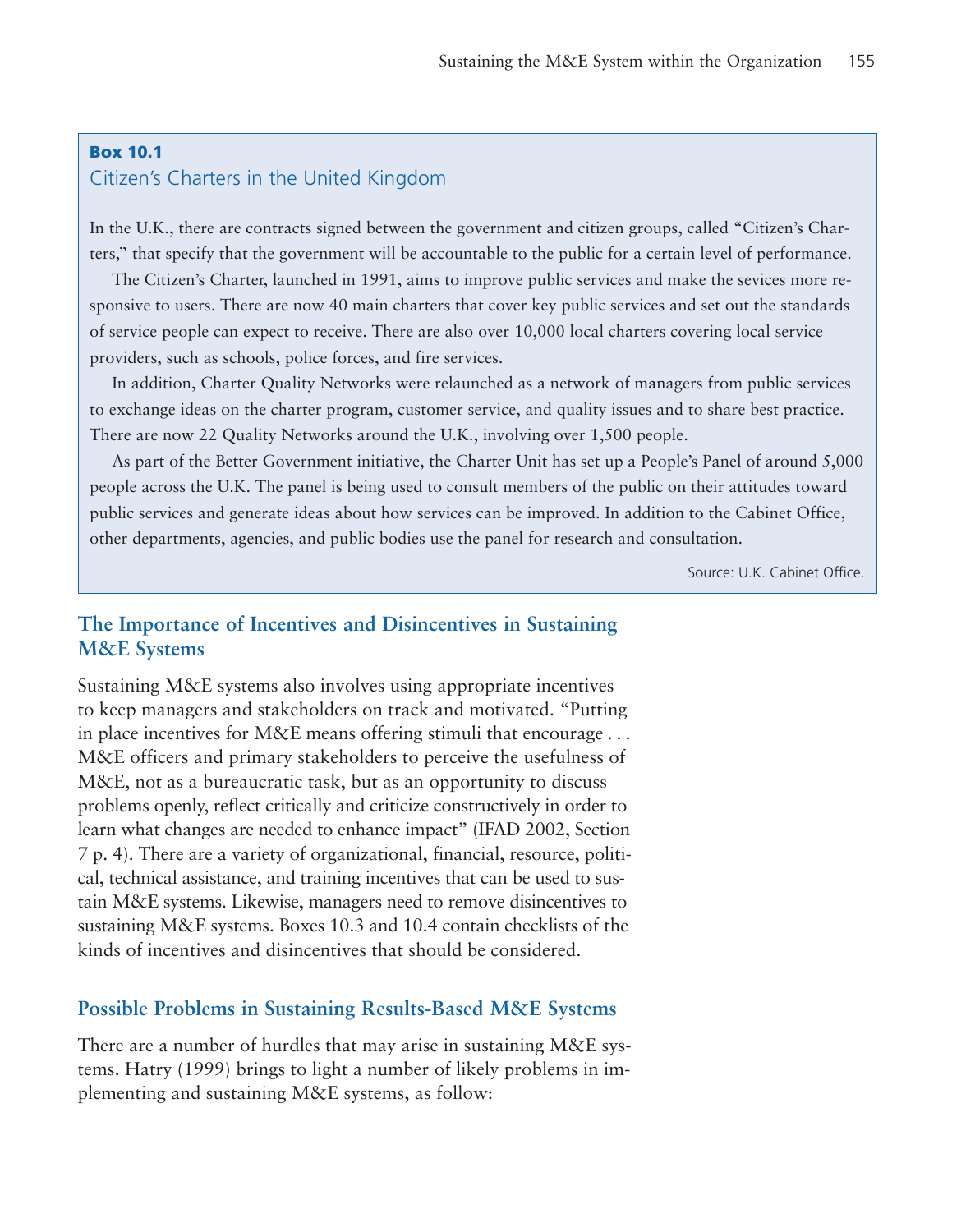#### **Box 10.2**

## U.S. Government Performance and Results Act of 1993

Performance measurement in the U.S. began first with local governments in the 1970s, spread to state governments, and eventually to the federal level with the enactment of the Government Performance and Results Act (GPRA) in 1993. The U.S. federal government adopted a performance measurement system later than other levels of American government, and actually later than some foreign governments.

"The purposes of the [U.S. Government Performance and Results] Act are to: (1) improve the confidence of the American people in the capability of the Federal Government, by systematically holding Federal agencies accountable for achieving program results; (2) initiate program performance reform with a series of pilot projects in setting program goals, measuring program performance against those goals, and reporting publicly on their progress; (3) improve Federal program effectiveness and public accountability by promoting a new focus on results, service quality, and customer satisfaction; (4) help Federal managers improve service delivery, by requiring that they plan for meeting program objectives and by providing them with information about program results and service quality; (5) improve congressional decision-making by providing more objective information on achieving statutory objectives, and on the relative effectiveness and efficacy of Federal programs and spending; and (6) improve internal management of the Federal Government" (U.S. Office of Management and Budget 1993).

A recent survey of 16 programs across 12 U.S. government agencies found that "[m]any federal programs have already made use of regularly collected outcome data to help them improve their programs . . . Federal managers have used outcome data in a variety of ways, [including] to trigger corrective action; identify and encourage 'best practices'; motivate [and recognize staff]; and plan and budget . . . " At the same time, the survey found some continuing obstacles—indeed obstacles that can affect any organization—to the use of outcome data: (a) lack of authority or interest to make changes; (b) limited understanding of use of outcome data; (c) outcome data problems (such as old data, nondisaggregated data, lack of specificity, need for intermediate data, and so forth); and (d) fear of "rocking the boat" (Hatry, Morley, Rossman, and Wholey 2003, pp. 11–13).

Most recently, GPRA has been extended to the integration of the performance and budget areas. Efforts are also being made across the government to group GPRA strategic and annual planning and reporting more closely.

"Overall GPRA is just 'good business.' Its requirements have provided government Departments with tools for very basic ways of conducting business in sensible ways: set performance goals and measure both long and short-term outcomes. Any organization seeking to provide improved quality of life, greater quantity of services, and enhanced overall quality of customer services must have a vision and a mission, set goals and objectives, and must measure results" (ChannahSorah 2003, pp. 5–6.)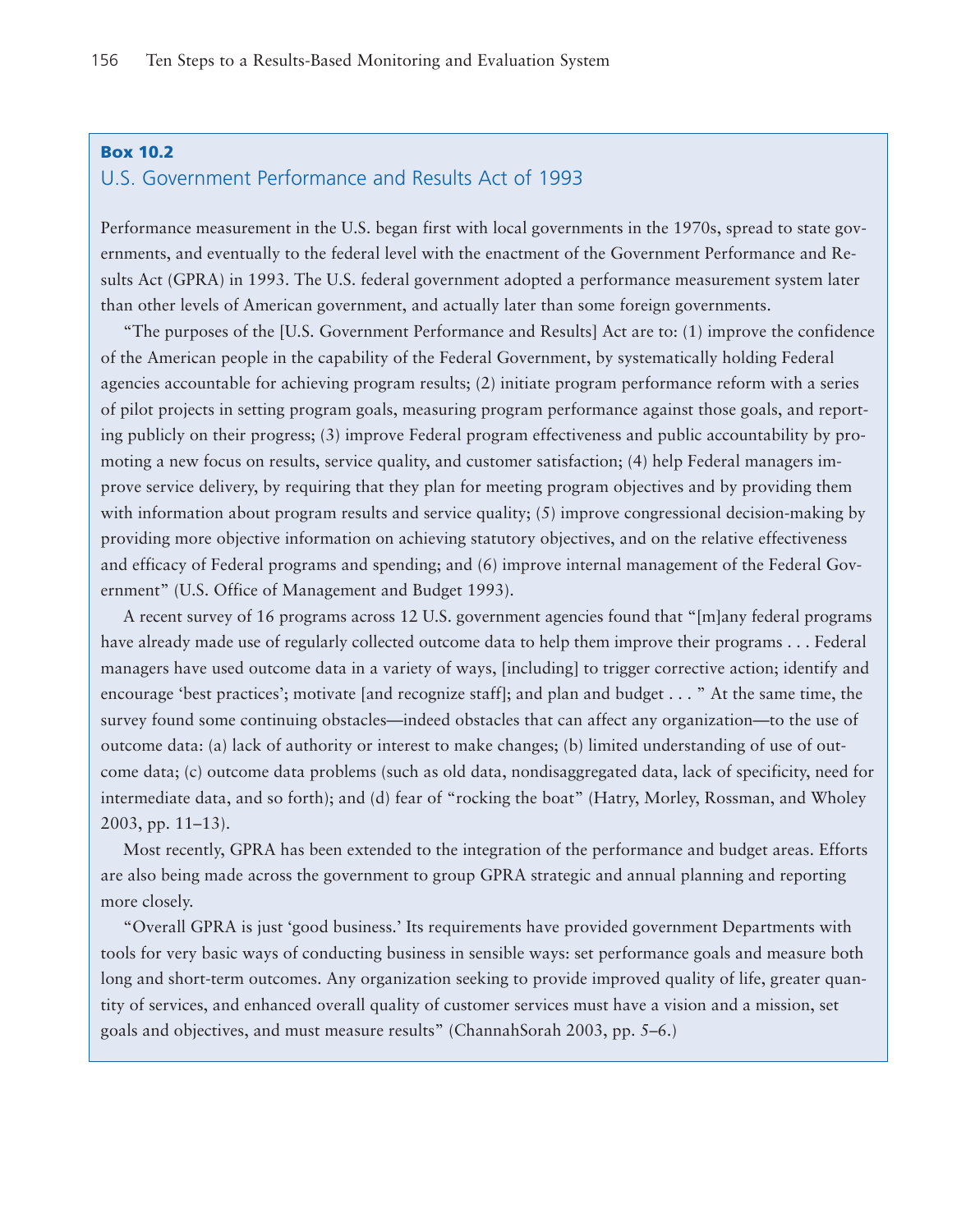## **Table 10.1**

# Evaluation Capacity Development and Institutionalization—Key Issues Addressed in Colombia, China, and Indonesia

| <b>Issue</b>                                                | <b>Colombia</b>                                                                                        | <b>China</b>                                                                                                                         | <b>Indonesia</b>                                                                                              |
|-------------------------------------------------------------|--------------------------------------------------------------------------------------------------------|--------------------------------------------------------------------------------------------------------------------------------------|---------------------------------------------------------------------------------------------------------------|
| Anchoring the<br>evaluation regime                          | Constitution mandates<br>the Executive to take<br>the lead.                                            | State Council draft<br>resolution calls on the<br>Central Executive Agencies<br>to take lead.                                        | Responsibility rests with<br>the Executive through<br>a Ministerial decree.                                   |
| Positioning the<br>evaluation function                      | Centralized in the<br>National Planning<br>Departmentt (NPD). Key<br>line agencies provide inputs.     | Decentralized in key<br>central agencies.                                                                                            | Centralized in the<br>National Development<br>Planning Agency<br>(BAPPENAS). Line<br>agencies provide inputs. |
| Evaluation coverage                                         | Public policy and major<br>public sector programs.                                                     | Public sector projects.                                                                                                              | Development policies,<br>plans, programs, and<br>projects.                                                    |
| Linking evaluation<br>with other public<br>sector functions | NPD plays a key role in<br>policy and strategy<br>formulation and budget<br>allocation and monitoring. | No formal links have<br>been established. State<br>Planning Commission<br>involved in public resources<br>allocation and monitoring. | <b>BAPPENAS</b> to link<br>evaluation to the annual<br>budget allocation process.                             |
| Using evaluation in<br>decisionmaking                       | Monitoring and<br>evaluation information<br>to flow to line agency<br>heads and the NPD.               | Monitoring and<br>evaluation to inform<br>central agency<br>management.                                                              | Monitoring and evaluation<br>information to flow through<br>through line agency<br>management to BAPPENAS.    |
| Professionalizing the<br>evaluation function                | Evaluation is a trans-<br>discipline cutting across<br>specific professional skills.                   | Evaluation is seen<br>primarily as applied<br>socioeconomic analysis.                                                                | Evaluation is not seen as<br>a separate profession,<br>but a complementary<br>discipline.                     |
| Resources for<br>evaluation                                 | Evaluation to be main-<br>streamed in agencies'<br>budgets.                                            | Evaluation mainstreamed<br>in central agencies'<br>budgets.                                                                          | Evaluation mainstreamed<br>in agencies' budgets.                                                              |

Note: BAPPENAS = Badan Perencanaan Pembangunan Nasional; NPD = National Planning Department. Source: Guerrero 1999, p. 180.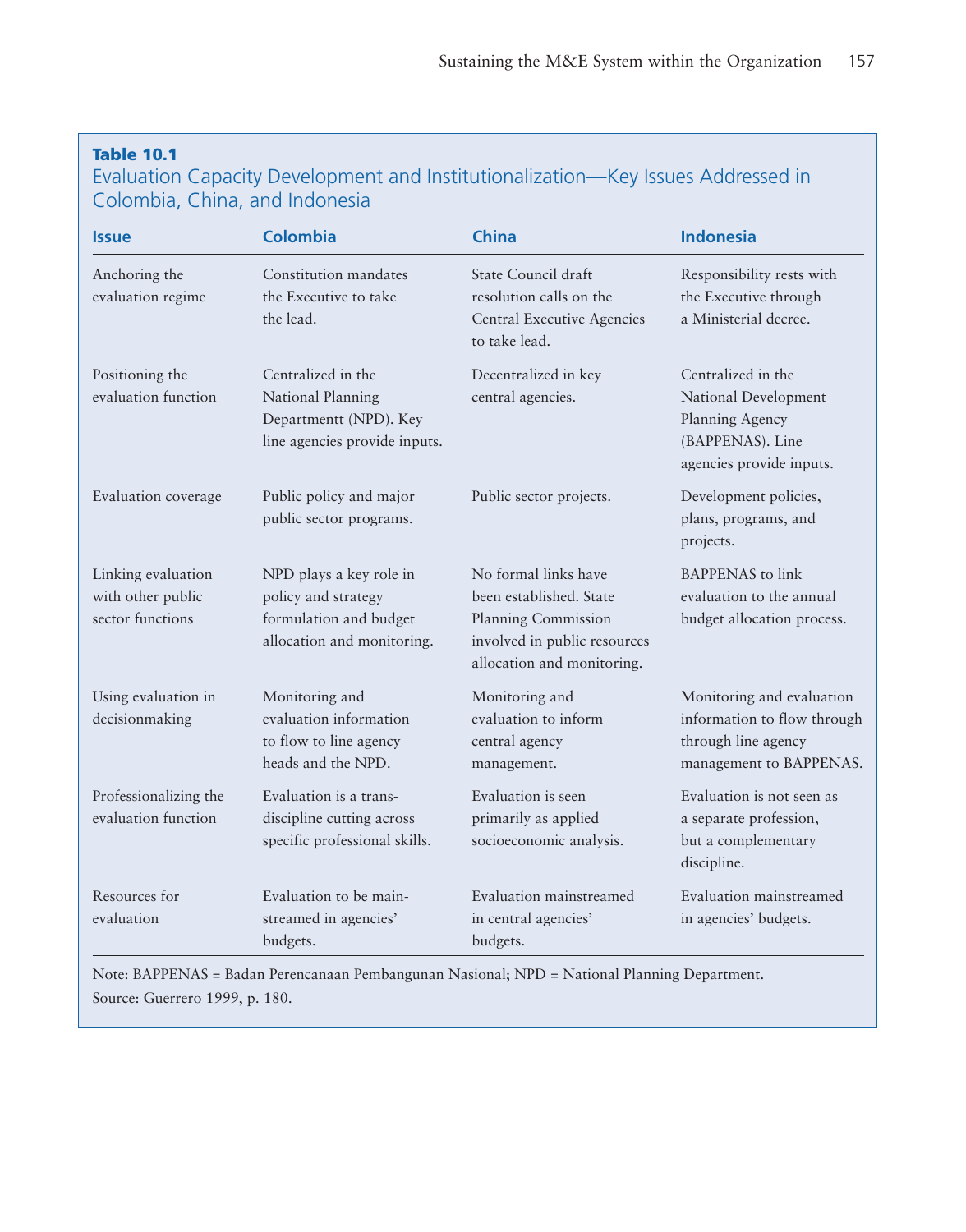## **Box 10.3**

# Checklist for Staff Incentives That Encourage Learning-Oriented, Participatory M&E

Are the following incentives in place?

- Clarity of M&E responsibility
- Financial and other physical rewards: appropriate salaries and other rewards
- Activity support: support, such as financial and other resources, for carrying out project, program, or policy activities
- Personnel and partner strategy: hiring staff who have an open attitude to learning, and signing on partners who are willing to try out more participatory forms of M&E
- Project, program, or policy culture: compliments and encouragement for those who ask questions and innovate, giving relatively high status to M&E among staff
- Performance appraisal processes: equal focus on staff capacity to learn and innovate, rather than just if they have reached their quantitative targets
- Showing the use of M&E data: making the data explicit and interesting by displaying them
- Feedback: telling data collectors, information providers, and others involved in the process how their data were used (analyzed), and what it contributed to the project.

Source: IFAD 2002.

## **Box 10.4**

# Checklist for Staff Disincentives That Hinder Learning-Oriented, Participatory M&E

Have the following disincentives been removed from project, program, or policy?

- Using the M&E unit as the place to park demoted or unqualified staff
- Not making clear how data will be or were used
- Chastising those who innovate within their project boundaries or those who make mistakes
- Focusing performance appraisals only on activities undertaken (outputs)
- Frequent rotation of staff to different posts
- Staff feeling isolated or helpless in terms of their contribution being recognized toward achieving the project goal (the "line of sight" issue)
- Unconstructive attitudes toward what constitutes participation or toward the primary stakeholder groups.

Source: IFAD 2002.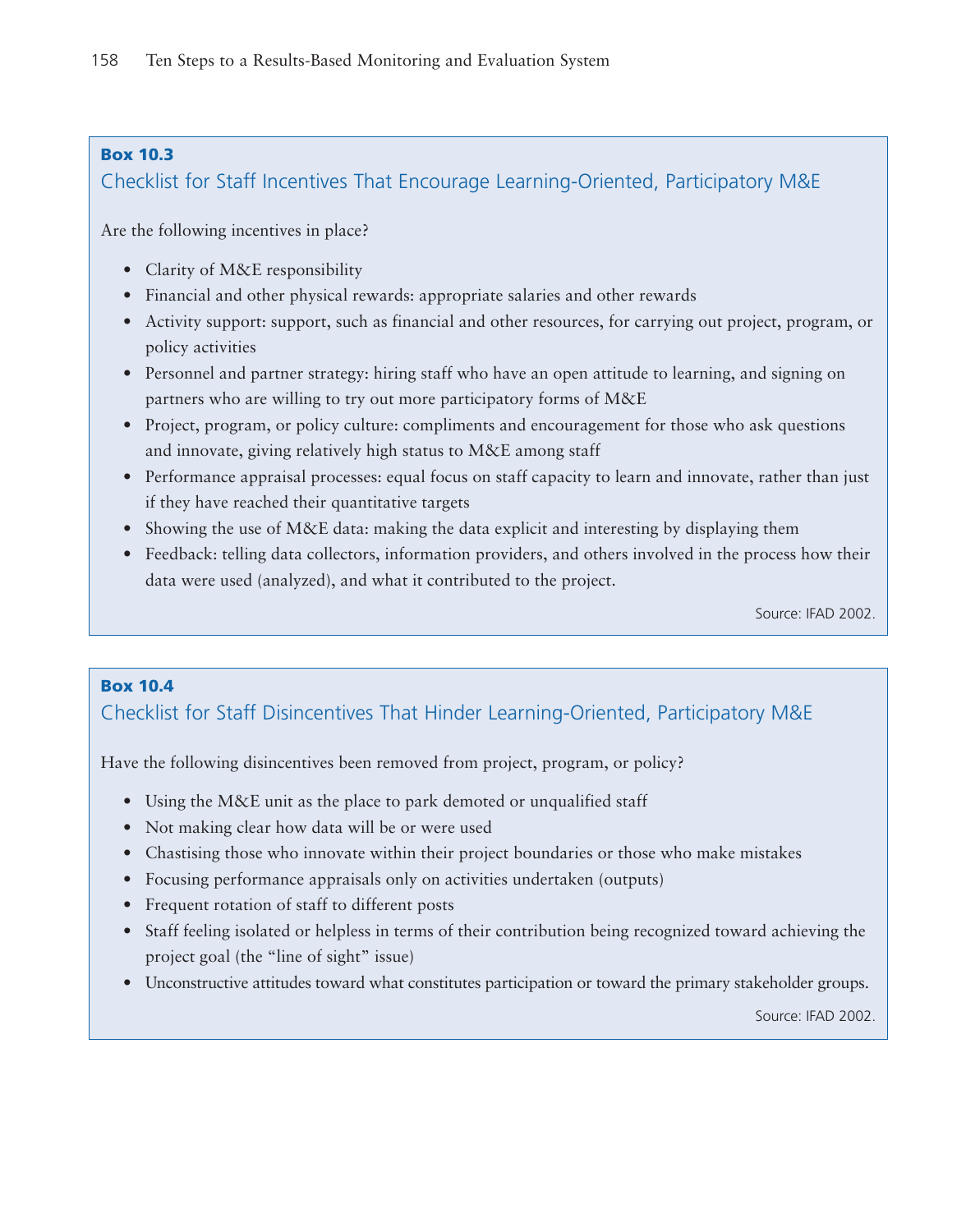- Personnel training needs
- Overall system cost and feasibility
- Changes in legislative and agency priorities
- Maintaining indicator stability over time
- Documentation of the outcome measurement process (who will do what)
- Fear and resistance from program managers
- Participation by other levels of government and the private sector
- Aggregation of outcomes across projects, programs, or sites
- Community-wide versus program-specific outcomes
- Legislative support
- Politics.

Some of the most critical issues in implementing and sustaining M&E systems are the challenges in the human resource area. These challenges are perhaps not so different from all public sector human resource matters, but there are unique dimensions that have to be addressed. First, there are issues in recruiting and holding talented staff who can build and manage a new information system. Can they be found and, if so, can they be hired? Second is the issue of what staff will risk venturing into a new government initiative—or stated differently, what is the caliber of those who leave their present positions for positions in a new M&E unit? Third is the matter of whether the first cohort of those hired are change agents. Building an M&E system is a politically charged change process. Do those being hired understand this and are they ready to manage a change process? Fourth, can continuous training be provided for all personnel at all levels? New methodologies, technologies, and procedures are inevitable and need to be shared with staff. Can that training be provided? Furthermore, given staff turnover, how soon and how adequately can new staff be trained to quickly increase their productivity and contributions to the unit?

The M&E system will have to respond and adapt to changes in legislative and organizational priorities. In spite of these larger political and environmental changes, maintaining indicator stability over time is important. One wants to be able to compare similar issues and trends over a given period of time.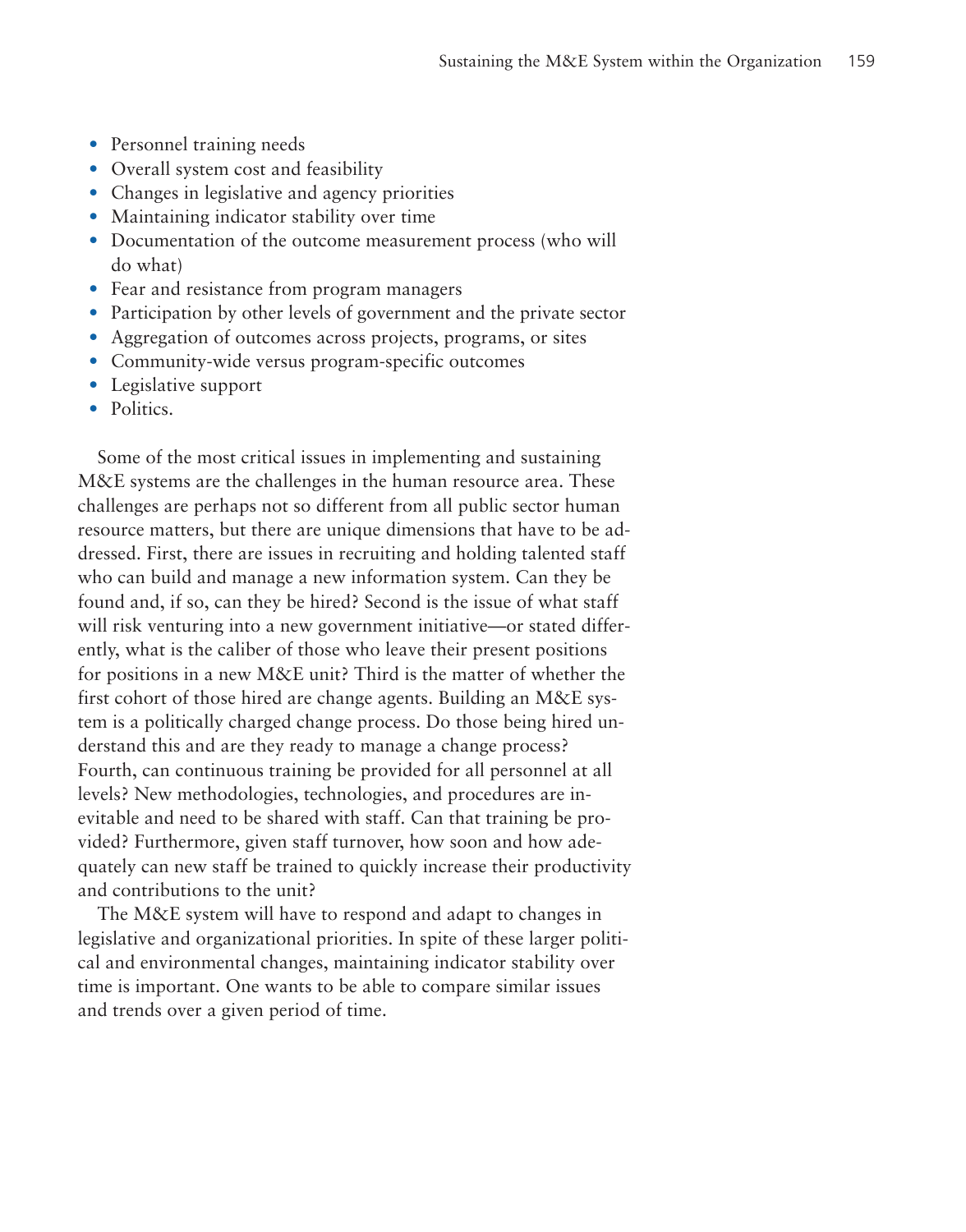# **Validating and Evaluating M&E Systems and Information**

Continued upgrading and improvement is important in sustaining results-based M&E systems. M&E systems themselves should be evaluated periodically, using internal or external evaluators. "Evaluators can assist in validating performance data and improving performance measurement systems. Evaluations of performance measurement systems should focus both on the technical quality of the measurement system and on the extent to which performance information is used in managing to achieve performance goals and in providing accountability to key stakeholders and the public" (Wholey 2001, p. 345). Evaluators can also verify and confirm the results of M&E systems.

# **M&E: Stimulating Positive Cultural Change in Governments and Organizations**

M&E systems are essentially political challenges, and to a lesser extent, technical ones. Creating, implementing, and sustaining resultsbased M&E systems can help to bring about major cultural changes in the way governments and organizations operate. M&E systems can bring about positive cultural changes that lead to improved performance, enhanced accountability and transparency, and learning and knowledge (see box 10.5).

Good results-based M&E systems must be used to be sustainable. Six components are necessary in sustaining these systems: demand, incentives, clear roles and responsibilities, trustworthy and credible information, accountability, and capacity. Sustainable M&E systems do exist in many OECD countries, and some developing countries are on their way toward building and sustaining such systems as well. Above all, results-based M&E systems are powerful public management tools that facilitate positive cultural and political changes in governments and organizations to demonstrate results, accountability, and transparency. They also facilitate knowledge and learning. And, they are doable!

# **Last Reminders**

- The demand for capacity building never ends. The only way an organization can coast is downhill.
- Keep champions on your side and help them.
- Establish the understanding with the Ministry of Finance and the parliament that an M&E system needs sustained resources.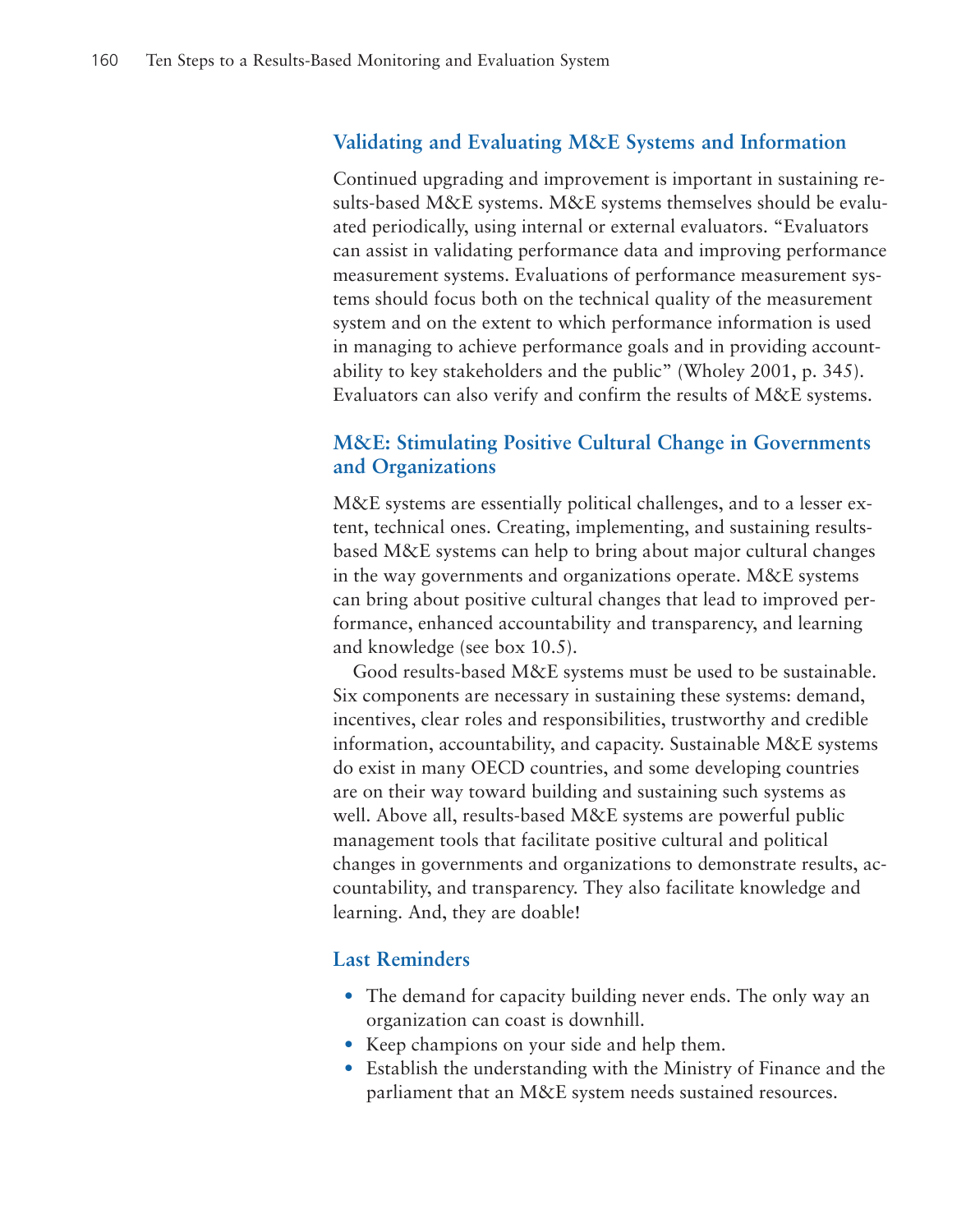#### **Box 10.5**

# An Evaluation Culture and Collaborative Partnerships Help Build Agency Capacity

A recent study examined the development of an evaluation culture in five different U.S. government agencies: the Administration for Children and Families, the Coast Guard, the Department of Housing and Urban Development, the National Highway Traffic Safety Administration, and the National Science Foundation. The five agencies used various strategies to develop and improve evaluation. Agency evaluation culture, an institutional commitment to learning from evaluation, was developed to support policy debates and demands for accountability.

The study found that key elements of evaluation capacity were an evaluation culture, data quality, analytic experience, and collaborative partnerships. Agencies demonstrated an evaluation culture through regularly evaluating how well programs were working. Managers valued and used this information to test out new initiatives or assess progress toward agency goals. Agencies emphasized access to data that were credible, reliable, and consistent across jurisdictions to ensure that evaluation findings were trustworthy. Agencies also needed access to analytic experience and research expertise. Finally, agencies formed collaborations with program partners and others to leverage resources and expertise to obtain performance information.

Source: U.S. GAO 2003.

- Look for every opportunity to link results information to budget and resource allocation decisions.
- Begin with pilot efforts to demonstrate effective results-based monitoring. Begin with an enclave strategy (that is, islands of innovation) as opposed to a whole-of-government approach.
- Monitor both implementation progress and results achievements.
- Complement performance monitoring with evaluations to ensure better understanding of public sector results.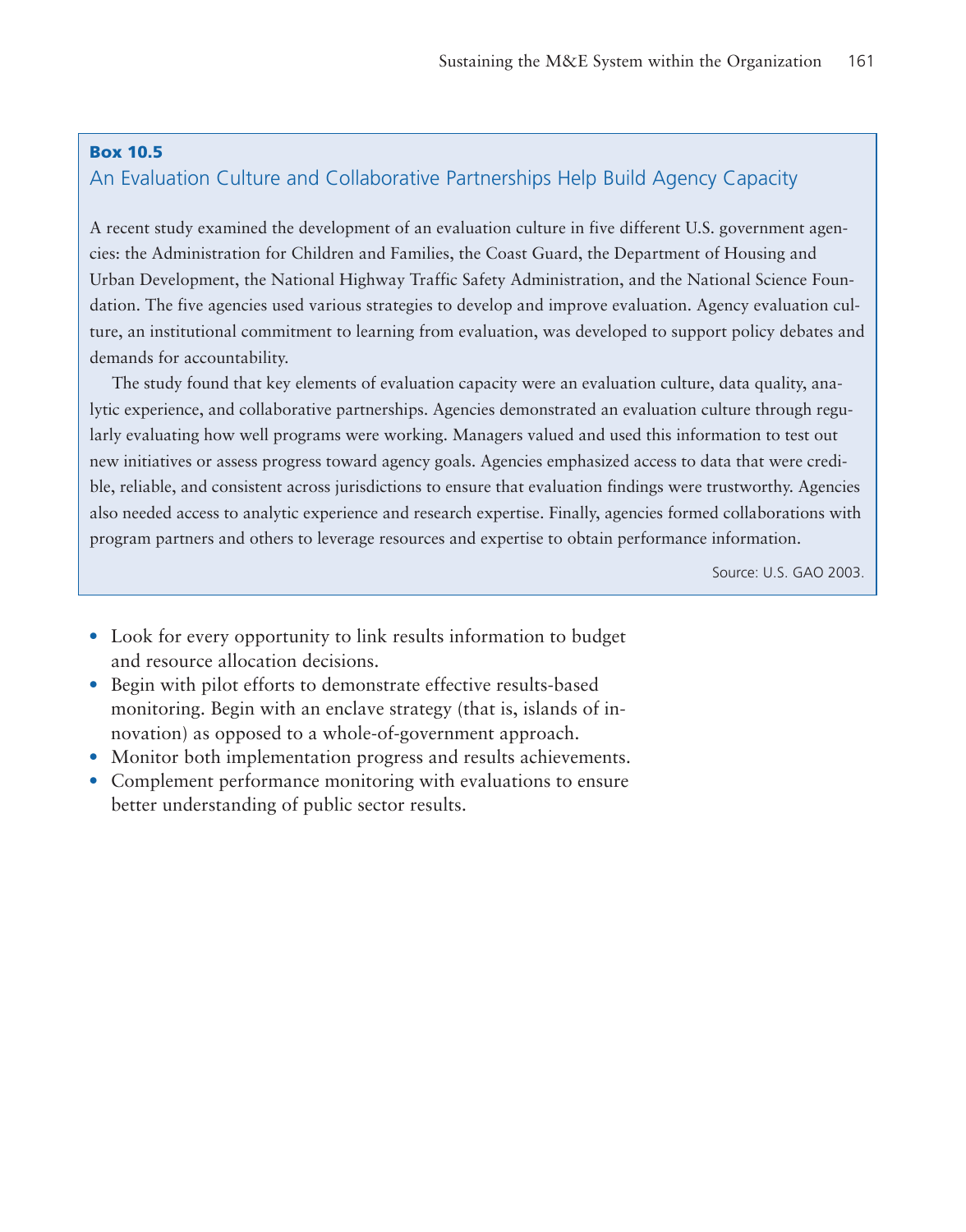## **Chapter 11**

# Making Results-Based M&E Work for You and Your **Organization**

#### **Why Results-Based M&E?**

Results-based M&E has become a global phenomenon as national and international stakeholders in the development process have sought increased accountability, transparency, and results from governments and organizations. Multilateral development institutions, donor governments, parliaments, the private sector, NGOs, citizens' groups, and civil society are all voicing their interest in and concern for tangible results. Political and financial support for governments and their programs are becoming increasingly linked with a government's ability to implement good policies, demonstrate effectiveness in the use of resources, and deliver real results.

The MDGs, the HIPC initiative, IDA funding, WTO membership, and EU accession are examples of just some of the international initiatives and forces for change in the direction of results-based M&E. Internally, governments are facing the challenges of deregulation, commercialization, and privatization, as well as fluctuating budgets and resources.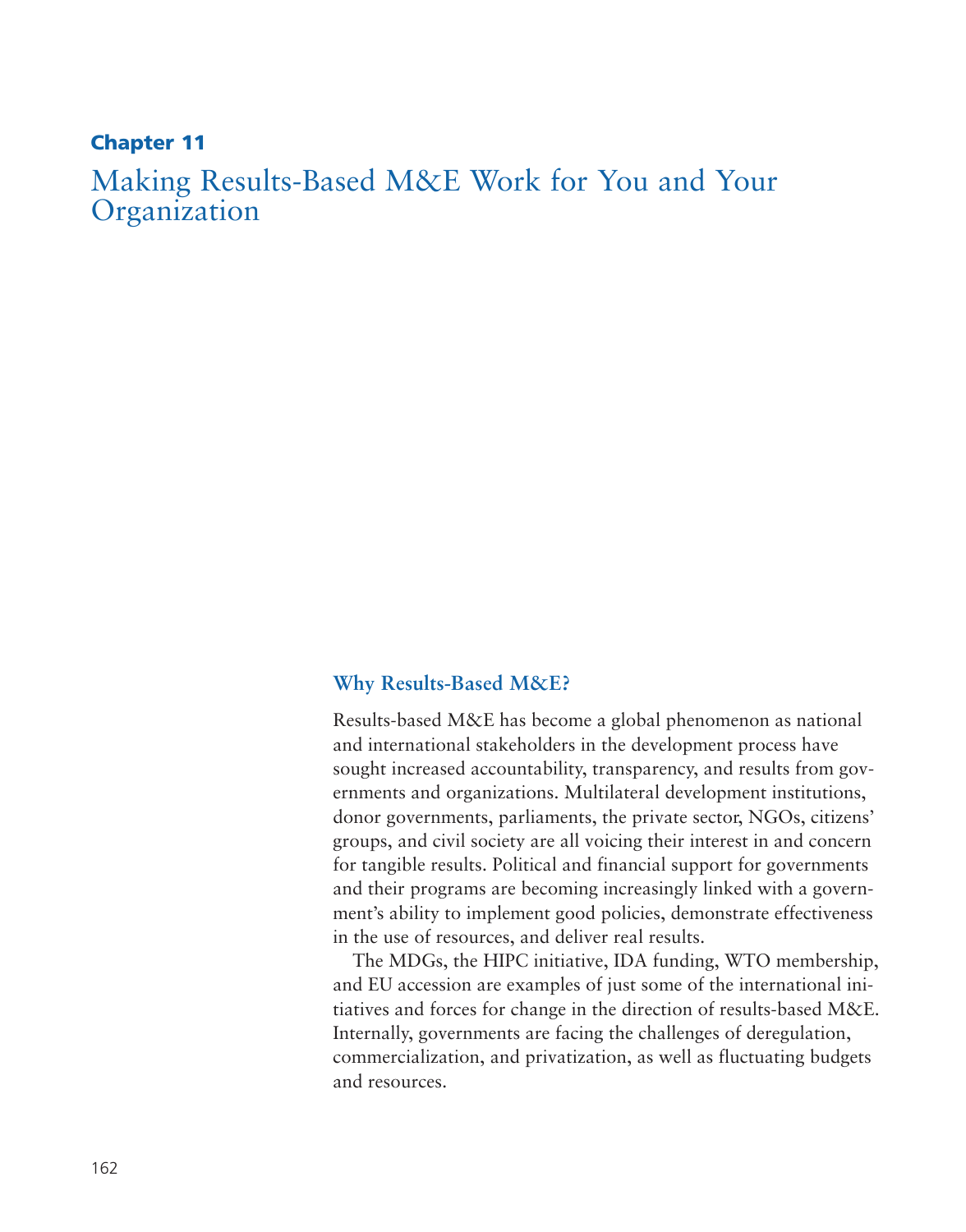For these reasons, governments and organizations are turning to results-based M&E in the hope that this public management tool can help them devise appropriate policies, manage financial and other resources, and fulfill their mandates and promises to internal and external stakeholders.

Results-based M&E moves beyond the traditional input–outputfocused M&E, and, when used effectively, helps policymakers and decisionmakers focus on and analyze *outcomes* and *impacts.* After all, inputs and outputs tell little about the effectiveness of a given policy, program, or project. While traditional M&E remains an important part of the chain of results-based M&E, it is the outcomes and impacts that are of most interest and import to governments and their stakeholders.

Building and sustaining results-based M&E systems is admittedly not an easy task. It requires continuous commitment, champions, time, effort, and resources. There may be many organizational and technical challenges to overcome in building these systems. Political challenges are usually the most difficult. And it may take several attempts before the system can be tailored to suit a given governmental or organizational policy, program, or project. But it is doable. And it is certainly worthwhile in light of the increasingly common demands for and conditions attached to demonstrating good performance.

Good M&E systems also build knowledge capital by enabling governments and organizations to develop a knowledge base of the types of policies, programs, and projects that are successful—and more generally, what works, what does not, and why. Results-based M&E systems also help promote greater transparency and accountability, and may have beneficial spill-over effects in other parts of a government or organization. In short, there is tremendous power in measuring performance.

Many of the OECD countries have had 20 or more years of experience in M&E, and are at varying stages of progress with regard to results-based M&E systems. The OECD countries—like their developing country counterparts—created evaluation cultures and M&E systems in response to varying degrees of internal and external pressures. Furthermore, developed countries have chosen a variety of starting points for implementing results-based M&E systems, including whole-of-government, enclave, and mixed approaches.

Recent OECD survey results found that most OECD member countries now include performance information in their budgets.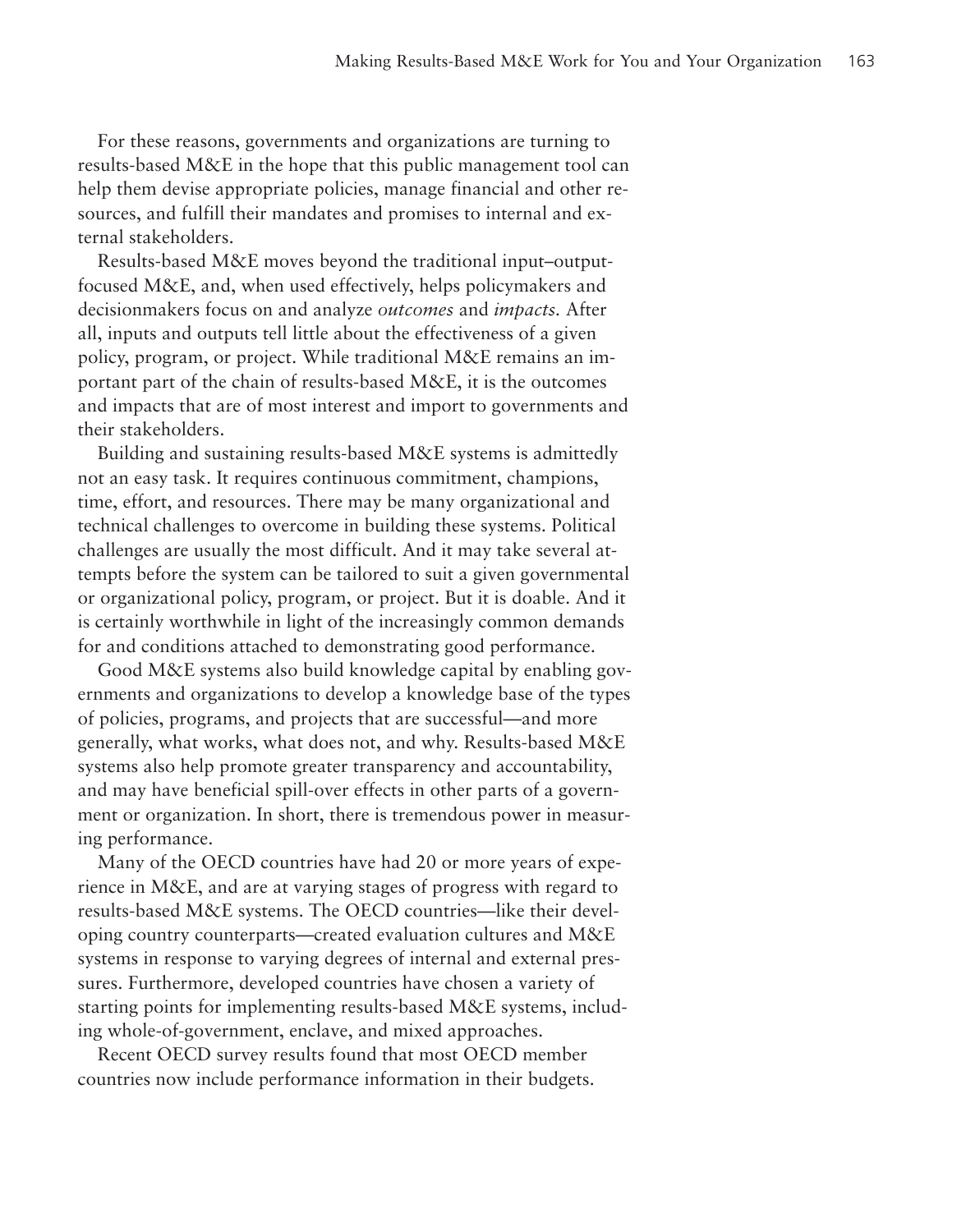With respect to results considerations, about half of the countries have taken into account the distinction between outputs and outcomes. Much remains to be done though, such as linking performance targets to expenditures, and using performance information to determine budgetary allocations. Thus, in many OECD countries, resultsbased M&E is still a work in progress.

The lessons learned from the OECD countries' experiences are useful and applicable to developing countries as they now face the challenges of creating their own M&E systems and cultures. OECD countries with democratic political systems, strong empirical traditions, civil servants trained in the social sciences, and high levels of expenditure on education, health, and social welfare have been among the most successful in adopting results-based M&E systems. In fact, building such systems is first and foremost a political activity with technical dimensions rather than vice versa. The OECD experience demonstrates that creating results-based M&E systems requires continuous effort to achieve comprehensive coverage across governmental management and budgetary systems.

Developing countries face a variety of unique challenges as they try to answer the "so what" question: What are the results and impacts of government actions and interventions? These countries may encounter such obstacles as lack of demand for and ownership of M&E systems, weak institutional capacity, lack of bureaucratic cooperation and coordination, lack of highly placed champions, weak or nonexistent legal and regulatory frameworks, a traditional M&E culture, lack of workforce capacity, political and administrative cultures not conducive to M&E implementation, and so forth. Despite these obstacles, many developing countries have made impressive progress in developing results-based M&E systems. The challenges are difficult, but good government is essential for achieving economic, social, and human development. Developing countries deserve good government no less than others.

Finally, given the increasing number of internal and external partnerships that are being formed to accomplish development goals, a new need has emerged for M&E systems that encompasses these broader partnership efforts. International coordination of results is the next stage in the evolutionary process of extending results-based M&E.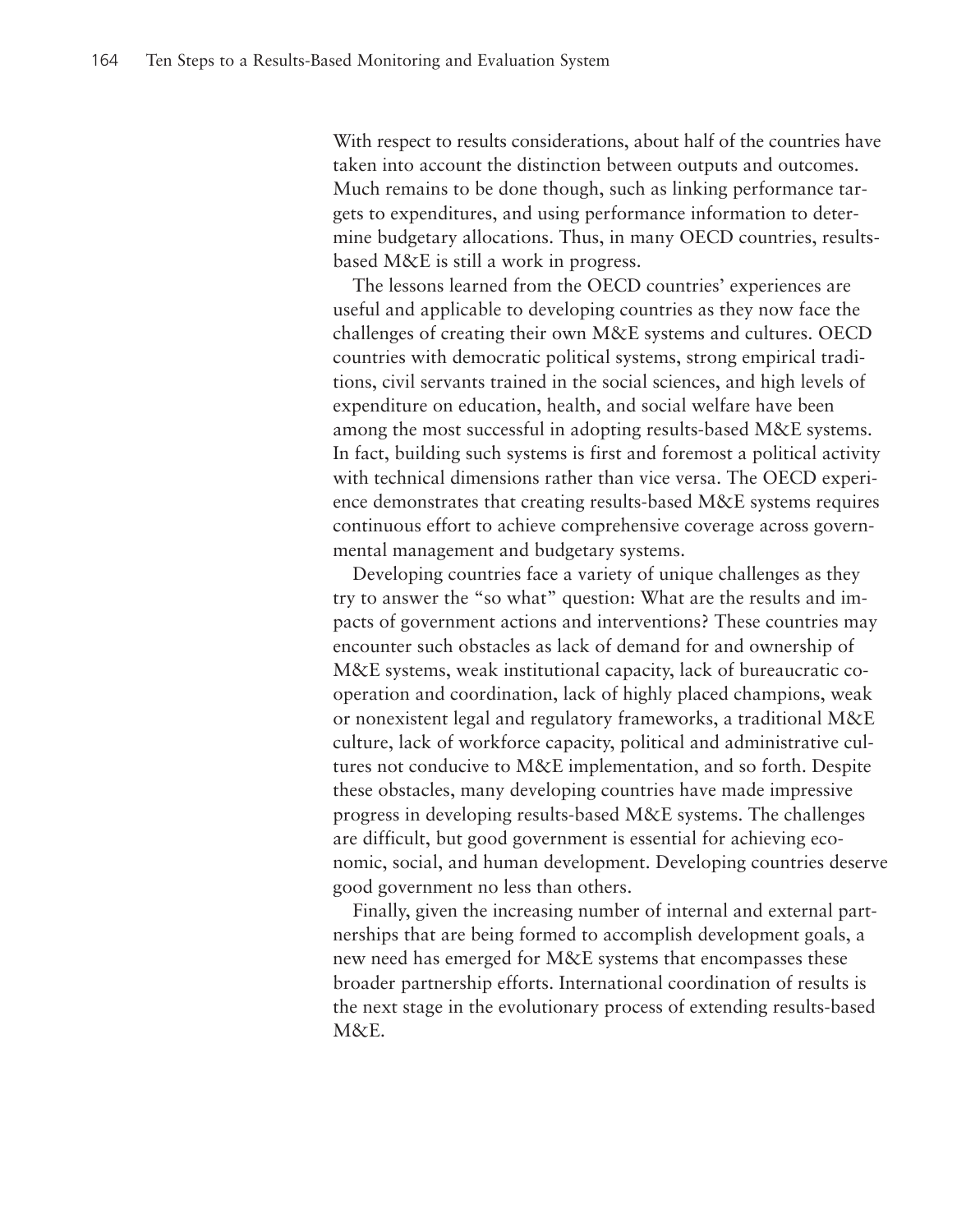# **How to Create Results-Based M&E Systems**

The ten-step model presented here can help governments and organizations create, develop, and sustain results-based M&E systems. This model may be used for policies, programs, and projects. Though visually it appears as a linear process, in reality it is not. One will inevitably move back and forth along the steps, or work on several steps simultaneously.

The model has some unique features, including Step 1, conducting a readiness assessment. This assessment—often missed or omitted is a diagnostic tool that determines whether governments are actually ready and able to move forward in building, using, and sustaining M&E systems. The three main parts of the readiness assessment include an examination of incentives or demands for designing and building a results-based M&E system, roles and responsibilities and existing structures for assessing performance of the government, and capacity building requirements. More specifically, the readiness assessment looks at eight key areas, including the following: what or who is encouraging the need for M&E systems; motivations of champions; ownership and beneficiaries of systems; how the system will support better resource allocation and achievement of goals; dealing with negative or detrimental information generated by M&E; existing capacity to support M&E systems; and links between the M&E system and project, program, sector, and national goals.

A variety of lessons learned have already been generated by readiness assessments conducted in developing countries. For example, Bangladesh had few of the necessary requirements to begin building M&E systems. Assessments in Egypt and Romania, however, yielded vital information about likely entry points for beginning work on M&E. Highly placed political champions and strong, sustained political leadership were found to be key ingredients in the M&E mix. Other findings are that ministries may be at different stages in the ability to conduct M&E. It may be possible to move forward with M&E by working with pockets of innovation within government. Communication and coordination within and between government agencies and departments and among donors are also important. Developing countries may currently lack the institutional, human, and technical capacity to design, implement, and use results-based M&E systems; however, this is not an insurmountable obstacle. Training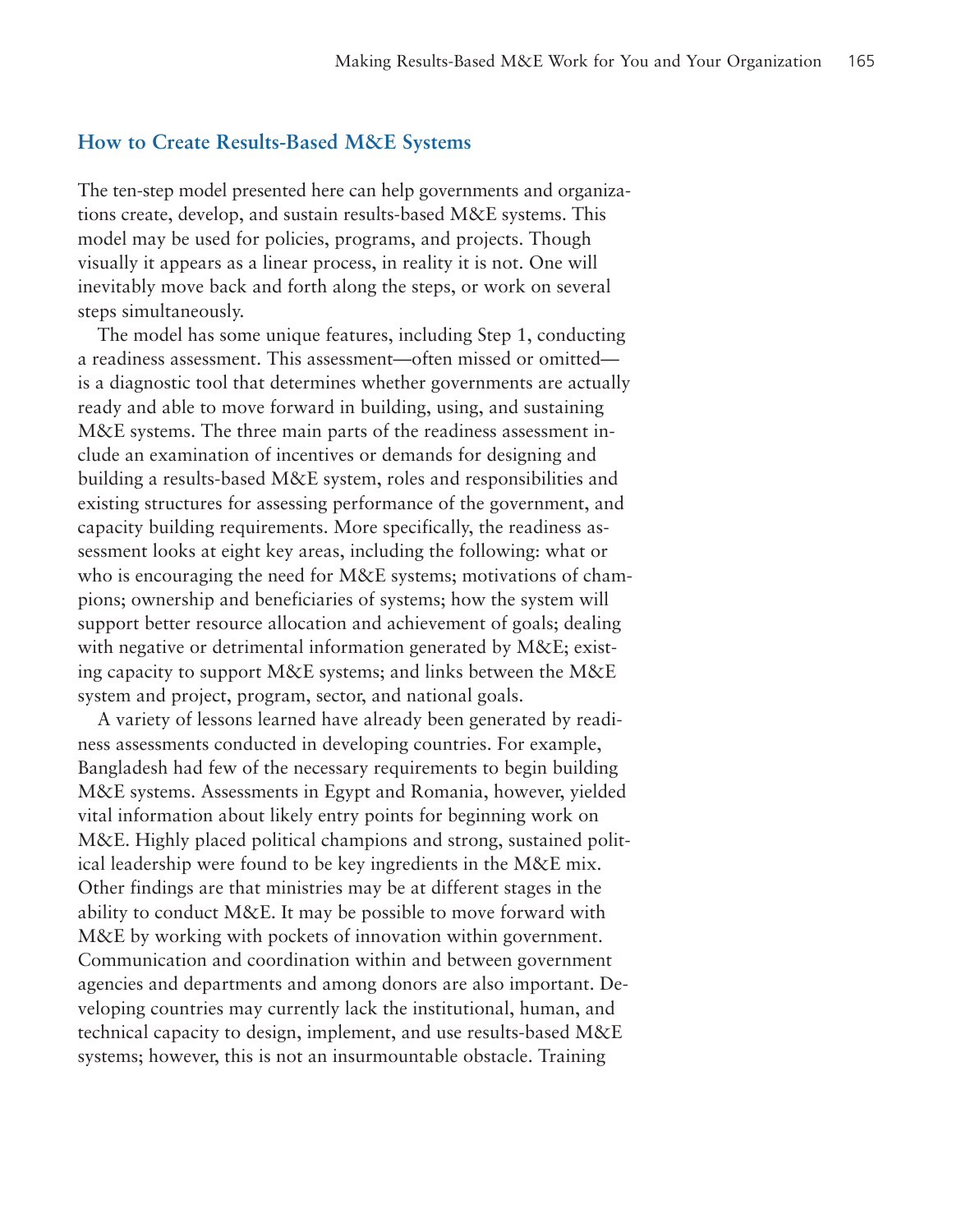and technical assistance can be provided to remedy these difficulties. But no amount of training and technical assistance can substitute for indigenous political will. Often the political challenges are more difficult to overcome than the technical ones.

Choosing outcomes to monitor and evaluate is the second step. All governments must set goals, regardless of whether they have the capacity to conduct M&E. Outcomes will show which road to take. Building the M&E system is essentially a deductive process in which inputs, activities, outputs, and outcomes are all derived from the setting of longer term strategic goals. Likewise, setting outcomes is the first building block for developing a performance framework. Indicators, baselines, and targets will all flow from the outcomes.

Building M&E systems is a participatory political process, and key internal and external stakeholders should be consulted during the various steps of the model—including the readiness assessment, the setting of outcomes, establishment of indicators, and so on. Critical stakeholders and their main concerns will need to be identified. Existing problems need to be reformulated into a set of positive outcomes. Outcome statements need disaggregation, and each statement should contain only one goal. (This becomes important when developing indicators and targets). Agreeing on strategic priorities and outcomes will then help drive resource allocation.

Key performance indicators (Step 3) can only be set after agreeing upon and setting common goals. As with the case of outcomes, the interests of multiple stakeholders should be taken into account when selecting indicators. Indicators are the quantitative or qualitative variables that provide a simple and reliable means to measure achievement of goals. As stressed throughout the model, indicators should be developed for all levels of the results-based M&E system, meaning that indicators will be needed to monitor progress with respect to inputs, activities, outputs, outcomes, and impacts continually. Progress needs to be monitored at all levels of the system to provide feedback on areas of success, as well as areas where improvements may be needed.

Good performance indicators should be clear, relevant, economic, adequate, and monitorable ("CREAM"). Every indicator also needs it own separate M&E system, so caution should be exercised in setting too many indicators. Proxy and predesigned indicators may be adopted with full recognition of the pros and cons of using them.

Constructing good indicators often takes more than one try; arriv-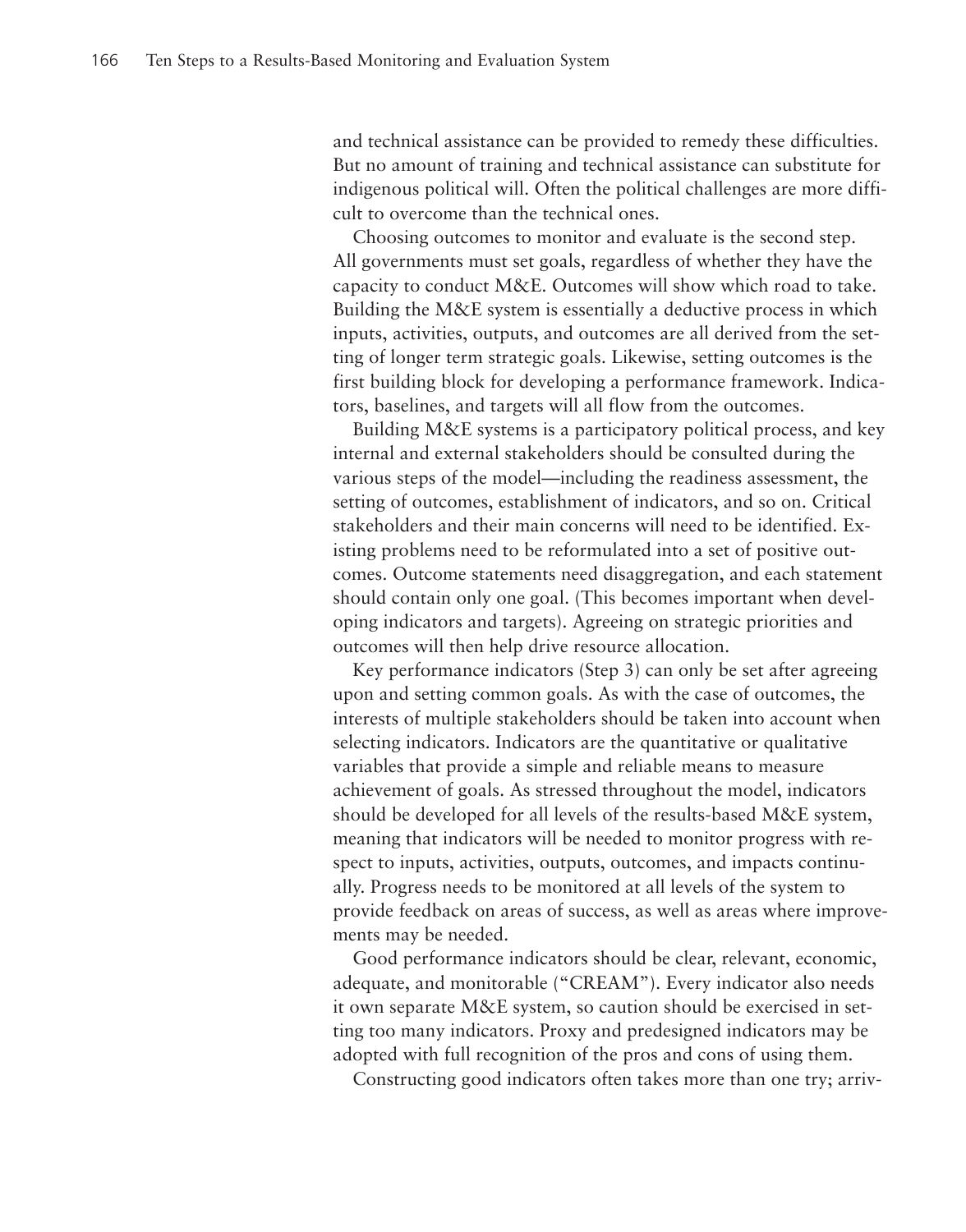ing at the final set of indicators will take time. Piloting of indicators is essential. Indicators should be well thought through. And they should not be changed very often—this can lead to chaos in the overall data collection system. It should also be remembered that performance indicators can be used to provide continuous feedback, and can provide a wealth of performance information. Many developing countries are making progress in the performance indicator selection process.

Baselines, Step 4, are derived from outcomes and indicators. A performance baseline is basically information—qualitative or quantitative—that provides data at the beginning of, or just prior to, the monitoring period. It is used as a starting point from which to monitor future performance. Or, stated somewhat differently, baselines are the first measurements of the indicators. The challenge is to obtain adequate baseline information on each of the performance indicators for each outcome.

Eight key questions were outlined with respect to building baseline information: sources of data, data collection methods, who collects data, how often data are collected, cost and difficulty to collect data, who analyzes data, who reports data, and who uses data. Sources are who or what provide data—not the method of collecting data. Data sources may be primary or secondary.

There are a variety of data collection methods along the continuum from informal and less structured to more structured and formal methods. Data collection methods include conversation with concerned individuals, community interviews, reviews of official records, key informant interviews and participant observation, focus group interviews, direct observations, questionnaires, one time surveys, panel surveys, census, and field experiments. Data collection strategies necessarily involve some tradeoffs with respect to cost, precision, credibility, and timeliness.

Establishing baseline data on indicators is crucial in determining current conditions and in measuring future performance. Subsequent measurements from the baseline will provide important directional or trend data, and can help decisionmakers determine whether they are on track with respect to their goals.

Selecting results targets is Step 5. Targets are the interim steps on the way to a longer-term outcome. Again, a deductive reasoning process is involved, in which targets are based on outcomes, indicators, and baselines. Selecting targets should also entail a consultative, political, participatory process with key stakeholders. Targets can be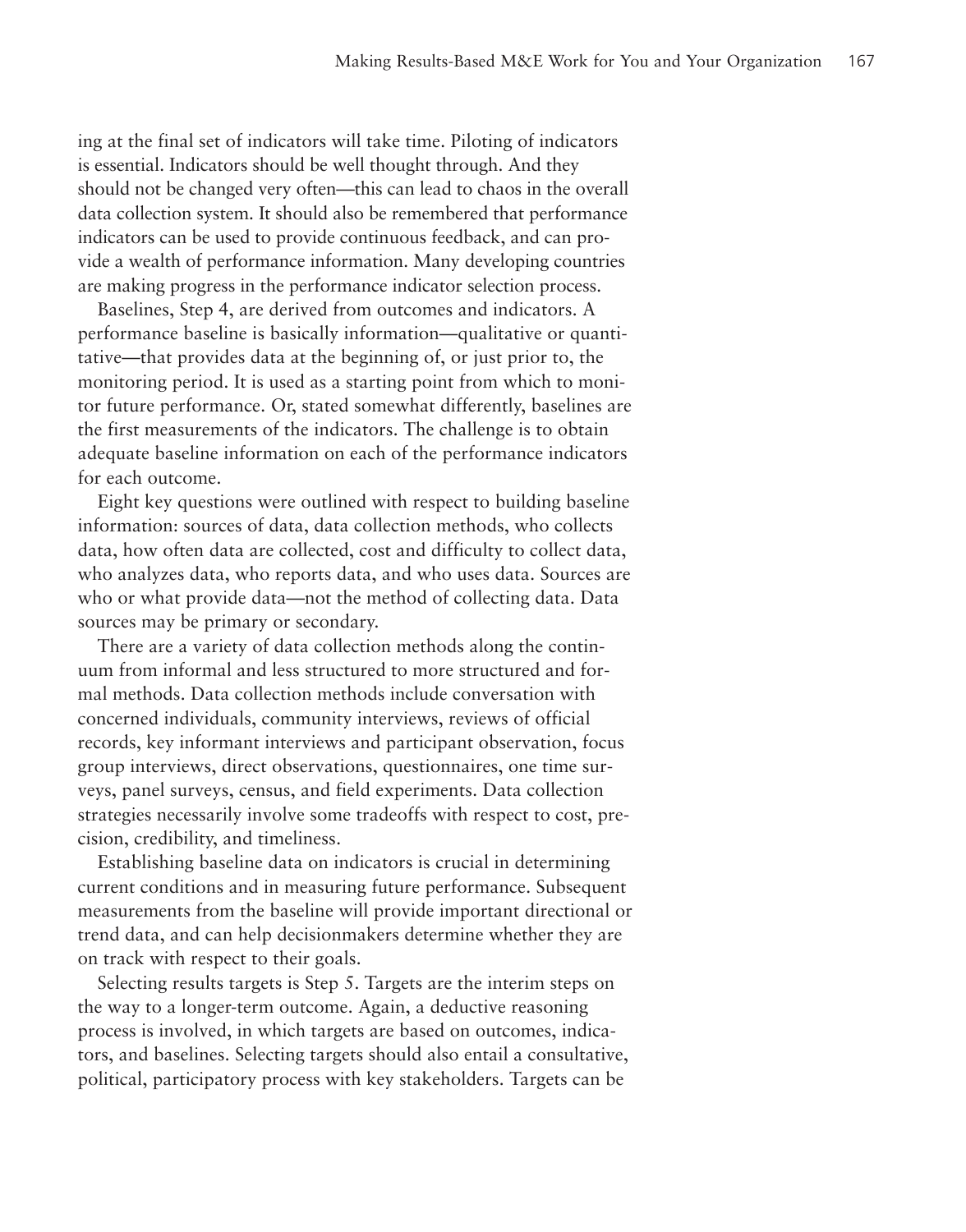determined by adding desired levels of improvement to baseline indicator levels (assuming a finite and expected level of inputs and activities). Targets should be feasible given all of the resource (input) considerations. Each indicator is expected to have only one target over a specified time frame.

Target setting is the final step in building the performance framework. The performance framework in turn becomes the basis for planning—with attendant implications for budgeting, resource allocation, staffing, and so forth. Performance frameworks have broad applicability and can be usefully employed as a format for National Poverty Reduction Strategies, project plans, programs, and policies.

Monitoring for results, Step 6, entails both implementation monitoring (means and strategies) and results monitoring. The key principles of building a monitoring system include recognizing the performance information needs at the policy, program, and project levels; the need for performance information to move both horizontally and vertically in the organization; identifying the demand for performance information at each level; and identifying the responsibilities at each level.

The major criteria for collecting quality performance data are the reliability, validity, and timeliness of the data. Every monitoring system needs ownership, management, maintenance, and credibility. Monitoring for results also calls for data collection and analysis of performance data. There will be quality assurance challenges in building monitoring systems. These are to be expected, so it is important to pretest data collection instruments and procedures.

Building the monitoring system framework means that each outcome will require an indicator, baseline, target, data collection strategy, data analysis, reporting plan, and identified users.

Achieving results through partnership is essential. Means and strategies will need to be set by multiple partners. One must look beyond one's own organizational unit when considering available inputs. Partnerships may be created elsewhere in one's own organization, or even with other organizations inside or outside of government.

Step 7 involves using evaluation information to support a resultsbased M&E system. Monitoring and evaluation are complementary, and both are needed in these systems. Evaluation information can be used for a variety of purposes: making resource allocation decisions; rethinking causality of problems; identifying emerging problems; supporting decisionmaking in selecting among competing alternatives;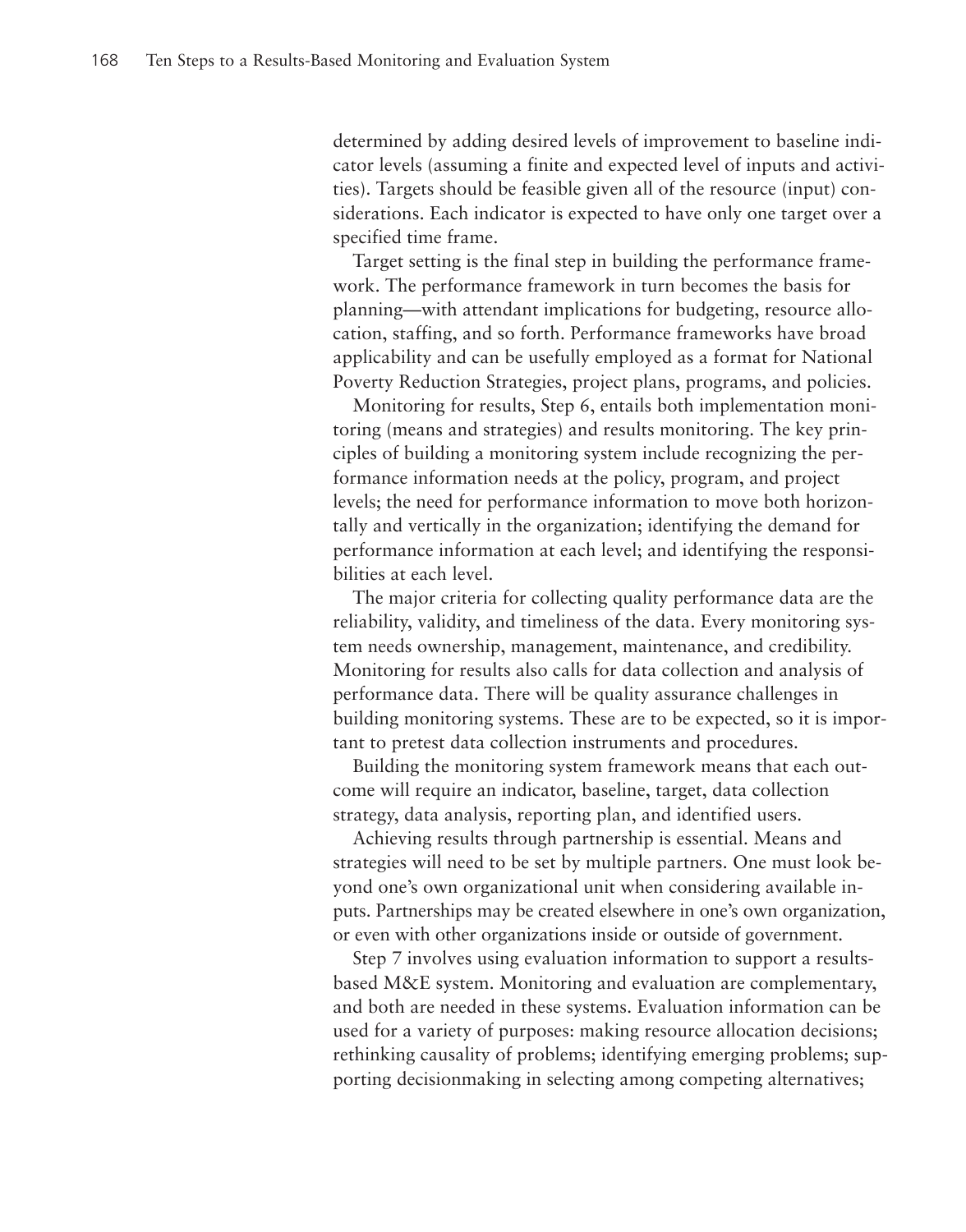supporting public sector reform; and so on. Evaluation information can also be relevant at all phases of a given policy, program, or project cycle.

The timing of evaluations is another consideration. Evaluative information is essential when: (a) regular measurements of key indicators suggest a sharp divergence between planned and actual performance; (b) performance indicators consistently suggest weak or no results from an initiative; (c) resource allocations are being made across policies, programs, or projects; and (d) similar projects, programs, or policies are reporting divergent evidence of outcomes.

There are seven different types of evaluation: performance logic chain, pre-implementation assessment, rapid appraisal, case study, meta-evaluation, impact evaluation, and process implementation. Each is appropriate to specific kinds of evaluation questions. Quality evaluations can be characterized by impartiality, usefulness, stakeholder involvement, value for money, feedback and dissemination, and technical adequacy.

Reporting findings, Step 8, is a critical step in the process. Continuous performance data and findings should be used to help improve policies, programs, and projects. In analyzing and reporting data, the more data measurements there are, the more certain one can be of trends, directions, and results. There is an implicit tradeoff between measurement frequency and measurement precision. Cost and capacity also come into play.

Performance data should be reported in comparison to earlier data and to the baseline. Also, to measure and compare against expected results, one must be able to compare present and past circumstances. Monitoring data are not causality data. They do not tell why an event occurred. It is also important to take into account the target audience when reporting findings.

Using findings, Step 9, will better inform the decisionmaking process. There are a wide range of uses of performance findings. For example, performance-based budgets budget to outputs, but also help decisionmakers manage to outcomes. Another noteworthy phenomenon is that if performance information is asked for, improved performance will occur. Using continuous findings can also help to generate knowledge and learning within governments and organizations. Building a credible knowledge management system is another key component of using findings.

There are a variety of strategies that can be used to share informa-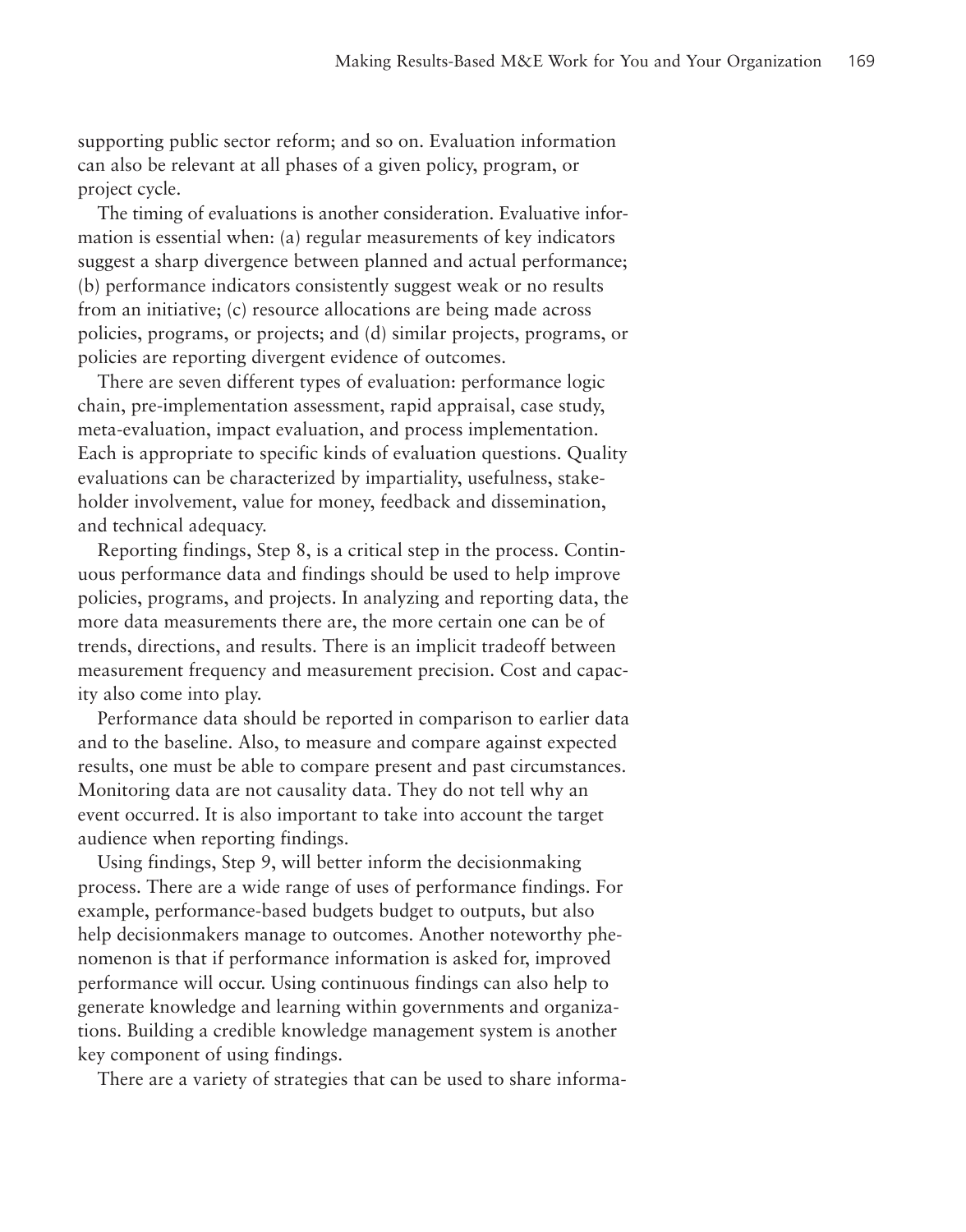tion. A good communication strategy is essential for disseminating and sharing information with key stakeholders. Sharing information with stakeholders helps to bring them into the business of government and can help to generate trust. This is, after all, one of the purposes of building a results-based M&E system.

Finally, Step 10 deals with sustaining the M&E system. We suggested there are six critical components to doing so: demand, clear roles and responsibilities, incentives, trustworthy and credible information, accountability, and capacity. We also examined the incentives and disincentives that may come into play in sustaining M&E systems. And we also know that problems will occur in implementing and sustaining the systems.

# **Summing Up**

Results-based M&E systems are a powerful public management tool that can be used by governments and organizations to demonstrate accountability, transparency, and results. They can help to build and foster political and financial support and harmony for common policies, programs, and projects. And they can help the government build a solid knowledge base.

Importantly, results-based M&E systems can also bring about major political and cultural changes in the way governments and organizations operate—leading to improved performance, enhanced accountability and transparency, learning, and knowledge.

Results-based M&E systems should be considered a work in progress. Continuous attention, resources, and political commitment are needed to ensure the viability and sustainability of these systems. Building the cultural shift necessary to move an organization toward a results orientation takes time, commitment, and political will. In the absence of the efforts to undertake this transformation, the only way an organization can coast is downhill!

Building and sustaining a results-based M&E system takes time and effort. No system is perfect, and there are many different approaches, but the journey is worth the effort, and the rewards can be many.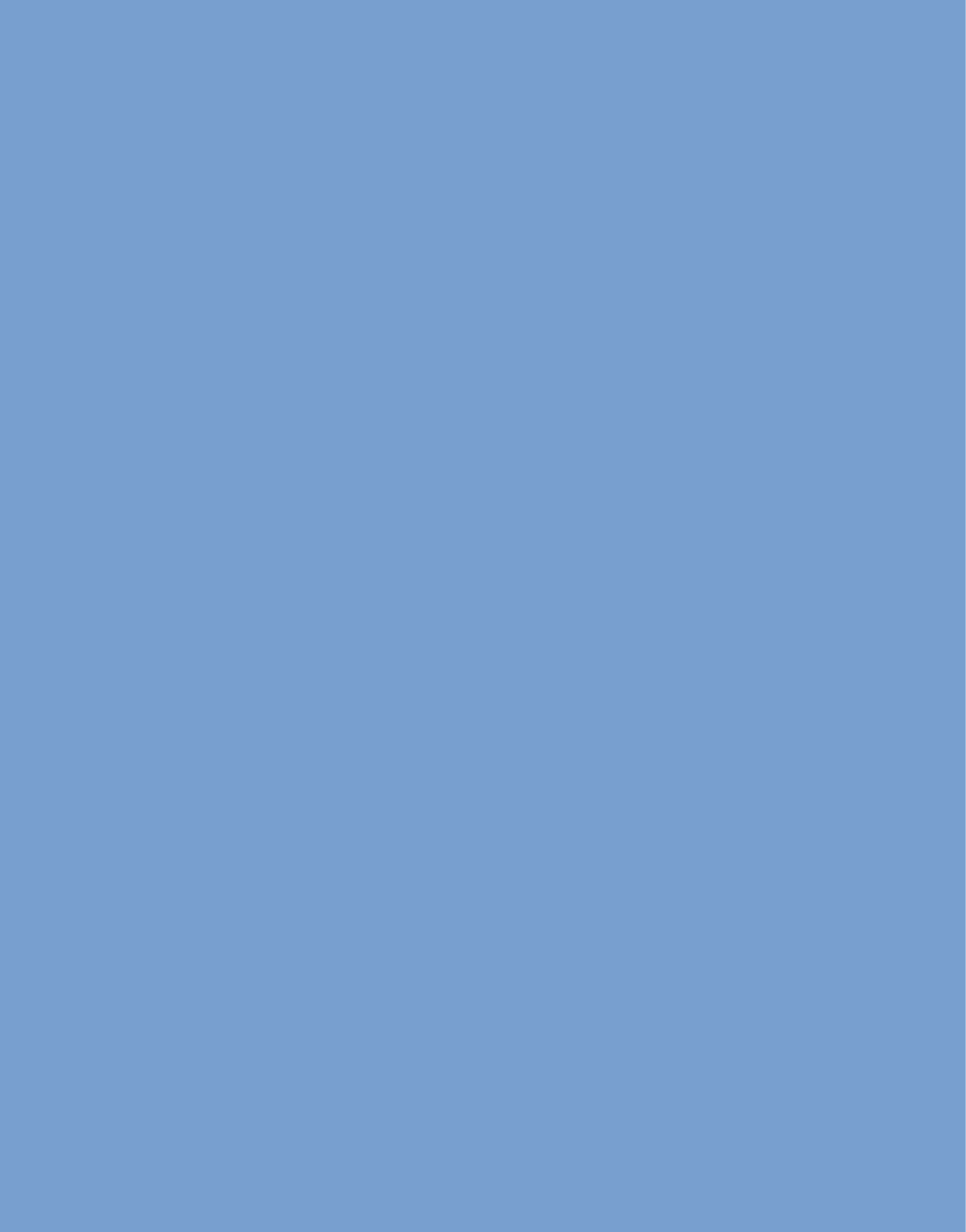# Annexes I–VI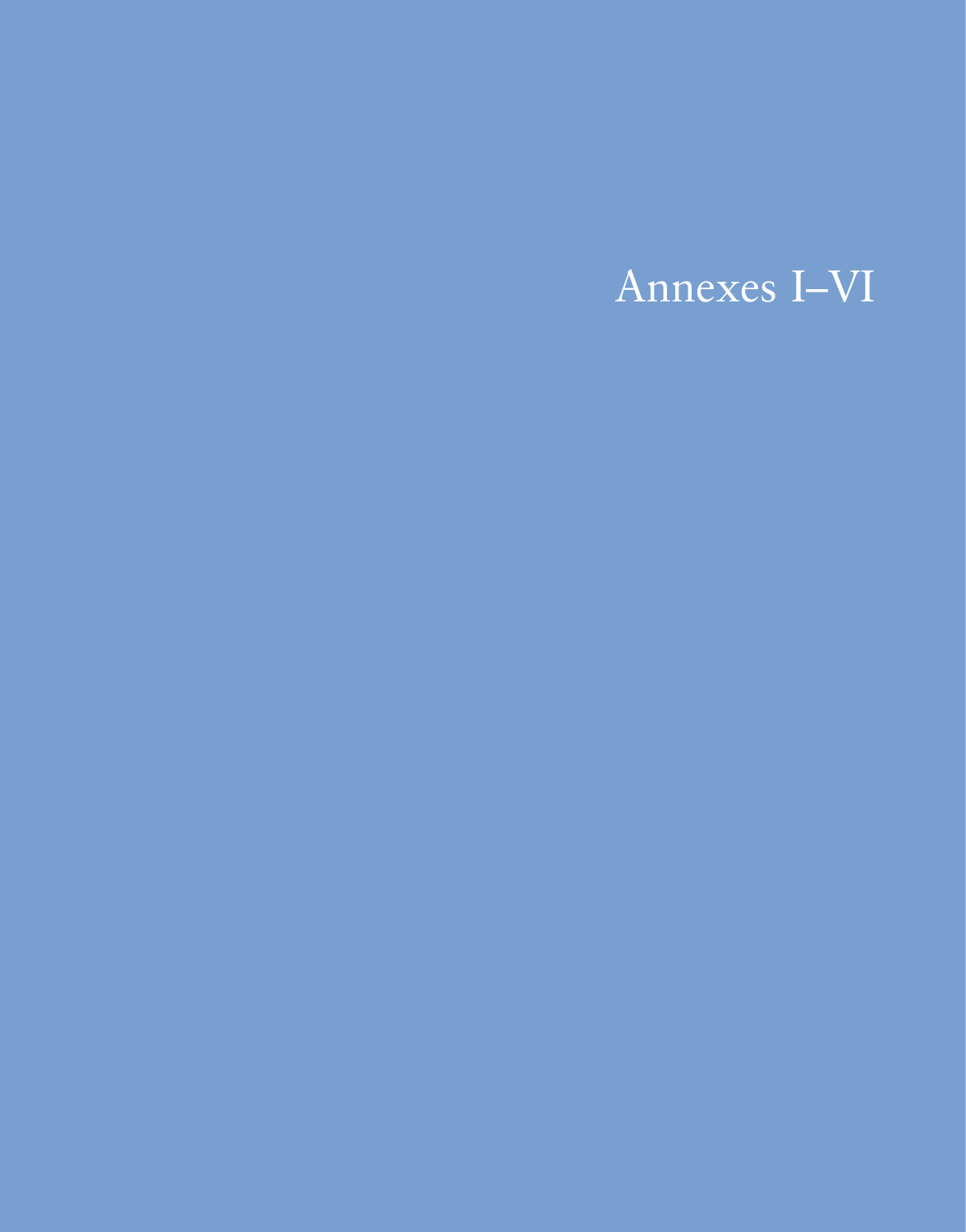# **Annex I**

# Assessing Performance-Based Monitoring and Evaluation Capacity: An Assessment Survey for Countries, Development Institutions, and Their Partners

# **Introduction**

Countries across the globe are facing pressures to reform the policies and practices of their public sectors. It is vital that an effective and efficient public sector contribute to sustainable development, economic growth, and the wellbeing of its citizens. Focusing on the performance of the government thus becomes an important factor in being able to achieve the desired goals of growth and economic and social development.

As governments begin to address these challenges, they will want to document their results so as to provide credible and trustworthy information both to their citizens and for their own management use. A results-based monitoring and evaluation (M&E) system is an important tool that will allow governments to acquire this evidence.

# **The Survey**

This assessment survey is a diagnostic tool that focuses on the current capacity of a government to design and build a results-based M&E system. The intent is to learn what capacity and infrastructure now exist and what new capacity and infrastructure have to be built. The survey is divided into three sections: Incentives; Roles and Responsibilities; and Capacity Building.

The survey has been created as a tool to assist individual governments, the donor community, and their multiple development partners also involved in public sector reform to systematically address the prerequisites (present or not) for

such an M&E system. With such information, the government, the donors, and partners can then address the challenges of what training, what organizational capacity building, and what sequencing of efforts will be needed to design and construct the necessary infrastructure to produce, collect, analyze, and report relevant performance information. In short, it provides the basis for an action plan to move forward within the country. Furthermore, this survey can help ensure that strategic goals are clearly framed, that targets and baseline data are understood as critical, and that the construction of relevant indicators needs to be identified in the context of building the M&E system.

The information is to be gathered from key informants (government officials, members of civil society, NGOs, and so forth) in the country. It is advised that the survey be administered in person by someone familiar with M&E capacity building as there are a number of open-ended questions where follow up and clarification questions will be useful. The survey consists of 40 questions and it is estimated (from the pilot) that it will take about 65 minutes to complete.

|  |  | Background Information: |
|--|--|-------------------------|
|  |  |                         |

| Name of Respondent:            |  |  |  |
|--------------------------------|--|--|--|
|                                |  |  |  |
|                                |  |  |  |
|                                |  |  |  |
| Years in Current Organization: |  |  |  |
| Date of Interview: 1999.       |  |  |  |
| <b>Interview Conducted</b>     |  |  |  |
| By:                            |  |  |  |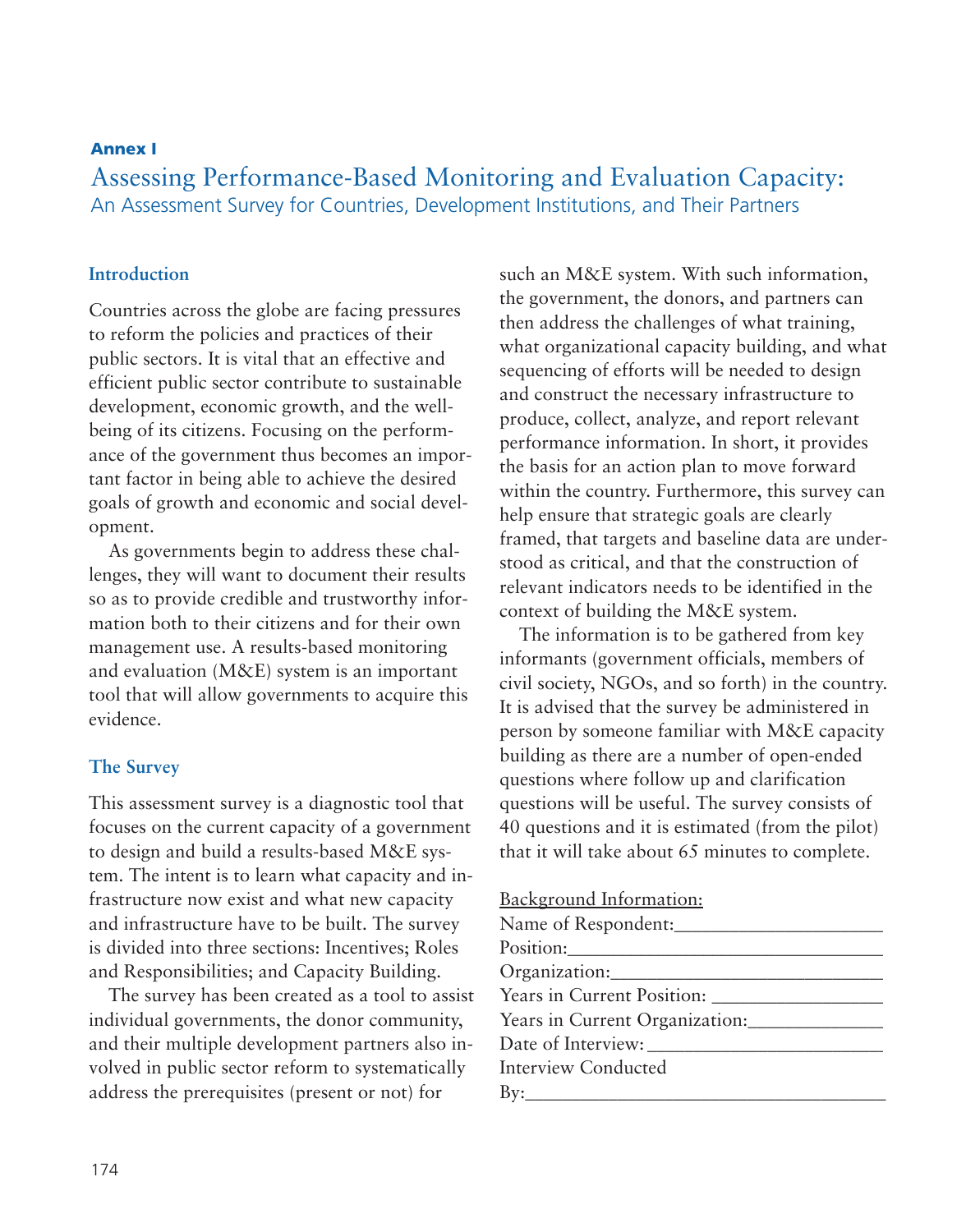# *Part I: The Incentives For Designing and Building a Performance-Based M&E System*

- 1. How would you describe the process of setting priority goals and objectives in the central ministries? In the sector or line ministries?
- 2. Can you identify any organizations that regularly ask for information on how well the government is performing?
	- Ministry of Finance
	- Ministry of Planning
	- Prime Minister's Office
	- President's Office
	- Individual Sector or Line Ministries
	- Parliament
	- Supreme (National) Audit Organization
	- Donors
	- Private Sector
	- Media
	- NGOs
	- Citizens
- 3. Does the Ministry of Finance or Ministry of Planning require any type of performancebased information on government projects, programs, and policies be provided by the sector ministries and other agencies in submitting their annual budget proposals?
	- Information on activities or outputs (expected from projects and programs)
	- Information on outcomes or results (longer-term goals)
	- Information from evaluations or other formal reviews
	- Expenditure data on priority goals for the government
- 4. Do any sector ministries or other agencies have requirements for reporting how well projects and programs are performing within their own organization? If so, which ones and what are the requirements?
- 5. Are there senior officials who advocate col-

lecting and using information on government performance, for example, the Minister of Finance or Minister of Planning, the Minister of Health, or Advisors to the President?

- 6. Are there senior officials that would resist requests for producing this kind of performance-based information? Reasons for the resistance?
- 7. Do any sector or line ministries undertake or commission evaluations or formal reviews of the performance of projects, programs, or policies in their ministry? If so, which ones and what types of reviews?
	- -formal evaluations
	- -client satisfaction surveys
	- -performance audits
	- -performance-based budget reviews -other
- 8. Are there formal requests from the parliament for information on the performance of the government to be supplied by the Ministry of Finance or Ministry of Planning or any of the sector ministries?
	- -for budget hearings
	- -for parliament deliberations on the performance of government programs -for crafting of legislation
- 9. Can you cite evidence of use by the parliament of the performance information from the government:
	- -for hearings
	- -for oversight of government performance -for the drafting of legislation
- 10. Does the parliament have a "Public Accounts Committee" or a "Public Expenditure/Budget Committee?" If so, what are the functions of these committees? Do they use performance information as part of their activities?
- 11. Has civil society (media, NGOs, private sector, and so forth) requested information on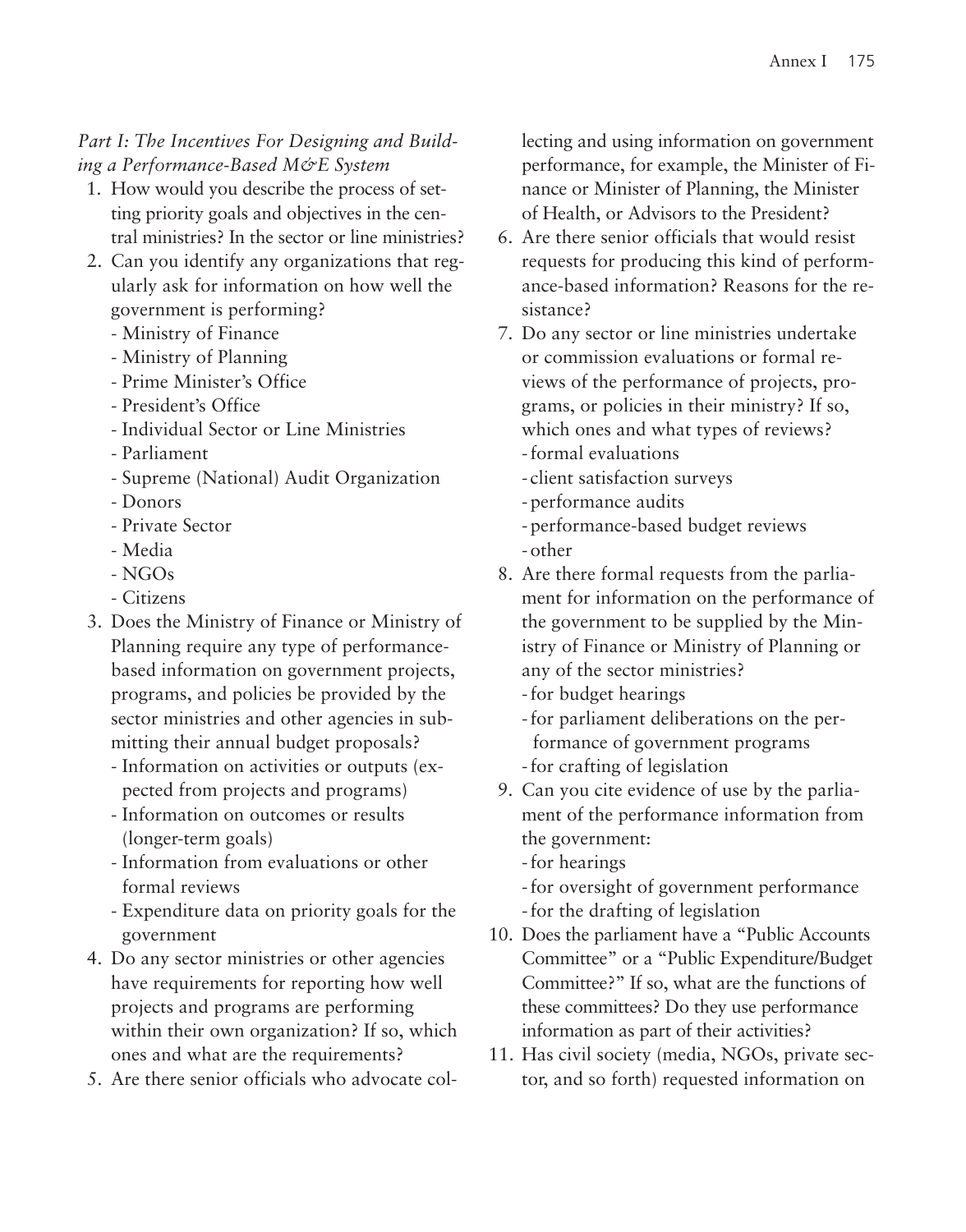government performance from the government? If so, please describe.

- 12. Has civil society published or broadcasted any information on government performance? If so, please describe.
- 13. How easy (or not) has it been for members of civil society to obtain information related to the performance of the government?
- 14. Are NGOs or others in civil society collecting data for their own use or as external monitors on how well the government is performing? If so, please describe.
- 15. Does any "freedom of information" legislation now exist? If not, is any such legislation planned?
- 16. What information do the donors request of the government on how well their individually sponsored projects and programs are performing?
- 17. Do the donors also ask for any other performance-based information from the government? If so, please describe.
- 18. How would you describe the audit function for the national government? Is there an independent audit organization in the government and what is its function? Do individual ministries each have an internal audit function and what is its role?
- 19. Are there any sector ministries that you would suggest represent a good model for using performance-based information to manage the activities and programs?
- 20. Are there any public sector reforms (with or without donor support) that are taking place in the national government that include efforts to strengthen systems to collect and manage information related to government performance?
- 21. How would you assess the government's I-PRSP and full PRSP (as well as CDF, if relevant) documents in terms of their inclu-

sion of a system to track and report on the PRSP goals?

22. Can you describe the status of the government's efforts to implement an M&E system within their PRSP (and CDF, if relevant) initiatives?

# *Part II: Roles and Responsibilities for Assessing Performance of the Government*

- 23. Are the regional and local levels of government collecting information on their performance to support budget expenditure decisions or to enhance their program management?
- 24. Are there any evident links between the Ministry of Finance and Ministry of Planning fiscal year budget allocations and sector or line ministry performance?
- 25. Are there any formal roles or responsibilities for civil society in the national government's planning processes?
- 26. Are there any formal roles or responsibilities for civil society in the government's procedures for fiscal year budget allocation decisions?
- 27. Is there any evident role for development assistance or donor agencies in the national planning process and setting of strategic goals? And in the national fiscal year budget allocation decisions?
- 28. How would you describe the fiscal year budget monitoring that the Ministry of Finance or Ministry of Planning do of the sector or line ministries—none, light, medium, heavy? Can you give some examples to support your choice?
- 29. Is there any evidence that donor reporting requirements either conflict with one another or impose duplication for the government in meeting these requirements?
- 30. What kind of financial expenditure data are collected—and by whom—on the costs and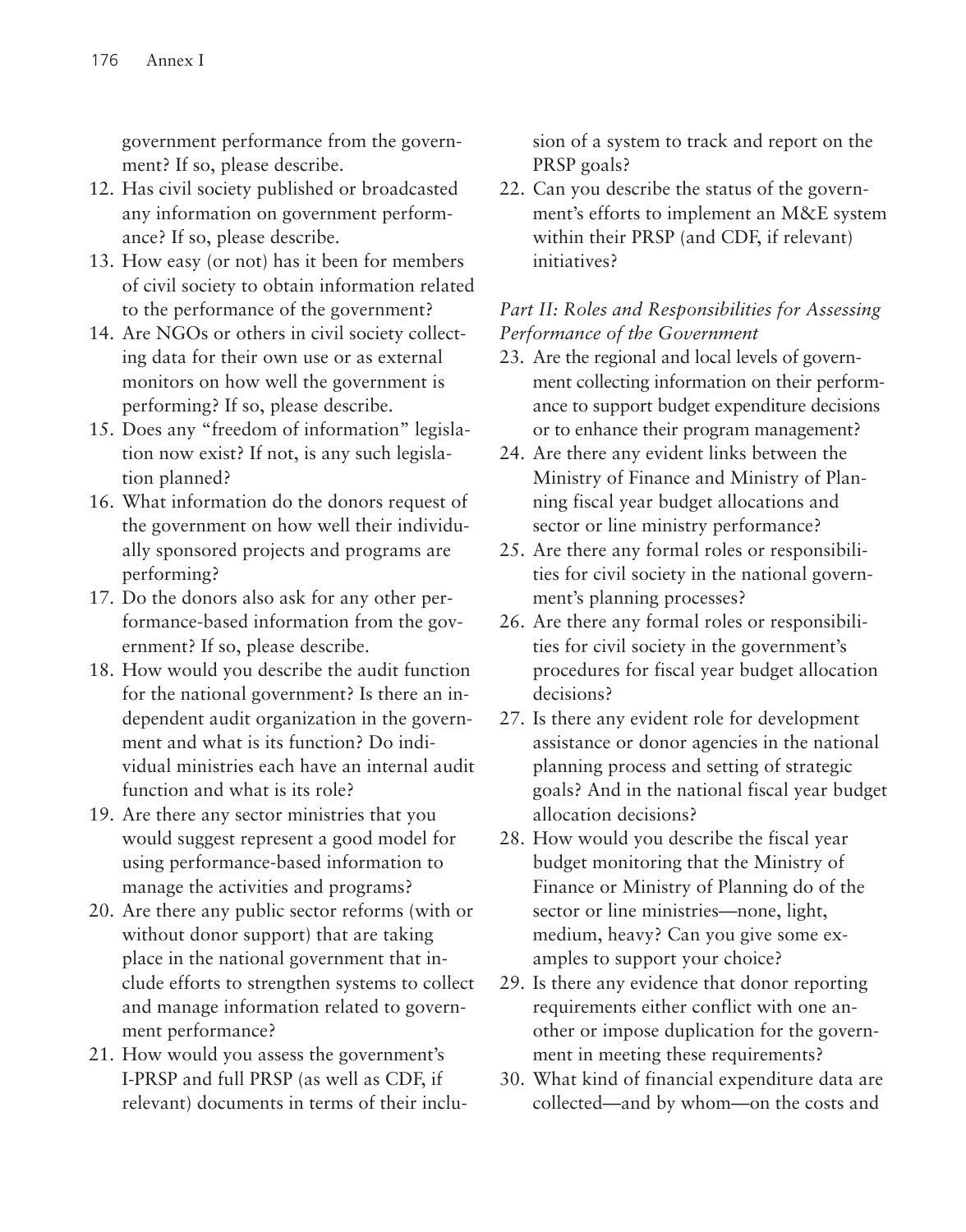outputs of the functions and activities of the national government?

- 31. Can you describe what financial expenditure data are collected—and by whom—on the costs and outputs of the functions and activities of regional or local governments?
- 32. How available are expenditure data to persons and organizations outside the government? To civil society, to the media, to NGOs, to others?
- 33. Who in the government is responsible for the collection of socioeconomic and poverty data for the country? With whom are these data shared?
- 34. What are the roles and responsibilities of the national statistics office?
	- -In what areas are statistics collected?
	- -At what levels in the country (city, regional, national)?
	- -To whom are the statistical data provided?
	- -What information is or is not made public?
	- -What organizations assist in collecting statistical information?
	- -What special surveys are conducted, for example, Household Income and Expenditure Survey (HIES), HIV/AIDS, and others?
- 35. What are the roles and responsibilities of the National Audit Office?
	- -What is its authority to audit central and sector or line ministries?
	- -Does it have authority at regional and local levels of government?
	- -To whom are findings reported?
	- -Are these findings made public?
	- -Does the National Audit Office have any oversight on the quality of information produced in the government?
- 36. Are there any organizational units in the national government that have evaluation expertise and undertake evaluations?
- 37. What data systems do the planning units

within the central and sector or line ministries have available to them?

- -budget data
- -output data
- -outcome or impact data
- -performance audits
- -financial audits
- -project and program completion reports
- -donor data systems
- -other

*Part III: Capacity Building Requirements for a Performance-based M&E System*

- 38. How would you assess the skills of civil servants in the national government in each of the following six areas: -project and program management -data analysis -policy analysis -setting project and program goals -budget management
	- -performance auditing
- 39. Are you aware of any technical assistance, capacity building, or training in M&E now underway or done in the past two years for any level of government (national, regional, or local)? Please describe who provided this help. Has it been related to:
	- –the CDF or PRSP process

–strengthening of budget systems

- –strengthening of the public sector administration
- -government decentralization
- -civil service reform
- -individual central or line ministry reform?
- 40. Are you aware of any institutes, research centers, private organizations, or universities in the country that have some capacity to provide technical assistance and training for civil servants and others in performancebased M&E?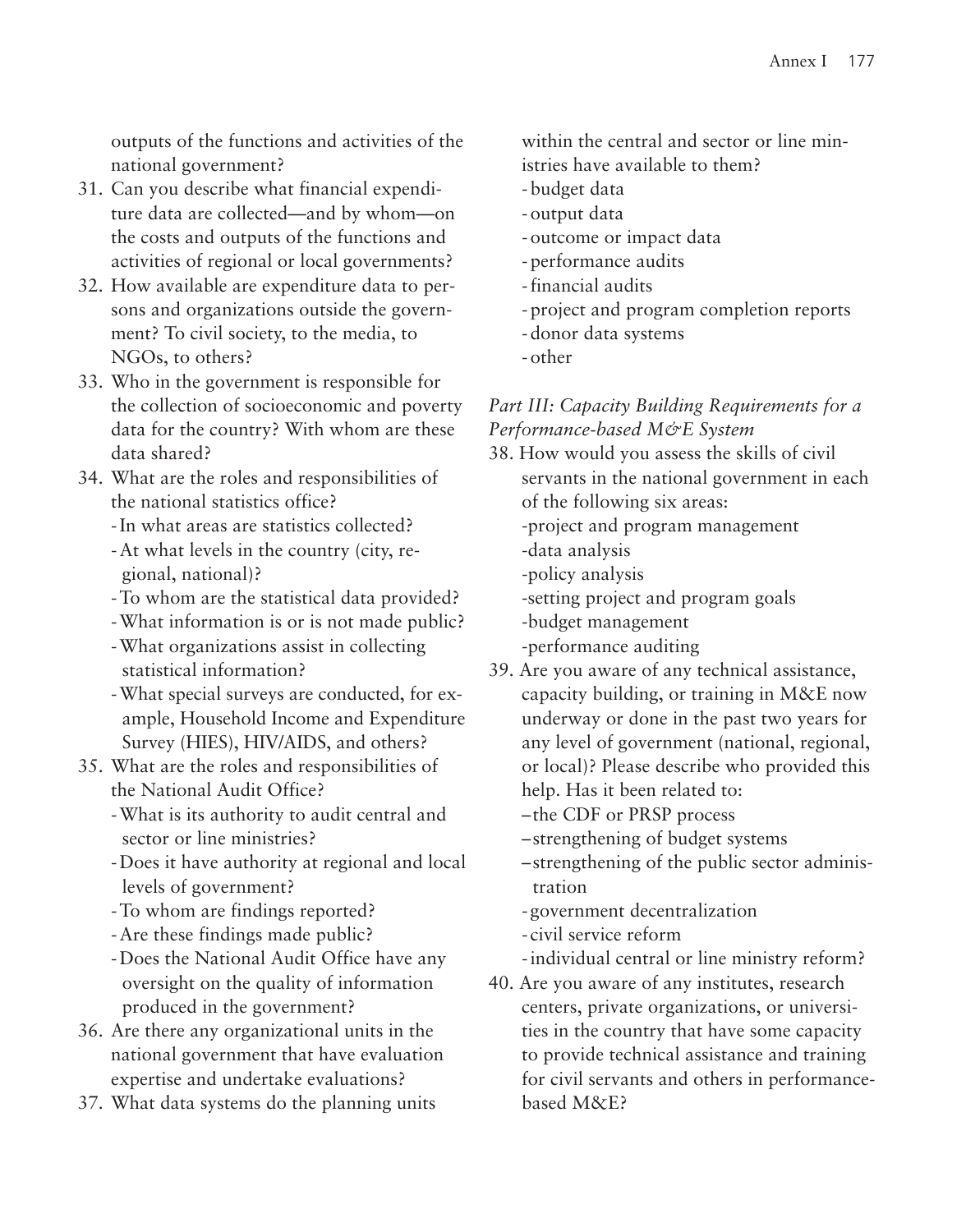# **Annex II** Readiness Assessment Toward Results-Based Monitoring and Evaluation in Egypt

A World Bank Diagnostic Mission June 1–9, 2001 **Cairo, Egypt**

# **Contents**

Executive Summary Background The International Experience Methodology Summary of Findings Illustrative Current Technical Assistance **Activities** Moving to Results-Based Monitoring and Evaluation: Recommendations Near-Term Activities to be Supported by The World Bank Annexes

# **Executive Summary**

**Background.** In September 2000, the Board of Directors of the World Bank approved a program to strengthen results-based monitoring and evaluation in the operations of the Bank and its borrowers. Both borrowers and the Bank need good information on performance to allocate resources wisely, design and implement projects and programs effectively and evaluate the effects of their activities on the achievement of development goals.

For the World Bank, this program, called the Monitoring and Evaluation Improvement Program, is particularly important at a time when the Bank is shifting toward more programmatic lending and encouraging greater transparency and accountability for results on the part of its borrowers. Investments within the country-led Comprehensive Development Framework and Poverty Reduction Strategy Papers depend upon tracking results (or the outcomes of government), rather than traditional monitoring and evaluation approaches, which typically track inputs and processes. Results-based monitoring and evaluation focus management on performance and on progress towards these desired development outcomes. Thus, this program also supports the Bank's strategy of encouraging countries to monitor progress on international development goals.

The Government of Egypt, through the Minister of Finance, has expressed a desire to participate in the program. The Minister is eager to reform the budget to achieve a greater focus on improving the government's performance both in efficiency and effectiveness measures. The Minister and others in the Government of Egypt understand that a new focus on results is both necessary and consistent with the many efforts underway to reform public management systems the world over.

**Methodology.** For those countries participating in the Monitoring and Evaluation Improvement Program, the first action undertaken by the World Bank is to conduct a short diagnostic study in order to evaluate the status of resultsbased monitoring and evaluation in that country and to identify opportunities for strengthening performance-based efforts both underway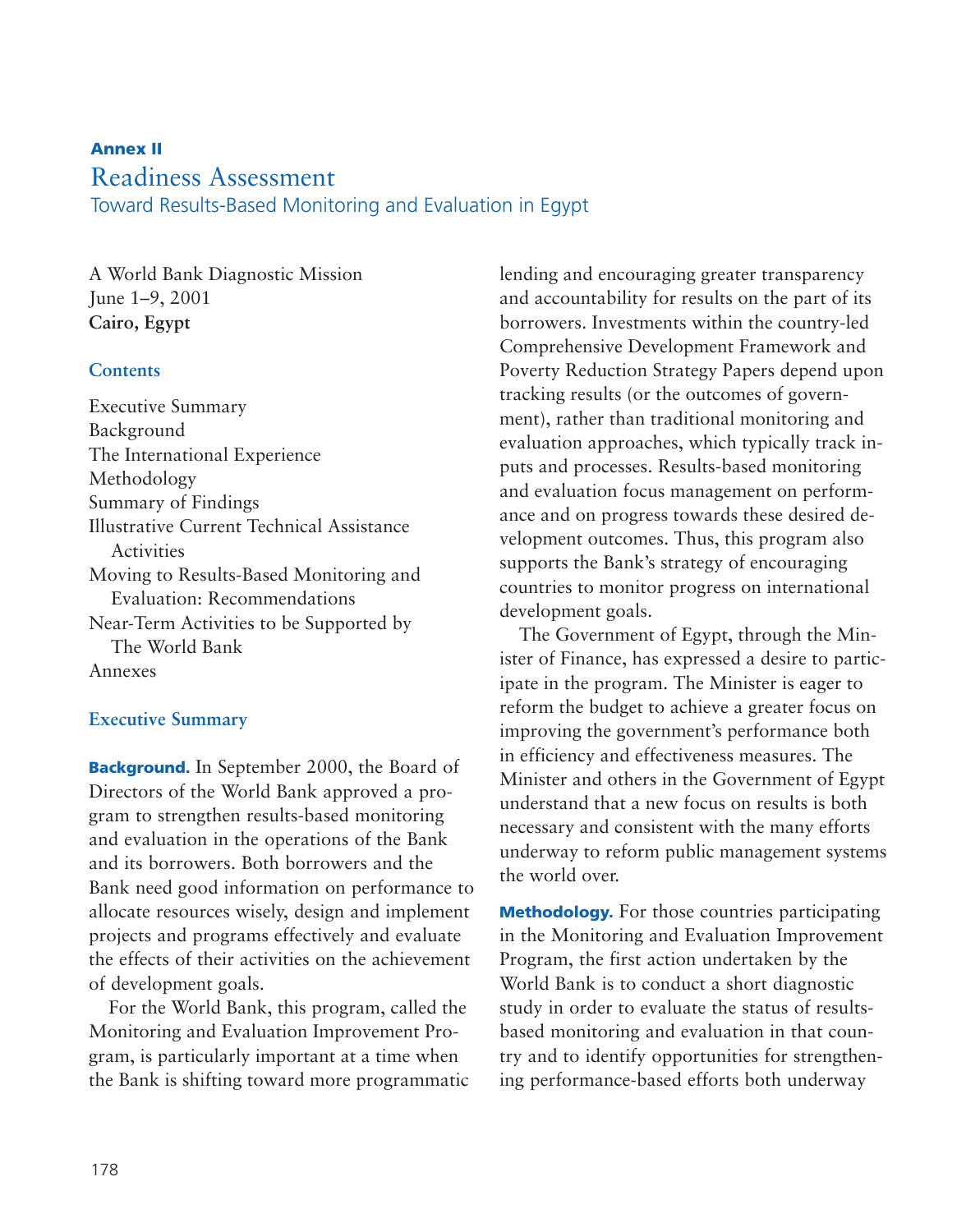and planned. The World Bank, (through its Operational Policy and Country Services Organization) conducted a diagnostic mission to Egypt on June 1-9, 2001 (see Annex A).

The diagnostic team met with many key government officials, academics, donors and others outside the government and reviewed a variety of reports and documents to learn how a shift to results based monitoring and evaluation could strengthen effective public management in Egypt (see Annex B). The team looked for organizations and parts of organizations that are beginning to move toward results-based monitoring and evaluation in order to achieve development goals. The team mapped monitoring and evaluation efforts currently underway and did an assessment of research and data collection capacity inside and outside the government. With an eye to finding opportunities for strengthening monitoring and evaluation, the team looked for evidence of performance-based budgeting and for innovation in these areas. At the request of H.E. the Minister of Finance, the team sought to identify practical steps to encourage the development of a "climate of performance" in the Egyptian government.

The team's considerations included:

- What is driving the need for results-based monitoring and evaluation systems in the Egypt (incentives/demands)?
- Where in the government does accountability for effective (and efficient) delivery of programs lie?
- Is there a codified (through statute or mandate) strategy or organization in the government for tracking development goals?
- Where does capacity lie with the requisite skills for designing and using results-based monitoring and evaluation systems in the pilot country? How has this capacity (or lack-

thereof) contributed to the use of monitoring and evaluation in the country context?

# *Areas Recommended for Moving Forward*

**First, Establish cross-ministerial leadership group to promote performance and resultsbased monitoring and evaluation.** A leadership team of ministers who are committed to change in their own organizations could accelerate the adoption of results-based monitoring and evaluation and introduction of a more results-based budget process. Such a group, under the leadership of the Minister of Finance, could play several key roles, for example: developing an overall strategy to guide the effort; providing guidance and an evaluation framework for pilot activity in individual ministries and other organizations; and developing a plan to expand pilot activity and share best practices and lessons across ministries. This group should determine whether mechanisms that other countries have used to give impetus and mandates to reform efforts—such as presidential decrees, amendments to budget laws, and legislation should be pursued in the Egyptian context.

**Second, Support the initiative of the National Council for Women** to monitor and evaluate the implementation of gender-related initiatives in the 2002-2006 plan. Under the patronage of the First Lady, the Council has worked very effectively with the Ministry of Planning and line ministries as they have developed their plans. We believe that the next step of monitoring and evaluating implementation presents a particular opportunity to be a catalyst for change across several ministries. Because the Council includes a broad range of actors from inside and outside government, including academics, the private sector, non-governmental organizations, the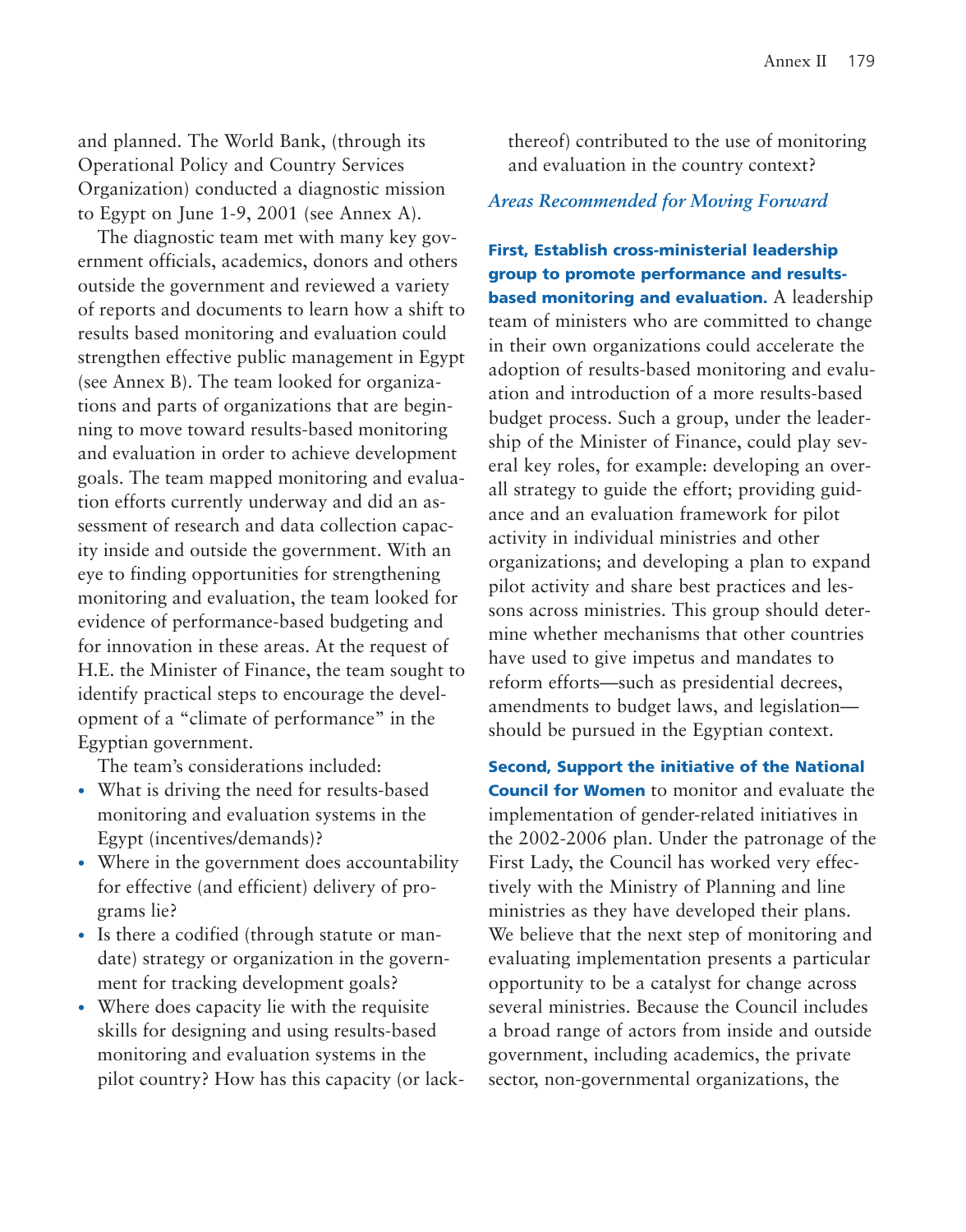media, and concerned ministries, it can help promote consensus about measurement issues and transparency in reporting on results.

**Third, Build capacity to support reform.** No country has succeeded with a significant reform effort without a dedicated, well-organized team to support it. A core team could support the ministerial group and the pilots so as to minimize bureaucratic red tape and expedite innovation and learning; identify lessons learned; and determine ways to mainstream these lessons into the government. The team could draw on the career staff of several ministries and upon the significant resources in the Egyptian academic and non-governmental community.

**Fourth, Modernize statistical policy.** Despite the manifest capacity of the Egyptian statistical system, there is evidence that it lags behind both in the quality of statistics produced and the attention given to the needs of its clients. Egypt should review its statistical law with a view to separating the responsibilities of the Central Agency for Public Mobilization and Statistics (CAPMAS) for military mobilization from its role as an independent statistical agency. Many countries employ a national statistical commission or similar coordinating body to set policies and standards for the production and dissemination of official statistics. Egypt should adopt a similar strategy for coordinating data policies and standards. Such a commission should include in its membership both representatives of the agencies charged with producing statistics and senior statisticians drawn from universities and the private sector.

**Fifth, Increase client focus.** The value of statistics lies not in their production, but in their use. It should be the goal of all producers of statis-

tics to encourage their widespread dissemination, within the government and to non-governmental users. To better understand the needs of their clients, agencies responsible for producing statistics could create advisory groups to represent users. Another useful function of such groups would be to encourage the exchange of information between data users, who may find solutions to common problems. Such advisory groups would meet regularly with the managers of statistical units in the agencies. At the highest level, an advisory group to CAPMAS or the proposed statistical commission would provide input on the needs of all users of Egyptian statistical information.

**Sixth, Participate in the IMF Special Data Dissemination System.** As Egypt prepares to enter international capital markets, it will become more important for it to produce credible statistics. An important step in this direction would be subscription to the Special Data Dissemination Standard. (See the IMF disseminations standard bulletin board: http://dsbb.imf.org.) The SDDS requires countries to adopt international standards for reporting on major economic and financial statistics and to maintain a current listing of its policies and standards. Working toward SDDS participation would provide a powerful driver for modernizing Egypt's statistical system.

**Finally, Donor support.** There is an important role for donors to play in supporting Egypt's shift to results-based monitoring and evaluation with training and technical assistance. In doing so, donors can draw both on in-country expertise in universities and think tanks as well as the substantial international experience in resultsbased approaches.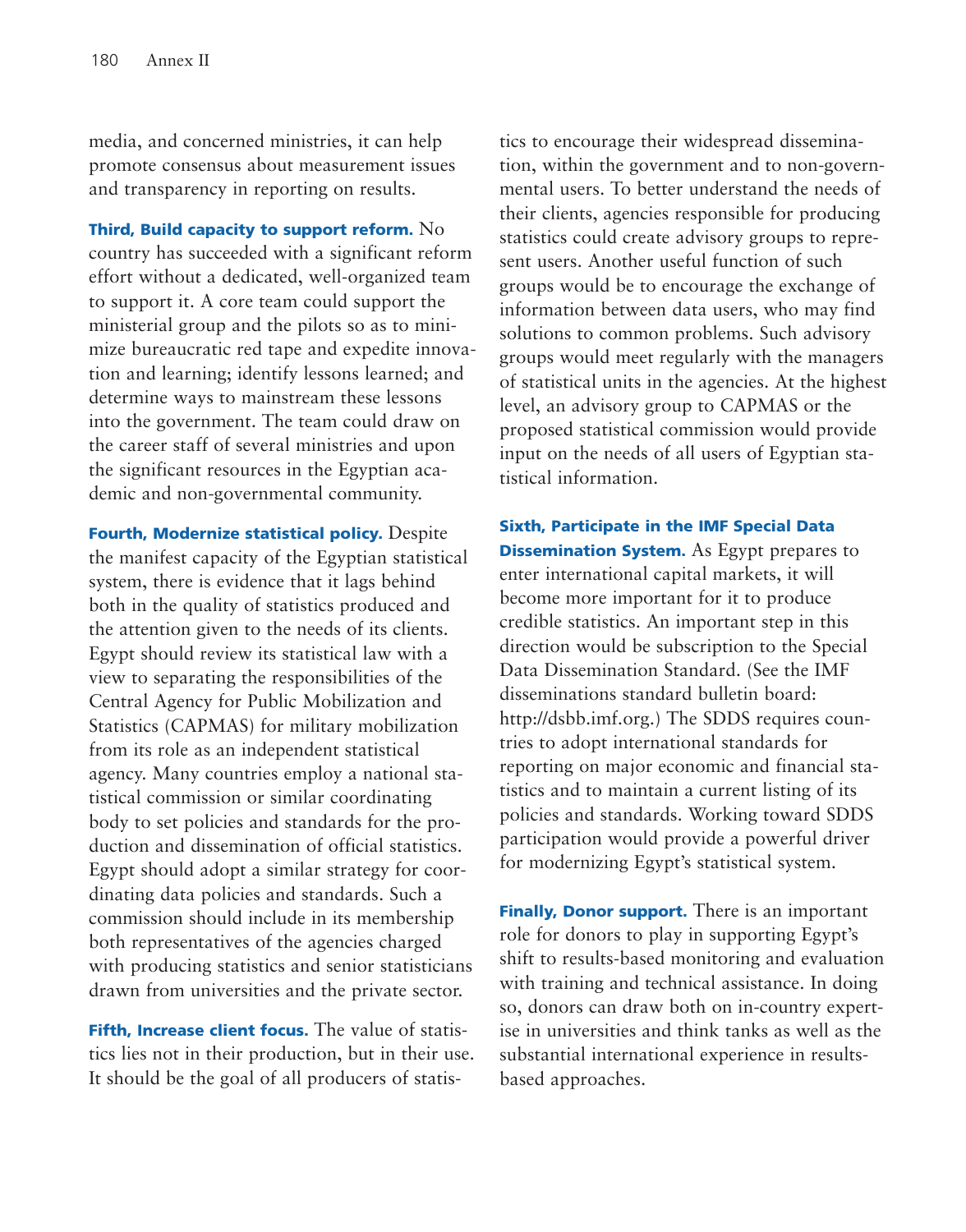#### **Background**

In September 2000, the Board of Directors of the World Bank approved a program to strengthen results-based monitoring and evaluation in the operations of the Bank and its borrowers. Both borrowers and the Bank need good information on performance to allocate resources wisely, design and implement projects and programs effectively and evaluate the effects of their activities on the achievement of development goals.

For the World Bank, this program, called the Monitoring and Evaluation Improvement Program, is particularly important at a time when the Bank is shifting toward more programmatic lending and encouraging greater transparency and accountability for results on the part of its borrowers. Investments within the country-led Comprehensive Development Framework and Poverty Reduction Strategy Papers depend upon tracking results (or the outcomes of government), rather than traditional monitoring and evaluation approaches, which typically track inputs and processes. Results-based monitoring and evaluation focus management on performance and on progress towards these desired development outcomes. Thus, this program also supports the Bank's strategy of encouraging countries to monitor progress on the international development goals.

The Government of Egypt, through the Minister of Finance, has expressed a desire to participate in the program. The Minister is eager to reform the budget to achieve a greater focus on improving the government's performance both in efficiency and effectiveness measures. The Minister and others in the Government of Egypt understand that a new focus on results is both necessary and consistent with the many efforts

underway to reform public management systems the world over.

#### **The International Experience**

For the past two decades, governments in developed countries and, more recently, developing countries have been "in search of results." According to a recent OECD review," Improved performance of the public sector is a central factor in maintaining welfare of individuals and the competitiveness of the economy. Performance management is the key aspect of public sector reforms of many OECD Member countries."

The strategies used to achieve greater performance vary across countries, however, there appears to be a number of similar elements that contribute to a successful shift to a results-based culture. Among these elements are:

- A clear mandate for making such a shift;
- The presence of strong leadership, usually through a strong champion or champions at the most senior level of government;
- The use of reliable information for policy and management decisions;
- Economic pressures and other incentives for change (often, a concerned citizenry or the need to reduce the cost of burdensome civil service payrolls);
- Clear links to budget and other resource allocation decisions;
- Involvement of civil society as an important partner with government; and
- Pockets of innovation that can serve as beginning practices or pilot programs.

There appears to be no one right way to introduce performance management into the many institutions and policy-making activities of government. Often, depending on the presence (or absence) of the elements listed above,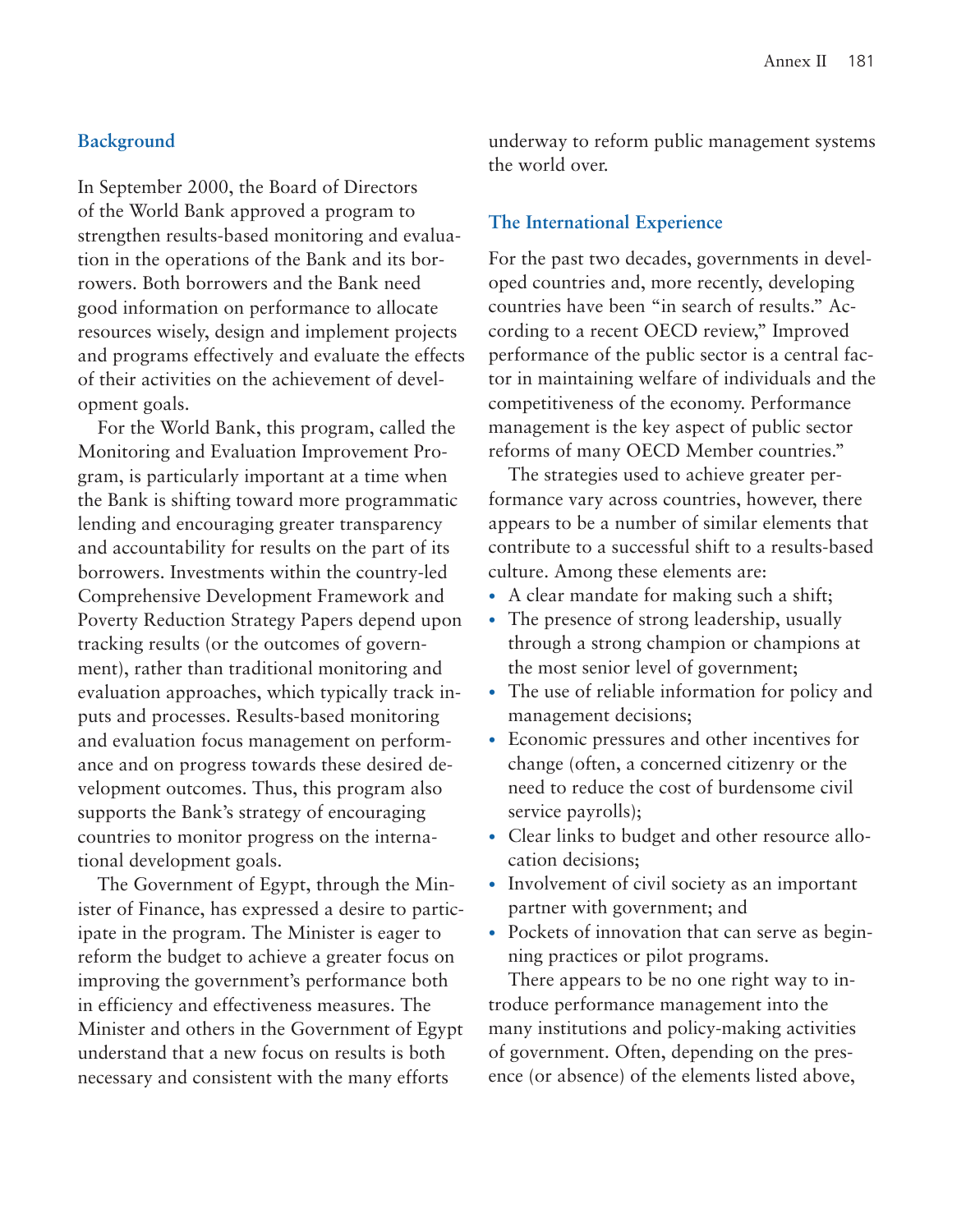governments try one or more of the following strategies: 1) comprehensive or whole-ofgovernment approach, 2) sector specific, or 3) customer focused.

In the comprehensive approach, a number of countries have introduced strategic plans, performance indicators, and annual performance plans over a period of years and integrated then into annual budget documents (Australia, United States). Other approaches include putting program performance indicators in the annual financial reports that can be audited (Finland, Sweden, United States) or using performance agreements between ministers and heads of government agencies (New Zealand, United Kingdom). Argentina and Romania are also piloting performance-based budgeting strategies. Here, performance indicators for government programs are linked to allocated budget envelopes; reported in budget annexes at the start of each budgeted year; and audited at year's end. And some countries, such as Malaysia, have embraced the total quality management approach, focusing on process reengineering and achieving strict quality standards.

While most of the OECD countries have adopted a whole-of-government approach to introduce performance management, many countries, like the United States, began with performance pilots. By first piloting in a few programs and sectors, governments hoped to create favorable conditions for public sector learning and experimentation before " mainstreaming" the effort. Other countries find that moving forward in those sectors where a clear reform effort is underway (for example, the health sector in Bangladesh, Ghana and the Kyrgyz Republic) allows innovative efforts to move forward, regardless of whether commitments have been made by the president or prime minister to im-

plement a more comprehensive strategy. Still other countries have found it useful to focus on the customers or beneficiaries of government services or on one client group, such as women/girls or children. This strategy includes developing key performance indicators within line ministries with a specific focus on improving those government programs to support a particular group of citizens. This strategy can also help to move forward a national agenda in a program area, rather than waiting for the entire government to embrace performance management.

Other strategies used by governments to introduce performance management include:

- Selection of free-standing authorities, granting them greater flexibility to use resources and hold their leaders responsible for results. Examples: Next Steps Agencies, Performance Based Organizations.
- Encouragement and recognition of pilot activities within many organizations that can lead the way and be replicated in other places. Example: Reinvention Laboratories.
- Introduction of total quality management: this model, developed by industry to improve manufacturing processes has been applied in a few countries to public sector reform, generally after the reform process is well underway. The focus of quality management on customer requirements is relevant to reform efforts at all stages. Example: Malaysia.

No strategy can simply be mapped from one country or situation to another. Furthermore, in practice, the strategy that is used by a given country at a particular point in time may be a combination of one or more approaches like these. Furthermore, reform efforts are multiyear affairs and strategies inevitably evolve over time.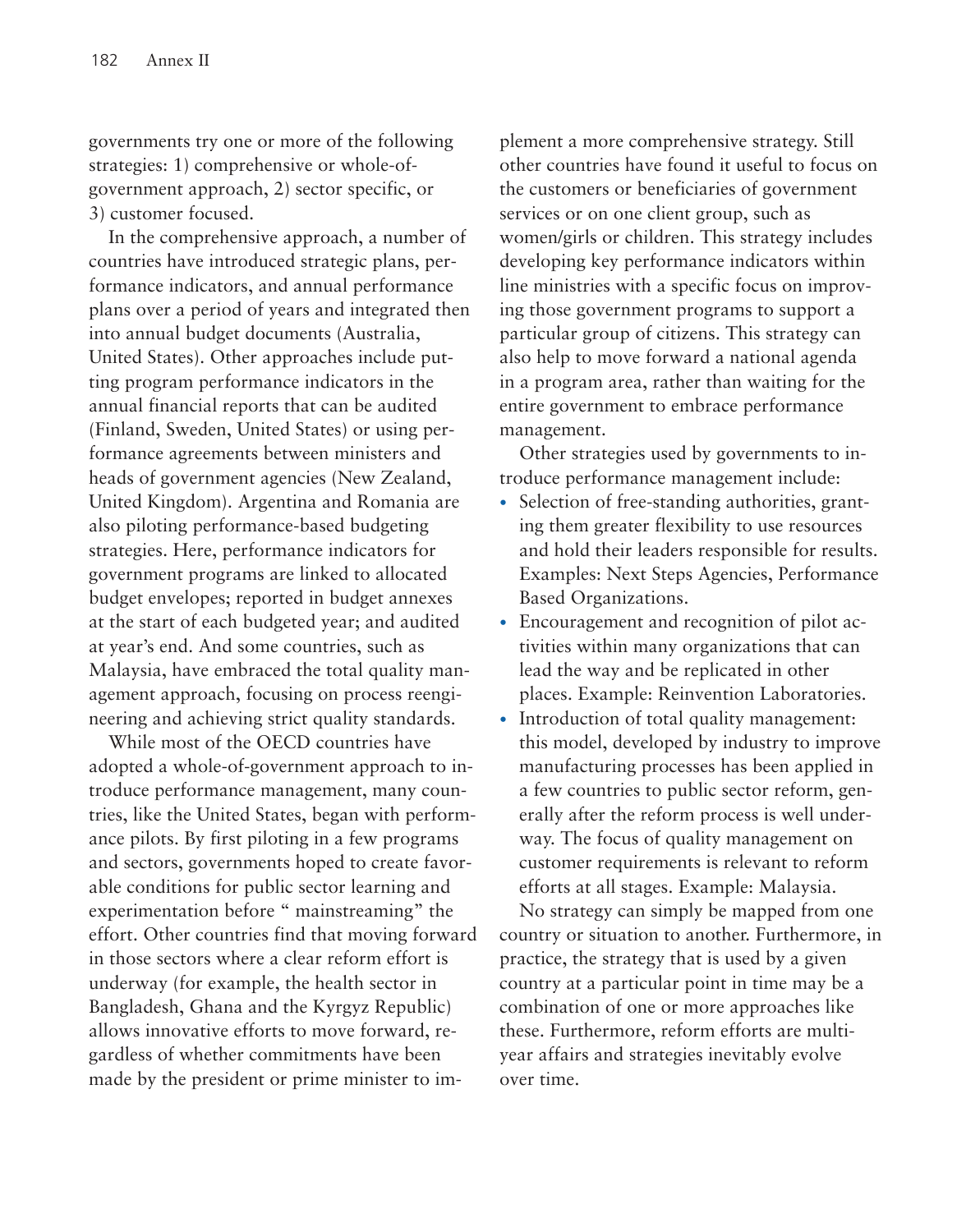# **Methodology**

For those countries participating in the Monitoring and Evaluation Improvement Program, the first action undertaken by the World Bank is to conduct a short diagnostic study in order to evaluate the status of results-based monitoring and evaluation in that country and to identify opportunities for strengthening performancebased efforts both underway and planned. The World Bank, (through its Operational Policy and Country Services Organization - OPCS) conducted a diagnostic mission to Egypt on June 1–9, 2001 (see Terms of Reference for this mission in Annex A).

The team looked for organizations and parts of organizations that are beginning to move toward results-based monitoring and evaluation in order to achieve development goals. The team mapped monitoring and evaluation efforts currently underway and did an assessment of research and data collection capacity inside and outside the government. With an eye to finding opportunities for strengthening monitoring and evaluation, the team looked for evidence of performance-based budgeting and for innovation in these areas. At the request of H.E. the Minister of Finance, the team sought to identify practical steps to encourage the development of a "climate of performance" in the Egyptian government.

The team's considerations included:

- What is driving the need for results-based monitoring and evaluation systems in the Egypt (incentives/demands)?
- Where in the government does accountability for effective (and efficient) delivery of programs lie?
- Is there a codified (through statute or mandate) strategy or organization in the government for tracking development goals?

• Where does capacity lie with the requisite skills for designing and using results-based monitoring and evaluation systems in the pilot country? How has this capacity (or lackthere-of) contributed to the use of monitoring and evaluation in the country context?

### **Summary of Findings**

*The team found significant interest in moving toward a "climate of performance." This was described in various ways in our interviews, but the interviewees seemed to have in common a desire to use good information to allocate resources, assess progress, and achieve development goals in the most effective and efficient way. Outlined below are the major findings from the diagnostic assessment. In each section the team will present both opportunities noted and potential obstacles for shifting the focus of government in Egypt to achieving results.*

# *Leadership*

Successful efforts to shift the focus of government to results have enjoyed high levels of sustained leadership. Successful reforms have generally been led from the executive branch – from the Cabinet Office (United Kingdom), the Treasury (New Zealand), the Vice President (United States), or the Chief Minister (Andhra Pradesh, India).

In Egypt, the team noted the interest expressed in shifting to a climate of performance on the part of many senior government officials, including the Prime Minister and the Cabinet. The President himself has called for better information to support economic decision-making. The First Lady chairs the National Council for Women, which is developing a system to monitor and evaluate efforts across many ministries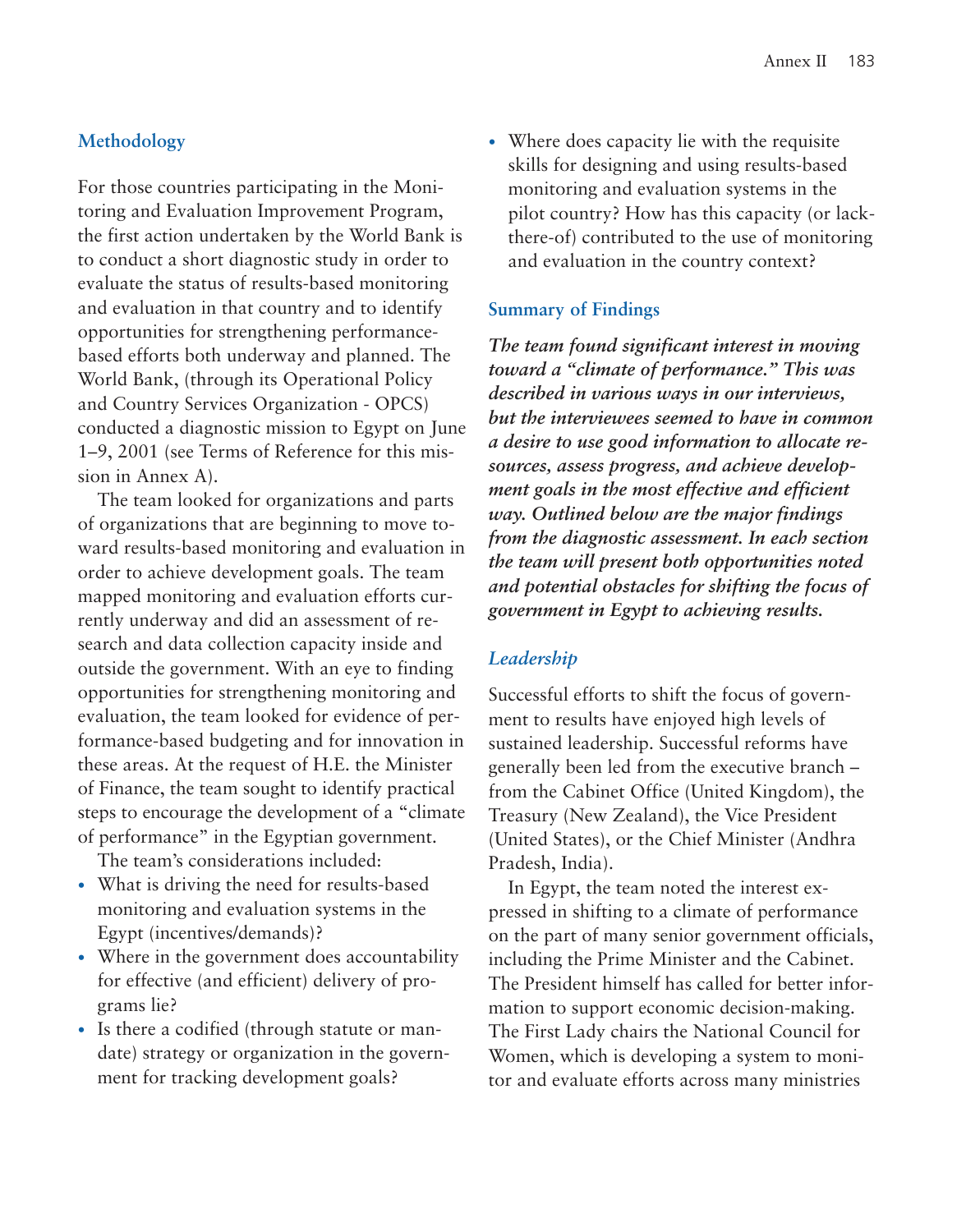to enhance the status and condition of women in Egypt.

The Minister of Finance is playing a key leadership role. He has a strong desire to reform the Egyptian budget to better support performance. In meetings with the diagnostic team, he underscored the importance he places on giving increased attention to improving the management of public expenditures, noting that "I want to be able to tell Egyptian taxpayers that the government is spending their money efficiently and effectively."

For an effort to be successful, it is also important that the line ministries—who are responsible for resource expenditures and overseeing the implementation of specific programs—be fully engaged. The team found significant interest in monitoring and evaluating for results on the part of several line ministers. The Minister of Electricity, who led reform efforts at the International Atomic Energy Agency before assuming his current responsibilities, recommended that a group of ministers concerned with improving the management of critical infrastructure and public utilities take on a leadership role.

A recent review of the Egyptian civil service underscores the importance of the leadership of such ministers in a few countries, "The most important point is the interest and commitment shown by the head of the organization—the minister or the senior-most bureaucrat in the organization . . . the ministers of Egypt enjoy considerable degrees of freedom and influence in their respective ministries to introduce changes in organization and management of the personnel. 'Hands-on-management' concept is really practiced by strong executives in Egyptian government"1

Finally, in many countries, the legislative arm of government has also played an important leadership role, by enacting a reform framework (New Zealand), key legislation (such as the Government Performance and Results Act in the United States), allowing flexibilities and incentives, or conducting studies, audits or hearings on government performance. This aspect was beyond the scope of the team's exploration at this time; it may be useful to address the role of the Egyptian legislature, the People's Assembly, the Shura Council and the Central Audit Organization, which reports to them, in the future.

#### *Incentives or Key Drivers*

In most countries that have moved to a resultsbased system, there has usually been a clear driver for reform. For some, entry into the European Union provides an incentive for change. In countries seeking debt relief, change has been driven by a requirement to develop a Poverty Reduction Strategy Paper, which includes a wellconstructed performance-based monitoring and evaluation framework of indicators and performance measures. For some developed and developing countries, significant deficits have brought cuts in government spending and forced a greater focus on government efficiency and effective allocation of resources. For others, public dissatisfaction with the cost and performance of government has become a political issue, resulting in political commitments that have driven change.

The team did not find any single compelling driver of change in Egypt. During the second half of the 1990s, economic growth has been robust. Although the deficit reached up to 3 percent of GDP in 1998 and there are other qualitative weaknesses in economic performance, economic drivers are not sufficient to create a compelling need for change. Rather than a single driver, however, the people we interviewed suggested a variety of reasons that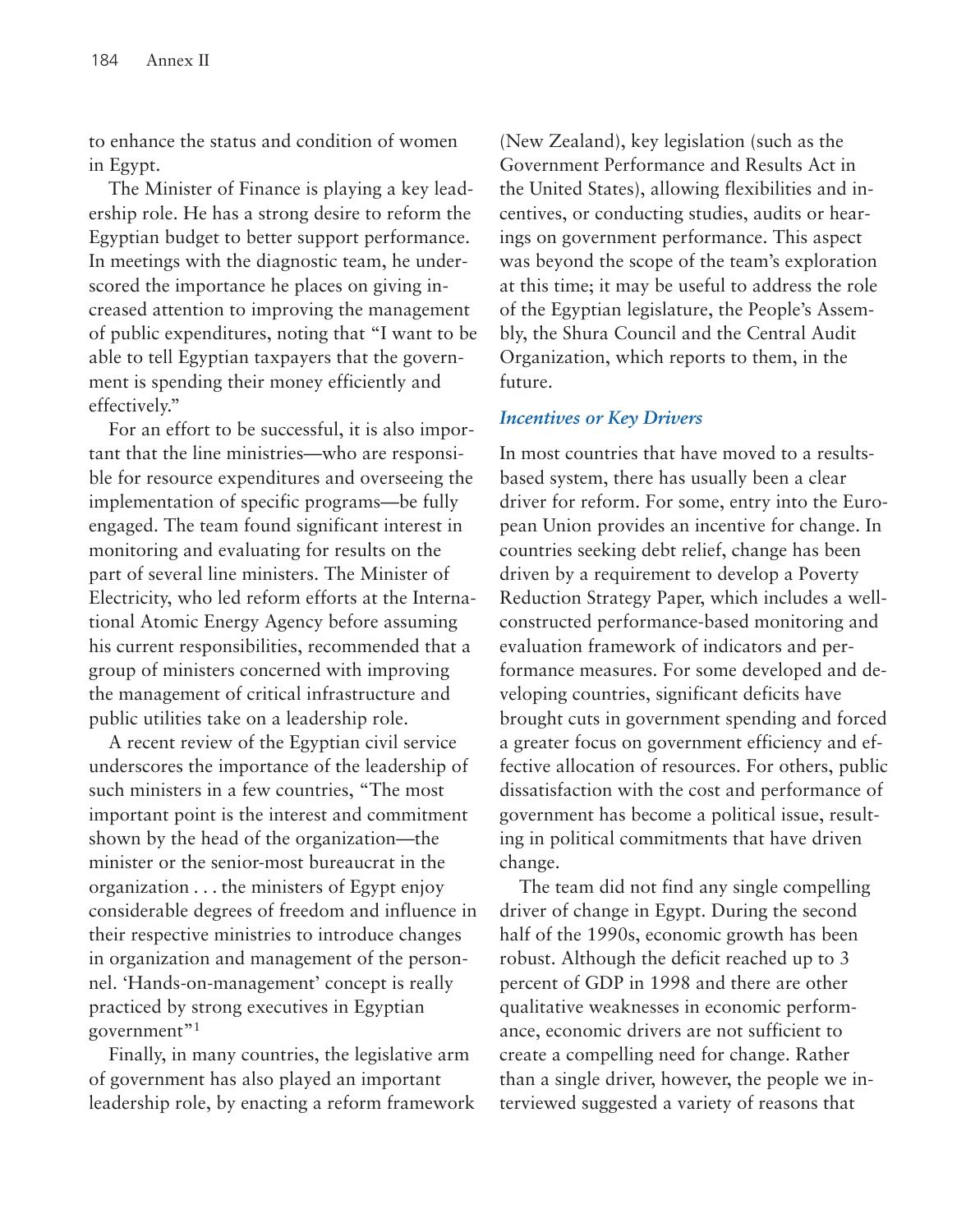are driving different actors in the public sector to give greater consideration to performance:

- *Egyptian-European Partnership Agreement.* The Prime Minister has recently stressed the importance of completing plans to modernize the State in conjunction with the signing of the Egyptian-European Partnership Agreement. This agreement is also the reason for the urgency of an industrial modernization program to prepare Egyptian industries to compete with foreign products;
- *Presidential decree corporatizing economic authorities.* The economic authorities such as the Rail Road Authority , the Cairo Water Authority and the Electricity Authority currently receive LE 3 billion in annual subsidies and more than LE 280 billion in cumulative investments. The government aims to improve the performance of these authorities and move them towards a privatization strategy; and
- *Donor interest.* Several donors have an explicit interest in enhanced performance of the public sector and are providing related training, technology and technical support (see below). The World Bank has identified the creation of a more results-based budget process as one of its priorities.

# *Mandates or Clear Authorities*

Countries that have embarked on a significant program to shift to a results focus have not only had a reason to change, they have generally established a formal mandate to do so. This has taken a variety of forms, for example legislation, presidential or prime ministerial decrees, or executive orders. In some cases, countries have found that sufficient authority exists but that existing mandates have not been fully implemented.

In Egypt, there are a number of individual organizations or groups with specific mandates.

For example, Presidential Decree No. 90 established the National Council for Women in February 2000 and directs the Council to "follow up on and evaluate the implementation of public policy on women's issues" in addition to advising on policy and other responsibilities. This council, chaired by the First Lady is composed of thirty members from government, academia, media and other organizations. It is now working with the Ministry of Planning and the line ministries as they are preparing Egypt's next five-year plan to assure that the issues that most affect women are reflected in that document. The Council intends to put in place a system to monitor and evaluate the implementation of the plan to fulfill the mandate specified in the Presidential Decree.

The Information and Decision Support Center of the Egyptian Cabinet has the mandate to establish and operate information centers in all of the governorates of Egypt to support decision-making. An additional example is the Central Audit Organization (CAO) with a longstanding legal mandate to conduct audits of performance as well as financial auditing. In this case, however, the people we spoke with reported that CAO is almost exclusively focused on financial issues.

In summary, the team did not identify any over-arching mandate in Egypt that would guide a substantial shift to results-based monitoring and evaluation. Moreover, the team did not identify existing legislation or decrees that provide the framework and authority for broad change.

# *A Well-Defined Strategy*

A key criterion for a successful shift towards results requires the development of a well-communicated and executable strategy. This strategy should be directed by senior government leader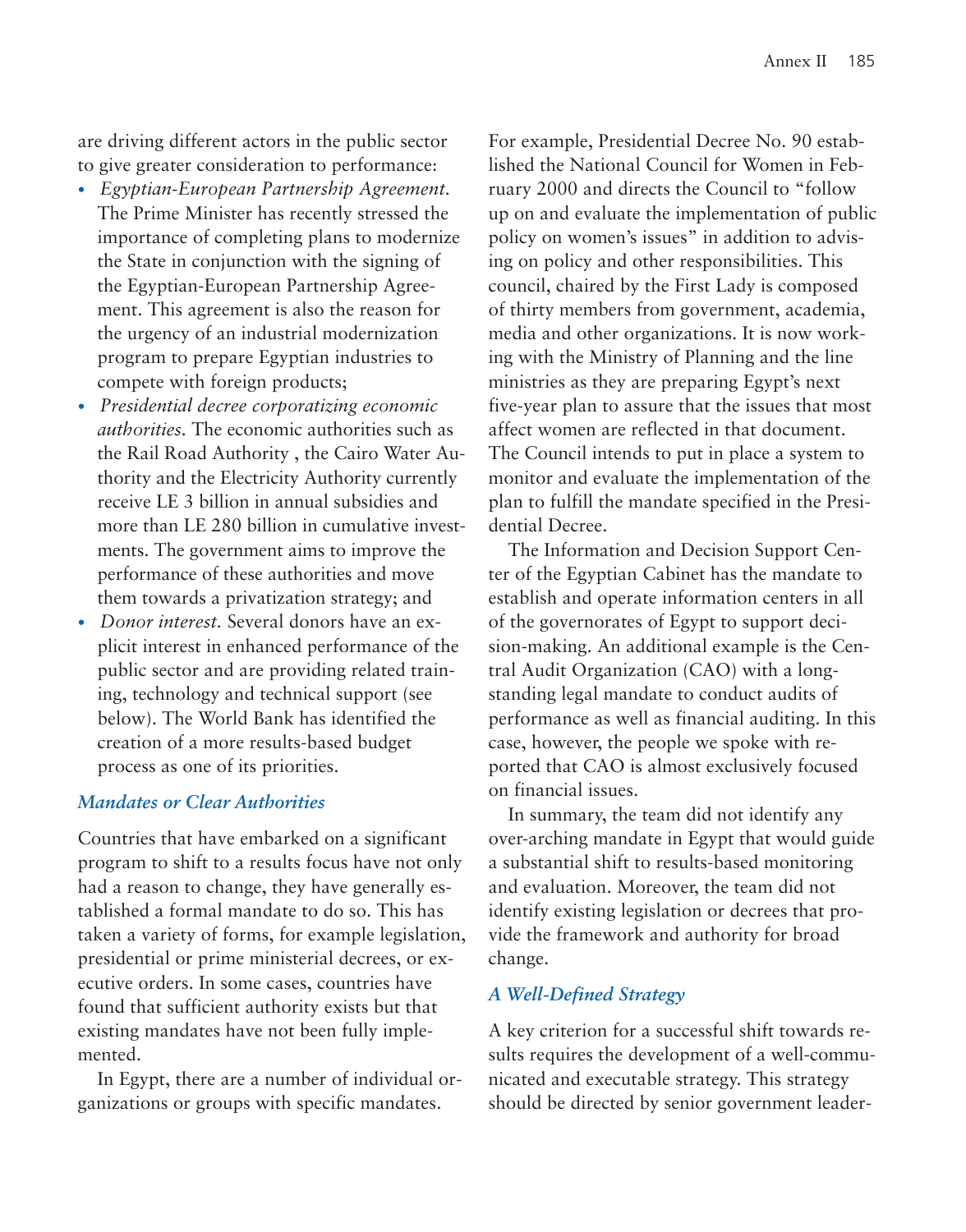ship and embody a clear mandate for informed decision-making and a focus on achieving desired results of government. Supporting the strategy should be an implementation plan that includes clear goals, direction and timelines.

Recognizing that a shift to a performance orientation will require a significant multi-year effort, Egypt's Minister of Finance has begun to define an approach with several aspects. He wants to draw on external examples of reform and recently supported the visit of a team of government officials to Malaysia to look at its experience. He has identified a few activities underway that could become pilot tests for performance budgeting. He recognizes the importance of using good data for monitoring and evaluating the effort. This is an excellent starting point for developing an effective strategy.

The next critical element is to develop a broader strategy for change that is both effective and bold, yet practical and feasible. Such a strategy should provide a framework for various ongoing efforts to shift to a results-based system for the use of public expenditures as well as serve to stimulate and guide additional initiatives. There is no single answer for what constitutes the best strategy. Rather the leadership team should develop a strategy that reflects the constraints and opportunities in Egypt at this time and start the process of change.

In developing its strategy, Egypt may wish to consider a number of lessons from international experience while building on its own considerable experience and expertise. First and foremost, a successful strategy will need to be clear about its objectives. It must be simple and easy to communicate. It should engage and inspire government employees to help bring about change as it will not be possible to increase the efficiency and effectiveness of the Egyptian gov-

ernment while ignoring the millions of civil servants who do the work and interact with citizens. A successful strategy should be responsive to the real needs of citizens as they interact with their government. And it should include frequent monitoring and adjustment to keep it on track. A successful strategy should support the leaders of change—giving them sufficient training and coaching, allowing them to take risks and be recognized for successes. Finally, of course, a successful strategy is one that is turned into actions, brings about real changes in the performance of government, and increases the efficient and effective use of resources

# *Pockets of Innovation*

The team found a number of pockets of innovation in performance measurement in Egypt showing that it is feasible to shift to a resultsbased approach in the Egyptian context and providing useful starting points for a broader effort. Several ministries have ongoing pilot activities or centers of excellence that include a greater emphasis on results. The team heard about initiatives in the Ministry of Electricity and Energy and in the Petroleum Authority as well as the Broadcasting Authority. The team met extensively with the Minister of Health and Population, to discuss his strategy for collecting real-time health statistics to support better health policy-making.

The Ministry of Finance itself has identified several pilot activities that are introducing new approaches to management. For example, the National Center for Education Research and Development has introduced a number of innovations in a program to reduce educational disparities and enhance quality of education**.** With support from the European Union, the World Bank and the Government of Egypt, the Center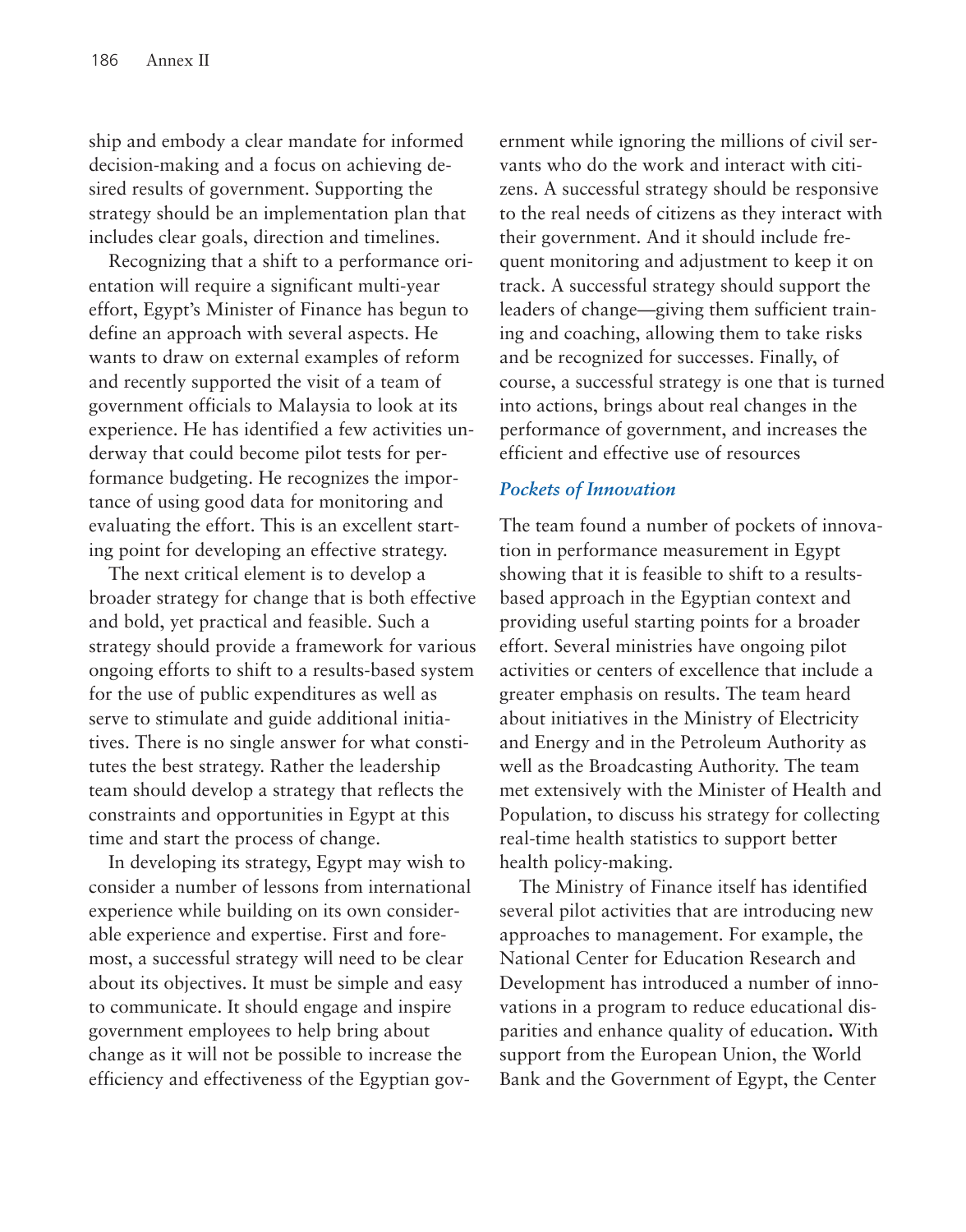is working with fifteen governorates, mapping areas with the greatest need and consulting local communities on their priorities. The Ministry of Finance is also adopting a results focus in its Debt Management Unit and in the Sales Tax Unit where it is seeking to introduce a program of total quality management.

One of the most innovative approaches we saw was the assessment system of the Social Fund for Development, an Egyptian government organization that administers funds from some seventeen donors for development projects. To help guide their allocation of resources, they have developed a Community Needs Assessment application, which includes a set of composite indicators for health status, education, infrastructure and housing conditions, and other basic needs. Each index combines information on service levels and the impact on peoples' well being. The resulting indexes, disaggregated to the district level, will be combined with information on population size and restrictions imposed by donors, to allocate Social Fund resources. The allocation system is currently undergoing sensitivity testing before being deployed.

*The Cabinet's Information and Decision Support Center is providing technical support for decision-making to Egypt's Cabinet and to its governors and district officials through a national network of information centers. The Center has integrated national databases and is now making them available to local government officials via CD-ROMs and to the public via the Internet. The Center also produces monthly economic bulletins and an annual statistical report on the nation and on each governorate. It assists local government entities to produce annual statistical reports and to develop and maintain local websites. The Center*

# *has launched one of Egypt's first e-government projects that will allow citizens to do government transactions online and at kiosks.*

At the same time, we found that these efforts to shift to results-based management remain fragmented and disconnected (further discussion of this issue is found below). There is little incentive or opportunity to share information or lessons across organizational boundaries.

### *Information Driving Decision-Making*

During the team's visit to the National Center for Educational Research and Development, we saw a clear example of a key decision-maker using information to make policy. During the meeting with the team, the Minister of Education called to ask the Center's director for the results of a review of international practice on the frequency of student testing. He had asked her to carry out the review as input to his consideration of changes to Egypt's practice of annual testing. This real-time example of a senior policy-maker seeking out good information to support decisions is the hallmark of a modern results-based monitoring and evaluation system.

Through interviews we learned of other innovative applications of research and statistical indicators for improving the quality of decisionmaking in the Egyptian government. Many of the International Development Goals and indicators to measure the goals are incorporated in data sets used by Egyptian agencies to monitor their programs (see Annex C). For example, the Ministry of Health routinely tracks a set of performance indicators to monitor the success of its overall program. However, according to our interviews, such examples of using research and statistical information as inputs to decisionmaking are still the exception rather than the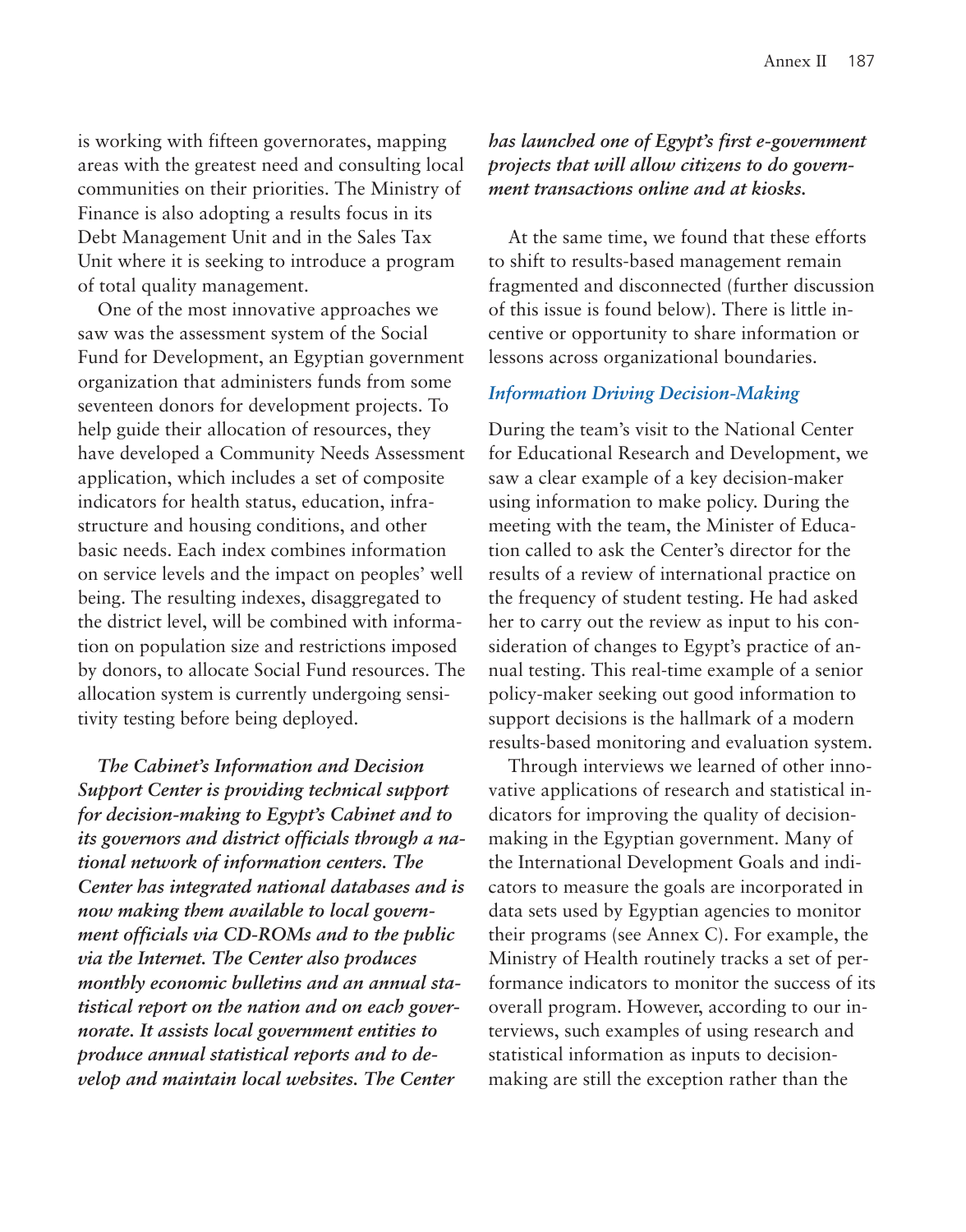rule. One particularly pessimistic review of the research environment in Egypt noted, "The research outputs are not usually considered by the policymakers, no matter how relevant the research topics to the problems that the country is facing, or how sound the analyses and conclusions reached. In Egypt, the design and application of policies are neither supported nor guided by serious research."2

**Research Capacity.** *Egypt has significant research and statistical capacity and well-trained researchers in both public and private institutions, which are a significant resource for decision-makers seeking to shift to a greater focus on results. One of the private centers, Egypt's Economic Research Forum, is the regional hub for the World Bank-sponsored Global Development Network. It is being considered as a candidate to become an International Center of Excellence. These Centers will be part of the "Evaluation Partnership Program for Monitoring and Evaluation Capacity Development" that is in place between the Policy and Operations Evaluation Department of the Ministry of Foreign Affairs (Government of the Netherlands) and the World Bank's Operations Evaluation Department.*

The Social Research Center at American University of Cairo has developed a program of training courses for evaluators and its director is leading the monitoring and evaluation effort with the National Council for Women. In addition, the Public Administration Research and Consultation Center at Cairo University has a program of research and training on public administration including recent programs on leadership for the top management of Egypt's Electricity Authority, training on decision support for Egypt's People's Assembly and Shura Council and a program for journalists on covering the public budget.

**Statistical System.** Egypt's statistical system has a long history, and has grown into a large and multifaceted system, capable of carrying out complex studies on a large scale. The value of high-quality statistical information is recognized inside and outside the government. The expansion of information communication technology throughout Egypt has increased the capacity of the statistical system and resulted in innovative efforts to use statistics for planning, monitoring, evaluating, and decision support. As Egypt moves to implement performance-based management techniques, one of its strengths is its statistical system. At the same time, there are weaknesses in the system that must be addressed if Egypt is to move forward rapidly and with confidence in the quality of its official statistics.

**Sources of Official Statistics.** The principle sources of official statistics in Egypt are the Central Agency for Public Mobilization and Statistics (CAPMAS), the Ministry of Planning, the line ministries (including Economy, Finance, Health, and Education), and the Central Bank. In addition numerous studies that have produced specialized databases have been carried out by academic research centers and nongovernmental organizations, often in collaboration with government agencies. CAPMAS has two roles in the statistical system: it collects and disseminates statistics and it is the authorizing agency for all statistical research carried out in Egypt. In the latter capacity, CAPMAS reviews all proposed survey instruments; it may require changes to or deletion of items on the instrument; and it receives a copy of all data collected through authorized instruments. In addition, CAPMAS' role as the agency for public mobi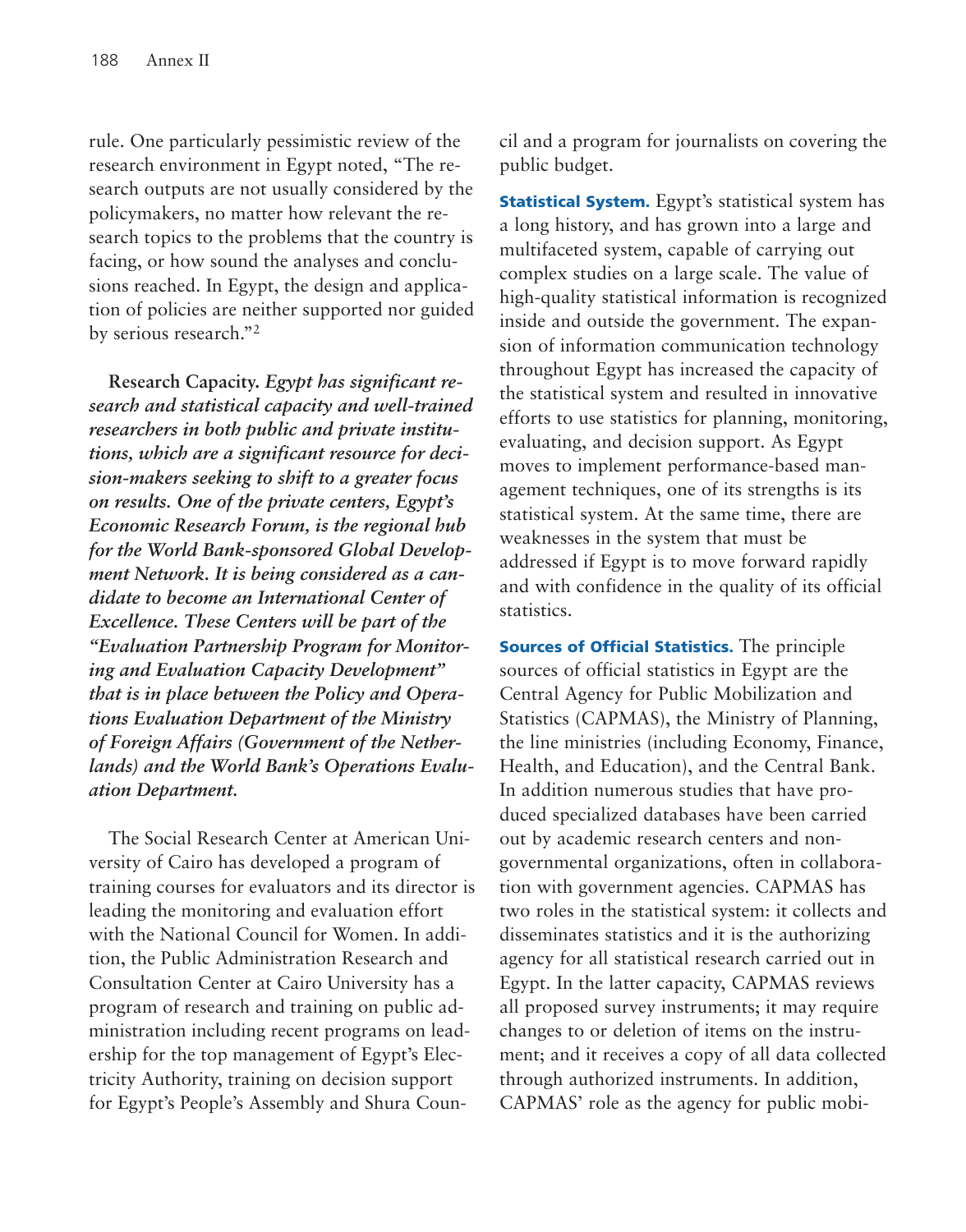lization has disposed it to a very restrictive view of what statistics may be published, viewing many official statistics as having military value. Likewise it has been very sensitive to the types of questions asked by private researchers. However, in the past five years, we were told, CAPMAS has adopted a more liberal standard for what data can be disseminated and routinely authorizes questionnaires.

**Expansion of Statistical Activities.** Although Egypt appears to have a highly centralized statistical system, we learned during our mission that many agencies are developing their own data systems, which in some cases go far beyond the traditional collection of administrative statistics. For example, because the Ministry of Health and Population regards health as a comprehensive concept involving both physical and social well being, it is developing a program for collection of health and social statistics at the household level. This complements its management information system which, when complete, will integrate health records from over 4500 primary care units into a national database. Others are proceeding to develop new statistical measures, which are not available from CAPMAS or other sources. The Ministry of the Economy, for example, has begun work on production indexes and a set of "leading indicators" for the economy. The expansion of statistical activities beyond the traditional collection and reporting systems raises new challenges for maintaining standards and ensuring comparability across different data sets.

**Quality of Statistics.** During our interviews, we heard many concerns raised about the reliability of statistics in Egypt. Some of these concerns were based on well-documented inadequacies: the fiscal statistics from the Ministry of Finance are not complete (because of numerous extra

budgetary items) and are slow in closing; national account statistics (now produced by the Ministry of Planning with input from CAPMAS) are not compiled to current standards, are not complete, and have been arbitrarily revised. In both cases, technical assistance projects supported by donors are underway and should result in substantial improvements. In other cases, the doubts concerned the appropriate definitions of and methodologies for calculating poverty, illiteracy, and unemployment rates. The lack of faith in the quality of statistics has a corrosive effect on public dialogue: debates over how to address the serious issues of development devolve into conflicting claims about the accuracy of the statistics.

**The Role of CAPMAS.** Concerns were also raised about the role of CAPMAS. Academic researchers and others outside the government felt that its role as the authorizing agency for survey research exerts a deadening influence on independent studies. CAPMAS' capacities, especially for executing surveys, is widely recognized, but it is not viewed as an innovator or a source of leadership in advancing statistics in Egypt. Despite the liberalization of dissemination rules, CAPMAS appears to see its principal role to be the regulation, rather than the creation, of information. Despite its leading role as the national statistical office of Egypt, CAPMAS does not participate in international statistical forums, such as the United Nations Statistical Commission, nor has it expressed interest in joining the IMF's General Data Dissemination System or working toward the Special Data Dissemination Standard.

**Measuring Organizational Performance.** What the team did not find was any systematic collection and use of data to measures client satisfaction. While these are not development "results,"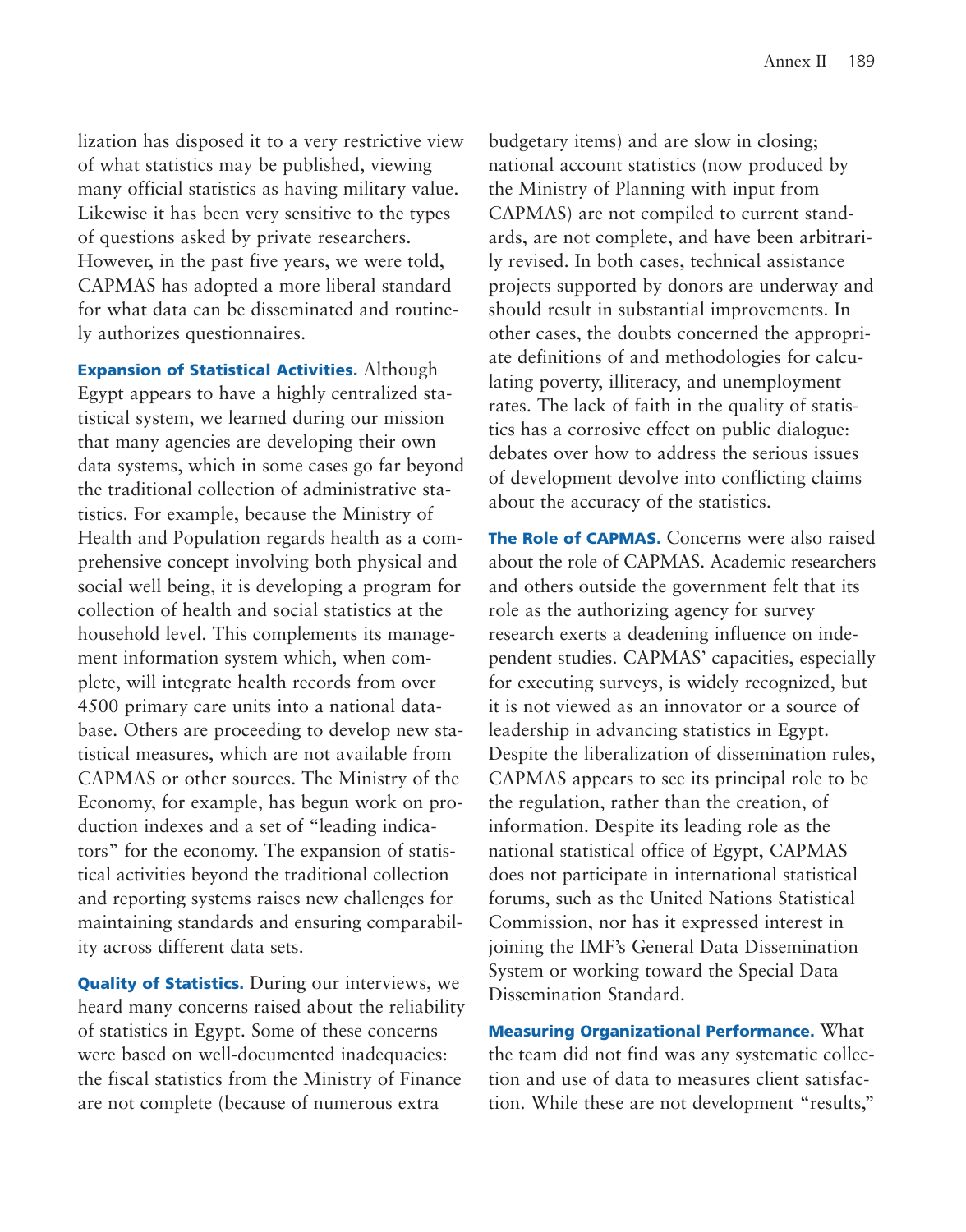they are important measures of organizational performance. Experience has shown the importance of a balanced scorecard of results that includes these aspects alongside the major societal and financial outcomes that are expected.

# *Links to Resource Decisions*

The budget is a key instrument in any country for making choices about priorities and implementing governmental policy. Recently, as an OECD official noted, "There has been a quiet revolution in the methods and philosophies of budgeting that began in a few developed countries in the 1980s, and it is being felt around the world. Most countries have embarked on some sort of reform to budgeting aimed at improvements in macroeconomic stability, improved prioritization of expenditure and more effective policy implementation."

Egypt's budget process does not currently lend itself to prioritizing expenditures or effectively assuring implementation of policy. Focused on finances and other inputs, neither the budget process nor its format facilitate linking funds with their intended result. In addition, the budget approval process used by the People's Assembly, the controls exercised by the Ministry of Finance and the oversight of the Central Auditing Organization are focused on financial aspects without regard to their relation to outcomes.

The World Bank has identified the budget as a priority area for reform in Egypt, noting that "despite robust economic growth, social outcomes—especially in health and education have not improved at a commensurate rate . . . The first step to ensuring that the nation's resources are better spent in these areas is by taking steps to improve the results orientation of the budget, especially the recurrent budget."3 The current budget structure and process is not conducive to a performance orientation. The *Egypt Social and Structural Review* identifies several issues that suggest the magnitude of the challenge that will be required to move to a budget process that is focused on performance:

- *Prioritization of Expenditures.* The current budget process does not include common approaches to encouraging prioritization such as providing budget ceilings or envelopes to encourage line ministries to prioritize budget requests. In addition, ad hoc budget negotiations and revisions during the year further undermine the implementation of budget priorities established by the Cabinet and the People's Assembly.
- *Incentives for Efficient Service Delivery.* The budget process does not reward efficient service delivery either in budget negotiations or through incentives such as sharing of savings or allowing greater flexibility in how resources may be used.
- *Transparency.* Information about the Egyptian budget is restricted to a high degree. The budget approved by the People's Assembly is not made public; sections of budget documents are made available on a "need to know" basis, basic financial statistics are not published or published in a very aggregated form and audit reports are narrowly disseminated and do not include information on the effectiveness and efficiency of expenditures.
- *Comprehensiveness.* Responsibility for the preparation and execution of the Egyptian budget is divided between the Ministries of Finance and Plan (see table). This makes responsible fiscal policy and realistic planning difficult since investment projects can have a large impact on overall budget levels and make it difficult to project recurrent cost requirements.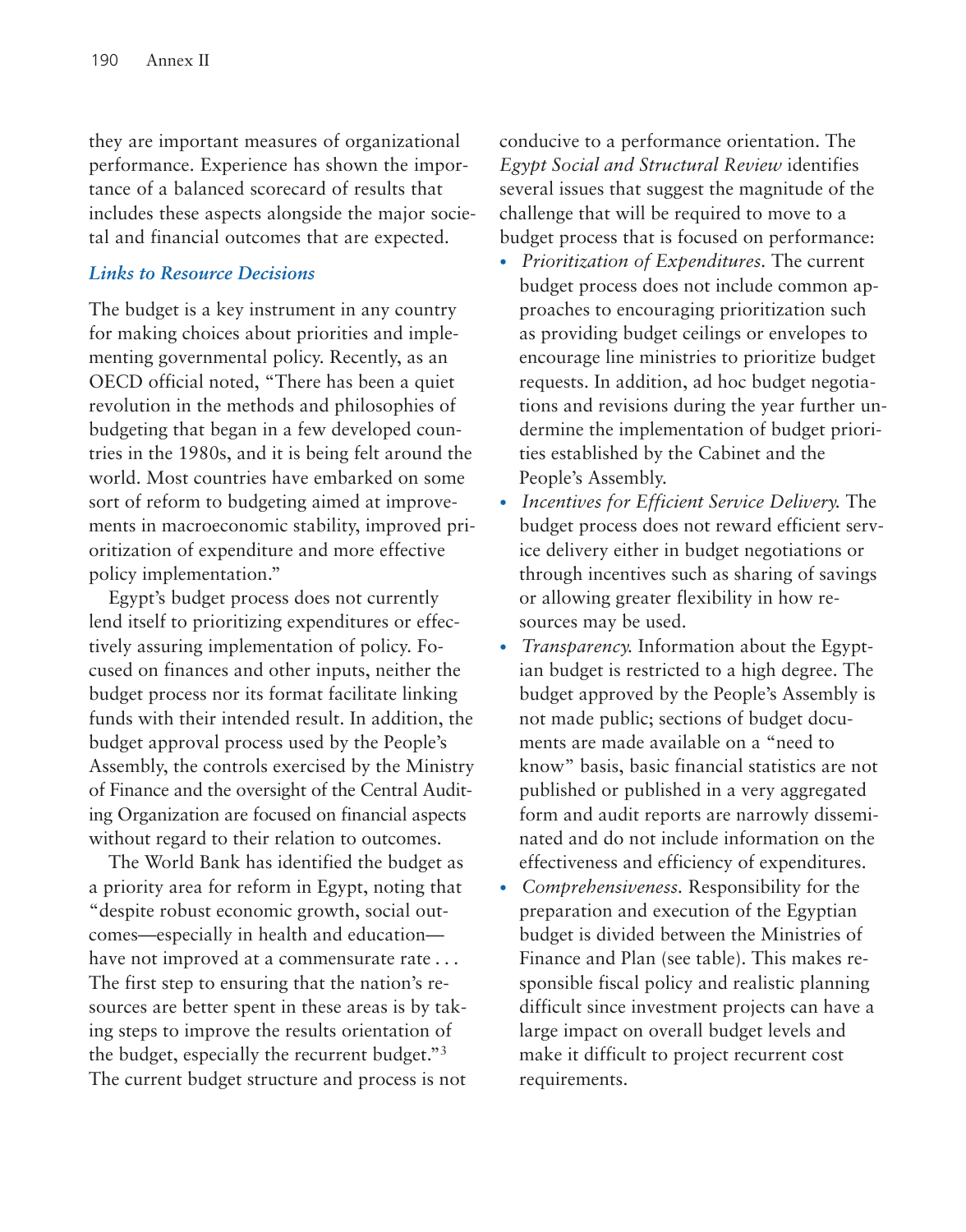| Ministry of Finance                          |                         | Ministry of Plan           |                          |  |
|----------------------------------------------|-------------------------|----------------------------|--------------------------|--|
| Chapter 1                                    | Chapter 2               | Chapter 3                  | Chapter 4                |  |
| Wages $&$ salaries (including<br>allowances) | Materials &<br>supplies | Investment<br>expenditures | Debt service<br>payments |  |

#### *Government of Egypt: Budget Categories*

# *Implementing a Workable Strategy*

There is strong interest on the part of several ministers in coming together to shape an effort to strengthen the use of results-based monitoring and evaluation in the government. They may consider forming a leadership team that:

- Defines objectives and develops a strategic vision;
- Provides a timeframe and evaluation framework for pilots and other activitiesl
- Measures progress; and
- Recognizes and supports progress.

It will be important to support the leadership team with a dedicated, well-organized group to assure that the vision gets turned into action. The roles that such a group might play include developing an action plan, assuring that there is adequate training and support is in place, measuring progress, identifying successful efforts and sharing lessons learned across organizational boundaries. The group should include committed, energetic individuals, with no other job to attend to. The group should have a well-communicated and clear authority from the minister, prime minister, or president.

In developing such a team, it is probably desirable to draw upon more than one ministry and to assign people to a cross-ministry team for time-limited assignments. The National Council for Women developed a very interesting "virtual

team" – bringing together people responsible for writing the national plan in all of the ministries. The small core group at the Council held workshops for these cross-ministerial groups to orient them to the Council's concerns and has subsequently worked with them as they wrote their individual ministry's plans.

The Minister of Finance expressed strong interest in training activities to support this initiative. There are few specific courses that are focused on performance budgeting and resultsbased monitoring and evaluation. The World Bank, through its OPCS and OED units, has developed a course on Developing and Building Performance-Based-Monitoring and Evaluation Systems for Government Officials. There is also the International Program for Development Evaluation Training to be held in Ottawa, Canada in July (the launching of this program is July, 2001). There are also substantial resources both in Egypt and internationally that could be drawn upon for training. As examples, the Institute of National Planning has a course on performance budgeting that was developed for the Cairo Water Authority; the Social Research Center has a training program on monitoring and evaluation that could be built upon; and the Public Administration Research and Consultation Center at Cairo University has developed several relevant training programs.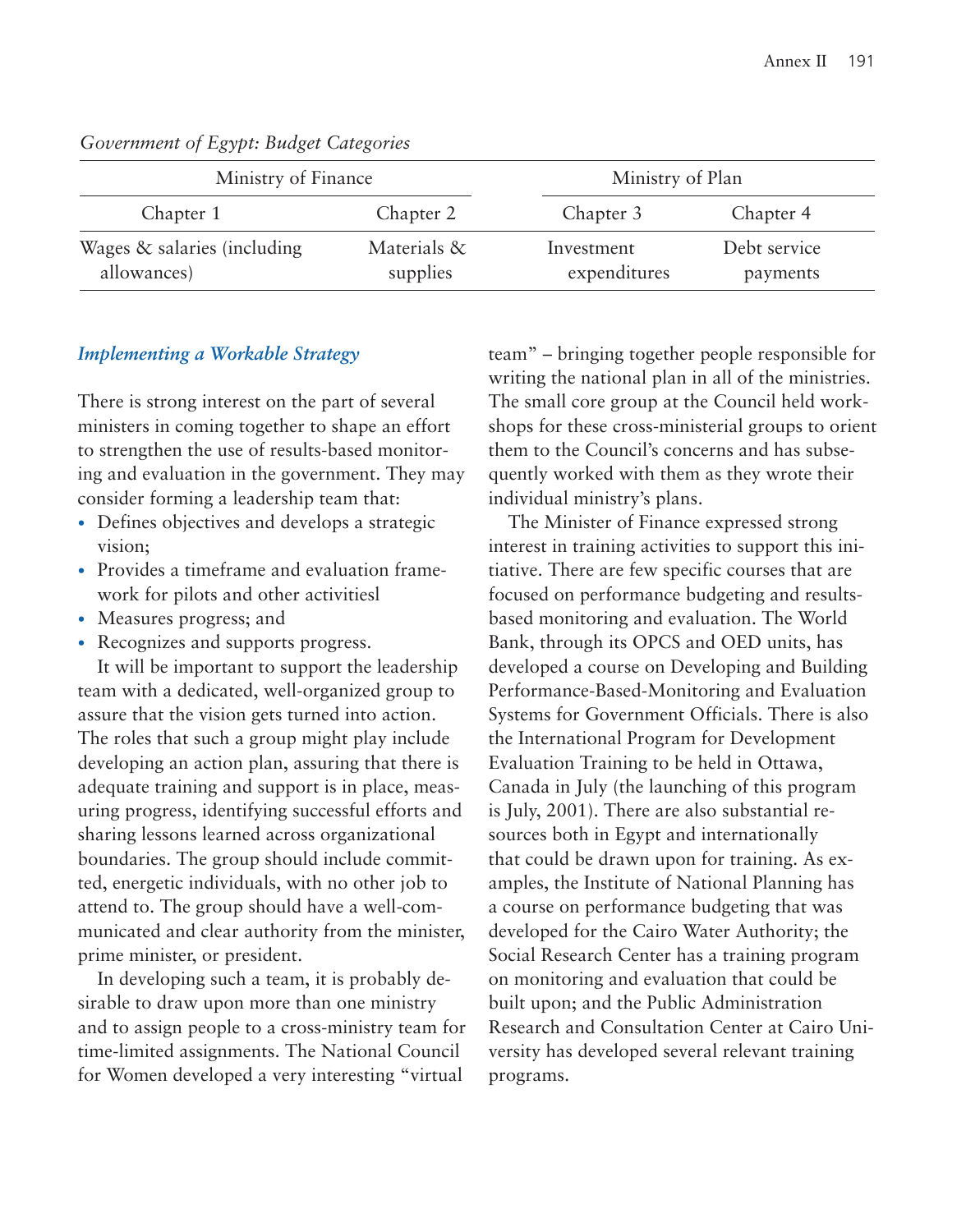# *Donor Sponsored Activities*

During the diagnostic mission, the team met with USAID, the largest single donor in Egypt. While USAID does not have any specific plans to provide additional technical assistance in the area of performance-based monitoring and evaluation, USAID's extensive experience in this area is a significant resource and USAID expressed an interest in working more closely with the World Bank in this area.

There are a number of donors providing technical assistance to the Egyptian Government who can further Egypt's shift to a results-based focus. A few ongoing activities that are supported by donors are listed below:

# **Illustrative Current Technical Assistant Activities**

- The Data Access and Transmission Activity (DATA) Project is assisting the Government of Egypt to develop and maintain national accounts compliant with the 1993 System of National Accounts. This project, funded by USAID, is upgrading the information technology systems in the Ministry of Planning and providing technical assistance to strengthen Egypt's collection, tabulation, and dissemination of key economic data.
- Egypt's Industrial Modernization Programme is assisting Egypt's industrial sector to prepare for trade liberalization. Funded by the European Union, the Government of Egypt and the private sector, the project is providing technical assistance to small and medium enterprises and to the sector overall. Currently a Danish team is reviewing Egypt's national system for quality.
- A USAID-funded activity has installed a computer network in Egypt's Parliament to facili-

tate access to information in the legislative process. According to project documents, there has been an increased demand by members of the Peoples' Assembly for better information, especially from government agencies, and for quantitative information on topics under debate.

- The IMF has been providing short-term technical assistance to help the authorities in addressing the shortcomings in the national database, mainly in the areas of national accounts, balance of payments, monetary, fiscal, and prices statistics. Long-term assistance had been provided in the past in areas of balance of payments and external debt.
- UNDP is providing support and technical assistance both to the Information and Decision Support Center and to the Ministry of Finance.

# **Moving to Results-Based Monitoring and Evaluation: Recommendations**

Shifting a public sector institution to focus on performance, much less an entire government, requires a major, multi-year effort with strong leadership and commitment to change. Even governments that embarked on this course more than a decade ago are still evolving. International experience has also shown that sometimes the biggest pay off is from some of the early, relatively straightforward steps on a much longer journey to a culture of performance that effectively links resources and results. The Government of Egypt is at the beginning of this journey. We believe the following steps will advance it.

• *Establish a cross-ministerial leadership group to promote performance and results-based monitoring and evaluation.* A leadership team of ministers who are committed to change in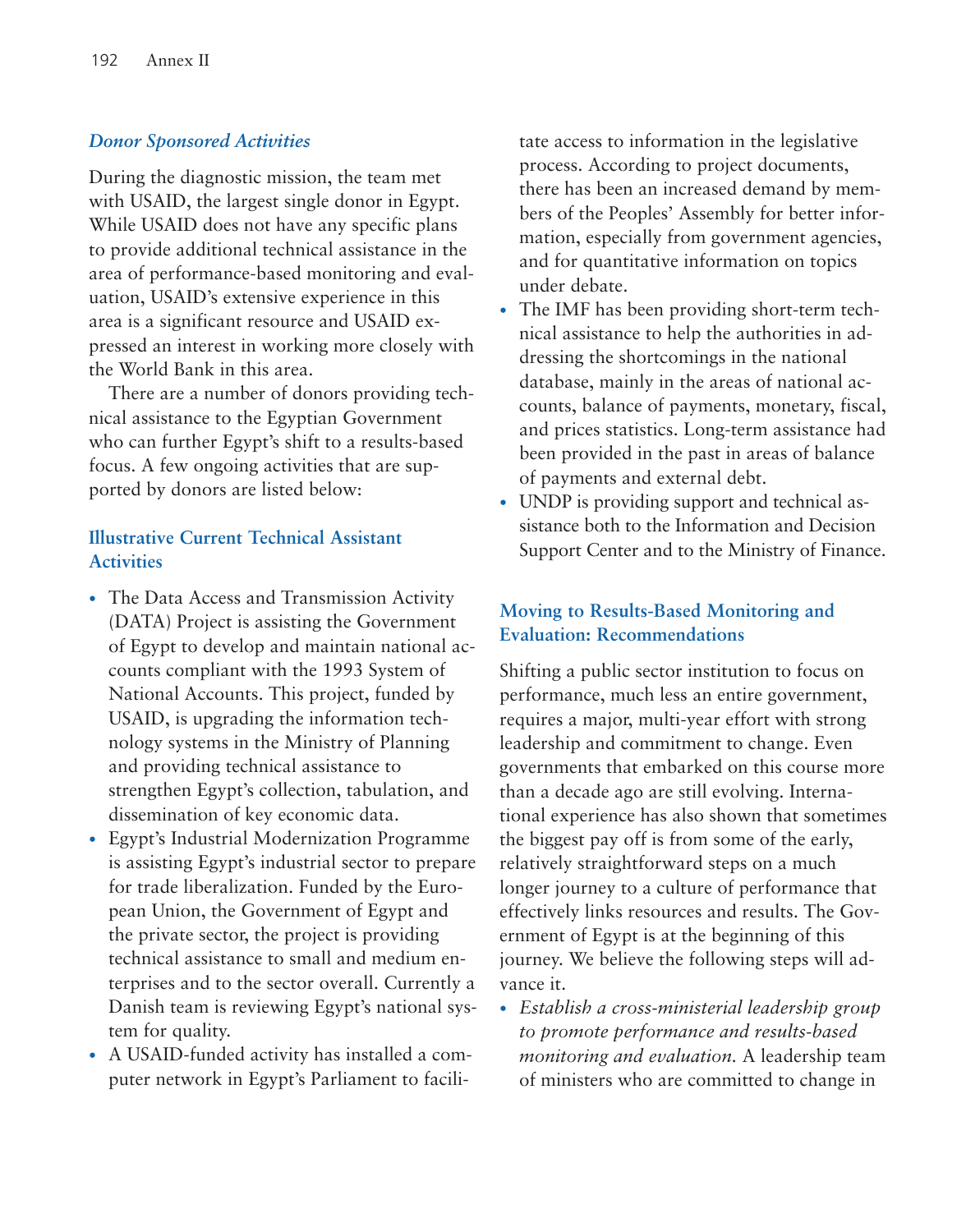their own organizations could accelerate the adoption of results-based monitoring and evaluation and introduction of a more resultsbased budget process. Under the leadership of the Minister of Finance, such a group could play several key roles, for example: developing an overall strategy to guide the effort; providing guidance and an evaluation framework for pilot activity in individual ministries and other organizations; and developing a plan to expand pilot activity and share best practices and lessons across ministries. This group should determine whether mechanisms that other countries have used to give impetus and mandates to reform efforts—such as presidential decrees, amendments to budget laws, and legislation—should be pursued in the Egyptian context.

- *Support the initiative of the National Council for Women* to monitor and evaluate the implementation of gender-related initiatives in the 2002-2006 plan. Under the patronage of the First Lady, the Council has worked very effectively with the Ministry of Planning and line ministries as they have developed their plans. We believe that the next step of monitoring and evaluating implementation presents a particular opportunity to be a catalyst for change across several ministries. Because the Council includes a broad range of actors from inside and outside government, including academics, the private sector, nongovernmental organizations, the media, and concerned ministries, it can help promote consensus about measurement issues and transparency in reporting on results.
- *Build capacity to support reform.* No country has succeeded with a significant reform effort without a dedicated, well-organized team to support it. A core team could support the

ministerial group and the pilots so as to minimize bureaucratic red tape and expedite innovation and learning; identify lessons learned and ways to mainstream these lessons into the government. The team could draw on the career staff of several ministries and upon the significant resources in the Egyptian academic and non-governmental community.

- *Modernize statistical policy.* Despite the manifest capacity of the Egyptian statistical system, there is evidence that it lags behind both in the quality of statistics produced and the attention given to the needs of its clients. Egypt should review its statistical law with a view to separating the responsibilities of CAPMAS for military mobilization from its role as an independent statistical agency. Many countries employ a national statistical commission or similar coordinating body to set policies and standards for the production and dissemination of official statistics. Egypt should adopt a similar strategy for coordinating data policies and standards. Such a commission should include in its membership both representatives of the agencies charged with producing statistics and senior statisticians drawn from universities and the private sector.
- *Increase client focus.* The value of statistics comes not in their production, but in their use. It should be the goal of all producers of statistics to encourage their widespread dissemination, within the government and to non-governmental users. To better understand the needs of their clients, agencies responsible for producing statistics could create advisory groups to represent users. Another useful function of such groups would be to encourage the exchange of information between data users, who may find solutions to com-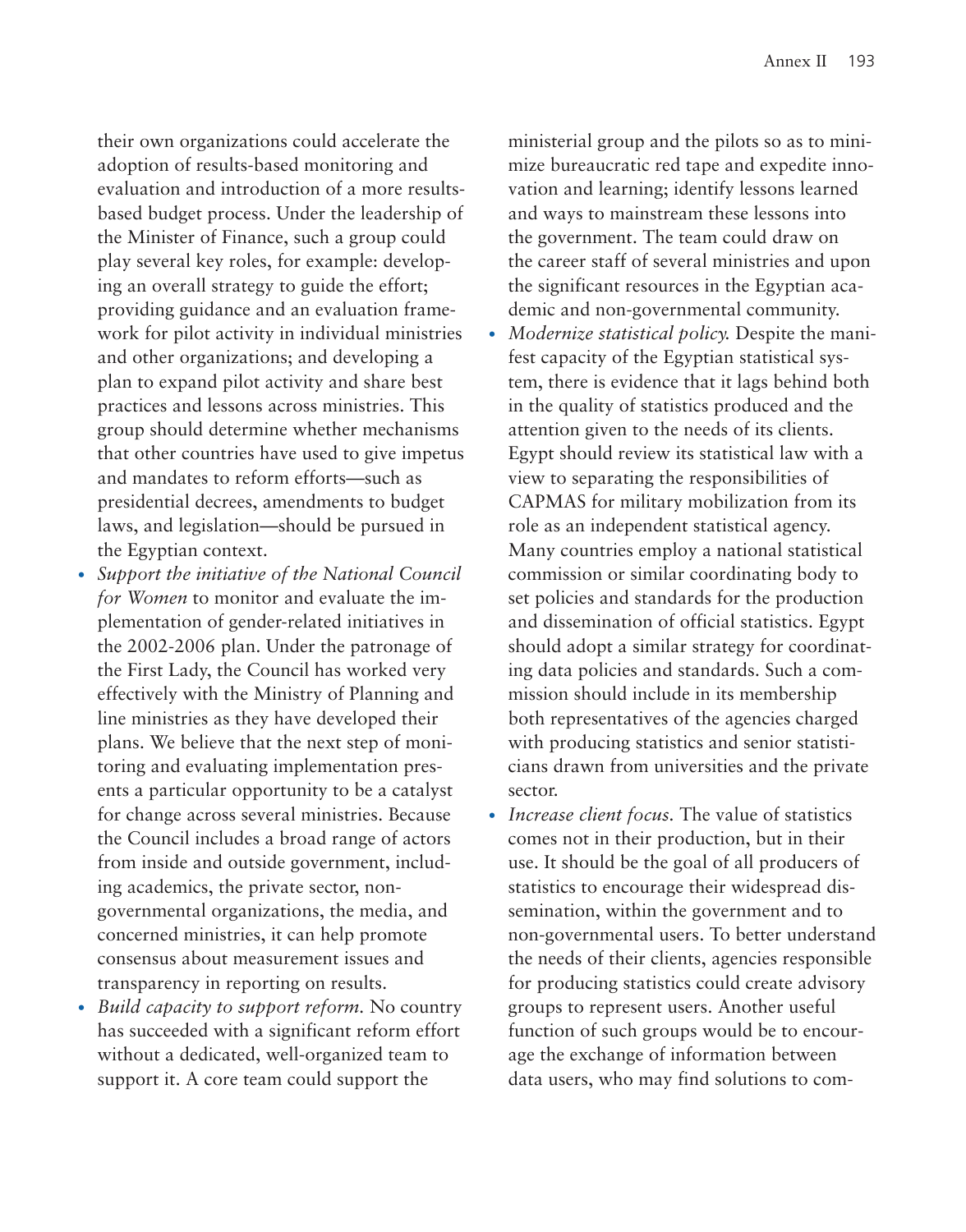mon problems. Such advisory groups would meet regularly with the managers of statistical units in the agencies. At the highest level, an advisory group to CAPMAS or the proposed statistical commission would provide input on the needs of all users of Egyptian statistical information.

- *Participate in the IMF Special Data Dissemination System.* As Egypt prepares to enter international capital markets, it will become more important for it to produce credible statistics. An important step in this direction would be subscription to the Special Data Dissemination Standard (see the IMF disseminations standard bulletin board: http://dsbb. imf.org). The SDDS requires countries to adopt international standards for reporting on major economic and financial statistics and to maintain a current listing of its policies and standards. Working toward SDDS participation would provide a powerful driver for modernizing Egypt's statistical system.
- *Encourage donor support.* There is an important role for donors to play in supporting Egypt's shift to results-based monitoring and evaluation with training and technical assistance. In doing so, donors can draw on incountry expertise in universities and think tanks as well as the substantial international experience in results-based approaches.

# **Near-Term Activities to be Supported by the World Bank**

# *1. Provide technical support to the Minister of Finance in im plementing his vision to shift the budget process to one that focuses on results.*

Organize and coordinate a workshop or consulting session aimed to directly support a newly

chartered inter-ministerial Group. The main theme of this workshop will be performancebased budgeting, drawing on international experiences and resulting in the creation of a vision and action plan for Egypt. Approach: interactive. Duration: Two days. In the first day, World Bank experts will share their practical views based on hands-on international experiences. H.E. the Minister of Finance will introduce and discuss the vision, strategy and action plan for Egypt in the second day. The timing of this activity is expected to be early fall, 2001.

Suport the National Council for Women as it prepares to develop a monitoring and evaluation framework for measure the implementation of the gender-related objetives established in all relevant ministries as part of the 2002–2006 national plan expected to be finalized in October 2001.

The National Council for women has specifically requested technical assistance in the area of designing and building a results-based monitoring and evaluation system to track the results of gender-related programs im plemented across a number of line ministries. This support may include advice, consultation and training and should be linked to the upcoming World Bank– sponsored gender assessment.

The World Bank should begin communicating immediately with the Council and its technical advisors as to the timing and specifics of holding a consultation session in Cairo for key members of the Council during early fall 2001. Curriculum for a possible trianing course will be developed in conjunction with the American University in Cairo, and other research centers with expertise in this area. The Secretary General of the National Council for Women should be a member of the inter-ministerial council discussed above.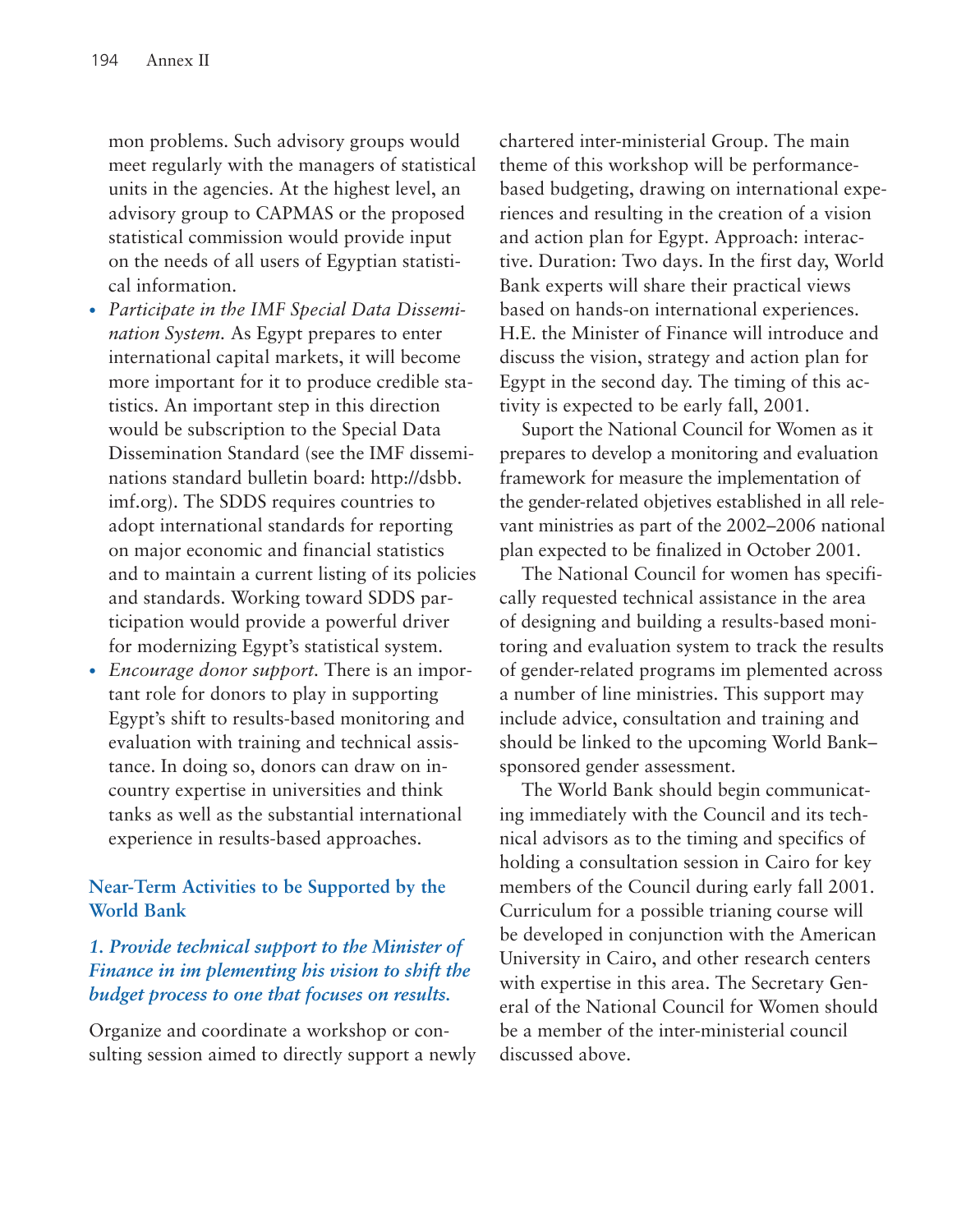# *2. Improve Egypt's statistical capacity.*

The goal of subscribing to the IMF Special Data Dissemination Standard (SDDS) and assigning responsibility to the appropriate agency should be announced. Subscription to the SDDS will help Egypt in its plans to offer sovereign bonds

on the international capital markets. Although final acceptance of Egypt's metadata in the SDDS may have to wait on completion of ongoing work on its fiscal and national accounts, the plan to subscribe, including a proposed date, should be set as soon as possible.

# **Annexes**

| Annex A. | Terms of Reference          |
|----------|-----------------------------|
| Annex B. | <b>Interviews Conducted</b> |
| Annex C. | Egypt and the International |
|          | Development Goals           |
| Annex D. | Endnotes, References, and   |
|          | Resources                   |

# **Annex A**

**Terms of Reference Performance-Based M&E Diagnostic Mission Egypt June 2–6, 2001**

# *Background*

Egypt is included among eight country pilots that have been selected to participate in a Bankwide program approved by the Board of Directors in September. This Program, the M&E Improvement Program, has as its main goal to help both Bank and Borrower officials to better track the results of development by strengthening their use of performance-based monitoring and evaluation (M&E) systems. These systems (now well-understood to support good public management) can help government officials identify and set realistic goals and outcomes for public sector programs. Two key requirements of a usable performance-based M&E system are 1) the inclusion of performance indicators that will be

regularly monitored to assess progress in meeting development goals, and 2) a valid and verifiable system for data collection and reporting on those indicators.

During the upcoming mission to Egypt, the mission team will meet with a number of officials in the Government, and in donor and other stakeholder organizations to learn how performancebased M&E systems could support effective public management. The Team will begin to map M&E efforts currently underway and assess where existing capacity in data collection and reporting lies inside and outside the government. The Team will also assess where potential opportunities for designing and building performancebased M&E systems and where potential barriers for being successful in this effort may exist.

# *Meetings to be Held with Key Officials*

Among those whose views will be important to understand will be officials from the following organizations: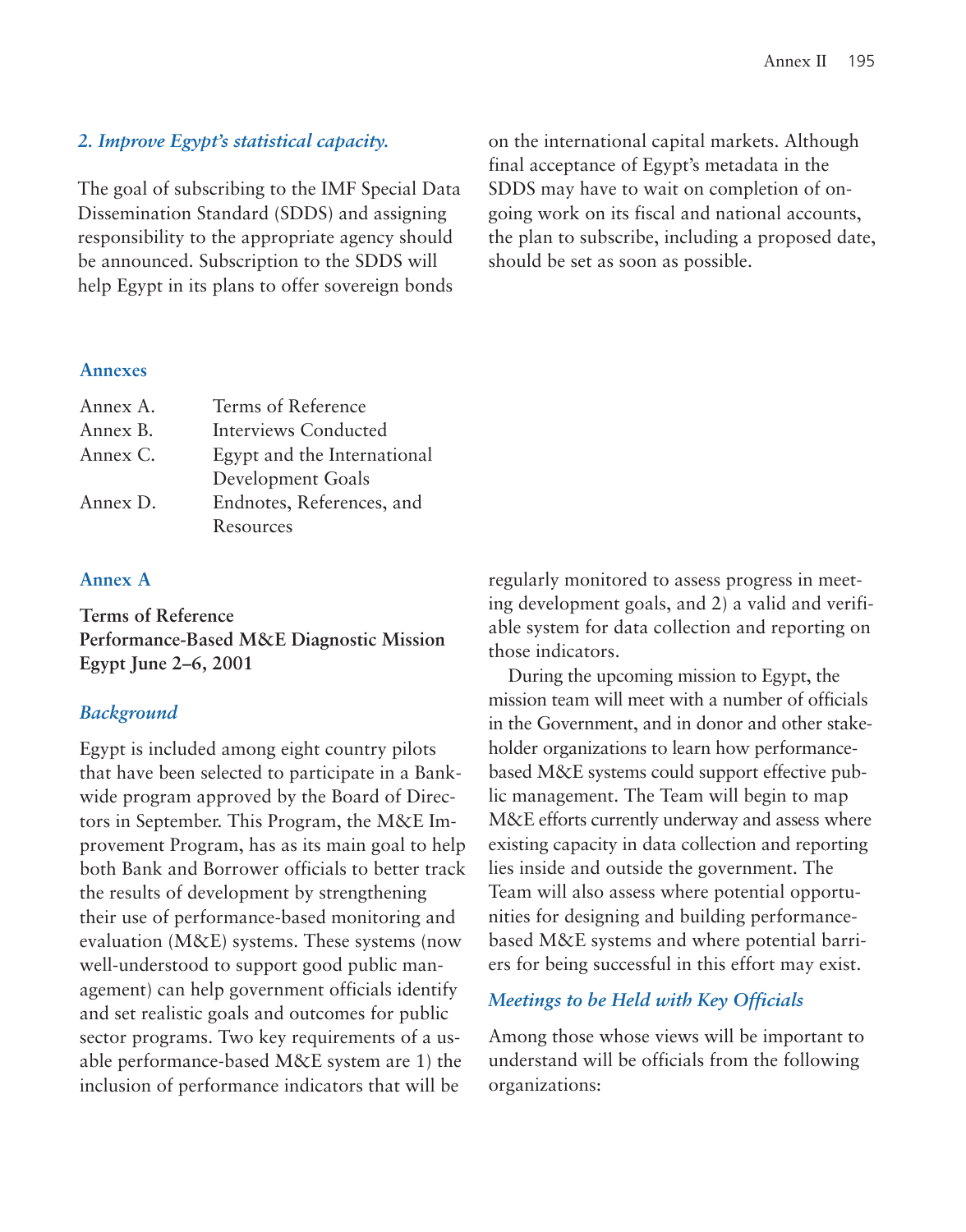Ministry of Finance **- Minister of Finance** - Individuals involved in budget formulation - (If the proposed Fiscal Policy Decision Support Unit has been created, then the Team would like to meet with the head of this unit) - Individuals involved in the corporatization of the 62 public economic authorities Ministry of Planning  $\blacksquare$  - Individuals who prepare and oversee the investment budget - Head of the Statistical Office Prime Minister's Office The Individuals who are directly responsible for setting sector priorities and overall economic development planning Central Accounting Office (CAO) Head of this office or senior officials in charge of ex post review of budget accounts Ministry of Health and Population; The Head of Administrative Reform Units Ministry of Agriculture and Ministry of - Head of Administrative data and Education reporting systems Ministry of Health and Population **Head of unit that is responsible for outsourc**ing non-essential services Health Insurance Organization Director or lead individual Agriculture Research Center **Calculture** Official National Center for Educational Research Head Official National Statistical Office (or that office Head responsible for conducting household surveys) Donors One meeting with key donors, such as USAID, UNDP and others with a large presence in the country. Below is a partial list of questions that might be asked of these officials: 2) Where in the government does accountability for effective (and efficient) delivery of programs lie?

- 1) What is driving the need for results-based monitoring and evaluation systems in the Egypt ? (incentives/demands)
- 3) Is there a codified (through statute or mandate) strategy or organization in the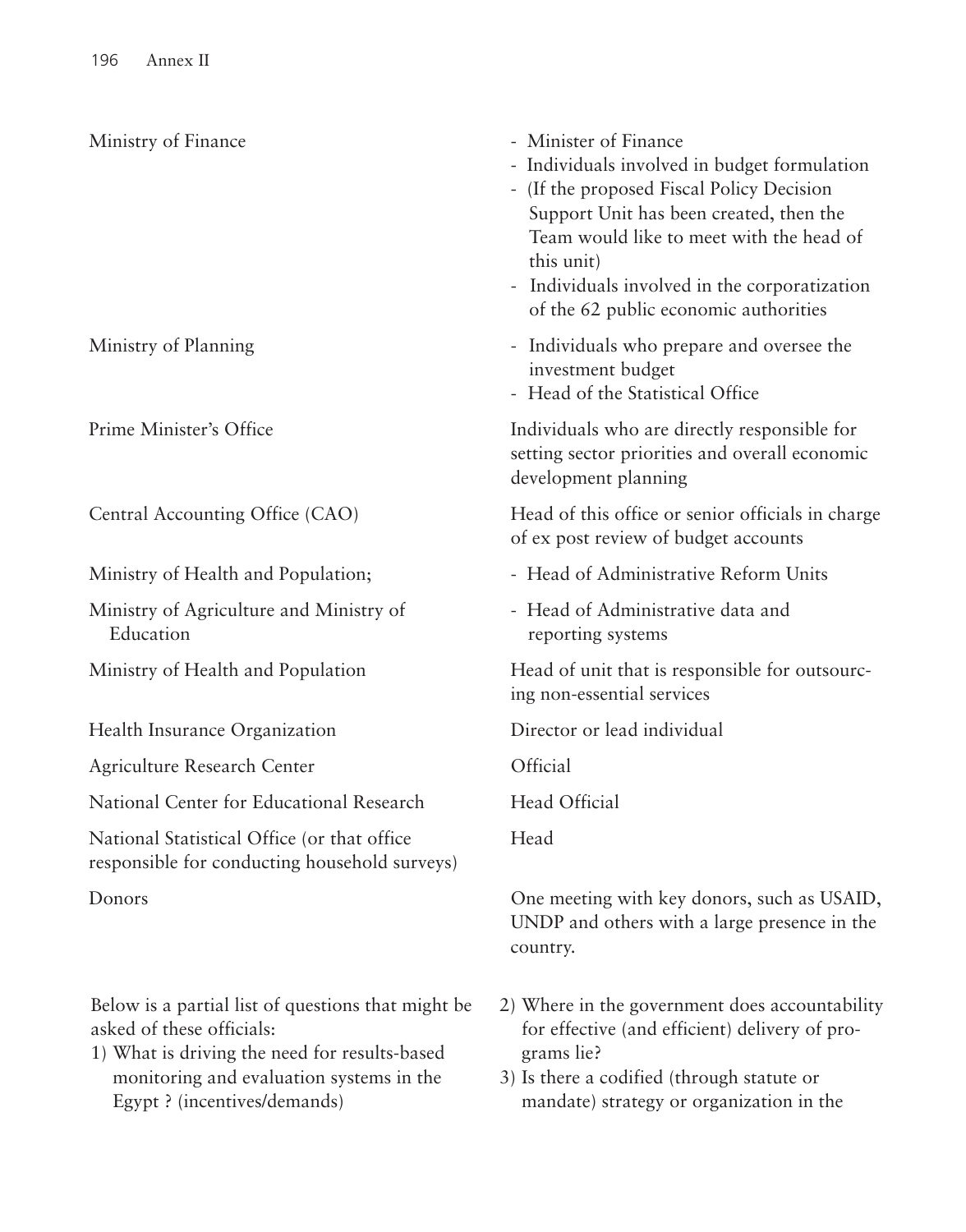government for tracking development goals?

4) Where does capacity lie with the requisite skills for designing and using results-based monitoring and evaluation systems in the pilot country? How has this capacity (or lack thereof) contributed to the use of M&E in country?

# **Expected Outputs from the Mission**

At the end of this mission, we hope to have identified at least one or more champions within the government with interest in designing a performance-based M&E system to support sector/program goals monitoring. Second, we hope to form partnerships with other key donors with similar interest in helping Egypt build capacity in the area of performance management for national and sector-wide programs. Finally, we plan to develop an action plan and set of recommendations that can be incorporated into a program aimed to strengthen the government or key stakeholder's use of performance-based monitoring and evaluation.

# **Annex B**

### **Interviews Conducted**

*Economic Research Forum Information and Decision Support Center of the Egyptian Cabinet International Monetary Fund Ministry of Electricity & Energy Ministry of Education Ministry of Finance Ministry of Health Ministry of Industry and Technology Ministry of International Cooperation Ministry of Planning*

### *CAPMAS*

*Institute for National Planning National Council for Women Public Administration Research Center, Cairo University Social Fund for Development Social Research Center United Nations Development Programme United States Agency for International Development*

# **Annex C**

# **Egypt and the International Development Goals**

Seven goals for international development have been identified from the agreements and resolutions of the world conferences organized by the United Nations in the first half of the 1990s. These goals are:

- 1. Reduce the proportion of people living in extreme poverty by half between 1990 and 2015;
- 2. Enroll all children in primary school by 2015;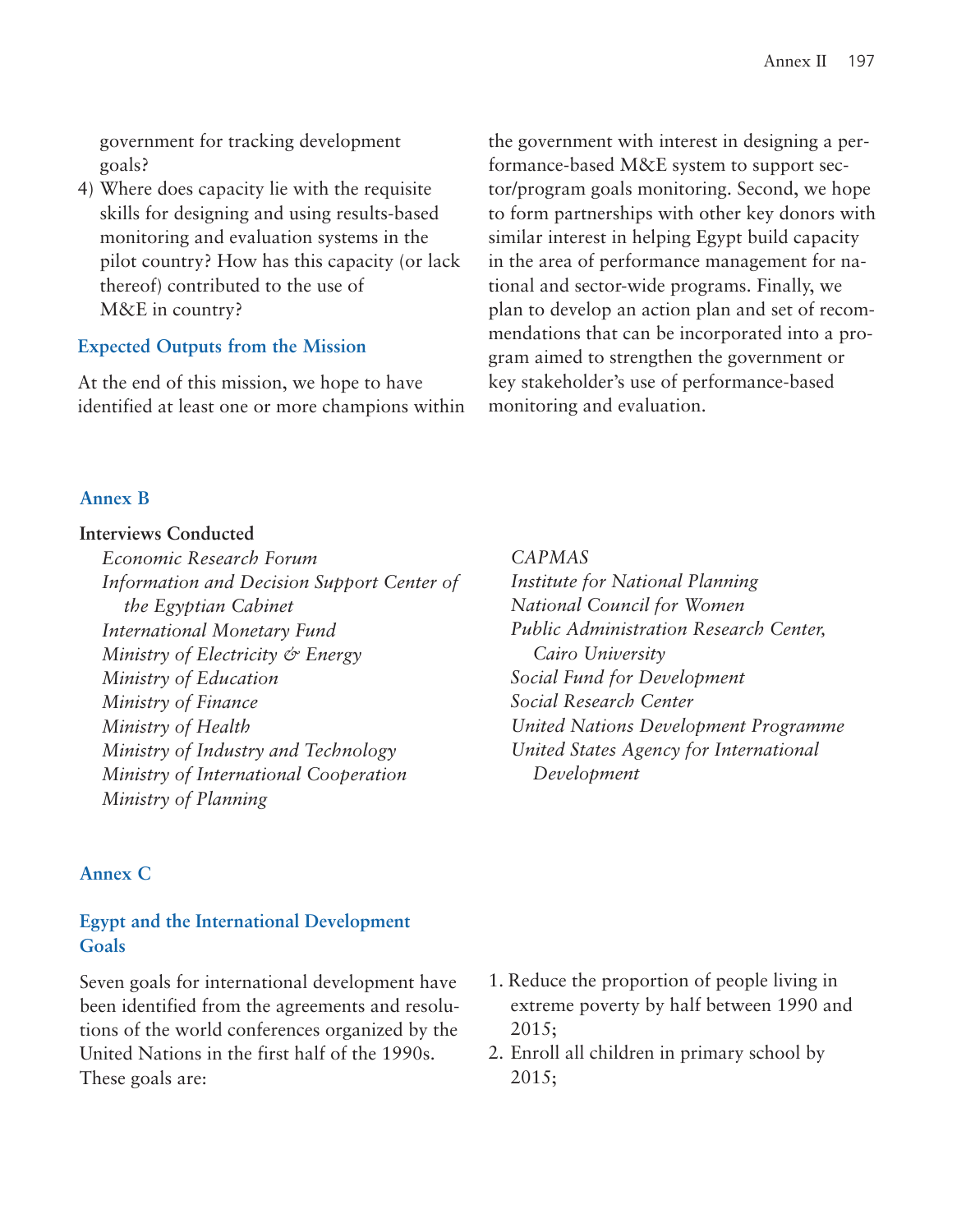- 3. Make progress towards gender equality and empowering women by eliminating gender disparities in primary and secondary education by 2005;
- 4. Reduce infant and child mortality rates by two-thirds between 1990 and 2015;
- 5. Reduce maternal mortality ratios by threequarters between 1990 and 2015;
- 6. Provide access for all who need reproductive health services by 2015, and
- 7. Implement national strategies for sustainable development by 2005 so as to reverse the loss of environmental resources by 2015.

Many of these goals and indicators to measure the goals are incrporated in data sets used by Egyptian agencies to monitor their programs.

A new household expenditure survey, from which poverty rates can be calculated, will be released shortly. How to measure poverty and the proper definition of the national povrety line is much debated. The 1996 Human Development Report for Egypt reported on five poverty lines: a food-based poverty line, a lower and an upper income poverty line, and a lower and an upper expenditure poverty line.

Enrollment levels in primary and secondary school are widely reported and Egypt is working toward a goal of universal enrollment in basic (through grade 8) education. However, only gross enrollments (including out-of-age students) appear in the CAPMAS Statistical Yearbook or in the Human Development Report of Egypt. Statistics on girls' enrollments are widely reported, as are the proportion of women on school and university faculties. Literacy rates are also closely watched and reported on. Many official and semi-official publications cite improvement of the status of women as a primary social goal.

Among the health indicators, life expectancy at birth, infant and child mortality rates, and maternal mortality ratios are all reported. CAPMAS has recently completed a new set of maternal mortality estimates. In its health status index, the Social Fund for Development uses the infant mortality rate, the under-five mortality rate, and the maternal mortality ratio as its measures of human well-being. The Ministry of Health has an extensive program of reproductive health care through its primary health care units, which record fertility information and contraceptive prevalence in their service populations. They also collect information on water supply.

All of this is evidence that Egypt is actively engaged in monitoring progress along the same dimensions of human well-being as the International Development Goals and has need of high quality data to do so.

### **Annex D**

#### **Notes, References, and Resources**

#### **Notes**

- 1. Valsan, E.H. The Egyptian Civil Service and the Continuing Challenge of Reform. In *Research in Public Administration*. Volume 5: 223-226, 1999.
- 2. Korayerm, Karima. "The Research Environment in

Egypt,"in *Research for Development in the Middle East and North Africa.* IDRC,

www.idrc.ca/books/focus/930/15koraye.html.

3. *Egypt Social and Structural Review*, draft, The World Bank, 2001.

#### **References**

- *Egypt: Human Development Report*, Institute of National Planning, 1998, 2000.
- El Saiedi, H.E. Dr. Ali, *Restructuring of the Power*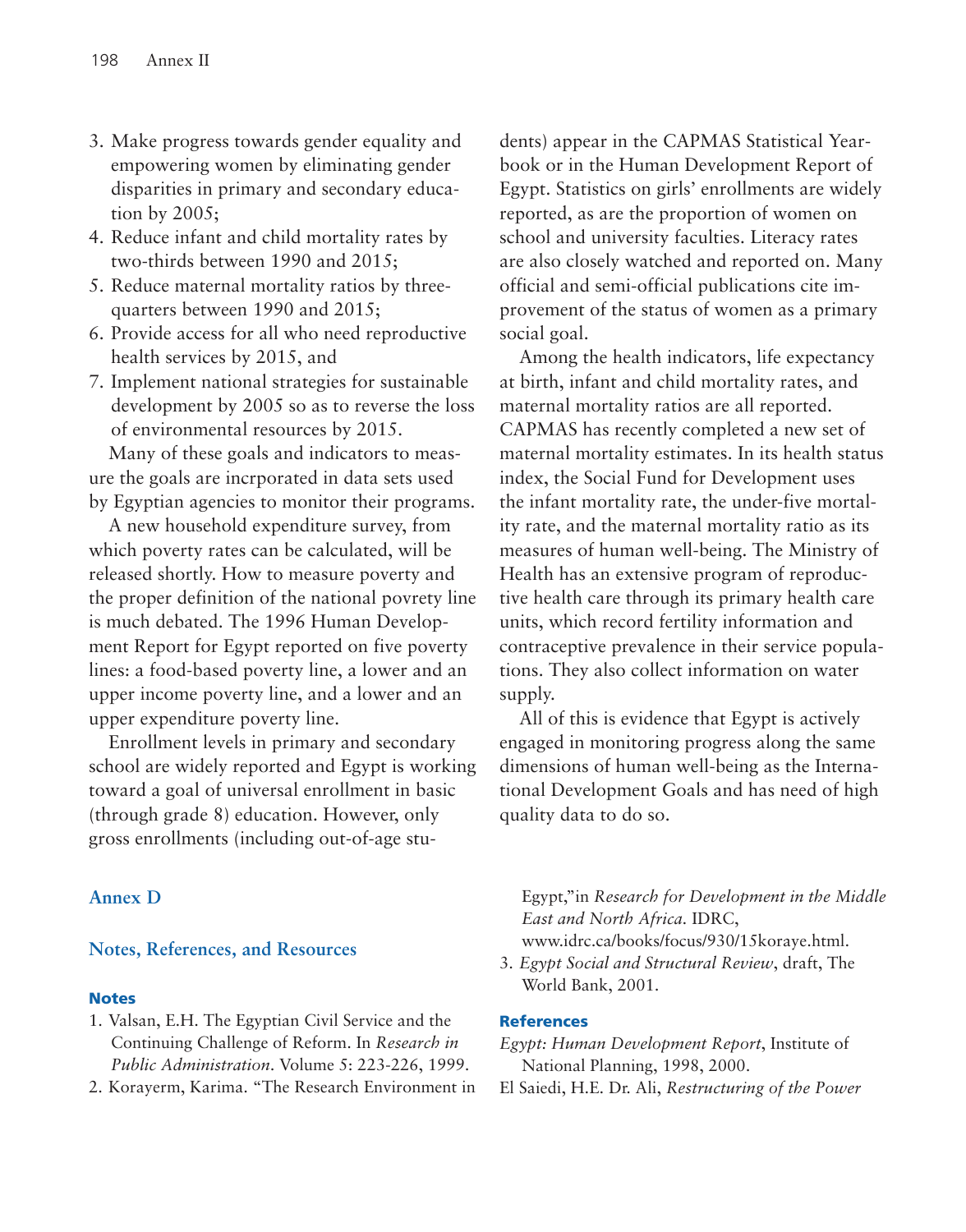*Sector and Enhancement of Private Opportunities,* Presentation to the American Chamber of Commerce in Egypt, October 2000.

*Healthy Egyptians 2010*, Ministry of Health and Population

- Korayerm, Karima. "The Research Environment in Egypt," in *Research for Development in the Middle East and North Africa.* IDRC, www.idrc.ca/books/focus/930/15koraye.html.
- *Public Debt Management Program,* Arab Republic of Egypt, Ministry of Finance, Presentation to the Euromoney Conference, Emerging Arab Economies: Breaking New Ground in the Global Markets, September 2000.

*The National Council for Women.* Pamphlet, n.d. See also http://ncw.gov.eg

*Towards a More Result Oriented Budget Process*, in Egypt: Public Expenditure Review of the Social Sectors, World Bank, Social and Economic Development Group, Middle East and North Africa Region, January 1999.

Valsan, E.H. The Egyptian Civil Service and the Continuing Challenge of Reform. In *Research in Public Administration*. Volume 5: 223-226, 1999

www.IDSC.gov.eg (web site of the Information and Decision Support Center of the Egyptian Cabinet)

http://www.oecd.org/puma (web site of OECD's Programme on Public Management and Governance)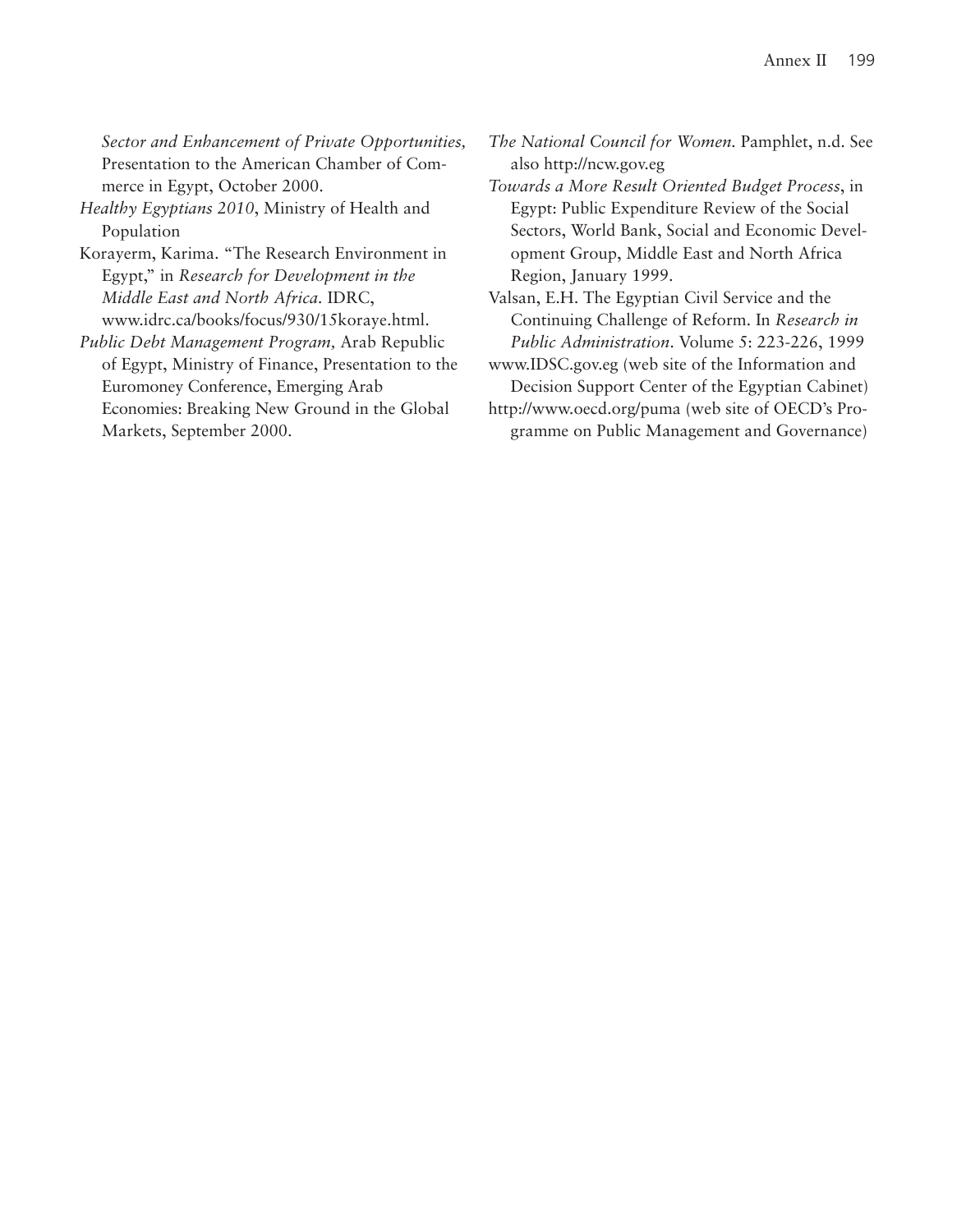# **Annex III** Millennium Development Goals (MDGS) List of Goals and Targets

# *Goal 1: Eradicate extreme poverty and hunger Indicators*

- **Target 1**: Halve, between 1990 and 2015, the proportion of people whose income is less than one dollar a day
- **Target 2**: Halve, between 1990 and 2015, the proportion of people who suffer from hunger

# *Goal 2: Achieve universal primary education Indicators*

**Target 3**: Ensure that, by 2015, children everywhere, boys and girls alike, will be able to complete a full course of primary schooling

# *Goal 3: Promote gender equality and Indicators empower women*

**Target 4**: Eliminate gender disparity in primary and secondary education preferably by 2005 and to all levels of education no later than 2015

### *Goal 4: Reduce child mortality Indicators*

**Target 5**: Reduce by two-thirds, between 1990 and 2015, the under-five mortality rate

- **1.** Proportion of population below \$1 per day
- **2.** Poverty gap ratio [incidence x depth of poverty]
- **3.** Share of poorest quintile in national consumption
- **4.** Prevalence of underweight children (underfive years of age)
- **5.** Proportion of population below minimum level of dietary energy consumption

- **6.** Net enrolment ratio in primary education
- **7.** Proportion of pupils starting grade 1 who reach grade 5
- **8.** Literacy rate of 15-24 year olds

- **9.** Ratio of girls to boys in primary, secondary and tertiary education
- **10.** Ratio of literate females to males of 15–24 year olds
- **11.** Share of women in wage employment in the non-agricultural sector
- **12.** Proportion of seats held by women in national parliament

- **13.** Under-five mortality rate
- **14.** Infant mortality rate
- **15.** Proportion of 1 year old children immunised against measles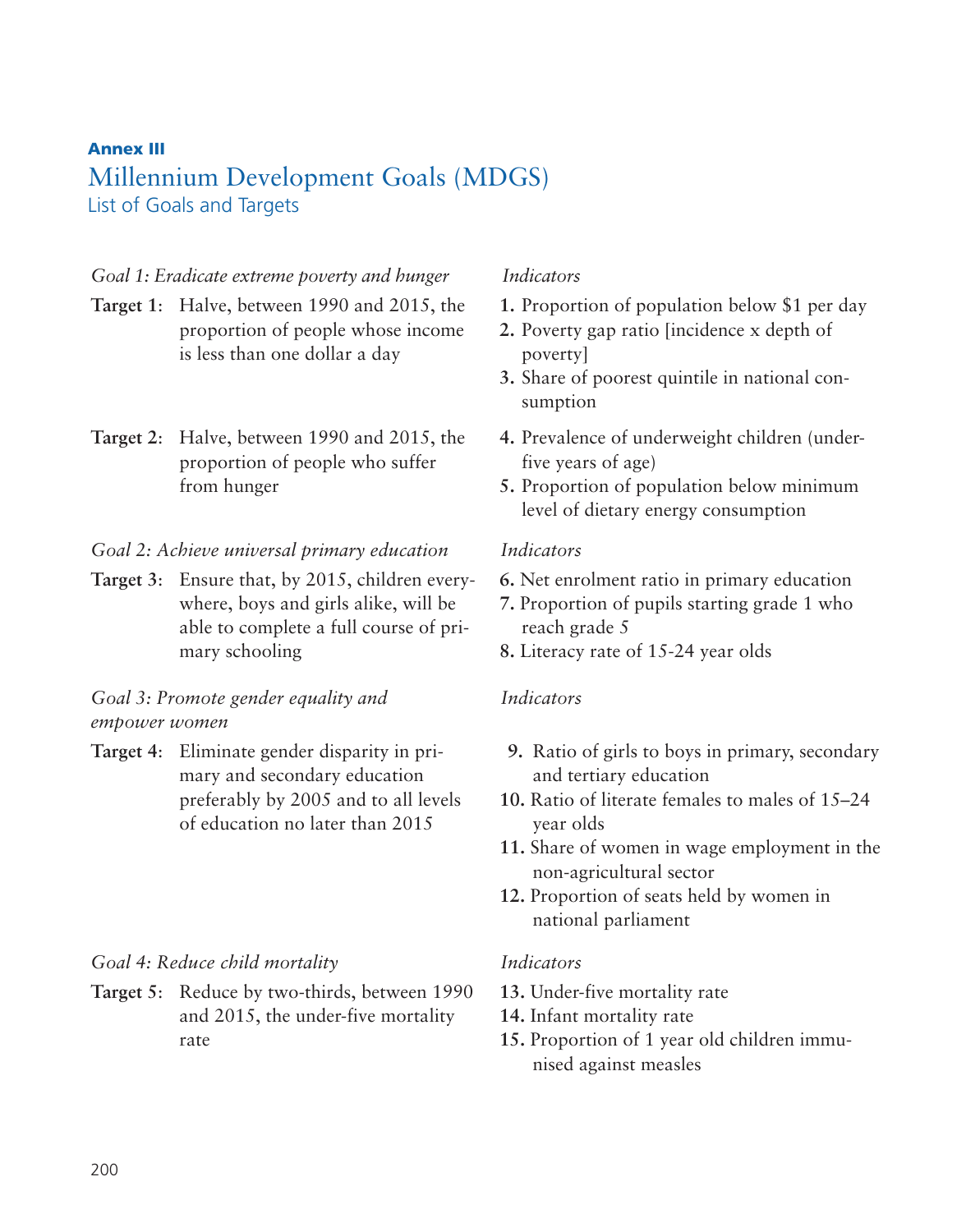#### *Goal 5: Improve maternal health Indicators*

**Target 6**: Reduce by three-quarters, between 1990 and 2015, the maternal mortality ratio

# *Goal 6: Combat HIV/AIDS, malaria and Indicators other diseases*

- **Target 7**: Have halted by 2015, and begun to reverse, the spread of HIV/AIDS
- **Target 8**: Have halted by 2015, and begun to reverse, the incidence of malaria and other major diseases

#### *Goal 7: Ensure environmental sustainability Indicators*

- **Target 9**: Integrate the principles of sustainable development into country policies and programmes and reverse the loss of environmental resources
- **Target 10**: Halve, by 2015, the proportion of people without sustainable access to safe drinking water
- **Target 11**: By 2020, to have achieved a significant improvement in the lives of at least 100 million slum dwellers

- **16.** Maternal mortality ratio
- **17.** Proportion of births attended by skilled health personnel

- **18.** HIV prevalence among 15–24 year old pregnant women
- **19.** Contraceptive prevalence rate
- **20.** Number of children orphaned by HIV/AIDS
- **21.** Prevalence and death rates associated with malaria
- **22.** Proportion of population in malaria risk areas using effective malaria prevention and treatment measures
- **23.** Prevalence and death rates associated with tuberculosis
- **24.** Proportion of TB cases detected and cured under DOTS (Directly Observed Treatment Short Course)

- **25.** Proportion of land area covered by forest
- **26.** Land area protected to maintain biological diversity
- **27.** GDP per unit of energy use (as proxy for energy efficiency)
- **28.** Carbon dioxide emissions (per capita) [Plus two figures of global atmospheric pollution: ozone depletion and the accumulation of global warming gases]
- **29.** Proportion of population with sustainable access to an improved water source
- **30.** Proportion of people with access to improved sanitation
- **31.** Proportion of people with access to secure tenure

[Urban/rural disaggregation of several of the above indicators may be relevant for monitoring improvement in the lives of slum dwellers]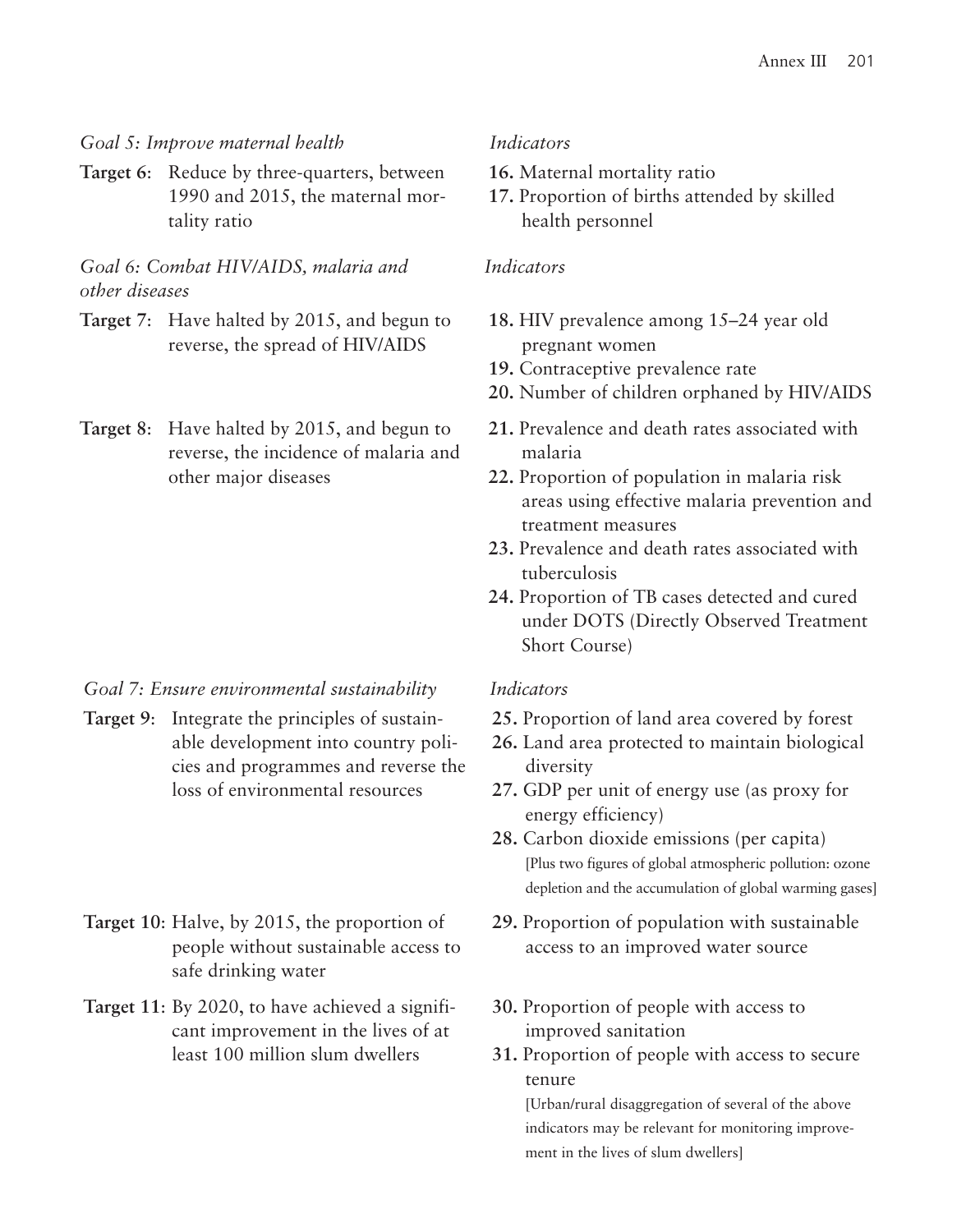# *Goal 8: Develop a Global Partnership for Indicators Development*

- **Target 12**: Develop further an open, rule-based, predictable, non-discriminatory trading and financial system Includes a commitment to good governance, development, and poverty reduction—both nationally and internationally
- **Target 13**: Address the Special Needs of the Least Developed Countries Includes: tariff and quota free access for LDC exports; enhanced programme of debt relief for HIPC and cancellation of official bilateral
	- debt; and more generous ODA for countries committed to poverty reduction
- **Target 14:** Address the Special Needs of landlocked countries and small island developing states

(through Barbados Programme and 22nd General Assembly provisions)

**Target 15:** Deal comprehensively with the debt problems of developing countries through national and international measures in order to make debt sustainable in the long term

Some of the indicators listed below will be monitored separately for the Least Developed Countries (LDCs), Africa, landlocked countries and small island developing states.

#### *Official Development Assistance*

- **32.** Net ODA as percentage of DAC donors' GNI (targets of 0.7% in total and 0.15% for LDCs)
- **33.** Proportion of ODA to basic social services (basic education, primary health care, nutrition, safe water and sanitation)
- **34.** Proportion of ODA that is untied
- **35.** Proportion of ODA for environment in small island developing states
- **36.** Proportion of ODA for transport sector in land-locked countries

### *Market Access*

- **37.** Proportion of exports (by value and excluding arms) admitted free of duties and quotas
- **38.** Average tariffs and quotas on agricultural products and textiles and clothing
- **39.** Domestic and export agricultural subsidies in OECD countries
- **40.** Proportion of ODA provided to help build trade capacity

# *Debt Sustainability*

- **41.** Proportion of official bilateral HIPC debt cancelled
- **42.** Debt service as a percentage of exports of goods and services
- **43.** Proportion of ODA provided as debt relief
- **44.** Number of countries reaching HIPC decision and completion points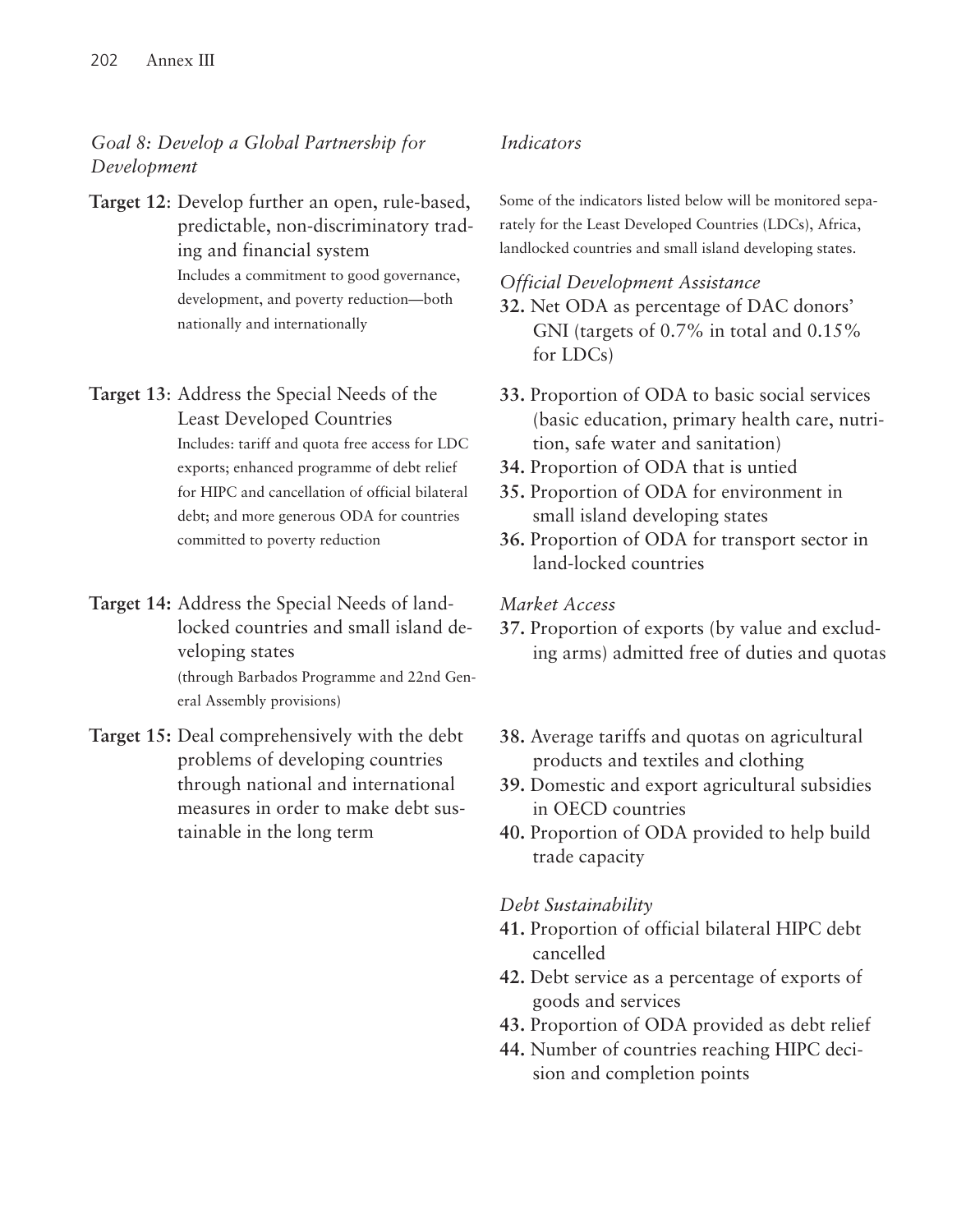*Goal 8: (continued) Indicators*

- **Target 16:** In cooperation with developing countries, develop and implement strategies for decent and productive work for youth
- **Target 17:** In cooperation with pharmaceutical companies, provide access to affordable, essential drugs in developing countries
- **Target 18:** In cooperation with the private sector, make available the benefits of new technologies, especially information and communications

- **45.** Unemployment rate of 15–24 year-olds
- **46.** Proportion of population with access to affordable essential drugs on a sustainable basis
- **47.** Telephone lines per 1,000 people
- **48.** Personal computers per 1,000 people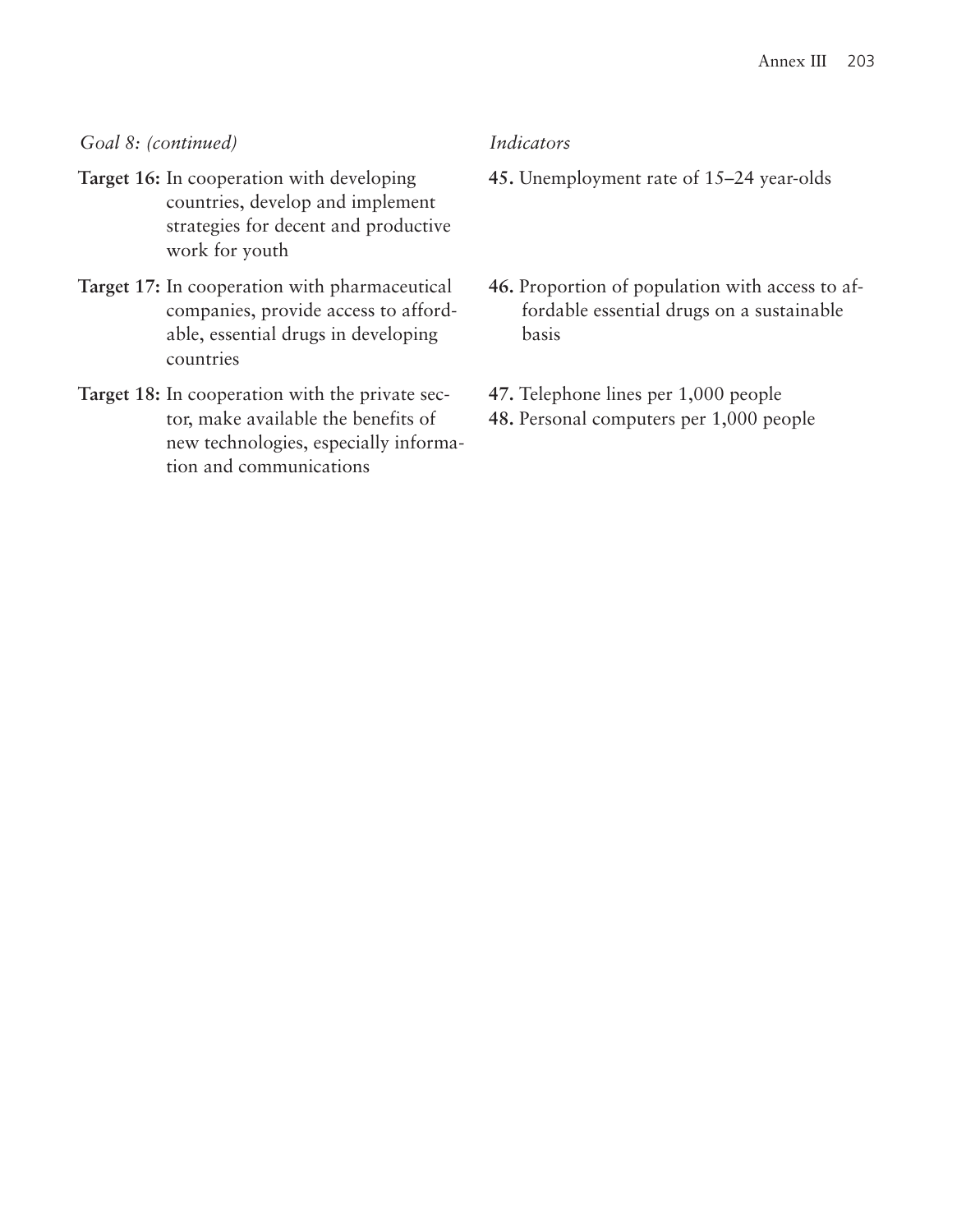#### **Annex IV**

# National Evaluation Policy for Sri Lanka Sri Lanka Evaluation Association (SLEva) jointly with the Ministry of Policy Development and Implementation

December 2003 National Evaluation Policy of the Government of Sri Lanka

#### **Preamble**

The Government of Sri Lanka fully recognises the growing international consensus that evaluation is an essential aspect of good governance to improve development effectiveness, transparency, accountability and informed decision making. The term 'evaluation' in this document is referred in the development context and the definition of the Development Assistance Committee ( DAC)/ OECD of "the systematic and objective assessment of an on-going or completed project, programme or policy, its design, implementation and results with the aim to determine the relevance and fulfilment of objectives, development efficiency, effectiveness, impact and sustainability'' is used. An evaluation should provide information that is credible and useful, enabling the incorporation of lessons learned into the decision making process. Systematic evaluation of projects, programmes, institutions and policies is vital to improve *performance accountability, lesson learning and policy refinement* in the public sector<sup>1</sup>. Evaluation is also a tool for public sector reforms. The ultimate success of evaluation depends on how well planners and decision makers *use evaluation findings and lessons learned to improve policy formulation and planning*. Therefore it is necessary to establish strong *links between on the one hand evaluation, and on the other, policy formulation, reforms, planning and budgeting.* The

adoption of a national policy on evaluation would provide guidance and direction on the use of evaluation and its role in national development.

### *The current situation and the need for a National Evaluation Policy*

Globally, public sector performance has been an issue among citizens. Taxpayers have challenged governments to *demonstrate value for money* in the provision of public service. The relevance of institutions and their mandates have been questioned in a world of rapid change. Similarly with regard to projects and programmes, the *increasing share of problem projects and unsatisfactory performance of completed projects* emphasise the need for systematic evaluation. Available evidence highlights that significant proportions of development programmes have failed to fully achieve their envisaged development objectives. For example in Sri Lanka, it is reported that only 44% of the Asian Development Bank funded postevaluated projects, have been successful in terms of their contribution to the social and economic development<sup>2</sup>. It has been widely accepted that timely evaluations and the use of reliable evaluative knowledge help governments to *improve policy and project designs, increase returns from investments and speed up the implementation* of on-going projects.

The government is conscious and mindful of the fact that, at present, high proportion of monitoring and evaluation resources are devoted to *monitoring the inputs and physical and financial implementation* of large projects and little attention is devoted to assessing the results, *sustain-*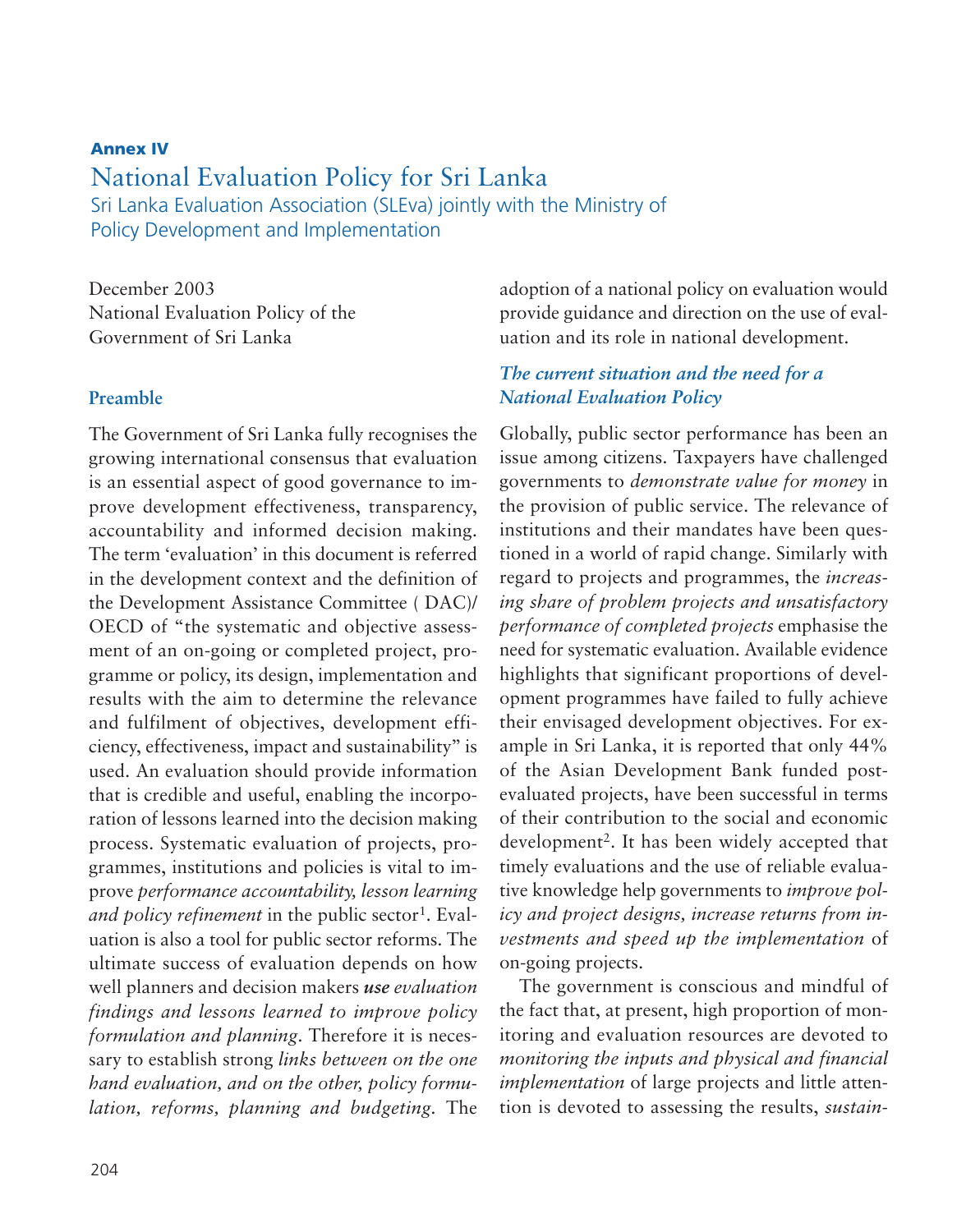*ability, delivery of services, the quality, distribution of benefits of projects* among various socioeconomic groups or geographical regions. Monitoring and Evaluation System in the past tend to be more *implementation biased,* data rich, information poor and *disbanded with termination* of projects. Evaluations in many cases are *donor driven*. Misperceptions of evaluations as policing or fault-finding exercises and lack of local demand are other problems that inhibit the practice of evaluations. In addition the mechanism to incorporate evaluation findings into new project designs needs to the strengthened. These issues need to be addressed immediately.

The need to achieve results from public development interventions has become extremely important with resource constraints and persistent development disparities resulting from ineffectiveness and inherent weaknesses of programmes. This pressure to demonstrate results has led to the introduction of Results-Based Monitoring and Evaluation (RBME) system in the government machinery. The need for planned and systematic evaluation at all levels of government is therefore timely. This becomes even more crucial in Sri Lanka, at the present time when there is enormous potential to move into a period of rapid development—including the reconstruction of the war affected and adjacent areas—following the onset of the peace process, as well as the major *economic reform programme under the "Regaining Sri Lanka" initiative*.

The formal adoption of a national evaluation policy and its implementation would set up an enabling environment to continuously track progress, review performance and *fine tune policies* in order to realize the vision and aspiration of private sector led economic development. Furthermore creation of a suitable policy environment for evaluations complements the tools package necessary for systematic development monitoring and linking per-

formance monitoring and evaluation to policy through the reinvigorated National Operations Room (NOR)3 of the Ministry of Policy Development and Implementation (MPDI). Accessibly of the development information to the policy makers and general public is essential to ensure a "functional National Operations Room"

#### **National Evaluation Policy**

#### *Objectives of the National Evaluation Policy*

The National Evaluation Policy is intended to achieve the following objectives.

- a. Promote the correct understanding of evaluation and create an evaluation culture among the public sector managers to use evaluations to *'manage for results'*.
- c. Promote the practice of evaluation through catalysing the generation of necessary *human and institutional capacities, tools and methodologies.*
- d. Enable *Learning of lessons* from past experiences to identify the policies, programmes, projects and delivery systems most likely to succeed and factors most likely to contribute to that success.
- e. *To contribute to improve the design of development policies* and programmes through effective integration of evaluation findings into the policy formulation, reforms, planning and budgeting process.
- f. To enhance or promote *accountability, transparency and good governance.*

# *Fundamental Principles of National Evaluation Policy*

The national evaluation policy is based on the following fundamental principles.

• Evaluations are *practical assessments* serving practical ends, neither scientific research stud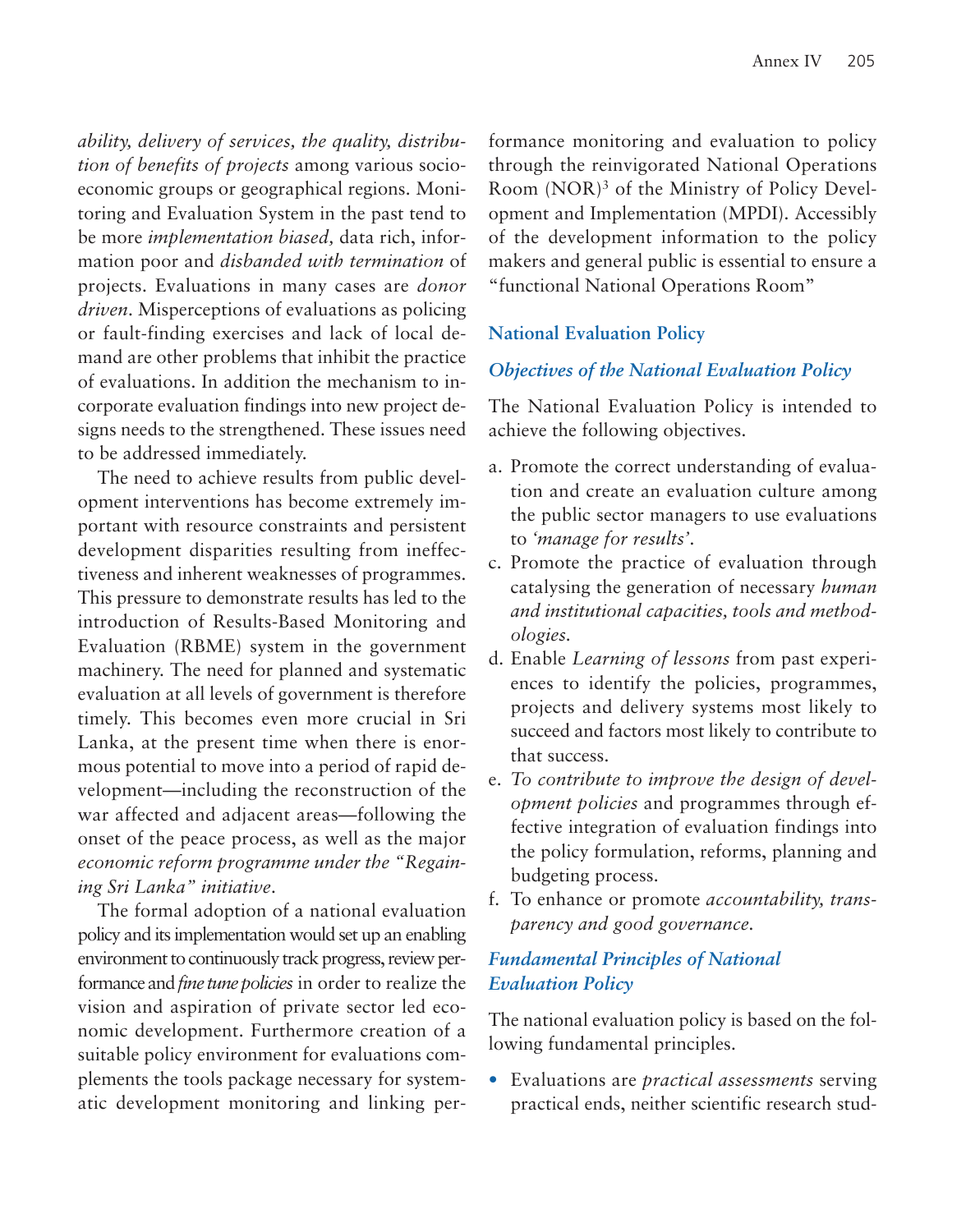ies undertaken for advancement of knowledge nor acts of policing.

- Evaluation should be seen primarily as an instrument of *accountability and lessons learning.* Independence is of utmost importance for objectivity and credibility of evaluation. However, participation needs to be built-in for lessons learning purposes. Depending on the needs and circumstances, management should justify the selection of external, internal or joint evaluations. All public sector institutions should be encouraged to use evaluations as instruments to account for the results as well as lesson learning.
- All types of evaluations—Ex-post, impact and mid-term evaluations—that serve different purposes and, are conducted at different phases of the project cycle, need to be encouraged. Preference should be given to on-going and mid term evaluations. In order to have a wider perspective of development, the government accords special attention to the *evaluation of sectors, institutions, policies and thematic areas.*
- The evaluation findings and lessons should be *linked to the policy formulation, reforms, planning and budgeting process.* The government should learn from evaluation findings and communicate and share evaluation information with other stakeholders. Findings of evaluations of development policies and programmes should be readily available to public and media. Specific website(s) may be maintained for this purpose.
- Evaluations should be made *mandatory* under certain circumstances and adequate provision should be made *up-front*. The policy, programme or project proponents should ensure *evaluability. Concerns for evaluation should be built-in at the time of planning and design of programmes and policies. Subjects to be evaluated should be selected on the basis of their*

# *potential learning content and development relevance. (See selection criteria below)*

- Use of performance indicators and logical framework based approaches should be made mandatory for all policy, programme or project preparation initiatives, thereby making it possible to subsequently evaluate them meaningfully.
- *The civil society organizations (CSOs), private sector and academics* should be encouraged to undertake evaluations preferably in partnership with relevant public institutions.
- The national and sub-national level execution authorities are responsible to ensure that *discipline of evaluations is sufficiently deployed* within their major cost centres.

It is emphasised that all public sector institutions embed evaluation into their development management practices.

#### **Operationalization**

# *Selection Criteria for Evaluation*

It may not be advisable to evaluate all development programmes for both practical and financial reasons. The authorities responsible for the execution of a given programme or project should initiate action for undertaking evaluation of major projects, programmes and policies. In this regard all Sectoral Ministries should develop their own evaluation plan. Further, the Economic Policy Committee and/or NOR and/or National Level Monitoring Committees should identify areas for evaluation on a rolling biennial plan. When selecting projects and programmes for evaluation on their own, the Sectoral Ministries may form a team comprising of the following;

- 1. Representative of the Monitoring and Progress Review Division (MPDI) of the MPDI or NOR.
- 2. When foreign funded projects are to be se-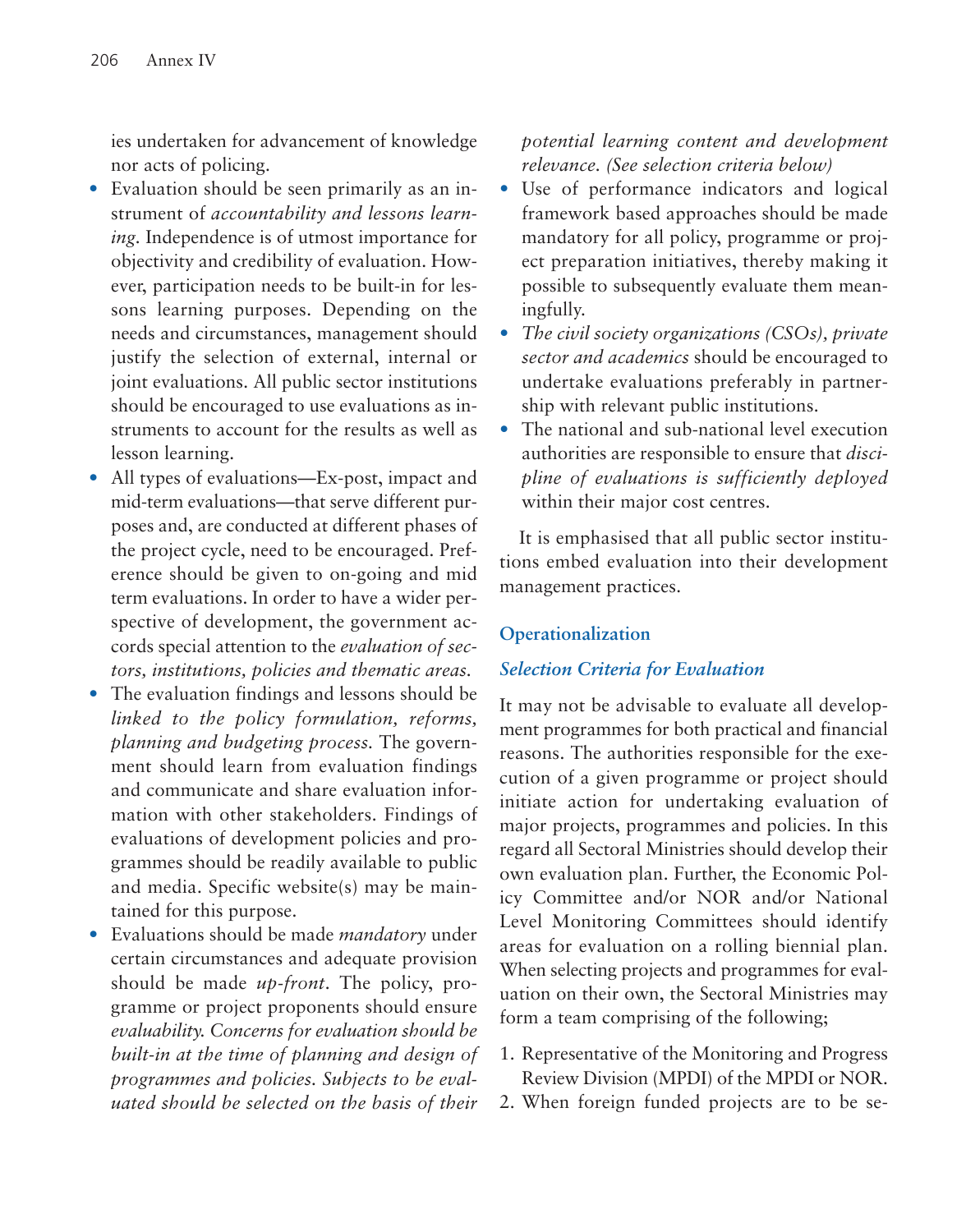lected, representatives of the Department of External Resources and funding agency.

- 3. Representatives of the Department of National Planning and Department of National Budget.
- 4. Representatives of the academia and/or civil society organizations such as Sri Lanka Evaluation Association (SLEvA).

This committee should screen and select suitable projects for evaluations. This will enable the MPRD/ MPDI to maintain track of the current evaluation studies. The following criteria should be used by the selection committee when selecting projects or programmes for evaluation.

- 1. *Policy relevance* e.g. poverty reduction,
- 2. National importance and the *scale of funding*
- 3. The innovative value and replicability of project or programme. In this context some 'small' projects could also be evaluated.
- 4. Public interest and problem nature

**Evaluations should not only cover problem areas but also draw lessons on success stories. With the change in the role of government as a facilitator and the need to finance and execute public investments by private sector, it is necessary to encourage private sector to undertake independent evaluations of their own activities - specially investments of a public nature. These evaluations should be carried out through the representation bodies such as Chambers. Such evaluations are necessary to demonstrate private sector's contribution to the national development and to increase public accountability and transparency. It is also necessary for the evaluation to focus its attention to policies connected with private sector rather than purely projects.**

#### *Implementation of National Evaluation Policy*

Implementation of the National Evaluation Policy is the responsibility of all Ministries and Agen-

cies involved in national development work. The MPDI shall provide necessary assistance and guidelines, training and refresher courses regularly to implement the national evaluation policy more effectively. The Central Performance Evaluation Unit (CPEU) of the MPDI will serve as a focal point for implementing the National Evaluation Policy. The secretaries of the line ministries should be responsible for the development of an evaluation plan in their respective sectors or areas.

Each Sectoral Ministry when initiating independent evaluations within their own areas of responsibility, should in consultation with MPDI, develop evaluation plans and terms-of-reference. Ministries may obtain the services of public sector, private sector, universities, CSOs and individual professional evaluators to undertake such studies. The respective sectoral Ministry in consultation with the CPEU of the MPDI and other relevant stakeholders should develop the terms of reference (TOR) for such evaluations. The Central Evaluation Unit on the other hand is responsible for more comprehensive and strategically important evaluation of a thematic nature.

MPDI in close collaboration with professional evaluation associations develop and promote evaluation culture, standards, guidelines, methodologies, best practices, monitor and develop evaluation capacity, sensitise policymakers, and facilitate the dissemination of evaluation findings.

The evaluations initiated by the Sectoral Ministries would tend to be more of leaning exercises while those conducted by the Central Evaluation Unit of the MPDI would tend to be more accountability and policy influence oriented. Some form of compromise and balance is needed between accountability and lessons learning.

#### *Dissemination of Evaluation Findings*

Each sector that undertakes an evaluation should also develop a dissemination strategy for sharing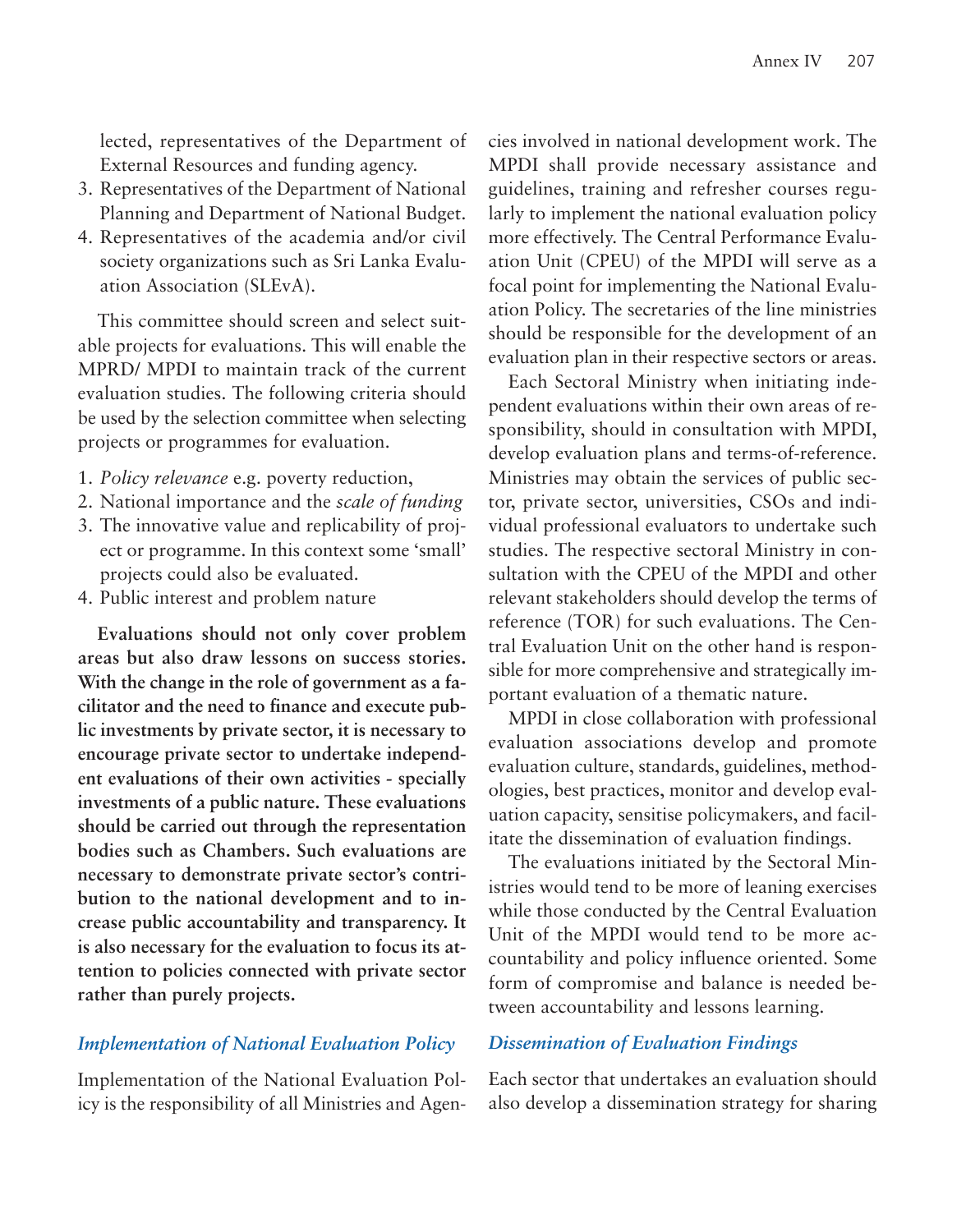lessons internally and as well as externally. All Sectoral Ministries should forward reports of evaluations to the CPEU of the MPDI (especially electronically). This will enable evaluation findings to be synthesized and linked to the Evaluation Information System (EIS) of the NOR of the MPDI and Economic Policy Committee (EPC) to ensure integration of evaluation findings into the policy, planning, budgeting and reform processes. Evaluation information should be made accessible to the parliament, national audits and general public. The Sectoral Ministries should after the completion of the evaluation dissemination workshop, prepare a *plan of action*, which should identify the specific follow-up action with well defined time scales and responsibilities. Copies of such plan of action and the progress should be submitted to the MPDI. MPDI and the Line Ministries are responsible to ensure the implementation of the plan of action and ensure that evaluation funding, lessons and follow-up actions are integrated into the development planning and management framework.

The project proponents and the national planning authorities should ensure the incorporation of evaluation findings in the formulation of new projects and programmes. For this purpose the evaluation findings and lessons should be presented in a brief, reader friendly summary. The project submission formats and related procedures should be suitably modified to internalise evaluation findings into the planning, budgeting, public expenditure review, and policy formulation process. In this regard a close collaboration should be established among, evaluation, planning, budgeting, audit, finance, public expenditure and policy review functions of the government.

### *Guidelines, Methodologies, Standards and Ethics*

Both on-going as well as ex-post evaluations should examine the relevance, efficiency, effectiveness, impact and sustainability of policy or programme initiatives. Evaluation methodology should look into the *financial, economic, social (including conflict sensitivity), environmental, gender, institutional and sustainability* aspects. The use of *financial and economic cost benefit analysis* to assess the value for money, need to be encouraged. Moreover, the evaluation methodology should integrate *social and environment* concerns. *Beneficiary assessment* should form an integral part of evaluating social programmes. Due consideration should be given to the political and policy environment. Concerns for evaluation should be integrated at the time of planning and formulation of the project. Use of programme theory, logic model or *Logical Framework Analysis* (LFA) with well-defined performance indicators at the time of project preparation is mandatory for projects which are over US \$ 10 million. Projects less that US \$ 10 million should also be encouraged to use such approaches whenever possible with baseline and benchmark indicators. The CPEU with SLEvA and other professional CSOs are encouraged to proactively participate in the preparation of major projects by reviewing and confirming the performance indicators, both baseline and targets. As evaluations are practical investigations and not scientific research studies*,* simple, cost effective and less time consuming *participatory rapid appraisal methodologies* may be used preferentially.

It is also necessary to develop *local evaluation methodologies, guidelines, standards, ethics and practices* in par with accepted international standards. Evaluation methodology, knowledge and expertise should be developed to take into account the specific needs of sectors. The MPDI in collaboration with the Sri Lanka Evaluation Association and other CSOs should undertake this task.

### *Capacity Building and Partnerships*

The availability of adequately skilled competent human resources in evaluation is essential. Gov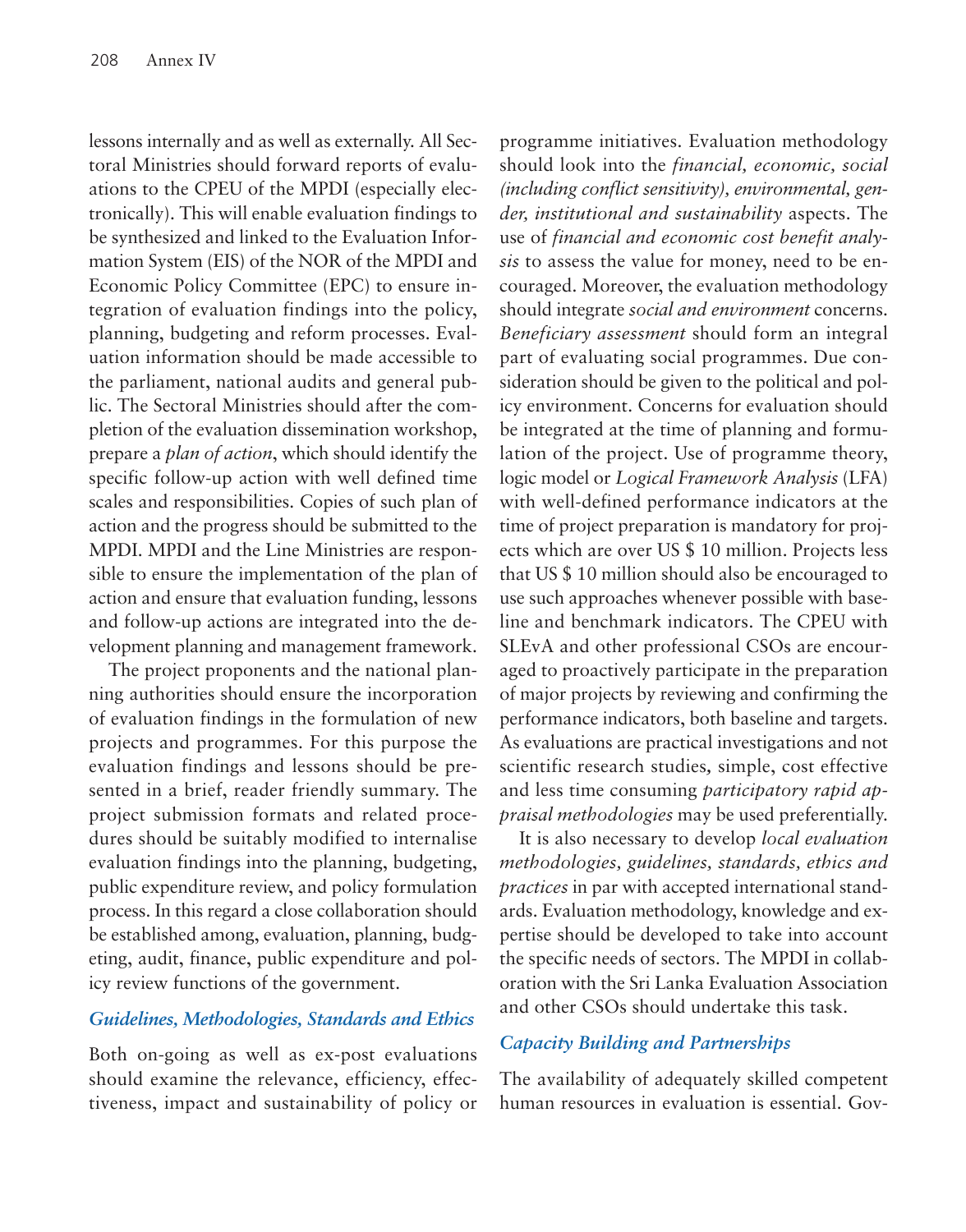ernment recognises the need to build a *professional cadre of evaluators* and accords high priority for capacity building efforts. The Universities and public sector training institutions should be encouraged to run *evaluation modules* as part of their normal programmes. The government would also encourage joint evaluations and regional networking to share knowledge on evaluation techniques and methodologies. Joint evaluations while ensuring independence would also help to establish local ownership and in-house capacity building in evaluation. By end 2005, it is envisaged that all major evaluations should have significant national ownership. Local participation should be ensured in planning, designing, implementation and dissemination of evaluation to enhance local ownership.

Sectoral ministries should strengthen the capacity for performance evaluation, ex-post evaluation and impact evaluations in their area of responsibility. The MPDI must provide central direction for evaluation and should (a) upgrade the CPEU as a centre of excellence to provide leadership, guidance and support to the practice of evaluation; (b) use evaluation findings where appropriate in decision making; (c) set standards, ethics and best practices and (d) monitor the evaluation capacity in the public sector.

The CPEU of MPDI jointly with professional civil society evaluation organizations will assist sectoral Ministries to build evaluation capacity, develop standards, methodologies and upgrade capacity of their staff. As part of the efforts to *build local evaluation consultancy industry,* the Sectoral Ministries, may *outsource evaluation work* to private sector and civil society organizations (CSOs). Government will encourage such *collaboration and partnership* with NGOs and CSOs to introduce participatory evaluations in the public sector.

Many donor funded post evaluations have been conducted by donors themselves without much

in-country participation. Such unilateral approach, though helps to ensure *objectivity* of evaluation, does not assist in the development of incountry capacities nor does it help to linking the evaluation to overall planning process. Government should encourage donors to strengthen incountry evaluation capacity. Moreover, all evaluation missions on foreign funded projects and independent evaluations should have links with the CPEU to ensure central coordination on evaluation. A documentation centre should be in place at CPEU to access all the evaluation reports.

#### *Consultants and Contracting*

The Sectoral Ministries shall select qualified, competent and experienced professional firms or individuals whenever possible locally. The government is committed to *promote domestic capacity* in evaluation. Joint ventures between domestic evaluation professionals and foreign consultants should also be encouraged to transfer knowledge and skills on evaluation methodologies, techniques and practices.

#### *Financing Evaluation*

It is necessary to have *sufficient financial resources* for conducting evaluations of an acceptable quality. Ministries and Provincial Councils should make necessary provision in the annual budget estimates for the conduct of evaluations. In addition to the financial support under the consolidated funds of the government, it is also necessary to have *built-in-funds* under foreign aided projects for the conduct of evaluations. It is necessary for the government to provide regular funding for post-evaluations, which cannot be generally built into the foreign funded projects. Similarly financing arrangements should be made for institutional, policy and thematic evaluations. There should be a separate special vote under the MPDI and other line ministries for such purposes.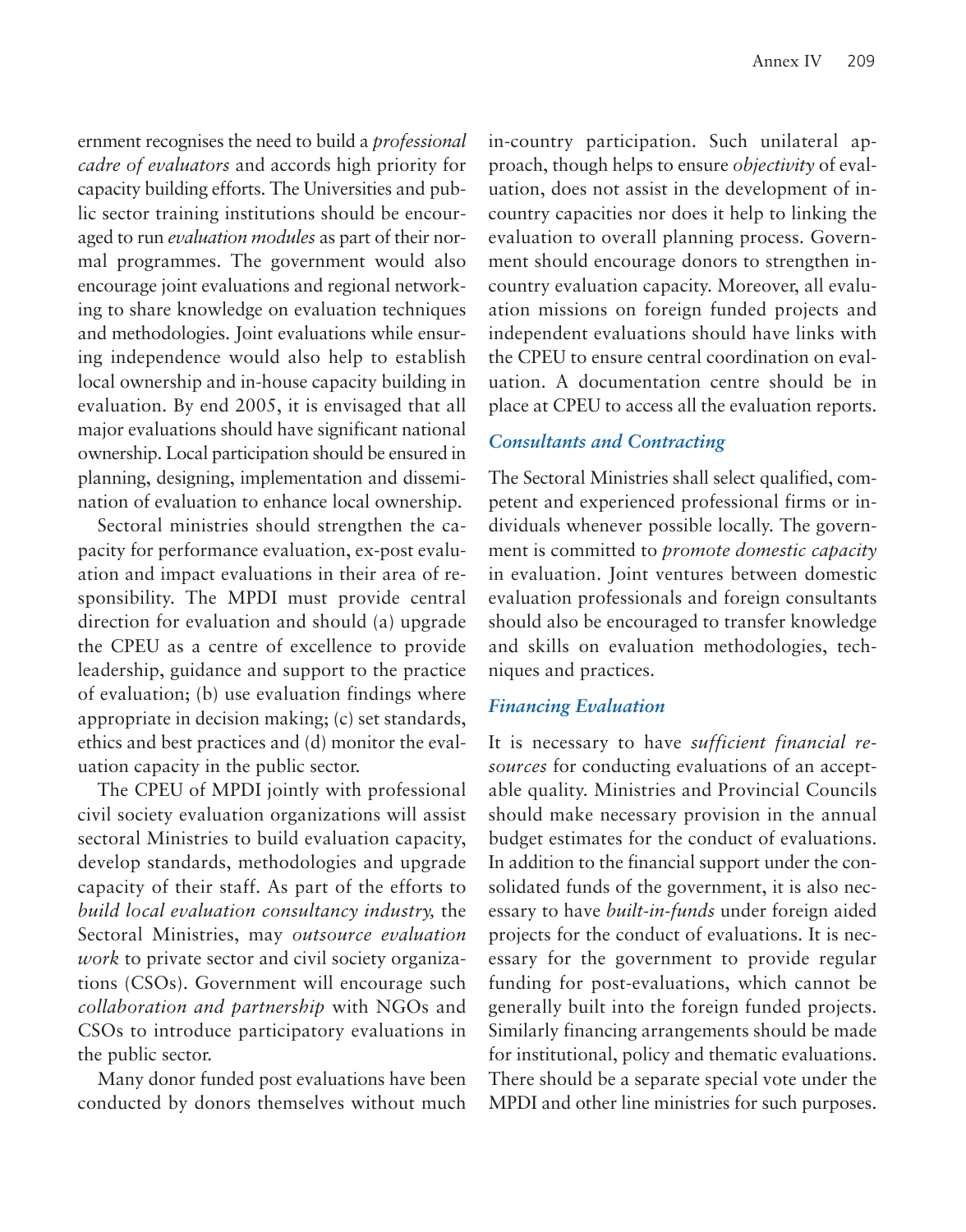#### *Oversight*

The MPDI will *monitor* the implementation of this policy to ensure its success in meeting the intended objectives. Secretary, MPDI in close consultation with the professional CSOs such as SLEvA, Chamber of Commerce, Organization of Professional Association, will monitor the implementation of the policy every year. A consultative and oversight modality, which would, inter alia, reflect the creation of the evaluation culture in the public sector would be developed for this purpose by the MPDI in consultation with the stakeholders.

#### **Notes**

- 1. Utility of evaluations applies also to other sectors. This document however is focused on national policy for the public sector. It may be applied in other sectors as desired.
- 2. Country synthesis report on evaluation of the Asian Development Bank, 1999. The performance of projects funded by other donor agencies is not known to be any better.
- 3. National Operations Room (NOR) which will be the focal point to collect, analyse and present economic and development information policy makers and monitor and evaluate national and subnational development work and investments.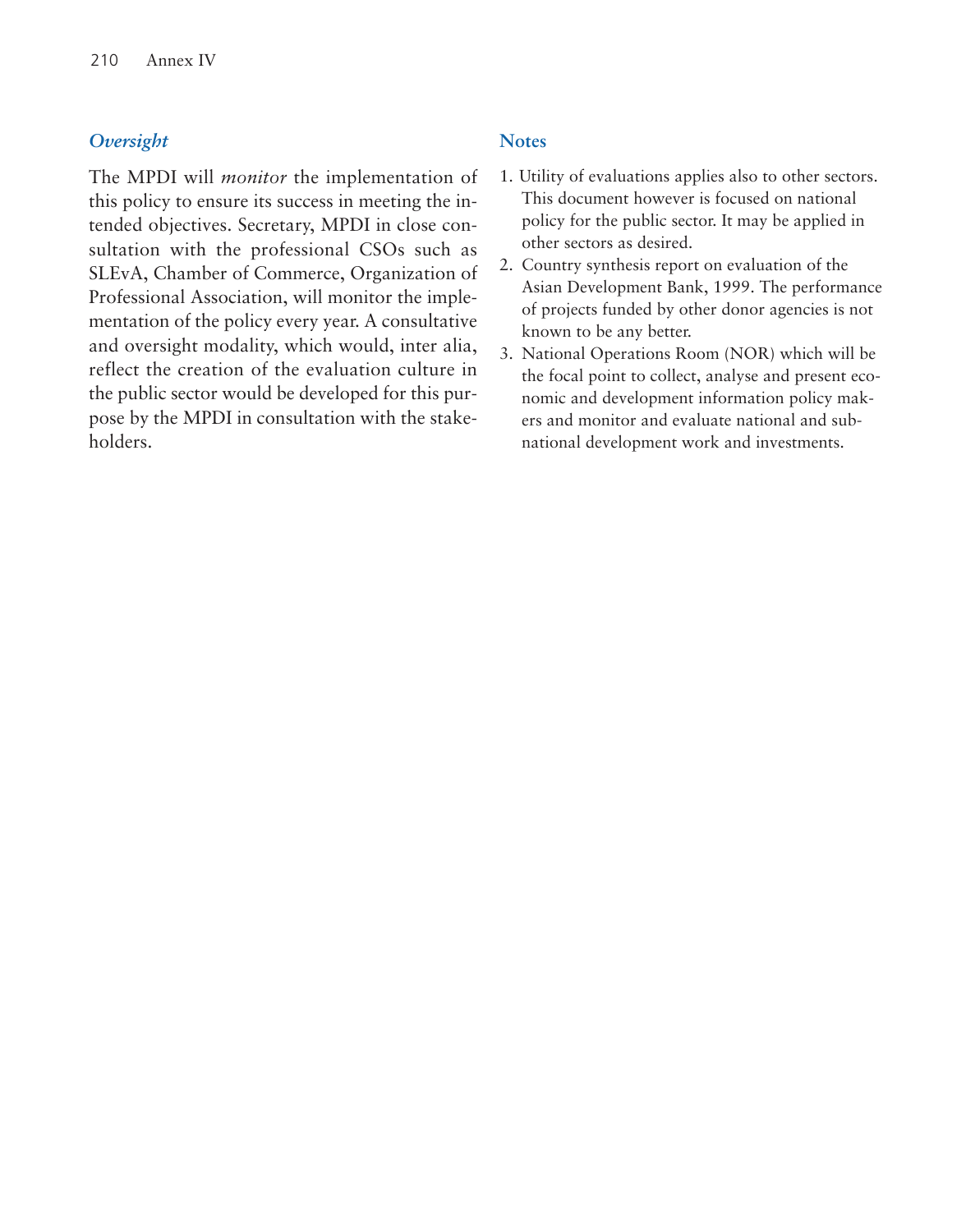#### **Annex V**

# Andhra Pradesh (India) Performance Accountability Act 2003 (Draft Act) (APPAC Act of 2003)

#### **Preamble**

An Act to enhance accountability, manage Information Systems, evaluate performance of individuals, Departments and Institutions in the State of Andhra Pradesh and for all matters connected there with or incidental thereto.

The State of Andhra Pradesh is poised for Good Governance with efficient management of all resources and moving towards being a Swarnandhrapradesh.

Where the scientific and systematic development of the state can be best possible through efficient management of Information Systems emanating from Gross root level. Such development seeks for a need based evaluation of the performance of Individuals, Departments and Institutions.

And where the individuals, Departments and Institutions shall be accountable for their performance with incentives and dis-incentives.

Such a system of accountability and evaluation shall establish SMART Governance (Simple, Moral, Accountable, Responsive and Transparent).

#### **Contents**

Chapter 1 Short Title

- Chapter 2 Findings and Purpose
- Chapter 3 History of Administrative Reforms in AP

Chapter 4 Performance Accountability System (PAS)

- Chapter 5 Strategic Planning
- Chapter 6 Information Flow
- Chapter 7 Performance Measurement and Documentation

Chapter 8 Monitoring & Evaluation Chapter 9 Incentive & Disincentives Chapter 10 Apex Committees Chapter 11 Annual Performance Reports Chapter 12 Human Resource Developments Chapter 13 Smart Governance Chapter 14 Miscellaneous Appendix A Appendix B

#### **Chapter 1**

#### 1. An Act

To provide for the establishment of strategic planning and performance measurement in the State Government and for other purposes.

Be it enacted by the State Legislative Assembly of the Government of Andhra Pradesh (GOAP).

#### 2. Short Title

This Act may be cited as "The Andhra Pradesh Performance Accountability Act 2003".

It shall extend to the whole of the State of Andhra Pradesh including

- a) All Departments under the State Government;
- b) All Semi Government bodies, Local bodies, Co-operative Institutions etc., under the control of the Government;
- c) All Public Sector Institutions under the control of the Government; and
- d) All Organizations or Institutions or individuals receiving any form of grant or assistance or aid, whether monetary or otherwise from the Government or public funds.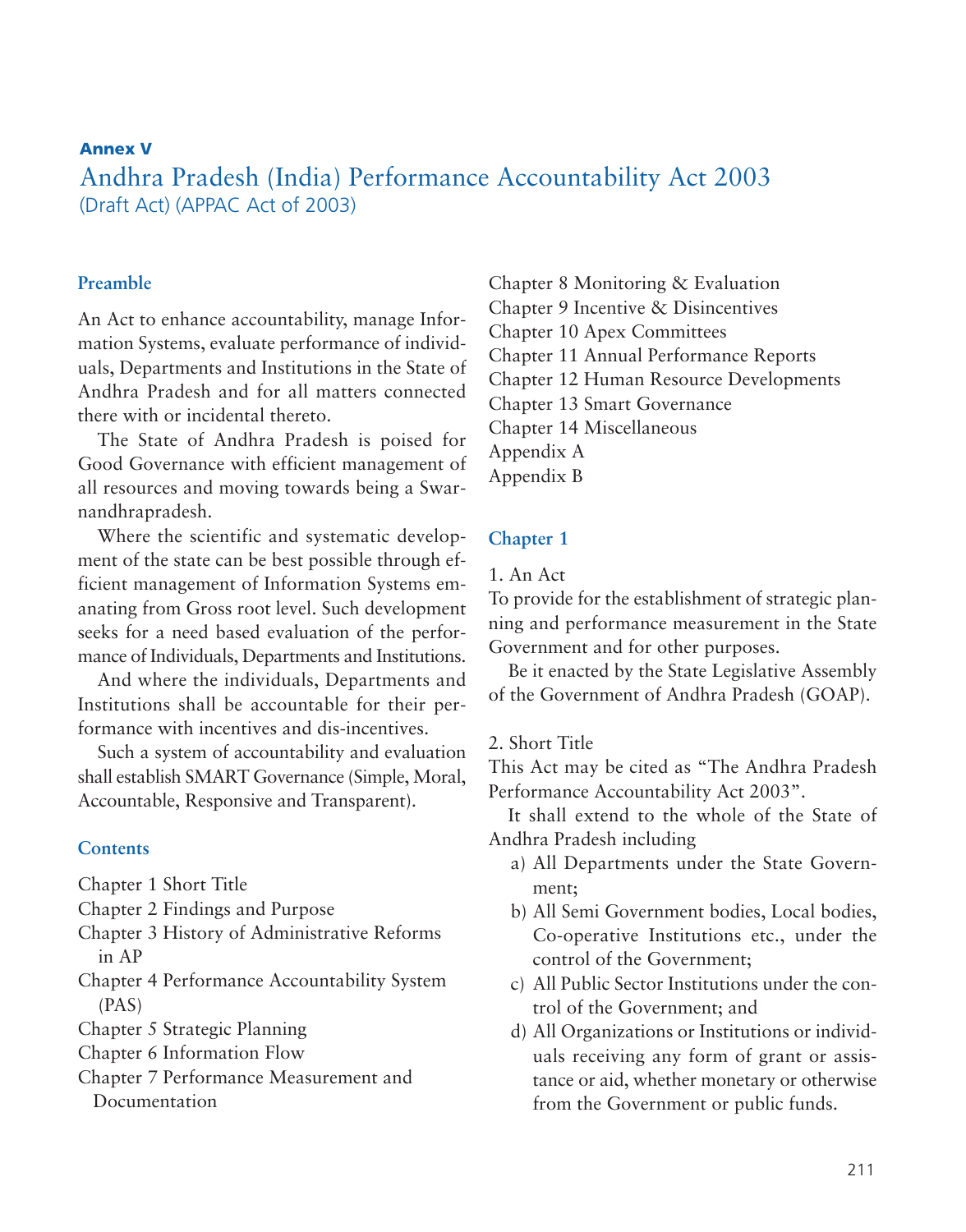(1) It shall come into force on such date, as the Government may, by notification in the Andhra Pradesh Gazette.

# **Chapter 2**

#### **Findings and Purposes**

### 1. Findings

The Government finds that:

- (a) Lack of efficiency in State-run programs undermines the confidence of people and reduces Government's ability to address adequately issues of public interest;
- (b) Functionaries in the Government are disadvantaged in their efforts to improve the program efficiency and effectiveness, due to inadequate information flow; and
- (c) Policy making and financial decisions are seriously handicapped by insufficient articulation to programme goals and objectives, performance and results.

#### 2. Purposes

Purposes of this Act: are to:

- (a) Improve confidence of the people, in the capability of the State Government by systematically holding the Government Departments, Institutions and individuals accountable for achieving program results;
- (b) Initiate a series of performance reforms by setting up program goals, measuring performance against those goals, and reporting publicly on their progress;
- (c) Improve Government effectiveness and public accountability by focusing on results, service quality, and customer satisfaction;
- (d) Motivate Government functionaries to improve service by orienting them for planning to achieve objectives by providing

them with information about service quality and results;

- (e) Improve decision making at various levels by providing more objective information on achieving goals, improving effectiveness and efficiency of Government programs and spending; and
- (f) Improve the internal management of the State Government.

# **Chapter 3**

# **History of Administrative Reforms in AP**

The State of Andhra Pradesh has been a pioneer in initiating Administrative Reforms for improving the performance of State run Programs

- 1. K. B. Lal Ananthraman & Sriramulu Committee on Administrative Reforms (1976)
- 2. M. K. Rustomji & Associates on Administrative Reforms (February 1986)
- 3. Action Plan for Administrative Reforms (June 1986)
- 4. Committee on Administrative Reorganization—S.R. Ramamurthy, G.R. Nair and K.V. Natarajan (April 1990)
- 5. Staff Review Committee—B.C. Gangopadhyaya & J.M. Girglani (April 1994)
- 6. Cabinet Sub-Committee on Administrative Reforms—headed by Sri Devender Goud (January 1997);
- 7. Three officers Committee on
	- a) Reorganisation of Secretariat Departments (M.V.P.C. Sastry);
	- b) Reorganisation of Commissionarates and Heads of Departments (N.S. Hariharan);
	- c) Delegation of powers to District collectors etc (B. Danam)
- 8. Special five-member Committee in each department headed by the Secretary concerned (December 1997);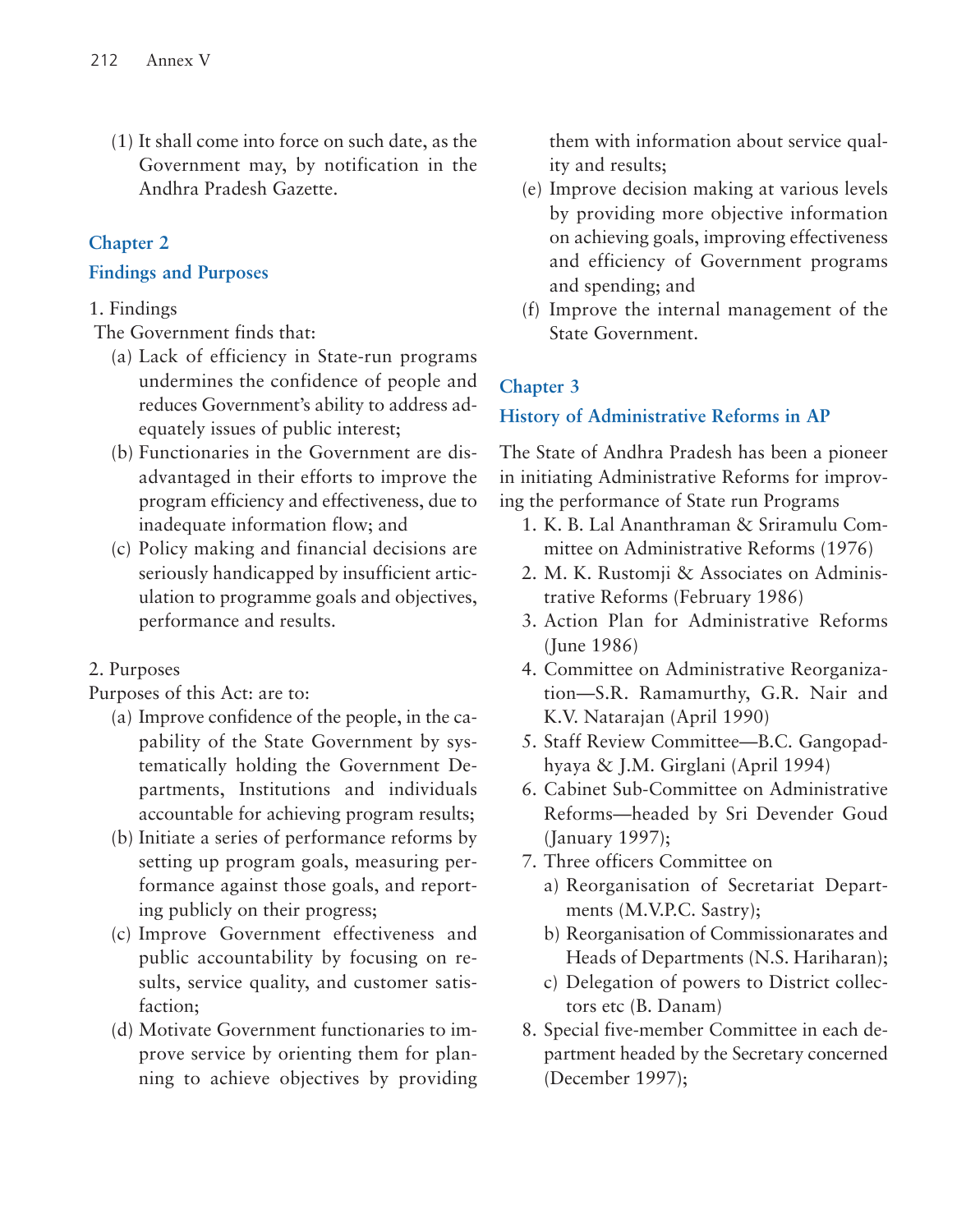- 9. Task Force on Good Governance—headed by Sri Madhav Godbole (January 2000)
- 10. Cabinet Sub-Committee on Administrative Reforms headed by Sri Vidyadher Rao (2000)
- 11. Strategy paper on Governance and Public Management (January 2002)

### **Chapter 4 Performance Accountability System (PAS)**

Performance Accountability System shall be established in each Department or Institution comprising of a comprehensive framework of Performance Management Activities including:

- 1. Strategic Planning
- 2. Information Flow
- 3. Performance Measurement
- 4. Performance Monitoring and Evaluation
- 5. Performance Budgeting

# **Chapter 5 Strategic Planning**

1. Strategic Planning

Every Government Department or Institution shall draw up a strategic plan which shall be in congruence with the Vision of the State Government.

- 1) It shall focus on (a) the baseline, (b) Identify benchmarks (c) spell out objectives and strategies;
- 2) The strategic plan shall cover a period of one year from the fiscal year in which it will be submitted, and shall be updated and revised;
- 3) While developing a strategic plan, the Government shall be consulted and the views and suggestions of those potentially affected by or interested in such a plan may also be taken.
- 4) At the beginning of each Financial Year, the heads of the departments shall prepare a plan for the year in consultation with the Secretary and the concerned Minister. This plan shall be submitted to the Minister to be in turn presented in the assembly.
- 5) The functions and activities of the strategic plan shall be inherently Government functions and they shall be performed only by the Government functionaries.

# 2. Contents of a Plan

The strategic plan shall contain

- 1) A comprehensive mission statement covering the major functions and operations of the department to enhance policy making capability in Government and to improve the performance of the key parts of the public service which contribute significantly to the social and economic development of the state;
- 2) A Vision statement indicating the direction in which the Department intends to move and what are the major achievements that it aims at;
- 3) General goals and objectives, including outcome-related goals and objectives for major functions of the department
- 4) A description of how the goals and objectives are to be achieved (Action Plan), including a description of the operational processes, skills and technology and the human, capital, information and other resources required to meet those goals and objectives
- 5) A description of how the performance goals included in the plan shall be related to the departmental goals
- 6) A description of various levels of accountability, i.e.; the measurable goals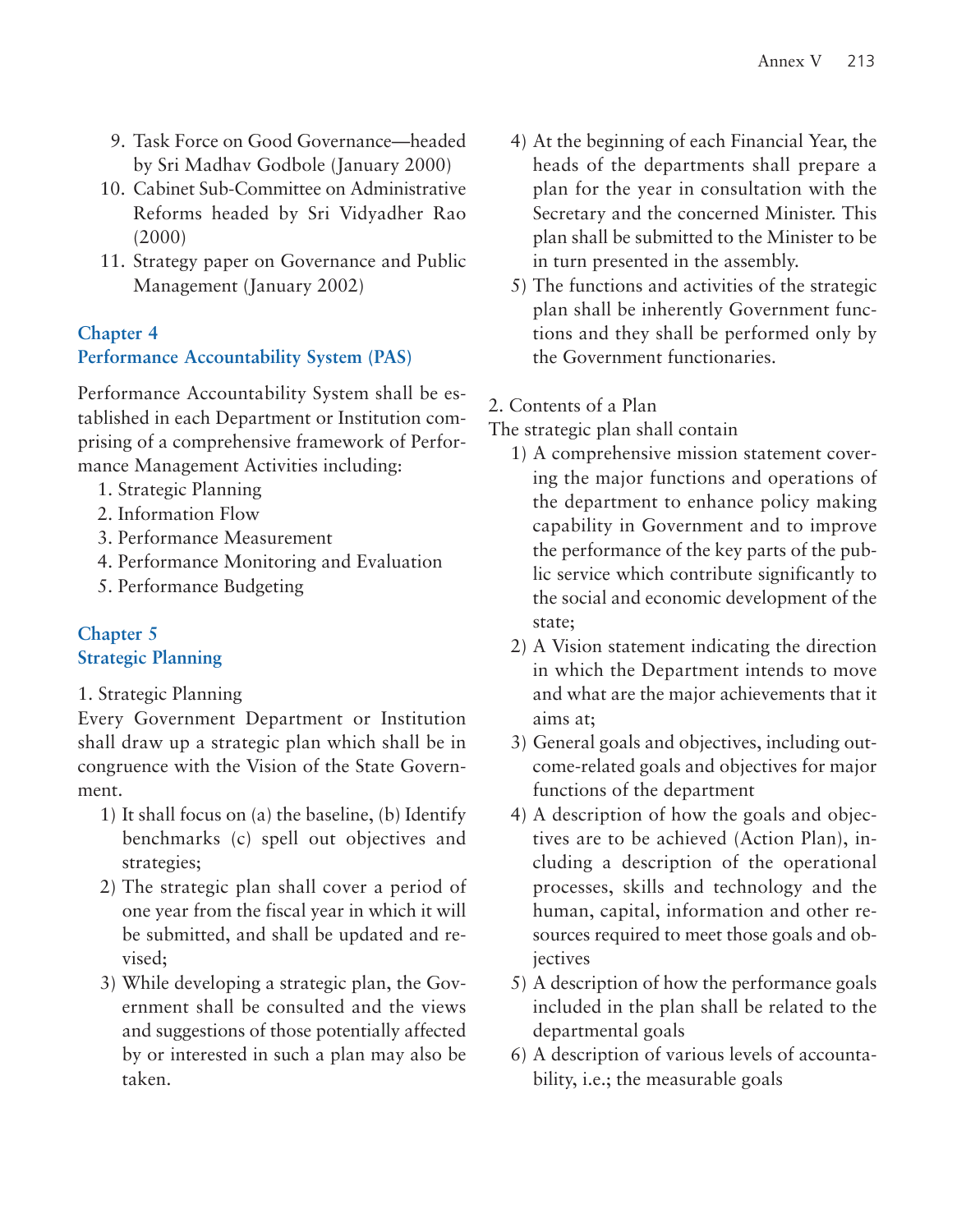- 7) An identification of those key factors external to the agency and beyond the control that could significantly affect the achievement of the general goals and objectives and
- 8) Comprehensive description of the evaluation tools used in assessing or revising the objectives and formulation of compatible goals

# **Chapter 6**

# **Information Flow**

- 1. Classification of Information
	- (1) All information called for, from any source shall be either coded, verbal, textual, numerical, audio-visual, alpha-numerical, graded or percentages or any other kind as prescribed and shall be in the prescribed formats, specific to each level, in each Department or Institution.
	- (2) The information shall be classified as Ordinary, Urgent, and Top Priority and shall be designated as X, XX, XXX in the formats and confidential information shall be designated as 'Confidential'.
- 2. Information centers
	- (1) There shall be three main levels of information centers i.e. (a) State level, (b) District / Unit level and (c) Mandal / Sub-unit level for each Department or Institution.
	- (2) Each Department or Institution shall identify and designate the three levels as specified in subsection (1) for communicating the information from lower to higher level and shall be notified in the Gazette.
	- (1) There shall be one nodal officer (by designation) at each level, who shall be the head of the office of that unit and shall be personally accountable for collection, compilation,

analysis, documentation, retrieval, preservation and communication of information, assisted by his subordinate officers and staff.

- 3. Explanation
	- (a) In case, where any Department or Institution has no District level office within the total jurisdiction of the District or forms a part of the District or spreads over two or more Districts, it shall be identified as the unit office. *Example:* A circle office in an Engineering Department shall be the unit office for the purpose of this clause.
	- (b) In case, where any Department or Institution has no Mandal level office within the total jurisdiction of the Mandal or forms a part of the Mandal or spreads over two or more Mandals, it shall be identified as subunit office.

*Example:* A division office in an Engineering Department shall be the sub-unit office for the purpose this clause.

- (4) All the individuals working in the area of operation at each information centre shall personally be accountable for assisting the nodal Officer at that particular level for submission of systematic and periodic information to the next higher level.
- 4. Mode of Communication
	- (1) The mode of communication of information from one level to another level shall be predetermined with approved process either through verbal, personal, telephonic, telegraphic, wireless, postal, electronic or any other prescribed media of data communication systems.
	- (2) It may be with one or more modes as given in sub-clause (1) and shall be specified in the prescribed formats.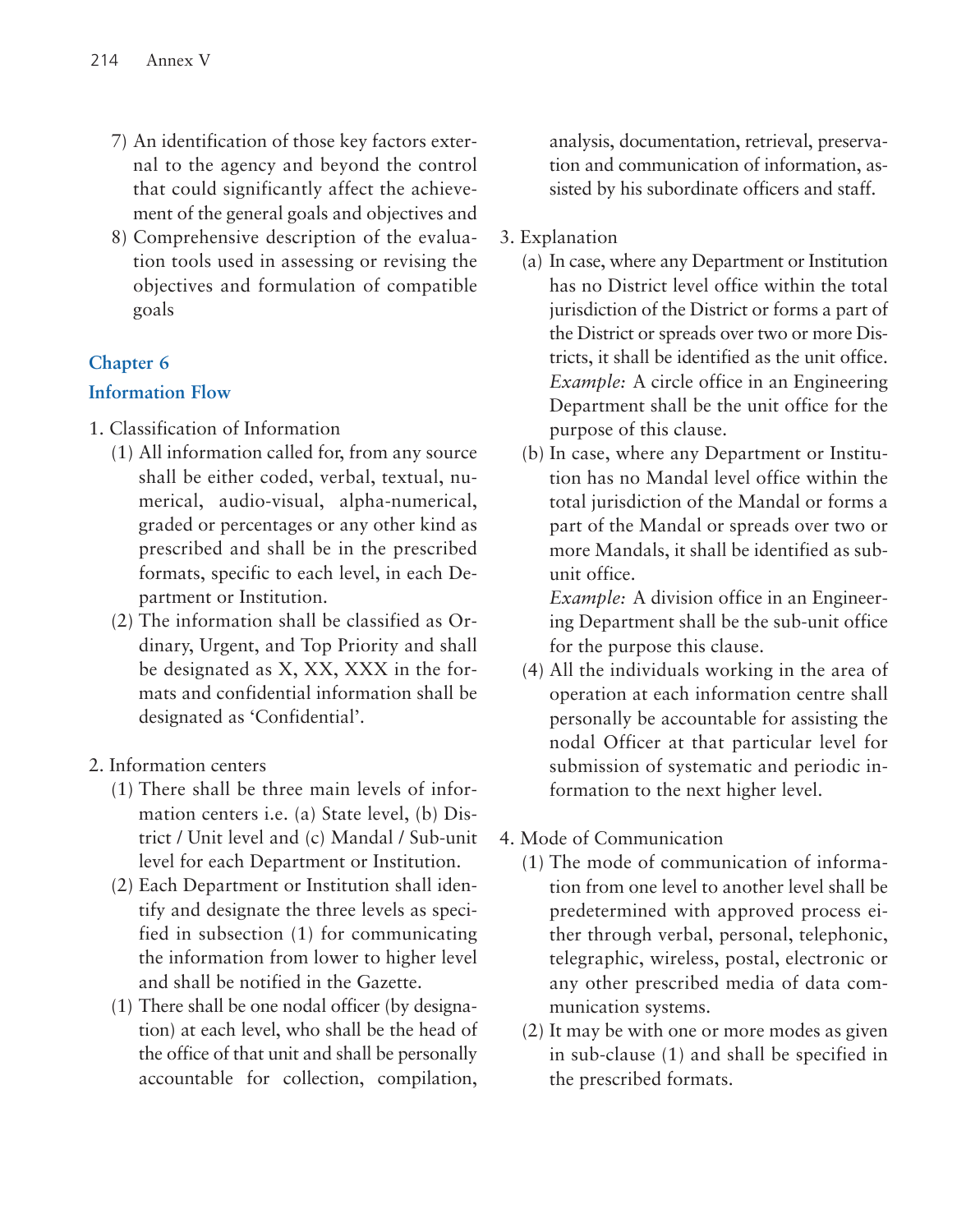#### 5. Formats

- (1) The collection, compilation, analysis, documentation, preservation and communication of any kind of information shall be in the prescribed formats, specific to each Department or Institution and shall be approved by the Apex Committee as prescribed in the Section ......
- (2) Each format shall be coded with nine digit code covering Department code (three digits) Information classification code (three digits) and individual format number (three digits). Explanation:
	- (a) For the purpose of Management of Information Systems, each Department or Institution shall be given a specific code number in three digits (example: 036)
	- (b) Information classification code shall be specific to each Department or Institution and shall be in three digits (example 027)
	- (c) The format number shall be the serial number of the format under each Information classification code in three digits (example: 054)
- (3) The formats shall be designed to extract the right information suitable for analysis and amenable for computerization.
- (4) It shall specify periodicity, the designation of officer (to authenticate the information), mode of communication etc., along with necessary instructions thereon for collection, compilation, analysis, documentation and communication of information.
- (5) The formats specified under this section shall be periodically reviewed and updated and such updated formats shall have the codes with suffix alphabets in succession for each updation.

(Example: 036 027 054 A )

- 6. Periodicity of Information flow
	- (1) The periodicity of flow of information from one level to another level may be online, hourly, daily, weekly, fortnightly, monthly, quarterly, and half yearly or yearly as prescribed in the individual formats.
	- (2) All other correspondence in which any information is called for from the subordinate offices, other than those called through the approved formats as specified in subsection (1) shall contain invariably the date and time of receipt of information and the mode of communication through which the information shall be sent to the such higher office and vice-versa.
- 7. Power to obtain information
	- (1) The Apex Committee as specified in Section ...... in each Department may, with a view to achieve the objectives of the Act shall call for any information from individuals and all unit and sub-unit offices in their jurisdiction, in the prescribed formats.
	- (2) The Apex Committees shall also have the power to call for any other information related from other Departments or Institutions and it may be at the Apex committee level.
	- (3) The Government shall have the power to call for any information from any Department or Institution and also from any of the citizens in the state in connection with the services rendered through different Departments and agencies of the Government.

#### **Chapter 7**

# **Performance Measurement and Documentation**

#### 1. Performance measurement

Performance measurement shall connect the strategic plans to results and shall be a continuous process of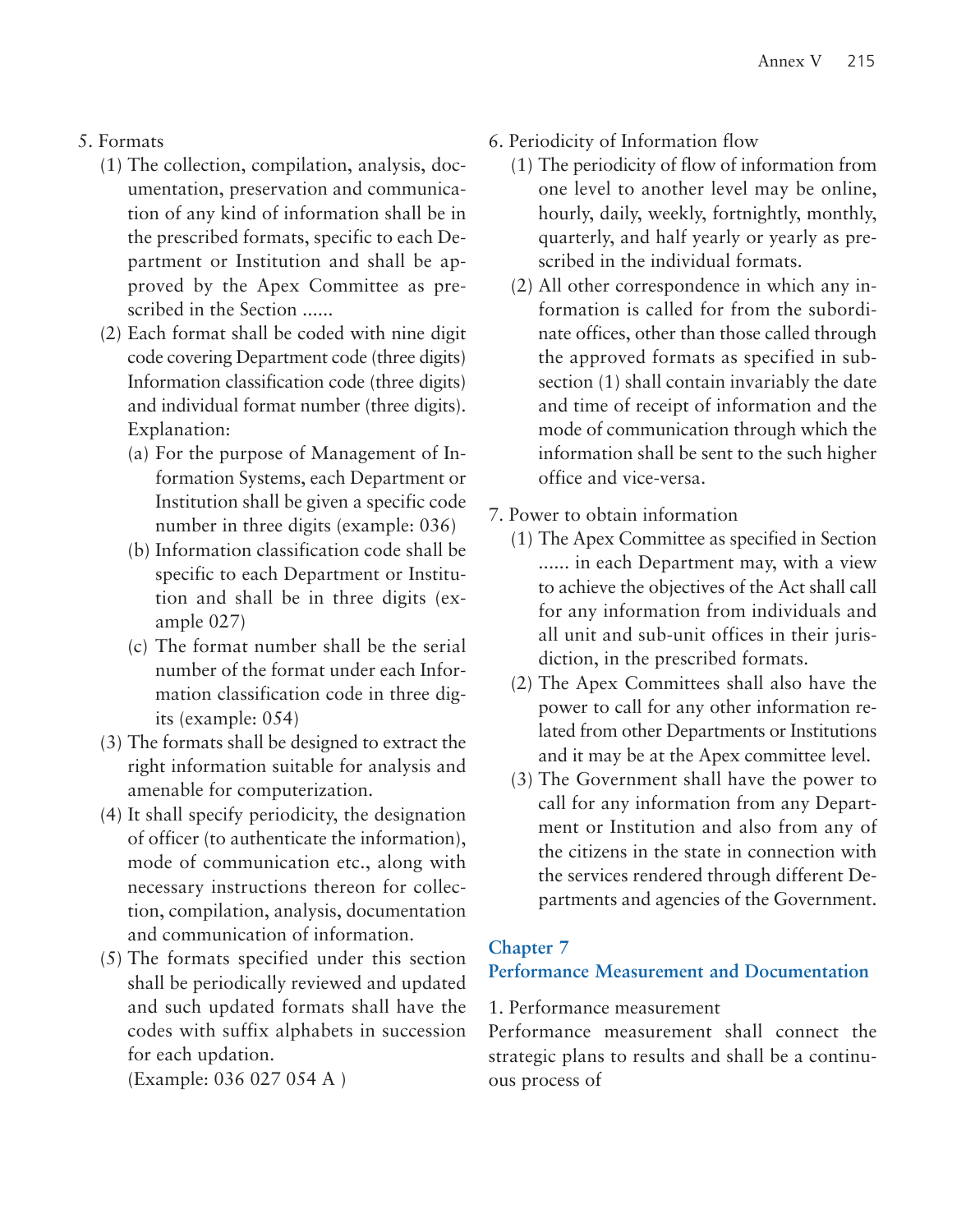- 1) Performance Achievement through a set of Indicators i.e. achievement of monthly and cumulative physical and financial targets indicators, functionaries, institutions & territorial jurisdiction;
- 2) Progress of important projects (physical and financial)
- 3) Achievement of process targets in relation to benchmarks and best practices at all levels of Government
- 4) Collating Information i.e. the information received at each information centre shall be abstracted and such abstracted information shall flow from lower information centre to the next higher centre in the prescribed formats in the given time schedule.
- 5) Introduction of an Online Performance Tracking System
- 6) Measurement of Results
- 7) Identifying Success/Failure

#### Explanation:

The Mandal / Sub-unit shall abstract the information at their level and send to the information Center at the District / Unit in one or more modes as specified in the formats; and so on.

The analysis of information shall be either manual or through computer or any other means as specified in the formats.

The information officer at each information center shall be personally accountable for the analysis and shall authenticate the abstracts before sending them to the next higher information center.

#### 2. Documentation

(1) All information collected, analyzed shall be documented through paper or electronic or any other prescribed media before the next information is received in the periodicity at the information center.

- (2) There shall be a documentation officer designated for the purpose under the control of each nodal officer who shall be personally accountable for documentation, preservation and retrieval of the information and shall take all measures for the safety, security of all records and for retrieval of information at any given time, whenever called for.
- (3) The procedure for documentation shall be as prescribed.
- 3. Research and Analysis Wing (RAW)
	- (1) There shall be one Research and Analysis Wing (RAW) at the state level information center in each Department or Institution to analyze historic and current data received from various information centers and other sources.
	- (2) It shall be headed by one of the senior officers of the Department or Institution with complementary staff and shall be under the control of the Secretary of the Department concerned.
	- (3) It shall periodically analyze the information to draw out the trends for policy making by the Government in each Department on its objectives, as prescribed.
	- (4) Subject specialists may be associated with the Departmental officers and staff in the Research and Analysis Wing.
	- (5) The procedures and the functions of the Research and Analysis Wing shall be as prescribed.

# **Chapter 8**

# **Monitoring and Evaluation**

- 1. Evaluation
	- (1) Evaluation of performance shall be on each individual working in the jurisdiction of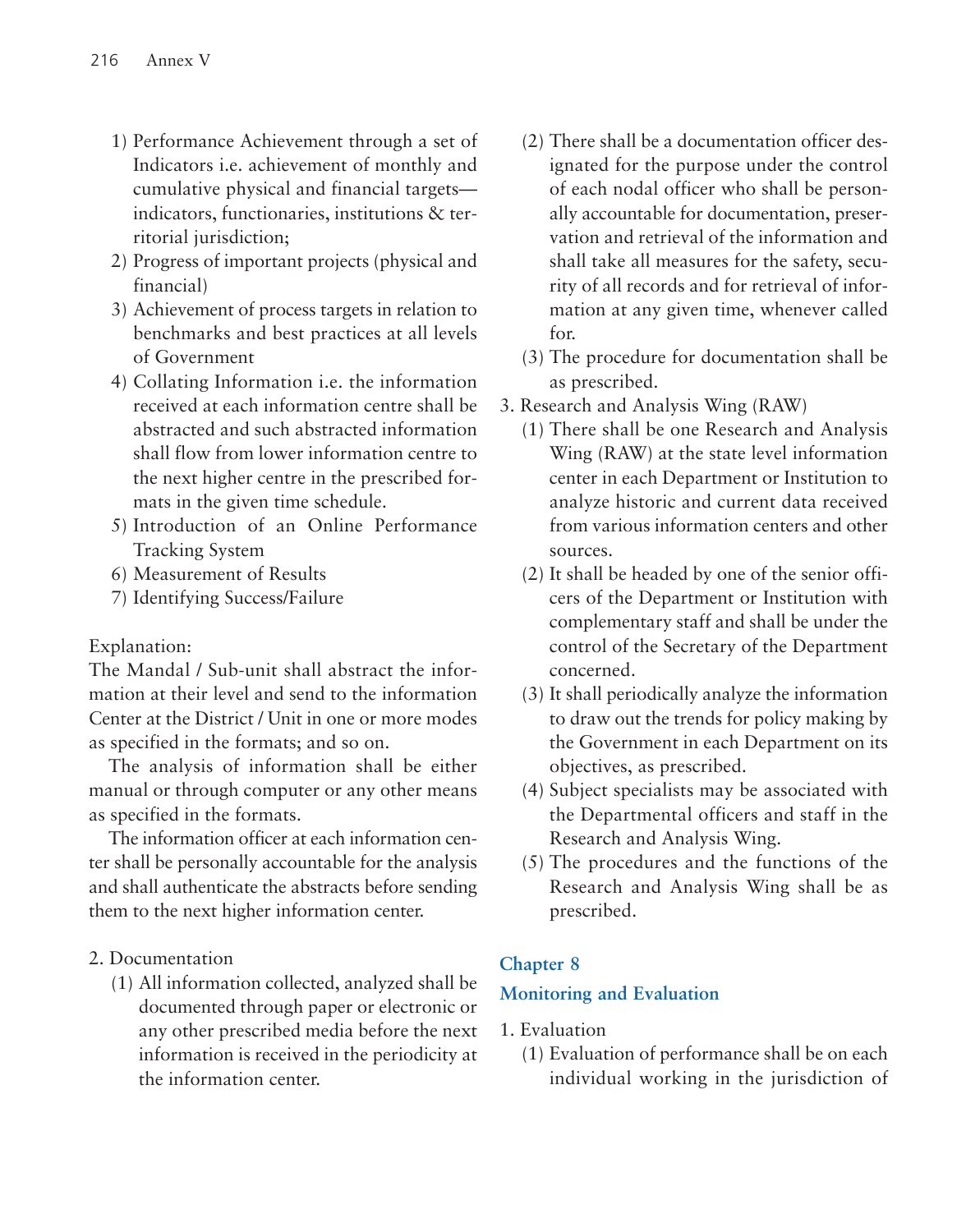three level centers i.e. (a) state level centre (b) District/Unit level (c) Mandal/Sub-unit level a nd in each Department or Institution in the State.

- (2) Performance indicators shall be evolved for each level as specified in Section (1) pertaining to their jurisdiction in the prescribed formats approved by the Apex Committee in each Department or Institution and may be periodically revised by the Government, as per necessity.
- 2. Evaluation parameters
	- (1) The parameters for evaluation of individuals, Departments or Institutions shall be, as approved by the concerned Apex Committees or the Government, as the case may be.
	- (2) The parameters shall include indicating the performance of individuals, Departments or Institutions for revenue recovery, economy in expenditure, usefulness in expenditure, skills in planning, time management, achievement of goals, quickness of disposals, Administrative skills, monitoring and inspection, or such other parameters as prescribed.
	- (3) All parameters shall be scalable or quantifiable with time, money, work wise etc., and shall be specified for individuals, Departments or Institutions in a scientific manner.
	- (4) There shall be four grades for evaluation of the performance for each individual Department or Institution (Example: A, B, C, and D) as approved by the Government
- 3. Evaluation Authority
	- (1) The following officers shall review the performance of individuals working in their jurisdiction with the prescribed indicators. Mandal / Sub. Unit level — Officer In charge of Mandal/Sub Unit District / Unit level — District Collector/ Unit Officer

State Level — Secretary or Head of the Department

- (2) The Chief Minister or the Chief Secretary of the State shall review performance of all Departments or Institutions at Government level assisted by one or more Secretaries designated for the purpose.
- (3) The Authority to review the performance of all other Organizations or Institutions or individuals receiving any form of grant or assistance or aid, whether monitory or otherwise from Government or Public funds shall be as prescribed.
- 4. Review Meetings
	- (1) The Officer In charge at Mandal / Sub-unit shall review the performance in his jurisdiction in the prescribed formats, once in a month (i.e.) 1<sup>st</sup> day in every month.
	- (2) The District Collector or the Unit Officer of concerned Department or Institution shall review the performance in his jurisdiction in the prescribed formats, once in a month  $(i.e.,)$  on  $5<sup>th</sup>$  of every month.
	- (3) The Secretary or the Head of the Department as the case may be, shall review the performance of the Department or Departments or Institutions as the case may be in the prescribed formats, once in a month (i.e.) on 10th of every month.
	- (4) The Chief Minister or the Chief Secretary shall review the performance of all the Departments in the 2nd week of every quarter (i.e.) during the month of January, April, July and October every year.
	- (5) Special review meetings for any purpose shall be conducted at any level, mentioned under this section, in addition to the regular review meetings, as per the Government Orders from time to time.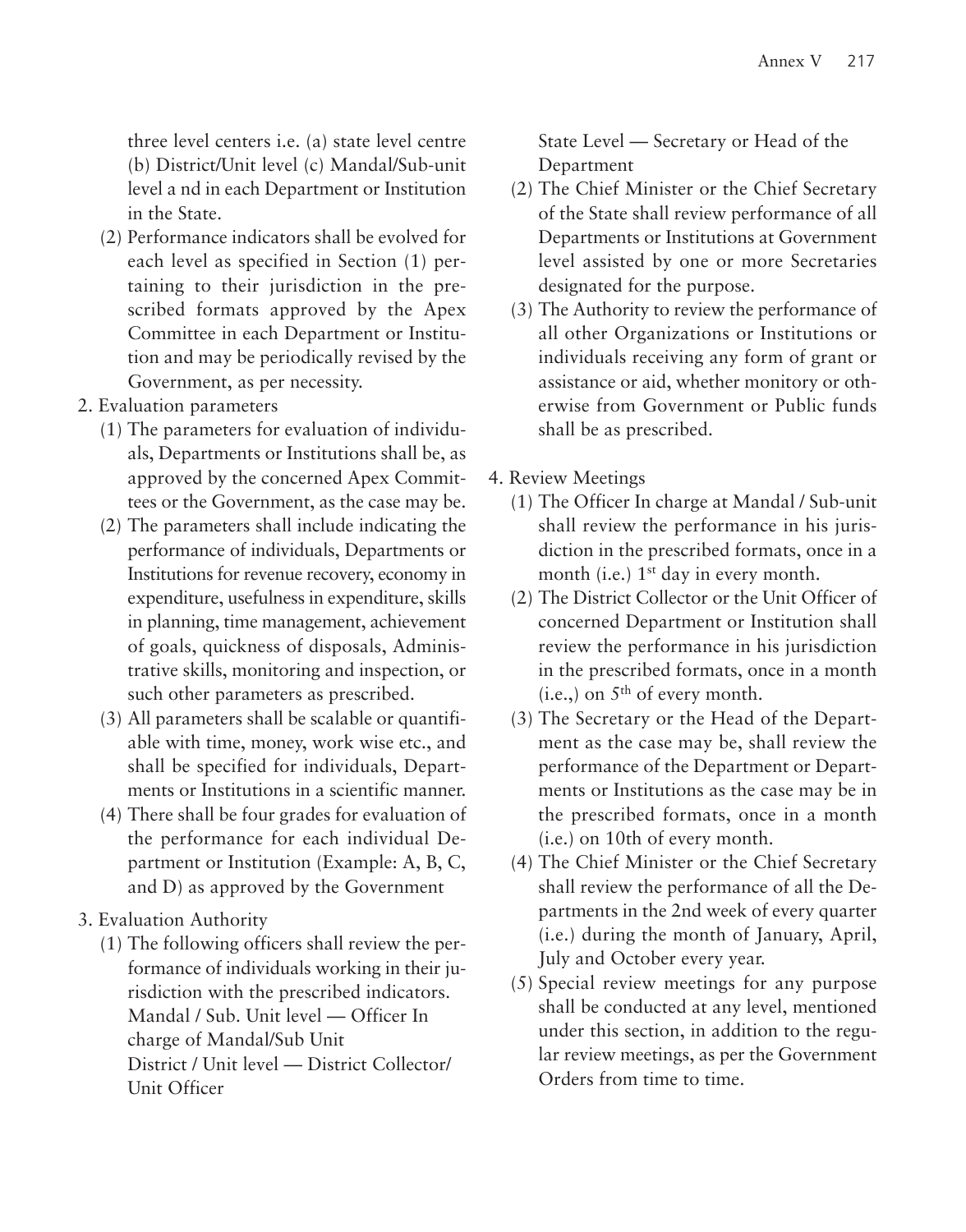(6) The procedure for review meetings and the accountability for the individuals shall be as prescribed.

# **Chapter 9**

#### **Incentives and Disincentives**

- 1. Incentives
	- 1) Incentives for individuals, Departments or Institutions for their high performing may instituted as a special recognition and it shall be as specified.
	- 2) The Apex Committee shall be the Authority for awarding such incentives to individuals in their jurisdiction, as per the norms of the Government.
	- 3) The Government shall be the Authority for awarding such incentives to the Department or Institutions.
- 2. Disincentives
	- (1) In the case of non-performance, disciplinary action shall be initiated by competent authorities by way of penalties as prescribed under CCA Rules for the following, under this Act.
		- a) Non submission of information
		- b) Consistent delay in submissions of information
		- c) Submission of false information
		- d) Inaccurate analysis
		- e) Breach of official duty in connection with the Accountability fixed under this Act and Rules.
		- f) Failure of performance as prescribed
		- g) Financial irregularities
		- h) Misuse of Stores or Tools and Plant.
		- i) Failure to convene review meetings, follow-up actions, Inspections monitoring etc.,
		- j) Failure for documentation and preservation of records.

3. Appellate Authority

The appellate authority on the orders of the Apex Committee or the Government as the case may be under this Act shall be the High Court of Andhra Pradesh.

# **Chapter 10**

# **Apex Committees**

- 1. Formation of Apex Committee
	- (1) There shall be one Apex Committee for each Department or Institution headed by the Minister in charge of the Department or Institution as Chairman and the Secretary or Head of the Department concerned as the Vice-Chairman.
	- (2) The Apex committee shall be a nine member committee including the Chairman and Vice-Chairman along with seven other members (by designation) drawn from different activities like Administration, Accounts, Technical etc., in that Department or Institution.
	- (3) The Apex Committee may co-opt experts, up to a maximum of six members or invite any guest members for suggestions.
	- (4) The Apex committee shall be for a period of three years and any casual vacancy shall be filled in by the Apex Committee by coopting members
	- (5) The function of the Apex Committee shall be as prescribed and shall be the Authority for implementation of the Act in their Jurisdiction of the Department or Institution.
- 2. Meetings
	- (1) The Apex Committee in each Department or Institution shall meet compulsorily on 10<sup>th</sup> day of every quarter i.e. during January, April, July and October every year.
	- (2) The meeting shall be chaired by the Chair-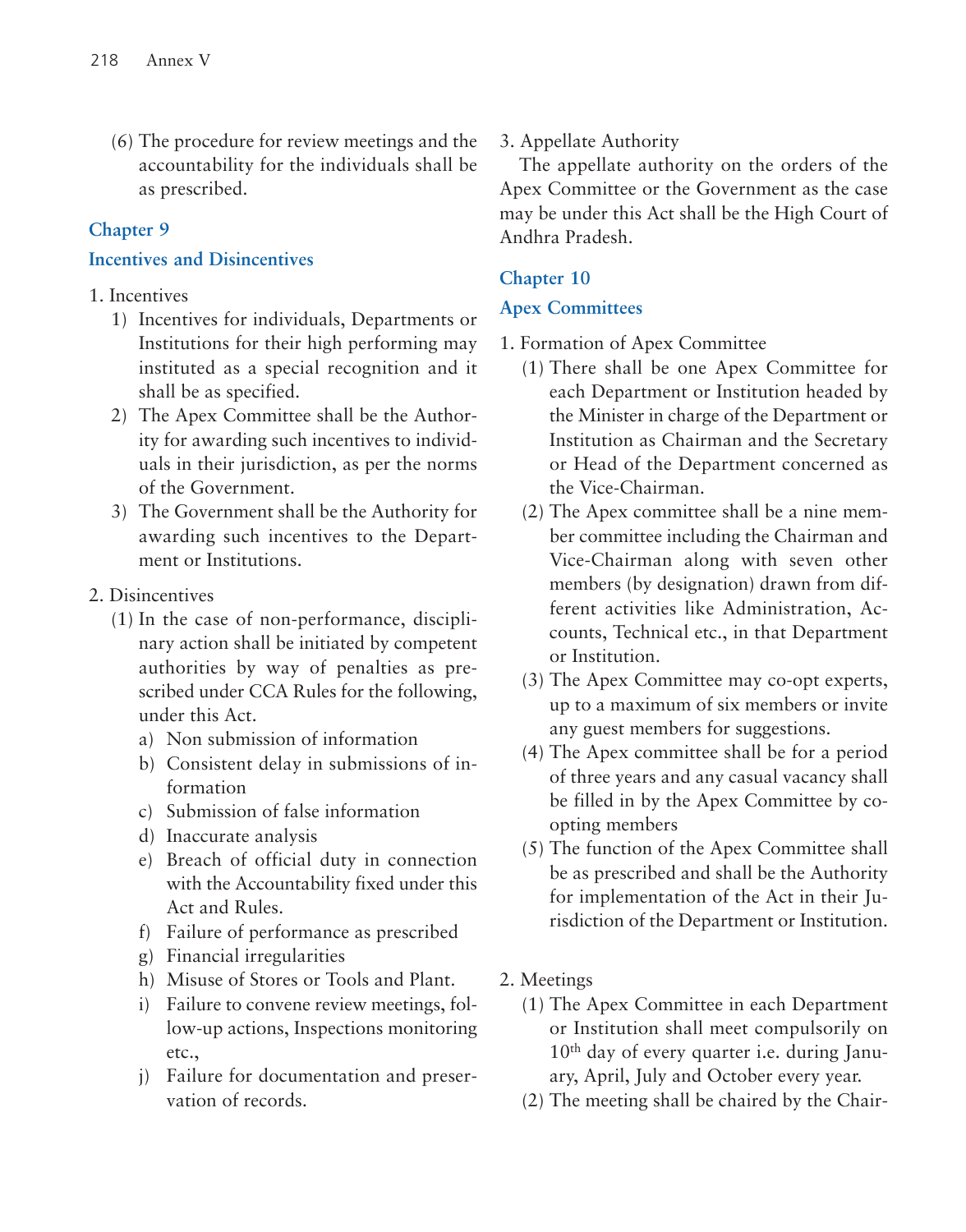man for every meeting or by the Vice-Chairman in the absence of the Chairman.

- (3) The Chairman at his discretion may specially convene the Apex Committee meeting during other times, as per the need.
- (4) One of the Apex Committee members shall act as convenor for organizing the meetings who shall be nominated by the Chairman.
- (5) The convenor shall be personally responsible for convening the Quarterly meetings and special meetings on the dates specified and shall document all minutes of the meeting and the action taken reports.
- (6) The convenor shall initiate all actions necessary for implementation of the minutes of the meeting and shall also bring all matters in respect of the actions taken and to be taken on the minutes of the meeting to the notice of the Apex Committee for further action every time.

# **Chapter 11**

# **Annual Performance Reports**

- 1. Performance books
	- (1) There shall be a performance book for every individual which shall be maintained by the officer in charge and handed over to his successor at the time of change in incumbency at all the three levels.
	- (2) It shall contain self appraisal of the controlling officer as well as the appraisal of the subordinates on set goals and achievements for each month.
	- (3) It shall be reviewed by the Departmental promotion committees or officers at the time of promotion to next higher cadre and it shall be an open book, not confidential.
- 2. Department manuals and Function manuals (1) There shall be a Department manual for

every Department or Institution for its smooth working to achieve its objectives.

- (2) There shall also be a Function manual for each type of job with detailed procedures and accountability at different levels in each Department or Institution.
- (4) All the individuals working in the Department or Institution shall be governed by the Department manual and Function manual.
- 3. Job charts
	- (1) There shall be a job chart for every post, specific to its situation in each Department or Institution and the individuals working in that post shall be accountable for his performance as per the job chart.
	- (4) Separate job charts shall be prepared for the same post in different environments specific to its situation.

Explanation:

An individual though holds the same post, may work in different environments which requires some specific jobs to be performed Example: An engineer in the construction unit, survey unit, water management unit, designs unit will have different jobs to perform and so shall have different job charts specific to his situation.

- (5)The preparation of job charts, scope and fixation of responsibilities shall be as prescribed.
- 4. Check lists
	- (1) There shall be prescribed checklists for every transaction requiring sanctions or approvals, either technical, monitory or administrative in every Department or Institution.
	- (2) The check lists shall be a combined checklist for submission, processing and sanction/ approval levels and shall be duly authenticated by the individuals at various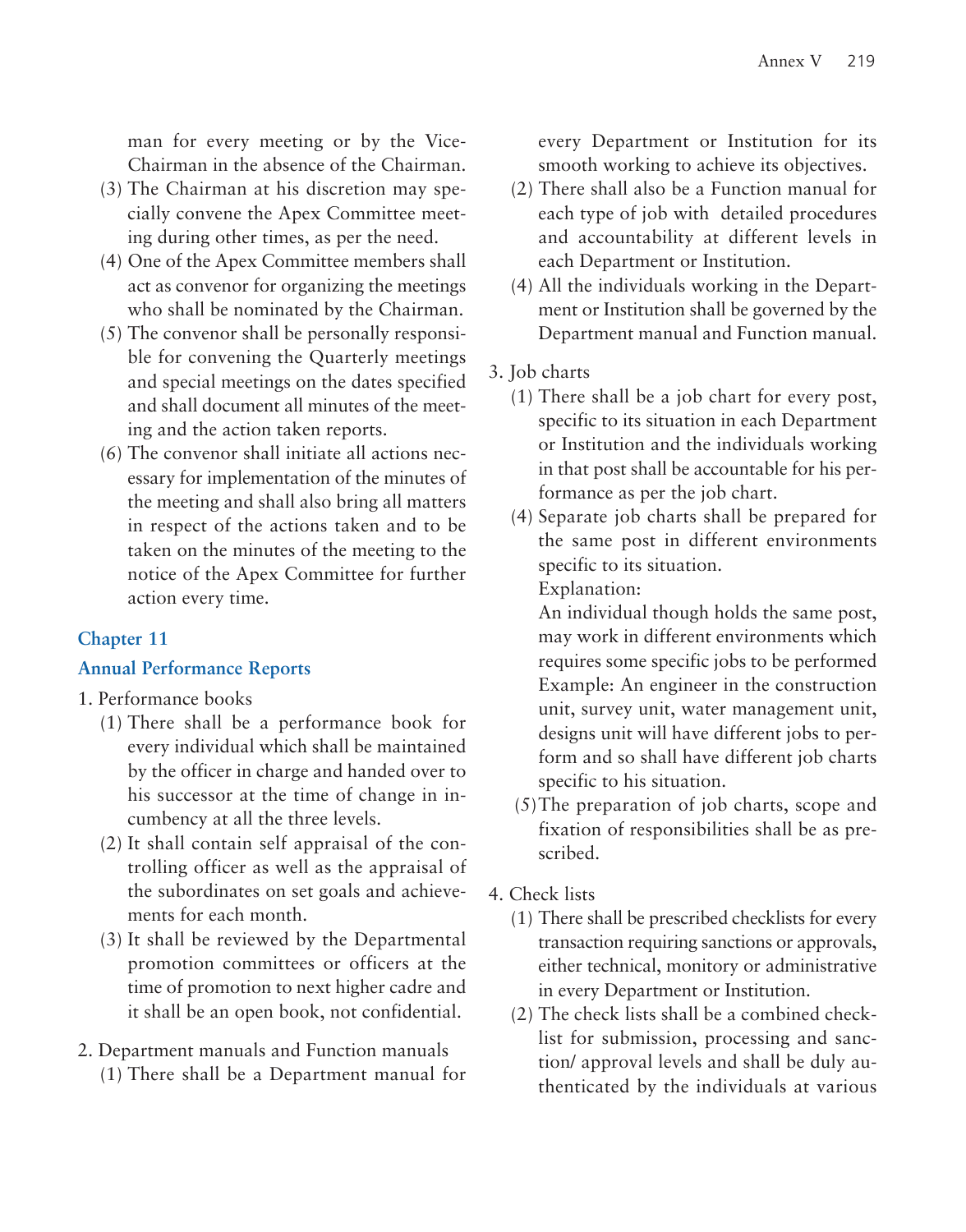levels and they shall be accountable at their level.

- 5. Year book
	- (1) Every information center shall, for the purpose of efficient discharge of its functions under this Act, and guide that centre for subsequent year of operation shall document in typed script or in any other mode as prescribed regarding:
		- (a) Budgetary details;
		- (b) All sanctions and approvals;
		- (c) Full details of receipts and expenditure;
		- (d) Incumbency of officers and staff;
		- (e) Details of all activities in its jurisdiction; and
		- (f) Other information as prescribed from time to time.
	- (2) The documentation officers concerned shall be personally responsible for preparation of this year book by 1st May every year.
	- (3) The modalities for preparation of the year book, distribution, preservation etc., shall be as prescribed.

# **Chapter 12**

# **Human Resources Development**

- 1. Training Institutes
	- 1) There shall be a nodal training Institute at the State level for Human Resources Development, for officers and staff and District training centers under its control.
	- 2) The nodal training Institute shall monitor and coordinate the activities of all other training Institutes in various Departments, as prescribed.
	- 3) There shall be a central training Budget to be operated by the nodal training Institute

for distribution among various Departments, as a percentage on budget estimates, as prescribed from time to time.

- 4) The nodal training Institute shall develop a strategic plan for all the training Institutes based on the training needs assessment for officers and staff in various Departments and Institutions.
- 2. Trainings
	- 1) The Trainings for officers and staff may be imparted for Administrative skills, Technical skills, Management skills, and other skills as prescribed, for improving the efficiency and effectiveness for achieving the program objectives of the state.
	- 2) The Trainings may be of the following categories and may be imparted during the tenure of the office.
		- (a) Orientation Trainings;
		- (b) In-service Trainings;
		- (c) Special Trainings; and
		- (d) Other Trainings as prescribed.
	- 3) The training components, duration, number of trainings, selection of participants and other modalities required for organizing the training programs shall be, as prescribed.

# 3. Feed back analysis

The effectiveness of the training shall be monitored and accountability fixed on the trainees based on the feed back analysis from trainees during and after training.

# **Chapter 13 SMART Governance**

Government of Andhra Pradesh is working towards a SMART Government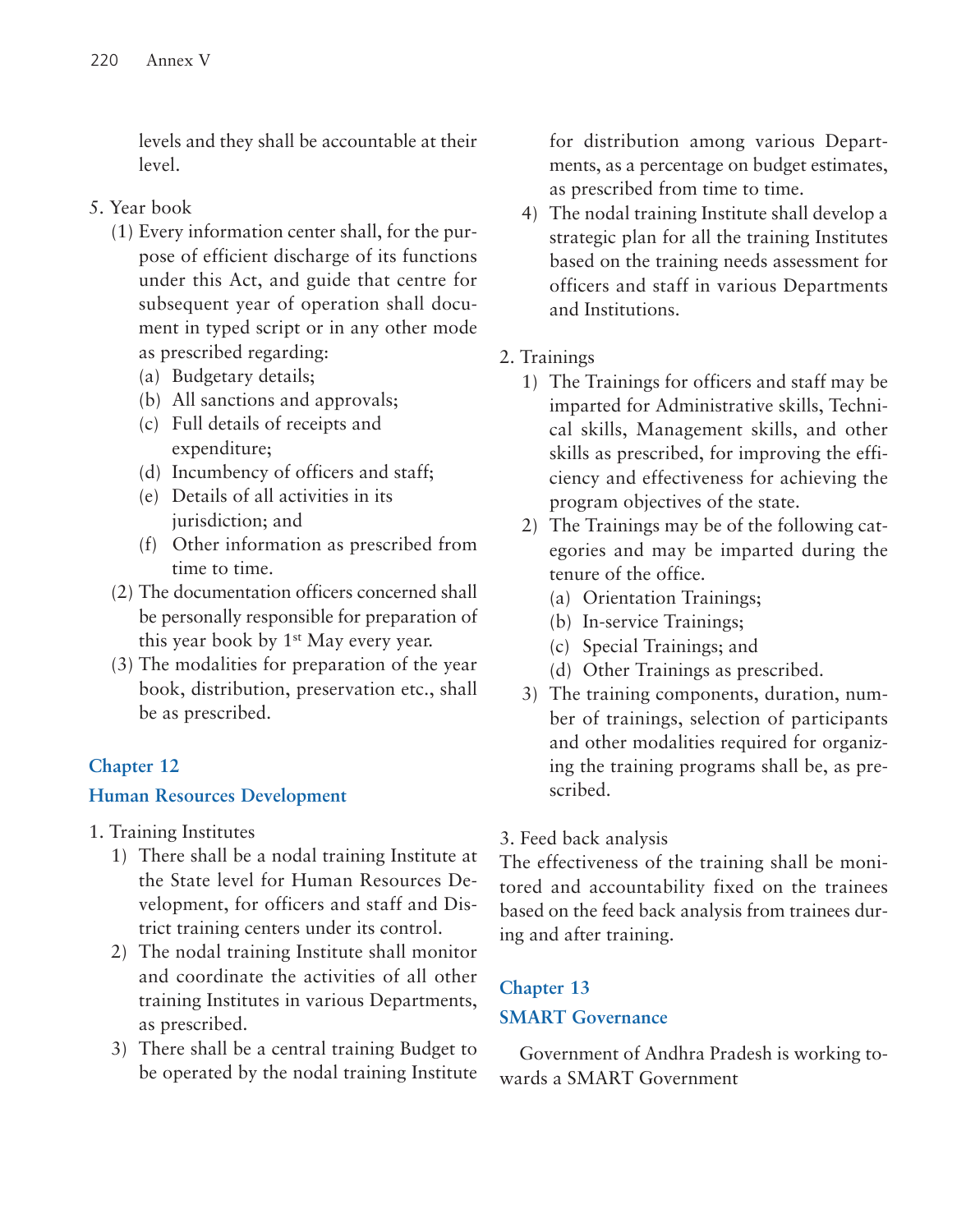- S: Simplifying Government: To enable Government to improve quality of service to the customer and increase his value for money through simplifying procedures.
- M: Moral Government: To develop an effective HRM Plan by embedding new structures and approaches to HRM
- A: Accountable Government: To improve the quality and timelines of delivery of services and to develop a flexible result-focused performance culture across the public service through systems which effectively monitor and measure performance.
- R: Responsive Citizen Focused Government: To ensure people have a strong voice in the governance of the state, through participatory mechanisms into planning and monitoring of service delivery, enhancing decentralization and ensuring inclusiveness of the poor and disadvantaged
- T: Transparency in Government: To improve planning, resource allocation, monitoring, management and accounting systems and access to information so that accountability is clear, spending is transparent and public expenditure is more effectively controlled.

#### **Chapter 14**

#### **Miscellaneous**

- 1. Power to remove difficulties
	- (1) If any difficult arises in giving effect to the provisions of this Act, the Government as the occasion may require, by order published in the Andhra Pradesh Gazette, do any thing which appears to them necessary for removing the difficulty.
	- (2) All orders made under this section shall as soon as may be, after they are made, be placed on the table of the legislative Assem-

bly of the state and shall be subject to such modifications by way of amendments or repeal as the Legislative Assembly may make either in the same session or next session.

- 2. Power to make Rules.
	- (1) The State Government may, by notification in the official Gazette, make rules to carry out the purpose of this Act.
	- (2) Every Rule under the Act shall immediately after it is made, be laid before the Legislative Assembly of the State, if it is in session and if it is not in session in the session immediately following for a total period of fourteen days which may be comprised in one session or in two successive sessions, and if, before the expiration of the session in which it is so laid or the session immediately following, the Legislative Assembly agrees in making, any modification in the rule or in the annulment of the rule, the rule shall, from the date on which the modification or annulment is notified, have effect only in such modified form or shall stand annulled as the case may be, so however, that any such modification or annulment shall be without prejudice to the validity of anything previously done under that rule.

#### 3. Protection of Actions done in good faith

No penalty shall be levied against an individual, Department or Institution to discharge any function under this Act, for any loss or damage caused or likely to be caused by any action which is in good faith done or intended to be done in pursuance of this Act or under the Rules made thereunder.

#### Some Definitions

In this Act, unless the context otherwise requires,

1. **'Government'** means the State Government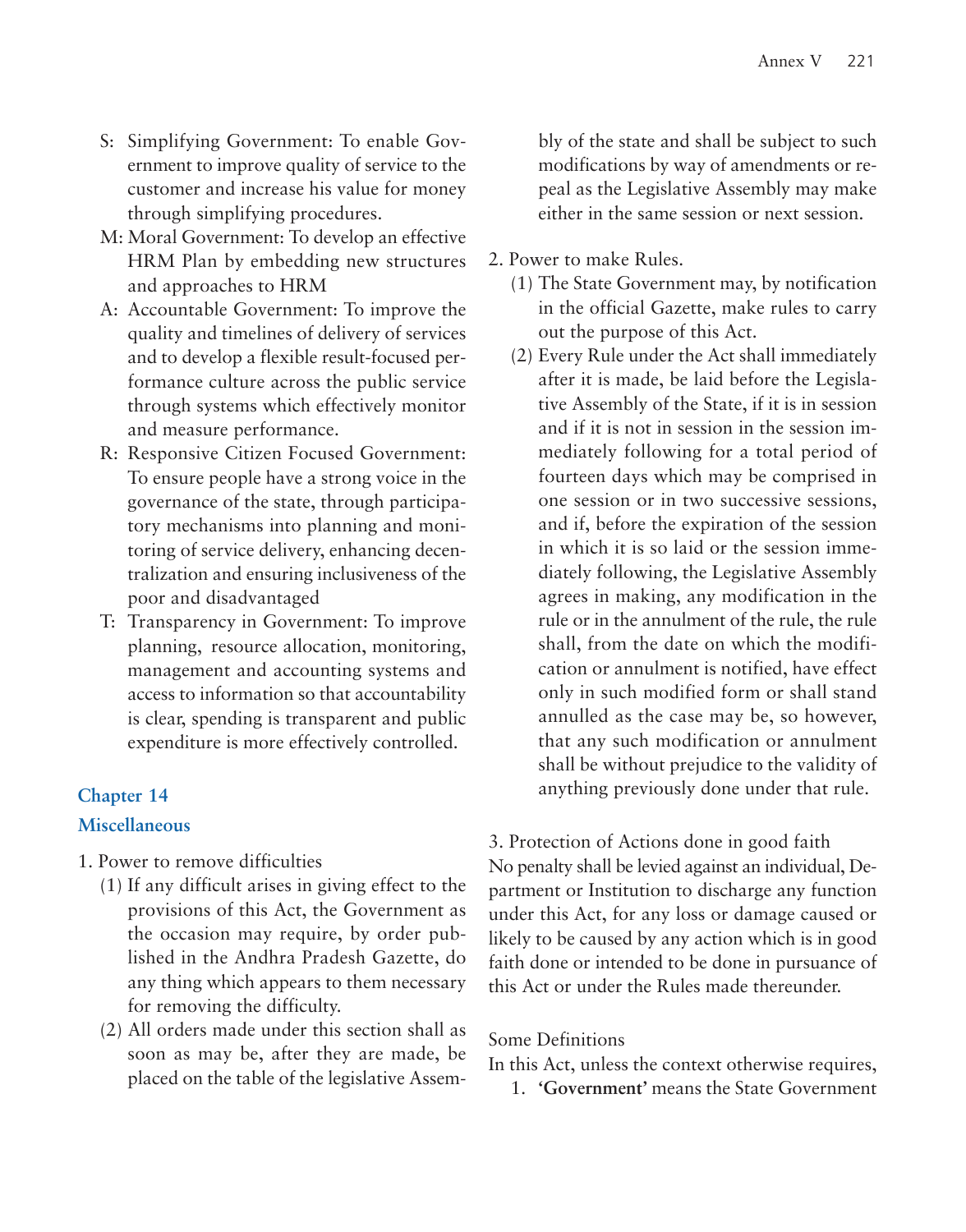- 2. **'Department'** means any State Government Department under the Control of Government of Andhra Pradesh.
- 3. **'Institution'** means an Institution established under law by the State or any other Institution which receives any form of grant or assistance or aid, either monetary or otherwise from the Government.
- 4. **'Individual'** means an individual working in the Department or Public Institution and receiving salary or any form of remuneration or assistance from the Government or public funds.
- 5. **'Incentives'** means all kinds of incentives either monetary, commendatory, promotions, awards etc., given for the rated performance of individuals, Departments or Institutions based on the approved reports of the Statutory Committees instituted for the purpose.
- 6. **'Disincentives'** means all kinds of disincentives either monitory, condemnatory, de-promotions, penalties etc., given for the rated performance of individuals, Departments or

Institutions based on the approved reports of Statutory Committees instituted for the purpose.

- 7. **'Information'** means information either coded, verbal, textual, numerical, alphanumeric, audio-visual, graded, percentages, etc., generated or to be generated by individuals, Departments and Institutions (both basic data and analyzed data) in performance of duties.
- 8. **'Information Systems'** means the approved system of collection, compilation, analysis, documentation; retrieval and communication of the information from Gross root level to Apex level, as prescribed.
- 9. **'Performance'** means all kinds of scalable performance in respect of achieving the objectives for the set goals, either monetary, service, or other wise as prescribed.
- 10.**'Notification'** means notification published in the Andhra Pradesh Gazette and the word notified shall be construed accordingly.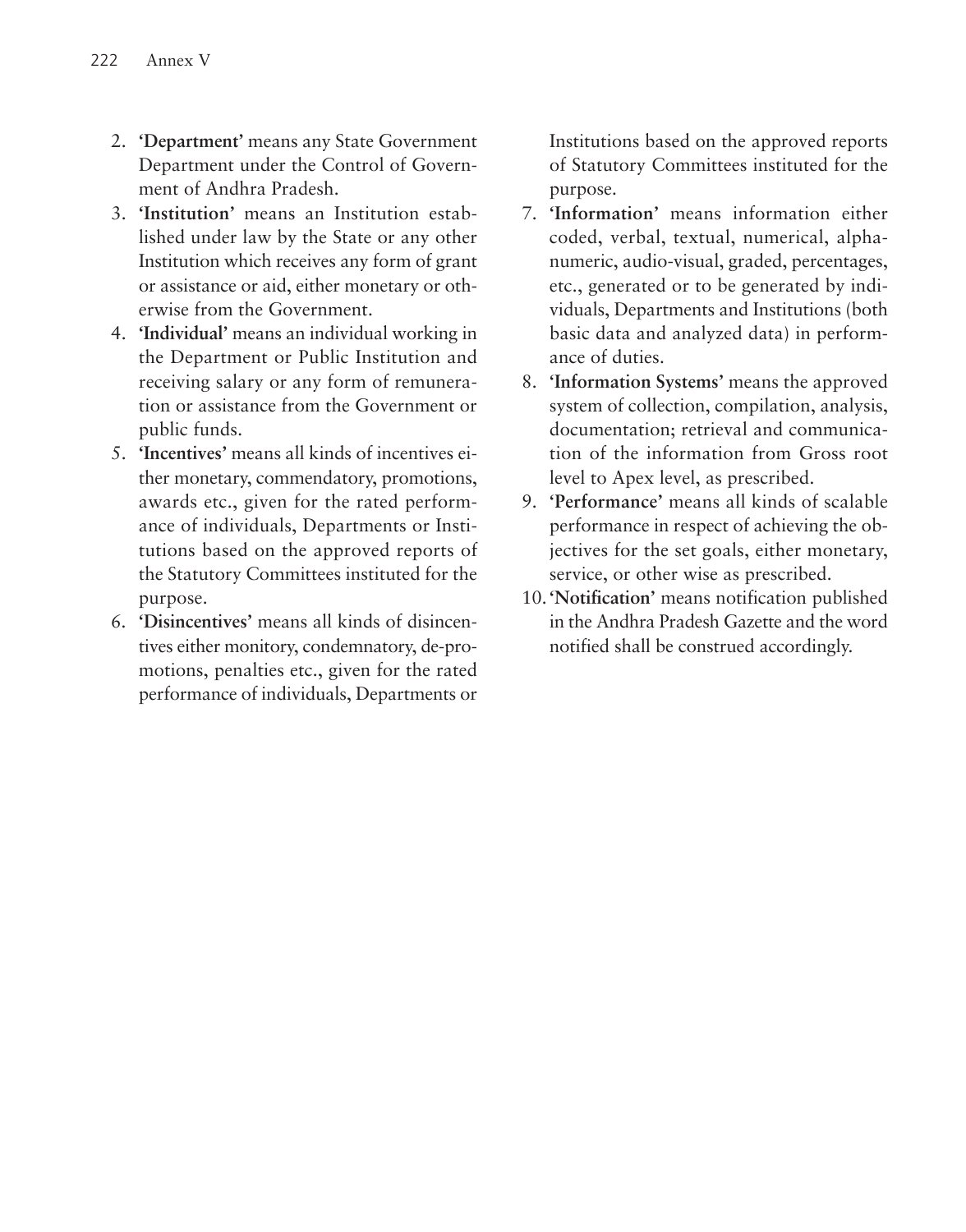#### **Annex VI**

# Glossary OECD Glossary of Key Terms in Evaluation and Results-Based Management (2002)

**Accountability:** Obligation to demonstrate that work has been conducted in compliance with agreed rules and standards or to report fairly and accurately on performance results vis-àvis mandated roles and/or plans. This may require a careful, even legally defensible, demonstration that the work is consistent with the contract terms.

Note: Accountability in development may refer to the obligations of partners to act according to clearly defined responsibilities, roles and performance expectations, often with respect to the prudent use of resources. For evaluators, it connotes the responsibility to provide accurate, fair and credible monitoring reports and performance assessments. For public sector managers and policy-makers, accountability is to taxpayers/citizens.

**Activity:** Actions taken or work performed through which inputs, such as funds, technical assistance and other types of resources are mobilized to produce specific outputs. Related term: development intervention.

- **Analytical tools:** Methods used to process and interpret information during an evaluation.
- **Appraisal:** An overall assessment of the relevance, feasibility and potential sustainability of a development intervention prior to a decision of funding.

Note: In development agencies, banks, etc., the purpose of appraisal is to enable decisionmakers to decide whether the activity represents an appropriate use of corporate resources.

Related term: ex-ante evaluation.

**Assumptions:** Hypotheses about factors or risks which could affect the progress or success of a development intervention.

Note: Assumptions can also be understood as hypothesized conditions that bear on the validity of the evaluation itself, e.g., about the characteristics of the population when designing a sampling procedure for a survey. Assumptions are made explicit in theorybased evaluations where evaluation tracks systematically the anticipated results chain.

**Attribution:** The ascription of a causal link between observed (or expected to be observed) changes and a specific intervention.

Note: Attribution refers to that which is to be credited for the observed changes or results achieved. It represents the extent to which observed development effects can be attributed to a specific intervention or to the performance of one or more partner taking account of other interventions, (anticipated or unanticipated) confounding factors, or external shocks.

**Audit:** An independent, objective assurance activity designed to add value and improve an organization's operations. It helps an organization accomplish its objectives by bringing a systematic, disciplined approach to assess and improve the effectiveness of risk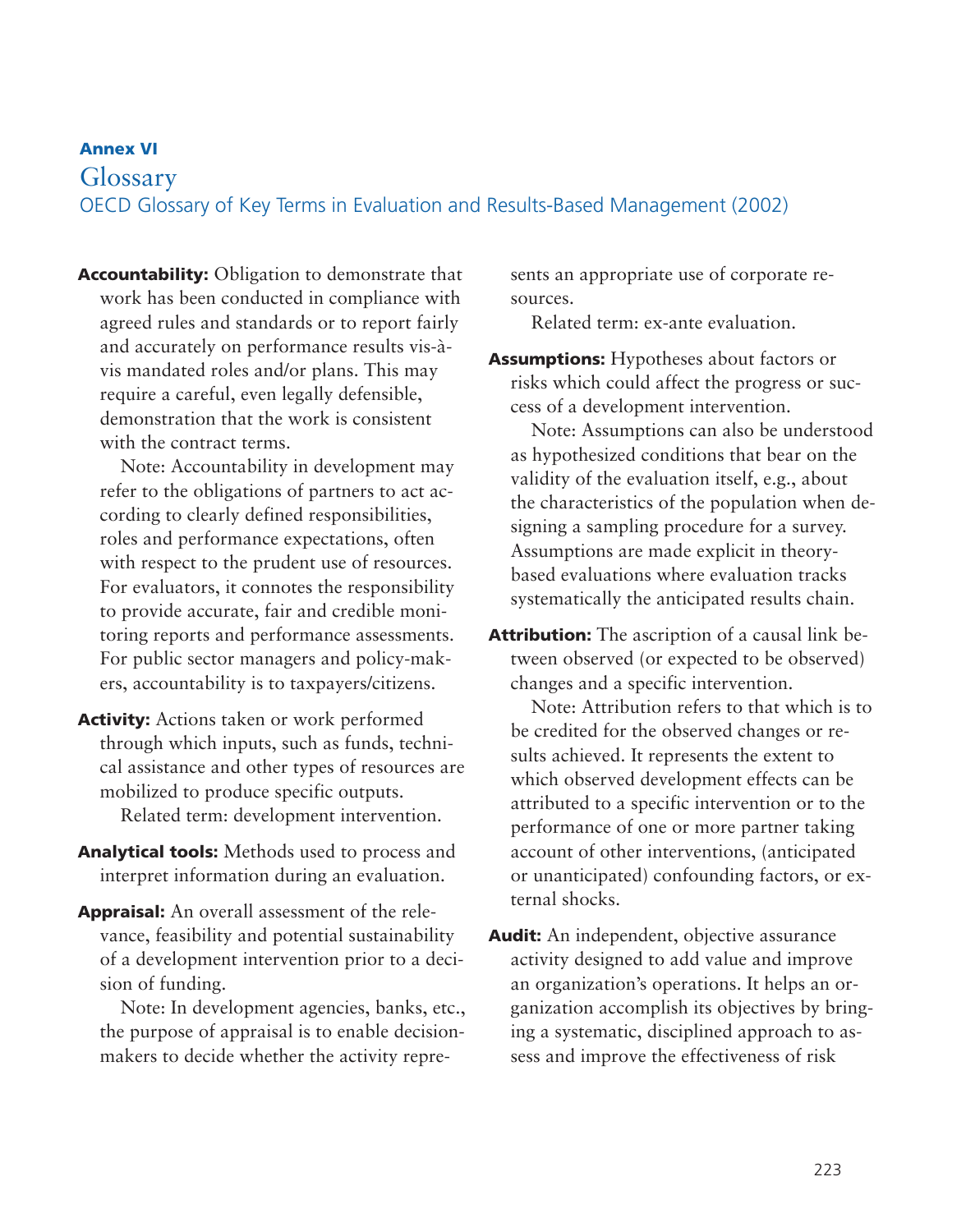management, control and governance processes.

Note: a distinction is made between regularity (financial) auditing, which focuses on compliance with the applicable statutes and regulations; and performance auditing, which is concerned with relevance, economy, efficiency and effectiveness. Internal auditing provides an assessment of internal controls undertaken by a unit reporting to management while external auditing is conducted by an independent organization.

**Base-line study:** An analysis describing the situation prior to a development intervention, against which progress can be assessed or comparisons made.

**Benchmark:** Reference point or standard against which performance or achievements can be assessed.

Note: A benchmark refers to the performance that has been achieved in the recent past by other comparable organizations, or what can be reasonably inferred to have been achieved in the circumstances.

**Beneficiaries:** The individuals, groups, or organizations, whether targeted or not, that benefit, directly or indirectly, from the development intervention.

Related terms: reach, target groups.

**Cluster evaluation:** An evaluation of a set of related activities, projects and/or programs.

**Conclusions:** Conclusions point out the factors of success and failure of the evaluated intervention, with special attention paid to the intended and unintended results and impacts, and more generally to any other strength or weakness. A conclusion draws on data collection and analyses undertaken, through a transparent chain of arguments.

- **Counterfactual:** The situation or condition which hypothetically may prevail for individuals, organizations, or groups where there is no development intervention.
- **Country Program Evaluation/ Country Assistance Evaluation:** Evaluation of one or more donor's or agency's portfolio of development interventions, and the assistance strategy behind them, in a partner country.
- **Data collection tools:** Methodologies used to identify information sources and collect information during an evaluation.

Note: Examples are informal and formal surveys, direct and participatory observation, community interviews, focus groups, expert opinion, case studies, literature search.

**Development intervention:** An instrument for partner (donor and non-donor) support aimed to promote development.

Note: Examples are policy advice, projects and programs.

- **Development objective:** Intended impact contributing to physical, financial, institutional, social, environmental, or other benefits to a society, community, or group of people via one or more development interventions.
- **Economy:** Absence of waste for a given output. Note: An activity is economical when the costs of the scarce resources used approximate the minimum needed to achieve planned objectives.

**Effect:** Intended or unintended change due directly or indirectly to an intervention. Related terms: results, outcome.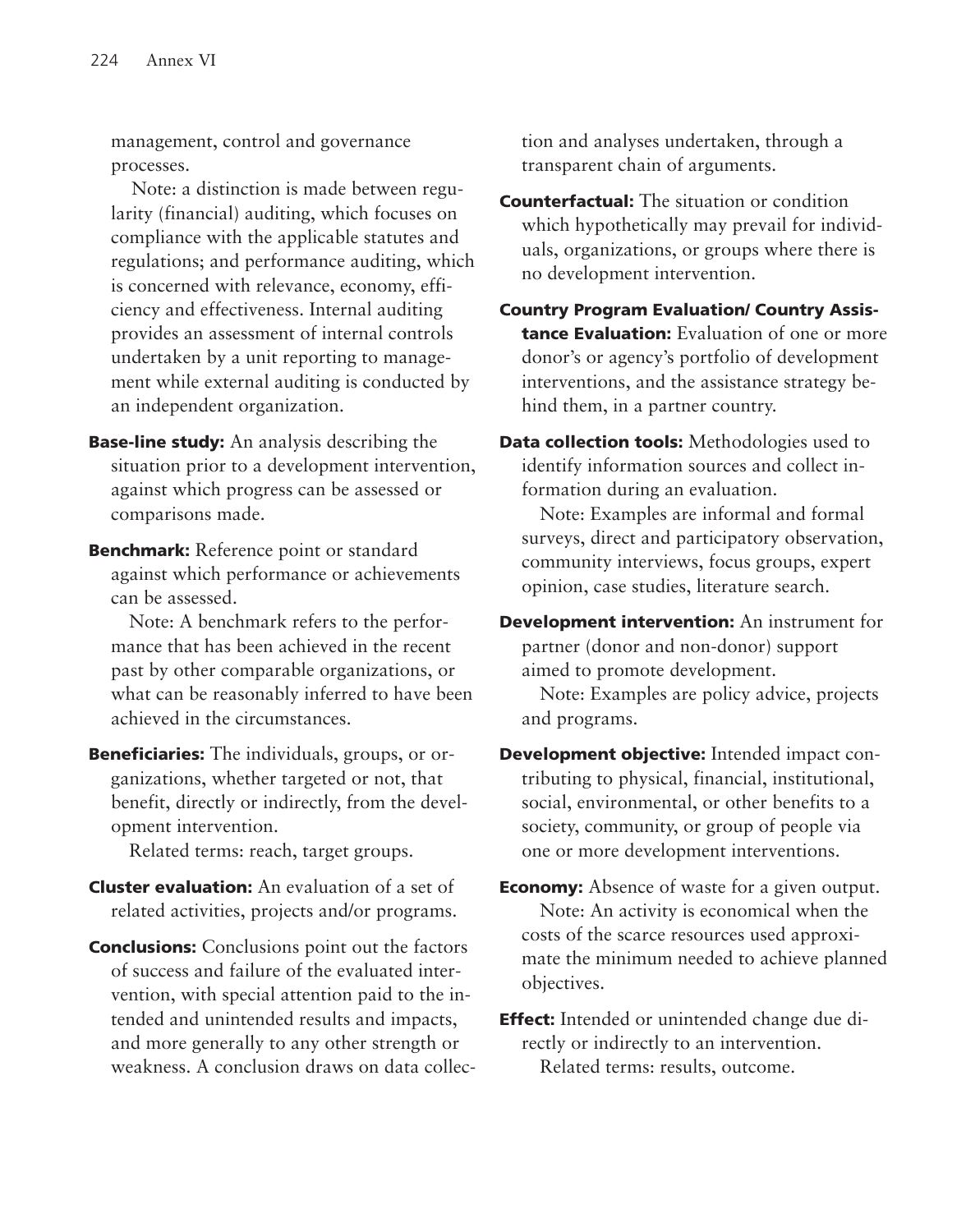**Effectiveness:** The extent to which the development intervention's objectives were achieved, or are expected to be achieved, taking into account their relative importance.

Note: Also used as an aggregate measure of (or judgment about) the merit or worth of an activity, i.e., the extent to which an intervention has attained, or is expected to attain, its major relevant objectives efficiently in a sustainable fashion and with a positive institutional development impact.

Related term: efficacy.

- **Efficiency:** A measure of how economically resources/inputs (funds, expertise, time, etc.) are converted to results.
- **Evaluability:** Extent to which an activity or program can be evaluated in a reliable and credible fashion.

Note: Evaluability assessment calls for the early review of a proposed activity in order to ascertain whether its objectives are adequately defined and its results verifiable.

**Evaluation:** The systematic and objective assessment of an on-going or completed project, program or policy, its design, implementation and results. The aim is to determine the relevance and fulfillment of objectives, development efficiency, effectiveness, impact and sustainability. An evaluation should provide information that is credible and useful, enabling the incorporation of lessons learned into the decision-making process of both recipients and donors.

Evaluation also refers to the process of determining the worth or significance of an activity, policy or program. An assessment, as systematic and objective as possible, of a planned, on-going, or completed development intervention.

Note: Evaluation in some instances involves the definition of appropriate standards, the examination of performance against those standards, an assessment of actual and expected results and the identification of relevant lessons.

Related term: review.

**Ex-ante evaluation:** An evaluation that is performed before implementation of a development intervention.

Related terms: appraisal, quality at entry.

**Ex-post evaluation:** Evaluation of a development intervention after it has been completed.

Note: It may be undertaken directly after or long after completion. The intention is to identify the factors of success or failure, to assess the sustainability of results and impacts, and to draw conclusions that may inform other interventions.

- **External evaluation:** The evaluation of a development intervention conducted by entities and/or individuals outside the donor and implementing organizations.
- **Feedback:** The transmission of findings generated through the evaluation process to parties for whom it is relevant and useful so as to facilitate learning. This may involve the collection and dissemination of findings, conclusions, recommendations and lessons from experience.
- **Finding:** A finding uses evidence from one or more evaluations to allow for a factual statement.
- **Formative evaluation:** Evaluation intended to improve performance, most often conducted during the implementation phase of projects or programs.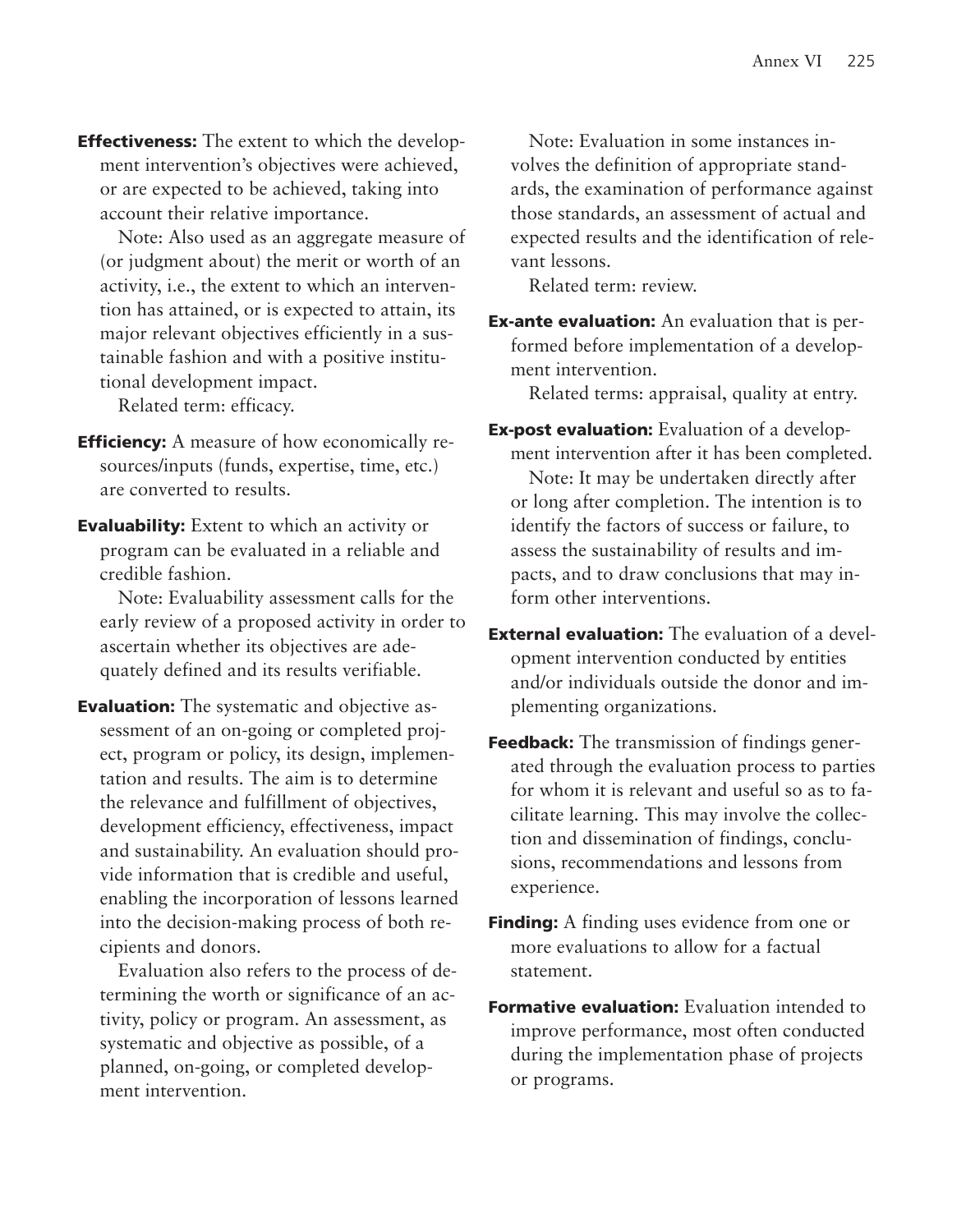Note: Formative evaluations may also be conducted for other reasons such as compliance, legal requirements or as part of a larger evaluation initiative.

Related term: process evaluation.

**Goal:** The higher-order objective to which a development intervention is intended to contribute.

Related term: development objective.

- **Impacts:** Positive and negative, primary and secondary, long-term effects produced by a development intervention, directly or indirectly, intended or unintended.
- **Independent evaluation:** An evaluation carried out by entities and persons free of the control of those responsible for design and implementation of the development intervention.

Note: The credibility of an evaluation depends in part on how independently it has been carried out. Independence implies freedom from political influence and organizational pressure. It is characterized by full access to information and by full autonomy in carrying out investigations and reporting findings.

- **Indicator:** Quantitative or qualitative factor or variable that provides a simple and reliable means to measure achievement, to reflect the changes connected to an intervention, or to help assess the performance of a development actor.
- **Inputs:** The financial, human, and material resources used for the development intervention.
- **Institutional Development Impact:** The extent to which an intervention improves or weakens the ability of a country or region to make more efficient, equitable, and sustain-

able use of its human, financial, and natural resources, for example through: (a) better definition, stability, transparency, enforceability and predictability of institutional arrangements and/or (b) better alignment of the mission and capacity of an organization with its mandate, which derives from these institutional arrangements. Such impacts can include intended and unintended effects of an action.

**Internal evaluation:** Evaluation of a development intervention conducted by a unit and/or individuals reporting to the management of the donor, partner, or implementing organization.

Related term: self-evaluation.

**Joint evaluation:** An evaluation to which different donor agencies and/or partners participate.

Note: There are various degrees of "jointness" depending on the extent to which individual partners cooperate in the evaluation process, merge their evaluation resources and combine their evaluation reporting. Joint evaluations can help overcome attribution problems in assessing the effectiveness of programs and strategies, the complementarity of efforts supported by different partners, the quality of aid coordination, etc.

- **Lessons learned:** Generalizations based on evaluation experiences with projects, programs, or policies that abstract from the specific circumstances to broader situations. Frequently, lessons highlight strengths or weaknesses in preparation, design, and implementation that affect performance, outcome, and impact.
- **Logical framework (Logframe):** Management tool used to improve the design of interven-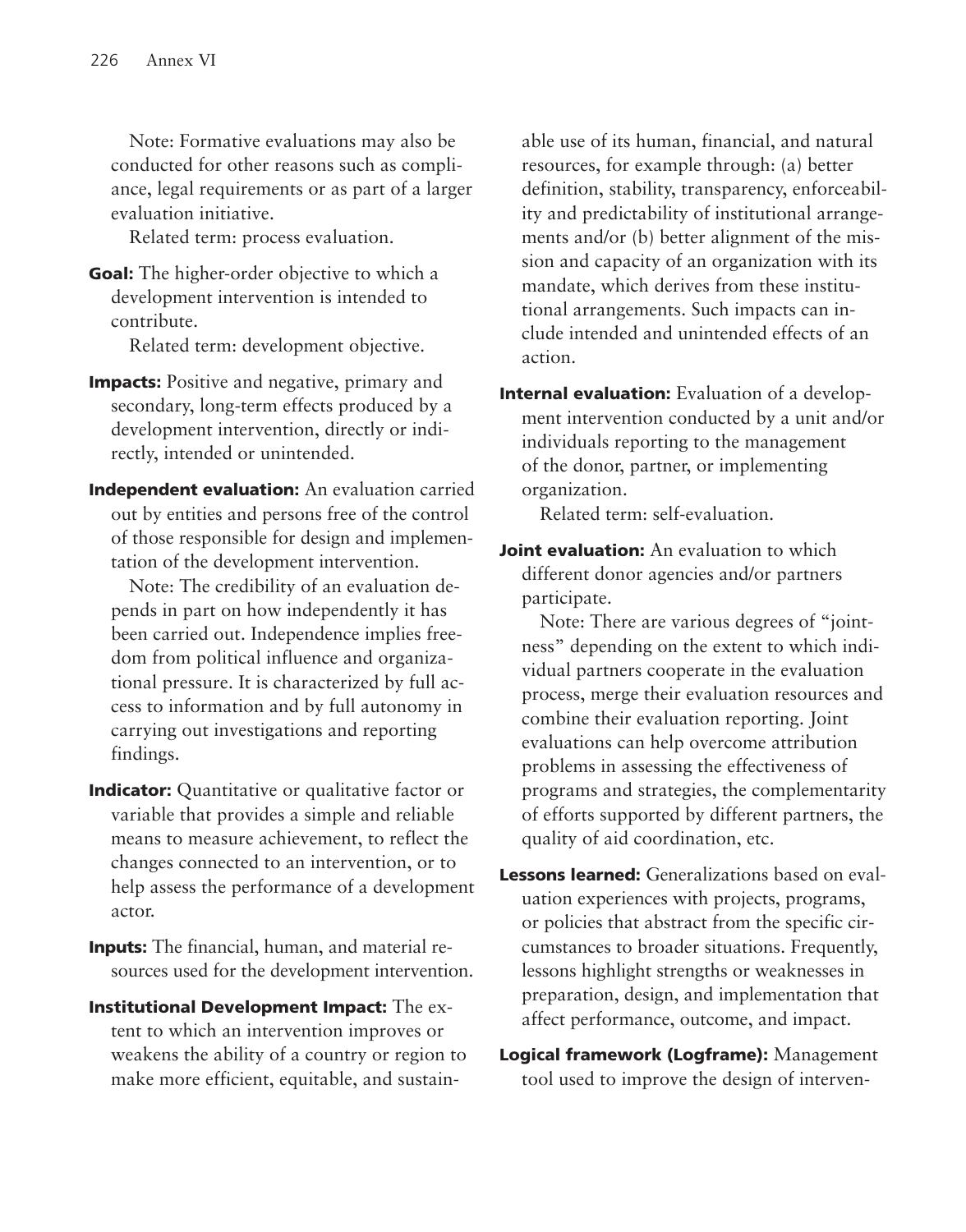tions, most often at the project level. It involves identifying strategic elements (inputs, outputs, outcomes, impact) and their causal relationships, indicators, and the assumptions or risks that may influence success and failure. It thus facilitates planning, execution and evaluation of a development intervention.

Related term: results-based management.

**Meta-evaluation:** The term is used for evaluations designed to aggregate findings from a series of evaluations. It can also be used to denote the evaluation of an evaluation to judge its quality and/or assess the performance of the evaluators.

**Mid-term evaluation:** Evaluation performed toward the middle of the period of implementation of the intervention.

Related term: formative evaluation.

**Monitoring:** A continuing function that uses systematic collection of data on specified indicators to provide management and the main stakeholders of an ongoing development intervention with indications of the extent of progress and achievement of objectives and progress in the use of allocated funds.

Related term: performance monitoring, indicator.

**Outcome:** The likely or achieved short-term and medium-term effects of an intervention's outputs.

Related terms: result, outputs, impacts, effect.

**Outputs:** The products, capital goods and services that result from a development intervention; may also include changes resulting from the intervention which are relevant to the achievement of outcomes.

- **Participatory evaluation:** Evaluation method in which representatives of agencies and stakeholders (including beneficiaries) work together in designing, carrying out and interpreting an evaluation.
- **Partners:** The individuals and/or organizations that collaborate to achieve mutually agreed upon objectives.

Note: The concept of partnership connotes shared goals, common responsibility for outcomes, distinct accountabilities and reciprocal obligations. Partners may include governments, civil society, non-governmental organizations, universities, professional and business associations, multilateral organizations, private companies, etc.

- **Performance:** The degree to which a development intervention or a development partner operates according to specific criteria/standards/guidelines or achieves results in accordance with stated goals or plans.
- **Performance indicator:** A variable that allows the verification of changes in the development intervention or shows results relative to what was planned.

Related terms: performance monitoring, performance measurement.

**Performance measurement:** A system for assessing performance of development interventions against stated goals.

Related terms: performance monitoring, indicator.

**Performance monitoring: A continuous** process of collecting and analyzing data to compare how well a project, program, or policy is being implemented against expected results.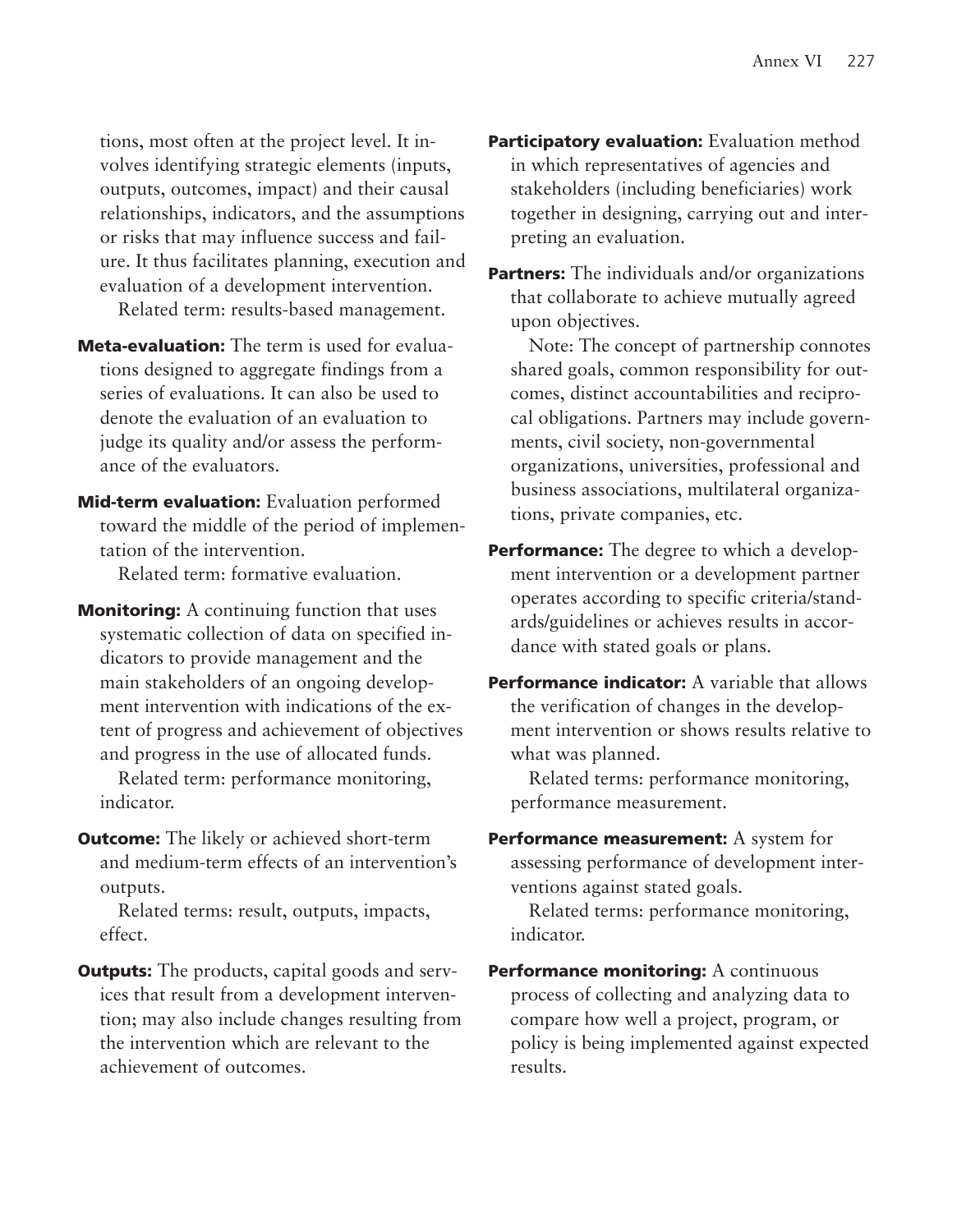**Process evaluation:** An evaluation of the internal dynamics of implementing organizations, their policy instruments, their service delivery mechanisms, their management practices, and the linkages among these.

Related term: formative evaluation.

**Program evaluation:** Evaluation of a set of interventions, marshaled to attain specific global, regional, country, or sector development objectives.

Note: a development program is a time bound intervention involving multiple activities that may cut across sectors, themes and/or geographic areas.

Related term: Country program/strategy evaluation.

**Project evaluation:** Evaluation of an individual development intervention designed to achieve specific objectives within specified resources and implementation schedules, often within the framework of a broader program.

Note: Cost benefit analysis is a major instrument of project evaluation for projects with measurable benefits. When benefits cannot be quantified, cost-effectiveness is a suitable approach.

- **Project or program objective:** The intended physical, financial, institutional, social, environmental, or other development results to which a project or program is expected to contribute.
- **Purpose:** The publicly stated objectives of the development program or project.
- **Quality assurance:** Quality assurance encompasses any activity that is concerned with assessing and improving the merit or the worth of a development intervention or its compliance with given standards.

Note: examples of quality assurance activities include appraisal, RBM, reviews during implementation, evaluations, etc. Quality assurance may also refer to the assessment of the quality of a portfolio and its development effectiveness.

**Results-Based Management (RBM):** A management strategy focusing on performance and achievement of outputs, outcomes and impacts.

Related term: logical framework.

**Review:** An assessment of the performance of an intervention, periodically or on an ad hoc basis.

Note: Frequently "evaluation" is used for a more comprehensive and/or more in-depth assessment than "review." Reviews tend to emphasize operational aspects. Sometimes the terms "review" and "evaluation" are used as synonyms.

Related term: evaluation.

- **Risk analysis:** An analysis or an assessment of factors (called assumptions in the logframe) that affect or are likely to affect the successful achievement of an intervention's objectives. A detailed examination of the potential unwanted and negative consequences to human life, health, property, or the environment posed by development interventions; a systematic process to provide information regarding such undesirable consequences; the process of quantification of the probabilities and expected impacts for identified risks.
- **Sector program evaluation:** Evaluation of a cluster of development interventions in a sector within one country or across countries, all of which contribute to the achievement of a specific development goal.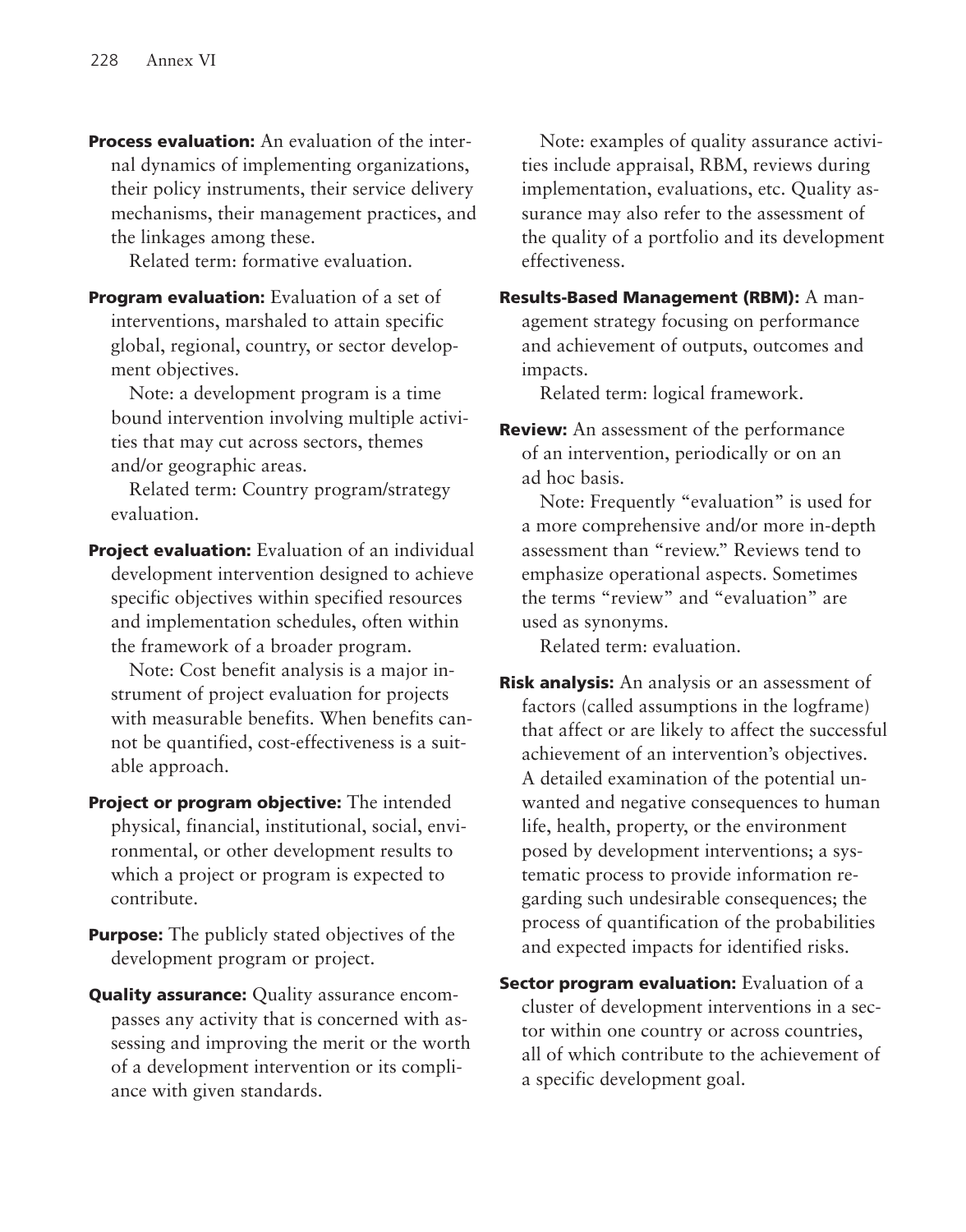Note: a sector includes development activities commonly grouped together for the purpose of publication such as health, education, agriculture, transport, etc.

- **Self-evaluation:** An evaluation by those who are entrusted with the design and delivery of a development intervention.
- **Stakeholders:** Agencies, organizations, groups or individuals who have a direct or indirect interest in the development intervention or its evaluation.
- **Summative evaluation:** A study conducted at the end of an intervention (or a phase of that intervention) to determine the extent to which anticipated outcomes were produced. Summative evaluation is intended to provide information about the worth of the program. Related term: impact evaluation.

**Sustainability:** The continuation of benefits from a development intervention after major development assistance has been completed. The probability of continued long-term benefits. The resilience to risk of the net benefit flows over time.

**Target group:** The specific individuals or organizations for whose benefit the development intervention is undertaken.

- **Terms of reference:** Written document presenting the purpose and scope of the evaluation, the methods to be used, the standard against which performance is to be assessed or analyses are to be conducted, the resources and time allocated, and reporting requirements. Two other expressions sometimes used with the same meaning are "scope of work" and "evaluation mandate."
- **Thematic evaluation:** Evaluation of a selection of development interventions, all of which address a specific development priority that cuts across countries, regions, and sectors.
- **Triangulation:** The use of three or more theories, sources or types of information, or types of analysis to verify and substantiate an assessment.

Note: by combining multiple data sources, methods, analyses or theories, evaluators seek to overcome the bias that comes from single informants, single methods, single observer or single theory studies.

**Validity:** The extent to which the data collection strategies and instruments measure what they purport to measure.

Source: OECD 2002a.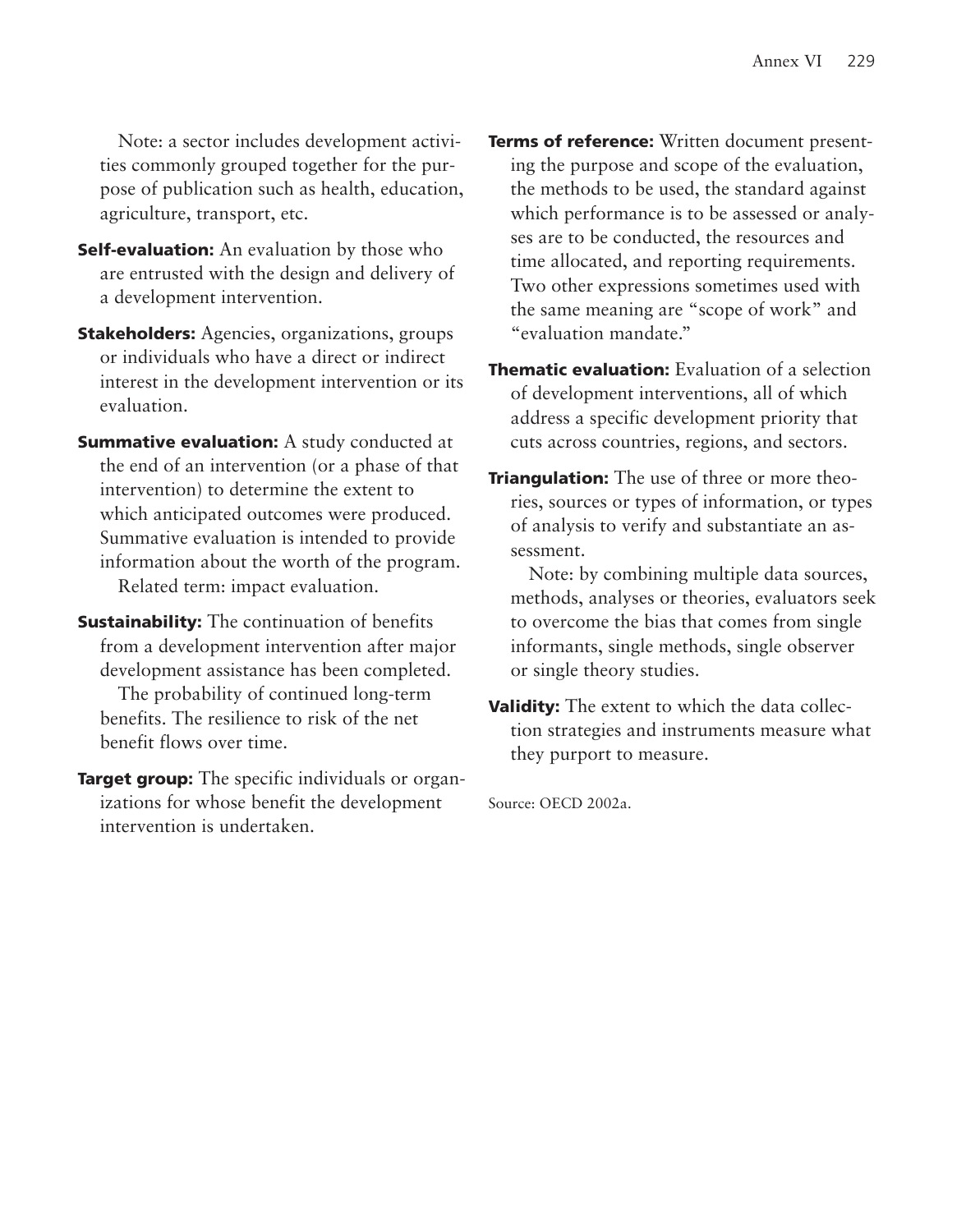# **Notes**

- 1. A complete list of the MDGs—including targets and indicators—can be found in annex 3.
- 2. "Technical cooperation expenditures totaled US\$14.3 billion in 1999, according to the Development Assistance Committee (DAC) of the OECD. This is a large amount, almost double the sum in 1969. If personnel and training in investment and other projects are included, the figure would be even larger, \$24.6 billion (Baris et al., 2002)" (Fukuda-Parr, Lopes, and Malik 2002 pp. 3–4).
- 3. While we refer to the country as the unit of analysis here, we will immediately stress that the same concept of a readiness assessment could be applicable to a sector, a region, a program, or even an individual project. It is also applicable in civil society and the private sector.
- 4. A version of the readiness assessment for countries,

individual ministries, and development organizations that wish to undertake a self-assessment is contained in annex 1, "Assessing Results-Based M&E Capacity: An Assessment for Countries, Development Institutions and Their Partners." See also "A Diagnostic Guide and Action Framework" (Mackay 1999). Some questions in the readiness assessment in this handbook are drawn from that earlier work.

- 5. There are other models for setting good performance indicators. For example, the UNDP uses another formula, the SMART principle; the characteristics of good indicators are S=specific, M=measurable, A=attainable, R=relevant, and T=trackable (Kahn 2001, p. 24).
- 6. Also see annex 6 for a complete glossary of key terms in evaluation and results-based management.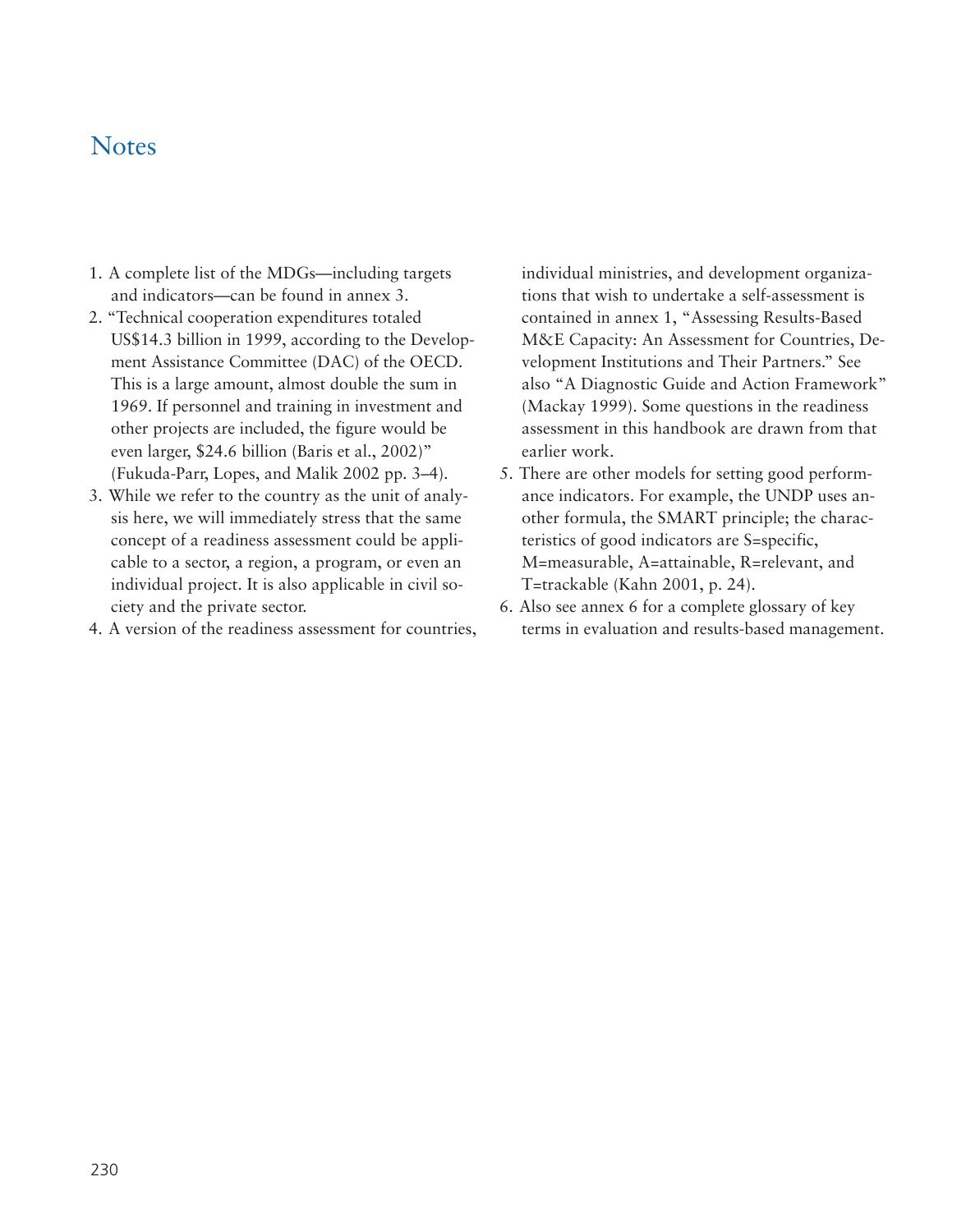# References

- Binnendijk, Annette. 2000. "Results Based Management in the Development Cooperation Agencies: A Review of Experience." Paper prepared for OECD/DAC Working Party on Aid Evaluation. Paris. February 10–11. (Revised October 2000.)
- Carroll, Lewis. 1865. *Alice's Adventures in Wonderland.* Reprint edition 2002. New York: Sea Star Books.
- ChannahSorah, Vijaya Vinita. 2003. "Moving from Measuring Processes to Outcomes: Lessons Learned from GPRA in the United States." Presented at World Bank and Korea Development Institute joint conference on Performance Evaluation System and Guidelines with Application to Large-Scale Construction, R&D, and Job Training Investments. Seoul, South Korea. July 24–25.
- Crawford, David. 2003. "With Help from Corporations, German Group Fights Corruption." *Wall Street Journal,* November 26.
- *The Daily Star.* 2003. "Saidi Predicts Gains from Joining IMF Data System: Part of Good Governance." January 28.
- Dorotinsky, William. 2003a. "Active and Passive Approaches to Use of Results Findings." World Bank. Personal communication with authors, December 5, 2003.
- Dorotinsky, William. 2003b. Information on Monitoring for Results in Brazil. World Bank. Personal communication with authors, December 5, 2003.
- Fukuda-Parr, Sakiko, Carlos Lopes, and Khalid Malik, eds. 2002. *Capacity for Development: New Solutions to Old Problems.* London: Earthscan Publications, Ltd.
- Furubo, Jan-Eric, Ray C. Rist, and Rolf Sandahl, eds. 2002. *International Atlas of Evaluation.* New Brunswick, N.J.: Transaction Publishers.
- Guerrero, R. Pablo. 1999. "Evaluation Capacity De-

velopment: Comparative Insights from Colombia, China, and Indonesia," in Richard Boyle and Donald Lemaire, eds., *Building Effective Evaluation Capacity: Lessons from Practice*. New Brunswick, N.J.: Transaction Publishers.

- Hatry, Harry P. 1999. *Performance Measurement: Getting Results.* Washington, D.C.: The Urban Institute Press.
- Hatry, Harry P., Elaine Morley, Shelli B. Rossman, Joseph P. Wholey. 2003. "How Federal Programs Use Outcome Information: Opportunities for Federal Managers." Washington, D.C.: IBM Endowment for The Business of Government.
- Hauge, Arild. 2001. "Strengthening Capacity for Monitoring and Evaluation in Uganda: A Results Based Perspective." World Bank Operations Evaluation Dept. ECD Working Paper Series, Number 8. Washington, D.C.
- IDA (International Development Association). 2002. "Measuring Outputs and Outcomes in IDA Countries." IDA 13. World Bank. Washington, D.C.
- IFAD (International Fund for Agricultural Development). 2002. "A Guide for Project M&E: Managing for Impact in Rural Development." Rome: IFAD. Available at http://www.ifad.org/evaluation/guide/
- IMF (International Monetary Fund). 2002. "What is the General Data Dissemination System (GDDS)?" Washington, D.C.: IMF.

———. 2003. "Financial Soundness Indicators." Washington, D.C.: IMF. Available at http://imf.org/external/np/sta/fsi/eng/fsi.htm

Khan, M. Adil. 2001. *A Guidebook on Results Based Monitoring and Evaluation: Key Concepts, Issues and Applications*. Monitoring and Progress Review Division, Ministry of Plan Implementation, Government of Sri Lanka. Colombo, Sri Lanka.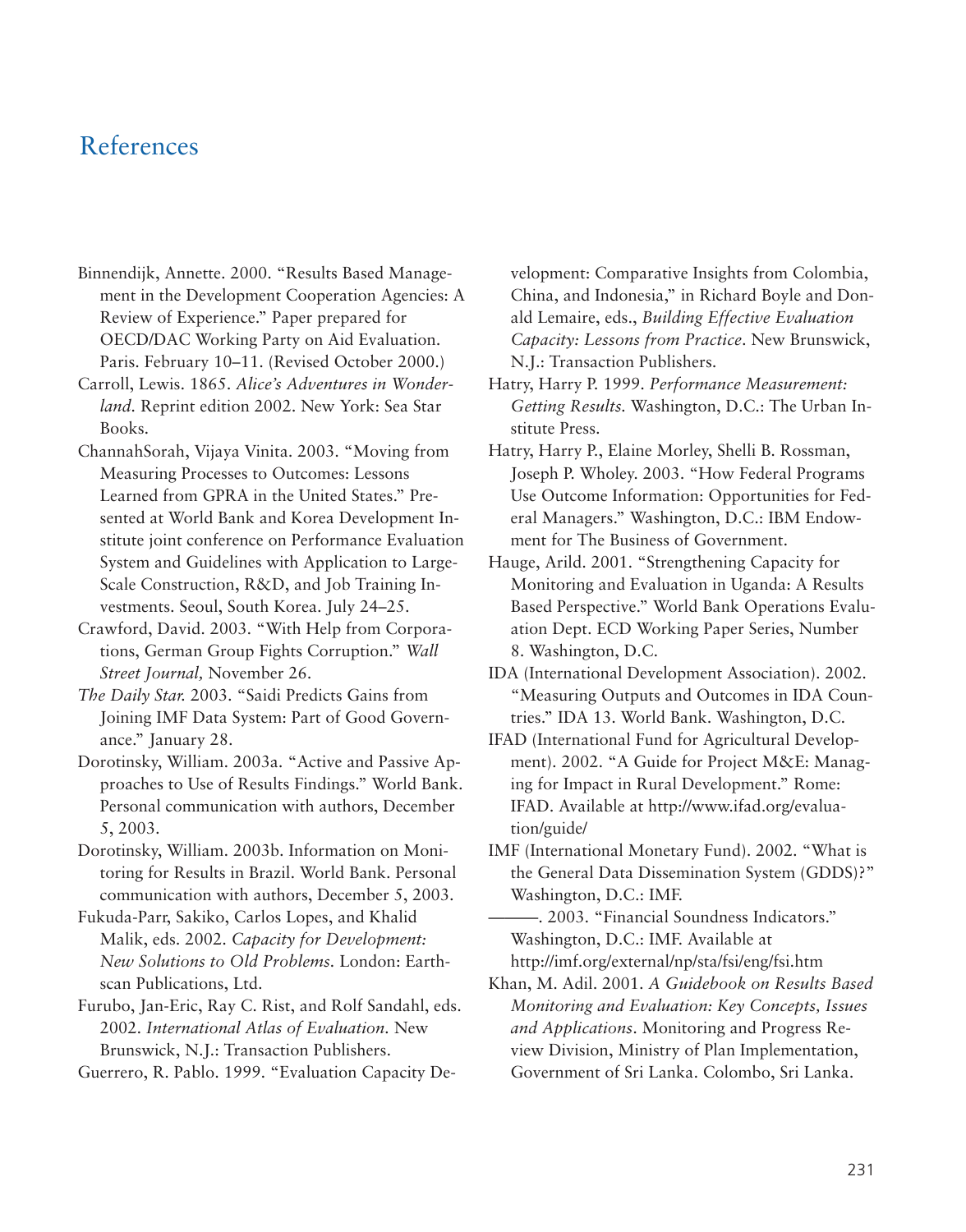- Kumar, Krishna, ed. 1993. *Rapid Appraisal Methods.* World Bank. Washington, D.C.
- Kusek, J. Z. and R. C. Rist. 2001. "Building a Performance-Based Monitoring and Evaluation System: The Challenges Facing Developing Countries." *Evaluation Journal of Australasia.* 1(2): 14–23.
- ———. 2003. "Readiness Assessment: Toward Performance Monitoring and Evaluation in the Kyrgyz Republic." *Japanese Journal of Evaluation Studies.* 3(1): 17–31.
- Lee, Yoon-Shik. 1999. In Richard Boyle and Donald Lemaire, eds. *Building Effective Evaluation Capacity: Lessons from Practice*. New Brunswick, N.J.: Transaction Publishers.
- ———. 2002. In Jan-Eric Furubo, Ray C. Rist, and Rolf Sandahl, eds. *International Atlas of Evaluation.* New Brunswick, N.J.: Transaction Publishers.
- Leeuw, Frans L. 2003. "Evaluation of Development Agencies' Performance: The Role of Meta-Evaluations." Paper prepared for the Fifth Biennial World Bank Conference on Evaluation and Development. Washington, D.C. July 15–16.
- Mackay, Keith. 1999. "Evaluation Capacity Development: A Diagnostic Guide and Action Framework." World Bank Operations Evaluation Department. ECD Working Paper Series, Number 6. Washington, D.C.
	- ———. 2002. "The Australian Government: Success with a Central, Directive Approach," in Furubo, Rist, and Sandahl, eds., *International Atlas of Evaluation.* New Brunswick, N.J.: Transaction Publishers.
- Marchant, Tim. 2000. Africa Region presentation. World Bank. Washington D.C.
- NYC.gov. 2003. "New York City Continues to be the Nation's Safest Large City." http://www.nyc.gov/ html/om/html/2003a/crime\_falls.html
- O'Connell, Paul E. 2001."Using Performance Data for Accountability: The New York City Police Department's CompStat Model of Police Management." PricewaterhouseCoopers Endowment for The Business of Government: Arlington, Va.

OECD (Organisation for Economic Co-operation and

Development). 2001. "Evaluation Feedback for Effective Learning and Accountability." Paris: OECD/ DAC.

- ———. 2002a. "Glossary of Key Terms in Evaluation and Results-Based Management." Paris: OECD/ DAC.
- ———. 2002b. Public Management and Governance (PUMA). "Overview of Results-Focused Management and Budgeting in OECD Member Countries." Twenty-third Annual Meeting of OECD Senior Budget Officials. Washington, D.C. June 3–4.
- Osborne, David and Ted Gaebler. 1992. *Reinventing Government.* Boston, Mass.: Addison-Wesley Publishing.
- Picciotto, Robert. 2002. "Development Cooperation and Performance Evaluation: The Monterrey Challenge." World Bank working paper prepared for roundtable on "Better Measuring, Monitoring, and Managing for Development Results," sponsored by the Multilateral Development Banks in cooperation with the Development Assistance Committee of the Organisation for Economic Cooperation and Development. Washington, D.C., June 5–6.
- President of the Treasury Board of Canada. 2002. "Canada's Performance 2002: Annual Report to Parliament." Ottawa, Canada.
- Republique Française. 2001. Ministère de l'Economie des Finances et de l'Industrie. "Towards New Public Management. Newsletter on the Public Finance Reform." No. 1. September.
- Schacter, Mark. 2000. "Sub-Saharan Africa: Lessons from Experience in Supporting Sound Governance." World Bank Operations Evaluation Department. ECD Working Paper Series, Number 7. Washington, D.C.
- Schiavo-Campo, Salvatore. 1999. "'Performance' in the Public Sector." *Asian Journal of Political Science* 7(2): 75–87.
- Sri Lanka Evaluation Association and the Ministry of Policy Development and Implementation. 2003. "National Evaluation Policy for Sri Lanka." Colombo, Sri Lanka.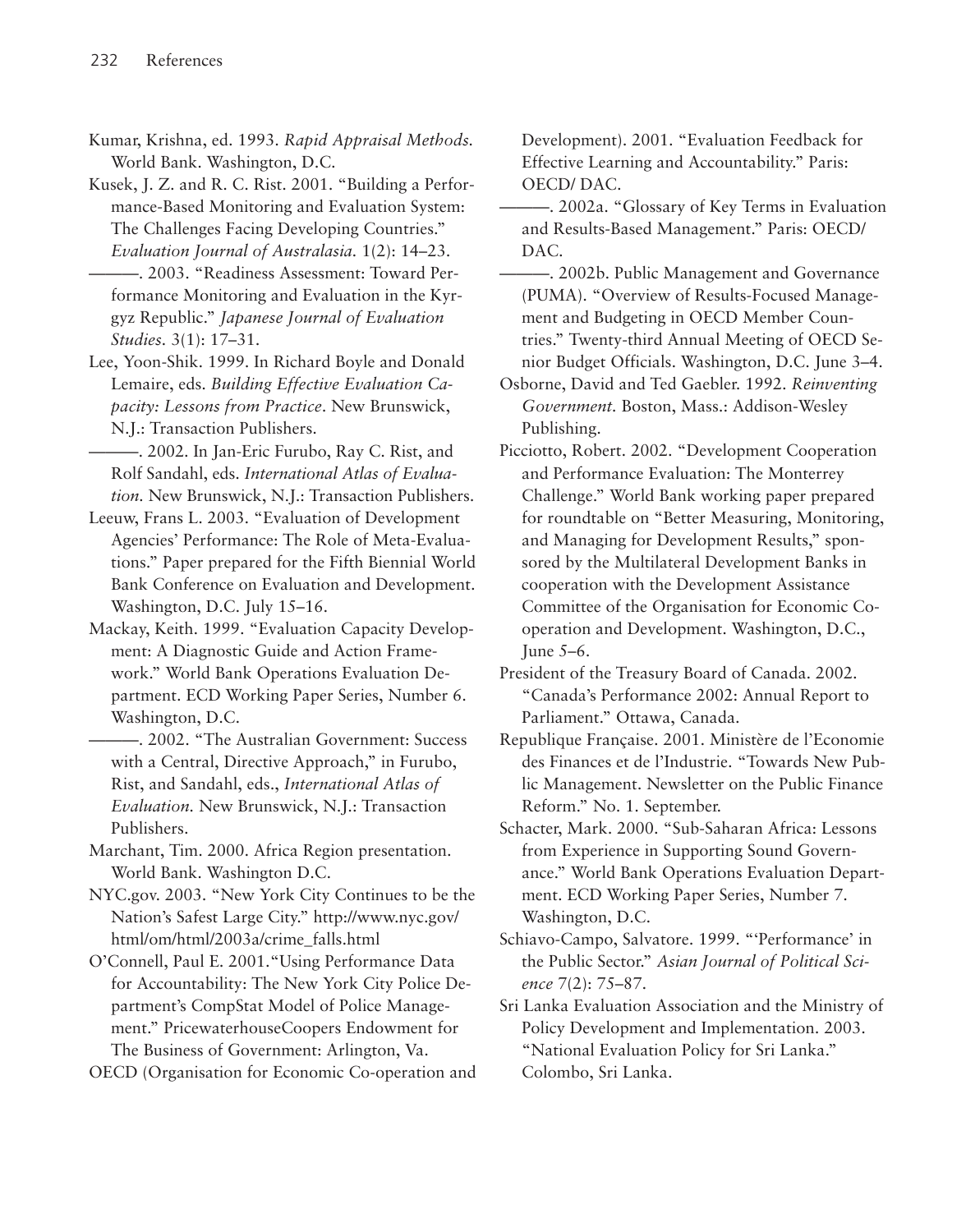- Stiglitz, Joseph and Roumeen Islam. 2003. "Information is Capital." *Le Monde.* January 3.
- TI (Transparency International). 1997. Available at http://www.transparency.org/
- ———. 2002. Available at http://www.transparency.org/ Treasury Board Secretariat of Canada. 2001. "Guide
- for the Development of Results-Based Management and Accountability Frameworks." Ottawa, Canada.
- Tufte, Edward R. 2001. *The Visual Display of Quantitative Information.* Cheshire, Conn.: Graphics Press.
	- ———. 2002. *Visual Explanations: Images and Quantities, Evidence and Narrative.* Cheshire, Conn.: Graphics Press.
- U.K. Cabinet Office. n.d. Available at http://www.cabinet-office.gov.uk
- United Nations. n.d. Available at http://www.un.org/millenniumgoals/
- $-$ . 2003. "Indicators for Monitoring the Millennium Development Goals." New York, N.Y.: United Nations. Available at http://www.developmentgoals.org/mdgun/MDG\_metadata\_08-01- 03\_UN.htm
- UNDP (United Nations Development Programme). 2001. "Human Development Report." New York: Oxford University Press. Also available at http://www.undp.org/hdr2001/faqs.html##1
- $-$ , 2002. Handbook on Monitoring and Evaluat*ing for Results.* New York: UNDP Evaluation Office.
- UNPF (United Nations Population Fund). 2002. "Monitoring and Evaluation Toolkit for Programme Managers." Office of Oversight and Evaluation. Available at http://www.unfpa.org/monitoring/toolkit.htm
- U.S. Department of Labor. 2002. "Annual Performance Plan: Fiscal Year 2003." Washington, D.C.
- U.S. General Accounting Office (GAO). 2002. "Highlights of a GAO Forum, Mergers and Transformation: Lessons Learned for a Department of Homeland Security and Other Federal Agencies." Washington, D.C.
	- ———. 2003. "Program Evaluation: An Evaluation Culture and Collaborative Partnerships Help Build Agency Capacity." Washington, D.C.
- U.S. Office of Management and Budget. 1993. "Government Performance Results Act of 1993." Washington, D.C.
- United Way of America. 1996. "Outcome Measurement Resource Network." Available at http://national.unitedway.org/outcomes/resources/mpo/contents.cfm
- Valadez, Joseph, and Michael Bamberger. 1994. *Monitoring and Evaluating Social Programs in Developing Countries: A Handbook for Policymakers, Managers, and Researchers.* Washington, D.C.: The World Bank.
- Webb, E. J., D. T. Campbell, R. D. Schwartz, L. Sechrest, 1966. *Unobtrusive Measures: Nonreactive Research in the Social Sciences.* Chicago: Rand McNally.
- Wholey, Joseph S. 2001. "Managing for Results: Roles for Evaluators in a New Management Era." *The American Journal of Evaluation.* 22(3): 343–347.
- Wholey, Joseph S., Harry Hatry, and Kathryn Newcomer. 1994. *Handbook of Practical Program Evaluation.* San Francisco: Jossey-Bass Publishers.
- World Bank. "Core Welfare Indicators Questionnaire." Washington, D.C. Available at http://www4.worldbank.org/afr/stats/pdf/cwiq.pdf
- ———. "Ghana Core Welfare Indicators." Washington, D.C. Available at http://
- www.worldbank.org/afr/stats/pdf/ghcoreinds.pdf ———. "Introducing the Core Welfare Indicators
- Questionnaire (CWIQ)." Washington, D.C. Available at http://www4.worldbank.org/afr/stats/ pdf/cwiqloop.pdf
- ———. 1997. *World Development Report 1997: The State in a Changing World.* New York: Oxford University Press.
- ———. 2000. "Rural Development Indicators Handbook." 2nd Edition. Washington, D.C. Available at http://www-wds.worldbank.org/servlet/ WDS\_IBank\_Servlet?pcont=details&eid=0000949 46\_01061604041624
- $-$ . 2001a. International Program for Development Evaluation Training (IPDET).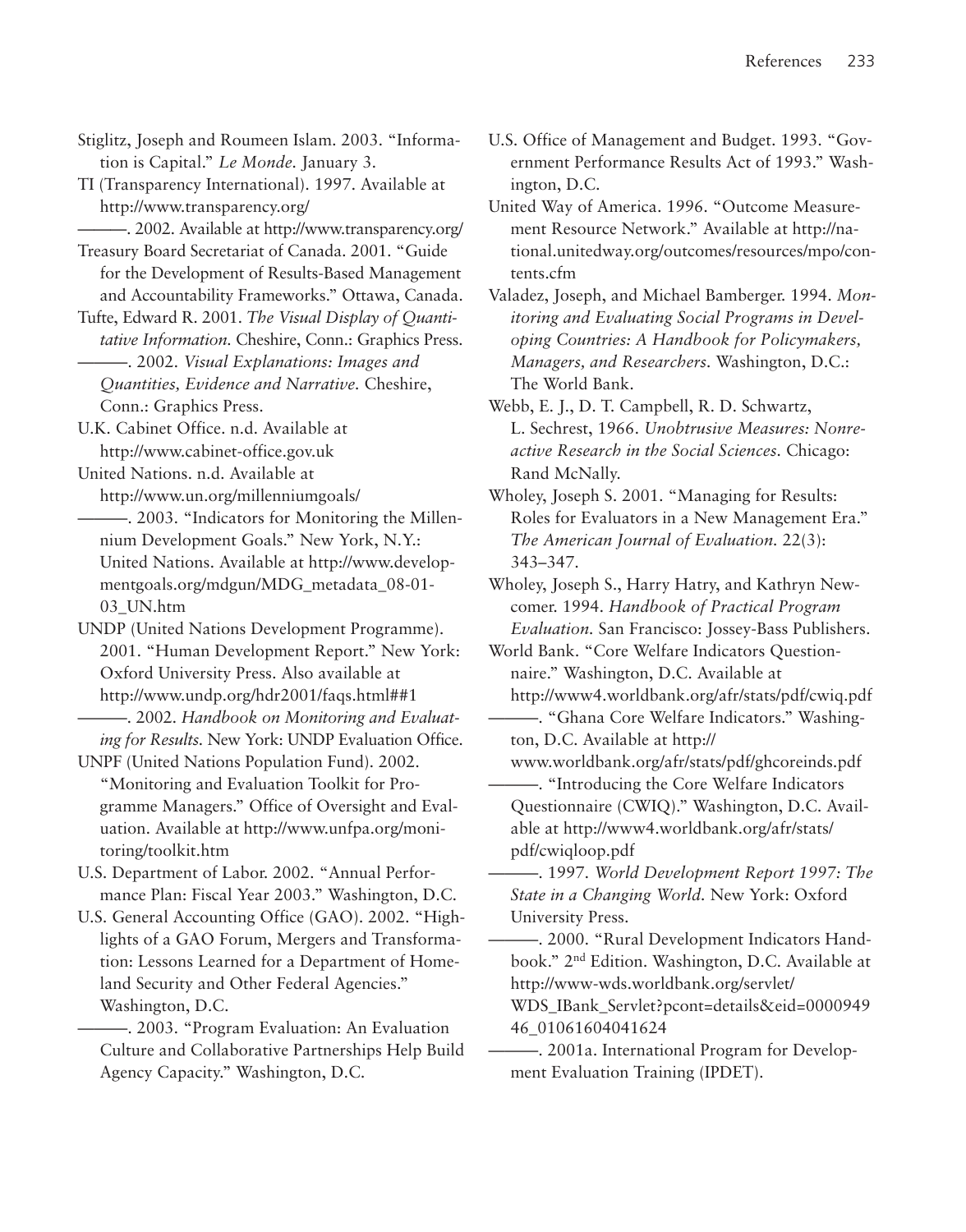http://www.worldbank.org/oed/ipdet/

———. 2001b. "Outcomes-Based Budgeting Systems: Experience from Developed and Developing Countries." Washington, D.C.

- ———. 2001c. "Readiness Assessment—Toward Results-Based Monitoring and Evaluation in Egypt." Washington, D.C.
- ———. 2001d. "Readiness Assessment—Toward Results-Based Monitoring and Evaluation in Romania." Washington, D.C.

———. 2001e. "Readiness Assessment—Toward Results-Based Monitoring and Evaluation in the Philippines." Washington, D.C.

- ———. 2002a. Albania country documents and reports. Washington, D.C. Available at http://lnweb18.worldbank.org/eca/albania.nsf
- ———. 2002b. "Heavily Indebted Poor Country Initiative (HIPC)." Washington, D.C. Available at http://www.worldbank.org/ug/hipc.htm

———. 2002c. "Readiness Assessment—Toward Results-Based Monitoring and Evaluation in Bangladesh." Washington, D.C.

———. 2002d. "Republic of Albania: Establishment of a Permanent System of Household Surveys for Poverty Monitoring and Policy Evaluation." Concept document. Washington, D.C.

———. 2003a. Operations Evaluation Department Web site: http://www.worldbank.org/oed/ecd/.

———. 2003b. Overview of Poverty Reduction Strategies. http://www.worldbank.org/poverty/ strategies/overview.htm

———. 2003c. "Toward Country-Led Development: A Multi-Partner Evaluation of the CDF." *OED Precis,* Number 233. Washington, D.C.

Worthen, Blaine, James Sanders, and Jody Fitzpatrick. 1997. *Program Evaluation: Alternative Approaches and Practical Guidelines.* New York: Longman Publishers.

Wye, Chris. 2002. "Performance Management: A 'Start Where You Are, Use What You Have' Guide." Arlington, Va.: IBM Endowment for Business in Government. Managing for Results Series.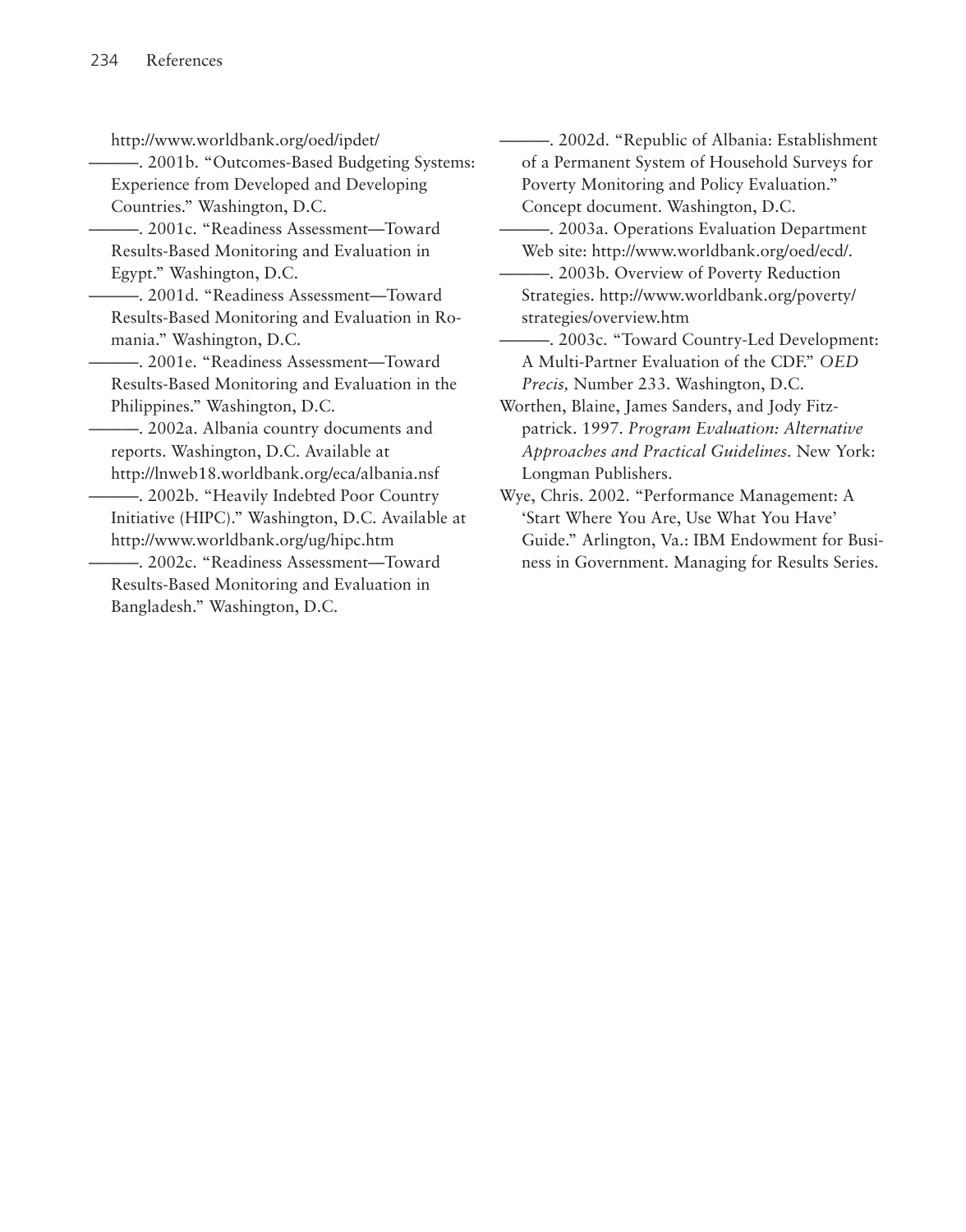# Useful Web Sites

- E-Government in New Zealand: http://www.e-government.govt.nz/ Egyptian Museum, Cairo: http://www.touregypt.net/egyptmuseum/egyptian\_ museum.htm Monitoring and Evaluation Capacity Development: http://www.worldbank.org/oed/ecd/ Monitoring and Evaluation News: http://www.mande.co.uk/ OECD Development Assistance Committee Working Party on Aid Evaluation: http://www.oecd.org/home/ OECD E-Government: http://www.oecd.org/department/0,2688,en\_2649\_ 34131\_1\_1\_1\_1\_1,00.html OECD Public Management Program: http://www1.oecd.org/puma/
- Transparency International: http://www.transparency. org/ United Nations Online Network in Public Administration and Finance http://www.unpan.org/ USAID Center for Development Information and Evaluation: http://www.usaid.gov/pubs/usaid\_eval/ World Bank Operations Evaluation Department: http://www.worldbank.org/oed/ www.worldbank.org/oed/ecd (M&E capacity building) http://www.worldbank.org/oed/ipdet/ WWW Virtual Library: Evaluation, http://www. policy-evaluation.org/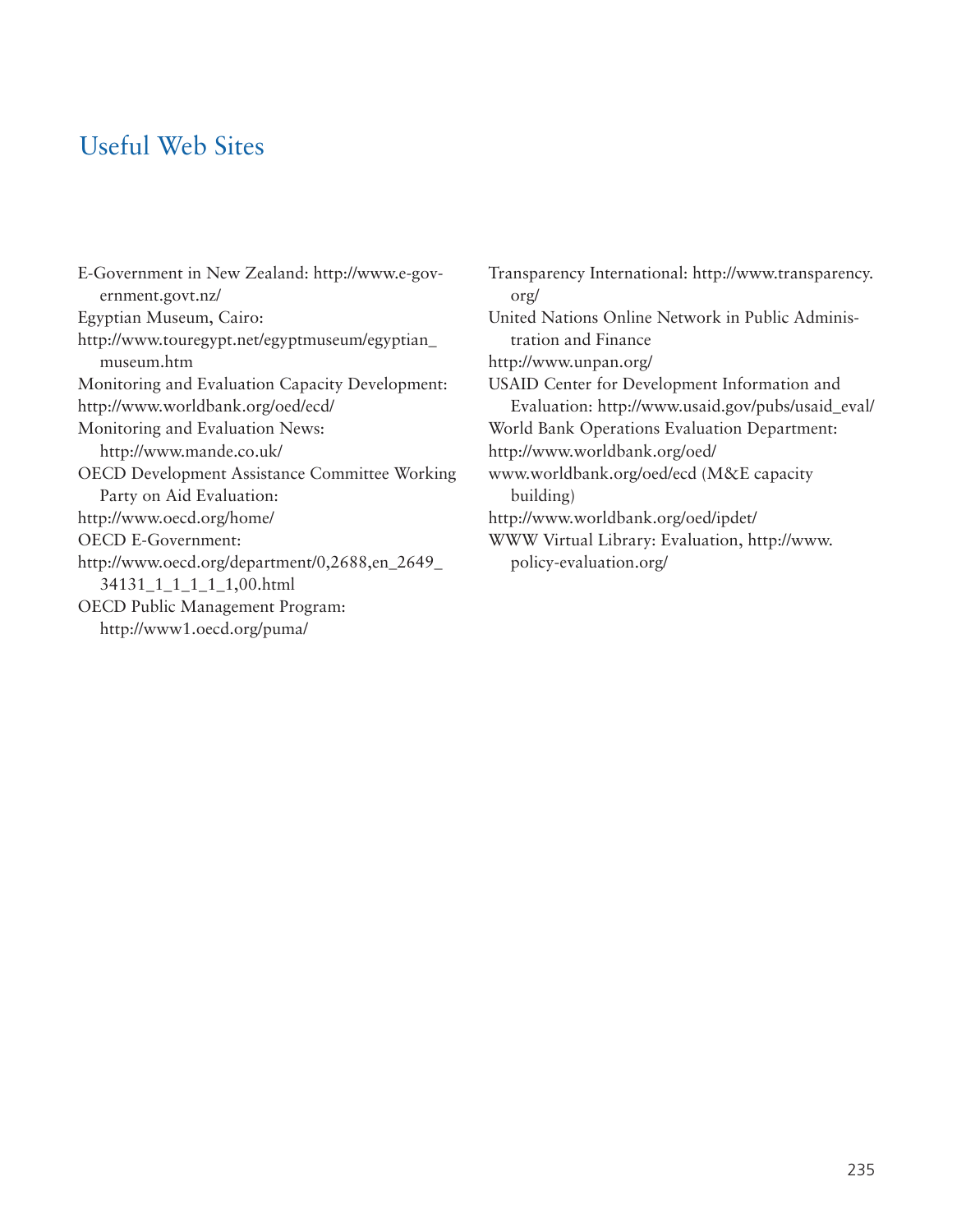# Additional Reading

#### *Introduction*

- Kettl, Donald F. 2002. *The Global Public Management Revolution: A Report on the Transformation of Governance*. Washington, D.C.: Brookings Institution.
- Kusek, J. Z. and R. C. Rist. 2000. "Making M&E Matter—Get the Foundation Right." *Evaluation Insights*. 2(2):7–10.
- ———. 2002. "Building Results-Based Monitoring and Evaluation Systems: Assessing Developing Countries Readiness." *Zeitschrift für Evaluation*. (1): 151–158.
- ———. 2003. "Readiness Assessment: Toward Performance Monitoring and Evaluation in the Kyrgyz Republic." *Japanese Journal of Evaluation Studies.* 3(1): 17–31.
- Mayne, John and Eduardo Zapico-Goni, eds. 1999. *Monitoring Performance in the Public Sector: Future Directions from International Experience.* New Brunswick, N.J.: Transaction Publishers.
- Picciotto, Robert and Eduardo D. Wiesner, eds. 1998. *Evaluation and Development.* New Brunswick, N.J.: Transaction Publishers.
- The World Bank. 1994. *Report of the Evaluation Capacity Task Force.* Washington, D.C.

#### *Chapter 1*

- Boyle, Richard and Donald Lemaire, eds. 1999. *Building Effective Evaluation Capacity: Lessons from Practice*. New Brunswick, N.J.: Transaction Publishers.
- Kusek, Jody Zall, and Ray C. Rist. 2000. "Making M&E Matter—Get the Foundation Right." *Evaluation Insights.* 2(2):7–10

———. 2001. "Building a Performance-Based M&E System: The Challenges Facing Developing Countries." *Evaluation Journal of Australasia.*  $1(2):14-23.$ 

- ———. 2002. "Building Results-Based Monitoring and Evaluation Systems: Assessing Developing Countries' Readiness." *Zeitschrift für Evaluation*, (1): 151–158.
- ———. 2003. "Readiness Assessment: Toward Performance Monitoring and Evaluation in the Kyrgyz Republic." *Japanese Journal of Evaluation Studies.* 3(1):17–31.

#### *Chapter 2*

- International Fund for Agricultural Development (IFAD). 2002. "Managing for Impact in Rural Development: A Guide for Project M&E." Rome: IFAD. Available at http://www.ifad.org/evaluation/guide/
- Khan, M. Adil. 2001. "A Guidebook on Results Based Monitoring and Evaluation: Key Concepts, Issues and Applications." Monitoring and Progress Review Division, Ministry of Plan Implementation, Government of Sri Lanka. Colombo, Sri Lanka.

International Development Association (IDA). 2002. "Measuring Outputs and Outcomes in IDA Countries." IDA 13. World Bank, Washington, D.C.

#### *Chapter 3*

Hatry, Harry P. 2001. "What Types of Performance Information Should be Tracked," in Dall W. Forsythe, ed., *Quicker, Better, Cheaper? Managing Performance in American Government.* Albany, N.Y.: Rockefeller Institute Press.

Kusek, J. Z. and Ray C. Rist. 2000. "Making M&E Matter—Get the Foundation Right." *Evaluation Insights* 2(2):7–10.

Mayne, John and Eduardo Zapico-Goni, eds. 1999. *Monitoring Performance in the Public Sector: Future Directions from International Experience.* New Brunswick, N.J.: Transaction Publishers.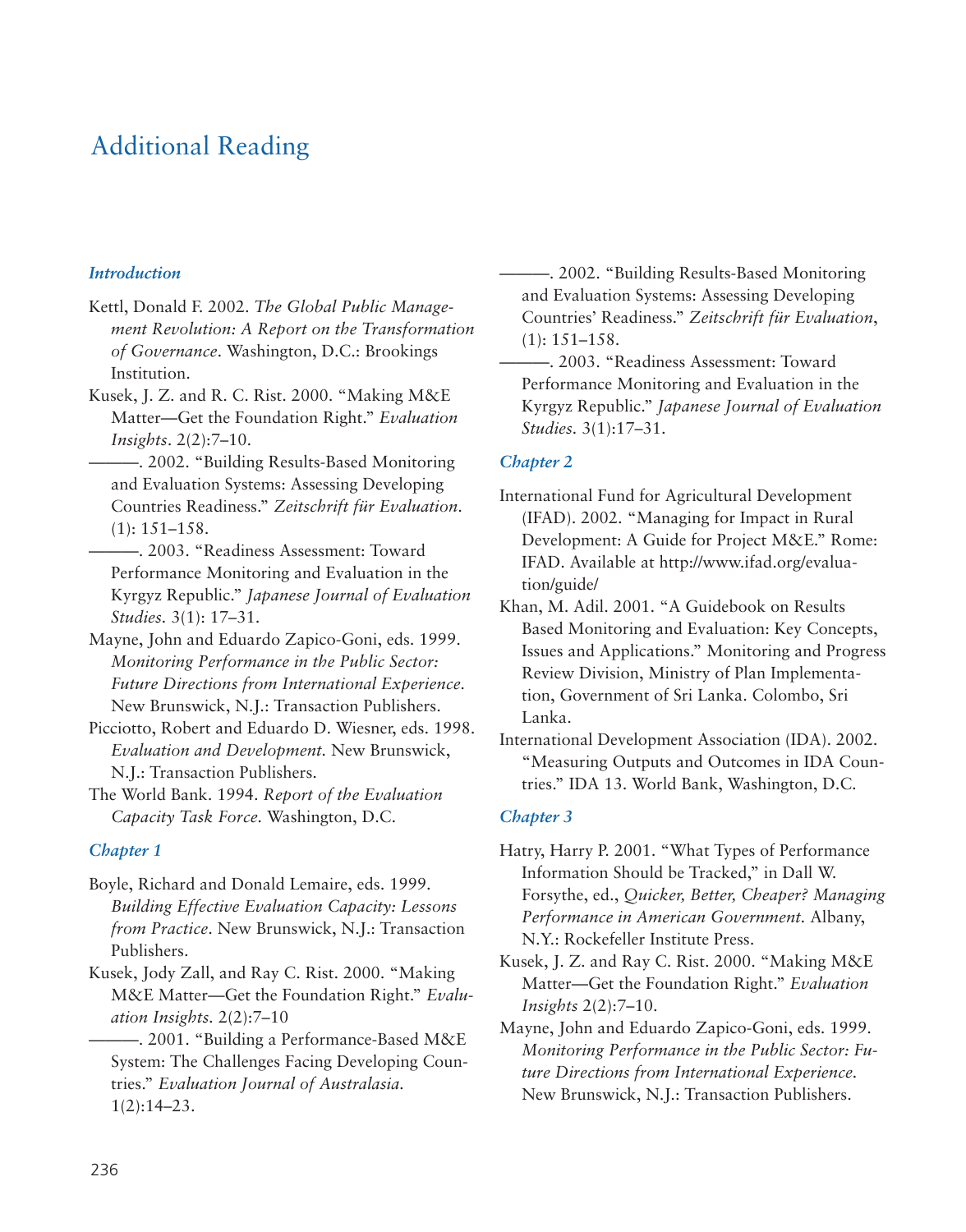- Shand, David. 1998. "The Role of Performance Indicators in Public Expenditure Management." IMF Working Paper. Washington, D.C.: International Monetary Fund.
- U.S. Department of Justice. National Institute of Justice. "Mapping and Analysis for Public Safety." Washington, D.C.: U.S. Department of Justice. Available at http://www.ojp.usdoj.gov/nij/maps/
- U.S. Department of the Treasury, Financial Management Service. 1993. "Performance Measurement Guide." Washington, D.C.: US Department of the Treasury.
- Wye, Chris. 2002. "Performance Management: A 'Start Where You Are, Use What You Have' Guide." Arlington, Va.: IBM Endowment for Business in Government. Managing for Results Series.

## *Chapter 5*

Wye, Chris. 2002. "Performance Management: A 'Start Where You Are, Use What You Have' Guide." Arlington, Va.: IBM Endowment for Business in Government. Managing for Results Series.

#### *Chapter 6*

- Mayne, John and Eduardo Zapico-Goni, eds. 1999. *Monitoring Performance in the Public Sector: Future Directions from International Experience.* New Brunswick, N.J.: Transaction Publishers.
- United National Development Programme (UNDP). 2002. *Handbook on Monitoring and Evaluating for Results.* New York: UNDP Evaluation Office.

## *Chapter 7*

- Creswell, John W. 1994. *Research Design: Qualitative and Quantitative Approaches.* Thousand Oaks, Calif.: Sage Publications.
- Furubo, J. E., R. C. Rist, and R. Sandahl, eds. 2002. *International Atlas of Evaluation.* New Brunswick, N.J.: Transaction Press.
- French Council for Evaluation. 1999. *A Practical Guide to Program and Policy Evaluation*. Paris, France: Scientific and National Councils for Evaluation.
- Patton, Michael Q. 2002. *Qualitative Research and Evaluation Methods,* 3rd ed. Thousand Oaks, Calif.: Sage Publications.
- Rist, Ray C., ed. 1999. *Program Evaluation and the Management of Government.* New Brunswick, N.J.: Transaction Publishers.
- Vedung, Evert. 1997. *Public Policy and Program Evaluation.* New Brunswick, N.J.: Transaction Publishers.
- Wholey, J. S., H. P. Hatry, and K. E. Newcomer, eds. 1994. *Handbook of Practical Program Evaluation.* San Francisco, Calif.: Jossey-Bass Publishers.
- Worthen, B. R., J. R. Sanders, and J. L. Fitzpatrick. 1997. *Program Evaluation: Alternative Approaches and Practical Guidelines,* 2nd ed. New York, N.Y.: Addison, Wesley, and Longman.

#### *Chapter 8*

Creswell, John W. 1994. *Research Design: Qualitative and Quantitative Approaches.* Thousand Oaks, Calif.: Sage Publications.

Kumar, Krishna, ed. 1993. *Rapid Appraisal Methods.* World Bank. Washington, D.C.

- Rist, Ray C. 1994. "Influencing the Policy Process with Qualitative Research," in Norman K. Denzin and Yvonna S. Lincoln, eds. *Handbook of Qualitative Research.* Thousand Oaks, Calif.: Sage Publications.
- World Bank. 2003. International Program for Development Evaluation Training. Available at http://www.worldbank.org/oed/ipdet/ and http://www.carleton.ca/ipdet/

## *Chapter 9*

- Leeuw, Frans L., Ray C. Rist, and Richard C. Sonnichsen. 1994. *Can Governments Learn? Comparative Perspectives on Evaluation and Organizational Learning.* New Brunswick, N.J.: Transaction Publishers.
- Rist, Ray C. 1997. "Evaluation and organizational learning." *Evaluation Journal of Australasia.* 9(1&2).

## *Chapter 10*

Boyle, Richard and Donald Lemaire, eds. 1999. *Building Effective Evaluation Capacity: Lessons from Practice*. New Brunswick, N.J.: Transaction Publishers.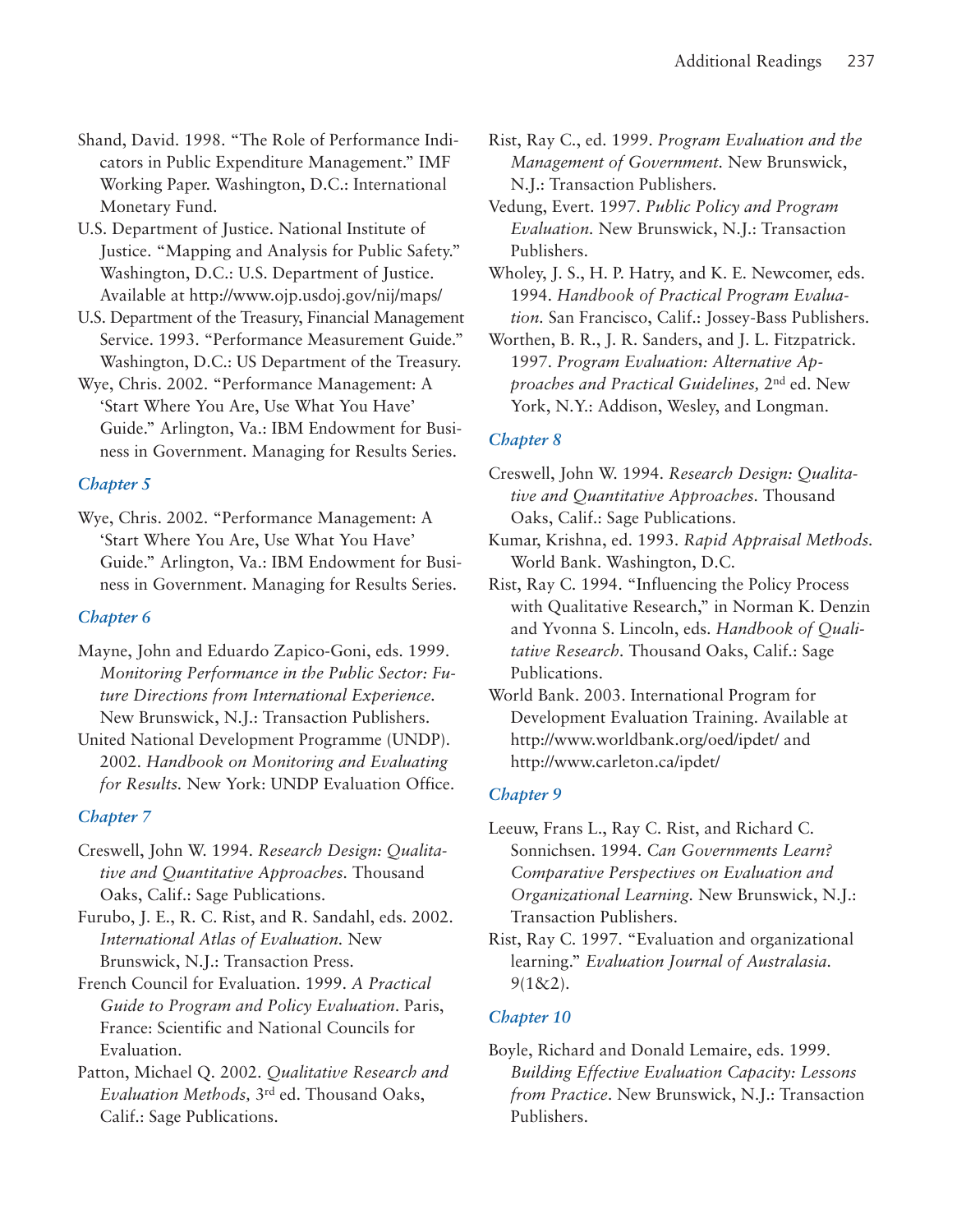- Georghiou, Luke. 1995. "Assessing the Framework Programmes." *Evaluation.* 1(2): 171–188.
- Ittner, Christopher D., and David F. Larcker. 2003. "Coming Up Short on Nonfinancial Performance Measurement." *Harvard Business Review.* 81(11): 88–95.
- Mayne, John and Eduardo Zapico-Goni, eds. 1999. *Monitoring Performance in the Public Sector:*

*Future Directions from International Experience.* New Brunswick, N.J.: Transaction Publishers.

- Pollitt, Christopher. 1995. "Justification by Works or by Faith?" *Evaluation.* I(2): 133–154.
- ———. 1997. "Evaluation and the New Public Management: An International Perspective." *Evaluation Journal of Australasia.* 9(1&2): 7–15.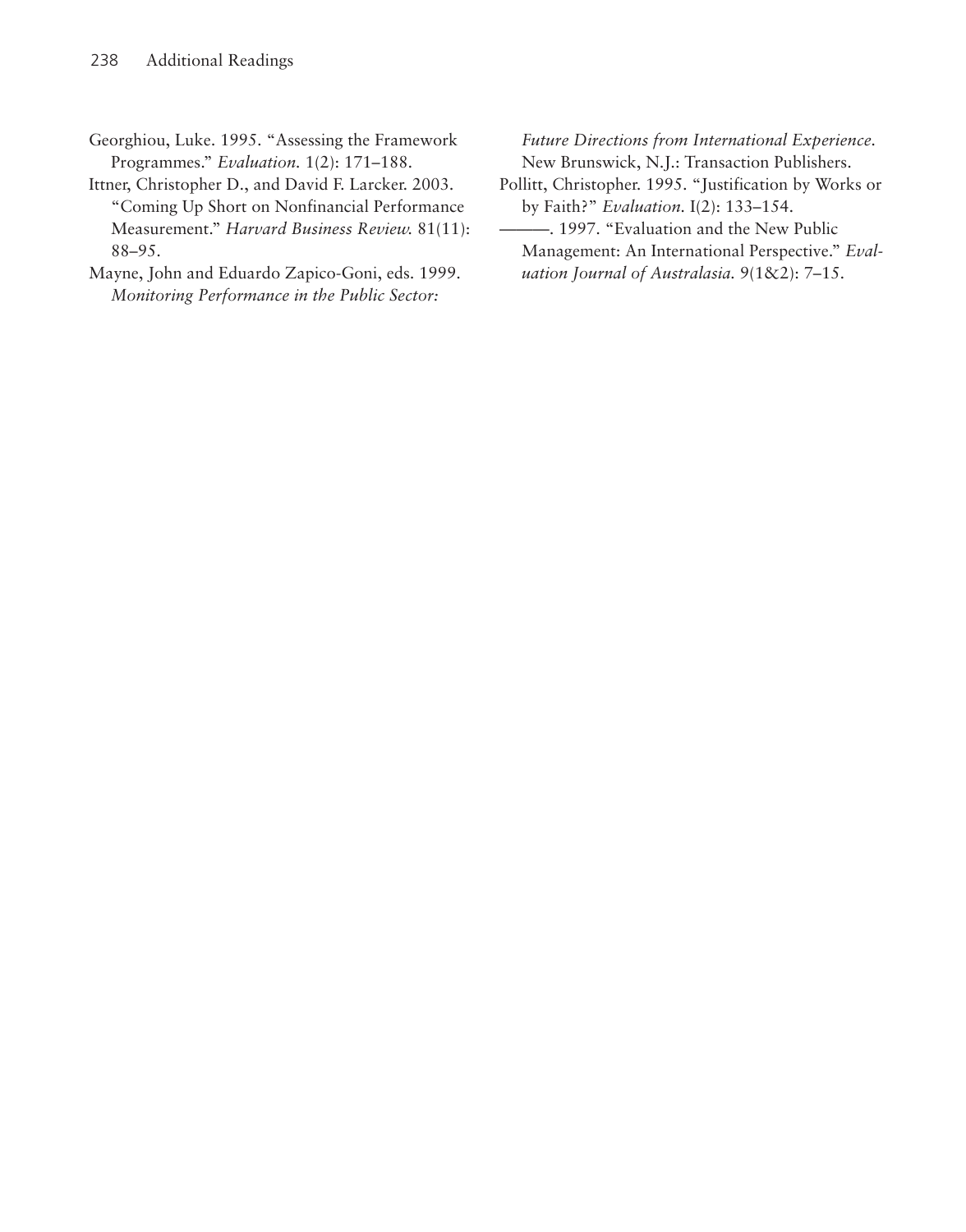# Index

#### **A**

accountability, 9, 10, 17, 130, 160 Brazil, 20, 102*b*6.2 and budget reforms in Malaysia, 36*b*i.ix culture of, 34, 145*b*9.5 definition, 2 demand for, 44, 139*b*9.1 demonstration of, 37, 140 and e-administration in Romania, 52*b*1.3 executive, 141*b*9.2 German aid agencies, 143, 144*b*9.4 and GRPA, 156*b*10.2 and engaging civil society and citizen groups, 148 manager's role in, 139 Mexico, 101*b*6.1 politics and, 45 promotion and provision of, 21, 26, 46, 163 and resource allocation, 100–101 and sustainability of M&E systems, 153–54, 170 and Transparency International, 5, 6*b*i.iii activity-based management system, 98 activity, definition, 223 advocates. *see* champions Africa, Core Welfare Indicators, 76*b*3.2 African Development Bank, 32 aid agencies, and evaluation-based learning, 143, 144*b*9.4 aid financing, 3 Albania, 6, 26, 78*b*3.4, 88*b*4.1, 89 Albanian Institute of Statistics (INSTAT), 88*b*4.1, 89 analytical tools definition of, 223 Andhra Pradesh (India) Performance Accountability Act (Annex V), 211–222 appraisals definition of, 223 assumptions definition of, 223 attribution, 14, 72, 113, 114, 125 definition of, 223 audiences engagement of, 148–49 and reporting of findings, 130–32, 133*t*8.1, 169 understanding of, 146 Auditor General, Office of, 149–50 audits and auditing, 28, 31*b*i.vii, 149–50, 223–24 Australia, 27, 28, 29*b*i.vi, 35, 139–40

#### **B**

Bangladesh, 33, 34, 154, 165 government capacity for M&E, 54 and readiness assessment, 49, 50*b*1.1 Bangladesh Bureau of Statistics, 50*b*1.1 bar chart, 137*f8.2* baselines, 9, 24, 77, 167, 168 building of, 82*t*4.1, 82–83, 167 developing countries, 33, 88*b*4.1, 89 for an education policy, 81*f*4.2 and indicators, 81–82, 167 measurements for, 75 and outcomes, 60 overview, 80–81 and pretesting, 112 and readiness assessments, 46 and reporting of data, 22, 132–33 and targets, 91–92, 93, 94, 95*f*5.3 and trends, 132 U.S. Department of Labor, 142*b*9.3 *see also* information base-line study definition of, 224 benchmarks, 57, 102*b*6.2 definition of, 224 beneficiaries definition of, 224 Better Government Initiative, United Kingdom, 155*b*10.1 Bolivia, 70 Brazil, 35, 100, 102*b*6.2 Bribe Payers Index, 6*b*i.iii budget process, 19, 28, 100 Brazil, 102*b*6.2 France, 30*b*i.vii Indonesia, 35 Malaysia, 35, 36*b*i.ix Mexico, 101*b*6.1 and OECD countries, 163–64 publication of annual budget reports, 148 Romania, 52*b*1.3 Uganda, 37*b*i.x U.S. Department of Labor, 142*b*9.3

#### **C**

Canada, 27, 35, 149*b*9.8, 149–50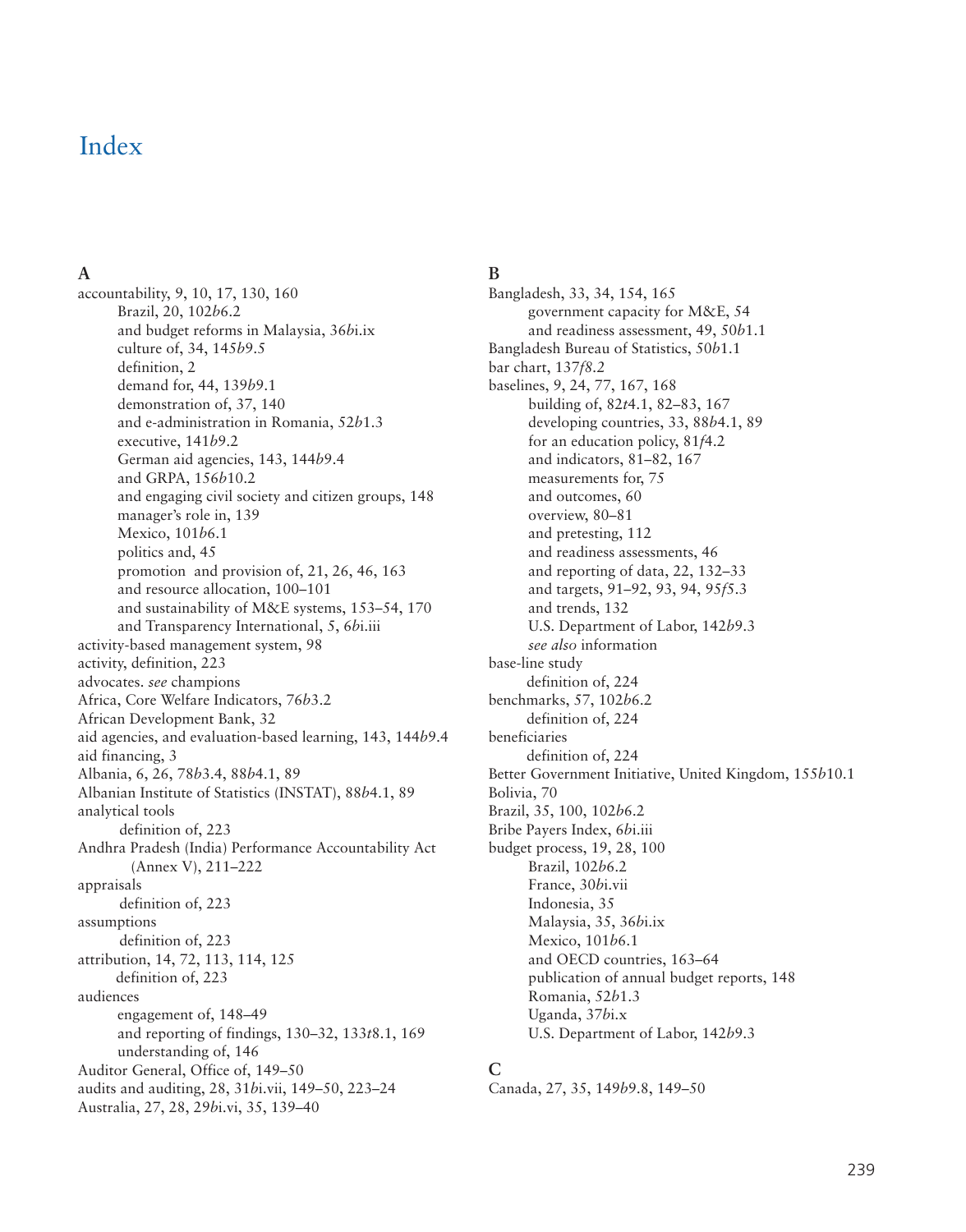capacity Albania, 88*b*4.1, 89 assessment of, 45–46 Bangladesh, 50*b*1.1 for data collection, 84, 88*b*4.1, 89 development and institutionalization of, 154, 157*t*10.1 in Egypt, 51*b*1.2 of government, 174 and M&E systems, 47–48, 154, 170, 174 in workforce, 33 capacity building Albania, 88*b*4.1 and M&E systems, 21–22, 42–43, 54–55, 177 and readiness assessments, 46 case studies Bangladesh, 50*b*1.1 Egypt, 51*b*1.2 as evaluation type, 121*f*7.4 overview, 124–25, 169 causal model, 122 CDF. *see* Comprehensive Development Framework (CDF) champions, 165 Bangladesh, 50*b*1.1 Egypt, 51*b*1.2 identification of, 41–42, 44–45, 46 need for, 53 reaction to negative nature of M&E information, 46–47 Romania, 52*b*1.3 and turnover of personnel, 53 Charter Quality Networks, United Kingdom, 155*b*10.1 charts, 134–136, 137*f*8.2 Chicago Museum of Science and Industry, 71*b*3.1 child morbidity, 101, 104*f*6.6 child mortality, 200 Chile, 35 China, 34, 154, 157*t*10.1 citizen groups, engagement of, 148–49 Citizen's Charters, United Kingdom, 154, 155*b*10.1 civil servants, as partners in business, 139 civil society, 39, 52*b*1.3, 148–49, 162 cluster bar chart, 137*f*8.2 cluster evaluation definition of, 224 Colombia, 154, 157*t*10.1 combination chart, 137*f8.2* commercialization, 10, 162 common goals, 108, 166 communication and presentation of findings, 130–31 line of sight, 48, 108, 139, 158 strategy for dissemination of information, 146–50, 169–70 within and between government agencies, 165

compliance, 15 Comprehensive Development Framework (CDF), 9 CompStat, 141*b*9.2 Conclusions definition of, 224 consensus building, 58, 116 consultative process, in choosing outcomes, 58 Core Welfare Indicators Questionnaire (CWIQ), 76*b*3.2 corruption, Bangladesh, 50*b*1.1 Corruption Perception Index, 6*b*i.iii Costa Rica, 34 Counterfactual, 125 definition of, 224 CREAM (*see* indicators and performance indicators) country program evaluation definition of, 224 credibility of information, 153 of monitoring systems, 107*f*6.8, 108, 168 crime, use of performance data to track, 141*b*9.2 customer groups, 26 CREAM. *see* indicators and performance indicators CWIQ. *see* Core Welfare Indicators Questionnaire (CWIQ)

#### **D** data

analyzing and reporting of, 111–12 credibility of, 108, 168 data dumps, 131 Egypt, 51*b*1.2 key criteria of, 108–10 ownership of, 106–7 presentation of, 131, 132–36, 137*f*8.2 pretesting of, 112, 168 reliability of, 109, 109*f*6.9, 109*f*6.10, 112 sources of, 83–84 timeliness of, 109, 109*f*6.9, 109*f*6.10, 112 uses of, 42, 45–46, 141*b*9.2 validity of, 109, 109*f*6.9, 109*f*6.10, 112 *see also* information data collection, 33, 46, 153, 154, 167 Bangladesh, 50*b*1.1 capacity in Albania, 88*b*4.1, 89 continuous system of, 152–53 and CWIQ, 76*b*3.2 designing and comparing methods of, 84–86, 87*t*4.2, 167 in developing countries, 88*b*4.1, 89 and indicators, 66, 70, 75, 167 Lebanon, 89*b*4.2 management and maintenance of, 107–8 methods, 84–87*t*4.2 pretesting of instruments and procedures for, 112, 168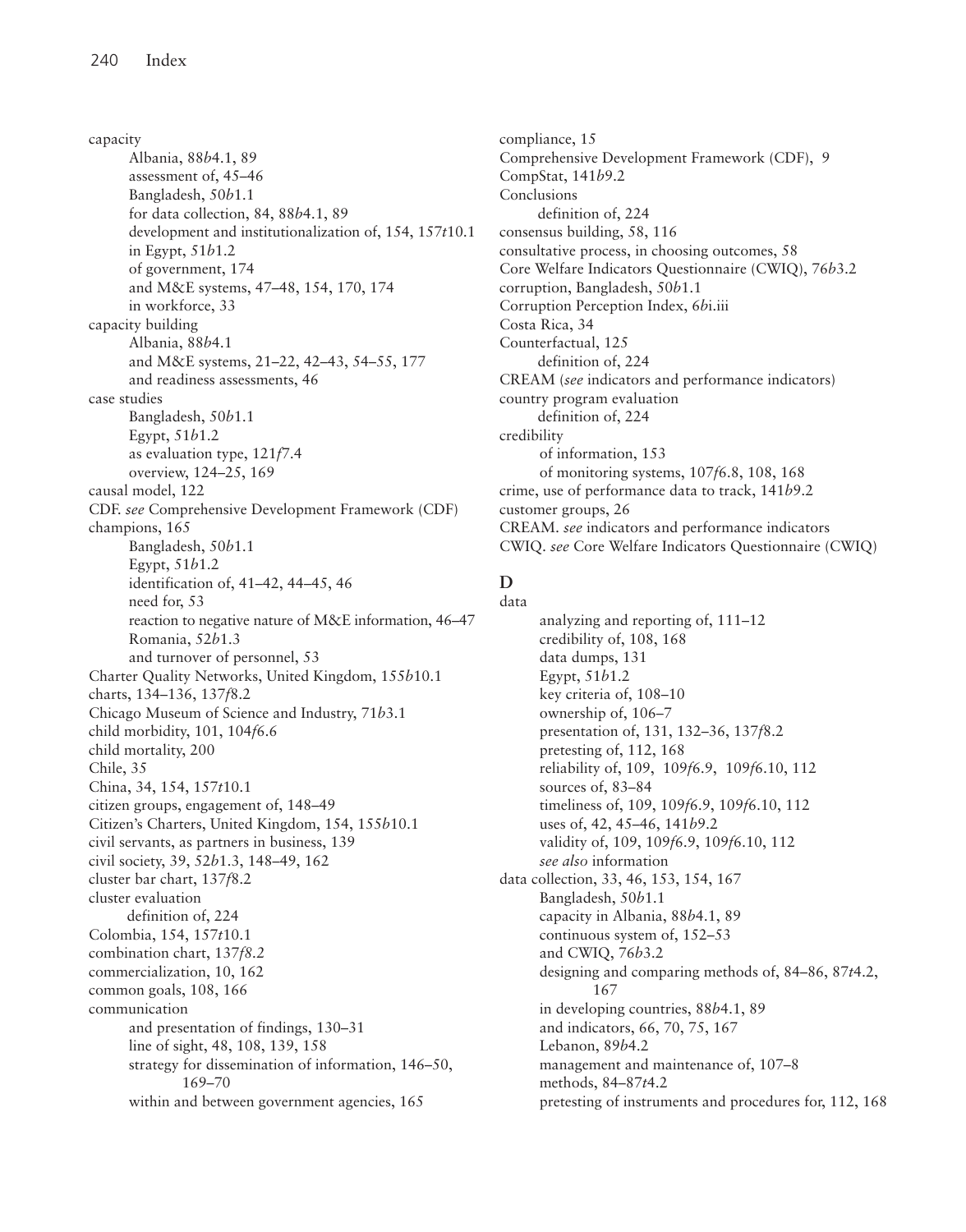and rapid appraisal, 123–26 Romania, 52*b*1.3 systems for, 87 tools for, 224 value for money, 127, 169 data quality triangle, 109*f*6.10, 110*f*6.11, *f*6.12 decentralization, 10 deregulation, 10, 162 decisionmaking and data presentation, 134–36 and evaluation information, 116, 168 and feedback, 46 and findings, 29*b*i.vi, 140, 169 demand for monitoring and evaluation systems, 41–44, 49, 53, 152, 170 Department of Labor, U.S., results-based M&E system, 142*b*9.3 developed countries achieving MDGs, 4 experience in M&E, 2, 27–28 developing countries becoming part of global community, 3–4 data collection in, 88*b*4.1, 89 experience in M&E systems, 32–34, 35–38, 164 overview of readiness assessment in, 48–49 setting indicators in, 75–79 development global partnership for, 202 targets related to, 93–94, 94*b*5.1 Development Assistance Committee, OECD, 230*n*2 development goals, 55, 164 achieving of, 41, 105–6, 106*f*6.7 range of, 21 and readiness assessment, 42 tracking of, 72 development intervention, 12, 224 development objectives, 76*b*3.2, 105, 224 disaggregation of outcomes, 59–60, 67 disclosure of performance findings, 147 disincentives, in sustaining monitoring and evaluation systems, 154, 155, 158*b*10.4 donors and choosing outcomes, 58 and development of M&E systems, 37–38 resources for IDA funding, 7 and technical assistance and training, 22, 33–34, 230*n*2

#### **E**

e-administration, Romania, 52*b*1.3 economy definition of, 224 education developing baseline data for a policy on, 81*f*4.2

how not to construct outcome statements in, 63*f*2.4 indicators for, 67, 68*f*3.2, 74 outcome statements in a policy area, 62*f*2.3 primary, 200 setting targets for, 93 effect definition of, 224 effectiveness, 12, 163 definition, 225 and evaluation, 15 improvements in, 101 perceptions of, 21 of poverty reduction strategy, 37*b*i.x of service delivery, 37*b*i.x U.S. Department of Labor, 142*b*9.3 and U.S. Government Results and Performance Act, 156*b*10.2 and use of resources, 162 efficiency, 12, 15 definition, 225 in governmental operations, 36*b*i.ix improvements in, 101 of public sector management, 31*b*i.viii of service delivery, 16–17 of U.S. federal programs, 156*b*10.2 and use of information, 88*b*4.1 e-government, Jordan, 148 Egypt, 11, 22 capacity of, 54 champions for advocating for M&E systems, 33 pilot program testing, 26 and readiness assessment, 51*b*1.2, 53, Annex II, 178–199 enclave-based approach to M&E, 24–25 environment sustainability, 201 European Union (EU), 3, 7–8, 44, 57 European Union accession countries, and feedback systems, 44 European Union Structural Funds, 3, 8 evaluability, 225 evaluation, 24 capacity development and institutionalization of, 154, 157*t*10.1 as complement to monitoring, 13–14 characteristics of quality, 126–127, 126*f*7.5 culture of , 160*b*10.5 collaborative partnerships and, 160*b*10.5 definition, 12, 15, 225 examples of, 128, 128*f*7.6 and issues to consider in choosing outcomes, 57–58 levels of, 13–14 overview, 113–15 quality and trustworthiness of, 126–28, 169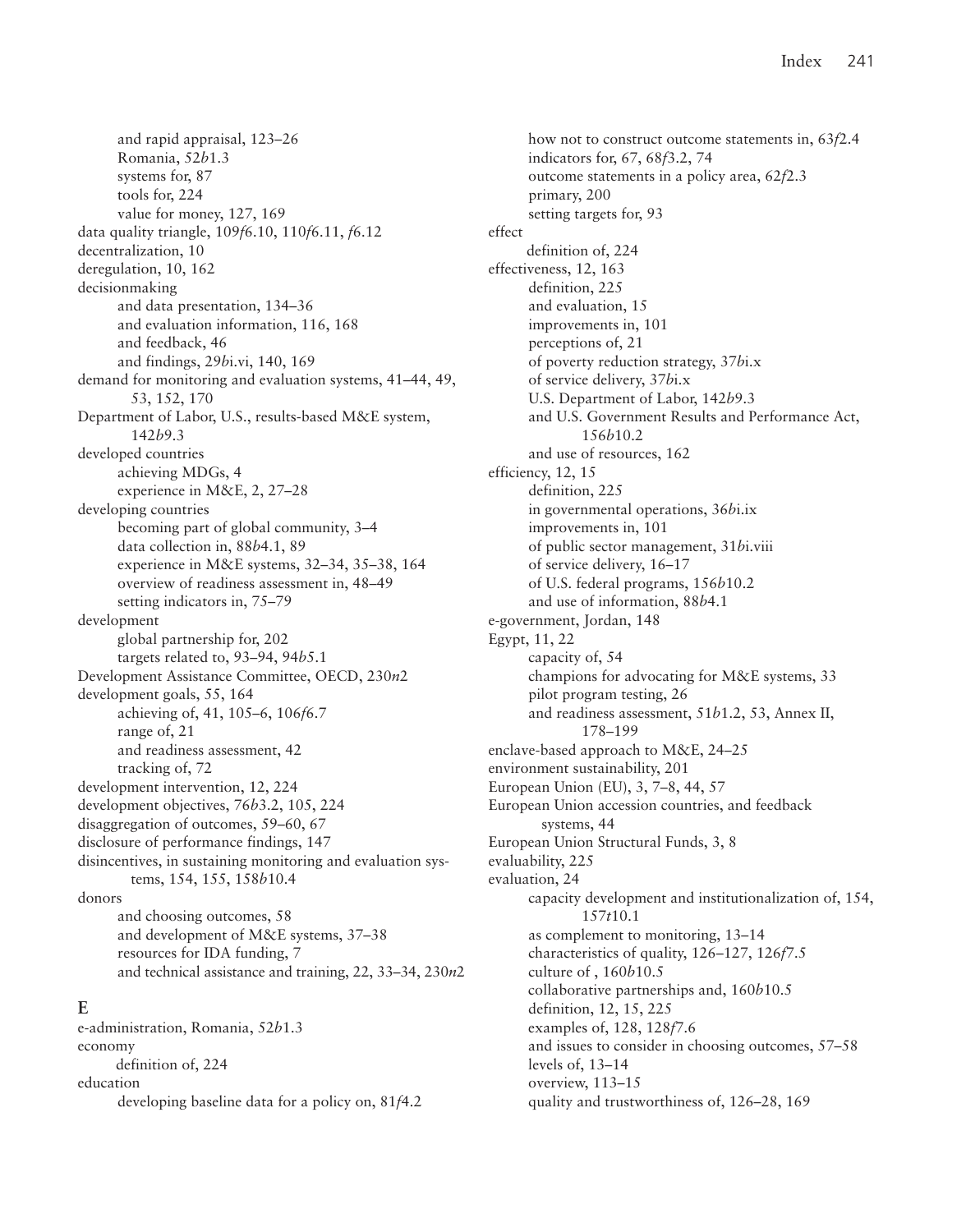and rapid appraisal, 121*f*7.4, 123–26, 169 evaluation (continued) relationship to monitoring, 12–15, 114 roles of, 13–15 technical adequacy of, 127, 129 timing of, 118–21, 169 types of, 121–23, 169 uses of, 115–20, 168 evaluation architecture, 4 evaluation-based learning, German aid agencies, 143, 144*b*9.4 evaluation culture, adoption of, 29, 32 evaluation training, Egypt, 51*b*1.2 ex-ante evaluation definition of, 225 executive summaries, 134 expenditure framework, 16 expenditures, 28, 34–35 ex-post evaluation definition of, 225 external application of monitoring and evaluations systems, 19–20 external evaluations, 22, 225 external pressures, and evaluation issues, 27–28

## **F**

farmers' markets, 79*b*3.6 feedback, 12, 129, 166 Albania, 78*b*3.4 benefits of, 140, 143–44 and decisionmaking, 46 definition, 225 disruption in loops of, 107 and dissemination, 126–127 and evaluations, 126*f*7.5, 127, 169 flow of, 143, 150, 167 German aid agencies, 143, 144*b*9.4 and incentives, 158*b*10.3 and indicators, 24, 66, 75 for international organizations, 44 and learning process, 143 as management tool, 130–31, 132, 139 and oral presentations, 134 and progress of development activities, 140 providing of, 15, 19, 20, 22, 34–35, 65 and rapid appraisal, 123 system, 144*b*9.4 uses of, 138 Financial Soundness Indicators, IMF, 73 findings, 24, 169 audiences for, 130–32, 133*t*8.1, 169 benefits of using, 140–44, 145*b*9.5, 146*b*9.6 cross-study, 125 and decisionmaking, 29*b*i.vi

definition, 225 dissemination of, 127, 147, 169 incentives for use of, 146*b*9.6 integration of, 77*b*3.3 negative news, 136, 146–47 overview, 129 presentation of, 131, 132–36, 137*f*8.2 presenting negative news, 136, 146–47 and rapid appraisals, 124 sharing and comparing of, 150 trustworthiness of, 160*b*10.5 uses of, 111–12, 130–32, 138–40, 154, 169 follow-up, 146 foreign investment, 44 formative evaluation definition of, 225–26 France, 27, 28, 139 government reform in, 30*b*i.vii freedom of information, 148 funding, levels of, 92–93

## **G**

Gant chart, 97*f*6.2, 97 GAO. *see* U.S. General Accounting Office gender equality and MDGs, 200 General Data Dissemination System (GDDS), IMF, 89*b*4.2 Geographic Information Systems, 88*b*4.1 German aid agencies, and evaluation-based learning, 143, 144*b*9.4 Germany, 27 Giuliani, Rudolph, 141*b*9.2 glossary, terms used in evaluation and results-based management, 223–29 goals, 7, 9, 35, 58, 94*b*5.1 achieving of, 11, 12, 46, 139, 165, 167 clarification of, 19 definition, 226 disaggregation of, 59–60, 74 and feedback, 15, 66 gender-related, 26 of MDBs, 8 MDGs, 3, 4*b*i.i, 5, 5*b*i.ii, 72, 73, 92–93, 200–203 M&E systems links to, 48 and partnerships, 105–6, 106*f*6.7 and rapid appraisal, 123–26 setting of, 56, 58, 166 U.S. Department of Labor, 142*b*9.3 vs. outcomes, 56–57 Gore, Al, 147*b*9.7 governance, 1, 7, 21 government and building of evaluation culture and partnerships, 160*b*10.5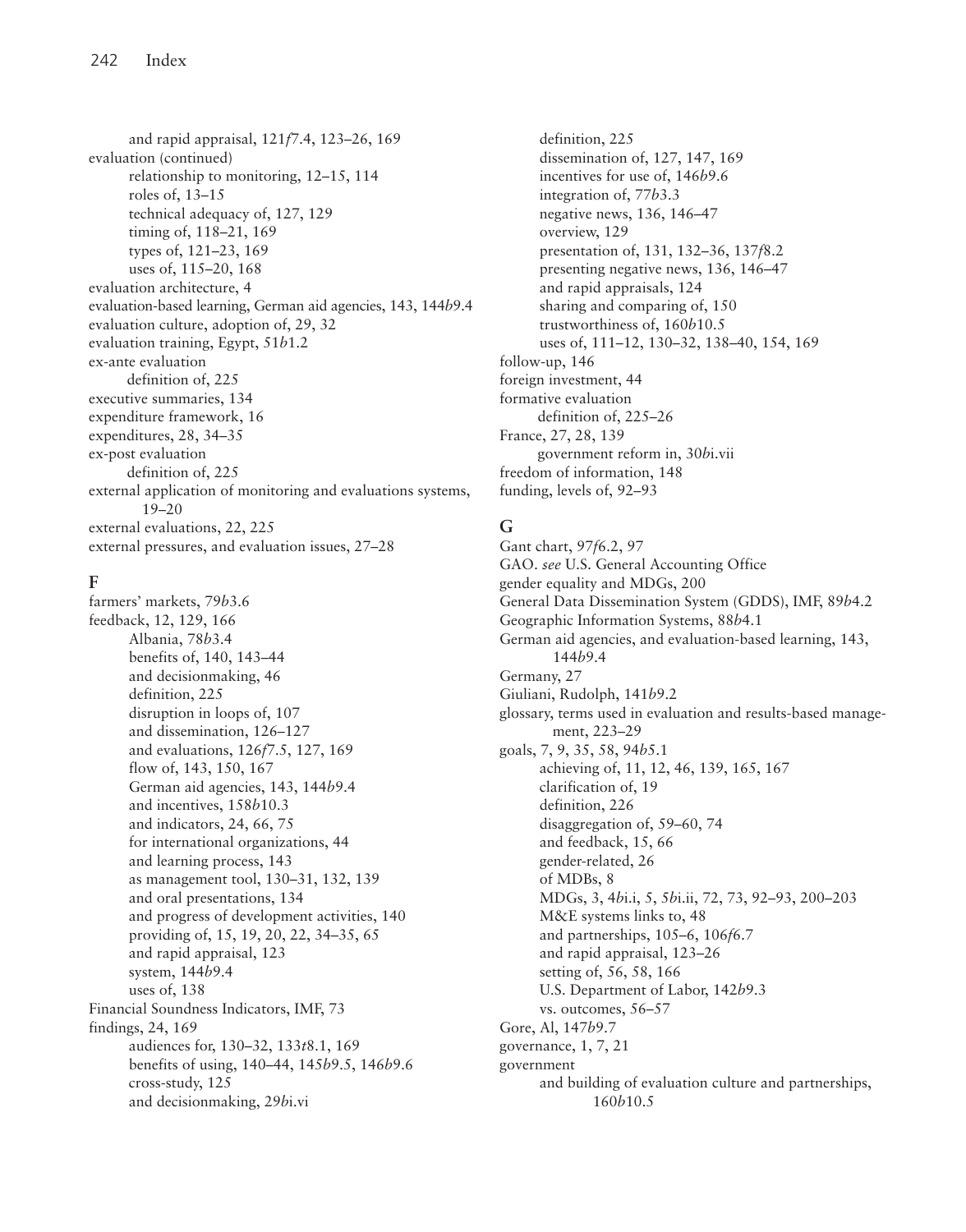capacity to design M&E systems, 174 changes in size and resources of, 10 communication between and among, 165 reform in, 28, 30*b*i.vii roles and responsibilities for assessing performance of, 53–54, 176–77 stimulating cultural change in, 160–61, 160*b*10.5 turnover among officials, 53 United Kingdom, 155*b*10.1 U.S. Government Performance and Results Act, 154, 156*b*10.2 United States, 142*b*9.3 graphs, 134, 137*f*8.2 Growth and Poverty Reduction Strategy, Albania, 88*b*4.1, 89 U.S. Government Performance and Results Act (GPRA) of *1993*, 142*b*9.3, 154, 156*b*10.2

#### **H**

HDI. *see* Human Development Index (HDI) Highly Indebted Poor Country (HIPC) Initiative, 3, 5–6, 9, 37*b*i.ix HIV/AIDS, 117, 201 horizontal learning, 144*b*9.4 horizontal sharing of information, 104–5, 168 household surveys, 71–72 human development, measures of, 72–73 Human Development Index (HDI), 72–73 human resources, 159

# **I**

IDA. *see* International Development Association (IDA) funding IFAD. *see* International Fund for Agricultural Development (IFAD) impact evaluations, 14, 125, 169 impacts, 226 impartiality of evaluations, 126–27, 169 implementation-based monitoring and evaluation systems, 98, 99–100, 99*f*6.3 developing countries, 33 key features of, 15–17 relationship to results monitoring, 101, 103, 103*f*6.5, 104*f*6.6 incentives, 41–42 to learning, 34, 145*b*9.5 and management of monitoring systems, 108 for M&E systems, 49, 53, 175–76 and readiness assessment, 165 in sustaining M&E systems, 154, 155, 158*b*10.3, 170 for use of findings, 146*b*9.6 independent evaluation definition of, 226 India, Andhra Pradesh Performance Accountability Act

(Annex V), 211–222 indicators, 7, 24, 58, 98, 133*t*8.1 ambiguity of performance and, 119, 120 and baseline information, 81–83, 167 checklist for assessing, 70, 71*f*3.3 construction of, 60, 74–75, 166–67 cost of setting, 70, 87–88 CREAM, 66, 166, *see also* performance indicators data collection system for, 81–82, 87–88, 109, 109*f*6.9, 109*f*6.10, 167 definition, 65, 226 dilemmas, 71*b*3.1 experience in developing countries, 75–79 identifying data sources for, 83–84 Labor Department, 142*b*9.3 MDGs, 200–203 measurement of, 57, 109–10, 118, 169 monitoring of, 101*b*6.1 and outcomes, 57, 79*b*3.6 piloting of, 86–89 predesigned, 72–74 and presentation of data, 133 program and project level, 79*b*3.5 proxy, 70–72, 166 PRSPs, 8–9 setting of, 57, 63, 64, 66 and targets, 3, 5*b*i.ii, 91, 95*f*5.3 tracking of, 85 translating outcomes into, 66–67, 68*f*3.2 *see also* performance indicators indirect indicators, 70–72 Indonesia, 35, 154, 157*t*10.1 information, 136–137, 160 active and passive approaches to using, 146, 147*b*9.7 credibility of, 153, 170 free flow of between levels, 48 internal and external use of, 19 reaction to negative nature of, 46–47 strategies for sharing of, 146–50, 169–70 *see also* baselines; performance information initiatives internal, 10–11 for poverty reduction, 8–9 *see also* international initiatives inputs, 1 definition, 226 and financial resource monitoring, 37*b*i.x links to outputs, 36*b*i.ix measure of, 22 and targets, 92–93, 94, 96 INSTAT. *see* Albanian Institute of Statistics (INSTAT) institutional capacity, 21–22, 32 institutional development impact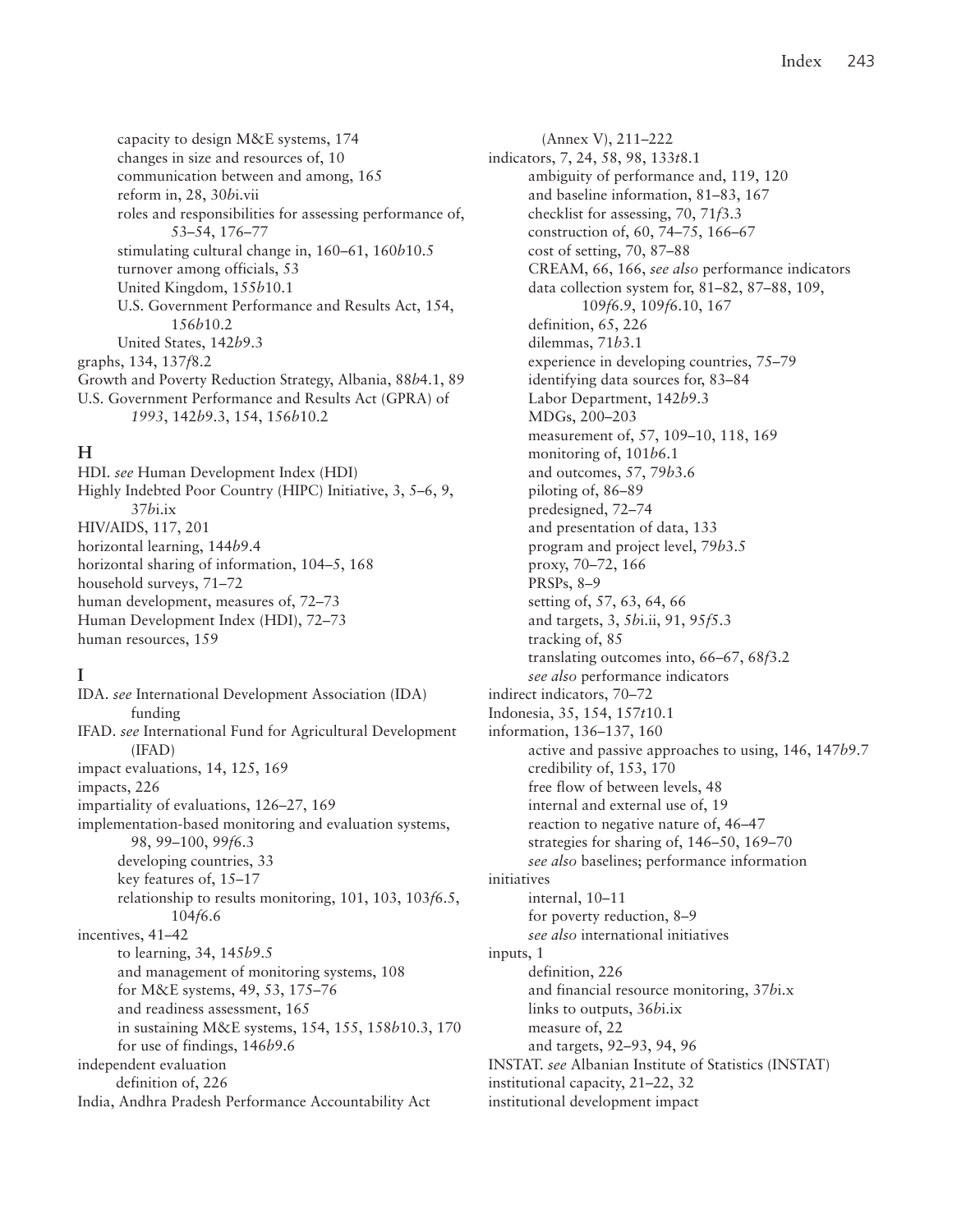definition of, 226 institutional memory, 144, 145*b*9.5 internal applications for monitoring and evaluation systems,  $19 - 20$ internal demands, and readiness assessments, 44 internal evaluations, 22, 226, 31*b*i.viii internal initiatives, public sector management, 10–11 internal pressures, and evaluation issues, 27–28 International Development Association (IDA) funding, 3, 6–7 international development goals, 15 International Fund for Agricultural Development (IFAD), checklists, 155, 158*b*10.3, 158*b*10.4 international initiatives, 3–8, 9 International Monetary Fund (IMF), 73, 89*b*4.2 International Program in Development Evaluation Training (IPDET), 114–15 internet sites, to publish findings, 148 interventions, 114 consensus for, 116 and evaluation information, 115–16, 128, 168 and impact evaluations, 125 motivation for, 124 and outcome indicators, 65 IPDET. *see* International Program in Development Evaluation Training (IPDET) Ireland, 26, 28 Italy, 28

# **J**

joint evaluations, 25, 150, 226 Jordan, e-government, 148 Jospin, Lionel, 30*b*i.vii

## **K**

knowledge, 163, 169 findings promotion of, 140, 143–44, 146*b*9.6 incentives for, 146*b*9.6 knowledge capital, 20 Korea, 27, 28, 31*b*i.viii Kyrgyz Republic, 9, 33, 35, 49, 70

## **L**

laws, 52*b*1.3, 148 and freedom of information, 148 Romania, 52*b*1.3 leadership, 53 learning, 169 findings promotion of, 140, 143–44, 146*b*9.6 incentives for, 146*b*9.6 obstacles to, 144, 145*b*9.5 Lebanon, and IMF data system, 89*b*4.2 lessons learned, definition, 226

line graph, 137*b*8.2 line of sight, 48, 108, 139, 158 logical framework definition of, 226–27

#### **M**

macroeconomic indicators, 73 Madagascar, 6 maintenance of monitoring systems, 107–8, 168 Malaysia, outcome-based budgeting, 35, 36*b*i.ix Mali, 34 management use of evaluation information, 116–18 use of Gant chart in, 97*f*6.2, 97 management information system, Brazil, 102*b*6.2 management of monitoring systems, 107, 108, 168 management tools, 83, 130–31, 132, 139 feedback, 130–31, 132, 139 performance information as, 83 managers, and use of findings, 139 maps, 134 maternal health and MDGs, 201 MBS. *see* Modified Budgeting System (MBS), Malaysia MDBs. *see* Multilateral Development Banks (MDBs) MDGs. *see* Millennium Development Goals (MDGs) measurements, frequency vs. precision of, 111, 112, 169 media, empowerment of, 147–48 meta-evaluation, 121, 125–26, 169, 227 Mexico, results-based monitoring, 100, 101*b*6.1 midcourse corrections, 75 mid-term evaluation, 227 Millennium Development Goals (MDGs), 3–5, 72, 73 adoption of, 25 list of, 200–203 M&E systems integrated into, 54 progress of, 92–93 ministries of finance Albania, 78*b*3.4 Egypt, 51*b*1.2 Romania, 52*b*1.3 Uganda, 37*b*i.x Ministry of Planning, Budget, and Management, Brazil, 102*b*6.2 mixed approach to creating monitoring and evaluation systems, 26 models 10-Step Model for Results-Based M&E System, 25*f*i.ii CREAM criteria, 68–70, 71*f*3.3, 166 enclave approach, 2, 24–25, 27, 35, 162, 163 for national development goals, 16, 18*f*i.i mixed approach, 2, 24–25, 163 whole-of-government, 24–25, 28, 29*b*i.vi, 35 Modified Budgeting System (MBS), Malaysia, 36*b*i.ix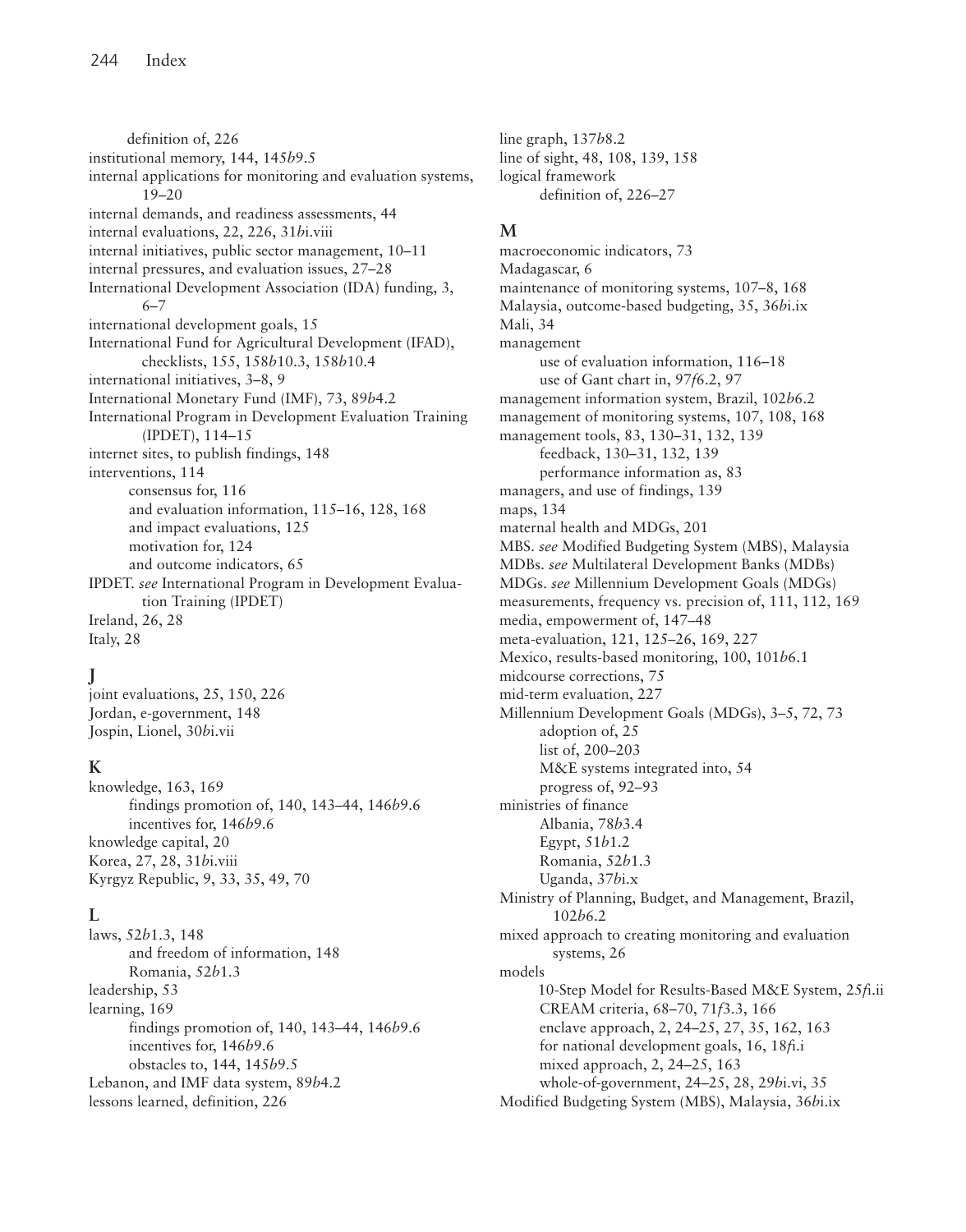monitoring, 24, 25*f*i.1, 39–40, 168 Bangladesh, 50*b*1.1 as complement to evaluation, 13–14 definition, 12, 227 examples of, 100*f*6.4 and issues in choosing outcomes, 57–58 key principles of building a system of, 103–5 levels of, 13 overview, 96–98 results-based, 99*f*6.3 roles of, 13–15 types and levels of, 98–101, 101*b*6.1, 102*b*6.2 *see also* results-based monitoring system Multilateral Development Banks (MDBs), 8

#### **N**

National Audit Office for the Parliament, United Kingdom, 149 National Council of Women, Egypt, 26, 51*b*1.2, 181 national development goals, model for, 16, 18*f*i.i National Development Plans, 9, 35, 101*b*6.1 National Evaluation Policy, Sri Lanka, 77*b*3.3 national goals, 48, 58, 61, 153, 165 national indicators, 70 National Planning Authority, Uganda, 37*b*i.x National Poverty Reduction Strategies, 8, 46, 168 Bangladesh, 50*b*1.1 and demand for M&E systems, 152 and information sharing, 150 National Poverty Reduction Strategy Papers (PRSPs), 7, 70 National Strategy for Social and Economic Development (NSSED), Albania, 78*b*3.4 nation building, Malaysia, 36*b*i.ix nongovernmental organizations (NGOs), xi, 1, 9, 10, 31, 39, 42, 48, 49, 50, 51, 53, 59, 77, 84, 88, 106, 147, 153, 154, 162, 174, 175, 176, 177, 188, 194, 210 needs assessment, 41 negative information, 46–47 the Netherlands, 27 New York City, use of performance data to track crime, 141*b*9.2 NSSED. *see* National Strategy for Social and Economic Development (NSSED), Albania **O** OECD. *see* Organisation for European Co-operation and Development (OECD)

oral presentations, 134

oral rehydration therapy (ORT), 16, 18*f*i.i

Organisation for European Co-operation and Development (OECD), 2 conclusions and lessons from, 29, 32

creating of evaluation cultures in, 163–64 identification of obstacles to learning, 144, 145*b*9.5 indications of progress in, 28–29 M&E experience in, 27–28 use of evaluations in, 15 organizational culture, 145*b*9.5, 160*b*10.5, 160–61 outcome data, collection by government agencies, 156*b*10.2 outcomes, 163, 166 and activities, 98 conflicting evidence of, 120–21, 169 definition, 227 development of, 57–58, 59–60, 60*f*2.2, 61–64, 64*f*2.5 disaggregation of, 59–60, 67 impact of design and implementation on, 119–20, 169 and implementation monitoring, 98, 99*f*6.3, 99–100 importance of, 56–57 and indicators, 79*b*3.6 link to work plans, 101, 103, 103*f*6.5, 104*f*6.6 and targets, 95*f*5.3, 132, 133*t*8.1 U.S. Department of Labor, 142*b*9.3 vs. outputs, 28 *see also* indicators outcome statements, 62*f*2.3, 63*f*2.4 outputs, 1 achievement of, 16 alignment with results, 99–100 definition, 227 links to inputs, 36*b*i.ix measure of, 22 relationship to outcomes, 28, 57 oversight, management, 102*b*6.2 oversight, parliamentary, 149 ownership of findings, 127 of M&E systems, 32, 45–46, 51*b*1.2, 53, 106–7, 168

#### **P**

participatory evaluations, 77*b*3.3, 227 participatory process, in choosing outcomes, 58 partners and partnerships, 164, 168, 227 achieving results through, 105–6, 106*f*6.7 with civil servants, 139 and evaluation culture, 160*b*10.5 formation of, 112 for global development, 202 and incentives, 158*b*10.3 inhibition of, 145*b*9.5 intra-institutional, 105 and sharing of information, 150 Sri Lanka, 77*b*3.3 PEAP. *see* Poverty Eradication Action Plan (PEAP), Uganda perception, measure of, 69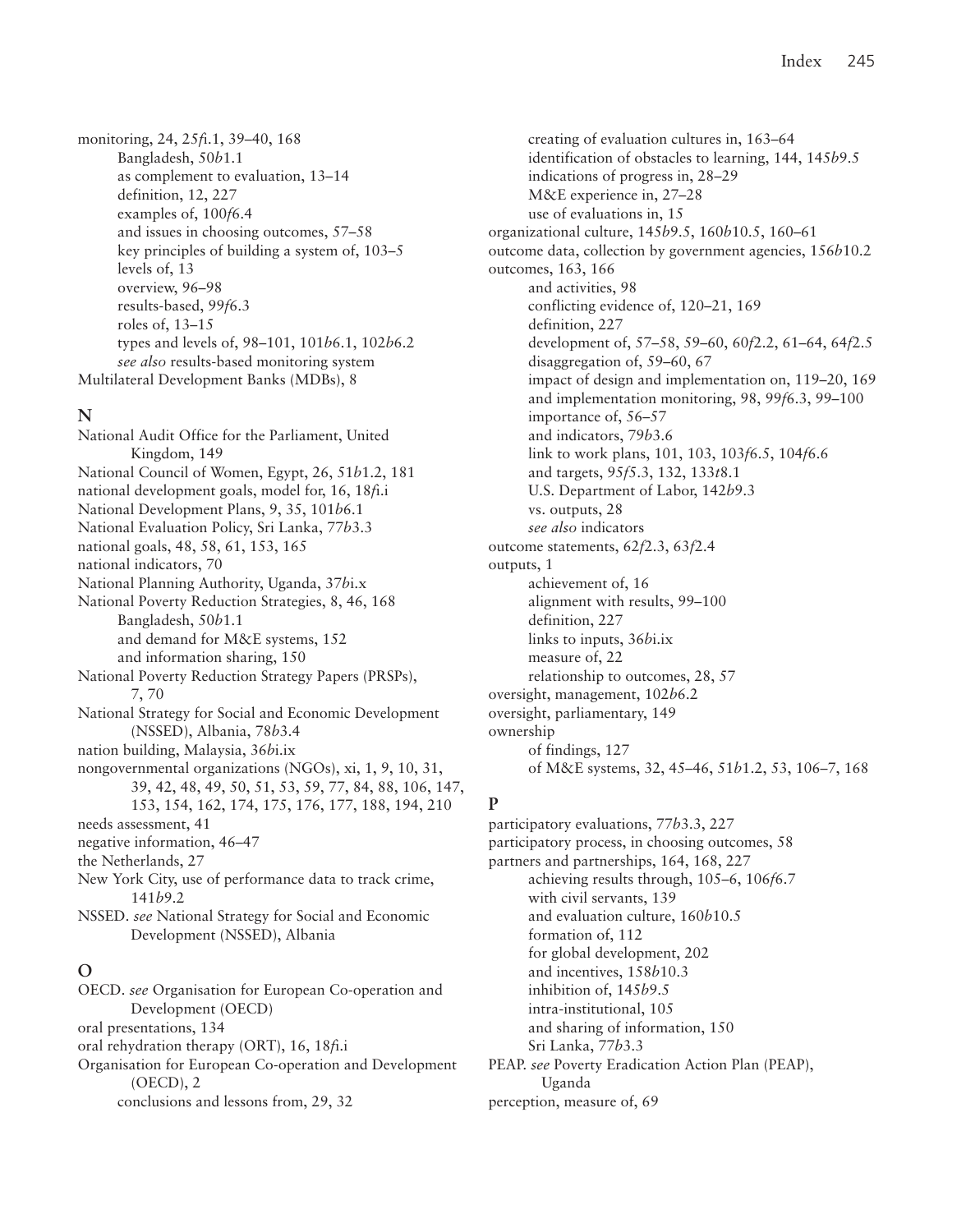performance definition, 227 divergence between planned and actual, 118–19, 169 performance (continued) linked to public expenditure framework, 34–35 power in measuring of, 11–12, 163 Performance-Based Allocation system (IDA), 7 performance framework/matrix, 64*f*2.5, 67f3.2*,* 81*f*4.2*,* 94, 95*f*5.3, 168 performance goals, 93, 160, 142*b*9.3, 156*b*10.2 performance indicators, 14*t*i.ii, 230*n*5 and budget process, 30*b*i.vii CREAM of, 68–70, 71*f*3.3, 166 definition, 227 identification of, 26 Romania, 52*b*1.3 setting of, 24, 166 Sri Lanka, 77*b*3.3 use of, 75 *see also* indicators performance indicator targets, 91–93 performance information, 47 in budget documents, 28, 29*b*i.vi as management tool, 83 and program evaluation, 13 sharing of, 104–5, 168 source of demand for, 53 performance logic chain assessment, 121*f*7.4, 122, 169 performance measurement systems, 77, 141*b*9.2, 154, 156*b*10.2, 160 performance monitoring, 78*b*3.4, 227 personnel, motivate, 139*b*9.1, 146*b*9.6 pie chart, 137*f*8.2 pilots Albania program, 26 and data collection, 87, 112 Egypt, 26, 51*b*1.2 importance of conducting, 86–89 of indicators, 167 Romania, 52*b*1.3 policy evaluations, 13, 17, 19, 128, 128*f*7.6 policymakers, 21, 134–36 policy monitoring, examples of, 100*f*6.4 policy planning, and developing countries, 32 politics and impact of negative data, 46–47, 108 and M&E systems, 20–21, 33, 45 and setting of targets, 92, 93 polling data, 58 Poverty Eradication Action Plan (PEAP), Uganda, 37*b*i.x poverty mapping, 88*b*4.1 poverty reduction, 5, 200

Bangladesh, 50*b*1.1 PRSPs, 8–9 Uganda, 35, 37*b*i.x PPBS. *see* Program Performance Budgeting System (PPBS), Malaysia predesigned indicators, 72–74, 166 pre-implementation assessment, 121*f*7.4, 122, 169 pretesting of data, 112, 168 primary data, 83, 167 privatization, 10, 162 process evaluations definition of, 228 process implementation assessment, 121*f*7.4, 122–23, 169 program evaluations, 13–14, 128, 128*f*7.6, 139*b*9.1, 143 definition, 228 and results-based M&E systems, 17, 19 program goals, 48, 58, 156*b*10.2 program interventions, 13 program monitoring, examples of, 100*f*6.4 program objectives, 228, 156*b*10.2 Program Performance Budgeting System (PPBS), Malaysia, 36*b*i.ix progress, as qualitative indicator, 69–70 project evaluations, 13–14, 128, 128*f*7.6 definition, 228 Korea, 31*b*i.viii and results-based M&E systems, 17, 19 project goals, 48, 58, 79*b*3.5, 158*b*10.4 project monitoring, examples of, 100*f*6.4 project objectives definition of, 228 proxy indicators, 70–72, 166 PRSPs. *see* Poverty Reduction Strategy Papers (PRSPs) public administration reforms, Malaysia, 36*b*i.ix public management, 11–12, 93, 170 public officials, corruption among, 6*b*i.iii public policies, 31*b*i.viii, 32 public sector, 44, 46, 52*b*1.3, 116, 169 public sector management documenting progress of, 69–70 initiatives and forces for change in, 3–8, 10–11 Korea, 31*b*i.viii and National Poverty Reduction Strategy, 8–9 overview, 2–3 public service, United Kingdom, 155*b*10.1 purpose, definition, 228

## **Q**

qualitative indicators, 69 quality assurance, 168, 228 quantitative indicators, 69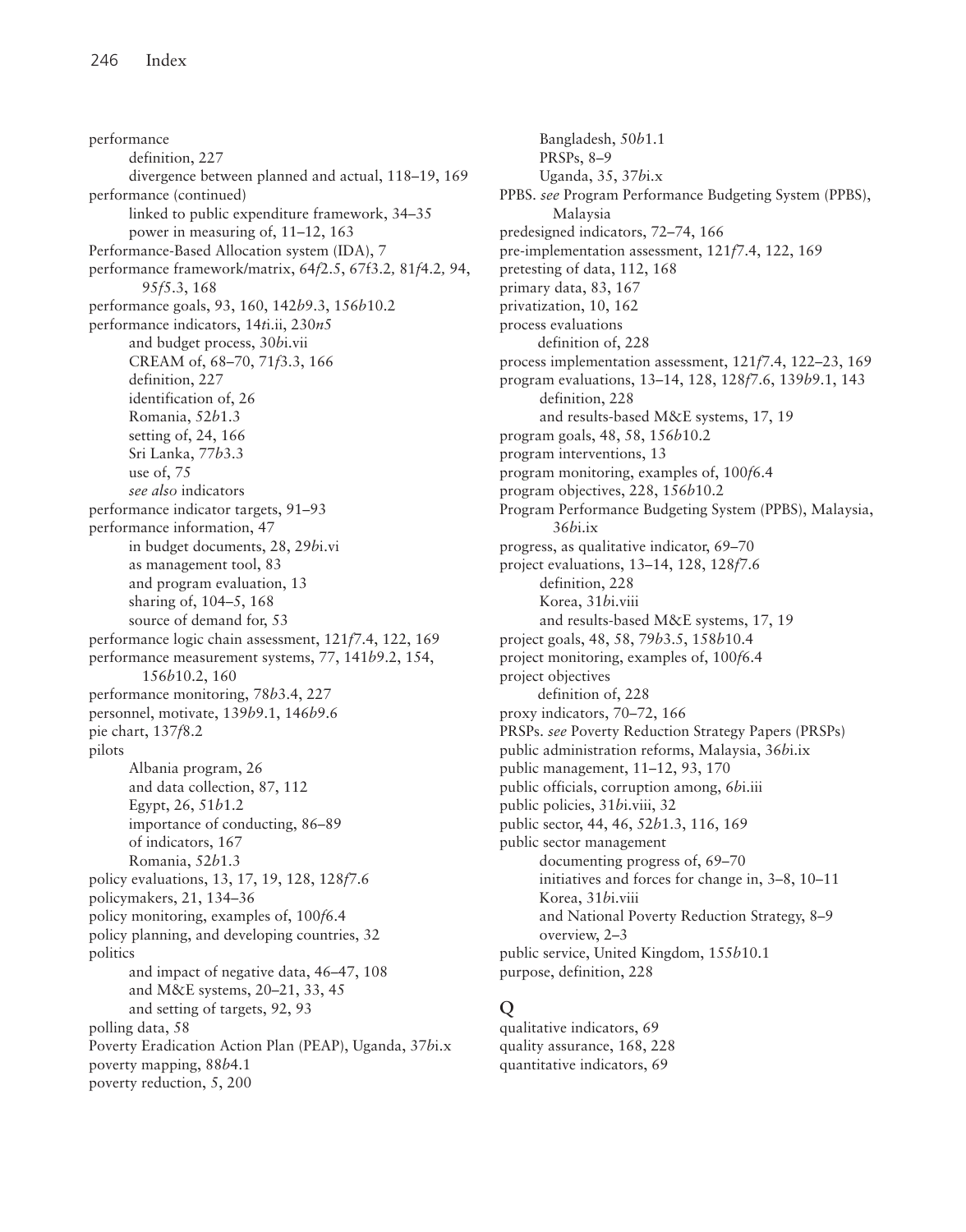#### **R**

rapid appraisal, 121*f*7.4, 123–26, 169 RBM. *see* results-based management (RBM) readiness assessment, 23, 25*f*i.1, 39–40, 165 readiness assessment survey, Annex I, 174–177 Bangladesh, 49, 50*b*1.1 Egypt, 51*b*1.2, 53, 178–199 (Annex II) government performance, 53–54 key areas of, 43–48, 230*n*4 Krygyz Republic, 35 lessons learned in developing countries, 49–55 overview, 40–41, 230*n*3, 48–49 parts of, 41–43 Romania, 52*b*1.3, 53 reforms France, 30*b*i.vii Malaysia, 36*b*i.ix public sector, 46, 116, 169 reliability of data, 108, 109, 109*f*6.9, 109*f*6.10, 116, 168 resource allocation, 28 Brazil, 102*b*6.2 and evaluation information, 115, 120, 168, 169 Mexico, 101*b*6.1 and performance monitoring, 100 and readiness assessment, 46 resources level of, 92–93 management of, 96, 108 and partnership formations, 105 responsibilities for assessing performance of government, 176–77 and readiness assessment, 42, 165 for sustaining M&E systems, 152–53, 170 results-based management (RBM), 52*b*1.3, 128, 228 results-based monitoring and evaluation systems, 20, 99*f*6.3 capacity for, 21–22, 174–77 creation of, 46, 165–70 as an emerging phenomenon, 162–64, 170 incentives and disincentives in sustaining of, 154, 155, 158*b*10.3, 158*b*10.4 internal and external applications of, 19–20 key features of, 15–17, 103–5 Mexico, 101*b*6.1 needs of, 106–8 political challenges to, 20–21 project, program, and policy applications of, 17, 19 relationship to implementation monitoring, 101, 103, 103*f*6.5, 104*f*6.6 and stimulating cultural changes with, 160–61, 160*b*10.5 sustaining of, 152–54, 155, 155*b*10.1, 156*b*10.2, 157*t*10.1, 159, 170

technical challenges to, 21–22 U.S. Department of Labor, 142*b*9.3 results findings ten uses of, 139*b*9.1 results information active and passive approaches, 147*b*9.7 review definition of, 228 risk analysis definition of, 228 roles for assessing performance of government, 176–77 and readiness assessment, 42 for sustaining M&E systems, 152–53, 170 Romania, 52*b*1.3, 53, 54, 148 rural areas, indicators for well-being of, 73 Rural Development Indicators Handbook, World Bank, 73 Rural Score Card, 73

#### **S**

secondary data, 83–84, 86, 167 sector goals, 48, 58, 61 sector program evaluations definition of, 228 self-evaluations, 31*b*i.viii, 229 service delivery, 16–17, 37*b*i.x social indicators, 5, 149*b*9.8 sources, of data, 83–84 Spain, 28 Sri Lanka, National Evaluation Policy 77*b*3.3, 204–210 (Annex IV) staff performance appraisals, 158*b*10.3, 158*b*10.4 stakeholders, 1, 59, 124, 166 and accountability, 12, 160 consultation of, 23 definition, 229 and demand for M&E systems, 32 external and internal, 20 and findings, 132 identification of, 59 involvement in evaluations, 126, 127, 169 monitoring performance of, 9 and number of indicators, 88 and outcomes, 2–3, 58, 59, 67, 69 and ownership of data, 106–7 sharing information with, 146–50, 170 statistical capacity, 22 strategic goals, 92, 142*b*9.3, 152, 154, 166 strategic planning, developing countries, 33 Sub-Saharan African countries, 33 summative evaluation definition of, 229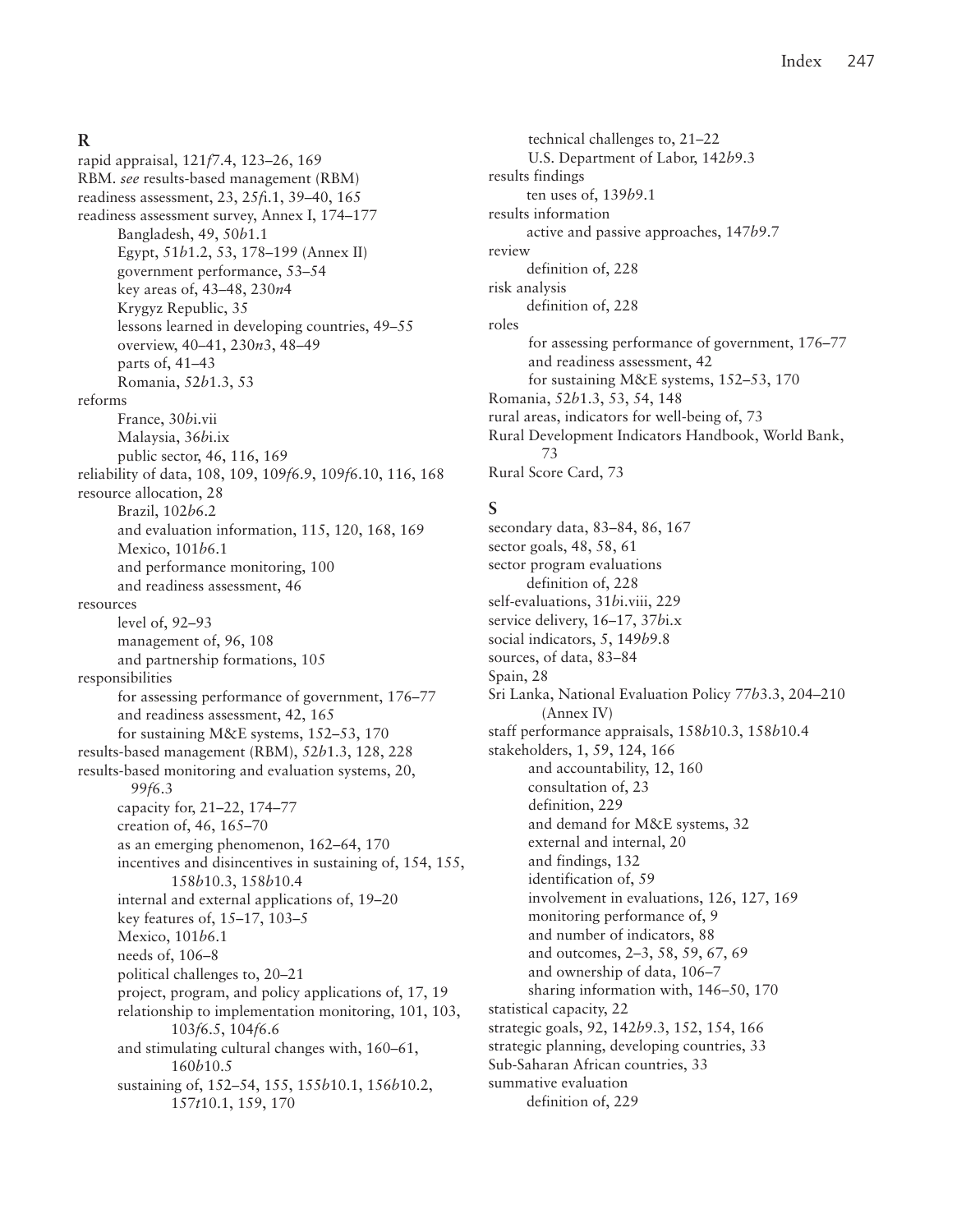surveys, Albania, 88*b*4.1 sustainability, 12, 15, 229 *see also* results-based monitoring and evaluation systems, sustaining of definition of, 229

#### **T**

tables, 135–36 Tanzania, 6 target groups, 60, 84, 229 targets, 24, 35, 57 Brazil's report on, 35 definition, 90–91 formula for devising, 91*f*5.2 link to expenditures, 28 link to work plans, 101, 103, 103*f*6.5, 104*f*6.6 MDGs, 5*b*i.ii, 200–203 and outcomes, 132, 133*t*8.1 performance framework/matrix for, 64*f*2.5, 67*f*3.2, 81*f*4.2, 94, 95*f*5.3, 168 for policy area, 95*f*5.3 related to development issues, 93–94, 94*b*5.1 relationship to indicators, 3, 5*b*i.ii relationship to means and strategies, 99 selection of, 91–93, 167 technical adequacy of evaluations, 126–127, 169 technical assistance, 33, 166 technical capacity, 21–22, 33–34, 230*n*2 technical training, Bangladesh, 50*b*1.1 terms of reference definition of, 229 thematic evaluation definition of, 229 Three-Year Action Plan, Albania, 78*b*3.4 TI. *see* Transparency International (TI) timeliness of data, 108, 109, 109*f*6.9, 109*f*6.10, 116, 168 training, 33, 50*b*1.1, 114–15 transparency, 48, 147*b*9.7, 163 culture of, 34 demand for, 44 demonstration of, 37, 140 and HIPC, 9 provision of, 21, 24 and reforms, 10 and results-based M&E systems, 20

Transparency International (TI), 3, 5, 6*b*i.iii, 50*b*1.1 Triangulation definition of, 229 Tufte, Edward, 137*f*8.2 tunnel vision, 144, 145*b*9.5 Turkey, 35

#### **U**

Uganda, 6, 35, 37*b*i.x United Kingdom, Citizen's Charters in, 154, 155*b*10.1 United Nations Development Programme (UNDP), 72, 83, 126 United Nations Educational, Scientific and Cultural Organization (UNESCO), 83 usefulness of evaluations, 126, 127, 169 U.S. General Accounting Office (GAO), 149

## **V**

validity of data, 109, 109*f*6.9, 109*f*6.10, 116, 168 definition, 229 of development hypotheses, 150 value for money (quality evaluations), 126–127 vertical sharing of information, 104, 105, 168 viability, of monitoring and evaluation systems, 45, 170 visual presentations, 134–36, 137*f*8.2

#### **W**

web sites, to publish findings, 148 welfare indicators, 76*b*3.2 whole-of-government M&E model, 24–25, 28, 29*b*i.vi, 35 women, 26, 51*b*1.2, 200 workforce, 142*b*9.3 work plans, 97, 98 outcomes and targets link to, 101, 103, 103*f*6.5, 104*f*6.6 World Bank, 32, 73 World Development Indicators, 73 World Trade Organization (WTO), 3, 7 written summaries, 133–134 WTO. *see* World Trade Organization (WTO)

## **Z**

Zambia, 33